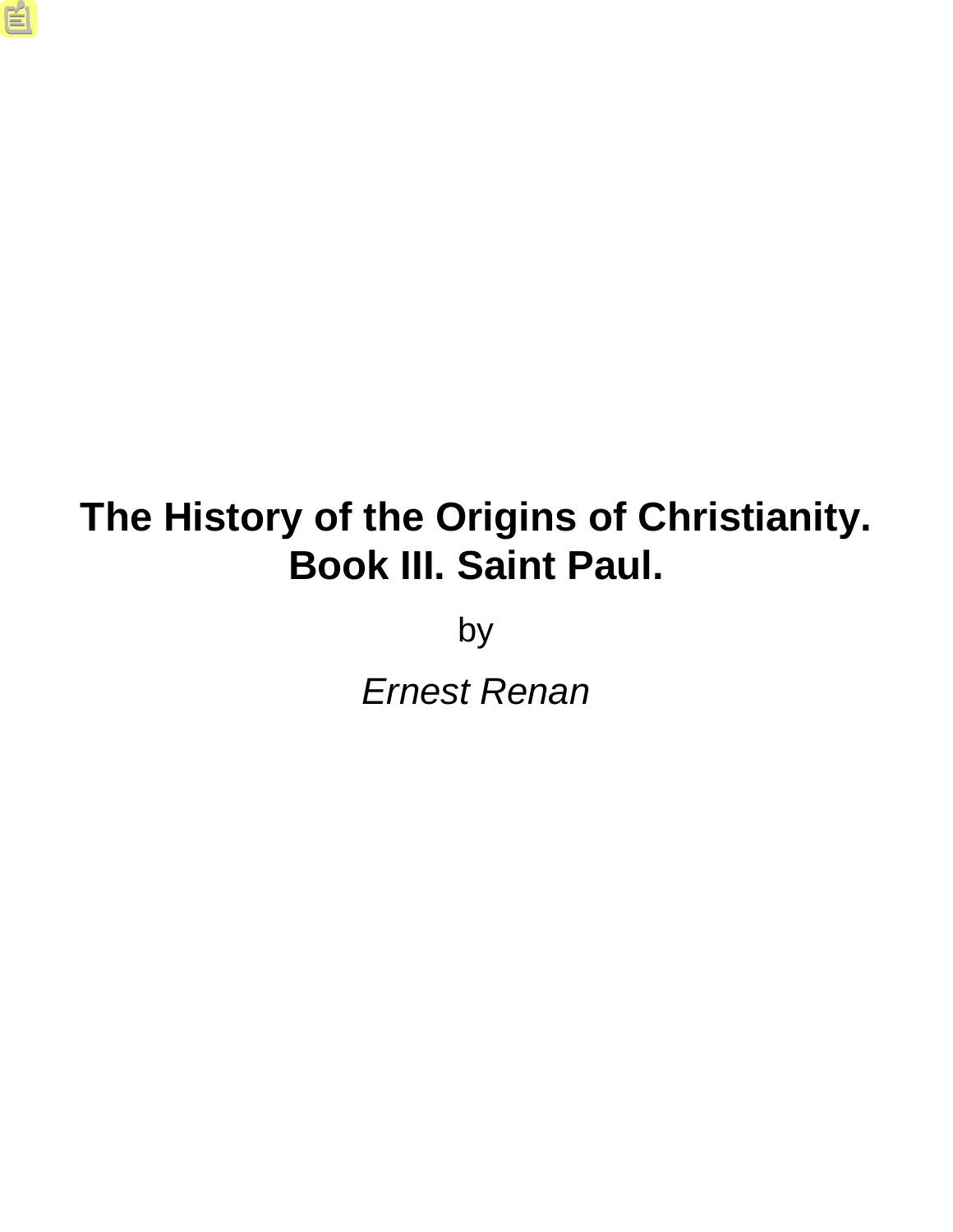## <span id="page-1-0"></span>About *The History of the Origins of Christianity. Book III. Saint Paul.* by Ernest Renan

| Title:                      | The History of the Origins of Christianity. Book III. Saint Paul. |
|-----------------------------|-------------------------------------------------------------------|
| URL:                        | http://www.ccel.org/ccel/renan/saintpaul.html                     |
| Author(s):                  | Renan, Joseph Ernest (1823-1892).                                 |
| <b>Publisher:</b>           | Grand Rapids, MI: Christian Classics Ethereal Library             |
| <b>Publication History:</b> | London: Mathieson & Company: 1890 (?)                             |
| <b>Date Created:</b>        | 2005-05-20                                                        |
| <b>CCEL Subjects:</b>       | All; History                                                      |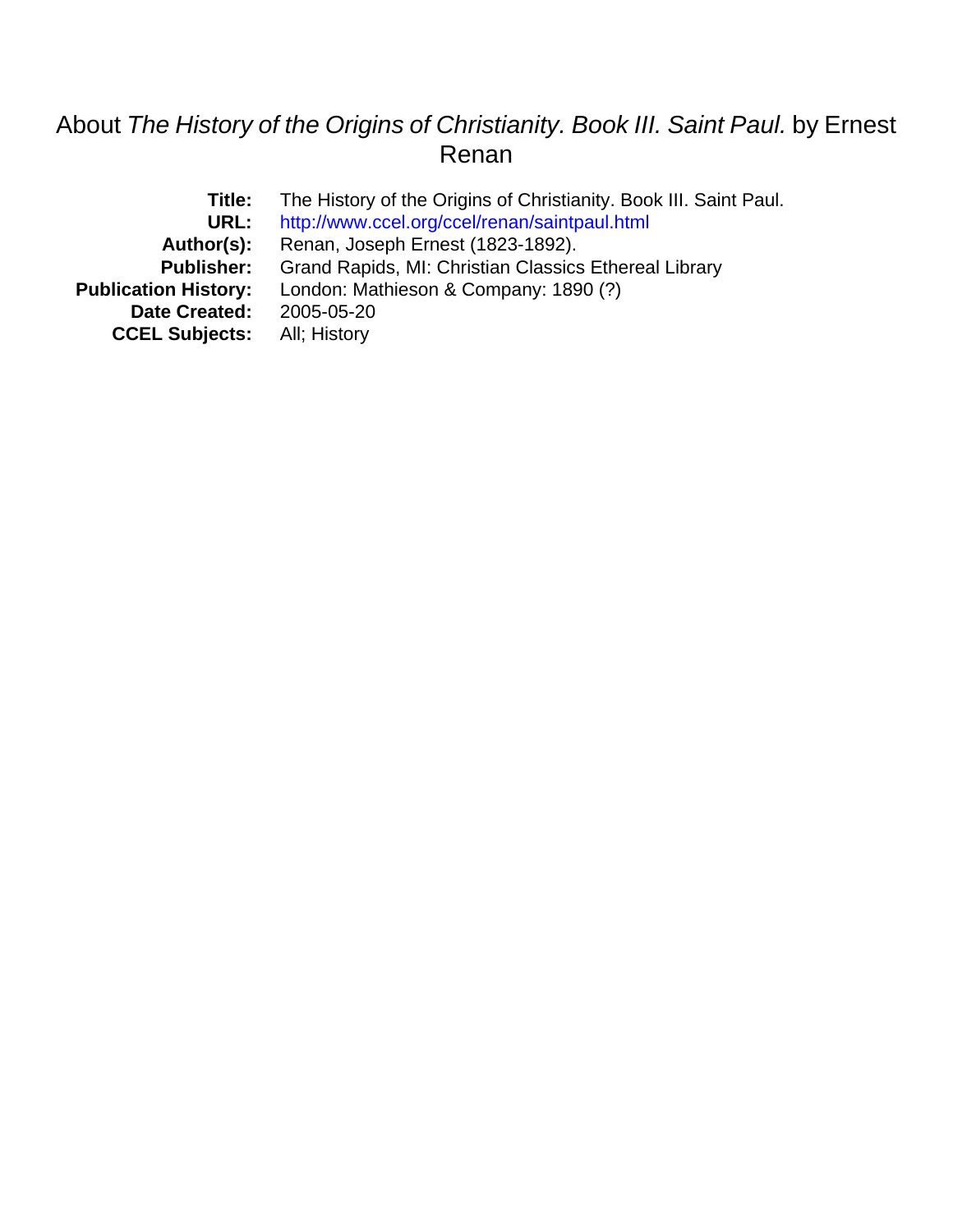# Table of Contents

| Chapter II. Continuation of the First Journey of Paul-The Galatian          |
|-----------------------------------------------------------------------------|
|                                                                             |
|                                                                             |
| Chapter IV. Slow Propagation of Christianity: Its Introduction at Romep. 51 |
| Chapter V. Second Journey of Paul-Another Sojourn at Galatia p. 56          |
| Chapter VI. Continuation of the Second Journey of Paul-The Macedonian       |
|                                                                             |
| Chapter VII. Continuation of the Second Journey of Paul—Paul at             |
|                                                                             |
| Chapter VIII. Continuation of the Second Journey of Paul-First Sojourn at   |
|                                                                             |
| Chapter IX. Continuation of the Second Journey of Paul-First                |
|                                                                             |
| Chapter X. Return of Paul to Antioch-Quarrel Between Peter and              |
| Paul—Counter-Mission Organised by James, Brother of the Lord p. 100         |
|                                                                             |
| Chapter XII. Third Journey of Paul-Foundation of the Church at              |
|                                                                             |
|                                                                             |
| Chapter XIV. Schisms in the Church of Corinth-Apollos-First                 |
|                                                                             |
| Chapter XV. Continuation of the Third Journey of Paul-The Great             |
|                                                                             |
| Chapter XVI. Continuation of the Third Journey of Paul-Second Stay of       |
|                                                                             |
| Chapter XVII. Continuation of the Third Mission-Second Stay of Paul at      |
|                                                                             |
|                                                                             |
| Chapter XIX. Last Stay of Paul at Jerusalem-His Apprehension p. 165         |
|                                                                             |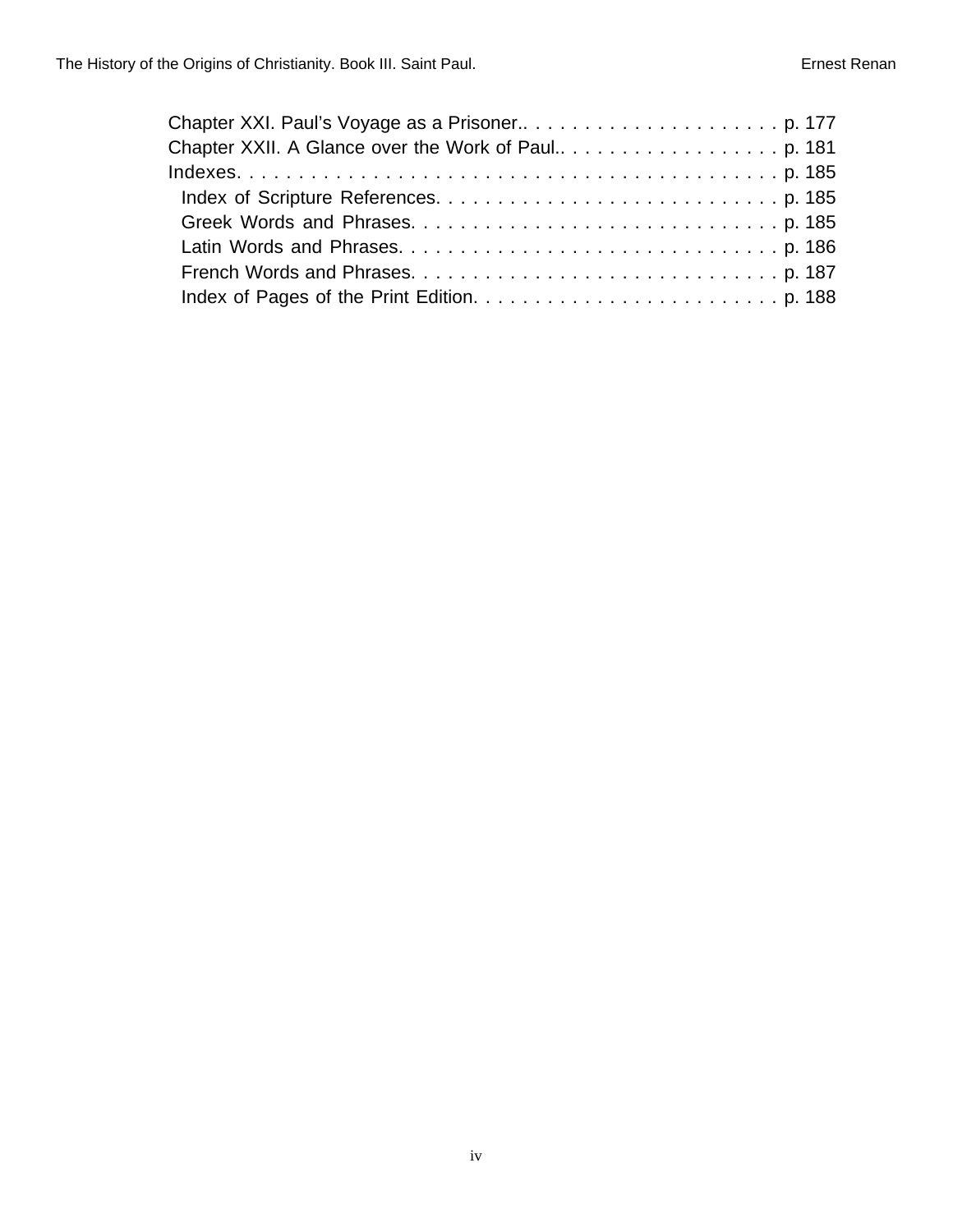<span id="page-4-0"></span>

iv

## **THE HISTORY**

### **OF THE**

## **ORIGINS OF CHRISTIANITY.**

## **BOOK III.**

## **SAINT PAUL.**

**BY**

## **ERNEST RÉNAN**

*Member of the French Academy*.

**London:**

## **MATHIESON & COMPANY**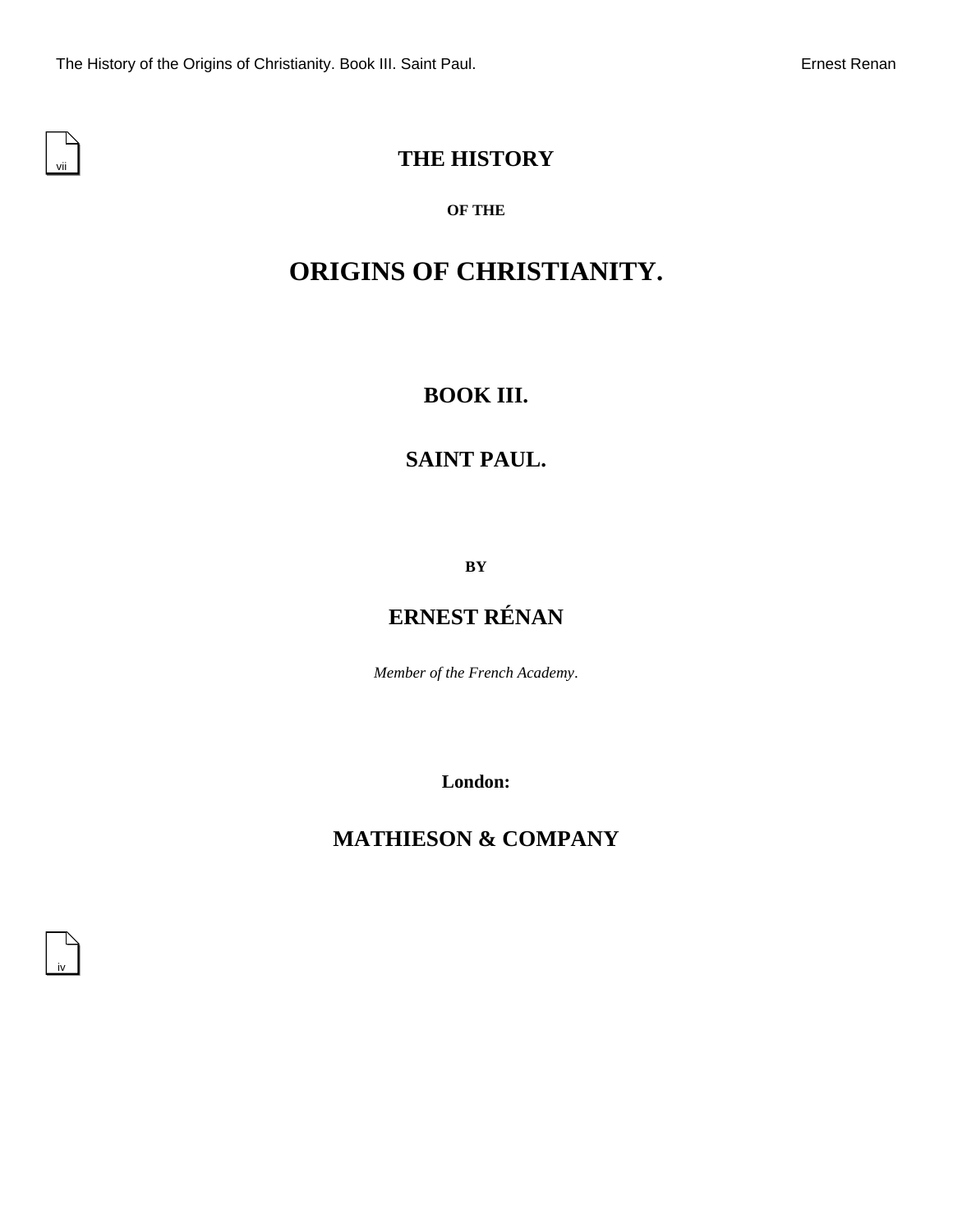# <span id="page-5-0"></span>v **CONTENTS.**

| PAGE                |                                                                                                               |       |
|---------------------|---------------------------------------------------------------------------------------------------------------|-------|
| <b>INTRODUCTION</b> |                                                                                                               | vii   |
| CHAP.               |                                                                                                               |       |
| Ι.                  | First Journey of Paul—The 1<br>Cyprus Mission.                                                                |       |
| Π.                  | Continuation of the First 12<br>Journey of Paul-The Galatian<br>Mission.                                      |       |
| III.                | First Affair in regard to 28<br>Circumcision.                                                                 |       |
| IV.                 | Slow Propagation of 50<br>Christianity: Its Introduction at<br>Rome.                                          |       |
| V.                  | Journey of 59<br>Second<br>Paul—Another Sojourn<br>at<br>Galatia.                                             |       |
| VI.                 | Continuation of the Second<br>Journey of Paul—The<br>Macedonian Mission.                                      | 69    |
| VII.                | Continuation of the Second<br>Journey of Paul—Paul<br>at<br>Athens.                                           | 86    |
| VIII.               | Continuation of the Second<br>Journey of Paul—First Sojourn<br>at Corinth.                                    | - 110 |
| IX.                 | Continuation of the Second<br>Journey of Paul—First<br>Epistles-Interior<br>Condition of the New<br>Churches. | 119   |
| X.                  | Paul<br>Return of<br>t <sub>o</sub><br>Antioch-Quarrel                                                        | 144   |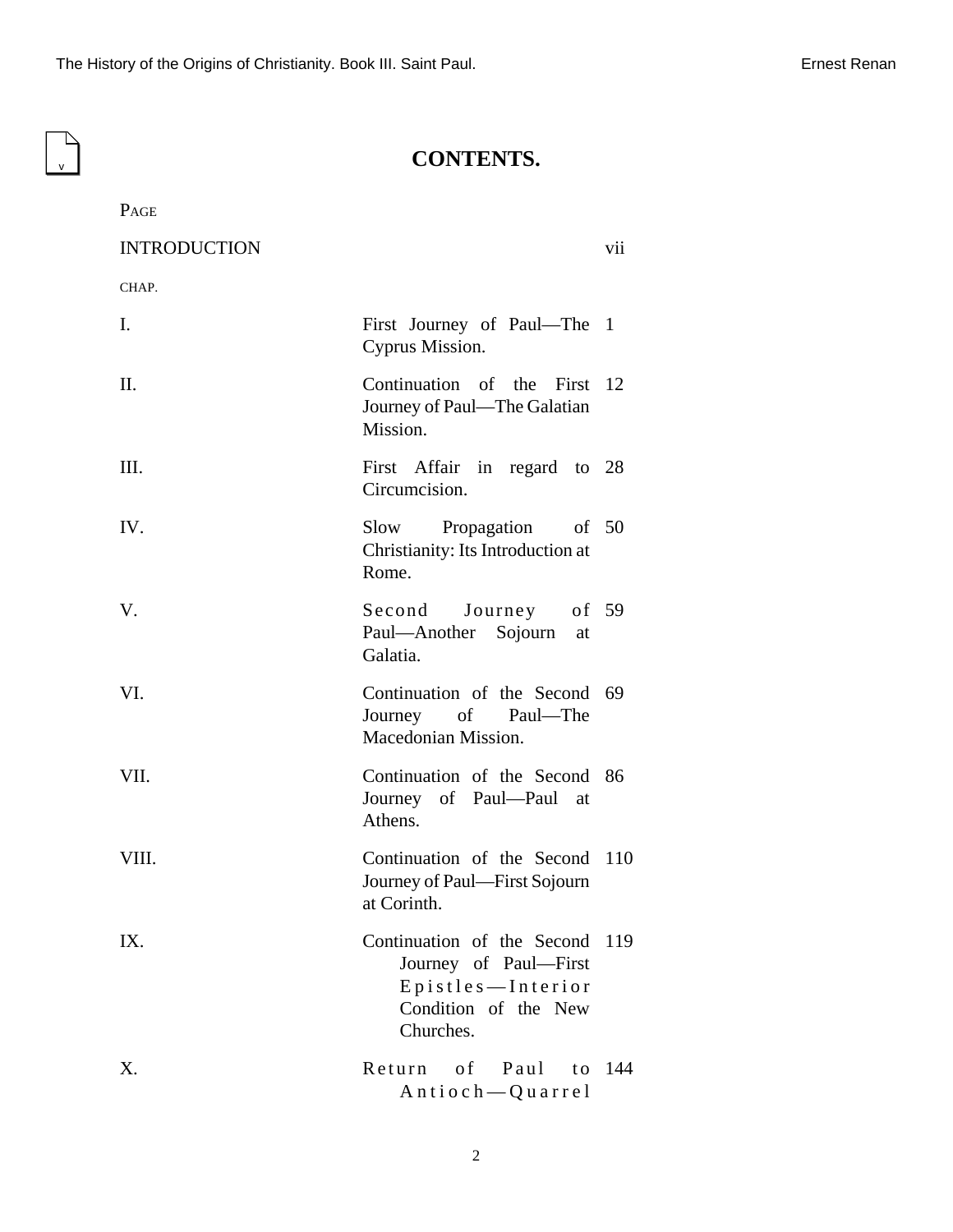|        | between Peter<br>and<br>Paul-Counter-Mission<br>organised by James,<br>Brother of the Lord.              |     |
|--------|----------------------------------------------------------------------------------------------------------|-----|
| XI.    | Troubles in the Churches of 161<br>Galatia.                                                              |     |
| XII.   | Journey of 172<br>Third<br>Paul—Foundation of<br>the<br>Church at Ephesus.                               |     |
| XIII.  | Progress of Christianity in Asia 182<br>and Phrygia.                                                     |     |
| XIV.   | Schisms in the Church of 191<br>Corinth-Apollos-First<br>Scandals.                                       |     |
| XV.    | Continuation of the Third 219<br>Journey of Paul-The Great<br>Contribution—Departure from<br>Ephesus.    |     |
| XVI.   | Continuation of the Third 229<br>Journey of Paul—Second Stay<br>of Paul in Macedonia.                    |     |
| XVII.  | Continuation of the Third 240<br>Mission-Second Stay of Paul<br>at Corinth—The Epistle to the<br>Romans. |     |
| XVIII. | Return of Paul to Jerusalem.                                                                             | 261 |
| XIX.   | Stay of Paul at<br>Last<br>Jerusalem—His Apprehension.                                                   | 267 |
| XX.    | Captivity of Paul at Cæsarea of 282<br>Palestine.                                                        |     |
| XXI.   | Paul's Voyage as a Prisoner.                                                                             | 290 |
| XXII.  | A Glance over the Work of<br>Paul.                                                                       | 296 |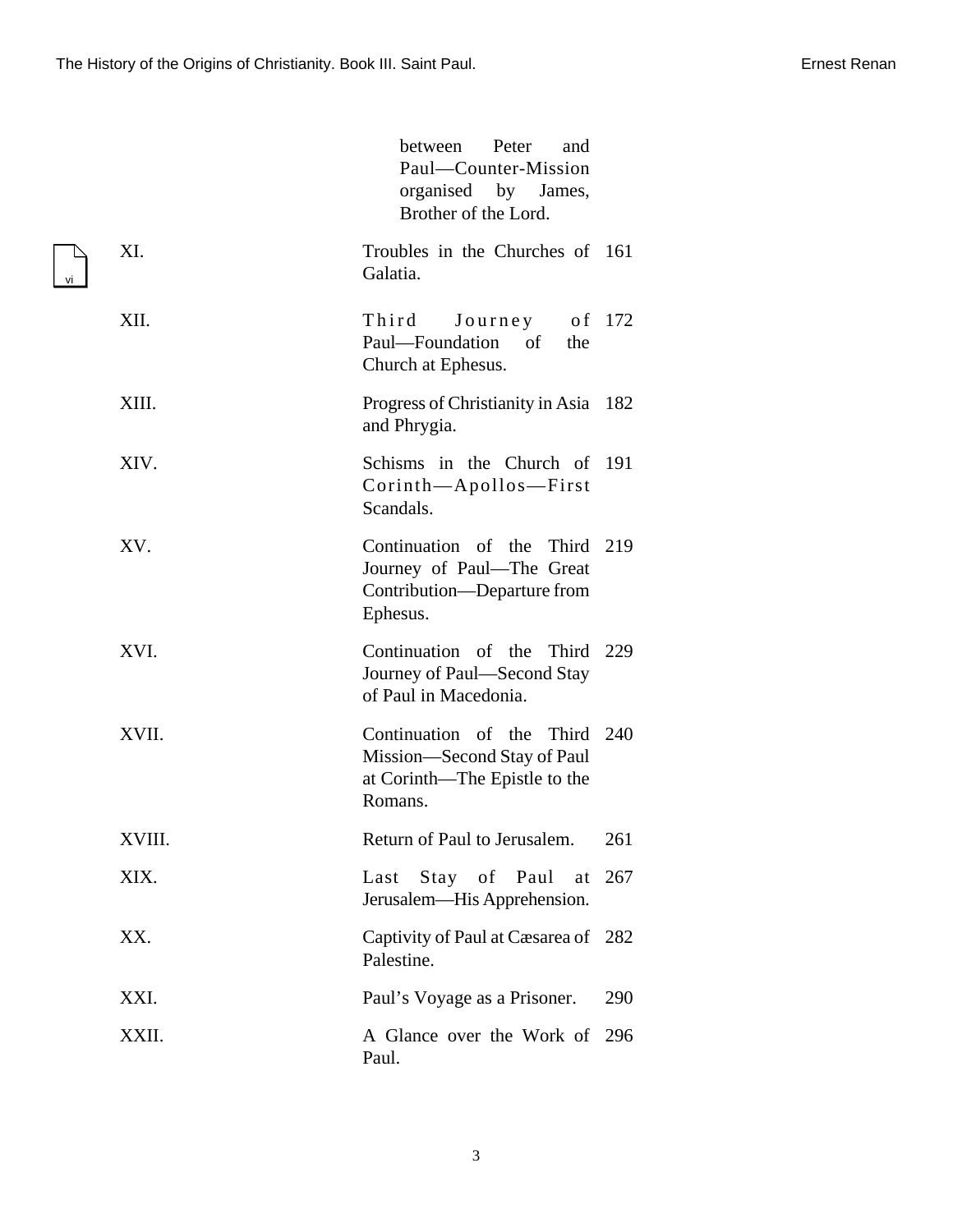<span id="page-7-0"></span>vii

viii

### **INTRODUCTION.**

#### **CRITICISM OF ORIGINAL DOCUMENTS.**

THE fifteen or sixteen years of religious history comprised in this volume in the embryonic age of Christianity, are the years with which we are best acquainted. Jesus and the primitive Church at Jerusalem resemble the images of a far-off paradise, lost in a mysterious mist. On the other hand, the arrival of St Paul at Rome, in consequence of the step the Author of the Acts has taken in closing at that juncture his narrative, marks in the history of Christian origins the commencement of a profound darkness into which the bloody glare of the barbarous feasts of Nero, and the thunders of the Apocalypse, cast only a few gleams. In particular, the death of the Apostles is enveloped in an impenetrable obscurity. On the contrary, the era of the missions of St Paul, especially of the second mission and the third, is known to us through documents of the greatest value. The Acts, till then so legendary, become suddenly quite authentic; the last chapters, composed in part of the narrative of an eye-witness, are the sole complete historical writings which we have of the early times of Christianity. In fine, those years, through a privilege very rare in similar circumstances, provide us with documents, the dates of which are absolutely authentic, and a series of letters, the most important of which have withstood all the tests of criticism, and which have never been subjected to interpolations.

In the introduction to the preceding volume, we have made an examination of the Book of Acts. We must now discuss *seriatim* the different epistles which bear the name of St Paul. The Apostle informs us himself, that even during his lifetime there were in circulation in his name several spurious letters, and he often took precautions to prevent frauds. We are, therefore, only carrying out his intentions in subjecting the writings which have been put forth as his to a rigorous censorship.

There are in the New Testament fourteen of such epistles, which it will be necessary at the outset to divide into two distinct categories. Thirteen of these writings bear in the text of the letter the name of the Apostle. In other words, these letters profess to be the works of Paul, so that there is no choice between the following two hypotheses: either that Paul is really the author, or that they are the work of an impostor, who wished to have his compositions passed off as the work of Paul. On the other band, the fourteenth epistle, the one to the Hebrews, does not bear the name of Paul in the superscription)<sup>1</sup>; the author plunges at once *in medias res* without giving his name. The attribution of that epistle to Paul is founded only on tradition.

The thirteen epistles which profess to belong to Paul may, in regard to authenticity, be ranged into five classes:—

1. Epistles incontestable and uncontested. These are the Epistles to the Galatians, the two Epistles to the Corinthians, and the Epistle to the Romans.

<sup>&</sup>lt;sup>1</sup> In a note, the author defines "superscription" to mean the first phrase of the texts, and "title "as the heading of each chapter.—*Translator*.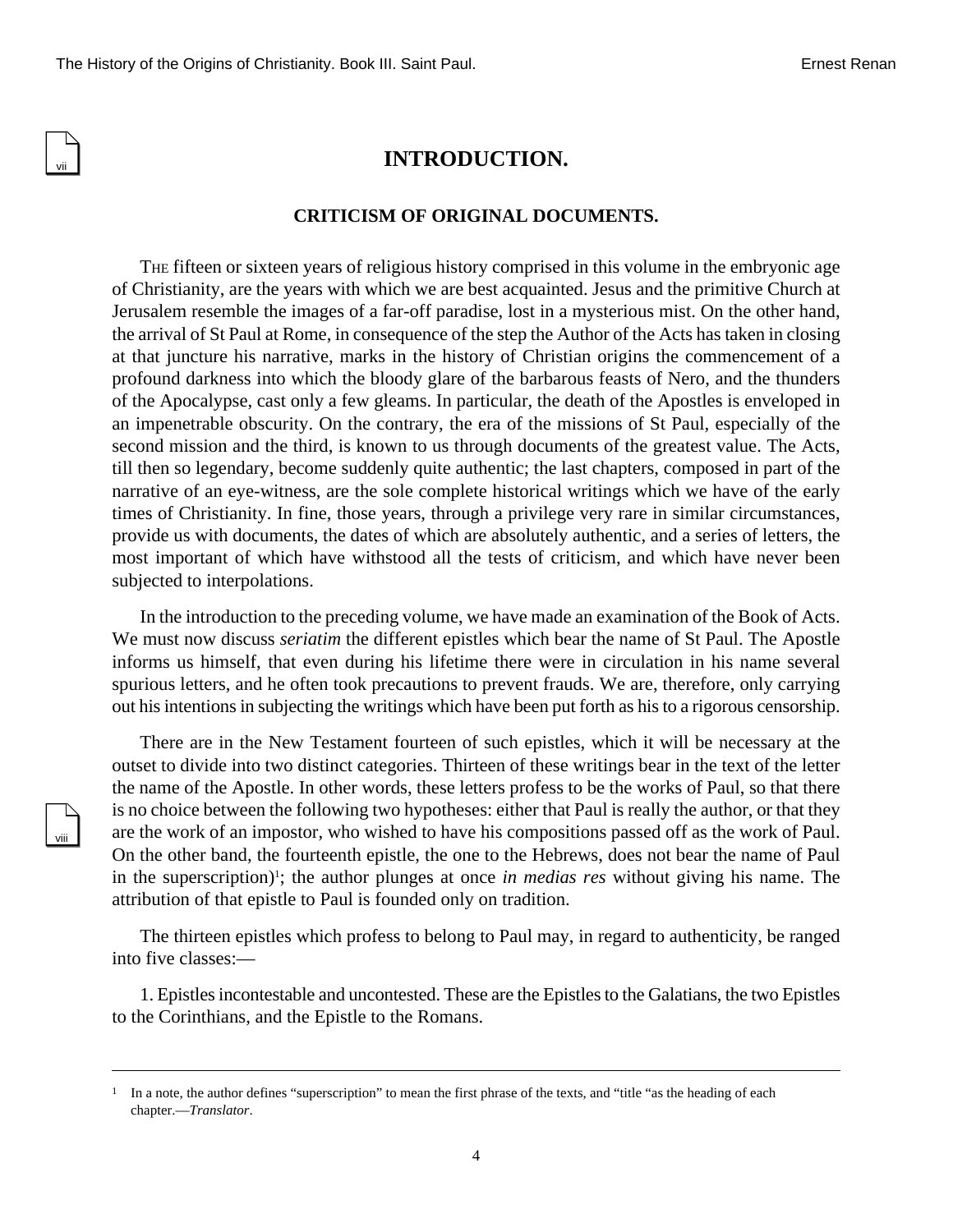ix

2. Epistles that are undoubted, although some objections have been taken to them. These are the two Epistles to the Thessalonians, and the Epistle to the Philippians.

3. Epistles of a probable authenticity, although grave objections have been taken to them. This is the Epistle to the Colossians, to which is annexed the note to Philemon

4. Epistle doubtful. This is the epistle addressed to the Ephesians.

5. Epistles false. These are the two Epistles to Timothy, and the Epistle to Titus.

We have nothing to remark here in regard to the epistles of the first category; the most severe critics, such as Christian Baur, accept them reservedly. We shall hardly insist on discussing the epistles of the second class either. The difficulties which certain modern writers have raised against them, are merely those slight suspicions which it is the duty of the critic to point out frankly, but without being determined by them when stronger reasons should sway him. Now, these three epistles have a character of authenticity which outweighs every other consideration. The only serious difficulty which has been raised against the Epistles to the Thessalonians, is deduced from the theory of the Anti-Christ appended in the second chapter of the second Epistle to the Thessalonians,—a theory which seems identical with that of the Apocalypse, and which consequently assumed Nero to be dead when the books were written. But that objection permits of solution, as we shall see in the course of the present volume. The author of the Apocalypse only applied to his times an assemblage of ideas, one part of which went back even to the origins of Christian belief, while the other part had reference to the times of Caligula.

The Epistle to the Colossians has been subjected to a much more serious fire of objection.. It is undoubted that the language used in that epistle to express the part played by Jesus in the bosom of the divinity, as creator and prototype of all creation, trenches strongly on the language of certain other epistles, and seems to approach in style the writings attributed to John. In rending such passages one believes oneself to be in the full swing of Gnosticism. The language of the Epistle to the Colossians is far removed from that of the undoubted epistles. The vocabulary is a little different; the style is more emphatic and more round, and less abrupt and natural. At points it is embarrassed, declamatory and overcharged, similar to the style of the false Epistles to Timothy and to Titus. The ideas are hardly those with which one would expect to meet in Paul. Nevertheless, justification by faith occupies no longer the first place in the predilections of the Apostle. The theory of the angels is much more developed; the æons begin to appear. The redemption of Christ is no longer simply a terrestrial fact; it is extended to the entire universe. Certain critics have been able to discern in many passages either imitations of the other epistles, or the desire of reconciling the peculiar bias of Paul to the different schools of his own (a desire so apparent in the author of the Acts), or the inclination to substitute moral and metaphysical formulas, such as love and science, for the formulas of faith and works which, during the first century, had caused so many contests. Other critics, in order to explain that singular mixture of things agreeable to Paul, and of things but little agreeable to him, have recourse to interpolations, or assume that Paul confided the editing of the epistle in question to Timothy. It is certain that when we sift this epistle to the bottom, as well as the one to the Philippians, for a continued account of the life of Paul, we are not quite so successful as in the great epistles of certain authenticity, anterior to the captivity of Paul. In the latter, the operation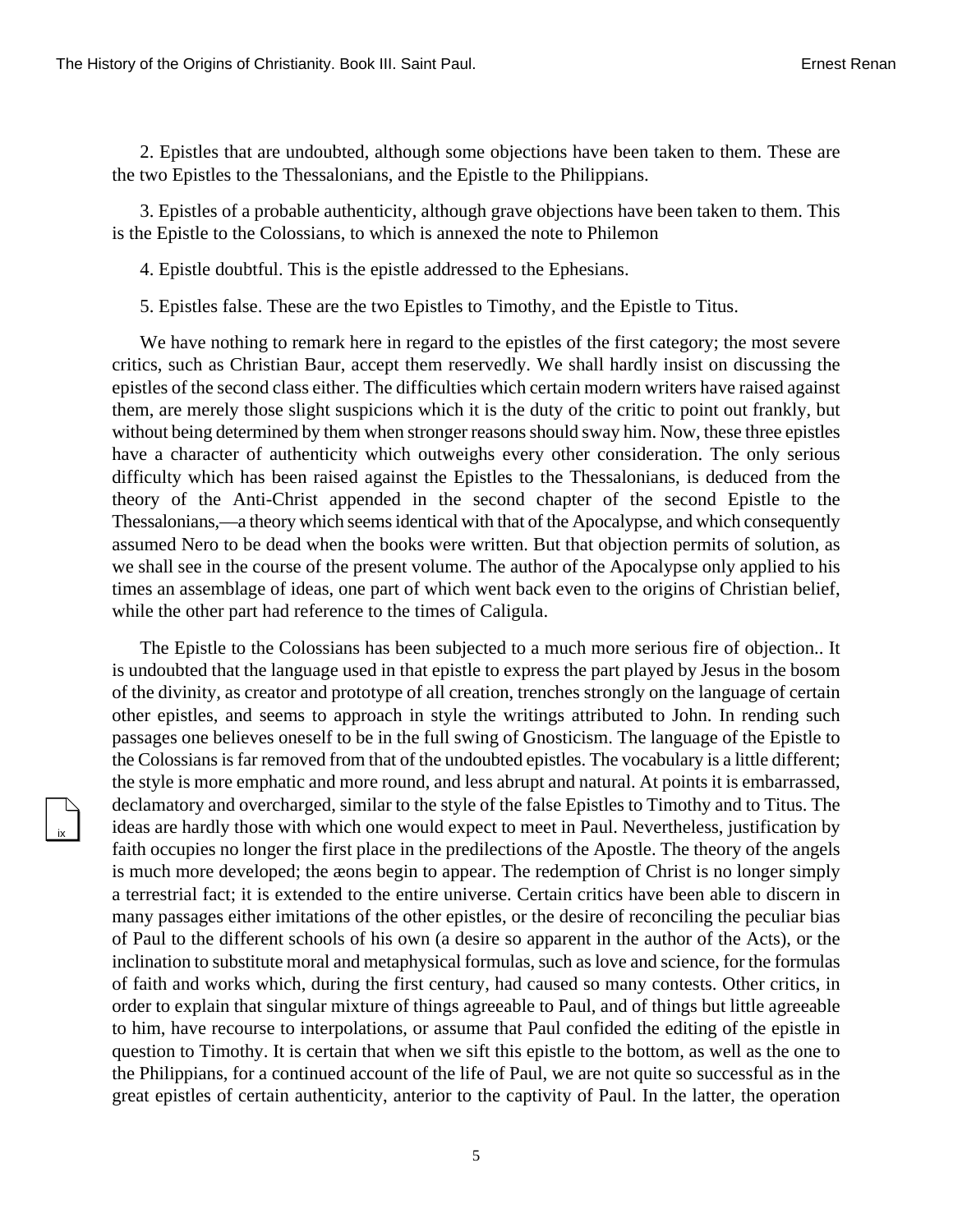x

furnished, so to speak, its own proofs; the facts and the texts fit the one into the other without effort, and seem to recall one another. In the epistles pertaining to the captivity, on the contrary, more than one laborious combination is required, and more than one contradiction has to be silenced; at first sight, the goings and comings of the disciples do not agree, many of the circumstances of time and place are presented, if we may so speak, backwards.

There is, nevertheless, nothing about all this which is decisive. If the Epistle to the Colossians is, as we believe it to be, the work of Paul, it was written during the last days of the life of the Apostle, at a date when his biography is very obscure. We shall show later on that it is quite admissible, that the theology of St Paul, which, from the Epistles to the Thessalonians to the Epistle to the Romans, is so strongly developed, was developed still further in the interval between the Epistle to the Romans and that of his death. We shall show likewise, that the most energetic expressions of the Epistle to the Colossians were only a short advance upon those of the anterior epistles. St Paul was one of those men who, through their natural bent of mind, have a tendency to pass from one order of ideas to another, even though their style and their manner of perception present sentiments the most fixed. The taint of Gnosticism which is to be found in the Epistle to the Colossians is encountered, though less articulated in the other writings of the New Testament, in the Apocalypse, and in the Epistle to the Hebrews. In place of rejecting some passages of the New Testament in which are to be found traces of Gnosticism, we must sometimes reason inversely, and seek out in these passages the origin of the gnostic ideas which prevailed in the Second Century. We may, in a sense, even say, that these ideas were anterior to Christianity, and that nascent Christianity borrowed more than once from Gnosticism. In a word, the Epistle to the Colossians, though full of eccentricities, does not embrace any of those impossibilities which are to be found in the Epistles to Titus and to Timothy. It furnishes even many of those details which reject the hypothesis as false. Assuredly of this number is its connection with the note to Philemon. If the epistle is apocryphal, the note is apocryphal also; yet few of the pages have so pronounced a tone of sincerity; Paul alone, as it appears to us, could write that little master-piece. The apocryphal epistles of the New Testament—those, for example, to Titus and to Timothy—are awkward and dull. The Epistle to Philemon resembles in nothing these fastidious imitations.

Finally, we shell soon show that the so-called Epistle to the Ephesian is in part copied from the Epistle to the Colossians, which leads to the supposition, that the compiler of the Epistle to the Ephesians firmly regarded the Epistle to the Colossians as an original apostolic. Note, also, that Marcion, who is in general so well informed in his criticism on the writings of Paul,—Marcion who so justly rejected the Epistles to Titus and to Timothy,—admits unreservedly in his collection the two epistles of which we have just been speaking.

Infinitely more strong are the objection. which can be raised against the so-called Epistle to the Ephesians. And first of all, note that this designation is nothing if not certain. The epistle has absolutely no seal of circumstance; it is addressed to no one in particular; those to whom it was addressed occupied for the moment a smaller place in the thoughts of Paul than his other correspondents. Is it admissible that Paul could have written to a Church with which he had so intimate relations, without saluting anybody, without conveying to the brethren the salutation of the brethren with whom they were acquainted, and particularly Timothy, without addressing to his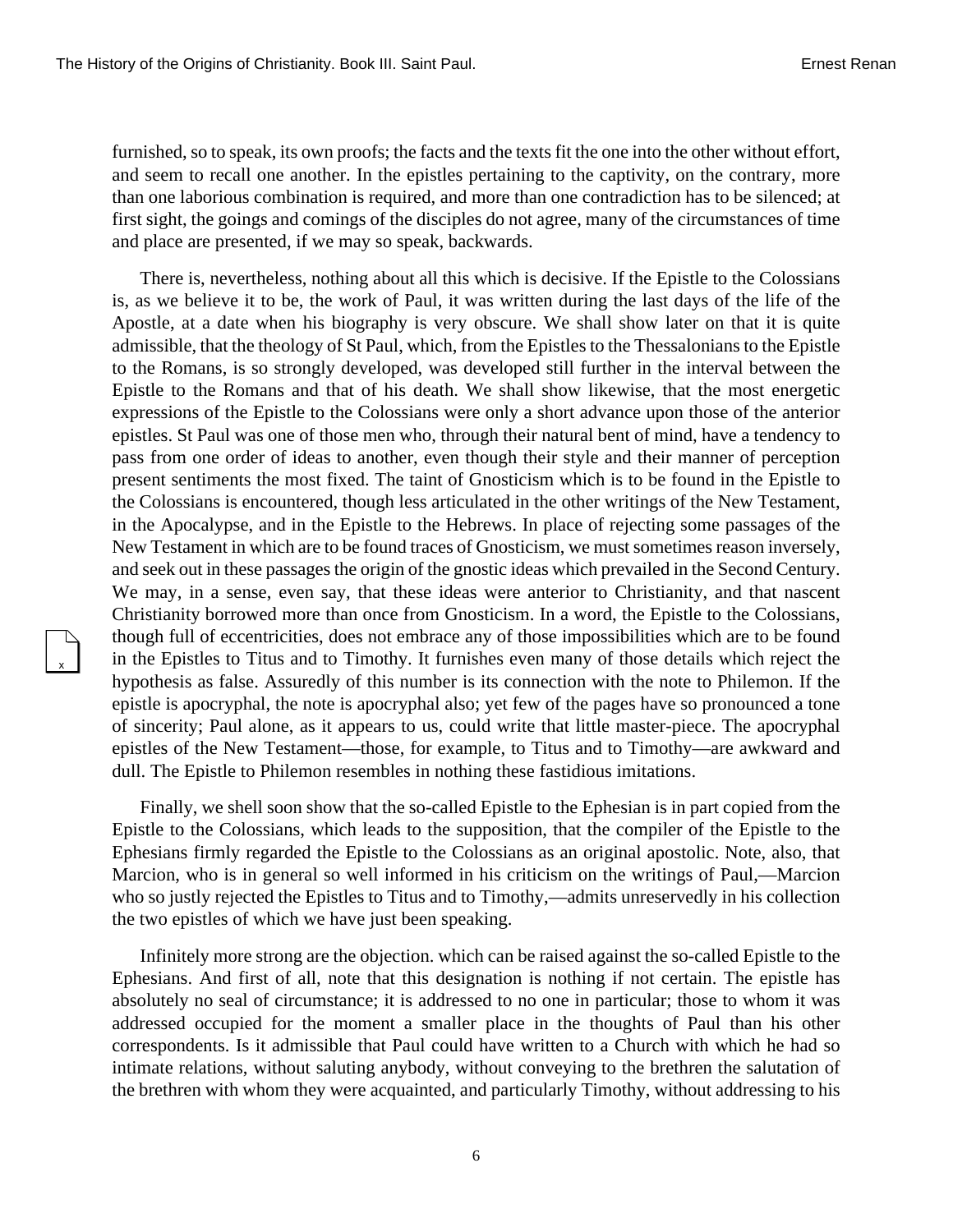xi

disciples some counsel, without reminding them of anterior relations, and without the composition presenting any of those peculiar features which constitute the most authentic character of the other epistles?

The composition is addressed to converted Pagans; now the Church at Ephesus was, in great part, Judæo-Christian. When we remember with what eagerness Paul in all his epistles seized on and invented pretexts for speaking of his ministry and of his preaching, we experience a lively surprise in seeing him throughout the course of a letter addressed to these same Ephesians—"that for the space of three years he did not cease, night and day, to exhort with tears"—lose every opportunity presented to him of reminding them of his sojourn amongst them; in seeing him, I say, obstinately confining himself to abstract philosophy, or, what is more singular, to the lifeless formulas least suited to the growth of the first Church. How different it is in the Epistles to the Corinthians, Galatians, Philippians, and Thessalonians, even in the Epistle to those Colossians, whom, however, the Apostle even only knew indirectly. The Epistle to the Romans is the only one which in this respect resembles somewhat the epistles in question. Like them, the Epistle to the Romans is a complete doctrinal expos'; whilst in regard to the epistles addressed to those readers who had received from him the Gospel, Paul supposes always the basis of his teaching to be known, and contents himself with insisting upon some point which is related to it. How does it come about that the only two impersonal letters of St Paul are, in the one case, an epistle addressed to a Church which he had never seen, and in the other, an epistle addressed to the Church with which he had the most extended and continuous relations!

The reading of the so-called Epistle to the Ephesians suffices, therefore, to awaken the suspicion that the letter in question had not been addressed to the Church at Ephesus. The evidence furnished by the manuscripts changes these suspicions into certainty. The words ἐν Ἐφέσῳ, in the first verse, were introduced about the end of the fourth century. The Vatican manuscript, and the *Codex Sinaiticus*, both of the fourth century, and whose authority, at least, when they are in accord, are more important than that of all the other manuscripts together, do not contain these words. A Vienne manuscript, the one which is designated in the collection of the Epistles of Paul by the figures 67, of the eleventh or twelfth centuries, presents them erased. St Basil maintains that the ancient manuscripts which he was able to consult did not have these word. Finally, the testimony of the third century proves that at that epoch, the existence of the said words in the first verse was unknown. If then everybody believed that the epistle of which we are speaking had been addressed to the Ephesians, it was in virtue of the title, and not in virtue of the superscription. A man who, in spite of the *a priori* dogmatic sprit which is often carried into the correction of the holy books, had frequently flashes of true criticism, Marcion (about 150 A.D.), contended that the so-called Epistle to the Ephesians was the Epistle to the Laodicæans, of whom St Paul speaks in the Epistle to the Colossians. That which appears the most certain is, that the so-called Epistle to the Ephesians was not addressed to any special Church, and that if it belongs to St Paul, it is a simple circular letter intended for the churches in Asia which were composed of converted Pagans. The superscription of these letters, of which there are several copies, might present, according to the words τοῖς οὖσιν, a blank destined to receive the name of the Church to which it was addressed. Perhaps the Church at Ephesus possessed one of these copies of which the compiler of the letters of Paul availed himself. The fact of finding one such copy at Ephesus appeared to him a sufficient reason for writing at the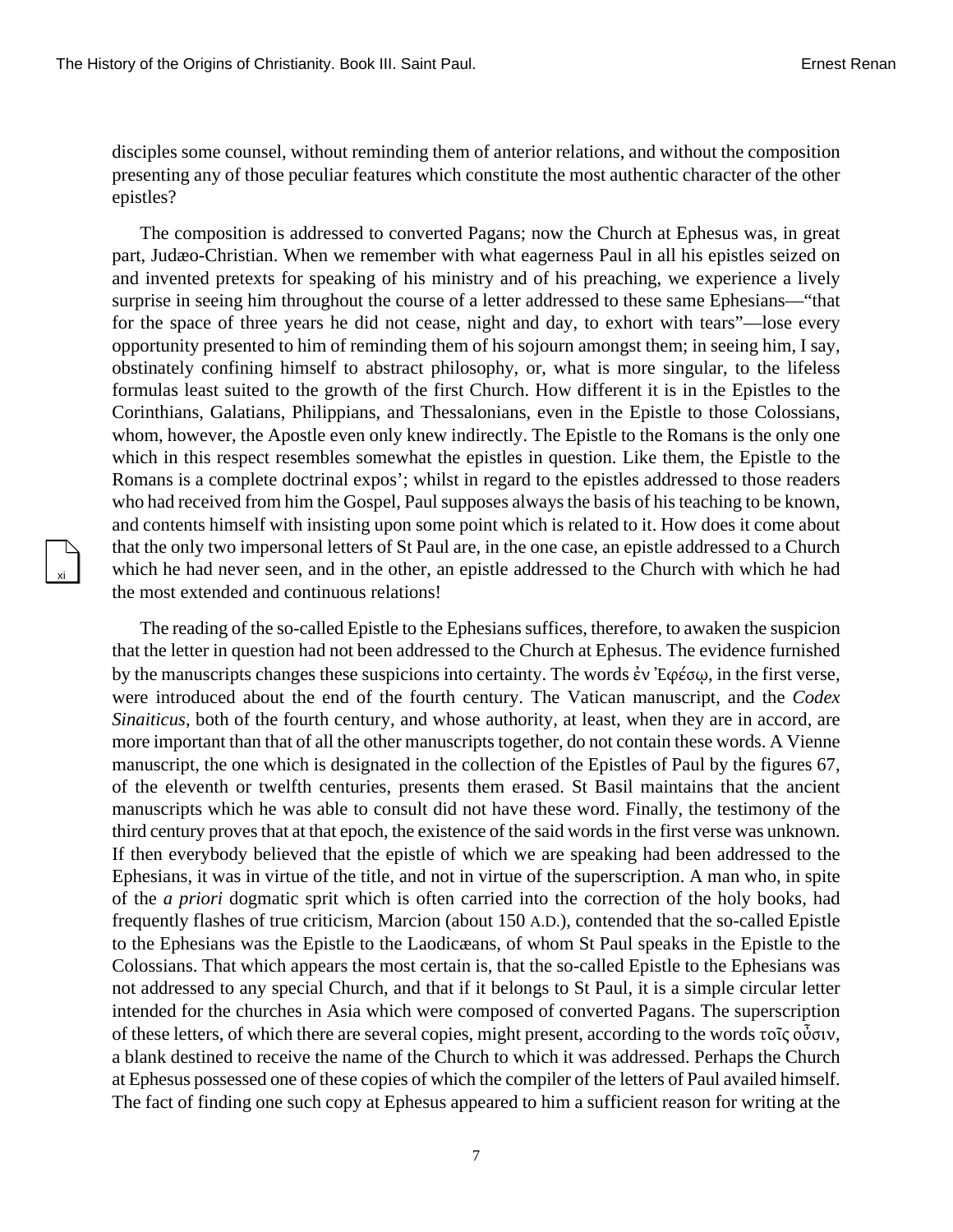xii

head Πρὸς Ἐφεσίους. As it was omitted at an early date to preserve a blank after οὖσιν, the superscription became: τοῖς αγίοις τοῖς οὖσιν, χαὶ πιστοῖς, a rather unsatisfactory reading which may have been rectified in the fourth century, by inserting after οὖσιν, in conformity with the title, the words ἐν Ἐφέσῳ.

This doubt in regard to the recipients of the so-called Epistle to the Ephesians might be very readily reconciled with its authenticity; but critical reflection upon this second point excites new suspicion. One fact which confronts us at the very threshold, is the resemblance which is to be remarked between the so-called Epistle to the Ephesians and the Epistle to the Colossians. The two epistles are copies of one another. Which is the epistle that has served for the original, and which is to be considered as an imitation? It looks indeed as if it were the Epistle to the Colossians which has served for the original, and that it is the so-called Epistle to the Ephesians which is the imitation. The second epistle is the most fully developed; the formulas in it are exaggerated; everything that distinguishes the Epistle to the Colossians among the epistles of St Paul is more pronounced still in the so-called Epistle to the Ephesians. The Epistle to the Colossians is full of special details; it has a dictum which corresponds well with the historical circumstances in which it must have been written; the Epistle to the Ephesians is altogether vague. We can understand how a general catechism might be drawn from a particular letter, but not how a particular letter might be drawn from a general catechism. In fine, the [21st verse of chapter vi. of the so-called Epistle to the Ephesians](http://www.ccel.org/b/bible/asv/xml/asv.Eph.6.xml#Eph.6.21) takes it for granted that the Epistle to the Colossians was previously written. As soon as it is admitted that the Epistle to the Colossians is a work of St Paul's, the question then may be stated as follows:—How could Paul waste his time in counterfeiting one of his own works, repeating himself, to make an ordinary letter out of a topical and special letter?

This is not altogether impossible; but it is not very probable. The improbability of such a conception is diminished if we suppose that Paul delegated that task to one of his disciples. Perhaps Timothy, for example, may have taken the Epistle to the Colossians so as to apply it, and to make of it a general composition which could be addressed to all the Churches of Asia. It is difficult to speak with assurance on this point: for it is also supposable that the epistle may have been written after the death of Paul, at an epoch when people set about seeking out apostolic writings, and when, seeing the small number of such writings, people were not over scrupulous in producing new ones—imitating, assimilating, copying, and diluting writings previously held to be apostolic. Thus, the second general Epistle of Peter was manufactured out of the first epistle, and out of the Epistle of Jude. It is possible that the so-called epistle to the Ephesians owed its origin to the same process. The objections which have been raised against the Epistle to the Colossians, both as regards language and doctrines, are addressed principally to the latter. The Epistle to the Ephesians, in respect of style, is sensibly different from the undisputed epistles; it contains favourite expressions, gradations which only belong to it; words foreign to the ordinary language of Paul, some of which are to be found in the Epistles to Timothy, to Titus, and to the Hebrews. The sentences are diffuse, feeble, and loaded with useless words and repetition, entangled with frivolous incidents, full of pleonasms and of encumbrances. The same difference is apparent in the ideas. In the so-called Epistle to the Ephesians Gnosticism is plainly manifest; the idea of the Church conceived as a living organism, is developed in it in such a way as to carry the mind to the years 70 or 80; the exegesis is foreign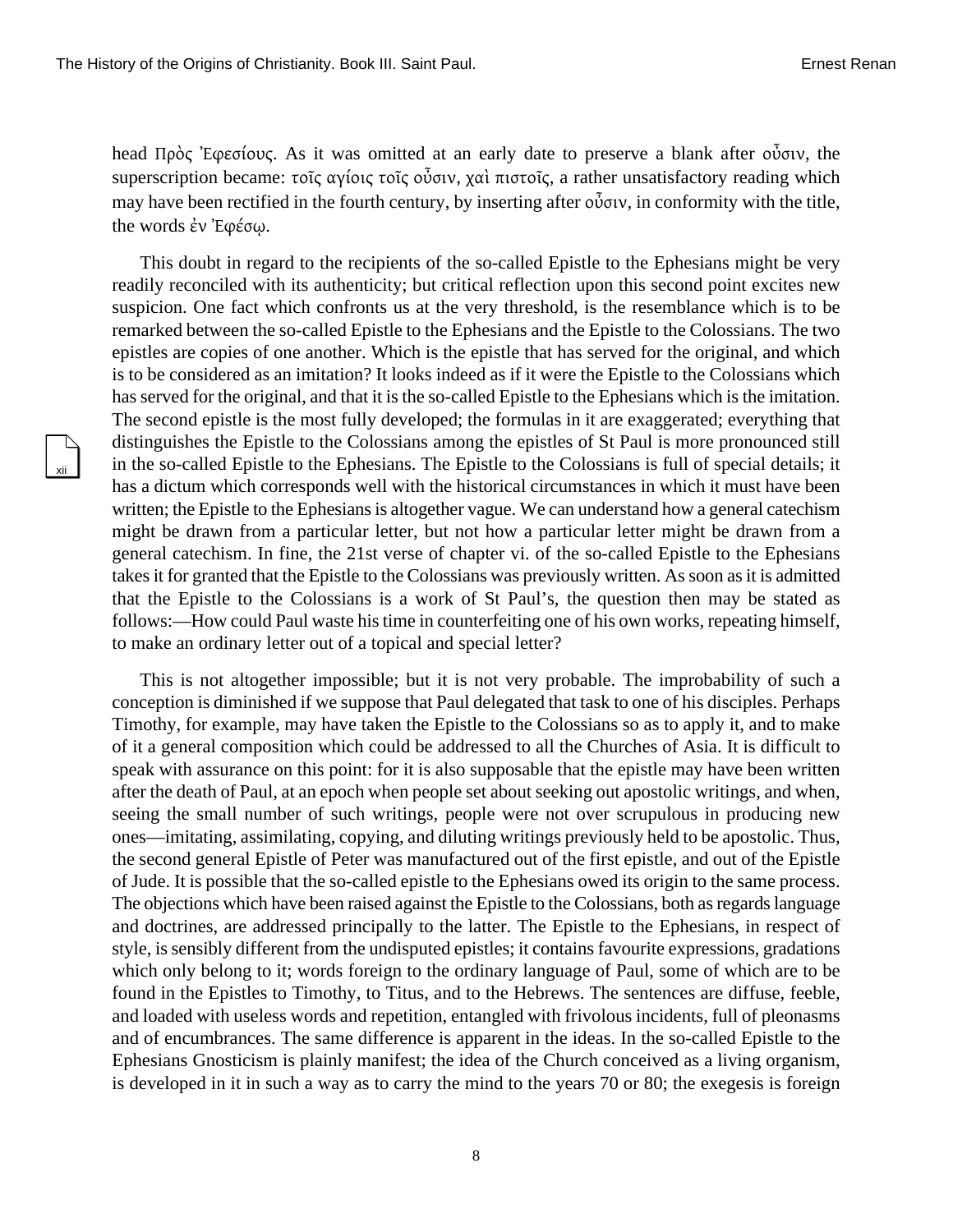to the custom of Paul; the manner in which he speaks of the "holy Apostles" surprises one; the theory of marriage is different from that which Paul expounded to the Corinthians.

xiii

On the other hand, it must be said that the aim and the interest the counterfeiter might have had in composing this piece is not altogether apparent, inasmuch as it adds little to the Epistle to the Colossians. It seems, moreover, that a forger would have written a letter plainly addressed and circumstantial, as was the case with the Epistles to Timothy and to Titus. That Paul wrote or dictated this letter is almost impossible to admit; but that some one may have composed it during his lifetime, under his eyes, and in his name, is what cannot be declared as improbable. Paul, a prisoner at Rome, is able to charge Tychicus to go and visit the Churches of Asia and to remit several letters—the Epistle to the Colossians, the Note to Philemon, and the Epistle, now lost, to the Laodicæans; he could, besides, remit to him copies of a sort of circular letter in which the name of the destined Church was left in blank, and which could be the so-called Epistle to the Ephesians. On his way to Ephesus, Tychicus may have shown this open letter to the Ephesians; and it in permissible to suppose that the latter took or retained a copy of it. The resemblance of this general epistle to the Epistle to the Colossians was, as if that a man who had written several letters at intervals of a few days, and who, being pre-occupied, with a certain number of fixed ideas, had relapsed, without knowing it, into the same expressions; or, rather, as if that Paul had charged either Timothy or Tychicus in composing the circular letter to make it fit in with the Epistle to the Colossians, and to exclude everything of a topical character. The passage, [Colossians iv. 16](http://www.ccel.org/b/bible/asv/xml/asv.Col.4.xml#Col.4.16), shows that Paul sometimes caused the letters to be carried from one Church to another. We shall see presently that a similar hypothesis must be made use of to explain certain peculiarities of the Epistle to the Romans. It appears that, in these last years, Paul adopted encyclical letters as a form of writing well adapted to the vast rural ministry that he had to fulfil. In writing to one Church, the thought occurred to him that the things which he indited might be suitable for other Churches, and he so arranged matters that the latter might not be deprived of them. We come in this way to regard the Epistle to the Colossians and the so-called Epistle to the Ephesians, taken together, as a pendant to the Epistle to the Romans, as a sort of theological exposition, which was destined to be transmitted in the form of a circular letter to the different Churches founded by the Apostle. The Epistle to the Ephesians had not the same degree of authenticity as the Epistle to the Colossians; but it had a more general application, and it was preferred. In very early times it was taken for a work of Paul's, and for a writing of high authority. This is proved by the use which is made of it in the first epistle attributed to Peter, a treatise whose authenticity is not impossible, and which, in any case, belongs to the apostolic period. Among the letters which bear the name of Paul, the Epistle to the Ephesians is probably the one which was the first cited as a composition of the Apostle of the Gentiles.

There remain the two Epistles to Timothy and the Epistle to Titus. The authenticity of these three epistles presents some insurmountable difficulties. I regard them as apocryphal productions. To prove this, I would point out that the language of the three writings is not that of Paul. I would take note of a series of turns and expressions either exclusively peculiar, or particularly dear to the author, which being characteristic, ought to be found in similar proportions in the other epistles of Paul, or, at least, in the proportion desired. Other expressions, which bear in a kind of way the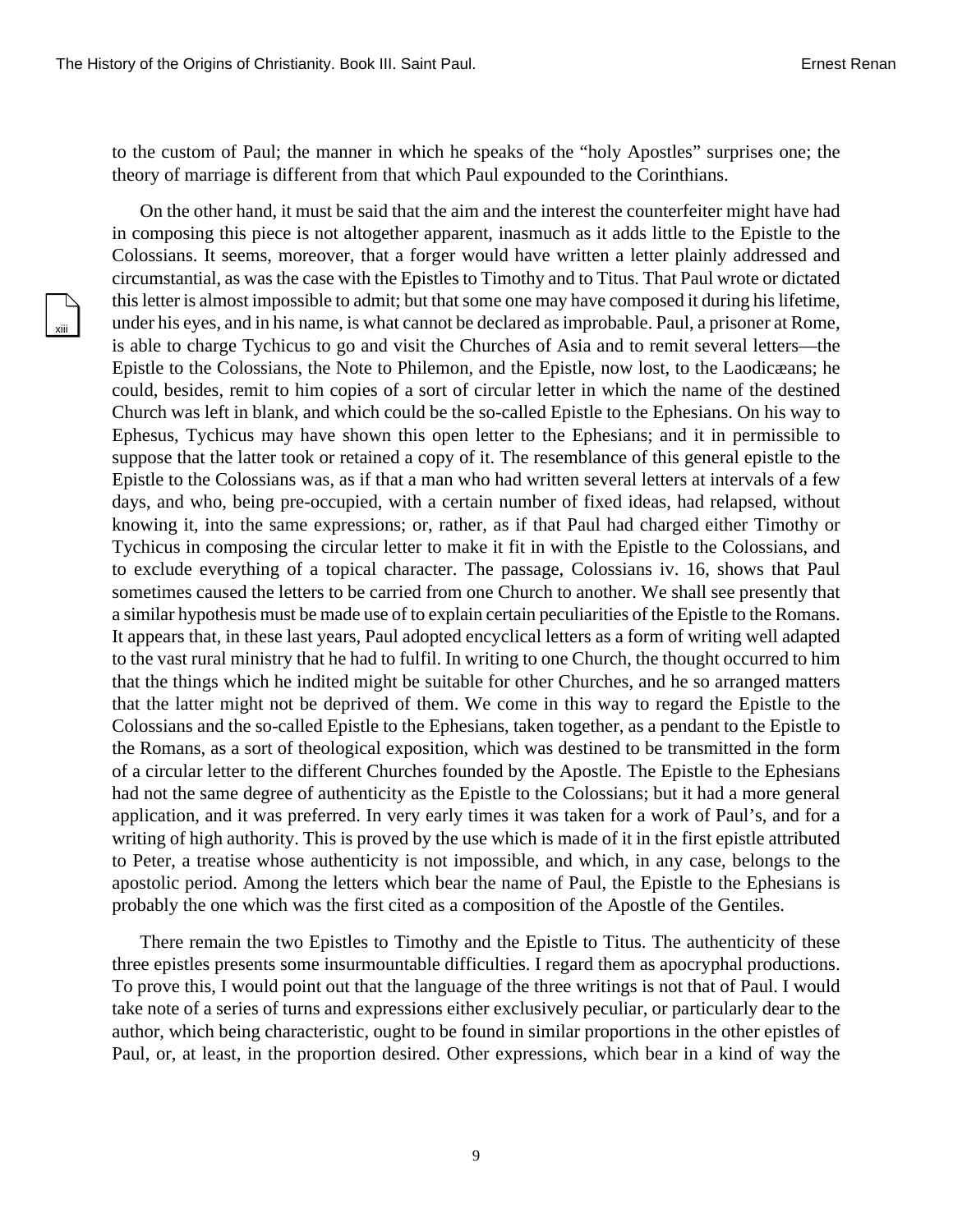xiv

xv

signature of Paul, are lacking in this. I would particularly point out that these epistles embrace a multitude of inconsistencies, both as regards the supposed author and the supposed recipients. The ordinary characteristic of the letters fabricated with a doctrinal intention is, that the forger sees the public over the head of the pretended recipient, and writes to the latter about things of which he is entirely conversant, and to which the forger desires the public to listen. The three epistles under discussion partake in a high degree of this character. Paul, whose authenticated letters are so particular, so precise; Paul, who, believing in the near end of the world, never supposed that he would be read in after ages. Paul was herein a general preacher, just enough interested in his correspondent to make sermons to him which had not relation to himself, and to address to him a small code of ecclesiastical discipline in view of the future. But these arguments, which of themselves ought to be decisive, I can afford to pass over. I shall only, in proving my thesis, make use of reasonings which are more or less material. I shall attempt to demonstrate that there is no possible means of putting these into the known frame, or even into a possible frame of the life of St Paul. A very important preliminary observation is the perfect similarity of these three epistles, the one to the other—a similarity which compels the admission that either all three are authentic or all three must be rejected as apocryphal. The particular features which separate them widely from the other epistles of St Paul are the same. The odd expressions in the language of St Paul, which are to be remarked in them, are to be discovered equally in the three. The defects which render the style unworthy of St Paul are identical. It is a curious enough fact that each time St Paul takes the pen to write to his disciples he forgets his habitual mannerisms, falls into the same looseness, the same idioms. The ground-work of the ideas gives rise to a similar observation. The three epistles are full of vague counsels, or moral exhortations, of which Timothy and Titus, familiarised by daily intercourse with the ideas of the Apostle, had no need. The errors which are combatted in them are always a sort of Gnosticism. The predilections of the author in the three epistles do not much vary; we see the jealous and anxious care of an orthodoxy already formed and of a hierarch already developed. The three narratives are sometimes a repetition of one another, and copies of the other epistles of St Paul. One thing is certain, namely, that if the three epistles had been written at the dictation of Paul, they belong to the same period of his life—a period separated by long years from the time when he composed the other epistles. Any hypotheses which place between the three epistles in question an interval of three or four years, for example, or which placed between them some one of the other epistles which are known to us, ought to be rejected. To explain the similarity, the one to the other, of the three epistles, and their dissimilarity to the others, admits of but one possible construction, and that is to suppose that they were written in a space of time somewhat short, and a long time after the others—at an epoch when all the circumstances which surrounded the Apostle had been changed, when he had become old, when his ideas and his style had undergone modification. Certainly one might succeed in proving the possibility of such an hypothesis, but that would not resolve the question. The style of a man may change; but from a style the most striking and the most inimitable that ever existed, one cannot fall into a style, prolix and destitute of vigour. In any case, such an hypothesis is formally excluded by what we know for certain of the life of Paul. We proceed now to demonstrate this.

The first Epistle to Timothy in the one which presents the fewest individual traits, and nevertheless, did it stand alone, we would not be able to find in it an incident in the life of Paul. Paul, when he was reputed to have written this epistle, had, for a long time, left Timothy, for he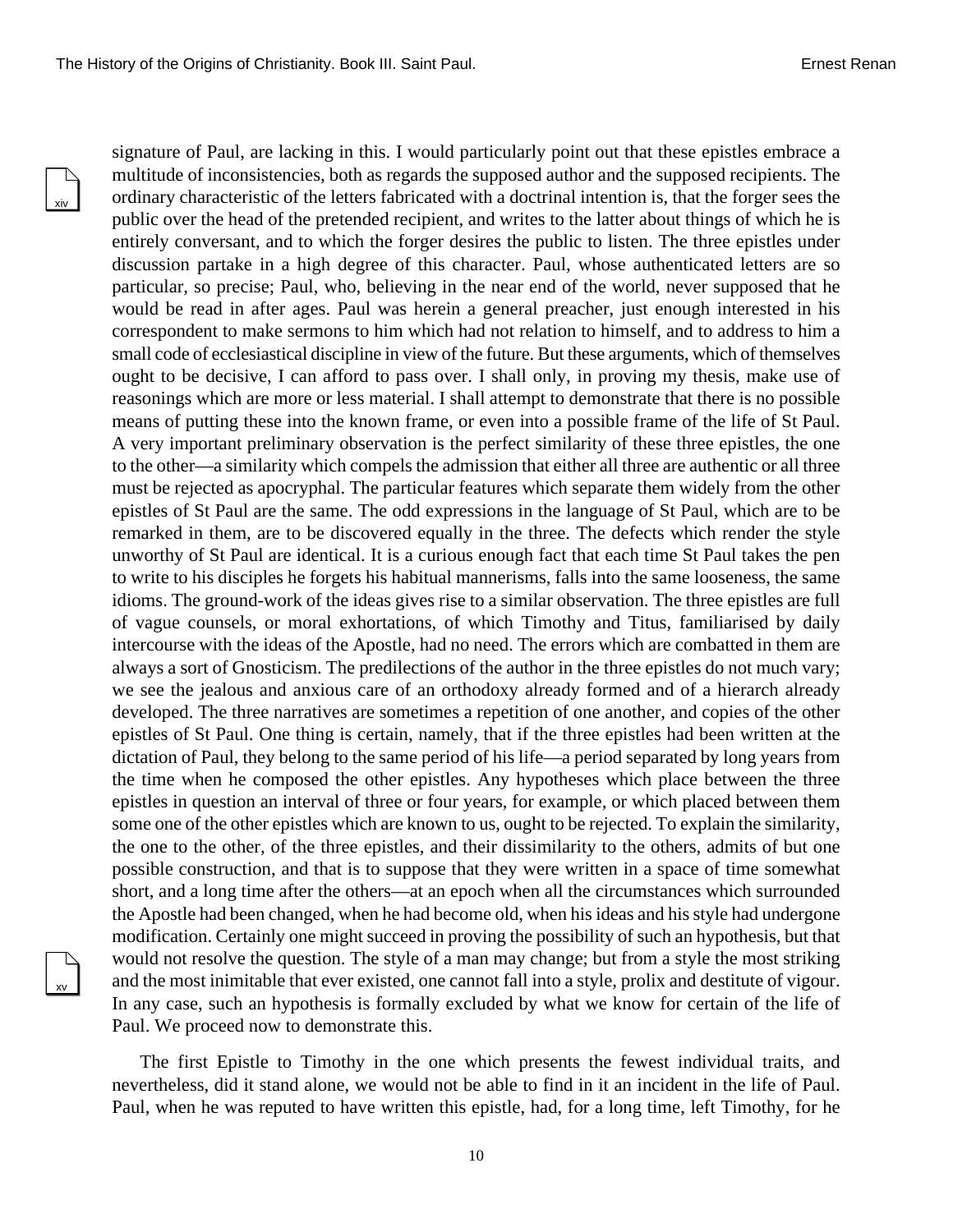xvi

had not written to him since he went away ([i. 3](http://www.ccel.org/b/bible/asv/xml/asv.iTim.1.xml#iTim.1.3)). The Apostle quitted Timothy at Ephesus. Paul at that same time had departed for Macedonia. Not having time to combat the errors which had begun to spread at Ephesus, the chief advocates of which were Hymenæus and Alexander ([i. 20\)](http://www.ccel.org/b/bible/asv/xml/asv.iTim.1.xml#iTim.1.20), Paul had left Timothy in order to combat these errors. The journey which Paul made was to be of short duration; he calculated to return soon to Ephesus [\(iii. 14, 16](http://www.ccel.org/b/bible/asv/xml/asv.iTim.3.xml#iTim.3.14 Bible:1Tim.3.16); [vi. 13\)](http://www.ccel.org/b/bible/asv/xml/asv.iTim.6.xml#iTim.6.13).

Two hypotheses have been proposed in order to include this epistle in the contexture of the life of Paul, each as those which are furnished by the Acts, and confirmed by the *certain* epistles. According to the one, the journey from Ephesus into Macedonia, which separated Paul and Timothy, is the one which is narrated in [Acts xx. 1](http://www.ccel.org/b/bible/asv/xml/asv.Acts.20.xml#Acts.20.1). That journey took place during the third mission. Paul remained three years at Ephesus. He left in order to see once more his churches in Macedonia, and those in Achaia. It was, it is said, from Macedonia or Achaia that he wrote to the disciple whom he had left in Ephesus, giving him full powers. This hypothesis is inadmissible. First, the Acts inform us [\(xix. 22](http://www.ccel.org/b/bible/asv/xml/asv.Acts.19.xml#Acts.19.22)) that Timothy had gone in advance of his master into Macedonia, where in fact Paul joined him ([2 Cor. i. 1](http://www.ccel.org/b/bible/asv/xml/asv.iiCor.1.xml#iiCor.1.1)). And then is it probable that, almost on the morrow of his departure from Ephesus, Paul should have given to his disciple the instructions of which we read in the first Epistle to Timothy? The errors which he singled out in it he had himself been able to combat. The turn of the verse ([1 Tim. i. 3](http://www.ccel.org/b/bible/asv/xml/asv.iTim.1.xml#iTim.1.3)) is not compatible with a man who is about to depart from Ephesus after a long sojourn. Besides, Paul announces the intention of returning to Ephesus ([iii. 14;](http://www.ccel.org/b/bible/asv/xml/asv.iTim.3.xml#iTim.3.14) [iv. 13\)](http://www.ccel.org/b/bible/asv/xml/asv.iTim.4.xml#iTim.4.13); but Paul, in quitting Ephesus, had the fixed intention of going to Jerusalem without passing again through Ephesus [\(Acts xix. 21;](http://www.ccel.org/b/bible/asv/xml/asv.Acts.19.xml#Acts.19.21) [xx. 1, 3, 16;](http://www.ccel.org/b/bible/asv/xml/asv.Acts.20.xml#Acts.20.1 Bible:Acts.20.3 Bible:Acts.20.16) [1 Cor. xvi. 4](http://www.ccel.org/b/bible/asv/xml/asv.iCor.16.xml#iCor.16.4); [ii. 1, 16](http://www.ccel.org/b/bible/asv/xml/asv.iCor.2.xml#iCor.2.1 Bible:1Cor.2.16)). Let us add, that if we suppose the epistle to be written at that moment, everything about it becomes awkward; the defect of the apocryphal letters, which are anything but precise, in which the author holds up to his fictitious correspondent things *au courant* of what was about to be; such a defect, I say, is carried so far as to be absurd.

In order to avoid this difficulty, and above all to explain the intention announced by Paul of returning to Ephesus, some have had recourse to another explanation. It is supposed that the journey from Macedonia, mentioned in the verse ([1 Tim. i. 3](http://www.ccel.org/b/bible/asv/xml/asv.iTim.1.xml#iTim.1.3)), is a journey not recounted in the Acts which Paul would have made during his three years' sojourn at Ephesus. It is certainly permissible to believe that Paul was not all that time stationary. It is supposed, then, that he made a journey into the Archipelago, and through there, at the same sweep, a link was designed to be attached to the Epistle to Titus in a manner more or leas conformable to the life of Paul. We do not deny the possibility of such a journey, although the silence of the Acts presents, it is true, a difficulty: yet, we cannot deny that it is here where the embarrassments begin which are found in First Timothy. By accepting this hypothesis, we understand less than if we had adopted the former one as to the meaning of the [verse i. 3.](http://www.ccel.org/b/bible/asv/xml/asv.iTim.1.xml#iTim.1.3) Why does he tell Timothy what he already knows quite well? Paul had just passed two or three years at Ephesus, and he will soon again return there. What signifies these errors he has suddenly discovered at the moment of departure, which he leaves Timothy at Ephesus to settle? By the latter hypothesis, moreover, the first Epistle to Timothy should have been written about the same time as the great authentic epistles of Paul. What! is it on the morrow of the Epistle to the Galatians, and on the eve of the Epistles to the Corinthians, that Paul could have written such a milk-and-water amplification? He must have dropped his habitual style in setting out from Ephesus; he must have found it again on returning there, in order to write the letters to the Corinthians,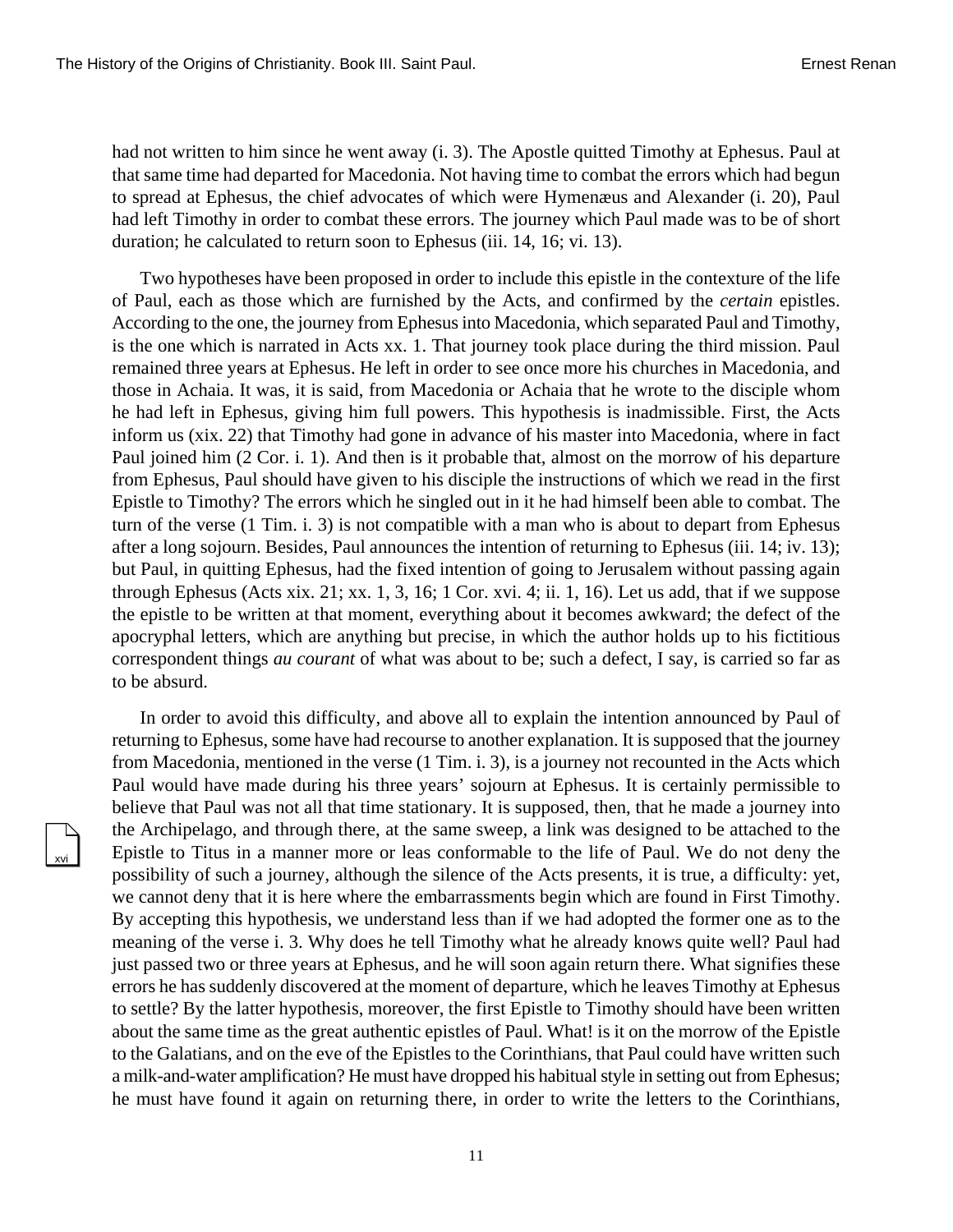xvii

excepting on one occasion, a few years after, when he took up again the pretended style of the journey for the purpose of writing to the self-same Timothy. The second to Timothy, by the admission of everybody, could not have been written before the arrival of Paul at Rome, a prisoner. Accordingly, there must have elapsed several years between the first Epistle to Timothy and that to Titus, on the one hand, and the second to Timothy, on the other. This could not be. The three narratives have been copied the one from the other; but how are we to suppose that Paul, after an interval of five or six years, in writing to a friend, should make extracts from old letters? Would that be a proceeding worthy of a master of the epistolary art, one so ardent and so rich in ideas? The second hypothesis is then, like the first, a tissue of improbabilities. The verse ([1 Tim. i. 3\)](http://www.ccel.org/b/bible/asv/xml/asv.iTim.1.xml#iTim.1.3) is a maze from which the apologist cannot extricate himself. That verse raises an impossibility in the biography of St Paul. We must find an instance where Paul, in going into Macedonia, could only have touched at Ephesus; that instance has no existence in the life of St Paul previous to his imprisonment. Let us add, that when Paul is reputed to have written the epistle in question, the Church of Ephesus possessed a complete organisation of elders, deacons, and deaconesses; this Church even presents the usual appearances of a community already grown old with its schisms and errors, nothing of all of which is applicable to the time of the third mission. If the first to Timothy was written by Paul, we must throw it into an hypothetical period of his life posterior to his imprisonment, and beyond the scope of the Acts. This hypothesis, involving also the examination of the two other epistles of which we have just been speaking, will be reserved by us, till later on.

The second Epistle to Timothy furnishes many more facts than the first. The Apostle is evidently in prison at Rome ([i. 8, 12, 16, 17](http://www.ccel.org/b/bible/asv/xml/asv.iiTim.1.xml#iiTim.1.8 Bible:2Tim.1.12 Bible:2Tim.1.16 Bible:2Tim.1.17); [ii. 9-10\)](http://www.ccel.org/b/bible/asv/xml/asv.iiTim.2.xml#iiTim.2.9). Timothy is at Ephesus, [\(i. 16-18;](http://www.ccel.org/b/bible/asv/xml/asv.iiTim.1.xml#iiTim.1.16) [ii. 17](http://www.ccel.org/b/bible/asv/xml/asv.iiTim.2.xml#iiTim.2.17); [iv. 14-15, 19](http://www.ccel.org/b/bible/asv/xml/asv.iiTim.4.xml#iiTim.4.14)), where the false doctrines continue to increase through the fault of Hymenæus and Philetus ([ii. 17](http://www.ccel.org/b/bible/asv/xml/asv.iiTim.2.xml#iiTim.2.17)). Paul has not been long at Rome and in prison, when he gives to Timothy, in the form of news, certain details about a journey into the Archipelago he had just made; at Miletum he has left Trophimus sick ([i. 11, 20\)](http://www.ccel.org/b/bible/asv/xml/asv.iiTim.4.xml#iiTim.4.20); at Troas he has left several things with Carpus [\(iv. 13\)](http://www.ccel.org/b/bible/asv/xml/asv.iiTim.4.xml#iiTim.4.13), and Erastus remained at Corinth [\(iv. 20\)](http://www.ccel.org/b/bible/asv/xml/asv.iiTim.4.xml#iiTim.4.20). At Rome the Asiatics, among others Phygellas and Hermogenes, have abandoned him ([i. 15](http://www.ccel.org/b/bible/asv/xml/asv.iiTim.1.xml#iiTim.1.15)). Another Ephesian, on the other hand, Onesiphorus, one of his old friends, having come to Rome, sought him out, and found him, and cared for him in his captivity [\(i. 16-18](http://www.ccel.org/b/bible/asv/xml/asv.iiTim.1.xml#iiTim.1.16)). The Apostle is filled with a presentiment of his near end ([iv. 6-8\)](http://www.ccel.org/b/bible/asv/xml/asv.iiTim.4.xml#iiTim.4.6). His disciples are far removed from him. Demas has forsaken him to pursue his worldly interests, and is departed unto Thessaloncia ([iv. 10](http://www.ccel.org/b/bible/asv/xml/asv.iiTim.4.xml#iiTim.4.10)); Crescens to Galatia [\(ibid.](http://www.ccel.org/b/bible/asv/xml/asv.iiTim.4.xml#iiTim.4.10)), Titus unto Dalmatia ([ibid.](http://www.ccel.org/b/bible/asv/xml/asv.iiTim.4.xml#iiTim.4.10)); and he has sent Tychicus to Ephesus ([iv. 12\)](http://www.ccel.org/b/bible/asv/xml/asv.iiTim.4.xml#iiTim.4.12); only Luke is with him [\(iv. 11](http://www.ccel.org/b/bible/asv/xml/asv.iiTim.4.xml#iiTim.4.11)). A certain Alexander, a copper-smith from Ephesus, did him much harm, and opposed him actively; this Alexander has set out again for Ephesus ([iv. 14-15](http://www.ccel.org/b/bible/asv/xml/asv.iiTim.4.xml#iiTim.4.14)). Paul has already appeared before the Roman authorities; on this occasion no one has assisted him ([iv. 16\)](http://www.ccel.org/b/bible/asv/xml/asv.iiTim.4.xml#iiTim.4.16), but God has aided him, and delivered him from out of the mouth of the lion ([iv. 17\)](http://www.ccel.org/b/bible/asv/xml/asv.iiTim.4.xml#iiTim.4.17). In consequence of this, he begs Timothy to come before the winter [\(iv. 9, 21\)](http://www.ccel.org/b/bible/asv/xml/asv.iiTim.4.xml#iiTim.4.9 Bible:2Tim.4.21), and to bring Mark with him [\(iv. 11](http://www.ccel.org/b/bible/asv/xml/asv.iiTim.4.xml#iiTim.4.11)). He gives him at the same time a commission, which is, to bring him his cloak, the books, and the parchment which he left at Troas with Carpus ([iv. 13](http://www.ccel.org/b/bible/asv/xml/asv.iiTim.4.xml#iiTim.4.13)). He recommends him to salute Prisca, Aquila, and the household of Onesiphorus. He sends to him the greetings of Pudens, of Linus, of Claudia, and of all the brethren ([iv. 21\)](http://www.ccel.org/b/bible/asv/xml/asv.iiTim.4.xml#iiTim.4.21).

This simple analysis suffices to point out some strange incoherencies. The Apostle is at Rome; he has just made a journey of the Archipelago, he gives to Timothy the particulars of it, as though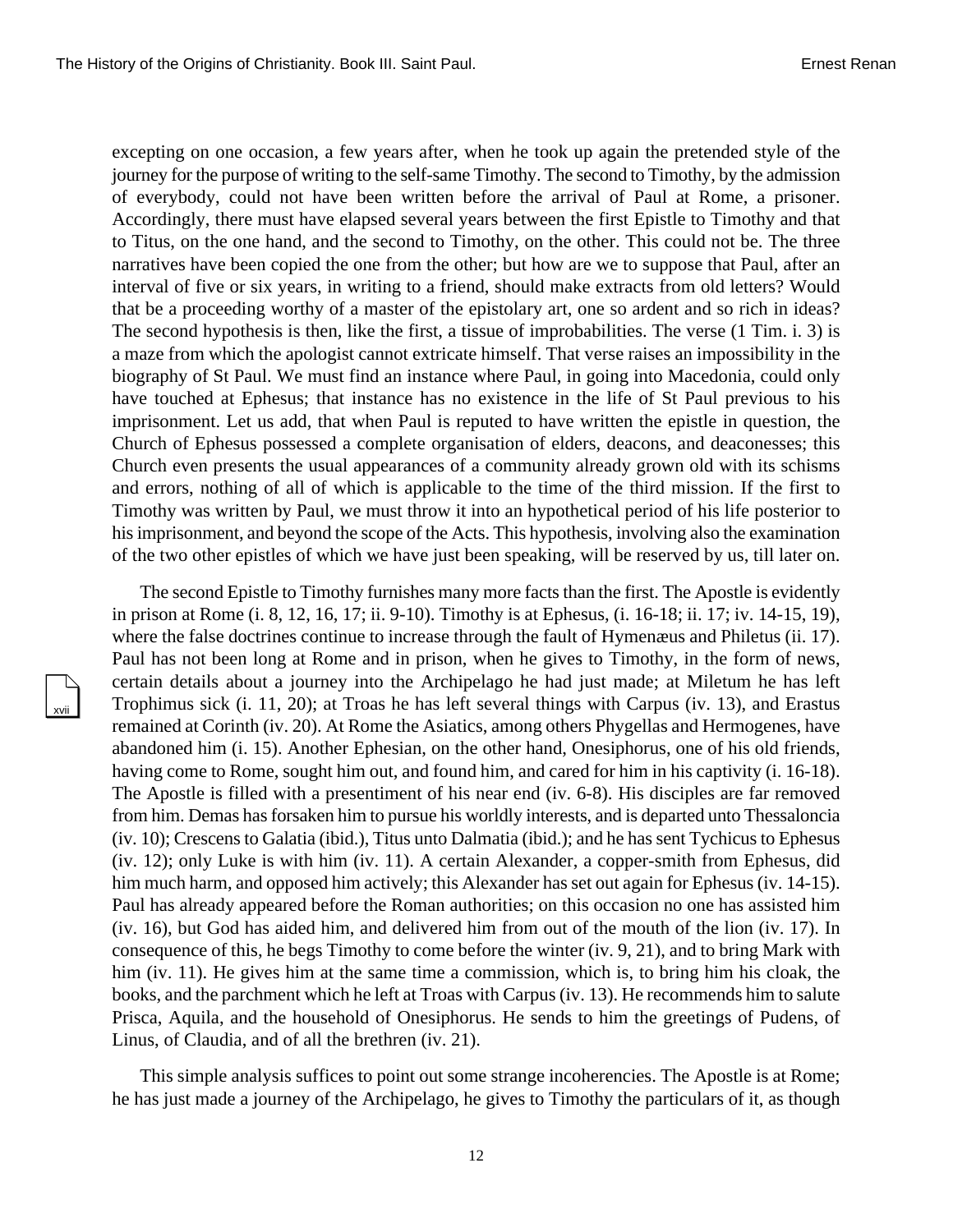xviii

he had not written to him since the journey. In the same letter he speaks to him of his prison and of his trial. Will any one say that this journey into the Archipelago was the journey of Paul the captive, narrated in the Acts? But in this journey Paul did not traverse the Archipelago, neither could he go to Miletum, nor to Troas, nor, above all, to Corinth, since at the elevation of Cnide, the tempest drives the vessels upon Crete, then upon Malta. Will any one say that the voyage in question was the last voyage of St Paul, a free man, his return voyage to Jerusalem in company with the deputies charged with accusing him? But Timothy was in that voyage, at least from Macedonia [\(Acts xx. 4\)](http://www.ccel.org/b/bible/asv/xml/asv.Acts.20.xml#Acts.20.4). More than two years rolled away between that voyage and the arrival of Paul at Rome [\(Acts xxiv. 27\)](http://www.ccel.org/b/bible/asv/xml/asv.Acts.24.xml#Acts.24.27). Can we conceive that Paul would recount to Timothy as being news, things which took place in his presence a long time before, when, in the interval, they had lived together, and had hardly been separate? Far from being left sick at Miletum, Trophimus followed the Apostle to Jerusalem, and was the cause of his arrestment [\(Acts xx. 29\)](http://www.ccel.org/b/bible/asv/xml/asv.Acts.20.xml#Acts.20.29). The passage, [2 Tim.](http://www.ccel.org/b/bible/asv/xml/asv.iiTim.4.xml#iiTim.4.10 Bible:2Tim.4.11) [iv. 10, 11,](http://www.ccel.org/b/bible/asv/xml/asv.iiTim.4.xml#iiTim.4.10 Bible:2Tim.4.11) compared with [Col. v. 10, 14](http://www.ccel.org/b/bible/asv/xml/asv.Col.5.xml#Col.5.10 Bible:Col.5.14), and with [Philemon — 24,](http://www.ccel.org/b/bible/asv/xml/asv.Phlm.1.xml#Phlm.1.24) forms a contradiction not less serious. How could Demas have forsaken Paul when the latter wrote the second to Timothy, seeing that epistle was posterior to the Epistle to the Colossians and to the Epistle to Philemon? When writing these last two epistles Paul has Mark near him; how, in writing to Timothy, could he therefore say,—"Take Mark and bring him with thee; for he is profitable to me for the ministry?" On the other hand, we have established the fact, that it is not allowable to separate the three letters; but in the manner it has been treated by some there would be three years at least between the first and the second to Timothy, and it is necessary to place between them the second to the Corinthians and the Epistle to the Romans. One single refuge then remains here for the first to Timothy, and that is to suppose that the second to Timothy was written during a prolongation of the life of the Apostle of which the Acts makes no mention. This hypothesis may be demonstrably possible, but a multitude of inherent difficulties to the epistle would still remain. Timothy is at Ephesus, and [\(iv. 12](http://www.ccel.org/b/bible/asv/xml/asv.iiTim.4.xml#iiTim.4.12)) Paul says dryly, "I have sent Tychicus to Ephesus," as if Ephesus was not the place of destination. What could be more barren than the passage [2 Tim. iii. 10-11](http://www.ccel.org/b/bible/asv/xml/asv.iiTim.3.xml#iiTim.3.10)? Nay, what could be more inexact? Paul was only associated with Timothy in the second mission, but the persecutions which Paul underwent at Antioch in Pisidia, at Iconium, and Lystra took place during the first mission. The real Paul writing to Timothy would have had many other mutual experiences to put him in mind of. Let us add, that he would not have dreamt of losing his time in recalling them to him. A thousand improbabilities rise up on every side, but it is useless to discuss them, for the hypothesis itself is in question, and according to which our epistle would be posterior to the appearance of Paul before the council of Nero. This hypothesis, I say, ought to be discarded, as we shall demonstrate when we come to discuss, in its turn, the Epistle to Titus.

When Paul wrote the Epistle to Titus, the latter was in the island of Crete ([i. 5\)](http://www.ccel.org/b/bible/asv/xml/asv.Titus.1.xml#Titus.1.5). Paul, who had just visited that island, and had been very much dissatisfied with the inhabitants ([i. 12, 13\)](http://www.ccel.org/b/bible/asv/xml/asv.Titus.1.xml#Titus.1.12 Bible:Titus.1.13), left his disciples there, in order to complete the organisation of the churches, and to go from city to city to establish *presbyteri* or *episcopi* [\(i. 6](http://www.ccel.org/b/bible/asv/xml/asv.Titus.1.xml#Titus.1.6)). He promised Titus to send him soon Artemas and Tychicus; he begged his disciples to come, when he had received these two brethren, to rejoin him at Nicopolis where he calculated to pass the winter ([iii. 12](http://www.ccel.org/b/bible/asv/xml/asv.Titus.3.xml#Titus.3.12)), The Apostle next recommends his disciple to bring diligently Zenas and Apollos, and to take great care of them ([iii. 13\)](http://www.ccel.org/b/bible/asv/xml/asv.Titus.3.xml#Titus.3.13).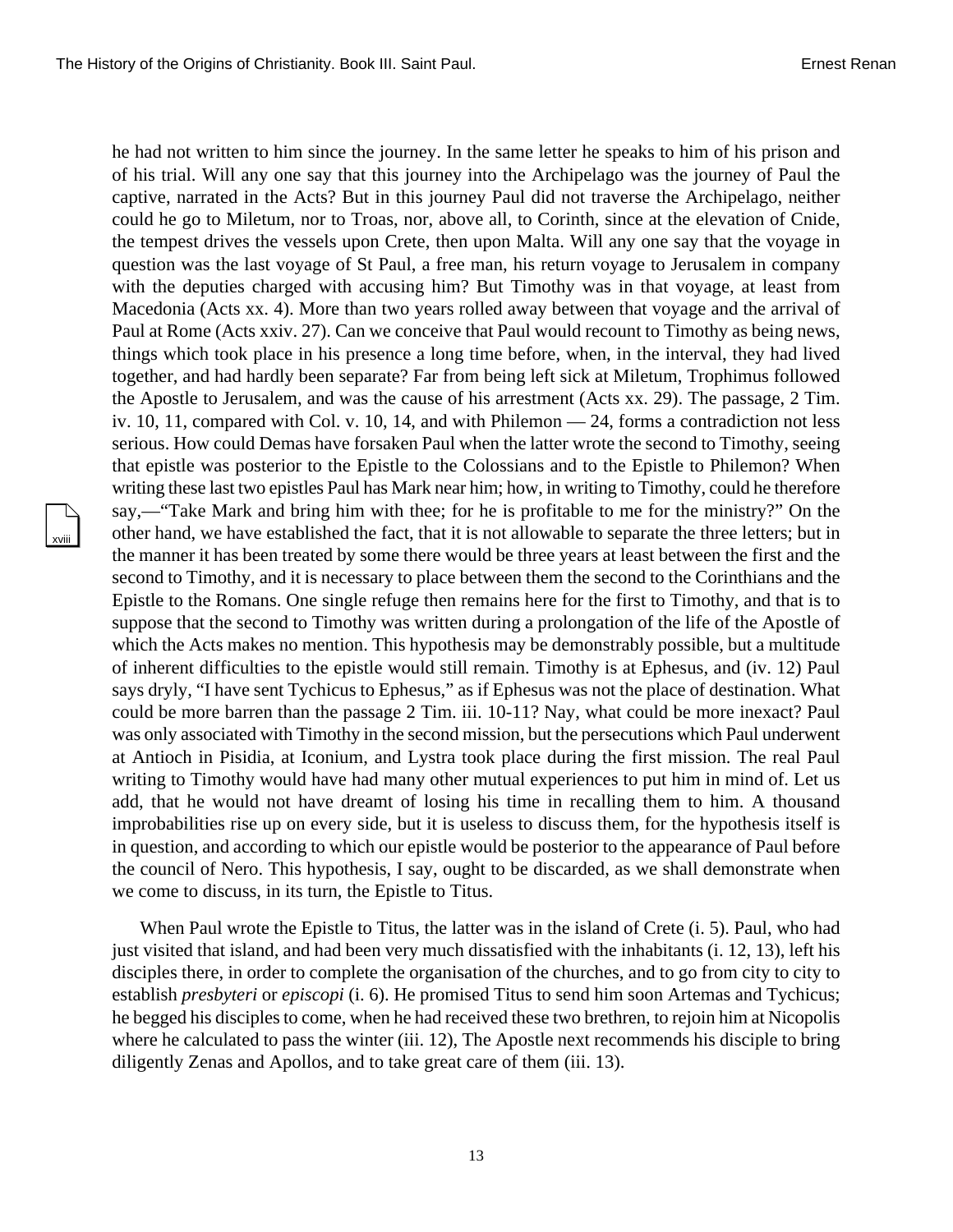xix

And here, again, with every phrase, difficulties present themselves. Not a word for the faithful Cretians—nothing but hurtful and unbefitting severity [\(i. 12, 13\)](http://www.ccel.org/b/bible/asv/xml/asv.Titus.1.xml#Titus.1.12 Bible:Titus.1.13)—fresh declamations against errors, the existence of which the churches recently established had not dreamt of [\(i. 10](http://www.ccel.org/b/bible/asv/xml/asv.Titus.1.xml#Titus.1.10) *et suivi*)—errors Paul, absent, saw and was better acquainted with than Titus who was on the spot—details which presumed Christianity to be already old and completely developed in the island ([i. 5, 6](http://www.ccel.org/b/bible/asv/xml/asv.Titus.1.xml#Titus.1.5 Bible:Titus.1.6))—trivial recommendations bearing upon points quite clear. Such an epistle would have been useless to Titus, as it did not contain a single word that he ought not to have known by heart. But it is by direct arguments, and not by plausible inductions, that the apocryphal character of the document in question can be made clear.

If it is wished to connect this letter with the period in the life of Paul known through the *Acts*, the same difficulties are experienced as in those which precede. According to the *Acts*, Paul only touched at Crete once, and that was when shipwrecked. He made but a very short stay there, and during the stay he was a captive. It is surely not at this moment that Paul was able to commence the founding of churches in the island. Besides, if it were the voyage of Paul as a captive which is related ([Tit. i. 5\)](http://www.ccel.org/b/bible/asv/xml/asv.Titus.1.xml#Titus.1.5), Paul, when he wrote, ought to be a captive at Rome. How could he say from his prison at Rome that he intended to pass the winter at Nicopolis? Why did he not make, as wan his custom, some allusion to his being in the condition of a prisoner?

Another hypothesis has been tried. It has been attempted to connect the Epistle to Titus and the Epistle to Timothy the one with the other. It has been premised that these two epistles were the results of the episodical voyage, which St Paul might have composed during his sojourn at Ephesus. No doubt this hypothesis may go a very little way to explain the difficulties in the first to Timothy, but we most investigate it to see whether the Epistle to Titus can lend it any support.

Paul was at Ephesus for a year or two. During the summer he formed the project of making an apostolic tour, of which the *Acts* has made no mention. He left Timothy at Ephesus, and took with him Titus and the two Ephesians, Artemas and Tychicus. He went first into Macedonia, then from there to Crete, where he founded several churches. He left Titus in the island, charging him to continue his work, and to repair to Corinth with Artemas and Tychicus. He made there the acquaintance of Apollos, whom he had not seen before, and who was on the point of setting out for Ephesus. He begged Apollos to go a little way out of his straight route so as to pass through Crete, and to carry to Titus the epistle which has been preserved. His plan at that moment was to go into Epirus, and to pass the winter at Nicopolis. He sends to inform Titus of that plan, announces to him that he will see again Artemas and Tychicus in Crete, and begs him, as soon as he shall have seen them, to come and rejoin him at Nicopolis. Paul then made his journey into Epirus. He wrote from Epirus the first to Timothy, and charged Artemas and Timothy to take it with them; he enjoined them likewise to pass through Crete, so as to give at the same time the notice to Titus to come and join him at Nicopolis. Titus repaired to Nicopolis, and the Apostle and his disciple returned together to Ephesus.

With this hypothesis we can in a fashion give an account of the circumstances contained in the Epistle to Titus, and the first to Timothy. Nay, more, we obtain two apparent advantages by it. It serves to explain the passages of the Epistles to the Corinthians, from which it appears, at first glance, to result that St Paul, in going to Corinth at the end of his long sojourn at Ephesus, went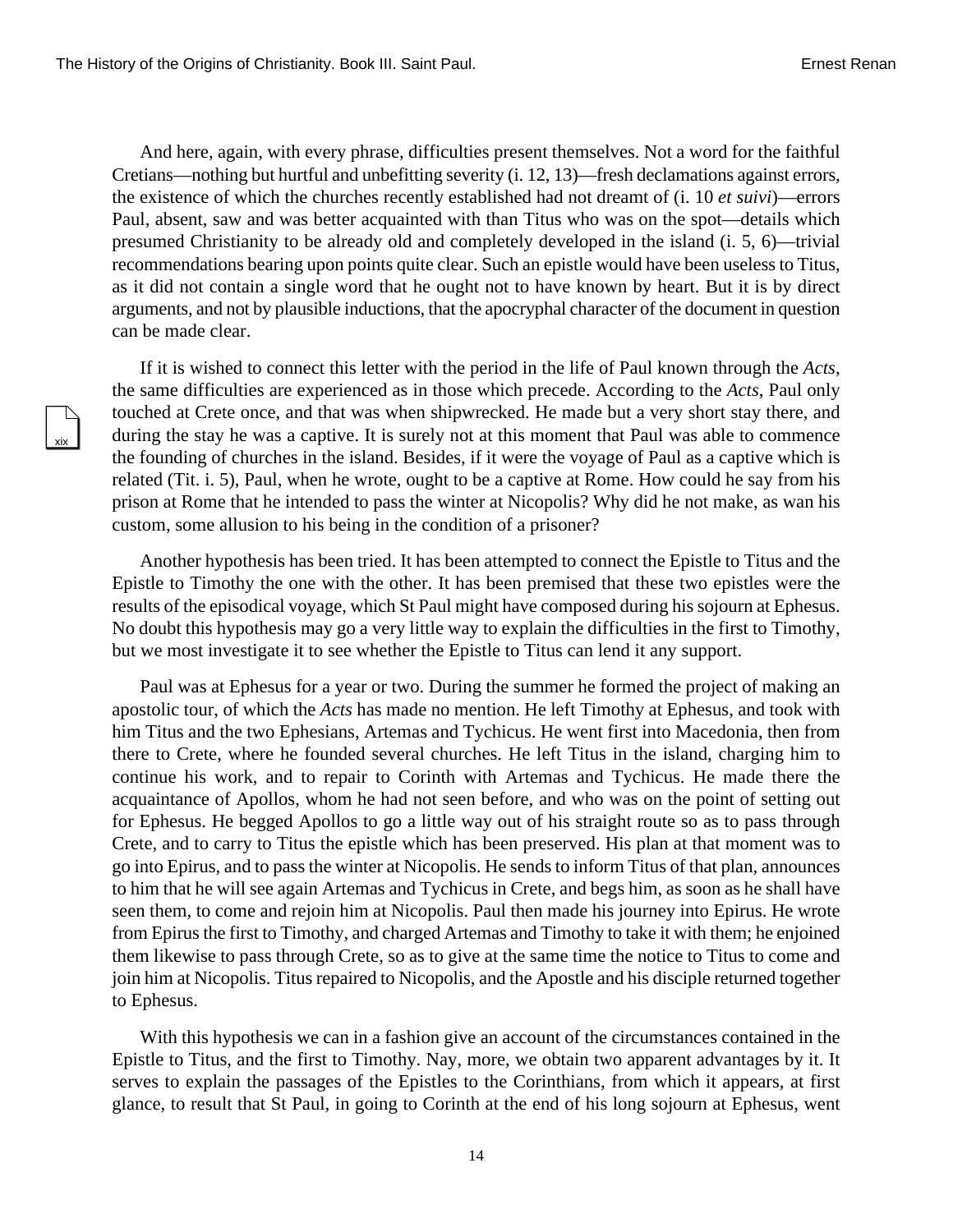xx

there for the third rime [\(1 Cor. xvi. 7](http://www.ccel.org/b/bible/asv/xml/asv.iCor.16.xml#iCor.16.7); [2 Cor. ii. 1;](http://www.ccel.org/b/bible/asv/xml/asv.iiCor.2.xml#iiCor.2.1) [xii. 14, 21;](http://www.ccel.org/b/bible/asv/xml/asv.iiCor.12.xml#iiCor.12.14 Bible:2Cor.12.21) [viii. 1\)](http://www.ccel.org/b/bible/asv/xml/asv.iiCor.8.xml#iiCor.8.1); it serves further to explain the passage in which St Paul pretends to have preached the Gospel as far away as Illyrium ([Rom.](http://www.ccel.org/b/bible/asv/xml/asv.Rom.15.xml#Rom.15.19) [xv. 19\)](http://www.ccel.org/b/bible/asv/xml/asv.Rom.15.xml#Rom.15.19). There is nothing substantial about these advantages, nor anything to compensate for the injuries done to probability in order to obtain them!

First, this pretended episodical voyage, so short that the author of the *Acts* did not judge it proper to speak of it, must have been very considerable, since it embraced a journey into Macedonia, a voyage to Crete, a sojourn at Corinth, and wintering at Nicopolis. This must have taken almost a year. Why, then, does the author of the *Acts* say that the sojourn of Paul at Ephesus extended over three year. ([Acts xix. 8, 10](http://www.ccel.org/b/bible/asv/xml/asv.Acts.19.xml#Acts.19.8 Bible:Acts.19.10); [xx. 31\)](http://www.ccel.org/b/bible/asv/xml/asv.Acts.20.xml#Acts.20.31)? Doubtless these expressions do not exclude short absences, but they exclude a series of journeys. Besides, in the hypothesis we are discussing, the voyage to Nicopolis should have taken place before the second Epistle to the Corinthians. Yet, in that epistle, Paul declares that Corinth is, at the date when he wrote, the extreme point of his missions towards the west. Finally, the itinerary which has been traced of the journey of Paul is not very natural. Paul went first into Macedonia—the text is formal [\(1 Tim. i. 3\)](http://www.ccel.org/b/bible/asv/xml/asv.iTim.1.xml#iTim.1.3)—and thence he repairs to Crete. In going from Macedonia into Crete, Paul must have cruised about the coast, either at Ephesus—in which case the verse, [1 Tim. i. 3,](http://www.ccel.org/b/bible/asv/xml/asv.iTim.1.xml#iTim.1.3) is denuded of meaning—or at Corinth, in which case we cannot conceive why he wanted to return there immediately after. And how is it that Paul, in desiring to make a journey from Epirus, speaks of the winter which he must pass, and not of the journey itself? And this sojourn at Nicopolis, how is it that we do not know more about it? To suppose the Nicopolis in question to be the one in Thrace, on the Nestus, only adds to the confusion, and does not possess any of the apparent advantages of the hypothesis discussed above.

Some exegites think to remove the difficulty by modifying a little the journey required by this hypothesis. According to them, Paul went from Epirus into Crete, from there to Corinth, then to Nicopolis, then to Macedonia. The fatal verse, [1 Tim. i. 3,](http://www.ccel.org/b/bible/asv/xml/asv.iTim.1.xml#iTim.1.3) is opposed to that. Let suppose a person starting from Paris, with the intention of making a trip to England, following the banks of the Rhine in Switzerland and Lombardy. Would that person, having arrived at Cologne, write to one of his friends in Paris: "I have left you at Paris, and am going to Lombardy?" The conduct of St Paul, in any of these suppositions, is not less absurd than the route of such a one. The journey of Tychicus and Artemas into Crete is not susceptible of proof. Why did Paul not give to Apollos a letter for Timothy? Why did he delay writing to him through Tychicus and Artemas? Why did he not fix a time with Titus when he should come to join him, seeing that his projects were arrested? These journeys from Corinth to Ephesus, all made by way of Crete, for the lack of an apology, are not at all natural. Paul, in this hypothesis of the episodical journey, in whatever manner we may regard the itinerary, gives and holds back perpetually; he does things without due consideration; he extracts only from his wanderings a portion of their advantages, reserving for future occasions that which he could very well accomplish at the moment. When these epistles are in question, it seems that the ordinary laws of probability and of good sense are reversed.

All attempts to include the Epistles to Titus and Timothy in the work of the life of St Paul traced by the *Acts* are tainted with insoluble contradictions. The authentic epistles of St Paul explain, suppose, and permeate one another. The three epistles in question may be compared to a small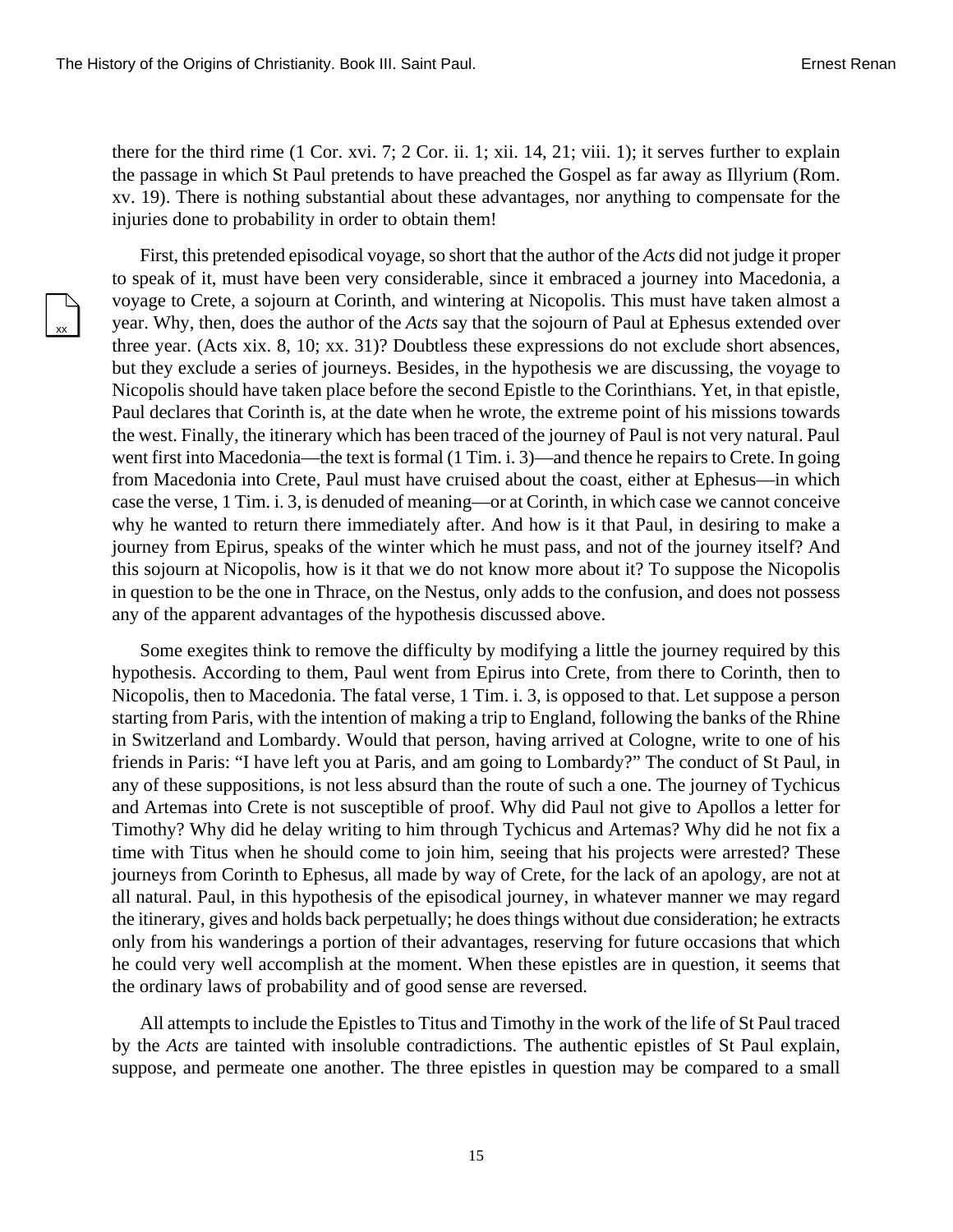xxi

xxii

round which has been punched out by a severe critic; and this is so much the more singular when two of them, the first to Timothy and the one to Titus, should happen just in the middle of that whirl of affairs, so very consecutive and so well known, which have reference to the Epistle to the Galatians, the two to the Corinthians, and that to the Romans. Several also of the exegites who defend the authenticity of these three gospels have had recourse to another hypothesis. They pretend that these epistles ought to be placed at a period in the life of St Paul of which the *Acts* makes no mention. According to the latter, Paul, after having appeared before Nero, as is implied in the *Acts*, was acquitted, which is very possible, nay, even probable. Set at liberty, he resumed his apostolic career, and went into Spain, which is likewise probable. According to the critics, of whom we are speaking, Paul, at that period of his life, made a fresh journey to the Archipelago—the journey which is referred to in the Epistles to Timothy and Titus. He returned again to Rome, and was there made prisoner a second time, and from his prison wrote the second to Timothy.

All this, it most be owned, resembles much the artificial defence of an accused person who, in order to answer objections, is driven to vent an assemblage of facts which have no connection with anything that is known. These isolated hypotheses, without either support or force, are in the eyes of the law a sign of culpability, in criticism the sign of apocryphy. Even admitting the possibility of that new voyage to the Archipelago, it would take no end of pains to bring into accord the facts related in the three epistles; these goings and comings are susceptible of very little proof. But such a discussion is useless. It is evident, in fact, that the author of the second to Timothy knew well how to speak of the captivity mentioned in the *Acts*, and to which allusion is made in the Epistles to the Philippians, Colossians, and Philemon. The similarity of [2 Tim. iv. 9-22](http://www.ccel.org/b/bible/asv/xml/asv.iiTim.4.xml#iiTim.4.9) with the endings of the Epistles to the Colossians and to Philemon, proves it. The *personnel* which surrounded the Apostle is nearly identical in both cases. The captivity, from the midst of which Paul is reputed to have written the second to Timothy, finishes with his liberation [\(2 Tim. iv. 17-18](http://www.ccel.org/b/bible/asv/xml/asv.iiTim.4.xml#iiTim.4.17)). Paul in this epistle is full of hope; he meditates new schemes, and is pre-occupied with the thought, which, in fact, he is full of during the whole of his first (and only) captivity, namely, to perfect evangelical preaching—to preach Christ to all nations, and in particular to peoples of the far west. If the three epistles were of so far advanced a date, we cannot conceive why Timothy should always be spoken of in them as a young man. We are able, besides, to prove directly that the voyage to the Archipelago, posterior to the sojourn of Paul at Rome, did not take place. In such a voyage, indeed, St Paul would have touched at Miletum [\(2 Tim. iv. 20\)](http://www.ccel.org/b/bible/asv/xml/asv.iiTim.4.xml#iiTim.4.20). Now in the fine discourse which the author of the *Acts* attributes to St Paul at the end of the third mission, while passing through Miletum, he makes Paul say, "And now, behold, I know that ye all, among whom I have gone preaching the kingdom of God, shall see my face no more" ([Acts xx. 25](http://www.ccel.org/b/bible/asv/xml/asv.Acts.20.xml#Acts.20.25)). But it is not argued that Paul was deceived in his previsions, so that he had to change his opinions, and to see again a church to which he thought he had said a final adieu. This is not the question, however. It matters little to us whether Paul may or may not have uttered these words. The author of the *Acts* was well acquainted with the routine of Paul's life, although, unfortunately, he has not judged it proper to inform us of it. It is impossible that he could have put into the mouth of his master what he knew very well could not be verified.

The letters to Timothy and to Titus are therefore refuted by the whole contexture of the biography of Paul. When they are forced into it by one party, they are thrust out of it by another party. Even if an express period in the life of the Apostle were created for them, the result would not be any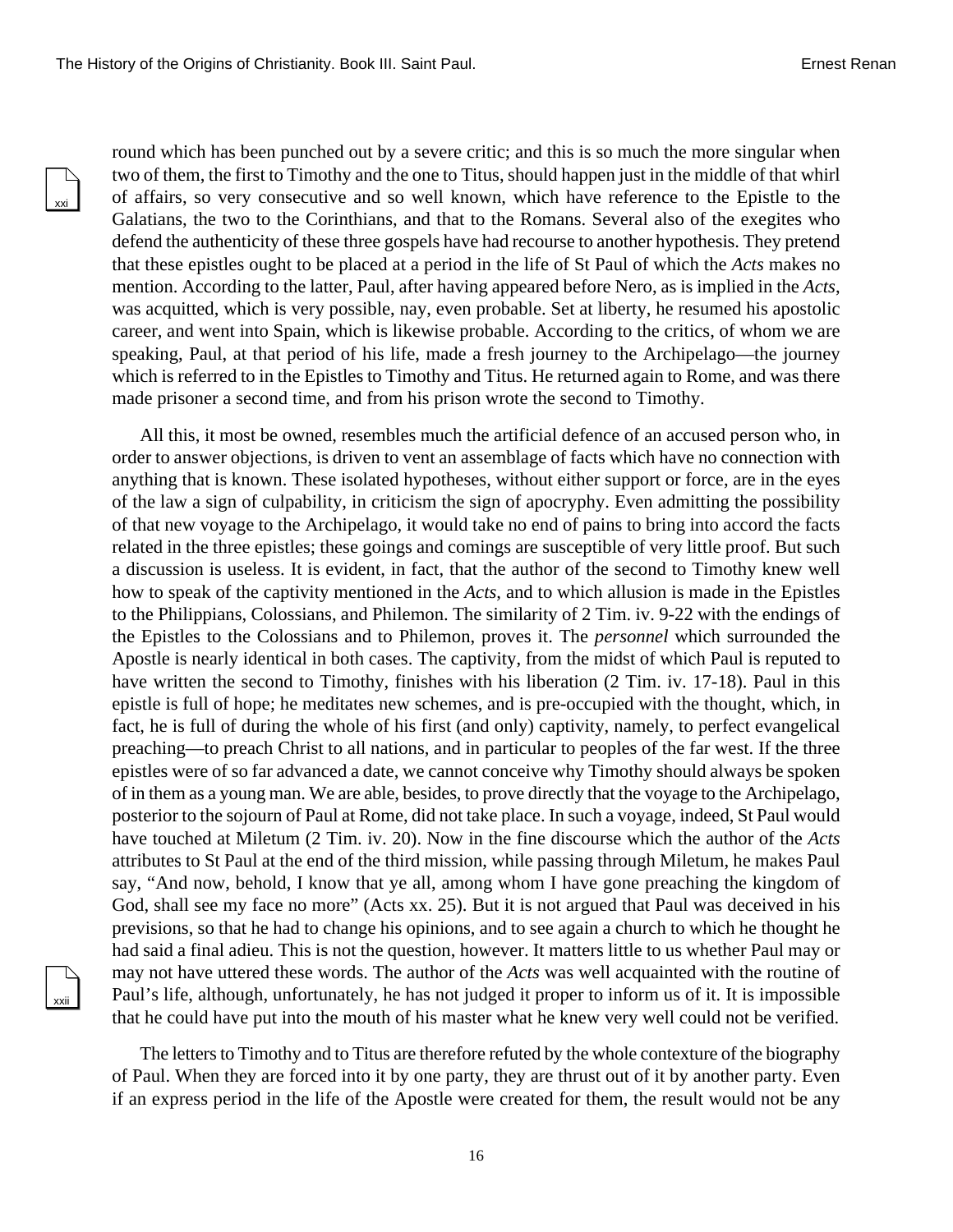xxiii

more satisfactory. These epistles refute themselves; they are full of contradictions; the *Acts* and the authentic epistles would be lost if we could not succeed in creating another hypothesis to uphold the epistles of which we are speaking. And may it not be alleged that a forger could not have thrown a little more sprightliness into these contradictions? Demo of Corinth, in the second century, has a theory not less chimerical in regard to the journeys of St Paul, inasmuch as he makes him arrive at Corinth and to depart from Corinth for Rome in the company of St Peter—a thing utterly impossible. There is no doubt that the three epistles in question were fabricated at a period when the *Acts* had not yet gained full authority. Later, the canvas of the *Acts* was embellished, like as did the author of the fable of Theckla about the year 200. The author of our epistles knew the names of the principal disciples of St Paul; he had read several of his epistles; he had formed a vague idea of his journeyings; justly enough, he is struck by the multitude of disciples which surrounded Paul, and whom he sends out as messengers in every direction. But the details which he has invented are false and inconsistent: they always represent Timothy as being a young man; the imperfect notion he has of a journey Paul made into Crete makes him believe that Paul had founded churches there. The *personnel* which he introduces into the three epistles is peculiarly Ephesian; we are tempted at moments to think that the desire to exalt certain families of Ephesus and to depreciate some others belonging to it was not altogether singular in a fabricator.

The three epistles in question, were they apocryphal from one end to the other? or were they made use of for the purpose of composing authentic letters addressed to Titus and to Timothy, that they should have been diluted, in a sense, to conform with the ideas of the times, and with the intention of leading the authority of the apostles to the developments which the ecclesiastical hierarchy took? It is this that is difficult to decide. Perhaps, in certain parts, at the close of the second to Timothy, for example, letters bearing different dates have been mixed up; but even then it must be admitted that the forger has given himself plenty of scope. Indeed, one consequence which is derived from what precedes, is that the three epistles are sisters, that, to speak accurately, they are one and the same work, and that no distinction can be drawn between them in anything that regards their authenticity.

It is quite otherwise with the question of finding out whether some of the data of the second to Timothy (for example, [i. 15-18](http://www.ccel.org/b/bible/asv/xml/asv.iiTim.1.xml#iiTim.1.15); [ii. 17, 18](http://www.ccel.org/b/bible/asv/xml/asv.iiTim.17 Bible:2Tim.xml#iiTim.17 Bible:2Tim.18); [iv. 19-21](http://www.ccel.org/b/bible/asv/xml/asv.iiTim.4.xml#iiTim.4.19)) have not a historical value. The forger, though not knowing all the life of Paul, and not possessing the *Acts*, might have, notably in the last days of the Apostle, some original details. Especially do we believe that the passage in the second of Timothy [\(iv. 19-21](http://www.ccel.org/b/bible/asv/xml/asv.iiTim.4.xml#iiTim.4.19)) has much importance, and throws a true light upon the imprisonment of St Paul at Rome. The fourth gospel is also, in one sense, apocryphal; yet we cannot say that on this account it is a work destitute of historical importance. As to that which it possesses of chimera, according to our ideas of such supposititious works, it must, on no account, be discarded from the New Testament. This ought not to occasion the least scruple. If the pious author of the false letters to Timothy and to Titus could be brought back and made to assist amongst us in the discussions of which he has been the cause, he would not be forbidden; he would respond, like the priest of Asia, author of the Romance of Theckla, when he found himself pressed into a corner: *convictum atque confessum id se amore Pauli fecisse.*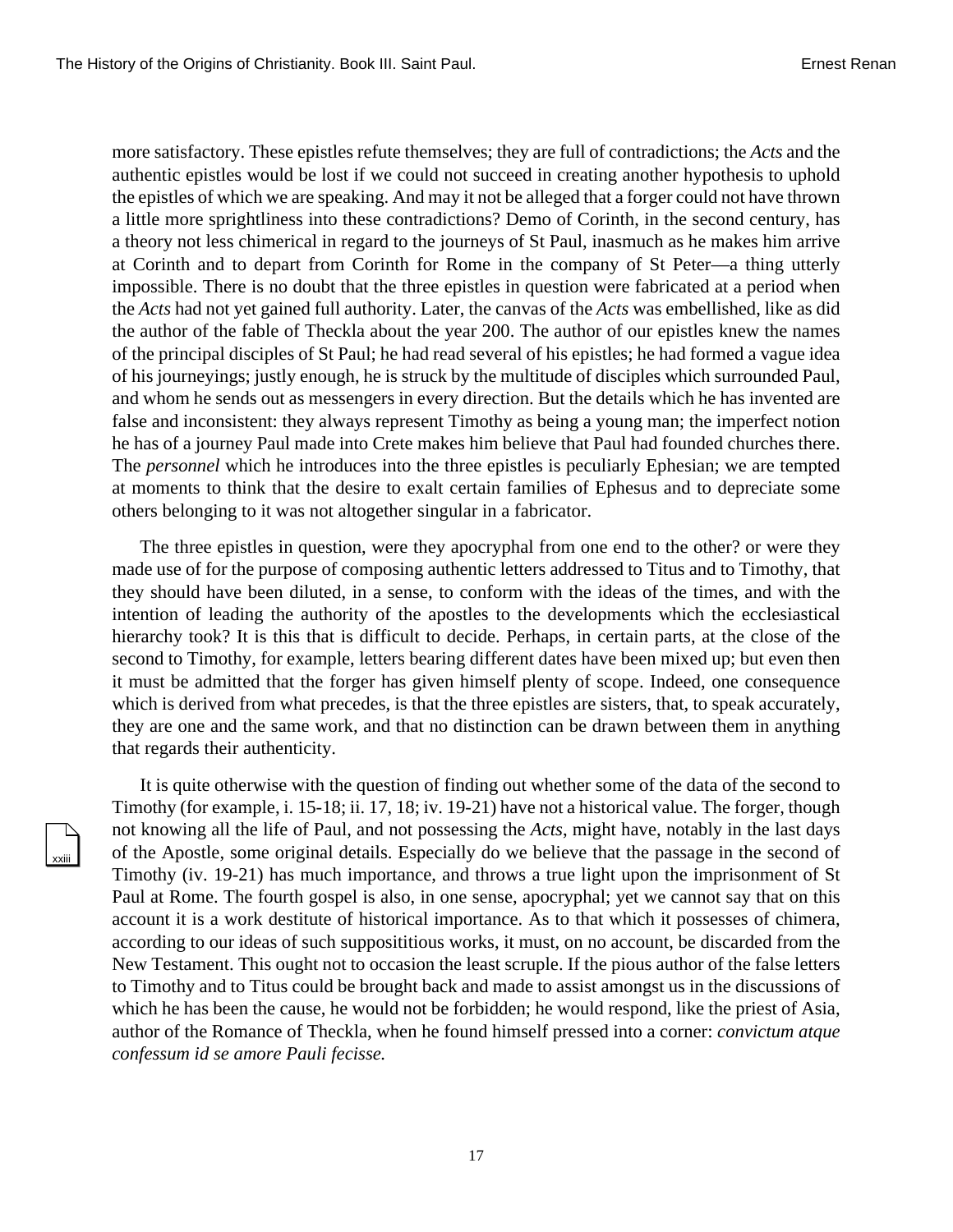xxiv

The time of the composition of these three epistles may be placed about the year 96 to 100. Theophilus of Antioch (about the year 170) cited them expressly. Irenæus, Clement of Alexandria, and Tertullian admitted them also. Marcion, on the contrary, rejected them, or did not know them. The allusions which are believed to have been found in the epistles attributed to Clement of Rome, to Ignatius, to Polycarp, are doubtful. There were floating about at that epoch a certain number of hemitetic phrases, all facts; the presence of those phrases in a writing does not prove that the author has borrowed them directly from some other writing in which he has found them. The agreements which we remark between certain expressions of Hegesippe and certain passages in the epistles in question, are singular; one does not know what consequence to draw from them, for if, in those expressions, Hegesippe has in his eye the first Epistle to Timothy, it would seem that he regarded it as a writing posterior to the death of the Apostles. However that may be, it is clear that when he had collected the letters of Paul, the letters to Titus and to Timothy, he enjoyed full authority. Where were they composed? Probably at Ephesus; probably at Rome. The partisans of this second hypothesis may say that, in the East, people do not commit errors which are remarked on. Their style bristles with Latinisms. The intention which prompted the writing, to wit, the desire of augmenting the force of the hierarchical principle, and of the authority of the Church, in presenting a model of piety, of docility, of "ecclesiastical spirit," traced by the Apostle himself, is altogether in harmony with what we know of the character of the Roman Church from the first century.

It only remains for us now to speak of the Epistle to the Hebrews. As we have already said, that epistle does not belong to Paul; but it ought not to be put in the same category as the two epistles to Timothy and the one to Titus, the author not seeking to pass off his work for a writing of Paul. What is the value of the opinion which is established in the Church, and according to which Paul is the author of this maudlin epistle? A study of the manuscripts, an examination of the ecclesiastical tradition, and a searching criticism of the work itself, will enlighten us on that point. The ancient manuscripts bear simply at the head of the epistle, Πρὸς Εβραίους. As to the order of transcription, the *Codex Vaticanus* and the *Codex Sinaiticus* representing the Alexandrine tradition, place the epistle among those of Paul. The Græco-Latin manuscripts, on the contrary, exhibit all the hesitation which still remained in the West during the first half of the middle ages, as to the canonicity of the Epistle to the Hebrews, and, by consequence, its attribution to Paul. The *Codex Bœrnerianus* omits it; the *Codex Augiensis* gives it only in Latin after the epistles of Paul. The *Codex Claramontanus* puts the epistle in question outside the list, as a sort of appendix, after the stichometry general of the writing, a proof that the epistle was not found in the manuscript from which the *Claramontanus* was copied. In the aforesaid stichometry (a very ancient composition) the Epistle to the Hebrews does not appear, or, if it appears it is under the name of Barnabas. In fine, the errors which abound in the Latin text of the Epistle of the *Claramontanus* are sufficient to awaken the suspicion of the critic, and prove that that epistle was only included gradually, and as if surreptitiously, in the canon of the Latin Church. But there is uncertainty even as to the tradition. Marcion did not have the Epistle to the Hebrews in his collection of the epistles of Paul: the author of the canon attributed to Muratori omits it in his list. Irenæus was acquainted with the writing in question, but he did not consider it as belonging to Paul. Clement of Alexandria believed it was Paul's; but he felt a difficulty in attributing it to him, and, to get out of the embarrassment, had recourse to a not very acceptible hypothesis: he assumes that Paul wrote the epistle in Hebrew, and that Luke translated it into Greek.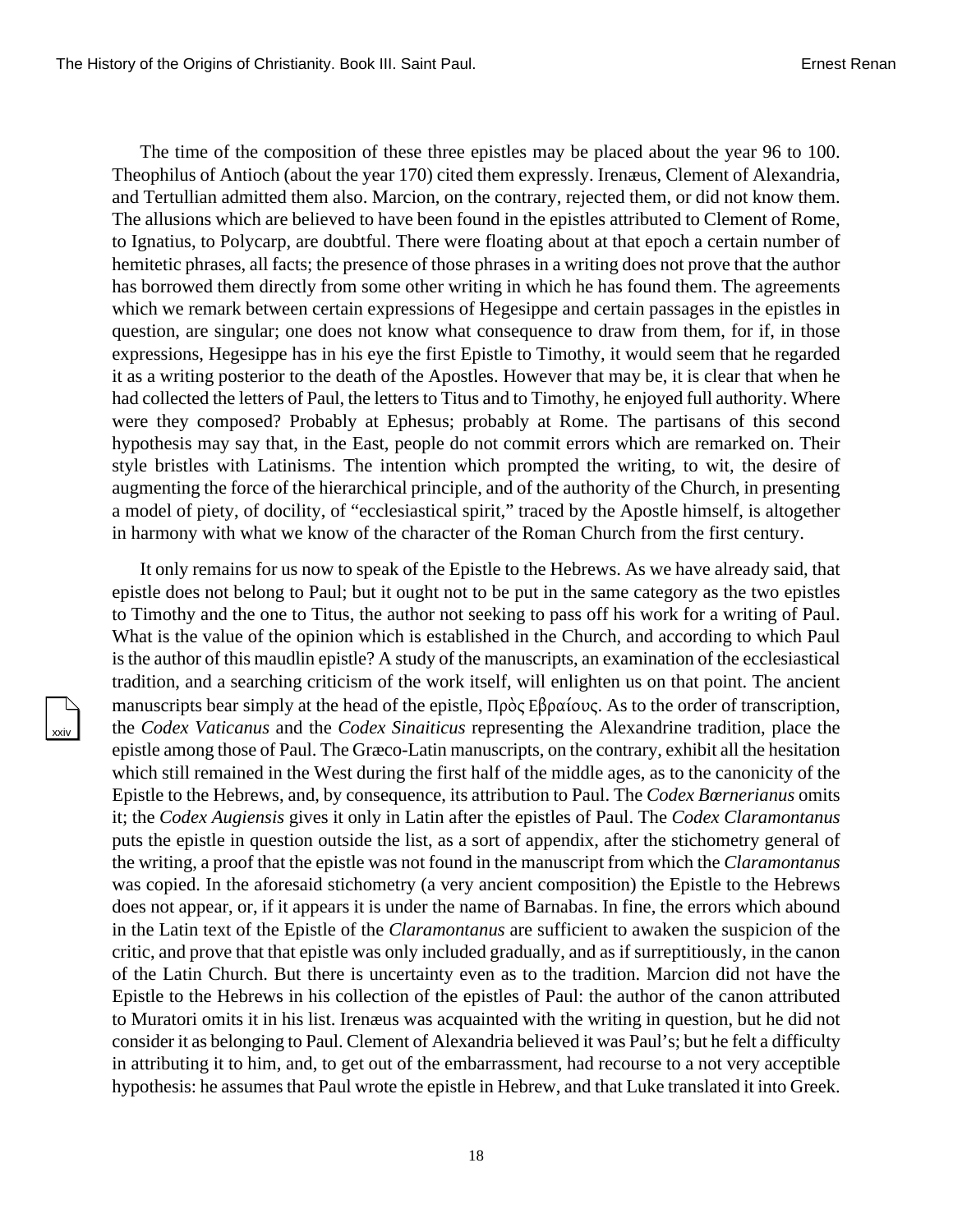xxv

Origen admits also, in a sense, the Epistle to the Hebrews as belonging to Paul, but he recognised that many people denied that it had been written by the latter. Nowhere in it could he discover the style of Paul, and supposes, almost as Clement of Alexandria did, that the origin of the ideas belonged only to the Apostle. "The character of the style of the epistle," says he, "has not the ruggedness of that of the Apostle." This letter is, as regards the arrangement of the words, much more Hellenic, as everybody must avow who is capable of judging of the difference of styles. . . . As for me, if I had to express an opinion, I should say that the thoughts are the Apostle's, but that the style and the arrangement of the words belong to some one who has revoked from memory the words of the Apostle, and who has reduced to writing the discourse of his master. If, then, any church maintains that this epistle belongs to Paul, it has only to prove it; for the ancients must have had some reason to go on handing it down as the work of Paul. As to the question—Who wrote this epistle? God alone knows the truth. Amongst the opinions which have been transmitted to us by history, one appears to have been written by Clement of Alexandria, who was Bishop of the Romans; another by Luke, who wrote the Gospels and the *Acts*. Tertullian does not observe the same discretion: he unhesitatingly puts forward the Epistle to the Hebrews as the work of Paul. Gaius, a priest of Rome, St Hippolytus, and St Cyprian did not place it among the epistles of Paul. During the novatianistic quarrel, in which, for many reasons, this epistle might have been employed, it is not even mentioned.

Alexandria was the centre where the opinion was formed that the Epistle to the Hebrews should be intercalated in the series of the letters of Paul. Towards the middle of the third century Dionysius of Alexandria appeared to entertain no doubt as to Paul being its author. From that time this became the opinion most generally accepted in the East; nevertheless, protestations did not cease to make themselves heard. The Latins especially protested vigorously; particularly the Roman Church, who maintained that the epistle did not belong to Paul. Eusebius hesitated much, and had recourse to the hypothesis of Clement of Alexandria and of Origen; he was inclined to believe that the epistle had been composed in Hebrew by Paul, and translated by Clement of Rome. St Jerome and St Augustine have been at pains to conceal their doubts, and rarely cite that part of the canon without a reservation. Divers documents insist always in giving as the author of the work either Luke, Barnabas, or Clement. The ancient manuscripts of Latin production sufficed, as we have seen, to attest the repugnance which the West experienced when this epistle was put forward as a work of Paul's. It is clear that when we have made, if we may so speak, the *editio princeps* of the letters of Paul, the number of letters must be fixed at thirteen. People were no doubt accustomed very early to place after the thirteen epistles the Epistle to the Hebrews—an anonymous apostolic writing, whose ideas approached in some respects those contained in the writings of Paul. Hence, one had only a step to take to arrive at the conclusion that the Epistle to the Hebrew's belonged to the Apostle. Everything induces the belief that this induction was made at Alexandria, that is to say, in a Church relatively modern as compared with the Churches of Syria, Asia, Greece, and Rome. Such an induction is of no value in criticism, if the clear, intrinsic proofs are perverted by another party in attributing the epistle in question to the Apostle Paul.

Now, this is in reality what has taken place. Clement of Alexandria and Origen, very good judges indeed of the Greek style, could not find in our epistle any semblance of the style of Paul. St Jerome is of the same opinion; the fathers of the Latin Church who refused to credit that the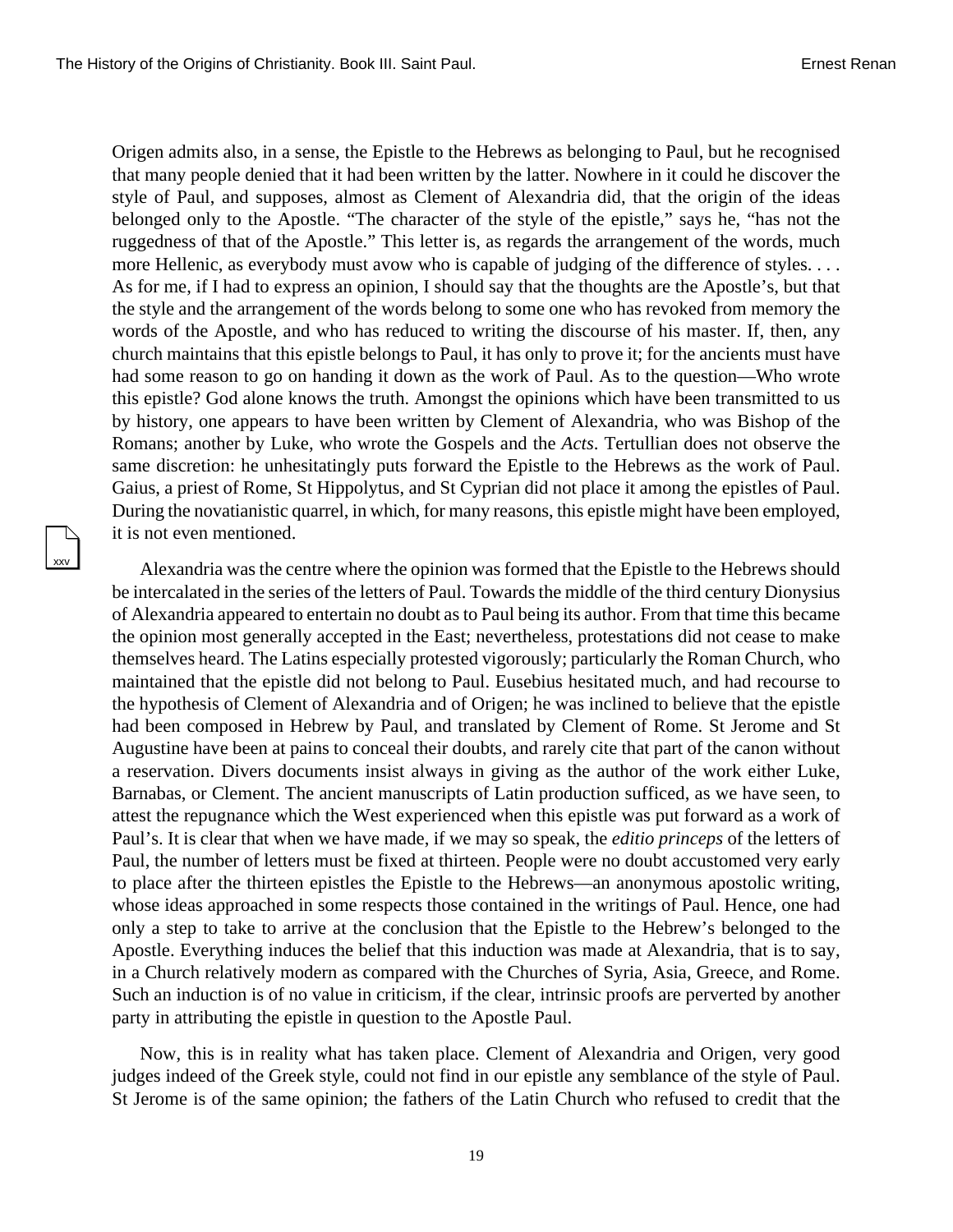xxvi

epistle was Paul's,—all gave the some reason for their doubts; *propter styli sermonis que distantiam*. This is an excellent reason. The style of the Epistle to the Hebrews is, in a word, different from that of Paul; it is more oratorical, more periodic; the diction contains a number of idiomatic expressions. The fundamental basis of the thoughts is not far removed from the opinions of Paul, especially Paul as a captive; but the exposition and the exegesis are quite distinct. There is no nominal superscription, which was contrary to the usage of the Apostle; characteristics which one always expects to find in an epistle of Paul's are wanting in the former. The exegesis is particularly allegorical, and resembles much more that of Philo than that of Paul. The author has imbibed the Alexandrian culture. He only makes use of the version called the Septuagint; from the text of this he adduces reasons which exhibit a complete ignorance of Hebrew; his method of citing and of analysing Biblical texts is not in conformity with the method of Paul. The author, moreover, is a Jew; he fancies himself to be extolling Christ when he compares him to a great Hebrew priest; Christianity is to him none other than perfected Judaism; he is far from regarding the Law as abolished. The passage [ii. 3](http://www.ccel.org/b/bible/asv/xml/asv.Heb.2.xml#Heb.2.3), where the author is placed among those who have only indirectly heard of the mysteries of the life of Christ from the mouth of the disciples of Jesus, does not accord at all with one of the most fixed pretensions of Paul. Let us remark, finally, that, in writing of the Christian Hebrews, Paul must have deviated from one of his most fixed rules, which was, never to perform a pastoral not upon the soil of churches Judæo-Christian, so that the apostles of circumcision might not, on their side, encroach upon the churches of uncircumcision.

The Epistle to the Hebrews was not, therefore, written by St Paul. By whom and where was it written? and to whom was it addressed? We shall examine all these points in our fourth volume. For the present, the simple date of a writing so important interests us. Now, this date has been determined with sufficient decision. The Epistle to the Hebrews was, according to all probability, anterior to the year 70, inasmuch as the Levitical service of the Temple is represented in it as being regularly, and without interruption, continued. On the other hand, at [xiii. 7,](http://www.ccel.org/b/bible/asv/xml/asv.Heb.13.xml#Heb.13.7) and even at [v. 12](http://www.ccel.org/b/bible/asv/xml/asv.Heb.5.xml#Heb.5.12), there would appear an allusion to the death of the apostles,—of James, the brother of the Lord, for example; at [xiii. 13,](http://www.ccel.org/b/bible/asv/xml/asv.Heb.13.xml#Heb.13.13) there seems to be recorded a deliverance to Timothy posterior to the death of Paul; at [x. 32,](http://www.ccel.org/b/bible/asv/xml/asv.Heb.10.xml#Heb.10.32) and *suivi*, and probably at [xiii. 7](http://www.ccel.org/b/bible/asv/xml/asv.Heb.13.xml#Heb.13.7) there is, I think, a distinct mention of the persecutions of Nero in the year 64. It is probable that the passage [xiii. 7](http://www.ccel.org/b/bible/asv/xml/asv.Heb.13.xml#Heb.13.7), and following, contains an allusion to the commencements of the revolt of Judea (year 66), and a foreboding of the misfortunes which are to follow; this passage implies, moreover, that the year 40, after the death of Christ, had not passed, and that this term was drawing near. Everything, therefore, combines to support the hypothesis that the compiling of the Epistle to the Hebrews took place between the years 65 and 70, probably in the year 66.

After having discussed the authenticity, it remains now for us to discuss the integrity of the epistles of Paul. The authentic epistles have never been interpolated. The style of the Apostle was so individual, and so original, that every addition would drop off from the body of the text by reason of its own inertness. In the labour of publication which took place when the epistles were collected, there were, nevertheless, some operations, the import of which must be taken into account. The principle upon which the compilers proceeded appears to have been; 1st, to add nothing to the text; 2d, to reject nothing which they believed to have been dictated or written by the Apostle; 3d, to avoid repetitions which could not fail, especially in the circular letters, but contain identical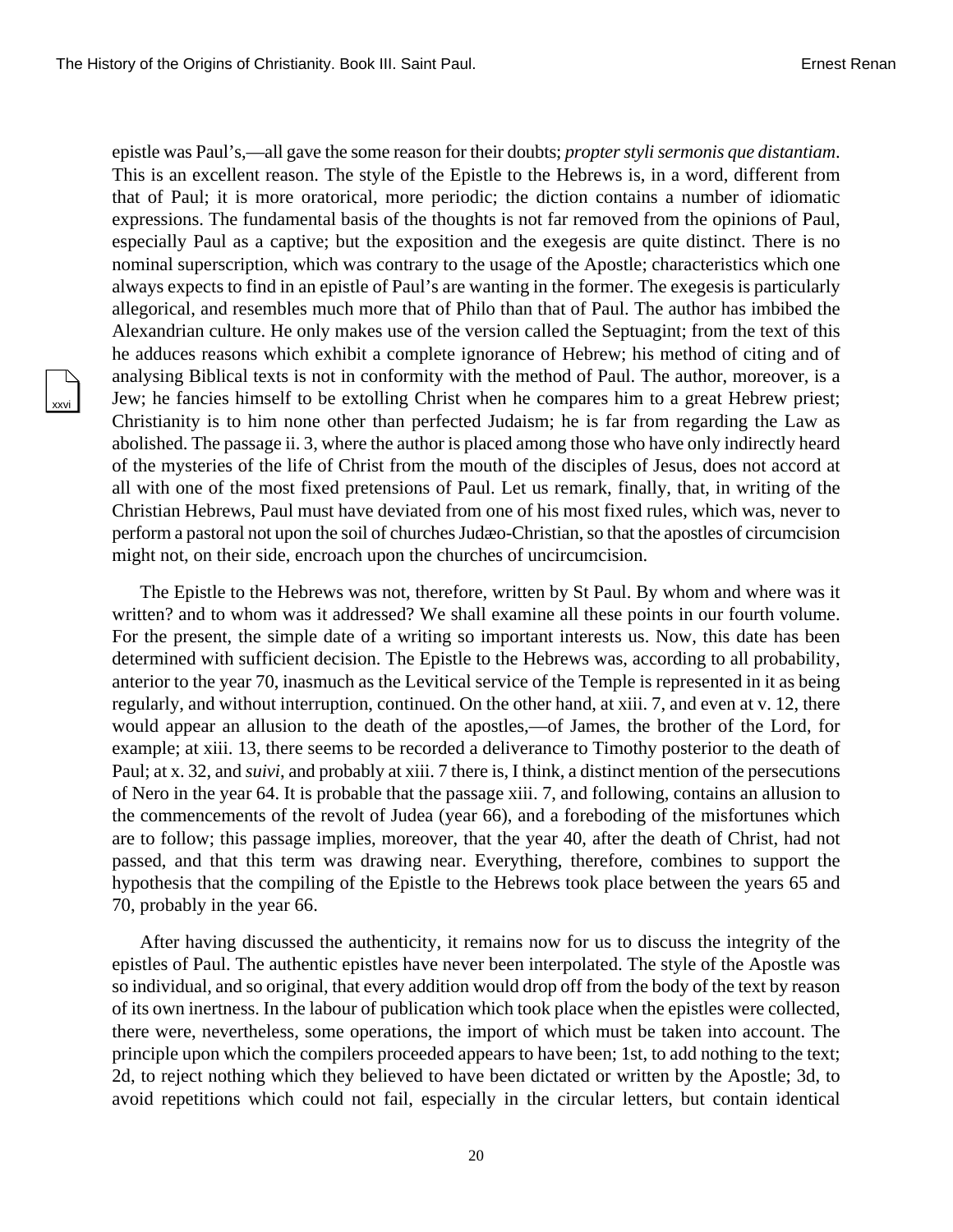xxvii

statements. In like manner, the compilers would appear to have followed a system of patching up, or of intercalating, the aim of which seems to have been to save some portions which would otherwise have been lost. Thus the passage ([2 Cor. vi. 14](http://www.ccel.org/b/bible/asv/xml/asv.iiCor.6.xml#iiCor.6.14); [viii. 1](http://www.ccel.org/b/bible/asv/xml/asv.iiCor.8.xml#iiCor.8.1)) forms a small paragraph which breaks so singularly the sequence of the epistle, and which disposes one to believe that it has been clumsily pieced in there. The last chapters of the Epistle to the Romans presents facts much more striking, and which will require to be discussed with minuteness; for many portions of the biography of Paul depend upon the system which is adopted in regard to these chapters.

In reading the Epistle to the Romans, after quitting [chap. xii.,](http://www.ccel.org/b/bible/asv/xml/asv.Rom.12.xml#Rom.12.1) we experience some astonishment. Paul appears to have departed from his habitual maxim, "Mind your own business." It is strange that he gives imperative counsels to a Church he has not founded, and which resembles so closely the impertinence of those who seek to build upon foundations established by others. At to the close of [chap. xiv.](http://www.ccel.org/b/bible/asv/xml/asv.Rom.14.xml#Rom.14.1), some peculiarities still more capricious make their appearance. Several manuscripts—*que suit* Gresbach—according to St John Chrysostom, Theodoretus, Theophylactus, Œcumenius, fix on that place as the finale of chap. xvi. ([verses 25-27\)](http://www.ccel.org/b/bible/asv/xml/asv.Rom.16.xml#Rom.16.25). The Codex Alexandrinus, and some others, repeat twice this finale—once at the end of chap. xiv., and once more at the end of chap. xvi. [Verses 1-13 of chap. xv.](http://www.ccel.org/b/bible/asv/xml/asv.Rom.15.xml#Rom.15.1) excite anew our surprise. These verses repeat and take up tacitly again what has preceded. It is hardly to be supposed that they would be found in the same letter as the one which precedes. Paul repeats himself frequently in the course of the same disquisition; but he never returns to a disquisition in order to repeat and to enfeeble it. It must also be added that [verses 1-13](http://www.ccel.org/b/bible/asv/xml/asv.Rom.15.xml#Rom.15.1) appear to be addressed to Judæo-Christians. St Paul therein makes concessions to the Jews. How singular it is that, in [verse 8](http://www.ccel.org/b/bible/asv/xml/asv.Rom.15.xml#Rom.15.8), Christ is called δάχουος Περιτογης? We might say that we have here a resume of chapters xii., xiii., xiv., for the use of Judæo-Christian readers, which Paul has seized on, to prove by texts that the adoption of the Gentiles did not exclude the privilege of Israel, and that Christ had fulfilled the ancient promises.

The portion, [xv. 14-33](http://www.ccel.org/b/bible/asv/xml/asv.Rom.15.xml#Rom.15.14), is evidently addressed to the Church of Rome, and to this Church only. Paul expressed himself there without reserve, was proper in writing to a Church which he had not seen, and the majority of which, being Judæo-Christians, was not directly under his jurisdiction. In chapters xii., xiii., xiv., the tone of the letter is firmer; the Apostle speaks there with mild authority; he makes use of the verb Παραχαλῶ, a verb, no doubt, of a very mitigated nature, but which is always the word he employs when he speaks to his disciples.

[Verse 33](http://www.ccel.org/b/bible/asv/xml/asv.Rom.15.xml#Rom.15.33) makes a perfect termination to the Epistle to the Romans, according to Paul's method of making terminations. [Verses 1 and 2 of chapter xvi.](http://www.ccel.org/b/bible/asv/xml/asv.Rom.16.xml#Rom.16.1 Bible:Rom.16.2) might also be admitted as a postscript to the Epistle to the Romans; but what follows [verse 3](http://www.ccel.org/b/bible/asv/xml/asv.Rom.16.xml#Rom.16.3) creates veritable difficulties. Paul, as though he had not closed his letter with the word *Amen*, undertakes to salute twenty-six persons, not to speak of five churches or groups. In the first place, he never thus puts salutations after the benediction and the *Amen* as the finale. Besides, the salutations here are not the common salutations that one would employ in addressing people one has not seen. Paul had evidently had the most intimate relations with the persons he salutes. Each of these persons has his or her special characteristics; these have laboured with him; those have been imprisoned with him; another has been a mother to him (doubtless in caring for him when he was sick); he knows at what date each has been converted;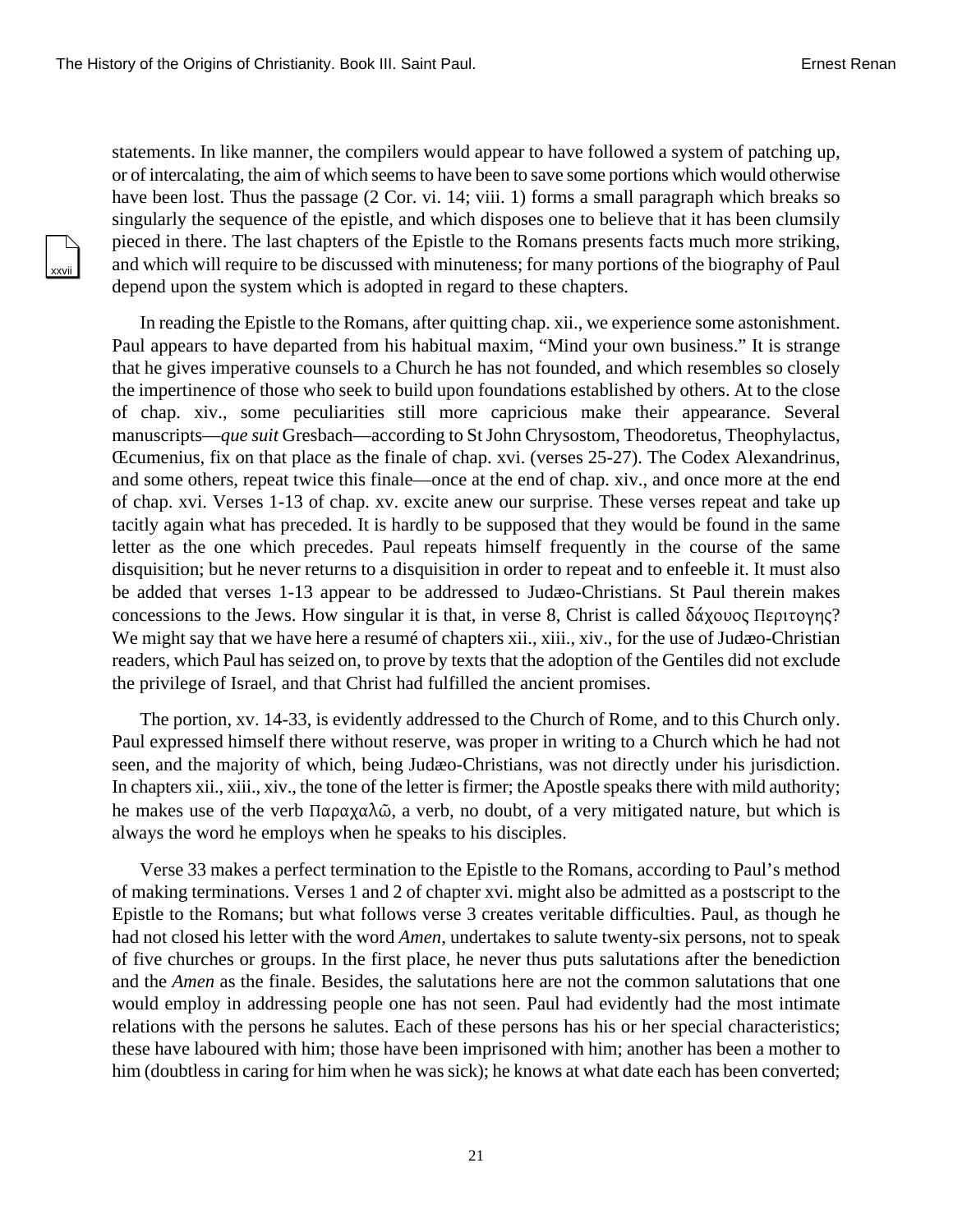xxvii i

xxix

all are his friends, his fellow-workers, his dearly beloved. It is not natural that he should have so many ties with a Church in which he had never been, one that does not belong to his school, with a Church Judæo-Christian which his principles forbade him labouring for. Not only does he know by their names all the Christians in the Church to which he is addressing himself, but he knows also the masters of those who are slaves, Aristobulus, Narcissus. Why does he designate with so much assurance these two houses, if they are at Rome, a place he has never seen? Writing to the Churches which he has founded, Paul salutes two or three persons. Why does he salute so considerable a number of brothers and sisters of a Church which he has never visited?

If we study in detail the persons he salutes, we shall discover still more evidence that this page of salutations was never addressed to the Church at Rome. Amongst them we find no persons that we know who formed part of the Church at Rome, and we find amongst them many persons who assuredly never belonged to it. In the first line we encounter Aquila and Priscilla. It is universally admitted that only a few months elapsed between the compilation of the first chapter of the Corinthians and the compilation of the Epistle to the Romans. Now, when Paul wrote the first chapter to the Corinthians, Aquila and Priscilla were at Ephesus. In the interval, that apostolic couple were able, it is said, to set out for Rome. This is very singular. Aquila and Priscilla were of the party which was at first driven from Rome by an edict; we find them afterwards at Corinth, then at Ephesus; they return to Rome without their sentence of expulsion having been revoked, on the morrow of the day when Paul had just said adieu to them at Ephesus. This is to attribute to them a life much too nomadic; it is the accumulation of improbabilities. Let as add, that the author of the second apocryphal epistle of Paul to Timothy supposes Aquila and Priscilla to be at Ephesus, which proves that tradition has located them there. The little Roman martyrology (the source of posterior compilations) has a memorandum, of date the 8th July—"*in Asia Minori, Aquilæ et Priscillæ uxoris ejus.*" This is not all. At [v. 5,](http://www.ccel.org/b/bible/asv/xml/asv.Rom.16.xml#Rom.16.5) Paul salutes Epenetus, "the first-born of Asia in Christ." What! the whole Church of Ephesus has gone to Rome to take up its abode! The list of names which follows, applies equally as well to Ephesus as to Rome. Doubtless the first Church at Rome was principally Greek by language. Amongst the world of slaves and freedmen from which Christianity was recruited, the Greek names even at Rome were ordinary ones. Nevertheless, in examining the Jewish inscriptions at Rome, P. Garrucci has found that the number of proper Latin names doubled that of Greek names. Now here, of twenty-four names, there were sixteen Greek, seven Latin, one Hebrew, so that the number of Greek names is more than double that of Latin names. The names of the chiefs of the houses of Aristobulus and Narcissus are Greek also.

The verses, [Romans xiv. 3-16,](http://www.ccel.org/b/bible/asv/xml/asv.Rom.14.xml#Rom.14.3) were therefore not addressed to the Church at Rome; they were addressed to the Church at Ephesus. The [verses 17-20](http://www.ccel.org/b/bible/asv/xml/asv.Rom.14.xml#Rom.14.17) could not have been addressed to the Romans either. St Paul there makes use of the word, which is habitual to him, when he gives an order to his disciples (παραχαλῶ); he expresses himself with extreme acerbity in regard to the divisions sown by his adversaries; we see that he is there *en famille*; he knows the condition of the Church to which he addresses himself; he is delighted with the good reputation of this Church; he rejoices over her as a master would over his pupils (ἐφ᾽υμῖν καὶρω). These verses have no meaning, if we suppose them addressed by the Apostle to a church which must have been strange to him. Each sentence proves that he had preached to those to whom he wrote, and that they were solicited by his enemies. These verses could only have been addressed to the Corinthians or to the Ephesians. The epistle,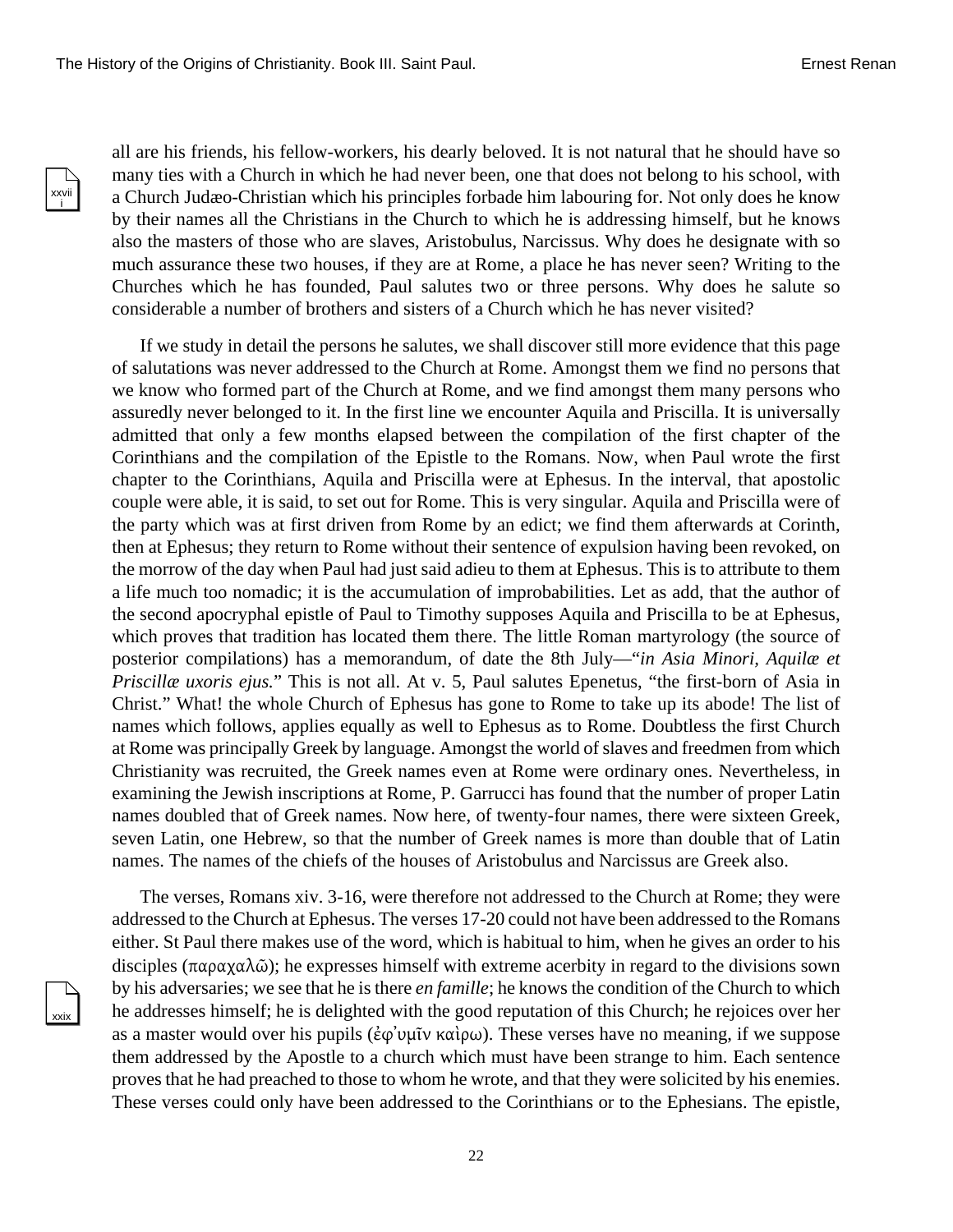xxx

at the end of which they were found, was written from Corinth; these verses, which constitute the close of a letter, had, therefore, been addressed to Ephesus. Seeing that we have shown that the [verses 3-16](http://www.ccel.org/b/bible/asv/xml/asv.Rom.14.xml#Rom.14.3) were likewise addressed to the faithful at Ephesus, we obtain than a long fragment ([xvi.](http://www.ccel.org/b/bible/asv/xml/asv.Rom.16.xml#Rom.16.3) [3-20\)](http://www.ccel.org/b/bible/asv/xml/asv.Rom.16.xml#Rom.16.3), which most have formed part of a letter to the Ephesians. Hence it becomes more natural to connect with these [verses, 3-20,](http://www.ccel.org/b/bible/asv/xml/asv.Rom.14.xml#Rom.14.3) [verses 1, 2](http://www.ccel.org/b/bible/asv/xml/asv.Rom.14.xml#Rom.14.1 Bible:Rom.14.2) of the same chapter—verses which might be considered as a postscript after the *Amen*, except that it is better to attach them to that which follows. The journey of Phoebe becomes thus more probable. Finally, the somewhat imperative commands of [xvi. 2](http://www.ccel.org/b/bible/asv/xml/asv.Rom.16.xml#Rom.16.2), and the motive with which Paul applied them, are better understood when addressed to the Ephesians, who were under so many obligations to the Apostle, than to the Romans, who were not indebted to him for anything.

The [verses 21-24 of chapter xiv.](http://www.ccel.org/b/bible/asv/xml/asv.Rom.14.xml#Rom.14.21) could not, any more than that which precedes, have made a part of the Epistle to the Romana. Why should all these people, who had never been to Rome, who had never known the faithful at Rome, salute the latter? What could these unknown person say to the Church of Rome? It is important to remark that all the names are those of Macedonians or people who could have become acquainted with the Churches of Macedonia. [Verse 24](http://www.ccel.org/b/bible/asv/xml/asv.Rom.14.xml#Rom.14.24) is the close of a letter. The [verses \(xvi.\) 21-24](http://www.ccel.org/b/bible/asv/xml/asv.Rom.16.xml#Rom.16.21) can then be made the close of a letter addressed to the Thessalonians.

The [verses 25-27](http://www.ccel.org/b/bible/asv/xml/asv.Rom.16.xml#Rom.16.25) give on a new finale, which contains nothing topical, and which, as we have already said, is found in several manuscripts at the end of chapter xiv. In other manuscripts, particularly in the Bœrnerianus and the Augiensis (the Greek part), this termination is wanting. Assuredly that portion did not constitute a part of the Epistle to the Romans, which terminates with [verse \(xv.\) 33,](http://www.ccel.org/b/bible/asv/xml/asv.Rom.15.xml#Rom.15.33) nor of the Epistle to the Ephesians, which terminates with [verse \(xvi.\) 20](http://www.ccel.org/b/bible/asv/xml/asv.Rom.16.xml#Rom.16.20), nor of the Epistle to the Churches of Macedonia, which finishes with the [verse \(xvi.\) 24.](http://www.ccel.org/b/bible/asv/xml/asv.Rom.16.xml#Rom.16.24) We arrive, then, at the curious result that the epistle closes four times, and in the *Codex Alexandrinus* five times. This is absolutely contrary to the practice of Paul, and even to good sense. Here, then, is a difficulty proceeding from some peculiar accident. Must we, with Marcion and with Baur, declare the two last chapters of the Epistle to the Romans to be apocryphal? We are surprised that a critic so acute as Baur should be contented with a solution so crude. Why should a forger invent such insignificant details? Why should he add to a sacred work a list of proper names? In the first and second centuries the authors of apocrypha had almost all some dogmatic motive; apostolic writings were interpolated either with a view to some doctrine, or to establish some form of discipline. We believe we are able to propose a theory more satisfactory than that of Baur. In our view, the epistle addrexsed to the Romans was (1) not addressed entirely to the Romans, and (2) was not addressed to the Romans only.

St Paul, advancing in his career, had acquired a taste for encyclical epistles, designed to be read in several churches. We presume that the intention of the Epistle to the Romans was an encyclical of this kind. St Paul, when he had reached his full maturity, addressed it to the most important churches, at least to three of them, and, as an exception, addressed it also to the Church of Rome. The four endings falling at verses, [xv. 33,](http://www.ccel.org/b/bible/asv/xml/asv.Rom.15.xml#Rom.15.33) [xvi. 40,](http://www.ccel.org/b/bible/asv/xml/asv.Rom.16.xml#Rom.16.40) [xvi. 24](http://www.ccel.org/b/bible/asv/xml/asv.Rom.16.xml#Rom.16.24), [xvi. 27](http://www.ccel.org/b/bible/asv/xml/asv.Rom.16.xml#Rom.16.27), are the endings of different copies despatched. When the epistles came to be published, the copy addressed to the Church of Rome was taken as a basis; but in order not to lose anything, there was annexed to the text thus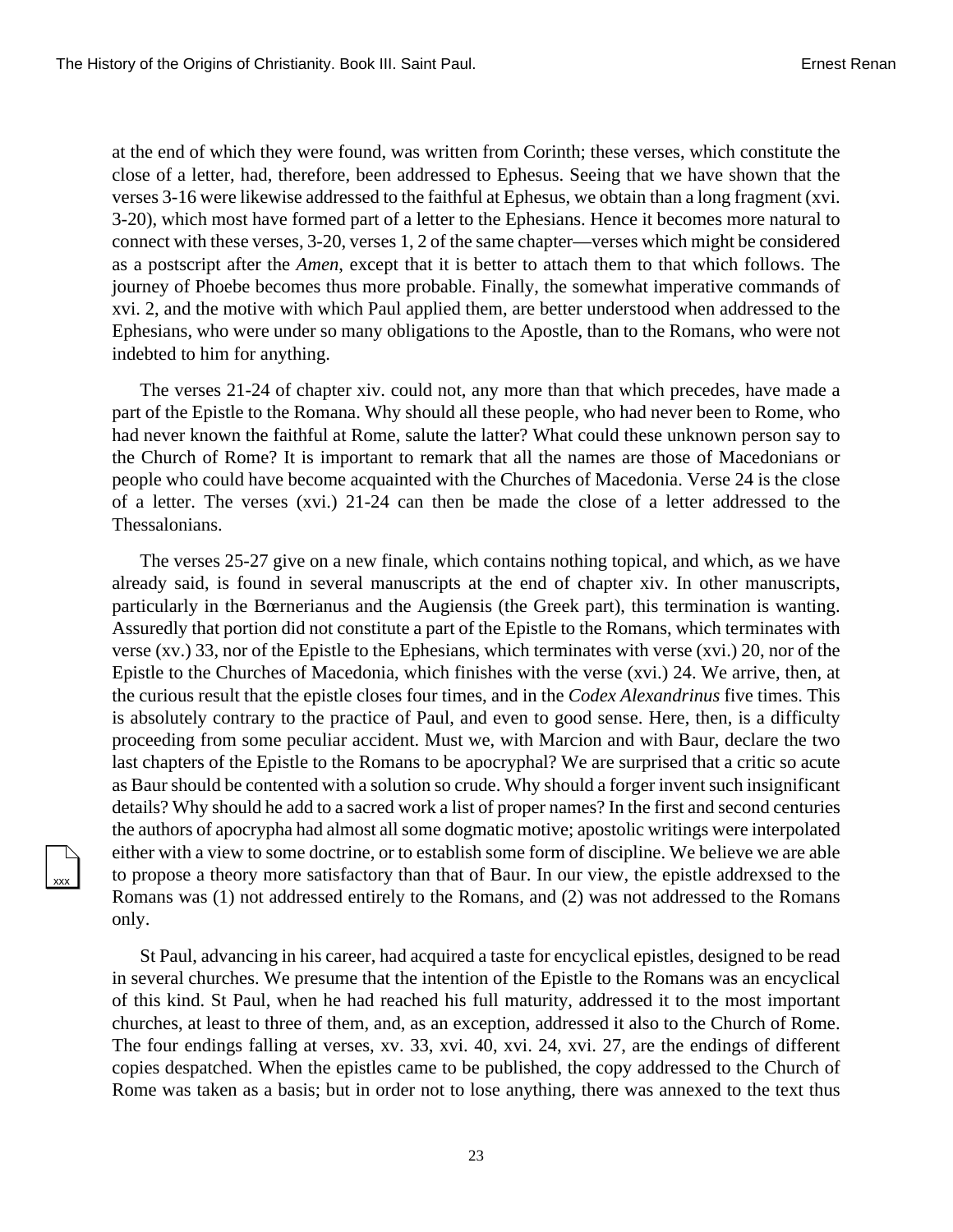xxxi

constituted the various parts, and notably the different endings of the copies which were set aside. In this way many of the peculiarities are explained:—(1) The double use made of the passage [xv.](http://www.ccel.org/b/bible/asv/xml/asv.Rom.15.xml#Rom.15.1) [1-13,](http://www.ccel.org/b/bible/asv/xml/asv.Rom.15.xml#Rom.15.1) with the chapters xii., xiii., xiv., chapters which, being appropriate only to the Churches founded by the Apostle, are not to be found in the copy sent to the Romans, whilst the passage [xv.](http://www.ccel.org/b/bible/asv/xml/asv.Rom.15.xml#Rom.15.1) [1-13,](http://www.ccel.org/b/bible/asv/xml/asv.Rom.15.xml#Rom.15.1) not being appropriate to the disciples of Paul, but, on the other hand, perfectly adapted to the Romans; (2) Certain features of the epistle which were only partially adapted to the faithful of Rome, and which went even the length of indiscretion, if they had been addressed only to the latter; (3) The hesitation of the best critics on the question in distinguishing whether the epistle was addressed to the Pagan converts or to the Judæo-Christiana, a hesitation quite simple by our hypothesis, since the principal parts of the epistle had been composed for the simultaneous use of several churches; (4) What surprises is, that Paul should compose a letter so singularly important for a Church with which he was not acquainted, and in respect of which his title could be contested; (5) In a word, the capricious peculiarities of the chapters xv. and xvi., these nonsensical salutations, these four endings, three of which are certainly not to be found in the copy sent to Rome. We shall see, in the course of the present volume, how far this hypothesis is in accord with all the other necessities of the life of St Paul.

We must not omit the testimony of an important manuscript. The *Codex Bœrnerianus* omits the name of Rome in the [verses 7 and 15 of the first chapter](http://www.ccel.org/b/bible/asv/xml/asv.Rom.1.xml#Rom.1.7 Bible:Rom.1.15). We must not say that the omission is there made in view of its being read in the churches; the Bœrnerian manuscript, the work of the philologers of St Gall, about the year 900, proposed to itself a purely exegetic aim, and was copied in a very old manuscript.

I regret that I have not been able to find room in the present book to give an account of the last days of the life of St Paul: to have done that, it would have been necessary to largely increase the size of this volume. Moreover, the Third Book would have thus lost somewhat of the historical solidity which characterises it. After the arrival of Paul at Rome, in fact, we cease to tread on the ground of incontestable data; we begin to grope in the obscurity of legends and of apocryphal documents. The next volume (fourth volume of the beginnings of Christianity) will contain the end of the life of Paul, the occurrences in Judea, the arrival of Peter at Rome, the persecutions of Nero, the death of the apostles, the apocalypse, the taking of Jerusalem, the compilation of synoptic gospels. Then, a fifth and last volume will comprise the compilation of writings more ancient than the New Testament, the interior movements of the Church of Asia Minor, the progress of the hierarchy and of discipline, the birth of the gnostic sects, the definitive constitution of a dogmatic orthodoxy and of the episcopate. When once the last book of the New Testament has been reduced to writing, when once the authority of the Church constituted and armed with a sort of touchstone to discern truth from error, when once the small democratic confraternities of the early apostolic age have abdicated their power into the hands of the bishop, then is Christianity complete. The infant will grow still, but he will have all his members; he will no longer be an embryo: he will acquire no more essential organs. At the same time, however, the last bonds which attached the Christian Church to its mother, the Jewish synagogue, has been snapped; the Church exists as an independent being; she has nothing left for her mother but aversion. The History of the Origins of Christianity ends at this moment. I trust that I shall be spared for five years to finish this work, to which I have wished to devote the most mature years of my life. It will cost me many sacrifices,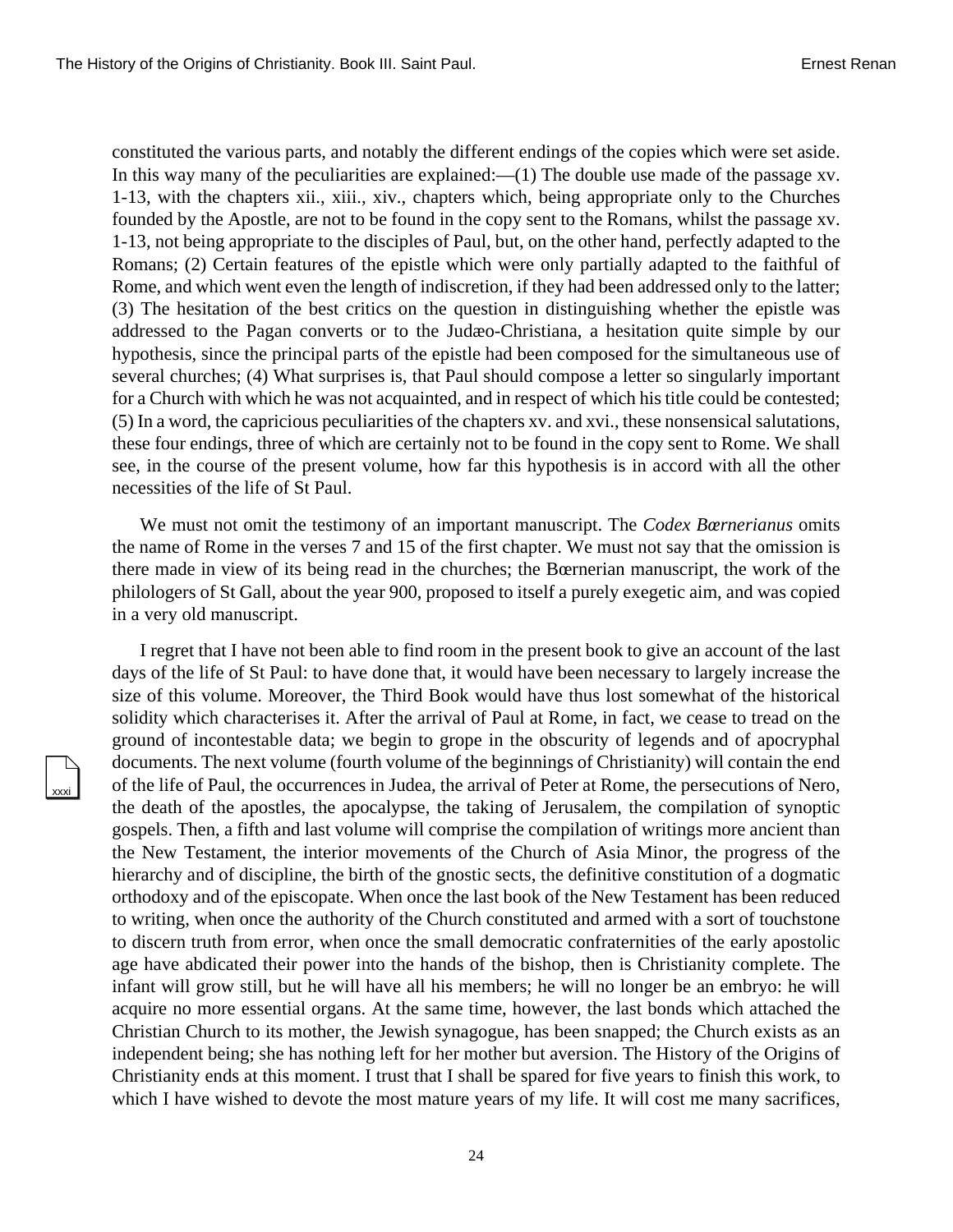especially in excluding me from the instruction of the College of France, a second aim I had proposed to myself. But one must not be too exacting; perhaps he to whom, of two designs, it has been given to realise one, ought not to rail against fate, the rather if he has understood these designs as DUTIES.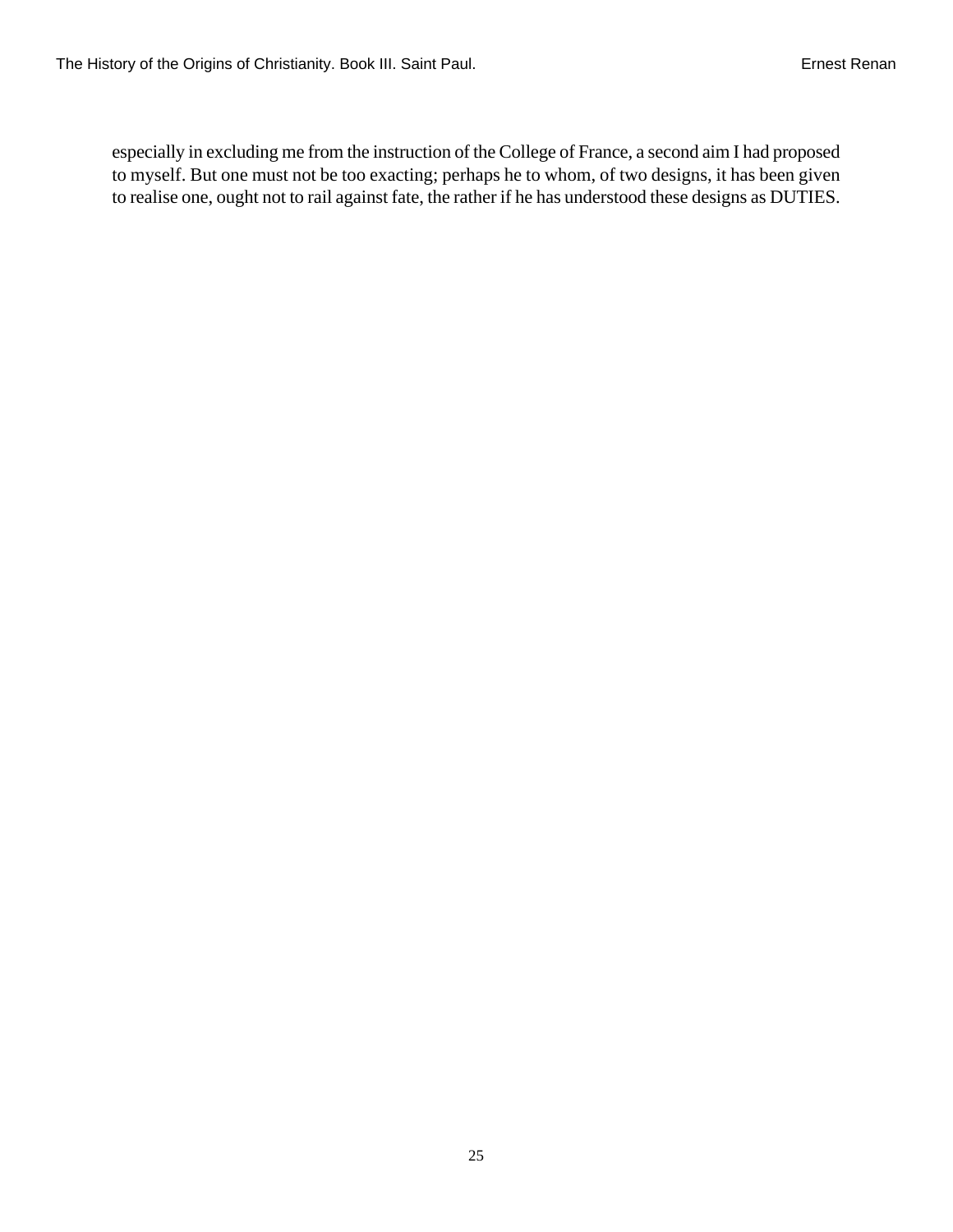3

### <sup>1</sup> **CHAPTER I.**

#### **FIRST JOURNEY OF PAUL—THE CYPRUS MISSION.**

<span id="page-29-0"></span>JOURNEYING from Antioch, Paul and Barnabas, accompanied by John-Mark, reached Seleucia. The distance from Antioch to the latter city is a short day's journey. The route follows at a distance the right bank of the Orontes, winding its way over the outermost slopes of the mountains of Pieria, and crossing by fords the numerous streams which descend from the heights. On all sides there are copses of myrtles, arbutus, laurels, green oaks; while prosperous villages are perched upon the sharply-cut ridges of the mountains. To the left, the plain of Orontes unfolds to view its splendid cultivation. On the south, the wooded summits of the mountains of Daphne bound the horizon. We are now beyond the borders of Syria. We stand on soil classical, smiling, fertile, and civilised. Each name recalls the powerful Greek colony which gave to these regions so high a historical importance, and which established there a centre of opposition that sometimes assumed a violent form against the Semitic genius.

Seleucia was the port of Antioch, and the chief northern outlet of Syria towards the west. The city was situated partly in the plain and partly on the abrupt heights, facing the angle made by the deposits of the Orontes at the foot of the Coryphas, about a league and a half to the north of the mouth of the river. It was here that the hordes of depraved beings, creatures of a rotten secularism, embarked every year to invade Rome and to infect it. The dominant religion was that of Mount Casius—a beautiful, regularly-formed summit, situated on the other side of the Orontes, and with which was associated various legends. The coast is inhospitable and tempestuous. The wind descending from the mountain tops, gives the waves a back stroke, and produces almost always a deep ground swell. An artificial basin, communicating with the sea by a narrow channel, shelters ships from the recurring shocks of the waves. The quays, the mole formed of enormous blocks are still standing and waiting in silence the not far distant day when Seleucia shall again become what she was formerly—one of the grandest termini in the globe. Paul, in saluting for the last time with his band the brethren assembled on the dark sands of the beach, had in front of him the beautiful section of the circle formed by the coast at the mouth of the Orontes; to the right, the symmetrical cone of the Casius, from which was to ascend three hundred years later the smoke of the last Pagan sacrifice; to the left, the rugged steeps of Mount Coryphas; behind him, in the clouds, the snows of Taurus, and the coast of Cilicia, which forms the Gulf of Issus. The hour was a solemn one. Although Christianity had for several years extended beyond the country which was its cradle, it had not yet reached the confines of Syria. The Jews, however, considered the whole of Syria, as far as Amanus, as forming part of the Holy Land, and sharing its prerogatives, its rights and duties. This, then, was the moment when Christianity really quitted its native soil, and launched forth into the vast world.

Paul had already travelled much in order to spread the name of Jesus. He had been for seven years a Christian, and not for a single day had his ardent conviction been lulled to rest. His departure from Antioch with Barnabas, marked, however, a decisive change in his career. He began then that Apostolic life, in which he displayed unexampled activity, and an unheard-of degree of ardour and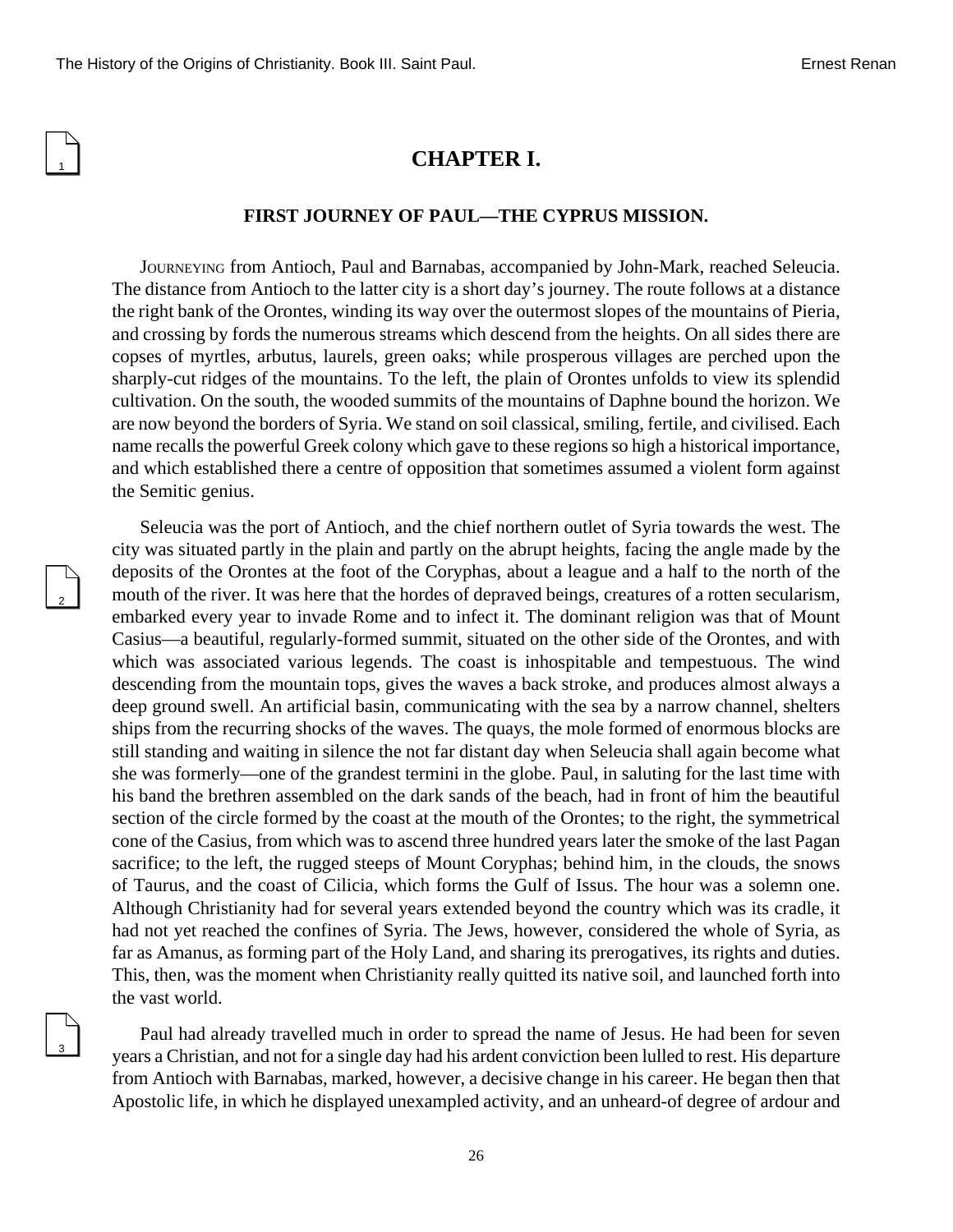of passion. Travelling was then very difficult, when it was not done by sea; for carriage roads and vehicles hardly existed. This is why the propagation of Christianity made its way along the banks of the large rivers. Pozzuoli and Lyons were Christianised when a multitude of towns in the vicinity of the cradle of Christianity had not heard tell of Jesus.

Paul, it seems, journeyed almost always on foot existing doubtless on bread, vegetables, and milk. What a life of privations and of trials is that of a wandering devotee! The police were negligent or brutal. Seven times was Paul put in chains. Hence, he preferred, when practicable, to travel by water. Certainly, when it is calm, these seas are delightful; but they have also suddenly their foolish caprices; the ship may run aground in the sand, and all that one can do is to seize on a plank. There were perils everywhere. "In labours more abundant, in stripes above measure, in prisons more frequent, in death oft. Of the Jews five times received I forty stripes save one. Thrice was I beaten with rods, once was I stoned, thrice I suffered shipwreck, a night and a day I have been in the deep. In journeyings often, in perils of waters, in perils of robbers, in perils by mine own countrymen, in perils by the heathen, in perils in the city, in perils in the wilderness, in perils on the sea, in perils among false brethren. In weariness and painfulness, in watchings often, in hunger and thirst, in fastings often, in cold and nakedness: I have known all" [\(2 Cor. xi. 23-27\)](http://www.ccel.org/b/bible/asv/xml/asv.iiCor.11.xml#iiCor.11.23). The Apostle wrote that in the year 56, when his trials were far from being at an end. For nearly ten years longer he must lead that existence, which death alone could worthily crown.

In almost all his journeys Paul had companions; but he systematically refused the assistance from which the other Apostles, Peter, in particular, drew much consolation and succour—I mean, a companion in his Apostolic ministry, and in his labours. His aversion to marriage proceeded from a feeling of delicacy. He did not wish to burden the Church with the support of two persons. Barnabas followed the same rule. Paul reverted often to that fact—he cost the Churches nothing. He deemed it perfectly just that the Apostle should live upon the community,—that the catechist should share everything in common with the catechumen; but he was sensitive on the point; he had no desire to make capital out of that which was legitimate. His constant practice, with one single exception, was to earn his subsistence by his own labour. With Paul this was a question of morals and of good example; for one of his maxims was: "That if any one would not work, neither should he eat" ([2](http://www.ccel.org/b/bible/asv/xml/asv.iiThess.3.xml#iiThess.3.10)) [Thess. iii. 10-12](http://www.ccel.org/b/bible/asv/xml/asv.iiThess.3.xml#iiThess.3.10)). He added to it likewise a naïve sentiment of personal economy, fearing that people might reproach him with what he cost, and exaggerated his scruples, in order to anticipate murmurs; for people had come to be very circumspect in regard to questions of money, because of having to live among those who thought much of it. In every place where Paul took up his abode, he settled down and returned to his trade of tent-making. His exterior life resembled that of an artisan who makes a tour of Europe, and scatters about him the ideas with which he is permeated.

5

4

Such a mode of life, which has become impossible in our modern society for any but a working man, was easy in societies in which either religious confraternities or commercial aristocracies constituted a species of freemasonry. The life of Arab travellers—d'Ibn-Batoutah, for example—greatly resembled that which must have been led by St Paul. They wandered from one end of the Mahometan world to the other, halting in every large town, engaging there in the avocation of judge or physician, getting married, finding everywhere a hearty welcome, and the chance of employment. Benjamin de Tudela, and the other Jewish travellers of the Middle Ages, led a similar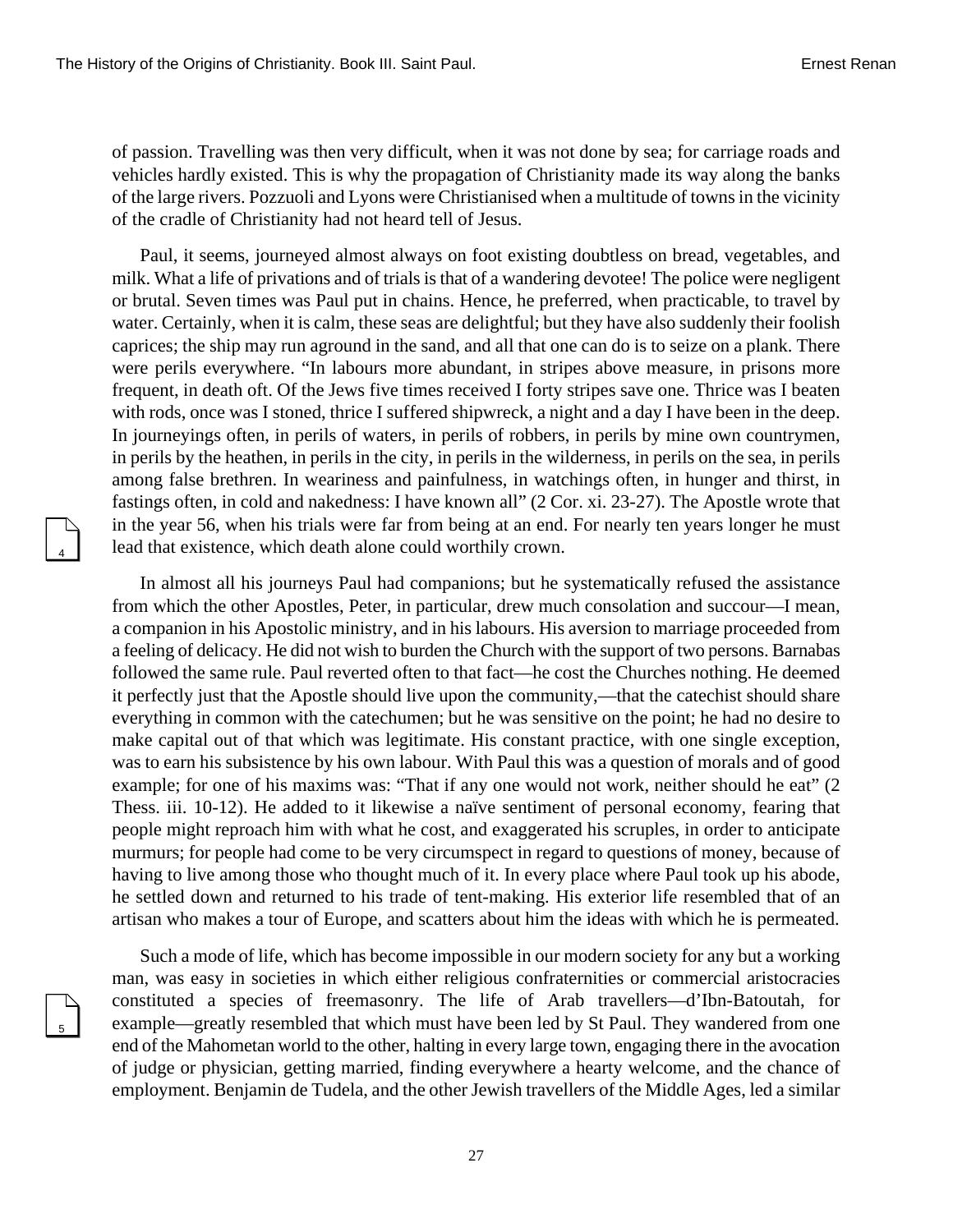7

life, going from Jewry to Jewry, and entering at once upon terms of intimacy with their hosts. These Jewries were distinct quarters, enclosed often by a gate, having a religious chief, who had an extended jurisdiction. In the centre there was a common court, and a place ordinarily used for meetings and for prayers. The relations which exist amongst the Jews in our own day, present still something of the same character. In every place where Jewish life is established and well-organised, the journeys of Israelites, who bear with them letters of recommendation, are made from *ghetto* to *ghetto*. That which takes place at Trieste, at Constantinople, at Smyrna, is, in this respect, the exact picture of that which took place in the time of St Paul at Ephesus, at Thessalonica, and Rome. The new-comer who presents himself on Sabbath at the synagogue, is remarked, surrounded, and questioned. He is asked where he hails from, who his father is, and what news he brings. In almost all Asia, and in a part of Africa, the Jews have thus exceptional facilities for travelling,—thanks to the species of secret society which they form, and to the neutrality they observe in the intestine quarrels of the different countries. Benjamin de Tudela travelled over the whole world without having seen any other thing save Jews; Ibn-Batoutah without having seen any one except Mahometans.

These little coteries constituted excellent mediums for the propagation of doctrines. Each knew his neighbour well, each closely watched the other; nothing could be further removed from the vulgar freedom of our modern societies, in which men come in contact with each other so little. The divisions of parties in a city were always made according to religion, when politics was not the paramount consideration. A religious question falling into one of these faithful Israelitish communities, set everything on fire, and settled schisms and strifes. Most frequently a religious question was but a firebrand which was eagerly laid hold of by reason of previous hatreds—a pretext which was seized upon for reckoning up and denouncing one another.

The establishment of Christianity was not discussed outside the synagogues, with which latter the coasts of the Mediterranean were already covered, when Paul and the other Apostles set out upon their missions. These synagogues had ordinarily little to distinguish them; they were like the other houses, forming with the quarter of which they were the centre and link a small *vicus* (village) or *aingiport* (small alley). One thing distinguished these quarters; this was the absence of ornaments of *sculpture vivant*, which necessitated recourse for decoration to expedients, crude, pronounced, and false. But that which more than anything else designated the Jewish quarter to new-comers disembarking at the port of Seleucia or Cæsarea, was the type of race—young women decked in gaudy colours, white, red and green, without medium tints; matrons with pleasing figures, rosy cheeks, slightly *embonpoint*, with kindly, maternal eyes. Having landed, and received a warm welcome, the Apostles awaited the Sabbath. They then betook themselves to the synagogue. It was a custom, when a stranger appeared intelligent or eager to make himself know, to invite him to address to the people a few words of edification. The Apostle took advantage of this custom, and expounded the Christian thesis. Jesus had proceeded precisely in the same manner. Astonishment was at first the general feeling. Opposition did not manifest itself until a little later, not until some conversions had taken place. Then the elders of the synagogues resorted to violence; forthwith they ordered to be applied to the Apostle the cruel and shameful chastisements which were inflicted on heretics; on other occasions they made an appeal to the authorities to have the innovator either expelled or beaten. The Apostle did not preach to the Gentiles until after he had preached to the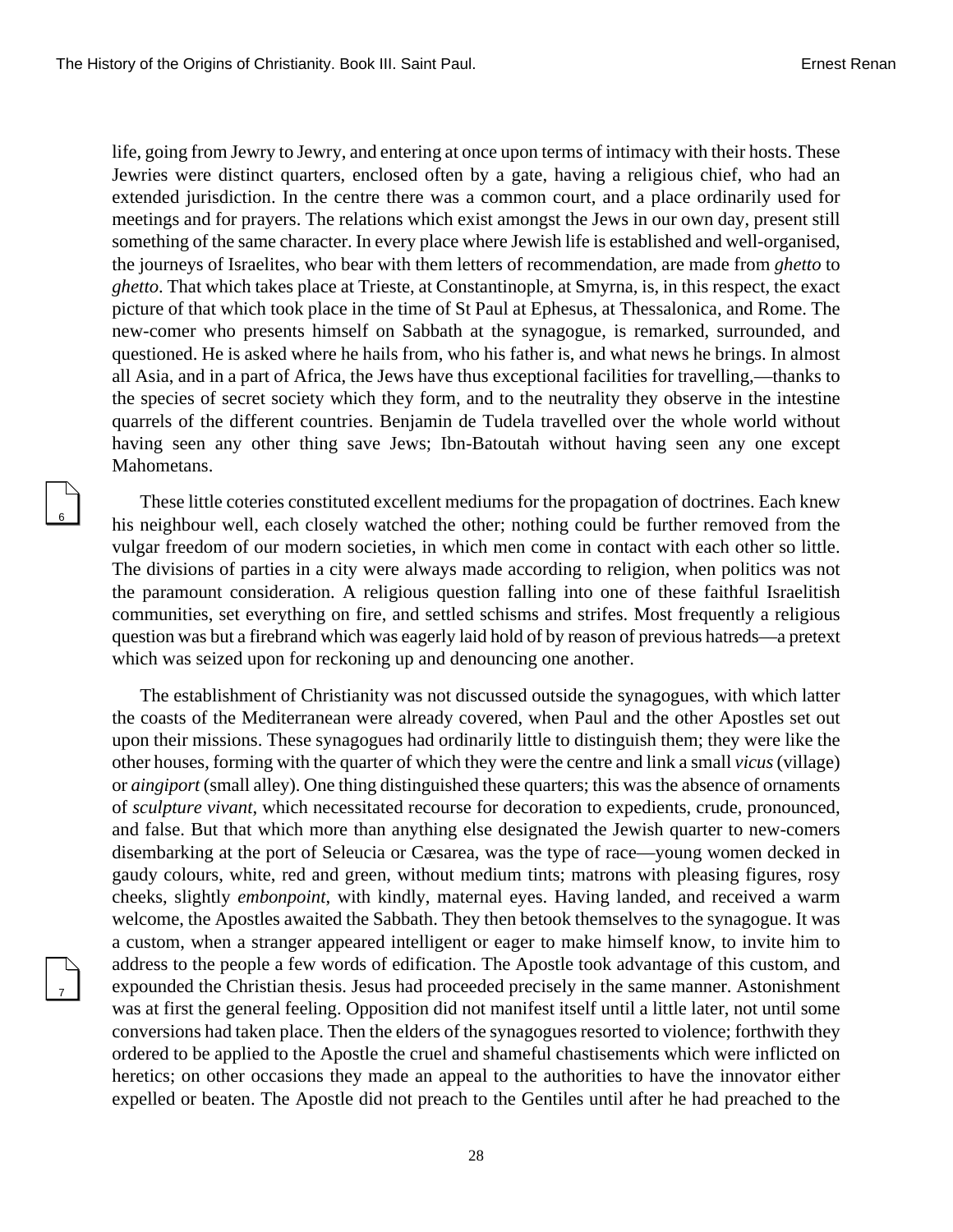Jews. The converts from Paganism were in general the least numerous, and yet they almost all were recruited from the classes of the population which were already in contact with Judaism, and had been brought to embrace it.

This proselytism, as we see,. was confined to the towns. The first apostles of Christianity did not preach in country places. The countryman (paganus) was the last to embrace Christianity. The local *patois*, which the Greek had not been able to root out in the country districts, was in part the cause of this. To tell the truth, the peasant living outside the towns, was quite a rare thing in the country, at the time when Christianity first began to spread. The organisation of that Apostolic religion, consisting of assemblies (ecclesia), was essentially urban. Islamism, in like manner, is also *par excellence* a religion of the town. It is not complete without its grand mosques, its schools, its ulemas (doctors), its muezzins (the callers to prayers).

The gaiety, the sprightliness of heart, which these evangelical odysseys breathed, were something new, original, and charming. The Acts of the Apostles, the expression of that first transport of the Christian conscience, is a book of gladness, of serene fervency. Since the Homeric poems, no work so full of such genuine sensation had appeared. A morning breeze, an odour of the sea—if I may be permitted to say so—inspiring a sort of cheerfulness and force, permeates the whole book, and made it an excellent *compagnon de voyage*, an exquisite breviary for him who followed the ancient landmarks along the Southern seas. It was the second poem of Christianity. The lake of Tiberias and its fishing barques had furnished the first. Now, a current more powerful, aspirations towards lands more distant, allure us on to the high seas.

The first point at which the three missionaries touched, was the island of Cyprus, an ancient, mixed settlement where the Grecian race and the Phœnician race, planted at first side by side, had ended by nearly exterminating one another. It was the native country of Barnabas, and that circumstance doubtless had much to do in determining the direction in which the mission should make its first advance. Cyprus had already received the seeds of the Christian faith; in any case, the new religion embraced several Cypriotes in its fold. The number of Jewries there was considerable. It should, however, be remembered that the whole circle of Seleucia, Tarsus, and Cyprus was by no means extensive; and the small group of Jews scattered over those points, represented nearly what would be the parent families established at St Brieuc, Saint-Malo, and Jersey. Paul and Barnabas, then, set out for the countries with which they were already more or less familiar.

The Apostolic band disembarked at the ancient port of Salamis. They traversed the whole island from east to west, inclining towards the south, and probably following the sea coast. It was the most Phœnician portion of the island, containing the towns of Citium, Amathontus, and Paphos, old Semitic centres whose original customs had not yet been effaced. Paul and Barnabas preached in the synagogues of the Jews. Only a single incident of the journey has been left on record. It occurred at Neo Paphos, a modern town, which had been built at some distance from the ancient town, so celebrated for the worship of Venue (Palæpaphos). Neo Paphos was at that time, as it would seem, the residence of the Roman pro-consul who governed the island of Cyprus. This pro-consul was Sergius Paulus, a man of illustrious birth, who, it appears (although it occurred often with the Romans), permitted himself to be amused with enchantments, and the superstitious

8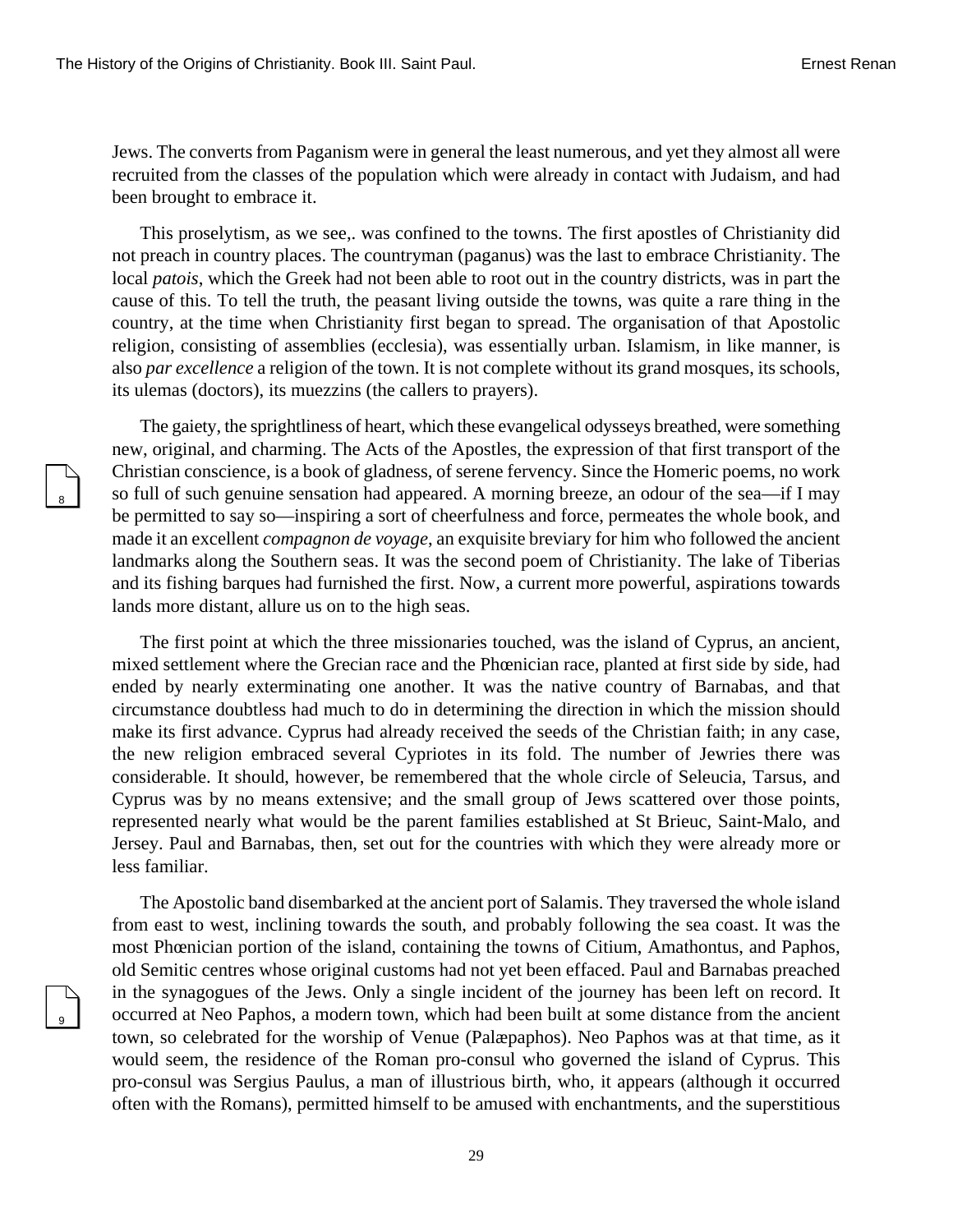11

beliefs of the country in which chance had placed him. He had near him a Jew named Bar-jesus, who passed himself off for a magician, and gave himself a title which is translated as *elim*, or "sage." He produced there, it is said, scenes analogous to those which took place at Sebaste between the Apostles and Simon the magician. Bar-jesus raised a bitter opposition against Paul and Barnabas. Later tradition asserts that the occasion of this feud was the conversion of the pro-consul. It is related that in a public discussion, Paul, in order to silence his adversary, was obliged to strike him with temporary blindness, and that the pro-consul, moved by that great wonder, was converted.

The conversion of a Roman of that order at this epoch is a thing absolutely inadmissible. Paul, doubtless, took for faith the manifestations of interest which Sergius evinced towards him; mayhap even he mistook irony for favour. The Orientals do not understand irony. Their maxim, moreover, is that he who is not for them is against them. The curiosity exhibited by Sergius Paulus was in the eyes of the missionaries regarded as a favourable disposition. Like many other Romans, Paulus might be very credulous. Probably the sorceries to which Paul and Barnabas had more than once recourse, but which we are unfortunately precluded from believing, appeared to him very striking and more wonderful than those of Bar-jesus. But, from a feeling of astonishment to conversion, is a long step. The legend appears to attribute to Paulus Sergius the reasonings of a Jew or of a Syrian. The Jew and the Syrian regard the miracle as the proof of a doctrine preached by the Thaumaturgus. The Roman, if he was enlightened, regarded the miracle as a trick by which he could amuse himself, and, if he was credulous and ignorant, as one of those things which happened now and then. But the miracle to him was no proof of doctrine. Absolutely destitute of theological sentiment, the Romans could not imagine that a dogma could be the aim that a god proposed to himself in working a miracle. The miracle was to them either a fantastical, although natural, thing (the idea of the laws of nature was foreign to them, unless they had studied the Grecian philosophy), or an act revealing to them the immediate presence of divinity. If Sergius Paulus had actually believed in the miracles of Paul, the reasoning that he would have employed would have been: "This man is very powerful: he is perhaps a god;" and not, "The doctrine which this man preaches is the truth." In any case, if the conversion of Sergius Paulus rested upon motives so flimsy, we believe we are doing an honour to Christianity in not calling it a conversion, and in striking off Sergius Paulus from the number of the Christians.

What is probable is that he had for the mission a benevolent regard; hence the mission retained for him the remembrance of a wise and good man. The supposition of Saint Jerome, according to whom Saul should have taken from Sergius Paulus his name of Paul, is but mere conjecture: we must not say, however, that that conjecture is improbable. It was from this moment that the author of the *Acts* constantly substituted the name of Paul for that of Saul. Perhaps the Apostle adopted Sergius Paulus as his patron, and took his name in token of clientship. It is possible, too, that Paul, following the example of a great many Jews, had two names—the one Hebrew, the other obtained by vulgarly Grecianising or Latinising the first (in like manner as the Josephs called themselves Hegesippus, etc.)—and that it was only at the moment when he entered into more intimate and more direct relations with the Pagan world, that he began to bear the single name of Paul.

We do not know how long this Cyprus mission lasted. The mission possessed, evidently, no great importance, inasmuch as Paul never speaks of it in his epistles; and as he never dreamt of

30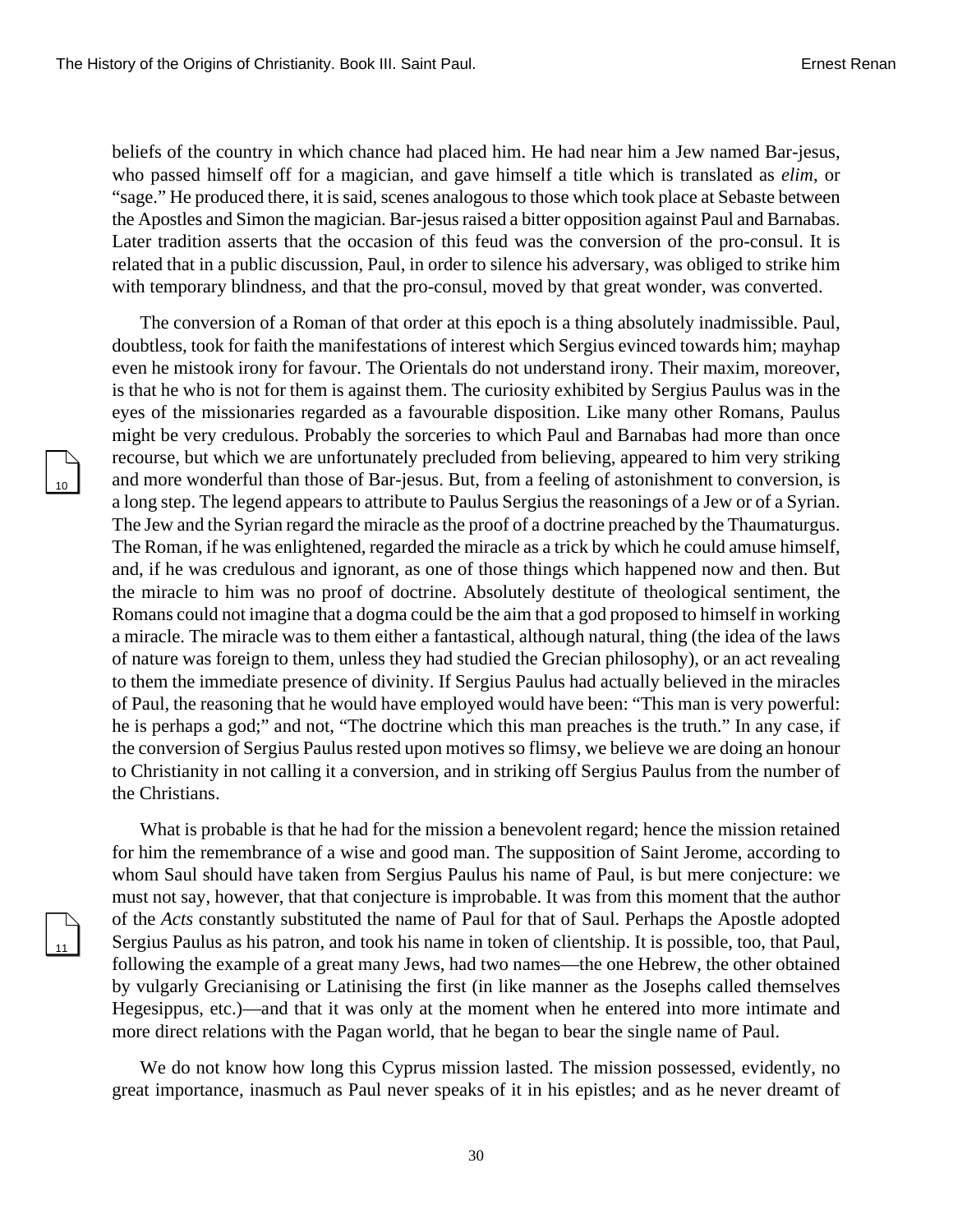seeing again the churches that he had founded in the island, probably he regarded the latter as belonging to Barnabas more than to himself. The first essay of apostolic journeying, in any case, was decisive in the career of Paul. From that time he assumed the tone of master: till then he had been as a subordinate of Barnabas. The latter had been longer in the Church: he had been his introducer and his guarantor; people were more certain of Barnabas. In the course of this mission the *rôles* were exchanged. The talent of Paul for preaching necessitated that the office of speaking should devolve almost entirely on him. Henceforward, Barnabas was no more than a companion of Paul,—one of his suite. With admirable self-abnegation, that truly holy man lent himself to everything, and left everything to his intrepid friend, whose superiority he recognised. Not so with John-Mark. Disagreements, which soon ended in a rupture, broke out between him and Paul. We do not know the cause of them. Probably the teachings of Paul as to the relations of the Jews and the Gentiles shocked the Jerusalemitish prejudices of John, and appeared to him in contradiction with the ideas of Peter, his master. Perhaps, also, that ever-increasing self-sufficiency of Paul was insupportable to those who each day saw it become more pervading and more imperious.

Nevertheless, it is not probable that Paul, from this time, either took, or allowed himself to be given, the title of Apostle. Up till now, that title had only been borne by the Twelve of Jerusalem; it was not considered as transferable; it was believed that Jesus alone had the power to bestow it. Perhaps Paul had already often said to himself that he also had received it directly from Jesus, in his vision on the road to Damascus; but he had not yet openly arrogated to himself so lofty a pretension. It required the grossest provocations of his enemies to constrain him to an act which at first he would have regarded as one of temerity.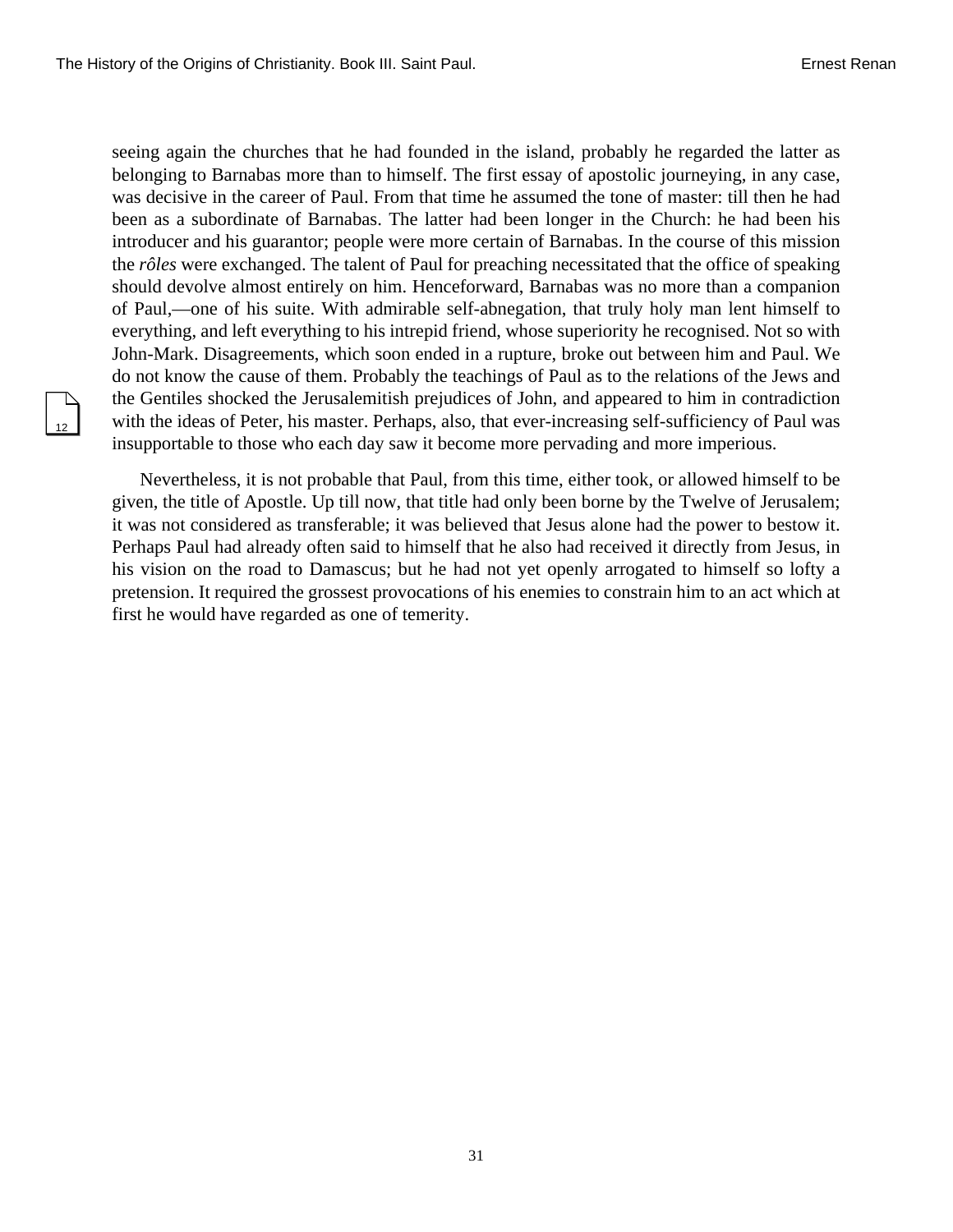14

### **CHAPTER II.**

#### <span id="page-35-0"></span>**CONTINUATION OF THE FIRST JOURNEY OF PAUL—THE GALATIAN MISSION.**

THE mission, satisfied with what it had accomplished at Cyprus, resolved to attack the neighbouring coast of Asia Minor. Alone amongst the provinces of that country, Cilicia had heard the new gospel, and possessed churches. The geographical region that we call Asia Minor was by no means united. It was composed of peoples greatly diverse both as regards race and social status. The western part and the entire coast were embraced, from a remote antiquity, in the great vortex of that common civilisation of which the Mediterranean was the centre. Since the decadence of Greece, and of the Ptolemaic Egypt, these countries were held to be the countries the most lettered that then existed, or, at least, countries which produced the greatest number of men distinguished in literature. The province of Asia, notably the ancient kingdom of Pergamus, was, as is said to-day, at the head of progress. But the centre of the peninsula had been partly civilised. Local life had continued there as in the times of antiquity. Many of the indigenous languages had not yet disappeared. The state of public opinion was very backward. To speak the truth, the whole of these provinces had but one common characteristic, and that was boundless credulity and an extreme *penchant* for superstition. The ancient religions, under their Hellenic and Roman transformation, retained many of the features of their primitive form. Several of those religions still enjoyed great popularity, and possessed a certain superiority over the Greco-Roman worships. No other country has produced so many theurgists and theosophists. Apollonius of Tyana was preparing there, at the period at which we are now arrived, his strange fate. Alexander of Aboniticus and Peregrinus Proteus began soon to seduce the provinces; the one by his miracles, his prophecies, and his great demonstrations of piety, the other by his legerdemain. Artemidorus of Ephesus and Ælius Aristides presented the strange spectacle of men combining sincere and truly religious sentiments with ridiculous superstitions and the ideas of charlatans. In no part of the empire was the pious reaction which was brought about at the end of the first century in favour of the ancient religions, and opposed to positive philosophy, more pronounced. Asia Minor was, next to Palestine, the most religious country in the world. Entire regions, such as Phrygia, cities such as Tyana, Venasium, Comana, Cæsarea in Cappadocia, Nazianzus, were equally wedded to mysticisms. In many places the priests were still all but sovereigns.

As for the life politic, there was not even a trace of it. All the towns, as if in emulation, were striving to outdo each other in their immoderate adulation of the Cæsars, and of the Roman functionaries. The appellation of "friend of Cæsar" was prized. The cities were disputing with childish vanity the pompous titles of "metropole," of "very-illustrious," conferred by imperial rescripts. The country had submitted to the Romans without a violent conquest, at least without national resistance. History does not mention a single serious political rising. Brigandage and anarchy, which for a long time had erected in Taurus, Isauria, Pisidia impregnable strongholds, had come to an end by yielding to the power of the Romans and their allies. Civilisation had spread with surprising rapidity. The traces of the beneficent actions of Claudius, and of the gratitude of the population towards him, despite certain tumultuous agitations, were encountered at every turn.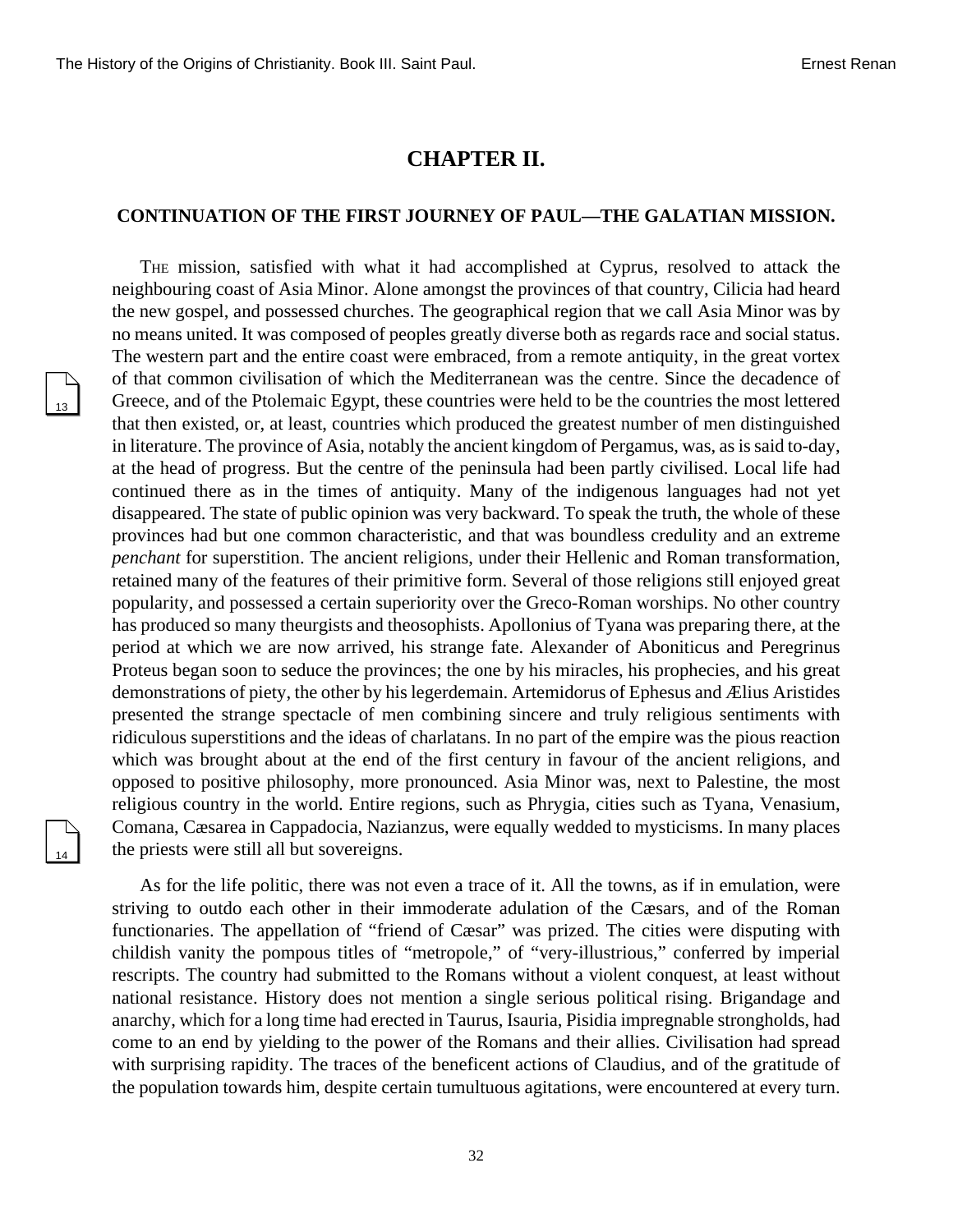16

It was not as in Palestine, where the ancient institutions and manners offered a furious resistance. If we except Isauria, Pisidia, the parts of Cilicia which still retained a shade of independence, and up to a certain point in Galatia, the country had lost all national sentiment. It had never had a dynasty proper. The old provincial individualism of Phrygia, Lydia, and Caria had been dead for a long time as political units. The artificial kingdoms of Perigamus, of Bithynia and of Pontus were likewise dead. The whole peninsula had gladly accepted the Roman domination.

We might add with thankfulness; for never, in fact, had domination been legitimatised by so many benefits. "Providence Augustus" was, in good truth, the tutelary genius of the country. The cult of the Emperor, that of Augustus in particular, and of Livia, were the dominant religions of Asia Minor. The temples to those terrestrial gods, always associated with the divinity of Rome, were multiplied everywhere. The priests of Augustus, grouped by provinces, under archbishops (ἀρχιερεῖς, a sort of metropolitans or primates), succeeded later in forming a clergy analogous to that which became, beginning with Constantine, the Christian clergy. The political Testament of Augustus had become a kind of sacred text, a public teaching as of beautiful monuments, which were entrusted with making offerings on behalf of all, and of perpetuating them. The cities and the tribes were rivals for the epithets which attested the recollection that they preserved of the great Emperor. Ancient Nino di Caria argued with his old Assyrian religion of Mylitta, in order to establish his connection with Cæsar, son of Venus. In all this there was servility and baseness; but over and above, there was the sentiment of a new era—a happiness which they had not up till now enjoyed, and which, in fact, endured unchanged for centuries afterwards. A man who probably assisted at the conquest of his country, Denis of Halicarnassus, wrote a Roman history, to demonstrate to his countrymen the excellencies of the Roman people, to prove to them that that people was of the same race as themselves, and that its glory formed a part of theirs.

After Egypt and Cyrenica, Asia Minor was the country in which there were most Jews. There they formed powerful communities, jealous of their rights, easily alarmed by persecution, having the vexatious habit of always complaining of the Roman authority, and of fleeing for protection outside the city They had succeeded in making themselves important toll-gatherers, and were in reality privileged, as compared with other classes of the population. Not only, in fact, was their religion free, but many of the ordinary imposts, which they pretended they could not pay conscientiously, were not exacted from them. The Romans were very favourable to them in these provinces, and almost always took their part in the conflicts which they had with the inhabitants of the country.

Embarking at Neo Paphos, the three missionaries sailed towards the mouth of the Cestrus in Pamphylia, and, ascending the river for a distance of from two to three leagues, arrived at the eminence of Perga, a great and flourishing town, the centre of an ancient worship of Diana, almost as much renowned as that of Ephesus. This religion had a great resemblance to that of Paphos, and it is not impossible that the relations of the two towns, establishing between them a line of ordinary navigation, may have determined the sojourn of the Apostles. In general, the two parallel coasts of Cyprus and Asia Minor seemed to correspond the one to the other. These were the two divisions of the Semitic populations, mixed with divers elements, and which had lost much of their primitive character.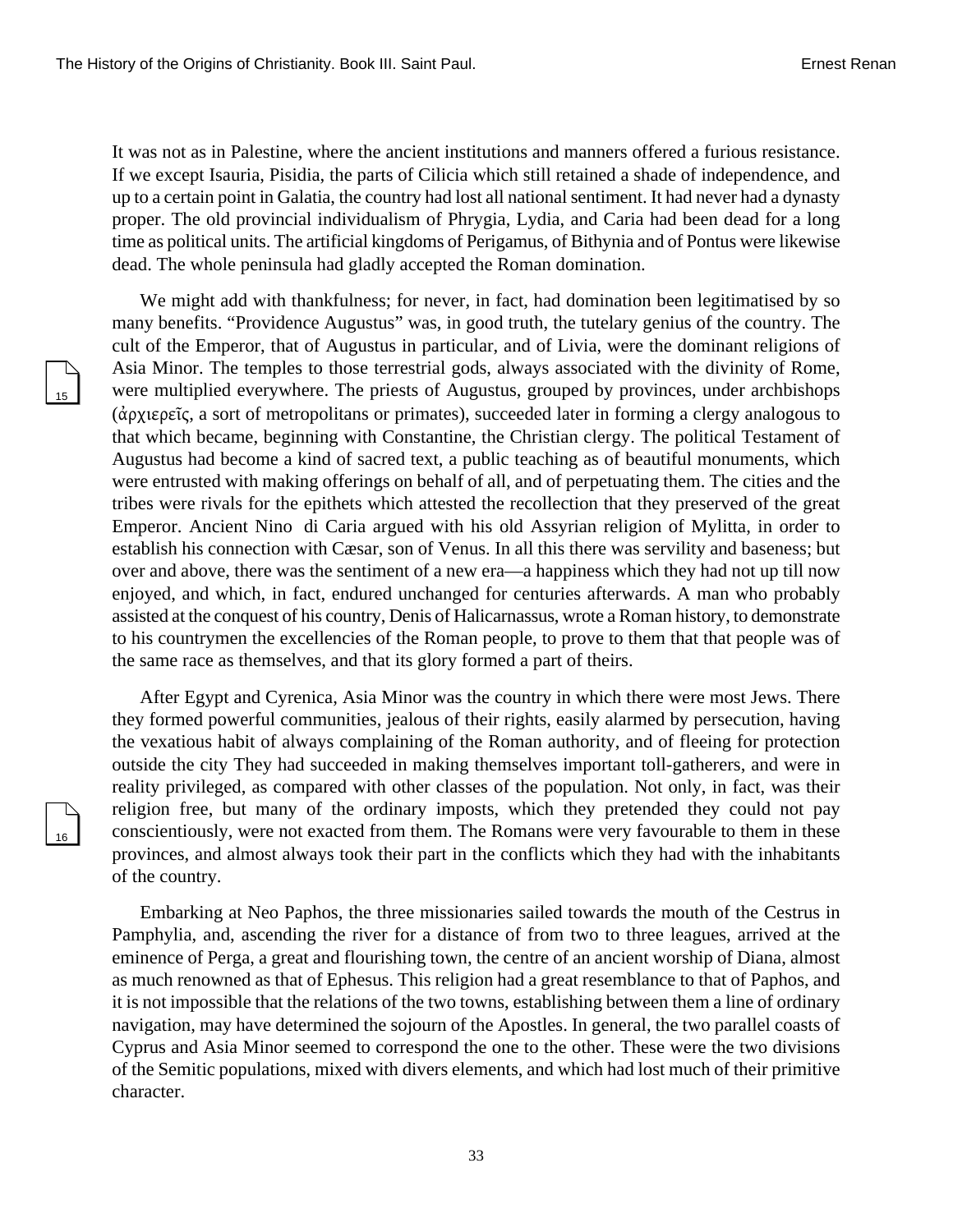18

It was at Perga that the rupture between Paul and John-Mark was consummated. John-Mark left the mission and returned to Jerusalem. This incident was doubtless painful to Barnabas, for John-Mark was his relative. But Barnabas, accustomed to submit to everything on the part of his imperious companion, did not abandon the grand design of penetrating into the heart of Asia Minor. The two Apostles plunged into the interior, and travelling always to the north, between the basins of Cestrus and of Eurymedon, traversed Pamphylia, Pisidia, and pressed on as far as mountainous Phrygia. It must have been a difficult and perilous journey. That labyrinth of rugged mountains was guarded by a barbarous population, habituated to brigandage, and whom the Romans had with difficulty subdued. Paul, accustomed to the aspect of Syria, must have been surprised at the romantic and picturesque Alpestrine regions, with their lakes, their deep valleys, which may be compared to the environs of Lake Maggiore and of Tessin. At first one is astonished at the singular route of the Apostles—a route which shunned the large centres of population and the routes the most frequented. There is, moreover, little doubt that they followed in the tracks of the Jewish emigration. Pisidia and Lycaonia had towns, such as Antioch in Pisidia, and Iconium, in which great colonies of Jews had established themselves. There the Jews made many conversions; far away from Jerusalem, and freed from the influence of Palestine fanaticism, they lived on good terms with the Pagans. The latter came to the synagogue; and mixed marriages were not infrequent. Paul had been able to learn from Tarsus what advantageous conditions the new faith would find here, in order to establish itself and to fructify. Derbe and Lystra are not very far from Tarsus. The family of Paul might have had some relations, or, at all events, have been well known in these scattered cantons.

Departing from Perga, the two Apostles, after a journey of about forty leagues, arrived at Antioch in Pisidia or Antioch-Cæsarea, in the very heart of the high plateaux of the peninsula. This Antioch had continued to be a town of mediocre importance until it was raised by Augustus to the rank of a Roman colony, with Italian jurisdiction. It then became very important, and changed in part its character. Till now it had been a town of priests, similar, it would seem, to Comana. The temple which had rendered it famous, with its legions of temple slaves and its rich domains, was suppressed by the Romans (twenty-five years before Christ). But this grand religious establishment, as is always the case, left deep traces on the manners of the population. It was doubtless in the train of the Roman colony that the Jews had been drawn to Antioch in Pisidia.

According to their custom, the two Apostles presented themselves at the synagogue on the Sabbath. After the reading of the Law and the prophets, the presidents, seeing two strangers who had the appearance of being pious, sent to them inquiring whether they had a few words of exhortation to address to the people. Paul spoke, and expounded the mystery of Jesus, his death and his resurrection. The impression made was marked, and they besought him to come the following Sabbath and continue his discourse to them. A great multitude of Jews and of proselytes followed them out of the synagogue, and during the whole week Paul and Barnabas did not cease to exercise an active ministry. The Pagan population were informed of this incident, and their curiosity was excited.

The following Sabbath the whole city assembled at the synagogue; but the sentiments of the orthodox party had much changed. They repented of the tolerance they had shown the previous Sabbath; the eager multitude irritated the notables; a dispute accompanied with violence began.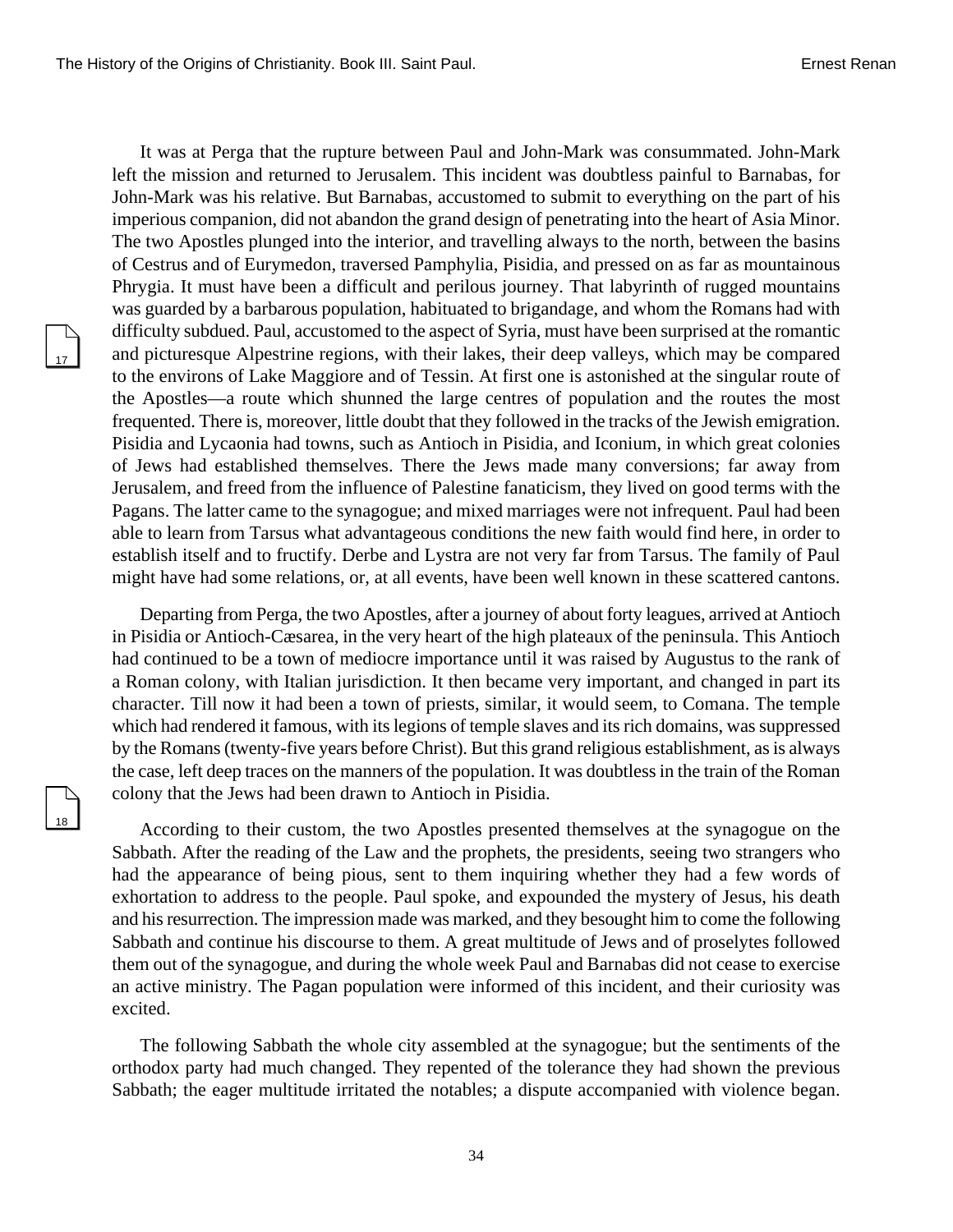20

Paul and Barnabas bravely withstood the tempest; they were not permitted, however, to speak in the synagogue. They retired protesting. "It was necessary that the word of God should first have been spoken to you," said he to the Jews; "but seeing ye put it from you, and judge yourselves unworthy of everlasting life, lo, we turn to the Gentiles" ([Acts xiii. 46](http://www.ccel.org/b/bible/asv/xml/asv.Acts.13.xml#Acts.13.46)). From that moment, in fact, Paul became more and more confirmed in the idea that his future was not for the Jews but for the Gentiles; that his ministry on new soil bore much better fruit; that God had specially singled him out to be the Apostle to the nations, and to spread the glad tidings to the ends of the earth. His great soul had the special characteristic of enlarging and expanding itself incessantly. The soul of Alexander is the only one I know that had that gift of perennial buoyancy, that indefinable capacity of wishing and of embracing.

The disposition of the Pagan population was found to be excellent. Many were converted and were found at the first attempt to be perfect Christians. We shall see the same thing take place at Philippi, at Alexandria Troas, and in the Roman colonies in general. The attraction that a refined worship had for these good and religious peoples—an attraction which up till then had been manifested through conversions to Judaism—was evinced now through conversions to Christianity. Despite its foreign religion, and perhaps on account of a reaction against that religion, the population of Antioch, like that of Phrygia in general, had a sort of penchant in the direction of monotheism. The new religion, not exacting circumcision and not insisting upon certain paltry observances, was much better calculated than Judaism to attract the pious Pagans; thus, favour was quickly brought over to its side. These scattered provinces, lost amongst the mountains, little accustomed to authority, without historical celebrity and without any importance whatever, were excellent soils for the faith. A Church, somewhat numerous, was established. Antioch in Pisidia became a centre of propagandism whence the doctrine irradiated all around.

The success of the new Gospel amongst the Pagans culminated in putting the Jews into a fury. A pious intrigue was formed against the missionaries. Several of the women of the highest class in the city had embraced Judaism; the orthodox Jews prevailed upon them to speak to their husbands, so as to obtain the expulsion of Paul and Barnabas. The two Apostles, in short, were banished from the city, and from the territory of Antioch in Pisidia, by a municipal decree.

Following the apostolic usage, they shook the dust off their feet against the city. They then directed their steps towards Lycaonia, and reached, after a march of about five days across a fertile country, the city of Iconium. Lycaonia was, like Pisidia, an illiterate country, little known, and which had conserved its ancient customs. Patriotism had by no means died out there; manners were pure, and the minds of men, serious and honest. Iconium was a city of ancient religions and of old traditions—traditions which, in many points, approached even those of the Jews. The city, still very small, had just received, or was about to receive, from Claudius, when Paul arrived there, the title of Colony. A high Roman functionary, Lucius Pupius Præsens, procurator of Galatia, had been called the second founder of it, and the city hence changed its ancient name for that of *Claudia* or of *Claudiconium*.

The Jews, doubtless because of that circumstance, were numerous there, and had gained over many partisans. Paul and Barnabas spoke in the synagogue: a Church was organised. The missionaries made Iconium a second centre of a very active apostleship, and dwelt there a long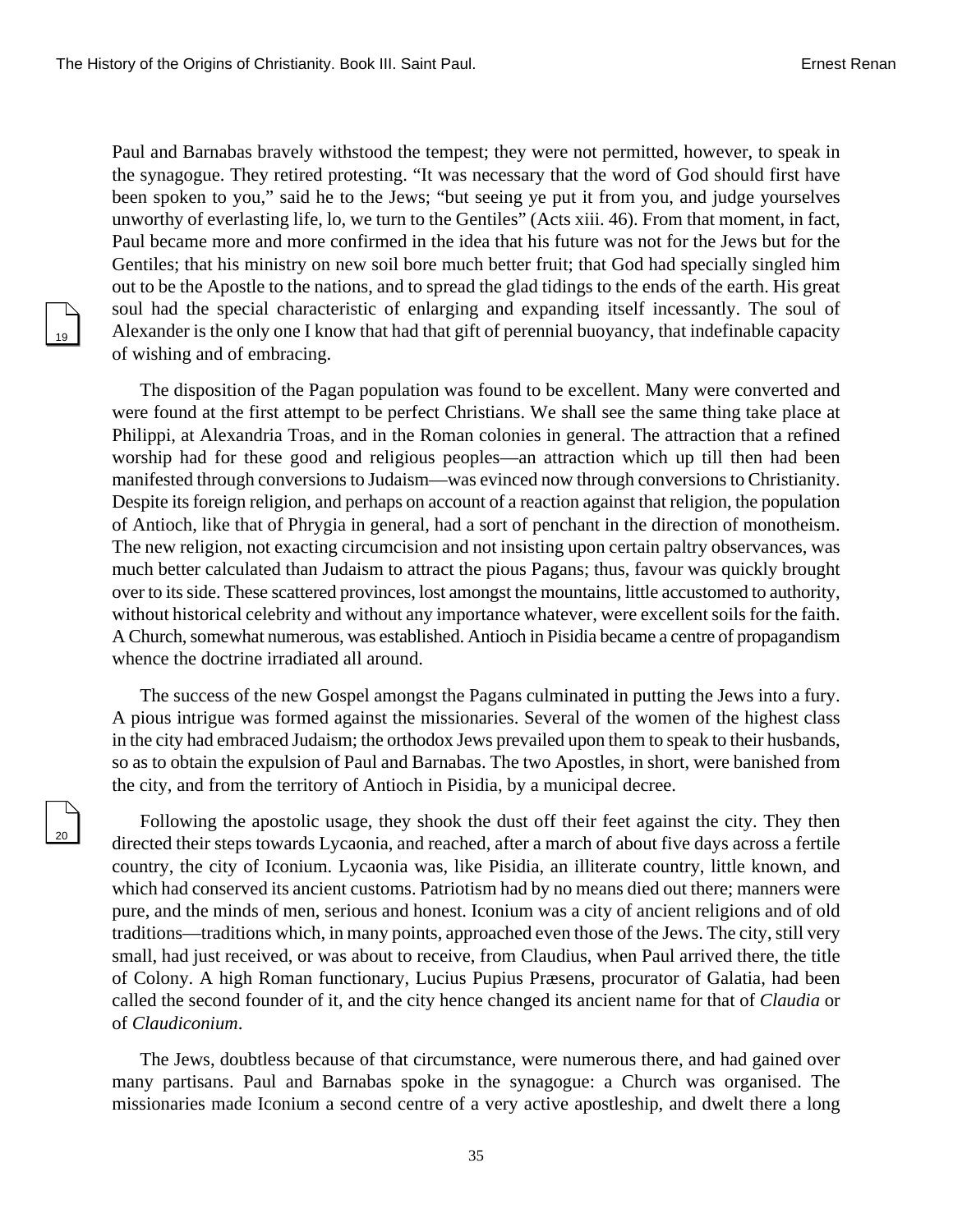22

time. It was there that Paul, according to a very popular romance during the first half of the third century, must have conquered the most beautiful of all his disciples, the faithful and tender Theckla. But the story has no foundation to rest on. One asks oneself why, if it was by an arbitrary choice, the Asiatic priest, the author of the romance, selected for the scene of his narrative the city of Iconium. Even to-day the Greek women of that country are celebrated for their charms, and exhibit the phenomena of endemic hysteria, which the doctors attribute to the climate. Be that as it may, the success of the Apostles was very great. Many Jews were converted; but the Apostles made always more proselytes outside the synagogue, from amongst those sympathetic populations who were no longer satisfied with the old religions. The spotless morality of Paul charmed the good Lycaonians; their credulity, moreover, disposed them to receive with admiration that which they regarded as miracles, and the supernatural gifts of the Spirit.

The tempest which had forced the preachers to quit Antioch in Pisidia, broke out afresh at Iconium. The orthodox Jews sought to stir up the Pagan population against the missionaries. The city became divided into two parties. There was a riot: people spoke of stoning the two Apostles. They took flight, and quitted the capital of Lycaonia.

Iconium is situated near an intermittent lake, at the entrance of the great steppe which forms the centre of Asia Minor, and which has, even up till now, rebelled against all forms of civilisation. The route towards Galatia, properly speaking, and Cappadocia, was closed. Paul and Barnabas essayed to compass the foot of the arid mountains which form a semicircle round the plain on the south side. These mountains are none other than the northern back of the Taurus; but the central plain being raised considerably above the level of the sea, Taurus attains on that side only a moderate elevation. The country is cold and bleak; the soil, now swampy, now sandy, or cracked by the heat, is painfully dismal. Alone, the mass of the extinct volcano, called now Karadagh, stands like an island in the middle of that boundless sea.

Two small, obscure towns, the position of which is uncertain, became then the theatre of the activity of the Apostles. These two small towns were called Lystra and Derbe. Dropped down in the valleys of the Karadagh, in the middle of poor people devoted to the raising of flocks, in the neighbourhood of the most notorious haunts of brigands that antiquity had known, these two towns stood entirely isolated. A civilised Roman felt himself there to be in the midst of savages. The people spoke Lycaonian. Few Jews were to be found there. Claudius, by the establishment of colonies in the inaccessible regions of Taurus, gave to these outlandish cantons more order and security than they had ever before had.

Lystra was the first to be evangelised. A singular incident happened there. In the first days of the sojourn of the Apostles at that town, the rumour spread that Paul had performed a miraculous cure on a lame person. The credulous inhabitants, and the friends of the person on whom the miracle had been wrought, were thereupon seized with a singular idea. It was believed that the Apostles were two divinities who had taken human form in order to walk about among mortals. The belief in their descent from the gods was widely spread, especially in Asia Minor. The life of Apollonius of Tyana became soon to be regarded as the sojourn of a god upon earth. Tyana was not far from Derbe. As an ancient Phrygian tradition—consecrated by a temple, and annual feast and pretty recitations—made Zeus and Hermes to wander thus about in company, people applied to the Apostles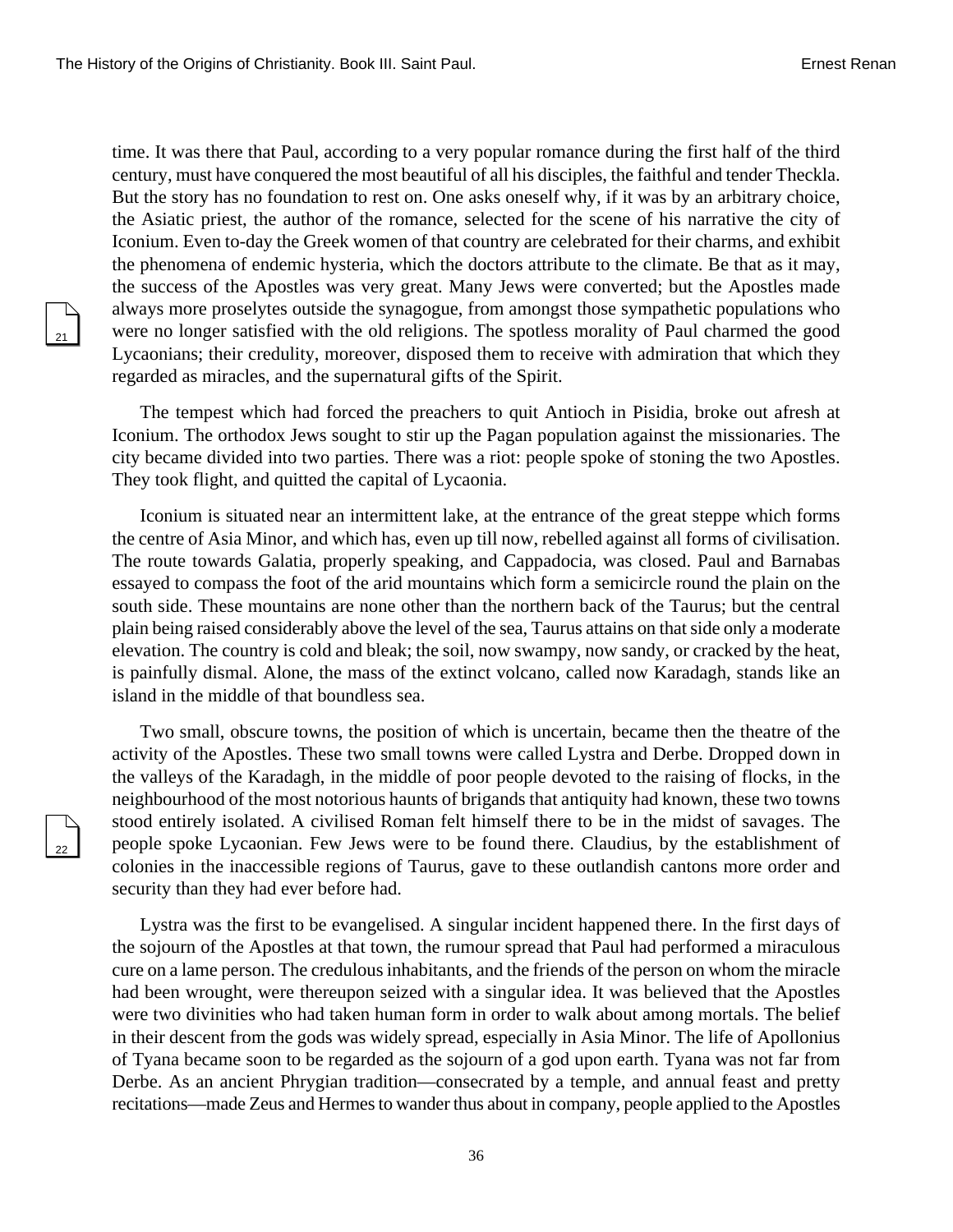24

the names of these two divine travellers. Barnabas, who was taller than Paul, was Zeus; Paul, who was the chief speaker, was Hermes. There was just outside the gate of the town a temple of Zeus. The priest, warned that a divine manifestation had taken place, and that his god had appeared in the town, took steps to make a sacrifice. The bulls had already been led out and garlands placed on the front of the temple, when Paul and Barnabas arrived on the scene, rending their clothes and protesting that they were but men. The Pagan races, as we have already said, attached to a miracle a totally different sense than did the Jews. To the latter, the miracle was a doctrinal argument; to the former, it was the immediate revelation of a god. The aim of the Apostles, when they were preaching to people of that kind, was less of preaching Jesus than of preaching God; their preaching thus became again purely Jewish, or rather deistical. The Jews who have become proselytes, have always felt that that which in their religion is adapted to the universality of mankind is at bottom only monotheism; that all the rest, Mosaic institutions, Messianic ideas, etc., form, as it were, a secondary series of beliefs, constituting the peculiar appanage of the children of Israel, a sort of family heritage, which is not transmissible.

As Lystra had only a few or no Jews of Palestine origin, the life of the Apostle there was for a long time very tranquil. One family in that town was the centre and the school of the highest piety. It was composed of a grandmother named Lois, of a mother named Eunice, and of a young son named Timothy. The two women professed, undoubtedly, the Jewish religion as proselytes. Eunice had been married to a Pagan, who probably was dead before the advent of Paul and Barnabas. Timothy, in the society of these two women, advanced in the study of sacred literature, and in the sentiments of the most ardent devotion; but as he frequently visited the houses of the most devout proselytes, his parents had not had him circumcised. Paul converted the two women. Timothy, who might be fifteen years of age, was initiated into the Christian faith by his mother and his grandmother.

The reports of these conversions spread to Iconium and to Antioch in Pisidia, and re-awakened the anger of the Jews of these two cities. They sent emissaries to Lystra, who provoked a disturbance. Paul was seized by the fanatics, dragged outside the city, stoned, and left for dead. The disciples came to his rescue. His wounds were not serious. He re-entered the town, probably by night, and on the morrow set out with Barnabas for Derbe.

They made here a long stay, and won over a great many souls. These two Churches of Lystra and of Derbe were the first Churches which were composed almost entirely of Pagans. We can understand what a difference there must have been between these Churches and those of Palestine, formed in the bosom of pure Judaism, or even that of Antioch, encircled by a Jewish leaven and in a society already Judaised. Here there were subjects completely unprejudiced, honest country folks who were very religious, but of a turn of mind quite different from that of the Syrians. Till now, the preaching of Christianity had prospered only in the large towns, where resided a numerous population, plying their trades. Hence-forward, churches were planted in the villages. Neither Iconium, nor Lystra, nor Derbe was considerable enough in which to found a Church to be compared to that of Corinth or of Ephesus. Paul was in the habit of designating the Christians of Lycaonia by the name of the province in which they dwelt. Now, this province—we mean Galatia—understood the word in the administrative sense in which the Romans had applied it.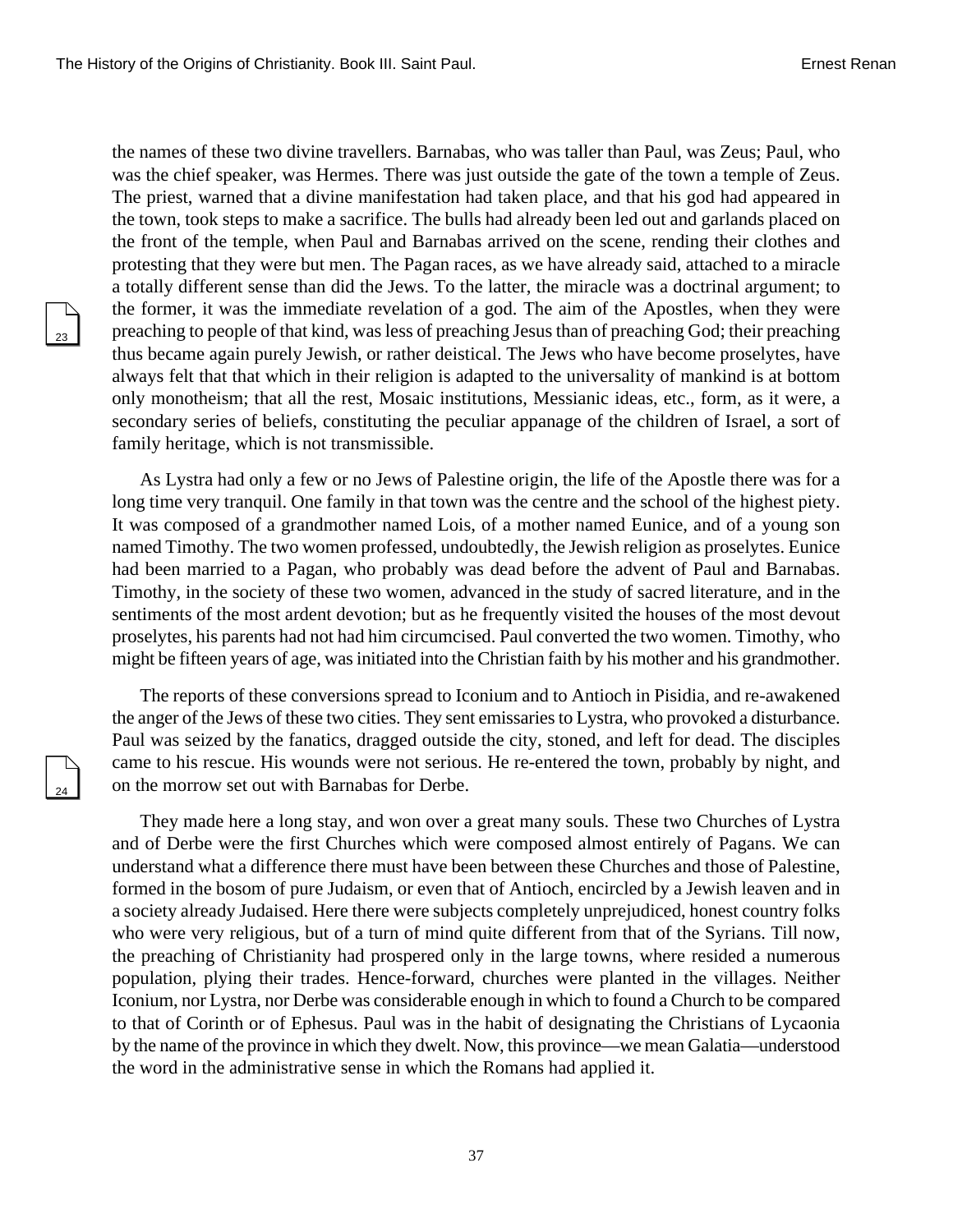26

The Roman province of Galatia, in fact, by no means embraced simply that country, peopled with Gallic adventurers, of which the town of Ancyra was the centre. It was an artificial agglomeration, corresponding to the transient reunion which was effected at the hands of the Galatian King Amyntas. This personage, after the battle of Philippi, and the death of Dejotarus, received from Antony, Pisidia, then Galatia, together with a part of Lycaonia and of Pamphylia. He was confirmed by Augustus in this possession. At the end of his reign (twenty-five years B.C.) Amyntas possessed, outside of Galatia properly speaking, Lycaonia and Isauria, including even Derbe, the south-east and the east of Phrygia, with the towns of Antioch and Apollonia, Pisidia and Cilicia Trachæa. All these countries at his death formed a single Roman province, with the exception of Cilicia Trachæa and the Pamphylian towns. The province which bore the name of Galatia in the official nomenclature, at least under the first Cæsars, included therefore for certain—(1) Galatia, properly speaking, (2) Lycaonia, (3) Pisidia, (4) Isauria, (5) Mountainous Phrygia, with the towns of Apollonia and Antioch. This state of things lasted for a long time. Ancyra was the capital of this large group, comprising almost the whole of central Asia Minor. The Romans were thus not sorry in order to decompose nationalities, and to efface recollections, to change the ancient geographical acceptations and to create arbitrary administrative groups analogous to our departments.

Paul was accustomed to make use of the administrative name to designate each country. The countries he had evangelised, from Antioch in Pisidia to Derbe, were called by him "Galatia;" and the Christians of these countries were to him "Galatians." That name was to him extremely dear. The Churches of Galatia were embraced amongst those for which the Apostle had the most affection, and which in turn had for him the greatest personal attachment. The recollection of the friendship and the devotion which he had found at the houses of these good people, was one of the deepest impressions of his apostolic life. Several circumstances enhanced the keenness of these recollections. It appears that during his sojourn in Galatia, the Apostle was subject to attacks of weakness, or of the malady which frequently overtook him. The solicitude, the attentions of the faithful proselytes, touched him to the heart. The persecutions that they had to suffer together served to create between them a strong bond. That little Lycaonian centre had in its way great importance: St Paul loved to revert to it, as being his first achievement; it was from there that he drew later on two of his most faithful companions, Timothy and Gaius.

He was for four or five years thus absorbed within a quite limited circle. He thought less then of those great rapid journeys, which towards the end of his life became with him a sort of passion, in order to establish firmly the Churches which might serve him as a base of operations. We do not know whether during that time he had any relations with the Church at Antioch, whose mission he had received. The desire of seeing again that Mother Church was awakened in him. He determined to make a journey thence, and proceeded by the opposite route to the one he had already gone by. The two missionaries visited for the second time Lystra, Iconium, and Antioch in Pisidia. They took up anew their abodes in these towns, confirming the faithful in the faith, exhorting them to perseverance, to patience, and teaching them that it was only through tribulation that they could enter into the Kingdom of God. For the rest, the constitution of these scattered Churches was very simple. The Apostles chose from amongst each of them elders who after their departure were the depositaries of their authority. The ceremony of their departure was touching. There were fastings and prayers, after which the Apostles recommended the faithful to God, and departed.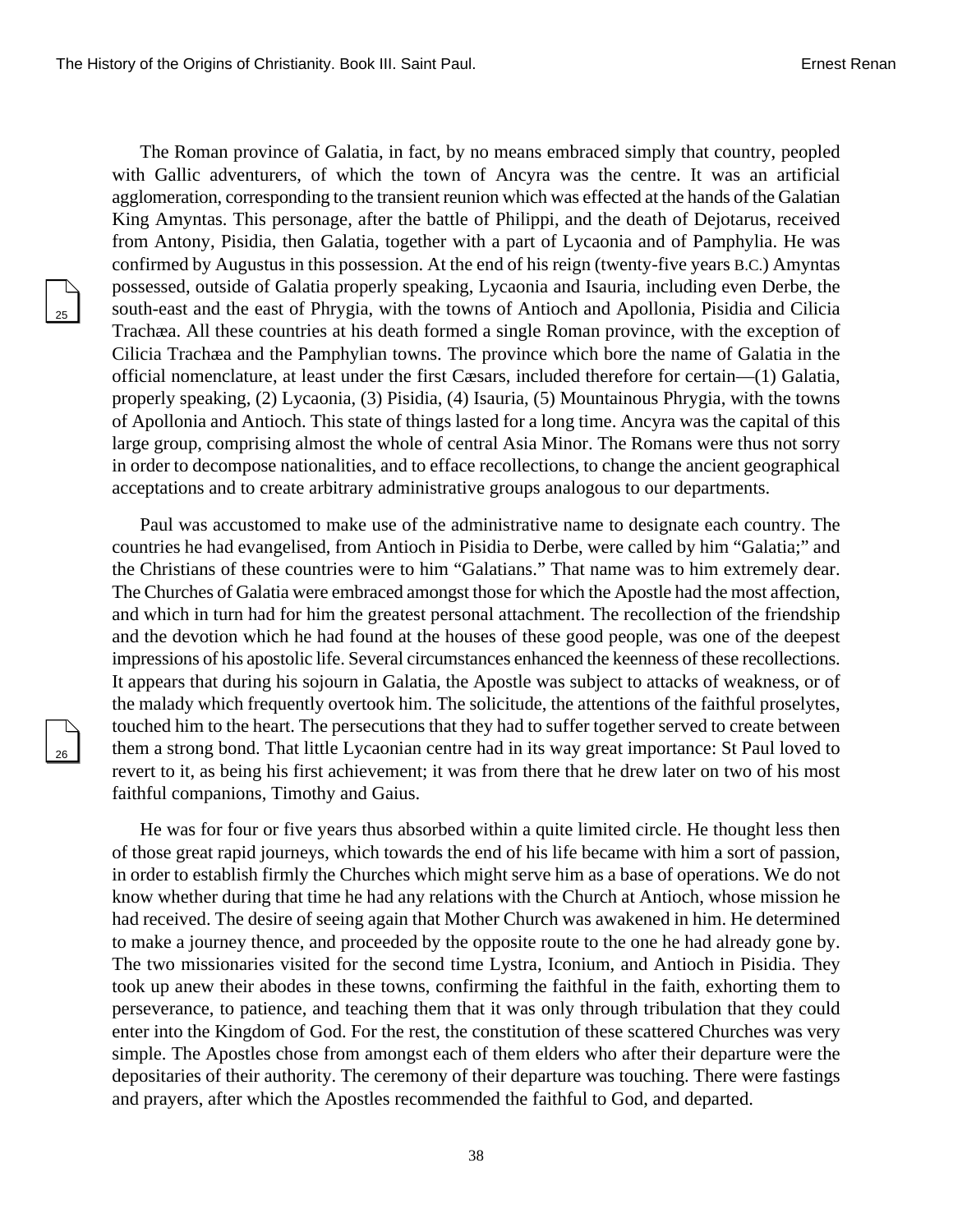From Antioch in Pisidia, the missionaries once more attained to Perga. They made there, moreover, it appeared, a mission which was crowned with success. The city processions, pilgrimages, and grand annual panegyrics, were often favourable to the preaching of the Apostles. From Perga, after a day's journey, they reached Attalia, the great port of Pamphylia. There they embarked for Seleucia; then they returned to great Antioch, where they had, by the grace of God, been liberated five years before.

The mission field was by no means a wide one. It embraced the Island of Cyprus in the sense of its length, and in Asia Minor a broken line of about a hundred leagues. It was the first instance of an apostolic journey of that kind: nothing had been pre-arranged. Paul and Barnabas had to wrestle with the greatest external difficulties. We must not compare these journeys with those of a Francis Xavier or of a Livingstone, backed up by rich associations. The Apostles resembled much more the Socialist workmen, spreading their ideas from tavern to tavern, than the missionaries of modern times. Their trade was forced upon them as a necessity; they were compelled to halt in order to pursue it, and to regulate their movements according to the localities in which they could find work. Hence from delays, from dull seasons, there was much time lost. In spite of the enormous obstacles, the general results of that first mission were immense. When Paul had re-embarked for Antioch, there were several churches of Gentiles. The great step had now been made. All steps of that kind which had taken place anteriorly had been more or less undecided. For all that, they were obliged to give an answer, more or less plausible, to the pure Jews at Jerusalem, who maintained that circumcision was the preliminary obligation of the Christian profession. Moreover, the question had assumed a different form. Another tact of the highest importance was again brought to light; that was the excellent disposition which they had been able to discover among certain races, attached to mythological religions, to receive the gospel. The doctrine of Jesus was evidently about to profit by the species of charm which Judaism had until now exercised upon the pious Pagans. Asia Minor, in particular, was destined to become the second Christian soil. After the disasters which were soon to strike the Churches of Palestine, she was destined to be the principal home of the new faith, the theatre of the most important transformations.

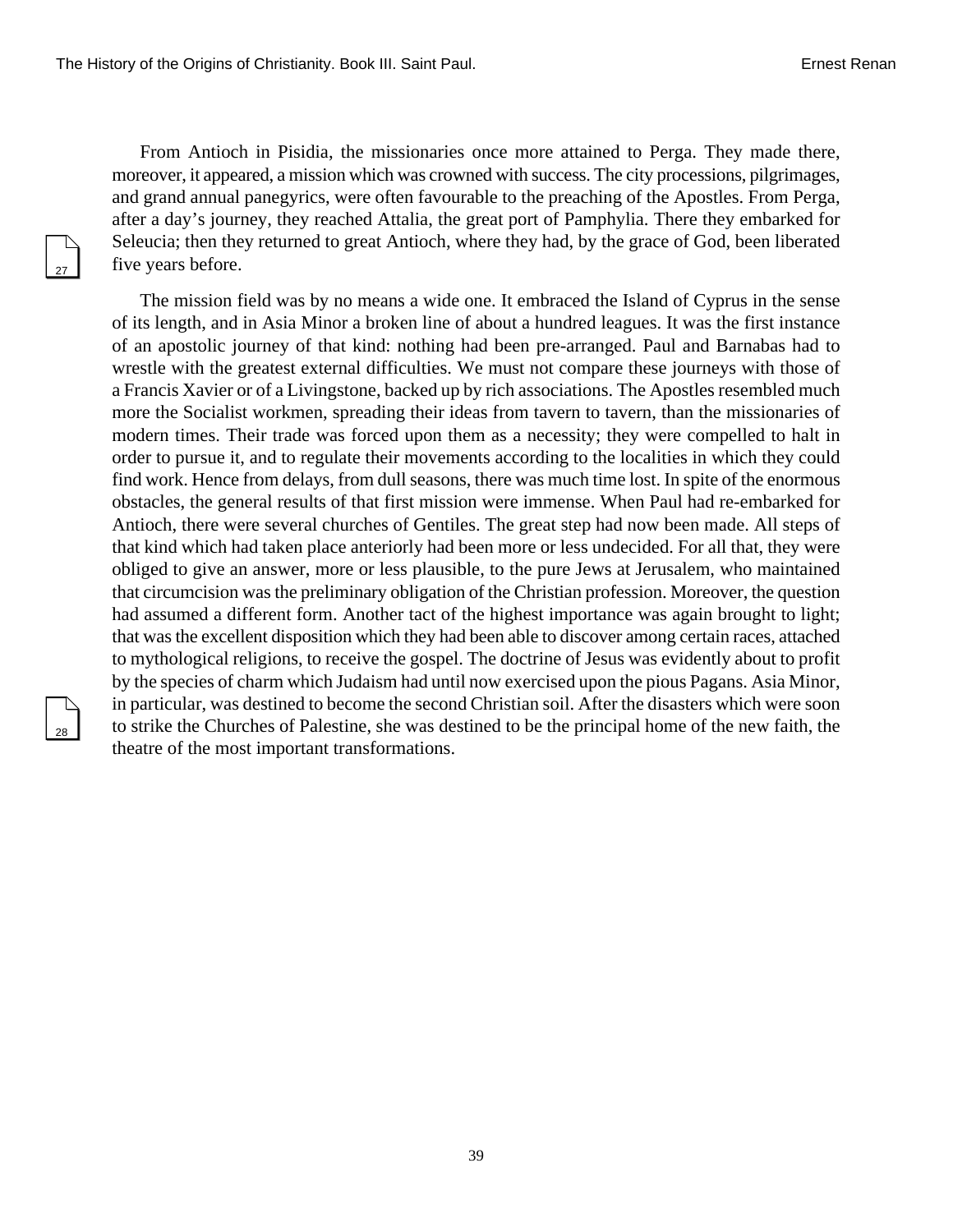$30^{\circ}$ 

### **CHAPTER III.**

#### **FIRST AFFAIR IN REGARD TO CIRCUMCISION.**

THE return of Paul and Barnabas was hailed in the Church of Antioch with a shout of joy. The whole street of Singon was *en fête*: the Church was assembled. The two missionaries related their adventures and the things which God had done by them. "God Himself," said they, "had opened the door of faith unto the Gentiles" ([Acts xiv. 27, 28\)](http://www.ccel.org/b/bible/asv/xml/asv.Acts.14.xml#Acts.14.27 Bible:Acts.14.28). They spoke of the Churches of Galatia, which were almost wholly composed of Pagans. The Church of Antioch, which had for a long time on his account recognised the legitimacy of the baptism of the Gentiles, approved their conduct. They remained there several months, resting from their labours, and refreshing themselves at that source with the apostolic spirit. It was then, it appears, that Paul converted and adopted as a disciple, companion, and fellow-worker, a young uncircumcised man named Titus, who had been born of Pagan parents, and whom we find henceforth always with him.

A serious dissension, which nearly destroyed the work of Jesus, broke out at that time, and threw the nascent Church into great disorder. This dissension embraced the very essence of the situation. It was inevitable. It was a crisis that the new religion could not fail but pass through.

Jesus, in raising religion to the highest summit it had ever attained, had not stated very distinctly whether or not he would remain a Jew. He had not indicated what he desired to conserve of Judaism. Sometimes he asserted that he had come to confirm the Law of Moses, at others, to supplant it. To speak the truth, this was, for a great poet like him, an insignificant detail. When one has reached the point of knowing the Heavenly Father, Him whom one adores in spirit and in truth, one no longer belongs to any sect, to any particular religion, or to any school; one has the true religion: all practices become of no account; one does not despise them, for they are the symbols of what has been or is still respectable; but one ceases to impute to them an intrinsic virtue. Circumcision, baptism, the Passover, unleavened bread, sacrifices, all these become equally secondary matters: one thinks no more about them. None of the uncircumcised, moreover, had identified themselves with Jesus, or his life; the question did not hence call for solution. Like all men of genius, Jesus concerned himself with mind alone. Practical questions of the highest importance, questions which appeared paramount to inferior minds, questions which caused the acutest pain to men of application, had no existence for him.

At his death the confusion was general. Abandoned to themselves, deprived of him who had been for them all a living theology, they returned to the practices of Jewish piety. There were men who were in the highest degree devout; but the devotion of the times was Jewish devotion. They preserved their customs, and fell again into those petty observances that ordinary persons looked upon as the essence of Judaism. The world esteemed them as holy men; and by a singular change of front, the Pharisees, who had served as a butt for the keenest satires of Jesus, became almost reconciled to his disciples. It was the Sadducees who showed themselves to be the irreconcilable enemies of the new movement. The minute observance of the Law appeared to them the first condition of being a Christian.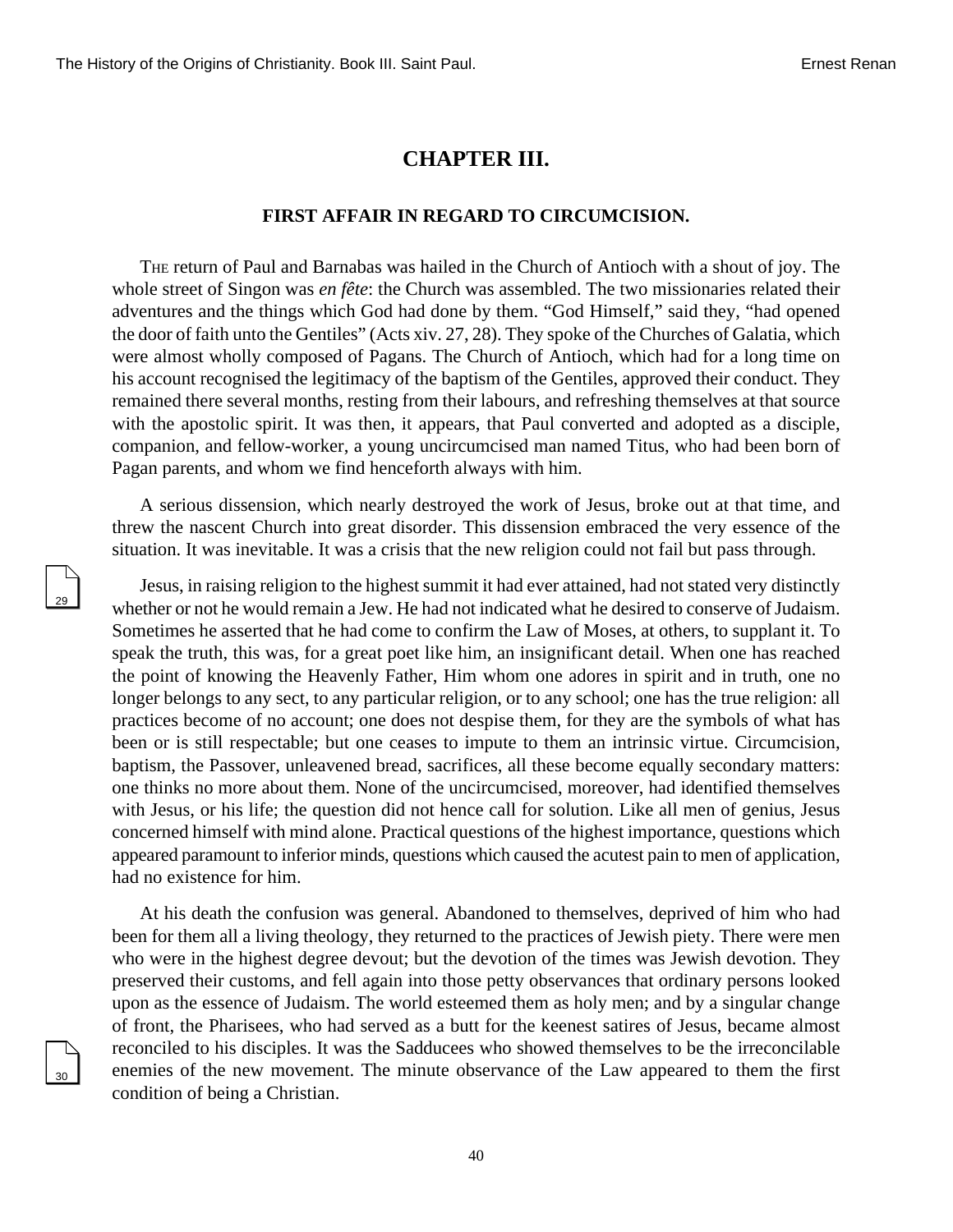32

Very soon people encountered, in looking at things from this point of view, the greatest difficulties. For, as soon as the family of Christians increased in numbers, it was exclusively amongst the people of non-Israelitish origin, amongst the sympathetic adherents of Judaism who were uncircumcised, that the new faith found the readiest access. To oblige these to become circumcised was out of the question. Peter, with admirable practical good sense, recognised this clearly. On the other hand, timorous persons, such as James, the brother of the Lord, looked upon it as supreme impiety to admit Pagans into the Church, and to eat with them. Peter put off as far as he was able all solution of the question.

For the rest, the Jews, on their part, found themselves in the same situation, and had taken up a similar position. When proselytes or partisans came to them from all parts, the question presented itself to them. Some advanced minds, honest laymen ignorant of science, and removed from the influence of the doctors, did not insist upon circumcision. Sometimes even they dissuaded the new converts from the practice. These simple-minded and good souls desired only the salvation of the world, and sacrificed all the rest to this. The orthodox, on the contrary, with the disciples of Schammai at their head, declared circumcision to be indispensable. Opposed to the proselytising of the Gentiles, they did nothing to facilitate the cause of religion; on the contrary, they exhibited towards the converts a certain coldness; Schammai drove them out of his house we are told, with a *bâton*. This division was clearly manifested in respect of the royal family of Adiabene. The Jew named Ananias who converted her, and who was by no means a savant, strongly dissuaded Izate against circumcision. "One can live as perfectly," said he, "as a Jew can, without circumcision; to adore God was the really important thing." The pious Helene was of the same opinion. A rigorist, named Eleazar, declared, on the contrary, that if the king did not undergo circumcision he was an impious person; that the reading of the Law was of no avail if one did not observe it, and that the highest precept was circumcision. The king, at the risk of losing his crown, followed this advice. The petty kings who embraced Judaism, in view of the rich marriages that the family of Herod offered, submitted to the same rite. But true piety was of a less facile composition than politics and avariciousness. Many of the pious converts led the Jewish life without being subjected to the rite which was reputed by the vulgar as the opening of the door to excesses. It was indeed for them a source of perpetual embarrassment. Society bigots, in whom prejudices are strong, are accustomed to represent their religious practices as matters of good taste, of superior education. Whilst in France the devout man, in order to avow his piety, is compelled to conquer a sort of shame, and of human respect, with the Mussulmans, on the other hand, the man who practices his religion is the gentleman; he who is not a good Mussulman is not the person that he ought to be; his position is analogous to that of a boorish, ill-mannered country man with us. Similarly, in England and in the United States, he who does not observe the Sunday, is put to the ban in good society. Amongst the Jews, the position of the uncircumcised was still worse. Contact with such a being was in their eyes something insupportable; circumcision appeared to them as obligatory on every one who wished to live amongst them. He who would not submit to it, was a creature of low quality; a sort of impure animal that people avoided; a wretch with whom a man of good standing could hold no relations.

The grand duality which is the essence of Judaism, was revealed in this. The Law, which was essentially restrictive, and made for the purpose of isolating, was totally different in spirit from the Prophets who dreamt of the conversion of the world, and embraced the widest fields. Two words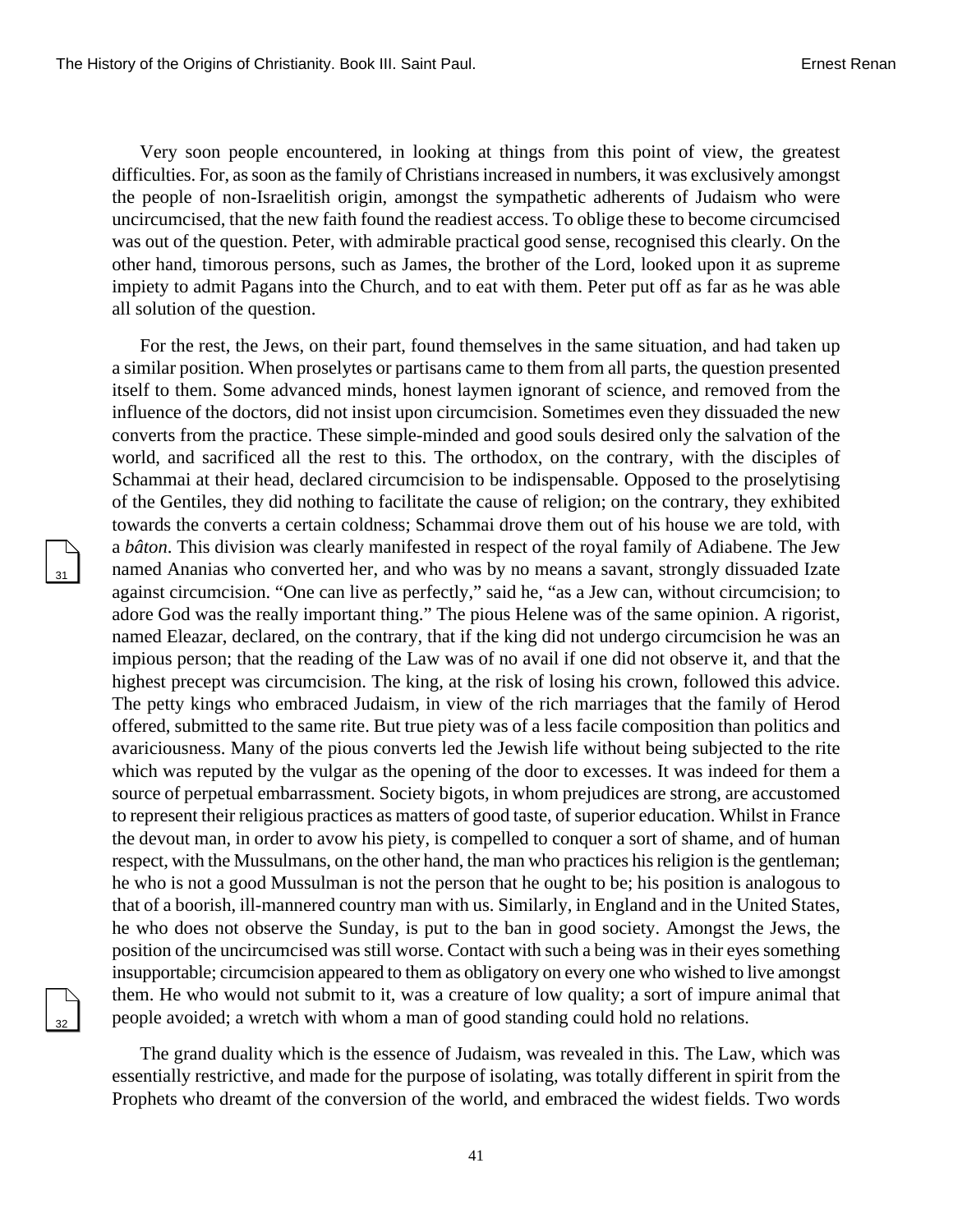borrowed from the Talmudic language well defines the difference that we have indicated. The *agada*, the opposite of the *halaka*, designates popular preaching, proposes to itself the conversion of the heathen, in opposition to the learned casuistry which only thinks of the strict execution of the Law, without aiming at converting any one. To use the phraseology of the Talmud, the gospels are the *agadas*; the Talmud, on the contrary, is the highest expression of the *halaka*. It is the *agada* which has conquered the world and made Christianity; the *halaka* is the foundation of orthodox Judaism, which still endures without seeking to extend itself. The *agada* is represented as a thing principally Galilæan; the *halaka* as a thing peculiarly Jerusalemitish. Jesus, Hillel, the authors of apocalypses and apochryphas, are *agadists*, pupils of the Prophets, inheritors of their infinite aspirations; Schammai, the Talmudists, the Jews posterior to the destruction of Jerusalem, are the *halakistes*, the adherents of the Law, with its strict observances. We shall see, up to the time of the supreme crisis of the year 70, the fanaticism of the Law increasing each day, and, on the eve of the great national disaster, terminating in a sort of reaction against the doctrines of St Paul; in those "eighteen measures" which afterwards rendered impossible all intercourse between the Jews and the non-Jews, and opened the sad history of exclusive Judaism, hateful and hated, which was the Judaism of the Middle Ages, and is still the Judaism of the East.

It is clear that, for nascent Christianity, here was the point upon which its future depended. Judaism—did it or did it not impose particular rites upon the multitudes which professed it? Did it establish a distinction between the monotheistic basis which constituted its essence, and the observances with which it was surcharged? If the former party had triumphed, as the Schammaites wished it should, the Jewish propaganda would have been wiped out. It is quite certain that the world would not have become Jewish, in the narrow sense of the word. That which constituted the attraction of Judaism, was not its rites, which did not differ in principle from those of other religions: it was its theological simplicity. We accept it as a sort of deism, or religious philosophy; and, in fact—in the mind of a Philo, for example—Judaism was itself very closely associated with philosophical speculations. With the Essenians it had reassumed the form of a social Utopia; with the author of the poem attributed to Phocylides, it had become a simple catechism of good sense and of honesty; with the author of the treatise of "The Empire of Reason," a sort of Stoicism. Judaism, like all religions founded primarily upon caste and tribalism, was encumbered by practices destined to separate the believer from the rest of the world. These practices were no longer an obstacle on the day when Judaism justly aspired to become the universal religion, without either exclusion or separation. It was as Deism and not as Mosaicism that it was to become the universal religion of humanity. "Love all men," said Hillel, "and draw them together with the Law; act not otherwise than you would not wish that others should act to you. Here is the whole Law, the rest is the commentary of it." When we read the treatises of Philo, entitled, "Of the Contemplative Life," or, "That Every Honest Man is Free;" when we read even the Sibylline verses written by the Jews, we are transported into an order of ideas which contain nothing specially Jewish, into a world of general mysticism which is not more Jewish than Buddhist or Pythagorean. The Pseudo-Phocylides goes the length of abolishing the Sabbath. We perceive that all these men, ardent for the amelioration of humanity, seek to reduce Judaism to a general morale, to strip it of all that it possesses of individuality, and of everything that would make of it a restricted religion.

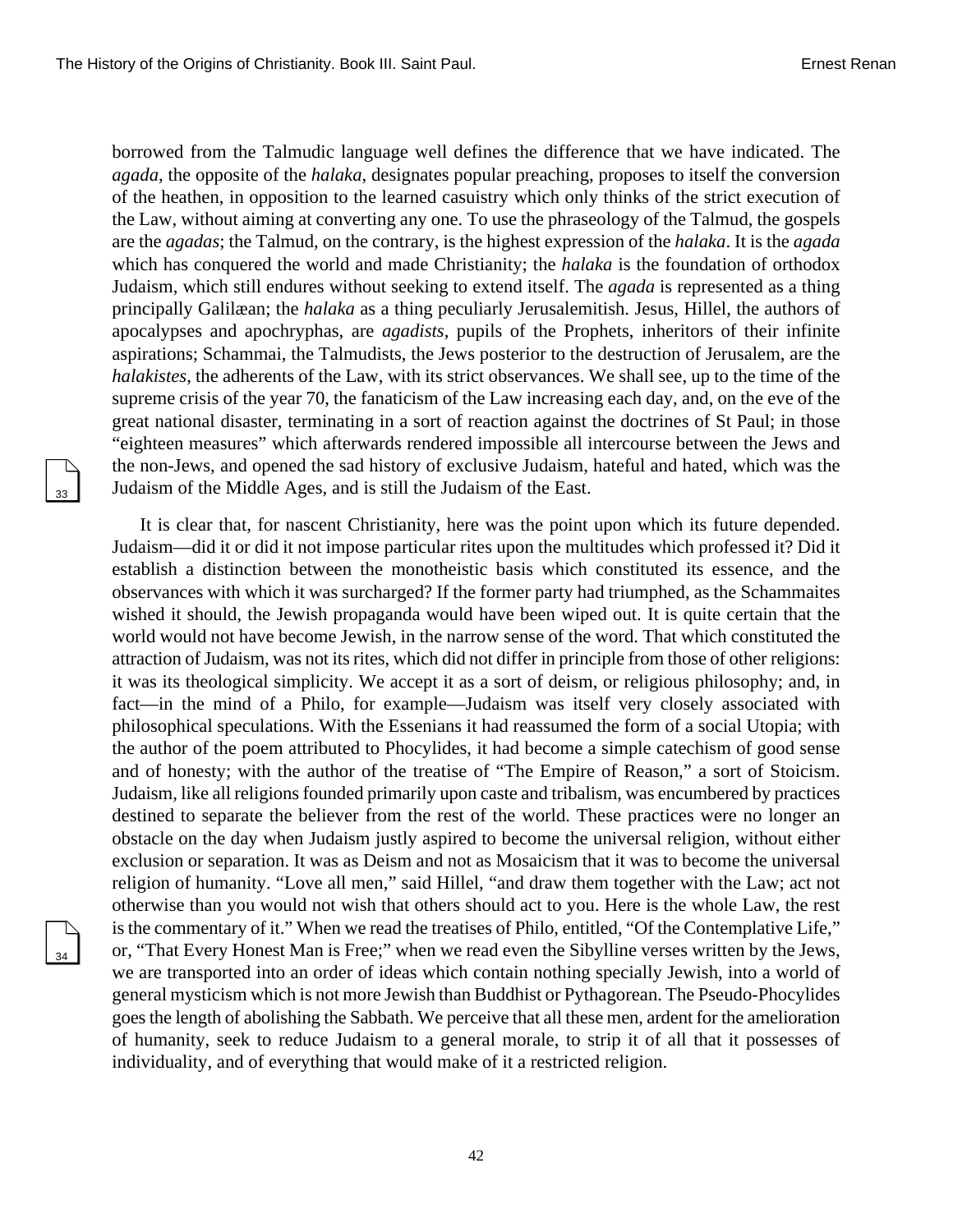36

Three capital reasons, in fact, rendered Judaism a thing very exclusive. These were, circumcision, the prohibition of mixed marriages, and the distinction between meats permissible or forbidden. Circumcision was for adults a painful ceremony; a ceremony, moreover, not free from danger, and disagreeable to the last degree. That was one of the reasons which interdicted the Jews from leading a life in common with other races, and made of them a separate caste. At the baths and at the gymnasiums, most important places in ancient cities, circumcision exposed the Jews to all manner of affronts. Every time that the attention of the Greeks or the Romans was drawn to the subject, it was the signal for outbursts of pleasantry. The Jews were very sensitive on the point, and avenged themselves by cruel reprisals. Many, in order to escape the ridicule, and wishing to pass themselves off for Greeks, attempted to dissimulate their original mark by a surgical operation, the details of which have been preserved to us by Celsus. As for the converts who submitted to that initiatory ceremony, there was only one course they could take—that was, to conceal themselves to escape the sarcasms. No man of the world could resign himself to such a situation, and this was doubtless the reason that the conversions to Judaism were much more numerous among the women than among the men, the former not being subjected at first to an experience, shocking and repulsive in every respect. We find many instances of Jewish women being married to Pagans, but there is not a single instance of a Jew being married to a Pagan woman. Hence the origin of much of the jeering. The necessity made itself felt by a broad casuistry which brought peace into troubled households.

Mixed marriages were the origin of difficulties of a similar kind. The Jews regarded these marriages as pure fornication. It was the crime that the *kana m* punished with the dagger, simply because the Law in not prescribing any particular punishment for it, left its repression in the hands of zealots. Although united by faith and love to Christ, two Christians could thus be prevented from contracting marriage. The Israelite converted to Jesus who wished to espouse a sister of the Grecian race, expected that union, holy in his eyes, to be called by the most outrageous names.

The prescriptions as to meats being pure or impure were not of the least consequence. We can judge of this by that which still takes place in our own time. Nudity being no longer a part of modern manners, circumcision no longer subjects Israelites to these inconveniences. But the necessity of slaughtering for themselves continues to be very embarrassing for them. It requires of those who are strict not to eat with Christians, and, consequently, to be sequestered from general society. That precept is the principal cause which still places Judaism, in many countries, in the position of an exclusive sect. In countries where Israelites are not separated from the rest of the nation, it is a rock of offence; for, to understand it, it is sufficient on this point to have seen Puritan Jews arrive from Germany or Poland, who are shocked at the licences their co-religionists permit on this side of the Rhine. In cities like Salonica, in which the majority of the population is Jewish, and where the wealth is in the hands of the Jews, the actual trade of the community is on this account rendered impossible. Even in ancient times these restrictions were irksome. A Jewish law, the relic of innumerable centuries during which the responsibilities of property were an essential part of religious legislation, stamped the pig with a brand of infamy, which had no *raison d'être* in Europe. That old antipathy, having its origin in the East, appeared puerile to the Greeks and the Romans. A multitude of other prohibitions had descended from a time when one of the pre-occupations of the leaders of civilisation was to constrain their subordinates from eating things unclean, or from touching carrion. The hygiene of marriage, in fine, had given room for the enacting of a code of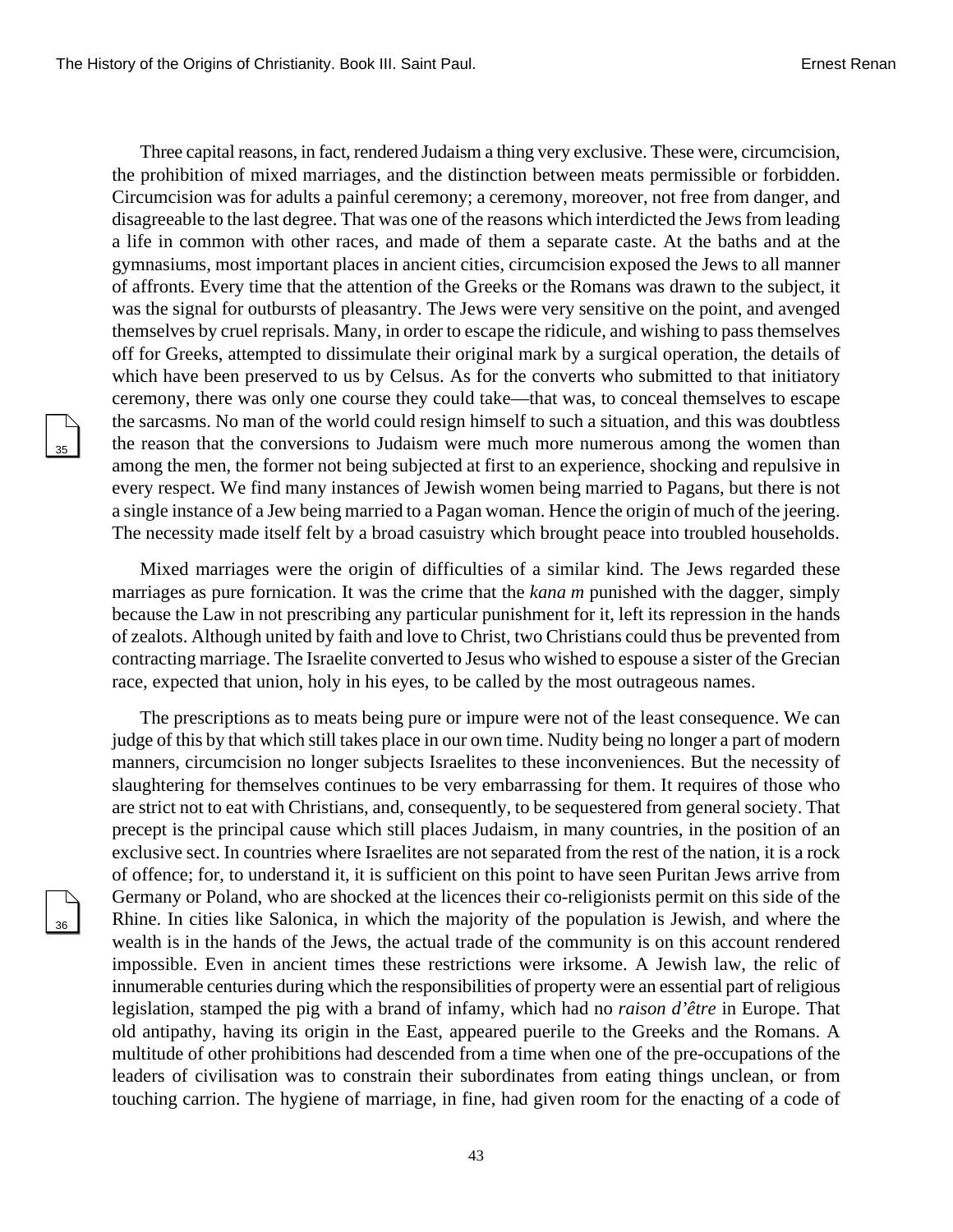38

legal impurities for women sufficiently complicated. The peculiarity of these kind of prohibitions is their survival from times when they had a *raison d'être*, and of their becoming at length so vexatious that they might have had their origin in what was proper and salutary.

One particular circumstance gave to the prohibitions in regard to meat much importance. The flesh provided for the sacrifices made to the gods was considered as impure. Now these meats, after the sacrifices, were often carried to the market, where it became very difficult to distinguish them; hence the inextricable scruples. The strict Jews did not regard as lawful the indiscriminate provisioning of them-selves in the market. They held that the seller should be questioned as to the origin of the meat, and that before accepting the dish the host should be questioned as to how it had been supplied. The imposing of that load of casuistry upon converts had evidently been carried to excess. Christianity would not have been Christianity if, like the Judaism of our day, it had been compulsory to have slaughtering done separately, or if the Christian could not, without violating his conscience, eat with other men. When one has discovered in that network of difficulties religions surcharged with prohibitions pertaining to life; when one has seen the Jew in the East; the Mussulmans separated by their ritualistic laws, as if by a wall, from the European world, where they might take their place, one can comprehend the immense importance of the questions which were to be decided at the time at which we are now arrived. The question to be decided was, whether Christianity should be a religion of formulas and rituals, a religion of ablutions, of purifications, of distinctions between things pure and things impure, or, on the other hand, the religion of mind, the idealistic cult, which has killed or shall kill by degrees religious materialism, all formularies, all ceremonies. Or, better still, the question to be decided was whether Christianity was to be a petty sect or a universal religion; whether the idea of Jesus should be overshadowed by reason of the incapacity of his disciples; or whether that idea, by virtue of its original force, should triumph over the scruples of backward and narrow minds, which were ready to have it replaced and obliterated.

The mission of Paul and Barnabas had presented the question with such a force that there was no way of avoiding a solution. Paul, who in the first period of his ministry had, it appears, preached circumcision, now declared it useless. He had surreptitiously admitted Pagans into the Church; he had constituted Churches composed of Gentiles; Titus, his intimate friend, had not been circumcised. The Church at Jerusalem could not longer close its eyes to facts so notorious. Broadly speaking, this Church was, on the point with which we are now engaged, hesitating, or favourable to the party the most backward. The conservative senate was there. In close proximity to the Temple, in perpetual contact with the Pharisees, the old Apostles, timid and narrow-minded, could not lend themselves to the profoundly revolutionary theories of Paul. Many of the Pharisees, however, had embraced Christianity without renouncing the essential principles of their sect. To such persons, the supposition that one could be saved without circumcision was blasphemy. To them the Law seemed to remain in its entirety. They had been told that Jesus had come to fulfil the Law, not to abrogate it. The privileges of the children of Abraham appeared to them intact: the Gentiles could not enter into the kingdom of God without being previously affiliated with the family of Abraham; in a word, before becoming a Christian, it was necessary to be made a Jew. Never, we can see, had Christianity had to resolve a more fundamental doubt. If one might credit the Jewish party, the love feast even, the common repast, would have been impossible; the two sections of the Church of Jesus would not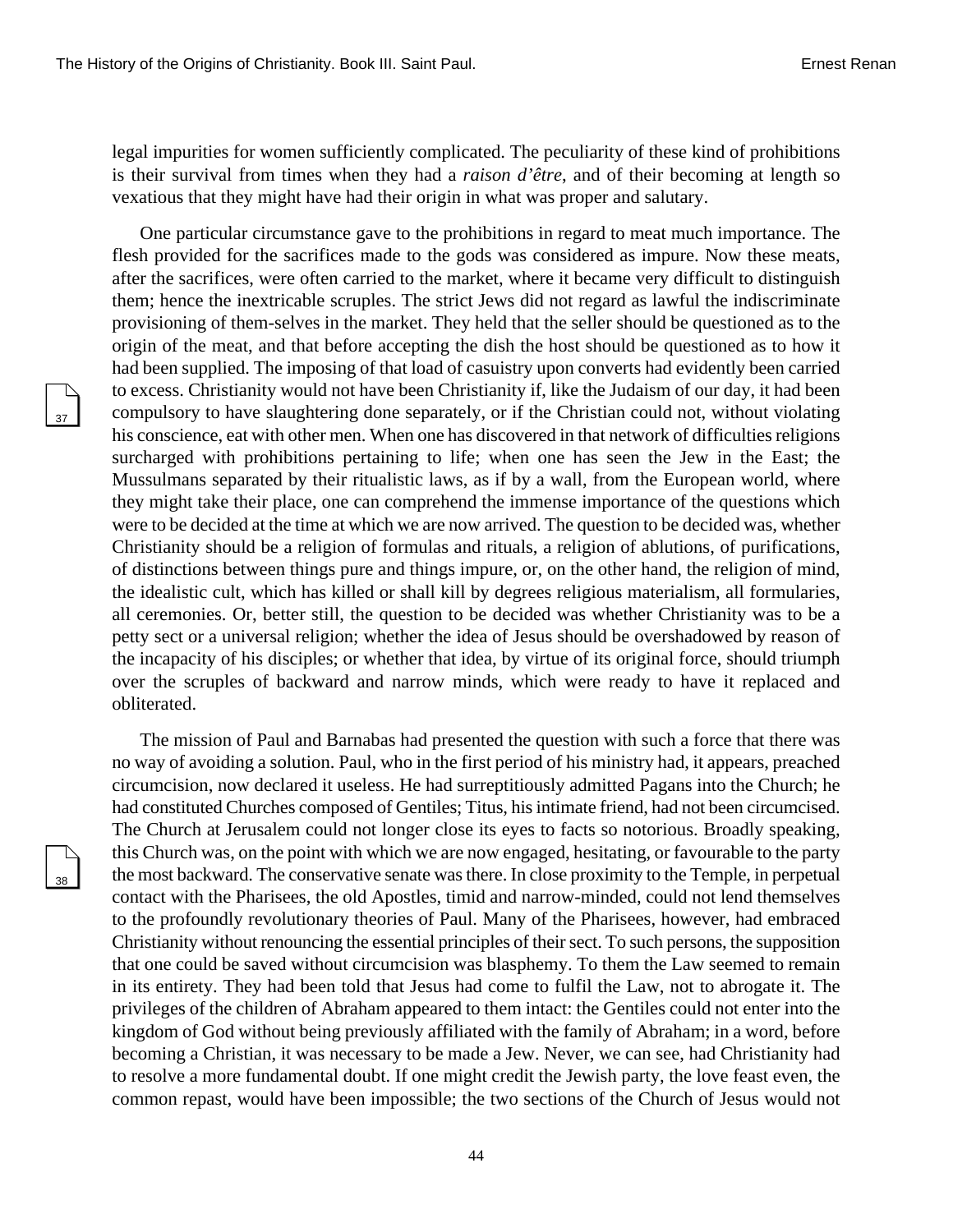40

have been able to commune the one with the other. From the theological point of view, the matter was still more serious; the question was to know whether one could be saved through the works of the Law or by the grace of Jesus Christ.

Some members of the Church of Judæa having arrived at Antioch without, as it would appear, any mission from the apostolic body, provoked discussion. They proclaimed loudly that one could not be saved without circumcision. It is necessary to recall that the Christians, who had at Antioch a name and a distinct individuality, had nothing of the kind at Jerusalem; that which did not oppose whoever came from Jerusalem had not in the whole Church much force, for the centre of authority was there. People were greatly excited. Paul and Barnabas resisted in the most energetic manner. There were long disputes. To bring it to an end, it was decided that Paul and Barnabas should go to Jerusalem to consult with the Apostles and the Elders on the subject.

The question had for Paul a personal importance. His action until now had been almost entirely independent. He had only spent a fortnight at Jerusalem since his conversion, and for eleven years he had not put a foot in it. In the eyes of many he was a sort of heretic, teaching on his own account, and scarcely in communion with the rest of the faithful. He declared proudly that he had had his revelation, his apostleship. To go to Jerusalem was, in appearance at least, to forfeit his liberty, to subject his apostleship to that of the Mother Church, to learn from others what he knew through his own and personal revelation. He did not deny the authority of the Mother Church; but he defied it, because he was acquainted with the obstinacy of some of its members. He therefore took precautions so as not to compromise himself too much. He declared that in going to Jerusalem he would not submit to any dictation; he even feigned, indulging a pretension that was habitual to him, that in this he was obeying a command of Heaven, and of having had a revelation on the subject. He took with him his disciple Titus, who shared all his opinions, and who, as we have said above, was not circumcised.

Paul, Barnabas, and Titus set out on their journey. The Church at Antioch accompanied them on their route as far as Laodicæa-on-the-sea. They followed the coast of Phœnicia, then traversed Samaria, finding at every step brethren, to whom they recounted the marvels of the conversion of the Gentiles. There was great joy everywhere. In this way they reached Jerusalem. This was one of the most solemn hours in the history of Christianity. The grand doubt was now to be solved. The men upon whom rested the whole future of the new religion were going to be ranged face to face. Upon their grandeur of soul, upon their uprightness of heart depended the future of humanity.

Eighteen years had rolled on since the death of Jesus. The Apostles had grown old. One of them had suffered martyrdom. Others probably were dead. We know that the deceased members of the apostolic college were not replaced; that the college became extinct when they had disappeared. On the part of the Apostles, they formed themselves into a college of elders, in which authority was divided. The "Church," the reputed depository of the Holy Spirit, was composed of the Apostles, of the elders, and of all the brotherhood. Amongst the simple-minded brethren themselves there were degrees. Inequality was perfectly admissible; but that inequality was altogether moral; it was neither a question of external prerogative nor of material advantage. The three principal "pillars," as we have said, of the community were still Peter, James, the brother of the Lord, and John, the son of Zebedee. Many Galileans had disappeared. They had been replaced by a certain number of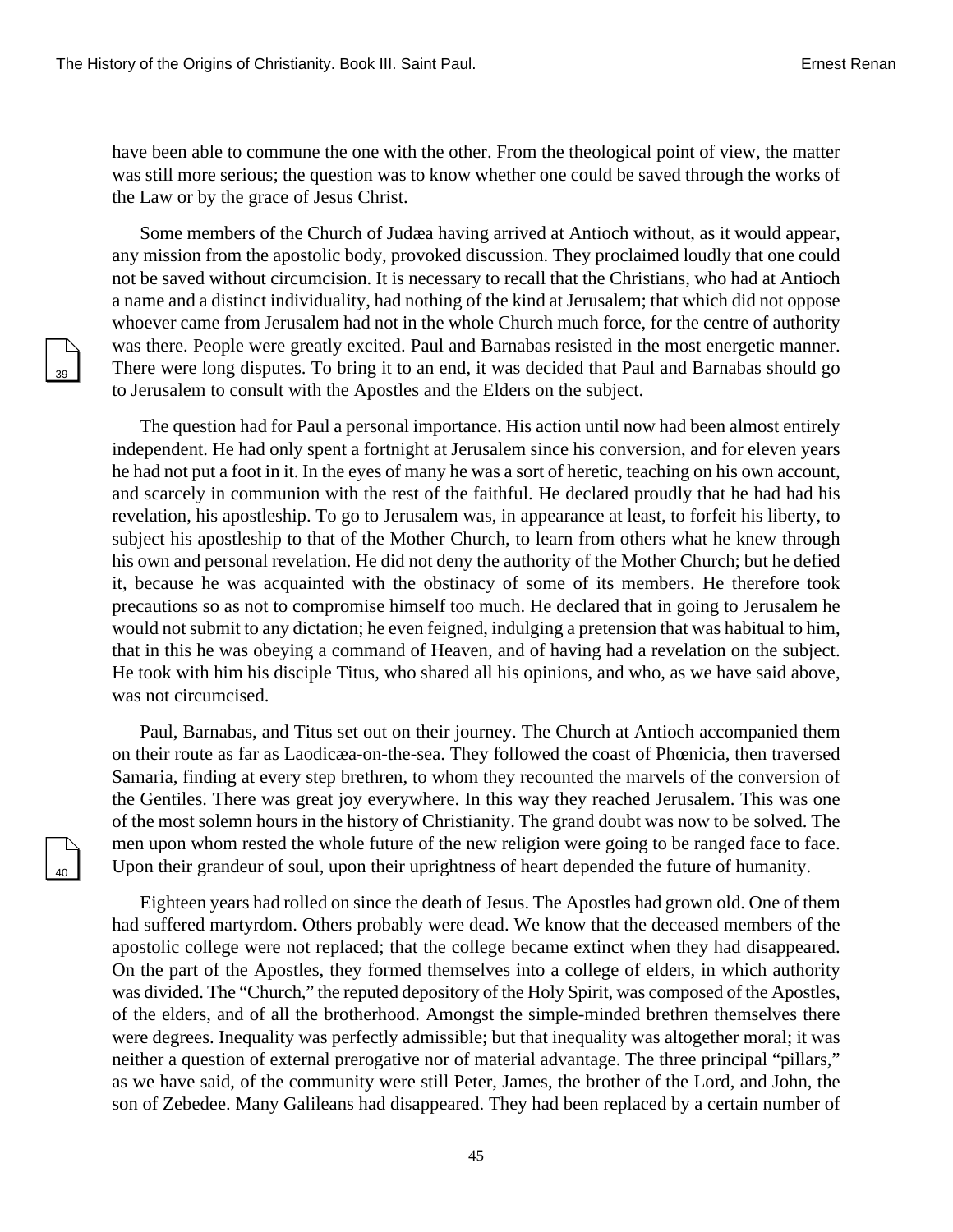persons belonging to the party of the Pharisees. "Pharisee" was synonymous with "devotee"; but all the best saints of Jerusalem were also strong devotees. Lacking the mind, the finesse, the grandeur of Jesus, they had, after his death, fallen into a kind of stupid bigotry, a state similar to that which their master so strongly combated. They were incapable of irony; they had almost forgotten the eloquent invectives of Jesus against the hypocrites. Some had developed into a sort of Jewish Indian priests, after the manner of John the Baptist and of Banou, monks totally addicted to formulas, and at whom Jesus certainly, if he had been still alive, could not have aimed sarcasms enough.

41

42

James, in particular, surnamed the Just, or "the brother of the Lord," was one of the most exact observers of the Law that there was. According to certain traditions—very doubtful, it is true—he was even an ascetic, practising all the Nazarene abstinences, observing celibacy, drinking no intoxicating liquors, eschewing flesh, never cutting his hair, forbidding himself anointings and baths, wearing neither sandals nor garments of wool, clothed in plain linen. Nothing, we see, was more contrary to the idea of Jesus, who, at least from the death of John the Baptist, declared affectations of that kind perfectly vain. Abstinence—already in favour with certain branches of Judaism—became the fashion, and formed the dominant trait of the fraction of the Church which, later on, was to be connected with a pretended Ebion. The pure Jews were opposed to those abstinences; but the proselytes, particularly the women, inclined much to them. James did not stir from the Temple; he remained there alone, it is said, for long hours in prayer, until the callus of his knees had contracted, like those of the chamois. It is believed that he passed his time there after the manner of Jeremiah, a penitent for the people, weeping for the sins of the nation, and turning aside the chastisements that threatened them. He had only to raise his hands to heaven to perform miracles. He had been surnamed the Just, and also *Obliam*, that is to say, "Rampart of the people," because it was supposed that it was his prayers which prevented the Divine wrath from sweeping everything away. The Jews, as we are assured, held him in the same veneration as the Christians. If that singular man was really the brother of Jesus, he must have been at least one of those inimical brothers who abjured him and wished him arrested; and it is probable to such recollections that Paul, irritated by a mind so narrow, made allusion when he wrote concerning these pillars of the Church at Jerusalem:—"Whatsoever they were, it maketh no matter to me; God accepteth no man's person" [\(Gal. ii. 6](http://www.ccel.org/b/bible/asv/xml/asv.Gal.2.xml#Gal.2.6)). Jude, the brother of James, was, it seems, in entire agreement with his ideas.

To sum up, the Church at Jerusalem had been more and more broadened by the spirit of Jesus. The dead weight of Judaism had borne it down. Jerusalem was for the new faith an unwholesome centre, and would have ended by destroying it. In that capital of Judaism, it was very difficult to cease being a Jew. Moreover, new men, like St Paul, all but systematically avoided residing there. Forced now, under pain of being separated from the primitive Church, to come to confer with their elders, they found themselves in a position full of hardship; and the work, which could not live except by the power of concord and of abnegation, ran an immense risk.

The interview, in fact, was singularly protracted and embarrassing. People listened favourably at first to the account that Paul and Barnabas gave of their missions; for every one, even the most Judaised, was of opinion that the conversion of the Gentiles was the harbinger of the Messiah. The curiosity to see the man of whom so much was being said, and who had led the sect into so new a path, was at first very lively. They glorified God for having made an Apostle out of a persecutor.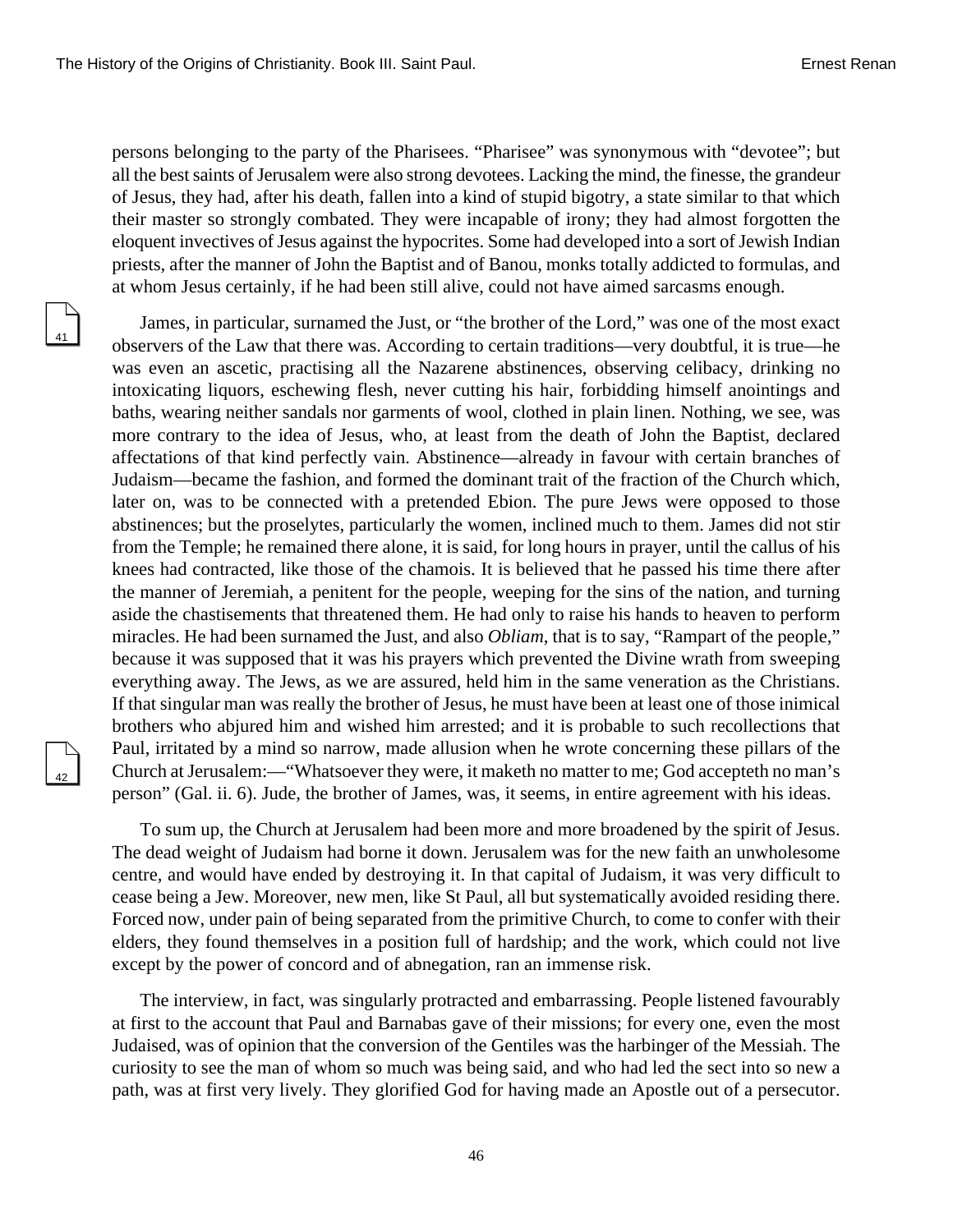44

But when they came to circumcision, and the obligation of practising the Law, dissension broke out in all its force. The Pharisean party set forth its pretensions in the most uncompromising manner. The party in favour of emancipation responded with triumphant force. They cited the cases of several uncircumcised persons who had received the Holy Ghost. If God made no distinction between Pagans and Jews, how could they have the temerity to do it for Him? How could that be held for unclear which God had purified? Why impose a yoke on the converts that the race of Israel had not been able to bear? It was through Jesus that one was saved, and not through the Law. Paul and Barnabas advanced in support of that thesis the miracles which God had wrought for the conversion of the Gentiles. But the Pharisees objected with no less force that the Law was not abolished; that one never ceased to be a Jew; that the obligations of a Jew remained ever the same. They refused to hold relations with Titus, who was uncircumcised; they openly accused Paul of infidelity, and of being an enemy of the Law.

The most admirable characteristic in the histories of the origins of Christianity is that that radical and serious division, embracing a question of the first importance, did not occasion in the Church a complete schism, which would have been its ruin. The eager and impulsive mind of Paul had here a splendid opportunity of displaying itself; his sound practical sense, his sagacity, and his judgment, remedied everything. The two parties were eager, excited, almost harsh to one another; nobody rejected his advice; the question was not yet shaped; people remained united in the common work. A superior bond, the love that every one had for Jesus, the remembrance which all entertained for him, were stronger than the divisions. The most fundamental dissension that was ever produced in the bosom of the Church, did not lead to reprobation. This is a great lesson that succeeding centuries have seldom been able to imitate.

Paul understood that in large and heated assemblies he could never succeed, because that there narrow minds would always have the sway, and because Judaism was too long at Jerusalem for one to hope to be able to extort from it a concession of principles. He went and saw separately all personages of consideration, in particular, Peter, James, and John. Peter, like all men who exist for the most part on elevated sentiment, was indifferent to questions of party. These disputes grieved him; he wished for union, concord, and peace. His timid and rather contracted mind detached itself with difficulty from Judaism; he would have preferred that the new converts had accepted circumcision, but he saw the impossibility of such a solution. Deep and tender natures are always undecided; they sometimes even have to resort to a little dissimulation. They desire to please everybody—no question of principle seems with them to outweigh the value of peace. They let themselves be carried away by different parties, and to making contradictory promises and engagements. Peter sometimes committed this by no means heinous fault. To Paul, he was for uncircumcision; to the strict Jews, be sided with the partisans of circumcision. The soul of Paul was so grand, so sincere, so full of the new zeal which Jesus had brought into the world, that Peter could not fail to sympathise with him. They loved each other, and when they were together, it was as sovereigns of the entire world of the future, which they divided between them.

It was doubtless at the close of one of their conversations that Paul, with the exaggeration of language and the verve that were habitual to him, said to Peter, "We quite understand one another; yours is the gospel of circumcision; mine is the gospel of uncircumcision." Paul laid hold of these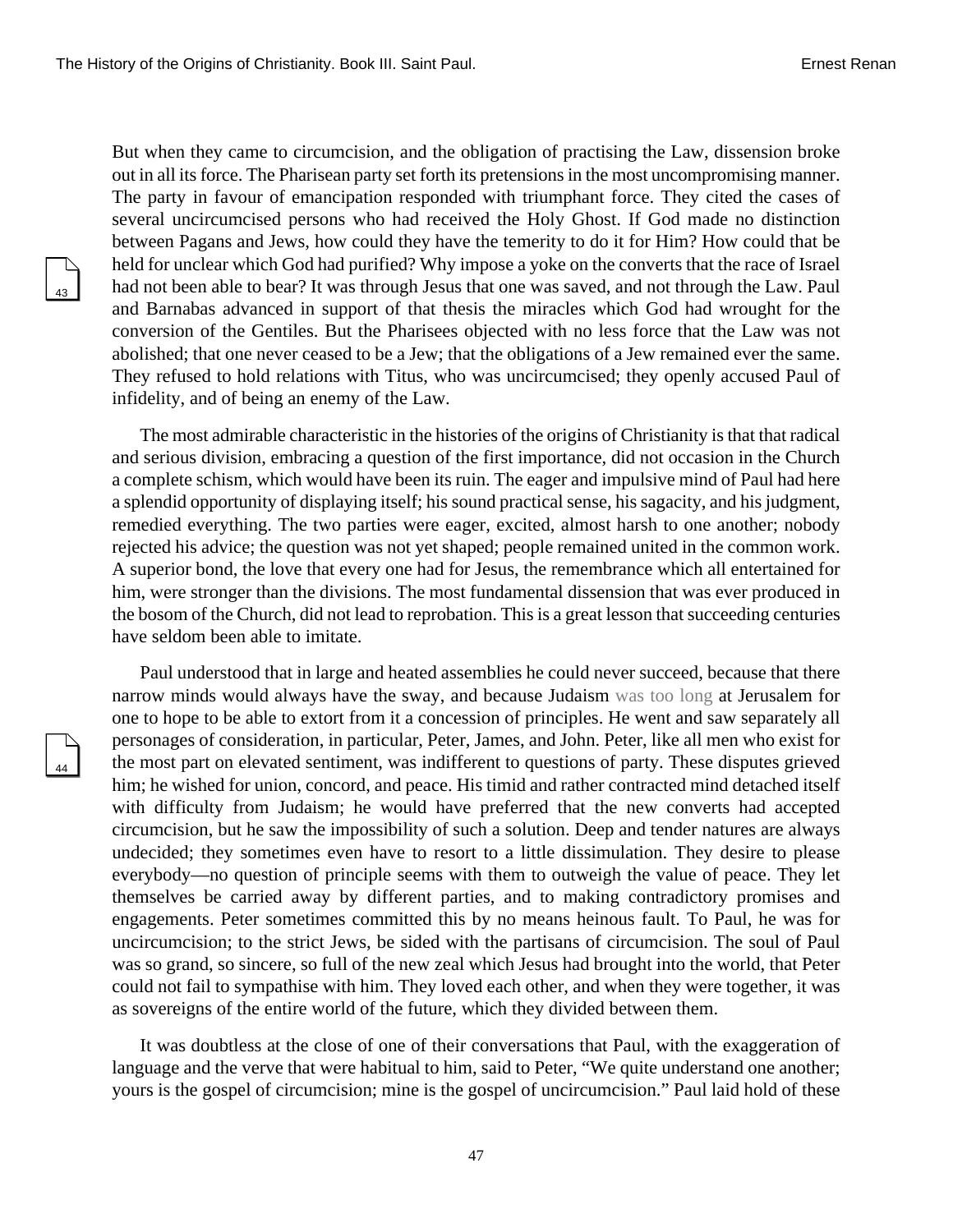words later on as a sort of regular treaty, which ought to be accepted by all the Apostles. It is difficult to believe that Peter and Paul should dare to repeat outside their private conversations words which would have injured to the highest degree the pretensions of James, and probably even those of John. But the words were uttered. These large schemes, which were hardly those of Jerusalem, struck greatly the enthusiastic soul of Peter. Paul made upon him the greatest impression, and won him over completely. Up to this time Peter had travelled little; his pastoral visits had not, it seems, been extended beyond Palestine. He must have been about fifty years of age. Paul's eagerness for travelling, the recitals of the apostolic journeys, the projects that had been communicated to him in regard to the future, fired his zeal. It was from this time that Peter was seen to absent himself from Jerusalem, and to lead in his turn the wandering life of apostleship.

James, with the sanctity of a life so equivocal, was the chief of the Judaistic party. It was through him that almost all the conversions of Pharisees had been made: the exigencies of that party were imposed on him. Everything tends to the belief that he did not make any concession upon the dogmatic principle; nevertheless, a moderate and conciliatory opinion soon began to make itself manifest. The legitimacy of the conversion of the Gentiles was admitted; it was declared that it was useless to be disquieted in regard to what concerned circumcision; it was only necessary to maintain a few interesting prescriptions, the *morale* or the suppression of which would shock too keenly the Jews. In order to reassure the Pharisean party, it was remarked that the existence of the Law was not for the sake of compromise, seeing that Moses had from time immemorial, and would always be, for the people to be read in the synagogues. The converted Jews thus remained submissive to the entire Law, and the exemptions only concerned the converted Pagans. In practice, however, people were to avoid shocking those who had more contracted ideas. It was probably these moderate persons, the authors of that harmless contradiction, who counselled Paul to induce Titus to let himself be circumcised. Titus, in fact, had become one of the principal difficulties of the situation. The converted Pharisees of Jerusalem willingly supported the idea that, far removed from them, at Antioch, or in the depths of Asia Minor, there were Christians uncircumcised. But in their midst at Jerusalem, to be obliged to associate with them, and thus to commit a flagrant violation of that Law to which they were attached to the bottom of their hearts, this was what they could not consent to.

Paul took the most infinite precautions in acceding to this demand. It was indeed owned that it was not as a matter of necessity that the circumcision of Titus was demanded, as Titus would remain a Christian even if he did not submit to that rite; but it was asked of him as a mark of condescension for the brethren whose consciences were pledged, and who otherwise could not hold relations with him. Paul consented, but not without uttering some severe words against the authors of such an exaction, against those false brethren who only had entered the Church to diminish the extent of the liberties created by Jesus. He protested that be would in nothing submit his opinions to theirs; that the concession he had made was for once only, for the sake of the general good, and of peace. With such reservations he gave his consent, and Titus was circumcised.

That concession cost Paul much, and the sentence in which he spoke of it is one of the most original that he ever wrote. The language that it cost him seemed not to be able to run off his pen. The sentence, at first sight, appeared to mean that Titus was not circumcised, whilst it implied that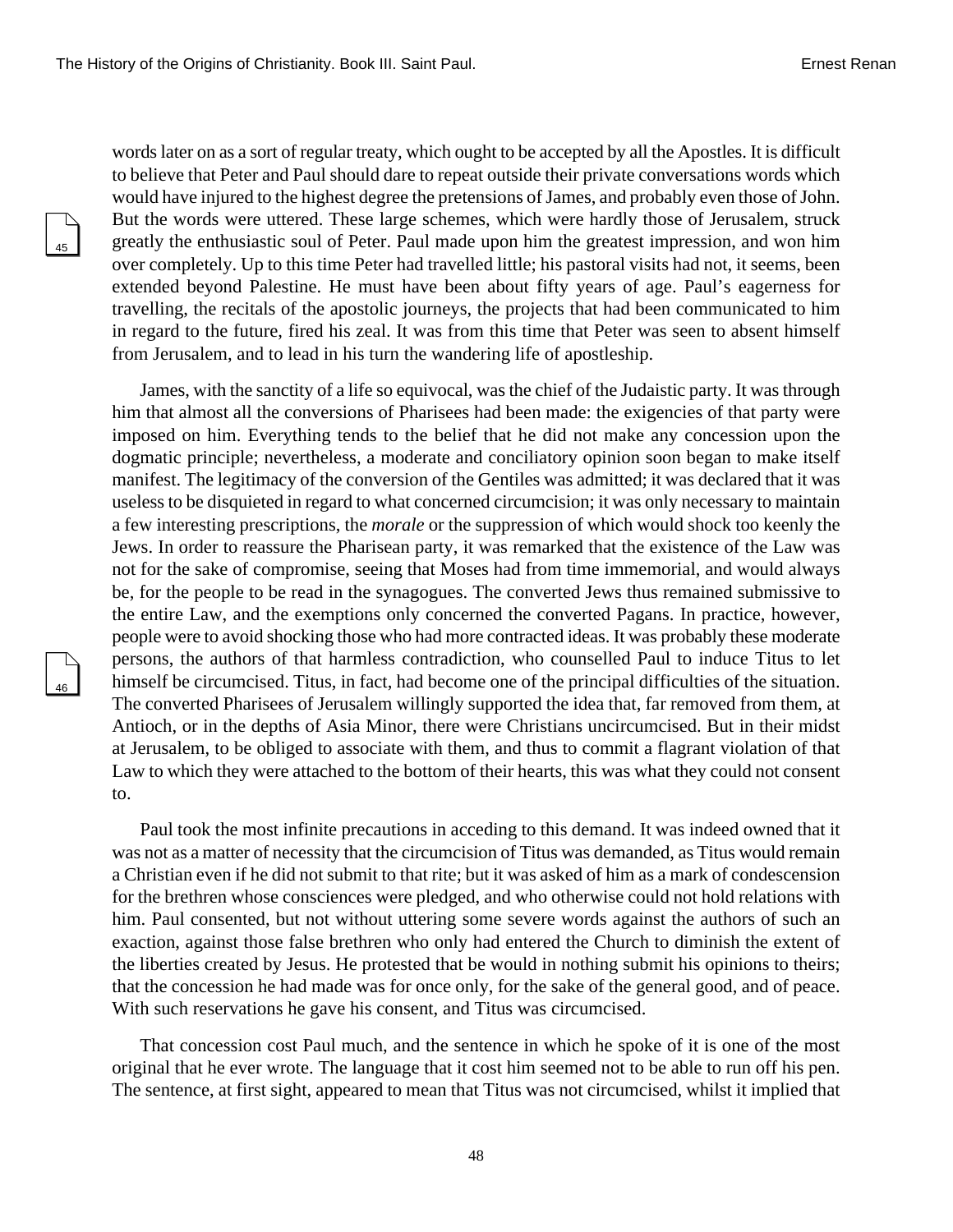he was. The remembrance of that painful moment often returned to him; that semblance of returning to Judaism appeared to him sometimes as a denying of Jesus; he re-assured himself by saying,—"And unto the Jews I became as a Jew, that I might gain the Jews." Like all men who possess a multiplicity of ideas, Paul set little store by forms. He perceived the vanity of everything which was not a thing of the soul, and when the supreme interests of conscience were at play, he, usually so stubborn, abandoned all else.

The capital concession which involved the circumcision of Titus, appeased much of the ill-feeling. It was admitted that in distant countries in which the new converts had no daily intercourse with the Jews, it would be sufficient if they abstained from blood, together with meats offered in sacrifice to the gods, or suffocated, and that they observed the same laws as the Jews in regard to marriage, and the relations between the sexes. The use of pork meat, the interdiction of which was everywhere the symbol of Judaism, was left free. It was almost the embodiment of the Noachic precepts; that is to say, which it was supposed had been revealed to Noah, and which were imposed on all proselytes. The idea that the blood was the life, that the blood was life itself, inspired in the Jews an extreme horror for meats from which the blood had not been let. To abstain from these was for them a precept of natural religion. Demons were supposed to be particularly greedy of blood, so in eating meat not bled people ran the risk of having for companion of the food they partook of a demon. A man who about that period wrote under the usurped name of the celebrated Greek moralist Phocylides a short course of Jewish natural morals, simplified the usages of the non-Jews, by seizing upon similar solutions. That bold impostor did not essay to convert his reader to Judaism; he sought merely to inculcate on him the "Noachical precepts," with some greatly modified Jewish rules in regard to meat and to marriage. The first of these rules was altered by him to accord with hygienic requirements and alimentary convenience, to the abstaining from things forbidden or unclean; the second had reference to the regulating and the purifying of sexual relations. All the rest of the Jewish ritual went for nothing.

For the rest, that which issued from the assembly at Jerusalem was only agreed to by word of mouth, and was not even stated in very strict terms, for we shall see them frequently set aside. The idea of dogmatic canons emanating from a council was not yet heard of. By reason of profound good sense, these simple people attained to the loftiest pinnacle of policy. They saw that the only way of escaping great questions was to leave them unresolved, to take a middle course which would please no one, and to leave problems to wear themselves out, and to die from lack of a *raison d'être*.

People were content to be divided. Paul explained to Peter, James, and John the gospel that he preached to the Gentiles; the former entirely approved of it, finding nothing in it to reprimand, and not attempting to add anything thereto. Paul and Barnabas were heartily given the right hand of fellowship; their immediate right divine to the apostleship of the Pagan world was admitted; people recognised in them a sort of peculiar grace for what was the special object of their vocation. The title of Apostle of the Gentiles, which Paul had already assumed, was, as he assures us, officially conferred on him; and without doubt people accorded to him, at least by tacit assent, the fact which he prized the most, to wit, that he had had his special revelation as direct as those who had seen Jesus; in other words, that his vision on the way to Damascus was of as much importance as the other appearances of Christ risen from the dead. All that was required of the three representatives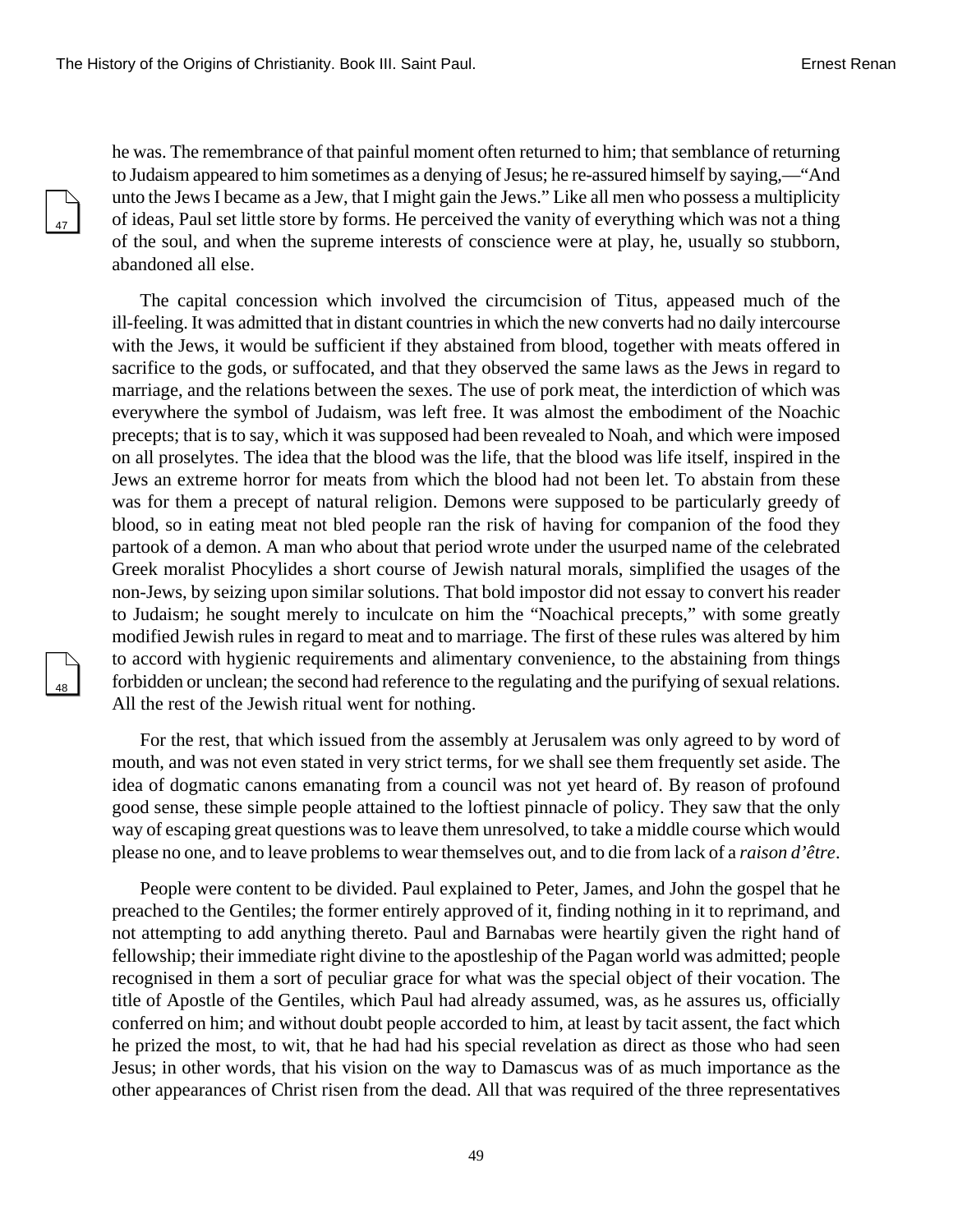50

of the Church of Antioch in return, was not to forget the poor at Jerusalem. The Church of that city, in fact, by reason of its communistic organisation, its peculiar responsibilities, and the misery which reigned in Judea, appeared to be nearing its last gasp. Paul and his party accepted gladly that idea. They hoped by a kind of contribution to shut the mouth of the intolerant Jerusalemitish party, and to reconcile it with the thought that he existed for the Church of the Gentiles. By means of a trifling tribute they purchased liberty of thought, and remained in communication with the central Church, outside of which one did not dare hope for salvation.

In order that no doubt should remain as to the reconciliation, it was decided that Paul, Barnabas, and Titus, in returning to Antioch, were to be accompanied by two of the principal members of the Church at Jerusalem, Judas Bar-Saba and Silvanus or Silas, who were charged with disavowing the brethren from Judæa who had created the trouble in the Church at Antioch, and to render witness to Paul and Barnabas, whose services and devotion were recognised. The joy at Antioch was very great. Judas and Silas held the rank of prophets: their inspired speech was appreciated extremely by the Church at Antioch. Silas was so much charmed with that atmosphere of life and of liberty, that he had no desire to return to Jerusalem. Judas alone returned to the Apostles, and Silas attached himself to Paul by bonds of brotherhood, which every day became more intimate.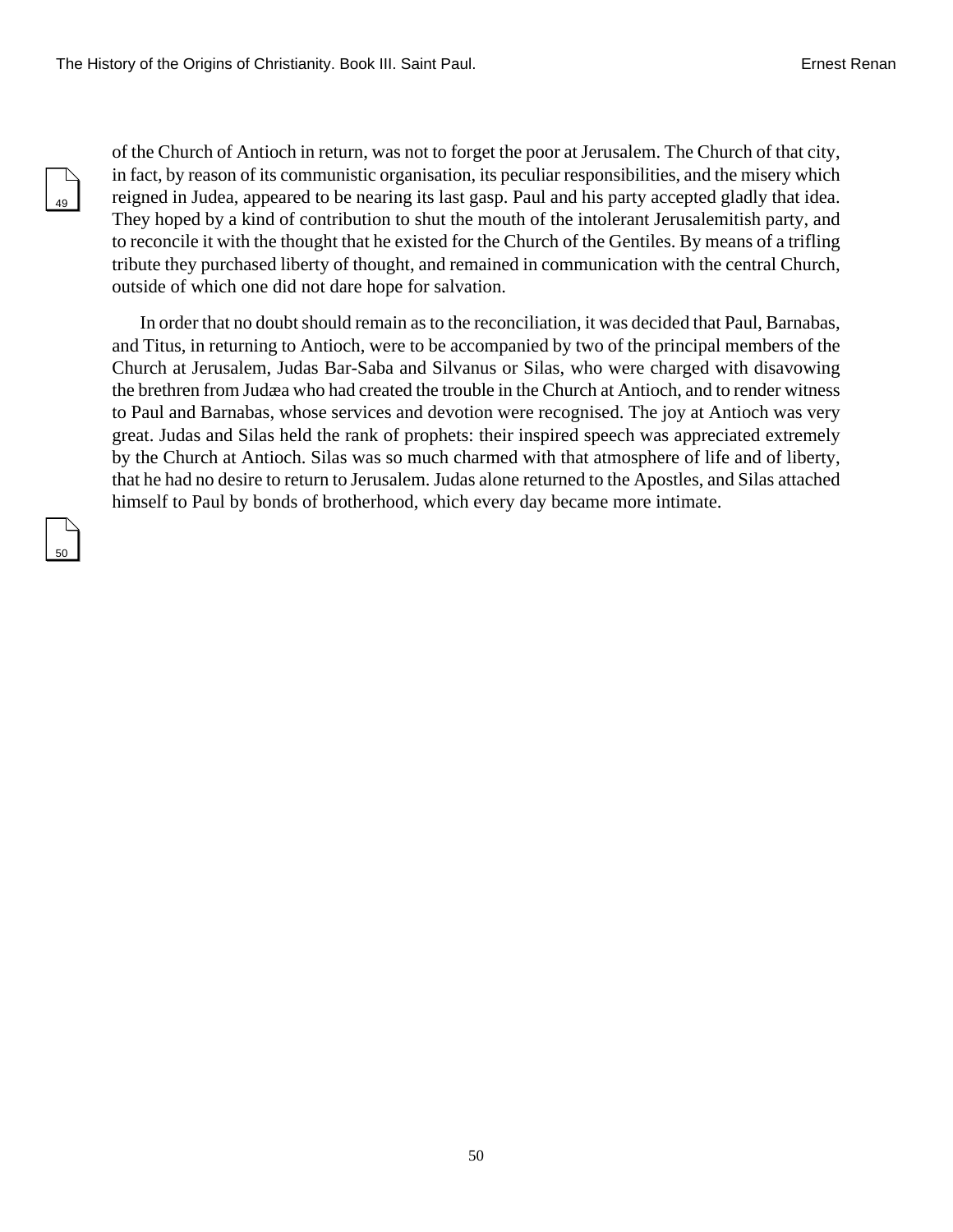## **CHAPTER IV.**

#### **SLOW PROPAGATION OF CHRISTIANITY: ITS INTRODUCTION AT ROME.**

AN idea which, above all things, it is necessary to get rid of, when the question at issue is the propagation of Christianity, is that that propagation had to be made by succeeding missionaries, and by preachers similar to those of modern times, who have to go from city to city. Paul and Barnabas and their companions were the only ones who sometimes proceeded in this manner. The rest was done by workmen whose names remain unknown. Alongside the Apostles who attained celebrity, there was thus an obscure apostleship, whose agents were not dogmatists by profession, but who were none the less most efficacious. The Jews of the period were nomads *par excellence*. Merchants, servants, small tradesmen, they visited all the large towns of the coast, and pursued their calling. Active, industrious, polite, they brought with them their ideas, their good example, their exaltation, and dominated these populations, degraded in point of religion, with all the superiority that the enthusiastic man possesses over those that are indifferent. Those affiliated to the Christian sect travelled like the other Jews, and carried the glad tidings with them. It was a sort of familiar preaching, and much more persuasive than any other. The gentleness, the gaiety, the good humour, the patience of the new believers, caused them to be received gladly everywhere, and conciliated their minds.

Rome was one of the first points attacked in this manner. The capital of the Empire had heard the name of Jesus long before all the intermediate countries could have been evangelised, just as a high summit is illuminated when the valleys lying between it and the sun are still in darkness. Rome was, in fact, the *rendezvous* of all the Oriental religious, the point of the Mediterranean with which the Syrians had the most intercourse. They arrived there in enormous bands. Like all poor populations going up to attack the large cities in quest of fortune, they were obedient and humble. With them disembarked troops of Greeks, Asiatics, and Egyptians, all speaking Greek. Rome was literally a bilingual city. The language of the Jewish world and of the Christian world of Rome was for three centuries Greek. Greek was at Rome the language of all that was most wicked and most honest, of all that was the best and the most base. Rhetoricians, grammarians, philosophers, noble pedagogues, preceptors, servants, intriguers, artists, singers, dancers, brokers, artisans, preachers of new sects, religious heroes—they all spoke Greek, The old Roman burgess class lost ground each day, swamped as it was by this flood of strangers.

It is in the highest degree probable that about the year 50 several Jews from Syria, already Christians, entered the capital of the Empire, and disseminated their ideas there. In fact, among the good administrative measures of Claudius, Suetonius placed the following: "He expelled the Jews from Rome, who, at the instigation of Chrestus, indulged frequently in riots." Certainly, it is possible that there might have been at Rome a Jew named Chrestus who fomented troubles amongst his co-religionists, and which led to their expulsion. But it is much more probable that the name of *Chrestus* was none other than that of Christ himself. The introduction of the new faith provoked, doubtless, in the Jewish quarter at Rome, altercations, quarrels, scenes analogous, in a word, to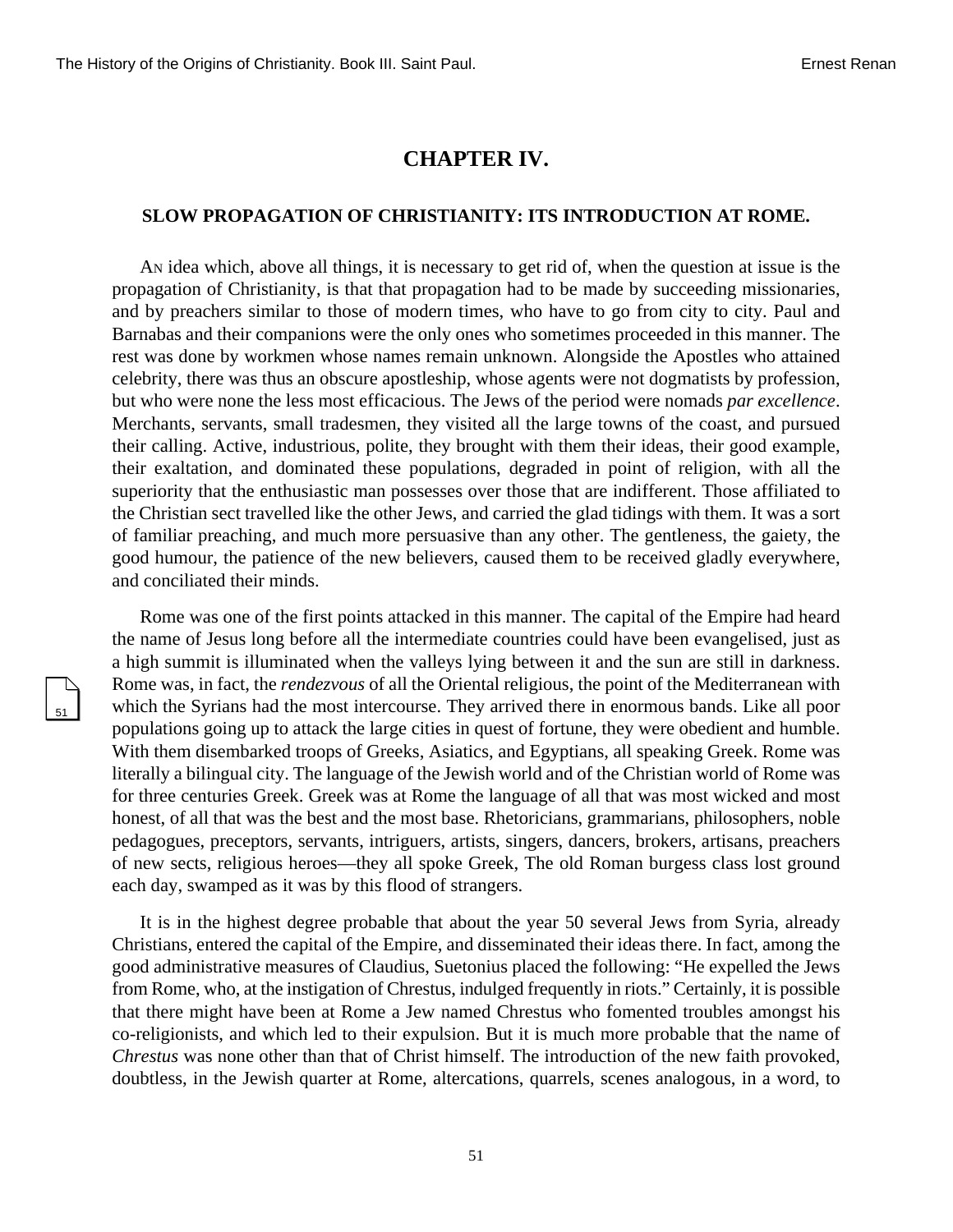53

those which had already taken place at Damascus, at Antioch in Pisidia, and at Lystra. Wishing to put an end to these disorders, the police were compelled to take measures for the expulsion of the perturbators. The chiefs of police may have inquired superficially into the nature of the quarrel, which interested them so little; a report addressed to the Government may have proved that the agitators called themselves *Christiani*, that is to say, partisans of a certain *Christus*; that name being unknown, it may have been changed into Chrestus, in consequence of the custom of unlettered persons giving to the names of strangers a form appropriate to their habits. Hence, in order to come to a conclusion that there existed a man of that name, who had been the provoker and the leader of the riots, was but a short step to take; the inspectors of police might have overlooked the fact, and, without further inquiry, pronounced sentence of banishment against the two parties.

The principal Jewish quarter in Rome was situated on the other side of the Tiber; that is to say, in the part of the city the poorest and the most filthy, probably in the neighbourhood of the actual *Porta Portese*. Here was situated formerly, as in our own times, the port of Rome, the place where merchandise was unloaded which had been brought in flat boats from Ostia. It was the quarter of the Jews and of the Syrians, "nations born to servitude" as is remarked by Cicero. The first nucleus of the Jewish population at Rome had, in fact, been formed of freedmen, descendants, for the most part, of those who had been carried prisoners to Rome by Pompey. They had undergone slavery without changing any of their religious habits. That which is admirable about Judaism, is that simplicity of faith which makes the Jew, though transported a thousand leagues from his country, at the end of many generations a Jew still of the purest type. The intercourse between the synagogues of Rome and those of Jerusalem was continual. The first colony had been reinforced by numerous emigrants. These poor people disembarked by hundreds at *Ripa*, and lived there by themselves in the quarter adjacent to Transtevere, serving as street porters, engaging in small commerce, exchanging matches for broken glasses, and presenting to the haughty Italian population a type which, later, should become to them too familiar —that of a mendicant skilled in his art. A Roman who respected himself never put his foot into these debased quarters. It was treated as a suburb given over to contemned classes, and to disreputable avocations; tanneries, sausage factories, steeping troughs, were relegated there. So the unfortunates lived quite tranquilly in that despised corner, in the midst of bales of merchandise, infamous taverns, and of litter porters (Syrians), who had here their general quarters. The police did not enter it except when the quarrels were bloody, or when they were too often repeated. Few of the quarters of Rome were so free; politics had nothing to do with it. Not only was religion practised in ordinary times without opposition, but every facility was afforded for active propagandism.

Protected by the contempt which they inspired, little sensitive, moreover, to the railleries of the people of the world, the Jews of Transtevere led thus a very active, religious, and social life. They possessed a few *kakamin* (schools); nowhere was the ritual and ceremonial of the Law more scrupulously observed; the synagogues had the most perfect organisation that ever was known. The titles of "father" and of "mother of the synagogue" were much prized. Some rich converts took biblical names; they converted their slaves along with themselves; the Scroll was explained by the doctors; they built places of prayer, and showed themselves to be proud of the consideration they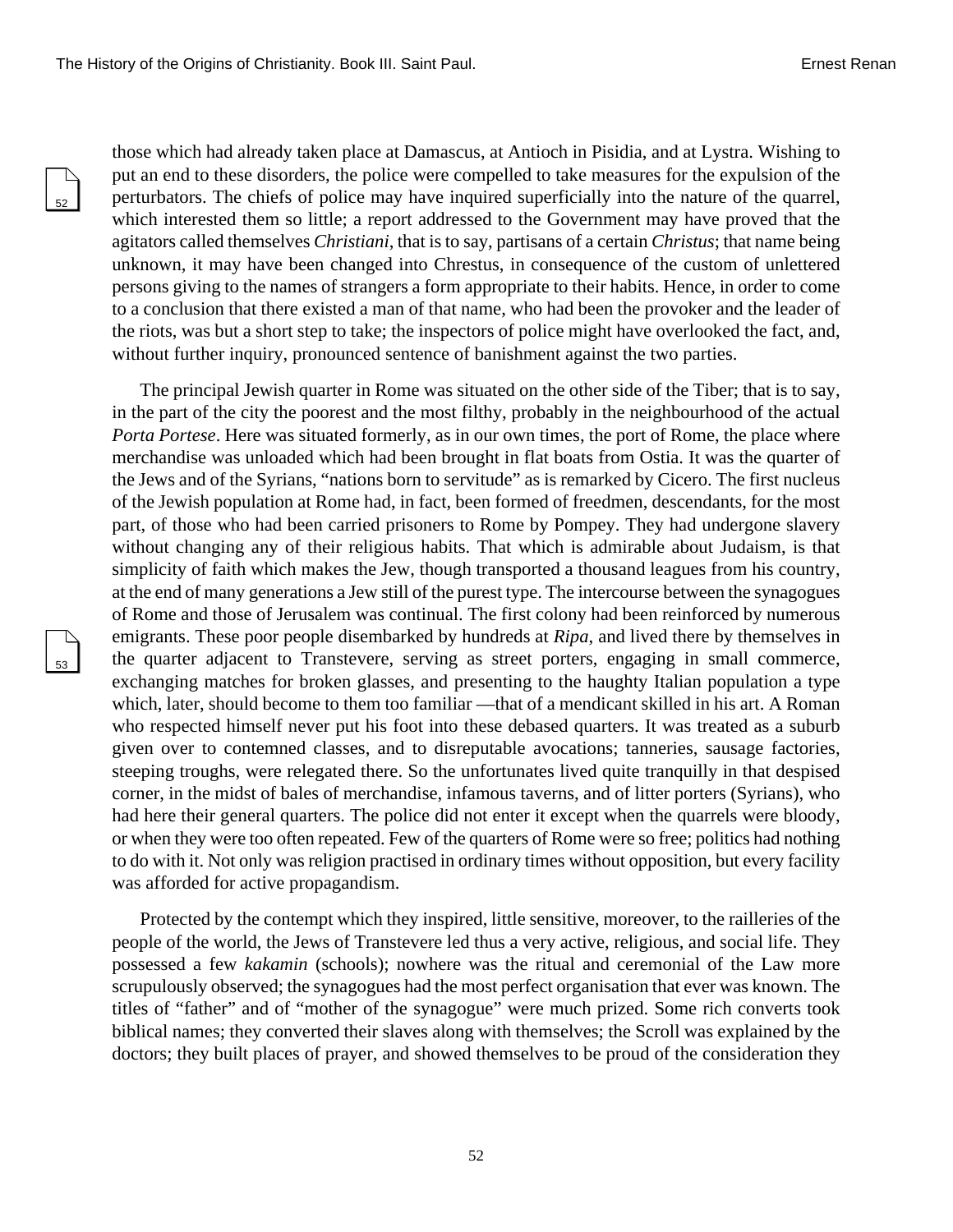55

enjoyed in that little world. The poor Jew, when begging, found the opportunity, in a trembling voice, to whisper into the ear of the grand Roman dame a few sentences of the Law, and often gained over the matron, who had given him a handful of small change. To observe the Sabbath and the Jewish feasts was, according to Horace, the characteristic which classes a man amongst the weak-minded, that is to say, with the multitude, *unus multorum*. Universal benevolence, the felicity of reposing with the just, assisting the poor, purity of manners, the sweetness of family life, the mild perception of death, which was considered as a sleep, are the sentiments which are found on the Jewish inscriptions, together with that special note of touching unction of humility, certain hope, which characterises Christian inscriptions. There were many Jews, men of the world, rich and powerful, such as Tiberius Alexander, who attained to the highest honours of the Empire, and who twice or thrice exercised an influence of the first order in public affairs, and had even, to the great chagrin of the Romans, his statue in the Forum; but the latter were no longer good Jews. The Herods, although ostentatiously practising their religion at Rome, were also far from (it was only through their relations with the Pagans) being true Israelites. The poor remained faithful, esteeming these worldlings as renegades; in like manner, we see in our day the Polish or Hungarian Jews treat with severity the aristocratic French Israelites who have deserted the synagogue, and have had their children educated in Protestantism, so as to make their circle more exclusive.

A world of ideas were thus propounded on the common wharf where was unloaded the merchandise of the whole world; but all this is lost in the tumult of a large city like London or Paris. Certainly the proud patricians, who, in their promenades upon the Aventine cast their eyes to the other side of the Tiber, could not suspect that the future was being prepared in the pile of poor houses erected at the foot of Janiculum. The day when, under the reign of Claudius, a certain Jew, initiated in the new beliefs, placed foot on the ground opposite the *Emporium*, that same day no one knew in Rome that the founder of a second Empire, another Romulus, lodged at the gate on a bed of straw. Near the gate was a kind of lodging-house, well known to the people and the soldiers, which went under the name of *Taberna meritoria*. There was shown here, in order to attract the credulous, a pretended fountain of oil, issuing from the rocks. Very soon that fountain of oil was regarded by the Christians as symbolical. It was pretended that its appearance had coincided with the birth of Jesus. It appears that later on the *Taberna* was made into a church. Who knows whether the oldest souvenirs of Christianity were not connected with that resort! Under Alexander Severus we see the Christians and the tavern-keepers contending for a certain spot which had formerly been public, and which that good Emperor adjudged to the Christians. One feels that one is here upon the natal soil of an old popular Christianity. Claudius, about that time, struck with the "progress of foreign superstitions," believed that he was performing an act of good conservative policy in re-establishing the soothsayers. In a report made to the Senate, complaint was made of the indifference of the times for the ancient usages of Italy, and for good discipline. The Senate had invited the Pontiffs to see whether it was possible to re-establish the old customs. Everything went well, in consequence, and it was believed that these respectable impostures were saved for all eternity.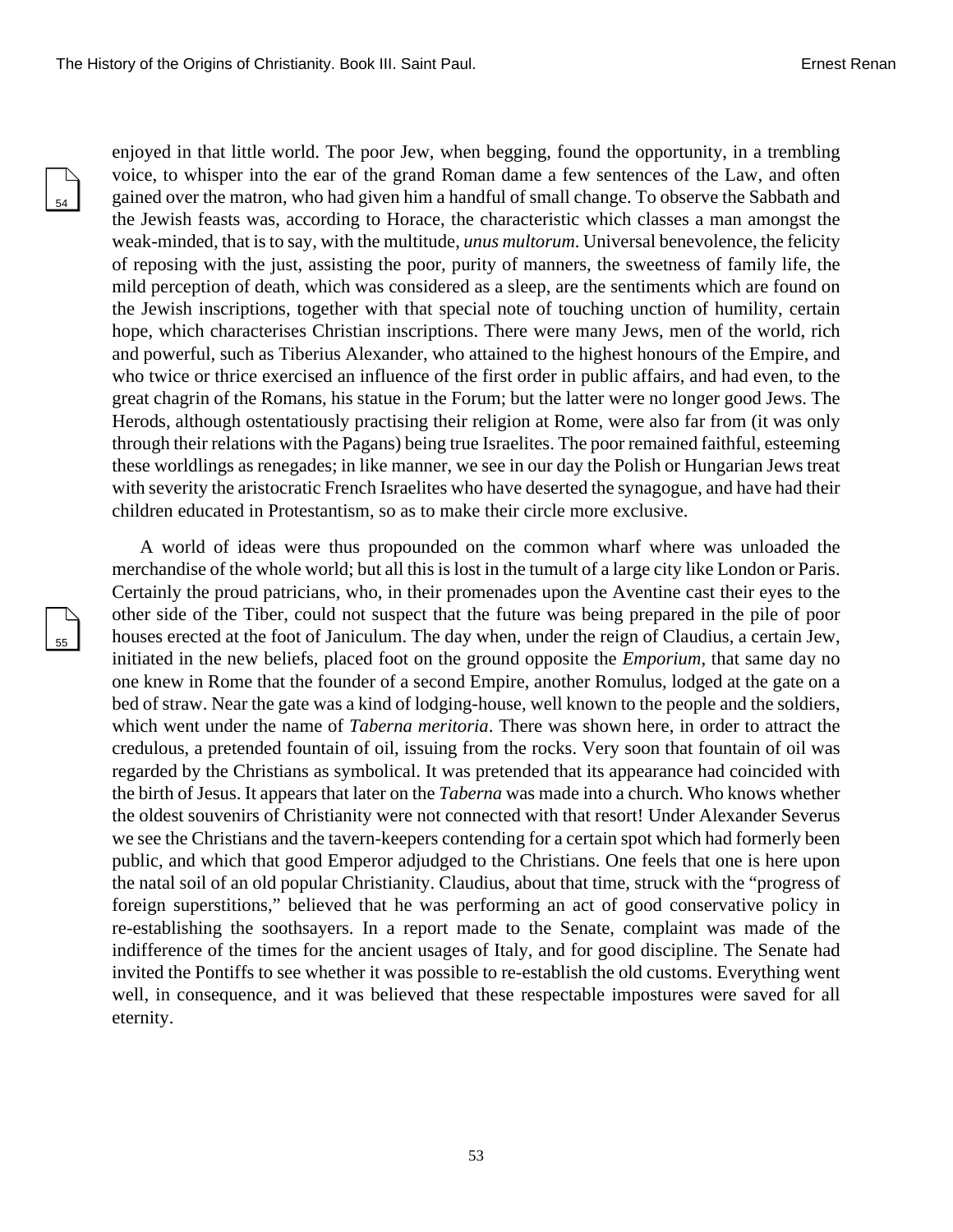57

The great question of the moment was the attainment of Agrippa to power, the adoption of Nero by Claudius, and his ever-increasing fortune. No one thought of the poor Jew who uttered for the first time the name of *Christus* in the Syrian colony, and expounded the faith which brought happiness to those amongst whom he was living. Others soon arrived. The letters from Syria, brought by the newcomers, spoke of the movement which was increasing more and more. A small circle was formed. Everybody "smelled the garlick." These ancestors of the Roman prelates were poor proletariats, filthy, undistinguished, ill-mannered, clothed in dirty smock-frocks, and had the bad breath of people who are ill-fed. Their hovels had that odour of misery which exhales from persons poorly nourished and clothed, and huddled up in a small room. They soon became numerous enough to make a noise. They preached in the *ghetto*, and the orthodox Jews resisted them. What with the tumultuous scenes which were taking place; what with the scenes recurring night by night; what with the Roman police being interviewed; what (little caring to know what was the cause of the trouble) with addressing a report to the superior authority, and laying the troubles to the account of a certain Chrestus, whom it was impossible to get hold of; what with the expulsion of the agitators having been decided on—there was nothing in that which was not plausible. The passage in Suetonius, and, better still, that of the *Acts*, would seem to imply that all the Jews were driven out on that occasion; but such a thing is not to be supposed. The likelihood is that the Christians, the partisans of the seditious Chrestus, were alone expelled. Claudius, in general, was favourable to the Jews, and it is even not impossible that the expulsion of the Christians, of which we have just been speaking, took place at the instigation of the Jews—the Herods, for example. These expulsions, however, were always only temporary and conditional. The tide, arrested for the moment, always returned. The edict of Claudius was, in any case, of little consequence, since Josephus does not mention it, and in the year 58 Rome had already a new Christian Church.

The founders of this first Church at Rome, destroyed by the decree of Claudius, are unknown. But we know the names of two Jews who were exiled in consequence of the *emeutes* of the *Porta Portese*. They were an old pious couple, the one Aquila, originally a Jew from Pontus, following the same calling as St Paul, that of an upholsterer, the other Priscilla, his wife. They sought refuge at Corinth, where we soon see them en rapport with St Paul, whose intimate friends and zealous fellow-workers they became. Aquila and Priscilla are hence the two oldest known members of the Church at Rome. But they are hardly remembered. Legend, which is always unjust, because it is always swayed by political motives, has expelled from the Christian Pantheon these two obscure workers, in order to attribute the honour of the foundation of the Church of Rome to a name more illustrious, corresponding better to the proud pretensions of universal dominion which the capital of the Empire, now become Christian, could not abdicate. For us, it is not at the theatrical basilica which has been consecrated to St Peter, it is at the *Porta Portese*, that ancient *ghetto*, where we really find the starting-point of Western Christianity. It is the traces of those pier wandering Jews, who carried with them the religion of the world,—those men who hardly dreamt, in their misery, of the kingdom of God—we must search out and embrace. We do not contest with Rome its essential title; Rome was probably the first spot of the Western world, and even of Europe, where Christianity was established But in place of these proud and magnificent churches, in place of these insulting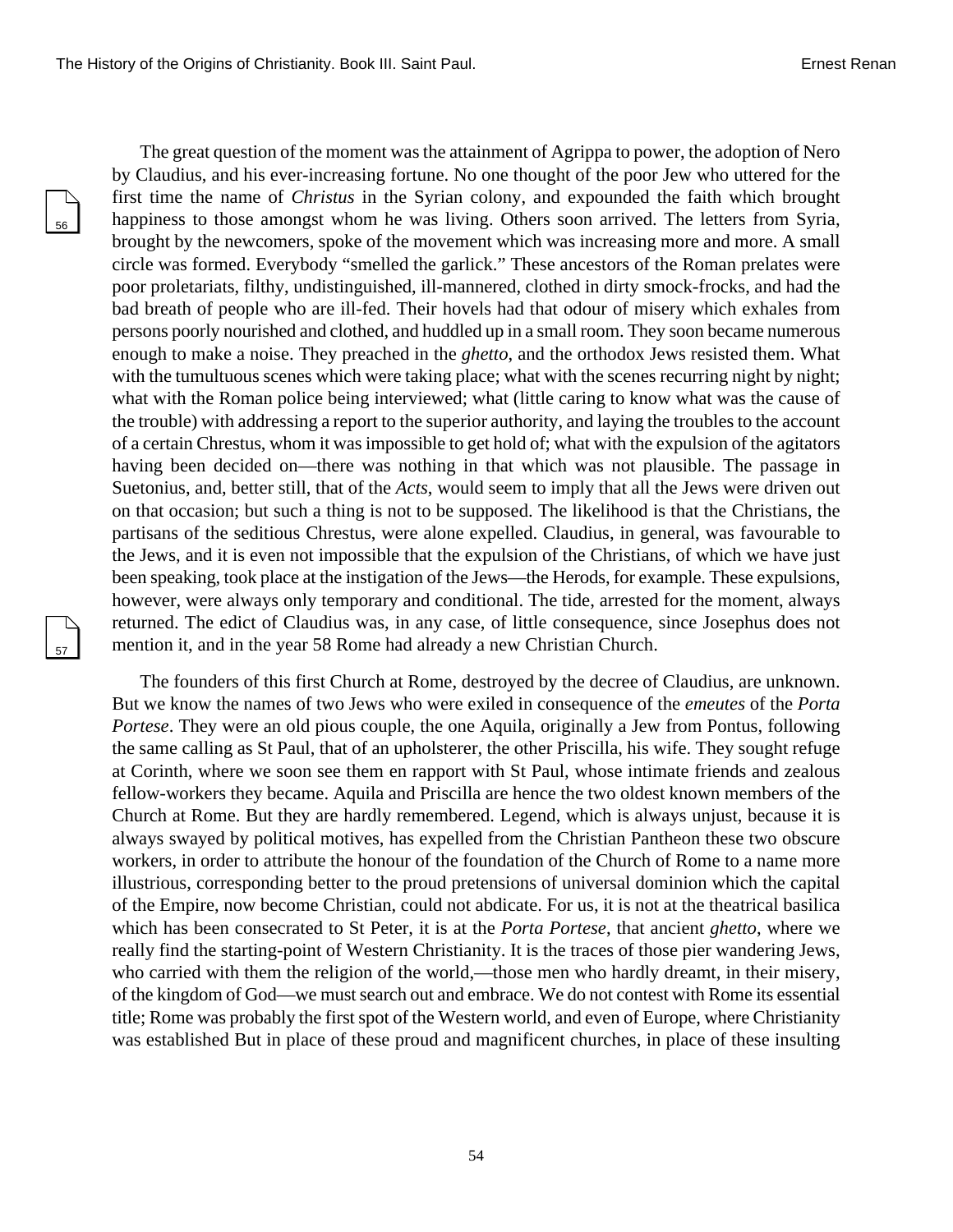devices, *Christus vincit, Christus regit, Christus imperat*—Christ conquers, Christ reigns, Christ governs—it would be much better to erect a little chapel to the two good Jews of Pontus who were expelled by the police of Claudius for belonging to the party of Chrestus.

After the Church of Rome (if it was not even anterior) the most ancient Western Church was that of Pozzuoli. St Paul found Christians there about the year 61. Pozzuoli was in a certain sense the port of Rome; it was at least the place where the Jews and the Syrians who came to Rome disembarked. This strange soil undermined by fire; these Phlegreens fields; that sulphur bed; these caverns full of burning vapours, which seemed the breath of hell; these sulphurous waters; these myths of giants, and of demons buried in the burning valleys, a sort of Gehennas; these baths, which appeared to the austere Jews and the enemies of total nudity the acme of abomination—greatly impressed the imaginations of the new emigrants, and have left a deep trace on the apocalyptic compositions of the times. The follies of Caligula, of which we still see traces, left also in these places terrible recollections.

In any case, one capital feature, as we have already had occasion to remark, is, that the Church at Rome was not, like the Churches of Asia Minor, of Macedonia and of Greece, a foundation of the school of Paul. It was a Judæo-Christian creation, connected directly with the Church at Jerusalem. Paul was never here on his own ground; he found in that great Church many shortcomings, which he treated with indulgence, but which offended his exalted idealism. Attached to circumcision, and to exterior practices; ebionite by its taste for abstinences, and by its doctrine, more Jew than Christian, in regard to the person and the death of Jesus; strongly attached to millenarianism, the Roman Church presented in its early days the essential features which have distinguished it during its long and marvellous history. The direct daughter of Jerusalem, the Roman Church has always had an ascetic, sacerdotal character, and been opposed to the Protestant tendency of St Paul. Peter was its veritable chief; then, being penetrated by the political and hierarchical spirit of old Pagan Rome, it became, in truth, the new Jerusalem, the city of the pontificate, of religion, hierarchical and solemn, of material sacraments, which are their own justification, the city of ascetics, after the manner of Jacques Obliam, with its callosities on the knees and its plates of gold on the forehead. She was to be the church of authority. If it can be believed, the special sign of the apostolic mission was the showing of a letter signed by the Apostles, the producing of a certificate of orthodoxy. The good and the evil that the Church at Jerusalem did for infant Christianity, the Church of Rome did for the Church universal. It was in vain that Paul addressed to them his beautiful epistle, in order to explain to them the mystery of the cross of Jesus and of salvation by faith alone. This epistle the Church at Rome but vaguely comprehended. But Luther, fourteen and a half centuries later, comprehended it, and opened a new era in the secular series of the alternative triumphs of Peter and Paul.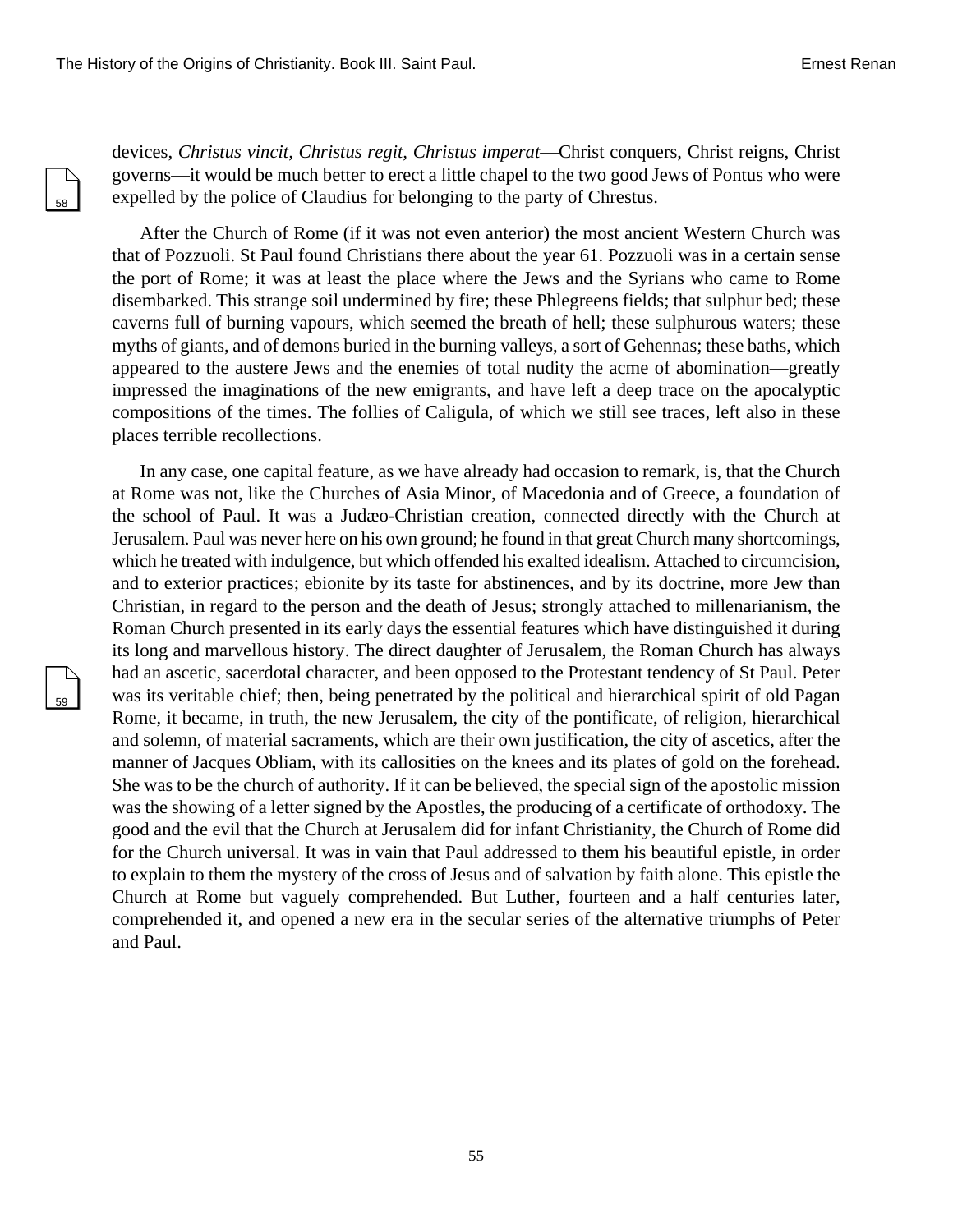## **CHAPTER V.**

#### **SECOND JOURNEY OF PAUL—ANOTHER SOJOURN AT GALATIA.**

HARDLY had Paul returned to Antioch, when he began forming new projects. His ardent soul could not brook repose. On the one hand, he proposed to enlarge the rather limited field of his first mission: on the other, the desire to see again his dear Churches of Galatia, to confirm them in the faith, pursued him incessantly. The tenderness which that strange nature appeared in some respects to lack, had been transformed into a powerful faculty of loving the communities which he had founded. He had for his Churches the sentiments that other men have for that which they love the most. This was indeed a special gift of the Jews. The feeling of association with which they were imbued caused them to give to the *esprit de famille* applications altogether novel. The synagogue and the church were thus what the monastery was to the Middle Ages, the beloved home, the hearth of the warmest affections, the roof under which people sheltered that which they held most dear.

Paul communicated his design to Barnabas. But the friendship of the two Apostles, which had been proof against the severest tests, which no susceptibility of *amour propre*, no freak of character had been able to lessen, received now a cruel blow. Barnabas proposed to Paul to take John, surnamed Mark, with them: Paul flew into a passion. He could not pardon John-Mark for having abandoned the first mission at Perga, at the moment when it had entered upon the most perilous stage of the journey. The man who had once refused to go on with the work, appeared to him as unworthy of being enrolled anew. Barnabas defended his cousin, whose motives, in fact, it is probable Paul judged with too much severity. The quarrel waxed very hot: it was impossible to come to an understanding. That old friendship which had been the condition of the evangelic preaching, gave place for a time to a miserable question of individuals. To speak truly, it is allowable to suppose that the rupture was based on deeper reasons. It is a miracle that the always increasing pretensions of Paul, his pride, his eagerness to be absolute chief, had not already twenty times rendered relations impossible between two men whose reciprocal positions had entirely changed. Barnabas had not the genius of Paul; but who can tell whether in the true hierarchy of souls, which is regulated by the order of goodness, he did not occupy a still higher rank? When we recall what Barnabas had been to Paul; when we think that it was he who at Jerusalem had silenced the not altogether groundless defiances of which the new convert was the object;—who went to seek at Tarsus the future Apostle, as yet isolated and uncertain as to his path;—who introduced him into the young and active life of Antioch;—who, in a word, made him an Apostle,—one cannot help seeing in that open rupture a motive of secondary importance, a gross act of ingratitude on the part of Paul. But the exigencies of the work were too powerful for him. What man of action is there that has not once in his life committed a great crime of the heart?

The two Apostles then separated from each other. Barnabas and John-Mark embarked at Seleucia for Cyprus. History from this point loses sight of his wanderings. While Paul marches on to glory, his companion, falling into obscurity the moment he quitted him who illuminated him with his rays, wears himself out with the labours of an unrecorded apostleship. The enormous injustice which often regulates the things of this world, presides over history like as over everything else.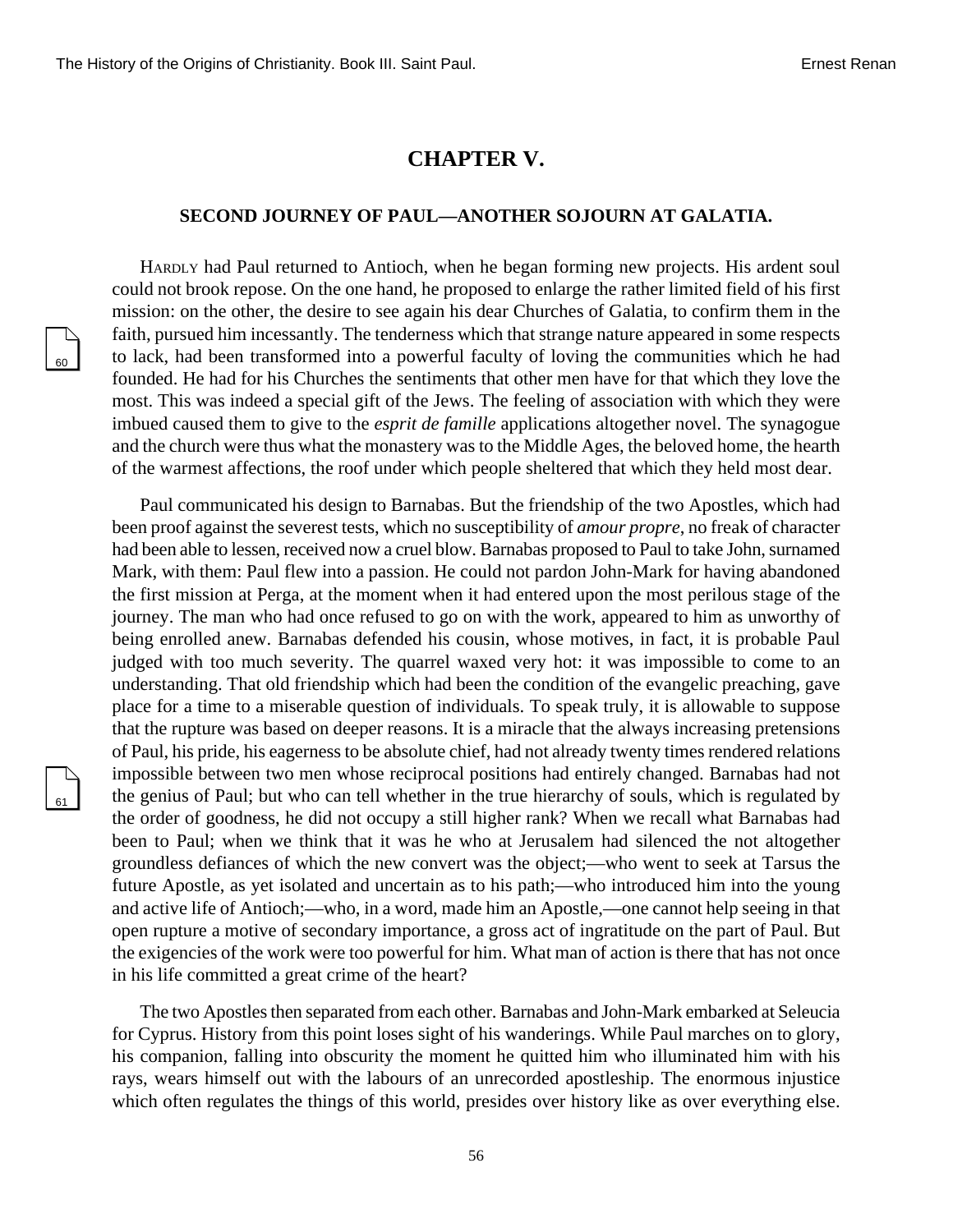Those who undertake the *rôle* of self-devotion and unostentation, are ordinarily forgotten. The author of the *Acts*, with his ingenuous conciliatory policy, has, without wishing it, sacrificed Barnabas to the desire that he entertained of reconciling Peter to Paul. By a sort of instinctive lack of the principle of compensation, on the one hand diminishing and subordinating the importance of Paul, on the other, the author has enhanced the importance of Paul at the expense of a modest fellow-worker, who had not a part cut out for him, and who was not weighted in history with the unequal weights which result from the arrangements of parties. Hence arises the ignorance in which we are placed as to what belongs to the apostleship of Barnabas. We only know that that apostleship continued to be very active. Barnabas remained faithful to the grand rules which Paul and he had established during their first mission. He did not take with him in his peregrinations female companions; he lived always by his work, never accepting anything from the Church. He again encountered Paul at Antioch. The imperious temper of Paul provoked a fresh discord between them; but the nature or sentiment of the holy work carried all before it; the communion between the two Apostles remained intact. Labouring each in his own way, they remained in communication the one with the other, mutually informing one another of their labours. In spite of the greatest dissensions, Paul continued always to treat Barnabas as a fellow-worker, and to consider him as dividing with himself the work of the apostleship of the Gentiles. Ardent, hot-headed, and susceptible, Paul soon forgot, when the great principles to which he had devoted his life were not in question.

In place of Barnabas, Paul selected for his companion Silas, the prophet of the Church at Jerusalem, who had remained at Antioch. He was probably not sorry at the defection of John-Mark, who, it seems, wished to be near Peter. Silas possessed, it is said, the title of a Roman citizen, which, joined with his name of Silvanus, induces the belief that he was not of Judea, or that he had already had occasion to familiarise himself with the world of the Gentiles. Both departed, recommended by the brethren to the grace of God. These forms were not at that time vain. People believed that the finger of God was everywhere; that each step of the Apostles of the new kingdom was directed by the immediate inspiration of Heaven.

Paul and Silas journeyed by land. Taking to the north, across the plain of Antioch, they traversed the defile of Amanus, the Assyrian passes; then rounding the end of the Gulf of Issus they crossed the northern ridge of Amanus by the Amanida pass; they then traversed Cilicia, passing probably through Tarsus, emerging from Taurus doubtless by the celebrated Cilician passes—one of them the most frightful mountain pass in the world; penetrating thence into Lycaonia; finally reaching Derbe, Lystra, and Iconium.

Paul found his dear Churches in the same state in which he had left them. The faithful had persevered, and their numbers had increased. Timothy, who was but an infant at the time of his first journey, had become an excellent subject. His youth, his piety, and his intelligence, delighted Paul. All the faithful of Lycaonia testified highly of him. Paul attached him to himself, loved him tenderly, and always found in him a zealous collaborateur, or, rather, a son (it is Paul himself who uses this expression). Timothy was a man of great candour, modesty, and reserve. He had not assurance enough to undertake the chief *rôles*; he lacked authority, especially in Greek countries, where the minds of the people were frivolous and fickle; but his self-denial made of him an unequalled deacon and secretary to Paul. Paul moreover declared that he had not another disciple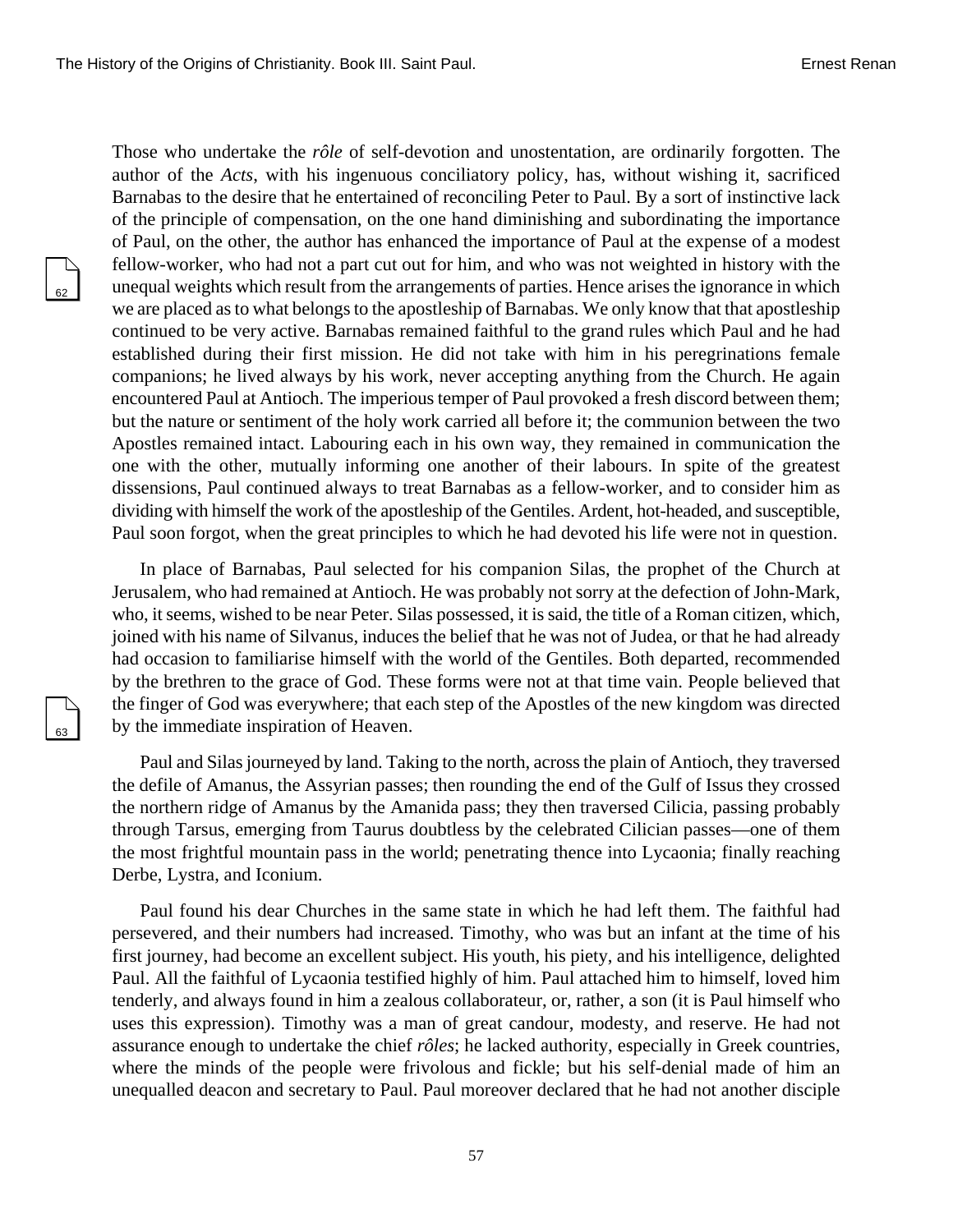65

who was so completely according to his heart. Impartial history is compelled to withhold, to the advantage of Timothy and of Barnabas, a portion of the glory monopolised by the all-absorbing personality of Paul.

Paul, in attaching Timothy to himself, foresaw grave embarrassments. He feared that, in his communications with the Jews, Timothy, uncircumcised as he was, could only be a source of repulsion and of trouble. It was, in fact, known everywhere that his father was a Pagan. A multitude of timorous people would decline to hold intercourse with him: the quarrels, which had hardly been laid to rest by the interview at Jerusalem, would be revived. Paul recalled the difficulties he had experienced in regard to Titus. He resolved to anticipate these; and, in order to avoid being brought later to make a concession to the principles he had recoiled from, he circumcised Timothy himself. This was altogether in conformity with the principles which had guided him in the affair of Titus, and which he always practised. But he had never been induced to say that circumcision was necessary to salvation; for, in his eyes, that would have been an error of faith. Yet circumcision being in itself not a wicked thing, he thought that it might be practised, in order to avoid scandal and schism. His great rule was that an apostle ought to be all things to all men, and to yield to the prejudices of those whom he wished to gain over, when these prejudices in themselves were merely frivolous, and did not contain anything absolutely reprehensible. But, at the same time, as if he had a presentiment of the tests that the faith of the Galatians was about to be put to, he made them promise never to listen to another teacher than himself, and to anathematise all other teaching save his own.

From Iconium Paul probably went to Antioch in Pisidia, and completed thus the visit of the principal Churches in Galatia, founded during his first journey. He resolved then to enter upon new territory; but grave doubts restrained him. The thought of attacking the West of Asia Minor, that is to say, the province of Asia, came into his mind. It was the part of Asia the most populated. Ephesus was the capital of it; it contained the beautiful and flourishing cities of Smyrna, Pergamos, Magnesia, Thyatira, Sardis, Philadelphia, Colossus, Laodicæa, Hierapolis, Tralles, Miletus, in which the centre of Christianity was soon to be established. It is not known what turned St Paul away from carrying his efforts in that direction. "The Holy Spirit," says the writer of the *Acts*, "forbade him going to preach in Asia." The Apostles, it must be borne in mind, were reputed to obey, in choosing the direction of their courses, inspirations from on high. Sometimes there were real motives, reflections, or positive indications which they dissimulated under this language. Sometimes there was also the absence of motives. The opinion that God made known to man his volitions by means of dreams, was widespread, just as it is still in our day in the East. A dream, a sudden impulse, an unpremeditated movement, an inexplicable noise (*bath kôl*), appeared to them as the manifestations of the Spirit, and decided the route of the mission.

What is certain is that, from Antioch in Pisidia, instead of going in the direction of the brilliant provinces of the south-east of Asia Minor, Paul and his companions plunged more and more into the heart of the peninsula, which contained provinces much less celebrated and less civilised. They traversed Phrygia Epictetus, passed probably through the towns of Synnada and Æzana, and reached the confines of Mysia. There, their indecision returned. Should they turn to the north towards Bithynia, or continue west and enter Mysia? They essayed first to enter Bithynia, but untoward events supervened, which they took for the indications of the will of Heaven. They imagined that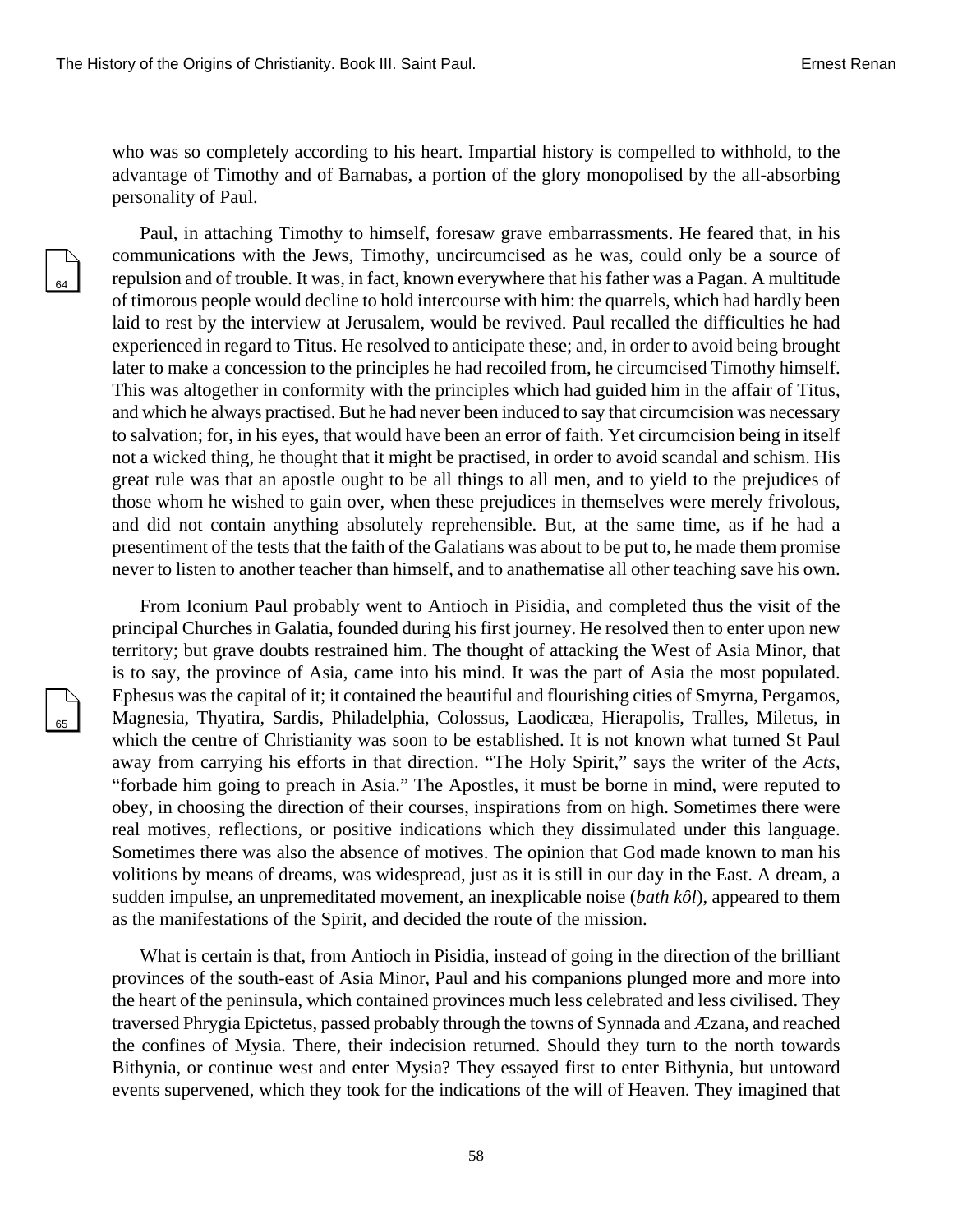the spirit of Jesus did not wish that they should tarry in that country. They then traversed Mysia from one end to the other, and arrived at Alexandria-Troas, a considerable port almost opposite Tenedos, and not far from the site of ancient Troy. The apostolic band made thus, in almost a single journey, a distance of more than a hundred leagues, across a country little known, and which, destitute of Roman colonies and Jewish synagogues, did not offer them any of the facilities they had found elsewhere.

These long journeys in Asia Minor, full of sweet *ennuis* and mystical dreams, are a singular mixture of sadness and of charm. Often the route is hard; certain cantons are peculiarly rugged and barren. Other parts, on the contrary, are full of freshness, and do not correspond at all to the ideas that we are accustomed to embrace in that vague phrase, the East. The mouth of the Orontes marks, both in relation to nature and in relation to races, a well-defined line of demarcation. Asia Minor, both for aspect and for the style of landscape, recalls Italy or our South, at the eminence of Valence and of Avignon. The European is not out of his native climate there, as he is in Syria or in Egypt. It is, if I may say so, an Aryan, not a Semitic country, and it is not to be doubted that one day it will be occupied anew by the Indo-European race (Greeks and Armenians). Water there is abundant: the towns are as if inundated by it. Certain points, such as Nymphi, Magnesia in Siplyus, are veritable paradises. The smooth mountain slopes which bound almost everywhere the horizon, present such varieties of infinite forms, and sometimes of fantastic shapes, that they would be regarded as idle fancies if an artist dare to imitate them. There are summits indented like the teeth of a saw, sides torn and slashed, strange cones, and perpendicular walls, in which are finely exposed to view all the beauties of the stone. Thanks to the numerous chains of mountains, the waters are living and sparkling. Long rows of poplars, small plane-trees, in the wide surface of the winter torrents, superb stumps of trees, where the feet plunge into pools, and which jut out in dark tufts from the foot of each mountain, these are the solace of the traveller. At the source of each stream the caravans stop to water. The journey continues for days and days upon the narrow lines of antique pavement which for centuries have borne travellers so diverse, and oftentimes fatigued; but the halts are delicious. A repose of an hour, a piece of bread eaten upon the banks of these limpid streams, running in beds of pebbles, sustains one for a long time.

At Troas, Paul, who in certain parts of that journey seems not to have followed any well-defined plan, became once more irresolute as to which route he should choose. Macedonia appeared to him to offer a fine harvest. It appears that he was confirmed in that idea by a Macedonian whom he encountered at Troas. He was a doctor, an uncircumcised proselyte, by the name of Lucanus or Lucas. This Latin name would lead one to believe that the new disciple belonged to the Roman colony of Philippi; his rare knowledge, in fact, of nautical geography and of navigation would, however, rather incline to the idea that he was a Neapolitan: the ports and all the coast of the Mediterranean appear to have been remarkably familiar to him.

This man, to whom was reserved so important a part in the history of Christianity, seeing he was to be the historian of the Christian origins, and seeing his judgment, self-deceptive as to the future, was to regulate the ideas that were formed in the early times of the Church, had received a sufficiently careful Jewish and Hellenic education. He had a gentle and conciliatory mind, a tender and sympathetic soul, a modest temperament, inclining to self-effacement. Paul loved him much,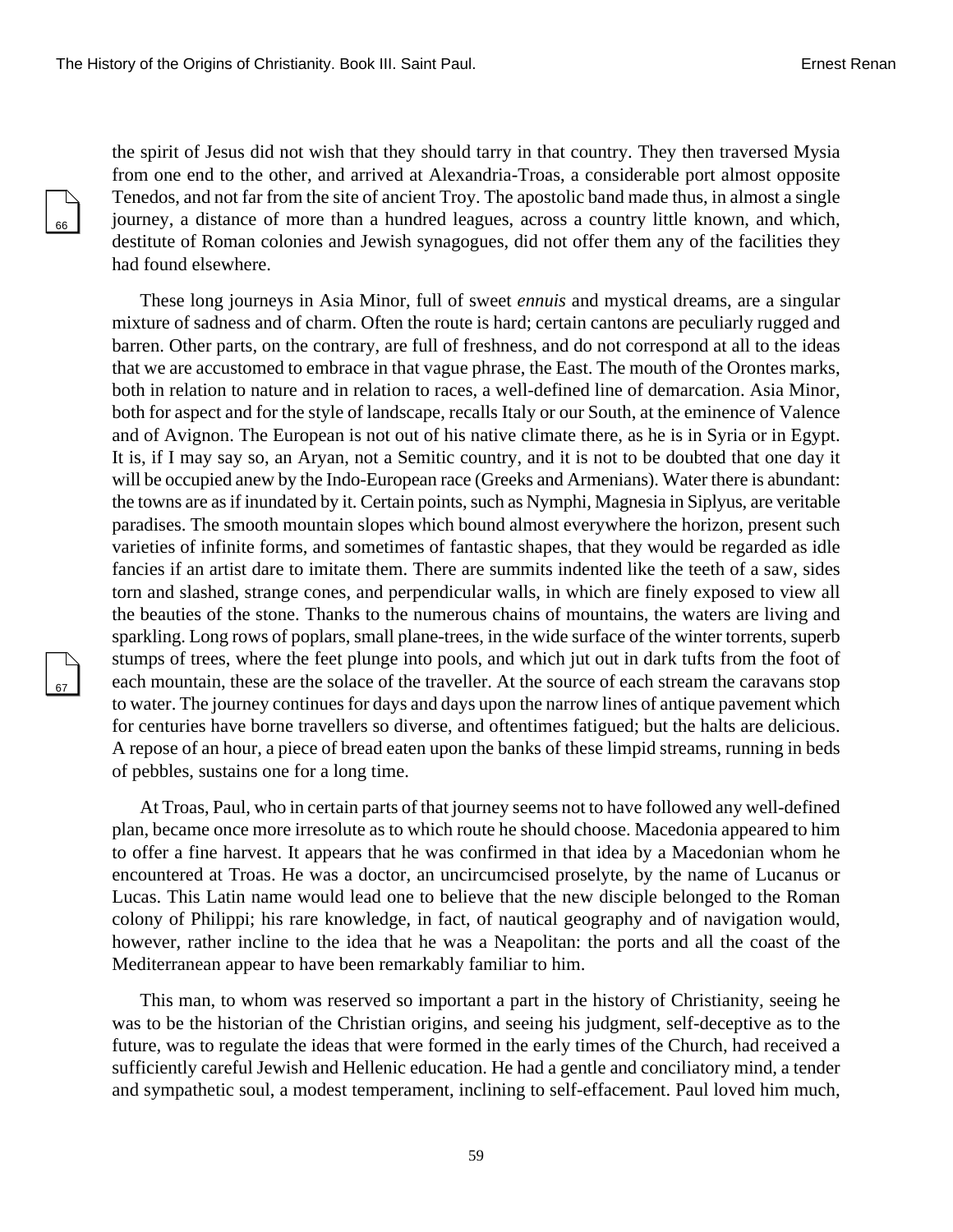69

and Luke, on his part, was always faithful to his master. Like Timothy, Luke appeared to have been born expressly to be the companion of Paul. Submission and blind confidence, unbounded admiration, a desire to be submissive, unlimited devotion, were his habitual sentiments. It might be said that it was this absolute abnegation of self that made *le moine hibernais* in the hands of his abbot. The ideal of "the disciple" was never so perfectly realised. Luke was literally fascinated by the superiority of Paul. His affability as a man of the people proclaimed itself incessantly; his idle fancy showed him always to be a model of perfection and of happiness; an honest man, a good master in his family, of which he was the spiritual head; a Jew at heart, who was converted with all his house. He esteemed the Roman officers, and unhesitatingly believed them to be virtuous. One of the objects he admired the most was a good centurion, pious, benevolent towards the Jews, well served, well obeyed. He had probably studied the Roman army at Philippi, and had been much struck with it. He naturally supposed that discipline and the hierarchy were things of a moral order. His esteem for the Roman functionaries was also great. His title of doctor implies that he possessed medical knowledge, which is proved besides by his writings, but does not imply a scientific and rational culture, which few doctors possessed then. What Luke was *par excellence* was "the man of firm will"—the true Israelite at heart, he to whom Jesus brought peace. It is he who has transmitted to us, and who probably composed, those delicious canticles of the birth and of the infancy of Jesus, those hymns of the angels, of Mary, of Zachariah, of old Simeon, in which shone out in tones so clear and so joyous the happiness of the new alliance, the Hosanna of the pious proselyte, the accord re-established between the fathers and the sons in the enlarged family of Israel.

Everything tends to the belief that Luke was touched by grace at Troas; that he was attached from that time to Paul, and persuaded him that he would find in Macedonia an excellent field. His words made a great impression upon the Apostle. The latter believed he saw in a vision a Macedonian, standing up, who invited him, saying unto him, "Come over and help us." This was received by the apostolic group as a command of God that they should go to Macedonia, and they waited only a favourable opportunity to depart thence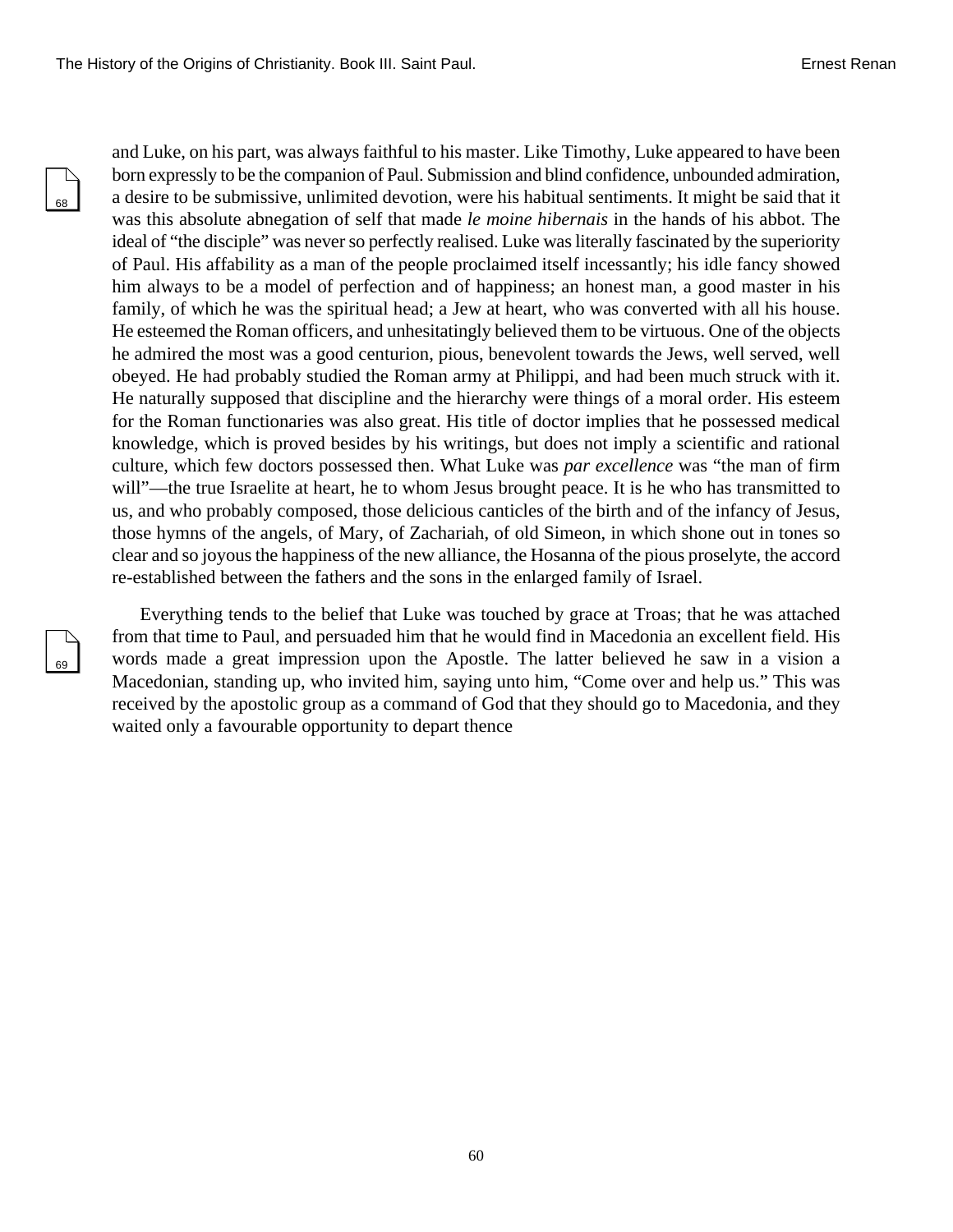# **CHAPTER VI.**

### **CONTINUATION OF Tl9E SECOND JOURNEY OF PAUL—THE MACEDONIAN MISSION.**

THE mission at this point entered upon entirely new ground. It was what was called the province of Macedonia; but these regions had not formed a portion of the Macedonian kingdom since the time of Philip. They were, in reality, portions of Thracia, anciently colonised by the Greeks, then absorbed by the powerful monarchy the centre of which was at Pella, and which was included for two hundred years in the great Roman unity. Few countries in the world were, in fact, purer in race than the countries situated between Hæmus and the Mediterranean. That they were composed of diverse branches was true, but each genuinely belonged to the Indo-European family, which were superimposed on it. If we except some Phœnician influences coming from Thasos and from Samothracia, almost nothing foreign had penetrated into the interior. Thracia, which was in great part Celtic, had remained faithful to the Aryan life: she preserved the ancient religions, under a form which appeared barbarous to the Greeks and Romans, but which, in reality, was only primitive. As for Macedonia, it was probably the region the most honest, the most serious, the most pious of the ancient world. It was originally a country of feudal boroughs, not of large independent towns; now, the latter is, of all administrations, that which has best conserved human morality, and placed the most forces in reserve for the future. Monarchical through steadfastness of mind and through abnegation, filled with antipathy for charlatanism, and for the frequent barren agitations of small republics, the Macedonians presented to Greece the type of a society analogous to that of the Middle Ages, founded upon loyalism, upon faith in legitimacy and heredity, and upon a conservative spirit, equally removed from the grovelling despotism of the East, and from that democratic fever which, inflaming the blood of the people, wears out quickly those who abandon themselves to it. Thus disencumbered from the causes of social corruption that democracy almost always brings in its train, and yet free from the iron chains which Sparta had invented to fortify herself against revolution, the Macedonians were the people of antiquity who most resembled the Romans. They recall in some other respects the German barons, brave, dissipated, rude, proud, faithful. If they realised but for a moment what the Romans knew how to establish in a durable manner, they would have had less honour in having survived their attempt. The little kingdom of Macedonia, without factions or seditions, with its good interior administration, was the most solid nationality that the Romans had to combat in the East. A strong patriotic and legitimist spirit reigned there to such a degree that after their defeats we see the inhabitants take fire with a singular facility against the impostors who pretended to continue their old dynasty.



70

Under the Romans, Macedonia remained a land worthy and pure. It furnished to Brutus two excellent legions. We do not see the Macedonians, like the Syrians, the Egyptians, the Asiatics, rushing to Rome in order to enrich themselves with the fruits of their evil practices. Despite the terrible substitution of races which followed, it may be said that Macedonia has always preserved the same character. It is a country placed under the normal conditions of European life,—wooded, fertile, watered by splendid rivers, possessing interior sources of wealth; whilst that Greece, meagre,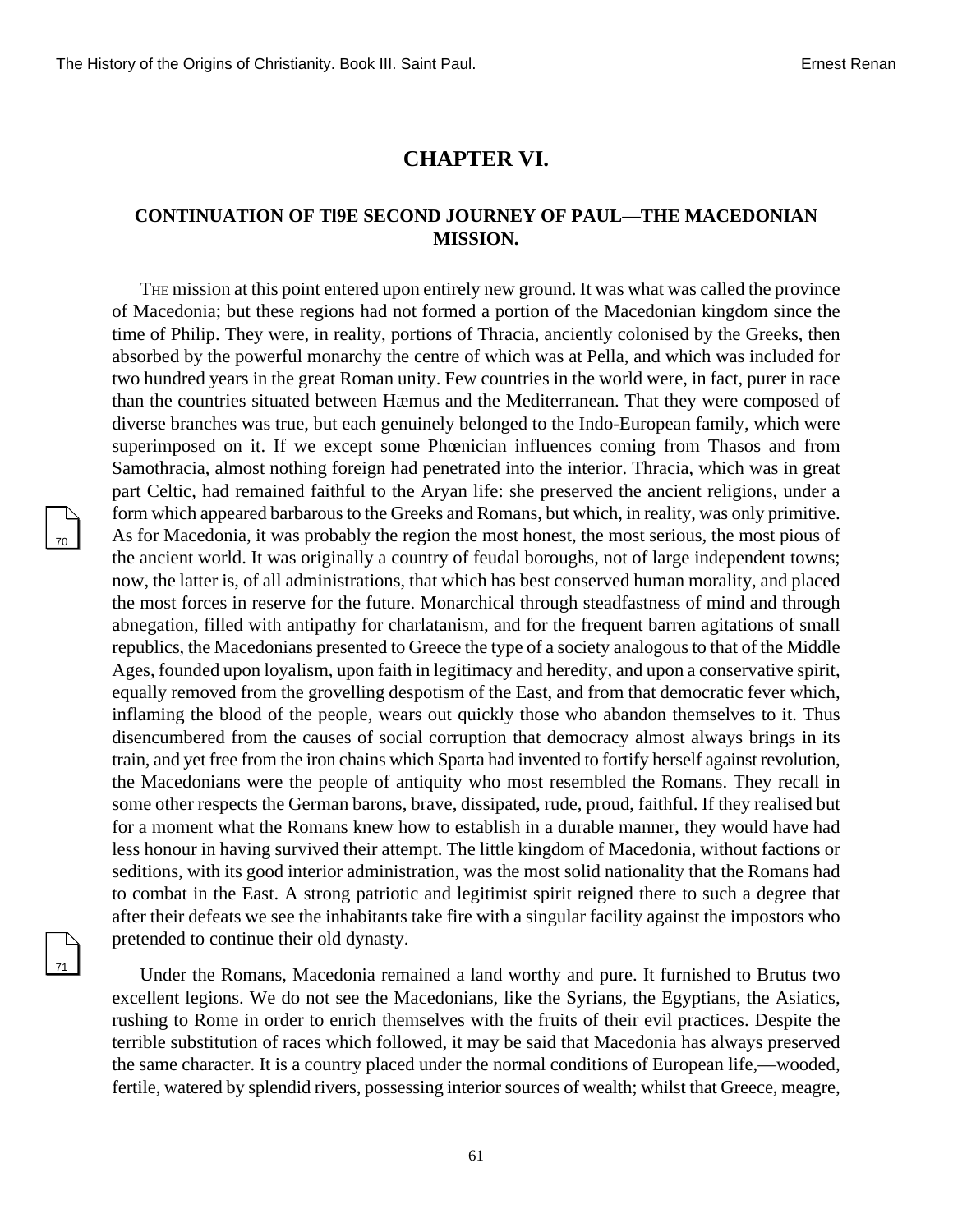73

poor, singular in everything, has nothing left it but glory and beauty. A land of miracles, like Judæa and Sinai, Greece flourished once, but can never flourish again. She has created something unique, which cannot be reproduced. It seems that when God has once manifested Himself in a country, He blasts it for ever. A laud of *klephtes* and of artists, Greece cannot again take an original part on the day when the world enters into the channels of wealth, of industry, of abundant consumption: she can only produce genius. In passing through it one is astonished that a powerful race was able to live upon that pile of arid mountains, in the middle of which is a somewhat humid and deep valley, a little plain, a kilometre in extent—all this compels our wonder. Never has there been so plainly seen the opposition which exists between opulence and high art. Macedonia, on the contrary, will one day resemble Switzerland or the south of Germany. Its villages are like clumps of gigantic trees. She has everything that is required for becoming a country of great culture, and of great industry—vast plains, rich mountains, verdant prairies, extended prospects, very different from those charming little mazes of the site of Greece. Solemn and grave, the Macedonian peasant has no longer anything of the assurance and the vivacity of the Hellenic peasant. The women, beautiful and chaste, work in the fields like the men. We might say, a country of Protestant peasants: it is a beautiful and strong race, laborious, steady, loving its country, and full of the future.

Embarking at Troas, Paul and his companions (Silas, Timothy, and probably Luke) set sail with a fair wind, touched the first evening at Samothracia, and the morrow approached Neapolis, a town situated upon a small promontory opposite the Isle of Thasos. Neapolis was the port of the great city of Philippi, situated about three leagues thence in the interior. It was the point where the great Egnatine road, which traversed Macedonia and Thracia from west to east, touched the sea. Taking this road, which they did not need to quit until reaching Thessalonica, the Apostles ascended the stony slope cut in the rocks which overlooked Neapolis, emerged from the little chain of mountains which forms the coast, and entered the beautiful plain in the centre of which stands, detached upon a projecting promontory of the mountain, the city of Philippi.

This rich plain, the lowest portion of which is composed of a lake and of marshes, communicates with the basin of Strymon from behind Pangea. The gold mines which at the Hellenic and Macedonian epoch had made the country celebrated, were now almost abandoned. But the military importance of the position of Philippi, squeezed in between the mountain and the morass, had given to it a new life. The battle which ninety-four years before the arrival of the Christian missionaries had opened its gates, brought to it an unexpected splendour. Augustus had established there one of the most considerable Roman colonies, under the *jus italicum*. The city was much more Latin than Greek; Latin was there the common tongue; the religions of Latium seemed to have been transported thither intact. The surrounding plain, dotted with towns, was equally, at the epoch at which we have now arrived, a kind of Roman canton, thrown into the heart of Thracia. The colony was inscribed in the Voltinian tribune. It had been formed principally of the wrecks of the Antonine party, which Augustus had cantoned on these coasts; it was there mixed with portions of the old Thracian stock. In any case, it was a hard-working population, living orderly and peaceably; besides, it was very religious. The confraternities flourished there, particularly those under the patronage of the god Sylvain, who was considered as a sort of tutelary genius of the Latin domination. The mysteries of the Bacchus of Thracia embraced exalted ideas in regard to immortality, and made the population familiar with the views of a future life, and of an idyllic paradise very similar to that which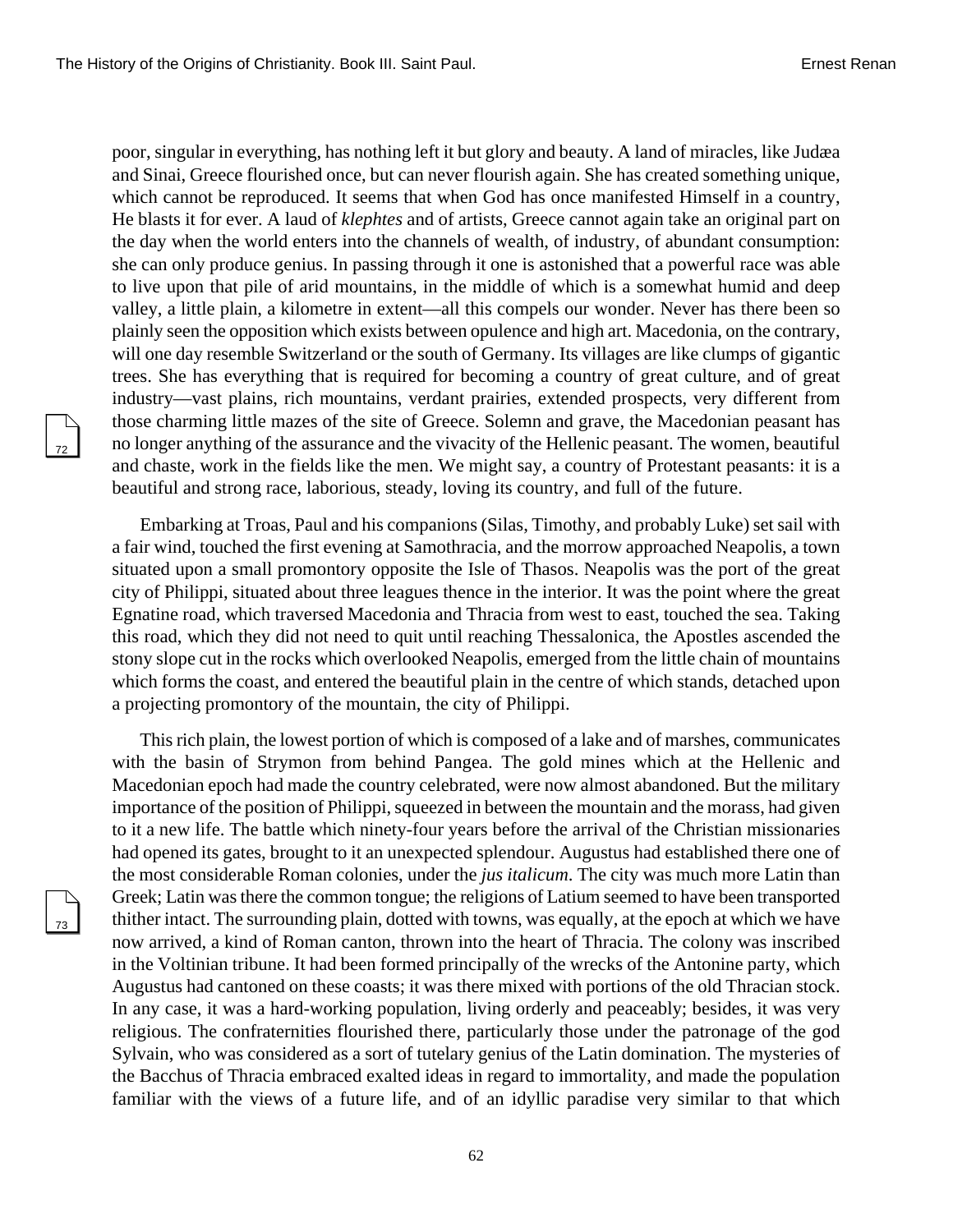Christianity had spread. Polytheism was in these countries less complicated than elsewhere. The religion of Sabazius, common to Thracia and to Phrygia, in close *rapport* with the ancient Orpheism, and yet detached by the syncretism of the times from the Dionysian mysteries, included the germs of monotheism. A certain infantile simplicity of taste prepared the way for the Gospel. Everything indicated habits honest, serious, and amiable. One felt oneself to be in a centre analogous to that in which the agronomic and sentimental poetry of Virgil was created. The ever green plain was favourable for the varied culture of vegetables and flowers. Splendid fountains, gushing from the base of the mountain of shining marble which crowned the city, diffused, when properly applied, wealth, shade and freshness. The thickets of poplars and willows, of fig trees and cherry trees and of wild vines, exhaled the sweetest odours, and scented the brooks, which abounded on all sides. Moreover, the prairies, which were overrun or covered with monster roses, exhibited herds of dull-eyed buffaloes, with enormous horns, with their heads just above the water; whilst the bees and the swarms of black and blue butterflies gyrated from flower to flower. Pangaea, with its majestic summits, which were covered with snow till the middle of June, stretched out as if to unite the city across the morass. Beautiful ranges of mountains bounded the horizon on all the other sides, leaving only an aperture through which the sky vanished, and showing in the clear distance the basin of Strymon.

Philippi offered to the mission a most appropriate field. We have already seen that in Galatia the Roman colonies of Antioch in Pisidia and of Iconium had very favourably received the new doctrine. We shall observe the same thing at Corinth and at Alexandria-Troas. The population, which had been for a long time settled there, and possessing ancient local traditions, gave few signs of innovations. The Jewry of Philippi, if there was one, was little important; at most, it was limited probably to the women celebrating the Sabbath. Even in the towns in which there were no Jews, the Sabbath was usually celebrated by some of the people. In any case, it seems clear that there was no synagogue there. When the apostolic band entered the city, it was on the first day of the week. Paul, Silas, Timothy, and Luke remained some days within doors, awaiting, according to custom, the Sabbath day. Luke, who knew the country, remembered that the people who had adopted Jewish customs were wont to assemble on that day without in the suburbs, upon the banks of a small secluded rivulet, which issued from the ground a league and a half from the city, from an enormous boiling spring, and which was called *Gangas* or *Gangites*. Perhaps it went then by the antique Aryan name of the sacred rivers (*Ganga*). What is certain is that the peaceful scenes recounted in the *Acts*, and which marked the first establishment of Christianity in Macedonia, took place at the same spot where a century before the fate of the world had been decided. Gangites marked the spot in the great battle of the year 42 before Jesus Christ, where were placed the foremost ensigns of Brutus and of Cassius.

In towns where there was no synagogue, the meetings of those who were affiliated to Judaism were held in small hypethral erections, or frequently simply in the open air in enclosed spaces, which were called *proseuchæ*. People delighted in establishing these oratories near the sea or rivers, so as to have facilities for ablutions. The Apostles repaired to the place indicated. Many women, in fact, resorted there for devotion. The Apostles spoke to them, and proclaimed to them the mystery of Jesus. They were listened to attentively. One woman, in particular, was touched. "The Lord," says the writer of the *Acts*, "opened her heart." She was called Lydia or Lydian, because she was

63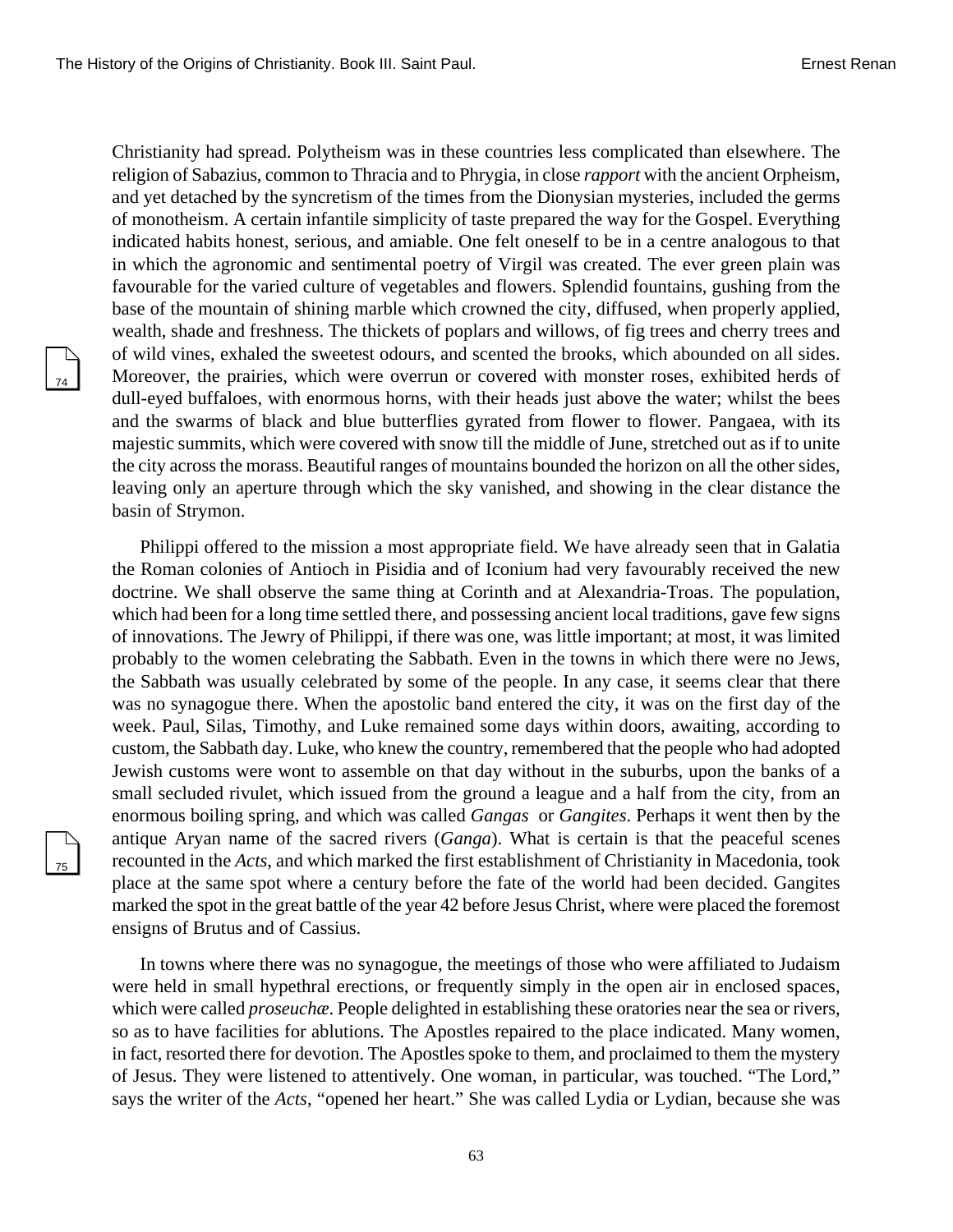from Thyatira. She traded in one of the principal products of Lydian industry—purple. She was a pious person, of the order of those who were called "believing in God," that is to say, a Pagan by birth, but observing the precepts denominated "Noachic." She was baptised, with all her house, and did not rest until, through much entreaty, she induced the four missionaries to take up their abode with her. They remained there some weeks, teaching each Sunday at the place of prayer, upon the banks of the Gangites.

A small Church, almost wholly composed of women, was formed. It was very pious, very obedient, and most devoted to Paul. Besides Lydia, this Church embraced within its bosom Evhodia and Syntyche, who with the Apostle fought valiantly for the Gospel, but who sometimes had disputes in regard to the ministry of deaconesses. Epaphroditus, a courageous man, whom Paul treated as a brother, a fellow-worker, a companion in arms; Clement, and others still, whom Paul called "his fellow-workers, and whose names," said he, "are written in the book of life." Timothy was also much beloved of the Philippians, and he had for them great devotion. It was the only Church from which Paul accepted pecuniary succour, because it was rich, and was little burdened by poor Jews. Lydia was undoubtedly the principal author of these gifts. Paul accepted them from her, for he knew her to be strongly attached to him. This woman gave from the heart; one had not to fear reproaches on her part, nor for an interested return. Paul preferred, doubtless, to be indebted to a woman (probably a widow), of whom he was sure, rather than to men, in respect of whom he would have been less independent, if he had had some acquaintance with them.

The absolute purity of Christian manners disarmed all suspicion. Perhaps, moreover, it is not too audacious to suppose that it is Lydia whom Paul, in his Epistle to the Philippians, calls "my dear spouse." That expression can be taken, if one so desires, as a simple metaphor. Is it, nevertheless, absolutely impossible that Paul may have contracted with that sister a union more intimate? The only thing certain is, that Paul did not take this sister with him in his journeys. Notwithstanding this, a whole branch of ecclesiastical tradition has claimed that he was married.

The character of the Christian woman became more and more outlined. To the Jewish woman, sometimes so strong, so devoted; to the Syrian woman, who is indebted to the soft languor of a distempered organisation for flashes of enthusiasm and of love; to Tabitha, Mary Magdalen, succeeded the Greek women, Lydia, Phœbe, Chloe, vivacious, gay, active, amiable, distinguished, open-hearted to all, yet nevertheless circumspect, giving themselves up to their master to whom they were subordinate, capable of the greatest things, because they were contented to be the fellow-labourers of the men and their sisters, and to aid them when they performed worthy actions. These Greek women, sprung from a fine and healthy race, experienced at the turn of life a change which transformed them. They became pale, and their eyes wandered languishingly; they then covered the bands of thick hair which bounded their cheeks with a black veil, and devoted themselves to austere cares, and brought to bear on these an animated and intelligent ardour. The "female servant," or Greek deaconess, surpassed even her of Syria and of Palestine in courage. These women, guardians of the secrets of the Church, ran the greatest dangers, and endured every torment, rather than divulge anything. They created the dignity of their sex, and justly too, because they did not speak of their rights; they did more than the men, in assuming the attitude of limiting themselves to serving the latter.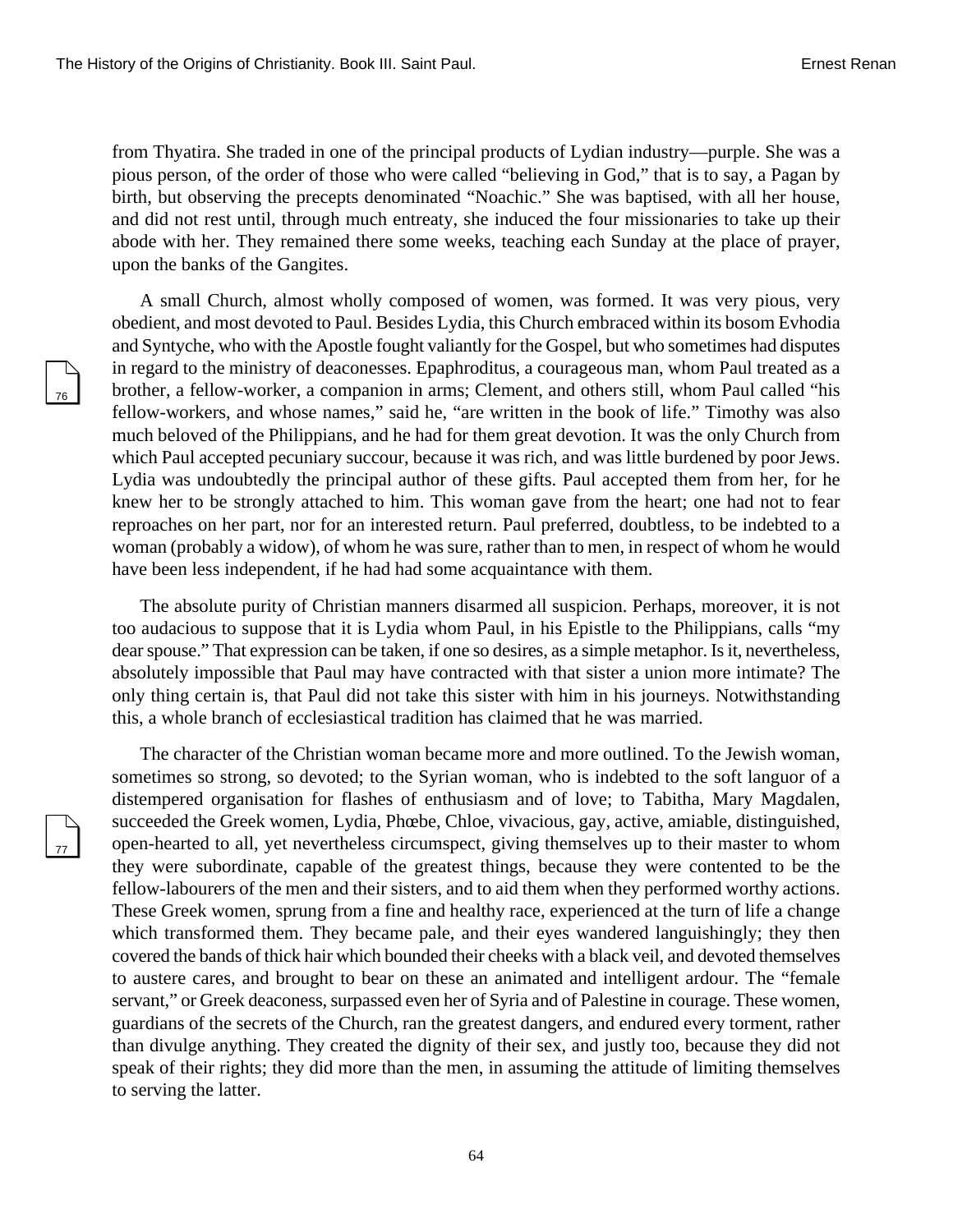79

An incident happened which hastened the departure of the missionaries. The city began to speak of them, and public imagination was engaged already upon the marvellous virtues which were attributed to them. One morning, as they were repairing to the place of prayer, they encountered a young slave—probably a ventriloquist—who passed for a witch, and predicted the future. Her masters made a great deal of money out of that ignoble performance. The poor girl, either because she possessed indeed a spirit of divination, or because she was tired of her infamous calling, had no sooner perceived the missionaries than she started to follow them, uttering loud cries. The faithful pretended that she was rendering homage to the new faith and to those who preached it. This was repeated several times. At length, one day, Paul exorcised her. The girl, calmed, pretended to be freed from the spirit which tormented her. But the anger of her masters was extreme. Through the healing of the girl they lost their livelihood. They entered a process against Paul, and Silas as his accomplice, and caused them to be taken to the *agora*, before the duumvirs.

It would have been difficult to found a claim for indemnity upon such peculiar grounds. The plaintiffs laid special stress on the fact of the trouble caused in the city, and of illegal preaching. "They preach customs," said they, "that we are not allowed to follow, inasmuch as we are Romans." The city, in fact, was under the Italian law, and liberty of worship became the more constrained the nearer people were to the Roman city. The superstitious population, excited by the masters of the witch, made, at the same moment, a hostile demonstration against the Apostles. These sorts of petty uprisings were frequent in ancient towns. The newsmongers, the unemployed, the "plunderers of the *agora*," as Demosthenes had already denominated them, lived on them. The duumvirs, believing that they were dealing with ordinary Jews, condemned—without informing themselves of, or inquiring into, the position of the accused—Paul and Silas to be beaten. The lictors divested the Apostles of their garments, and beat them cruelly in public. They were next cast into prison, put in one of the innermost cells, and had their feet made fast in the stocks.

Whether they had not been allowed to speak in their own defence, or whether they purposely had courted the glory of suffering humiliation for their Master, it does not appear that either Paul or Silas took advantage of their title of citizens before the tribunal. It was during the night in the prison that they declared their rank. The jailor was much troubled. Thus far he had treated the two Jews with harshness; now he found himself in the presence of two Romans, Paulus and Silvanus, unlawfully condemned. He washed their wounds, and gave them to eat. It is probable that the duumvirs were informed at the same time; for early in the morning they sent the lictors to order the jailor to release the captives. The Valerian and the Porcian laws were express. The application of stripes to a Roman citizen constituted a grave offence. Paul, taking advantage of this circumstance, refused thus to leave his confinement. He demanded, it is related, that the duumvirs should themselves come and give him his liberty. The embarrassment of the latter was somewhat great. They came and besought Paul to quit the city.

The two prisoners, once at liberty, repaired to the house of Lydia. They were received as martyrs. They addressed to the brethren a few parting words of exhortation and consolation, and departed. In no city had Paul ever been so beloved, and so much loved. Timothy, who was not implicated in the prosecution, and Luke, who played a secondary part, remained at Philippi. Luke did not see Paul again until five years after.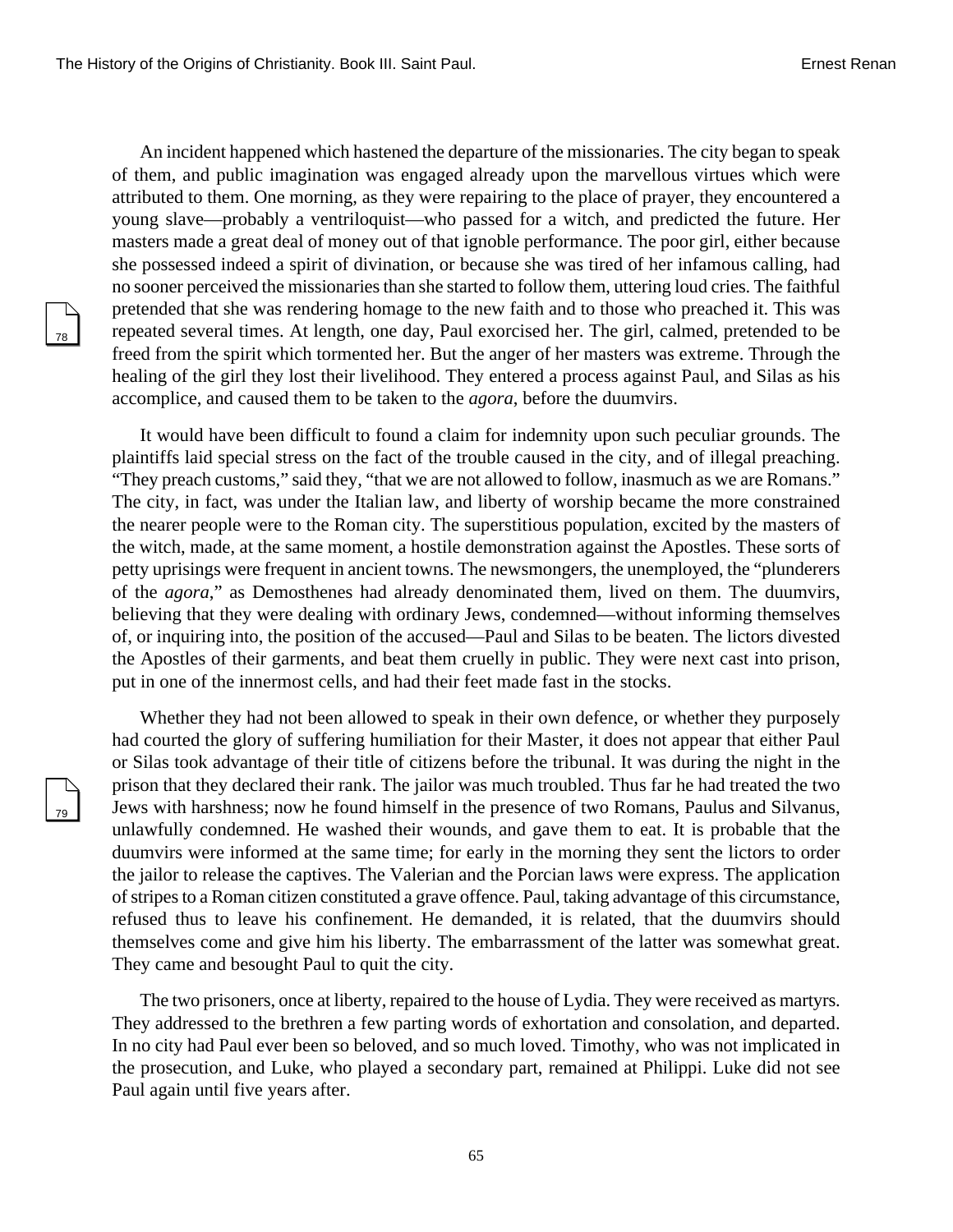81

Paul and Silas, having departed from Philippi, followed the Egnantine road, which led to Amphipolis. This was one of the most beautiful day's journey Paul ever experienced. In leaving the plain of Philippi, the road enters a smiling valley, dominated by the peaks of Panga. The natives cultivated there flax and the plants of the most temperate countries. Large villages were to be seen in every indentation of the mountain. The Roman road was made of marble flagstones. At each step, almost under every plane tree, deep wells filled with water, coming directly from the snowy vicinage, and filtering through the thick layers of permeable earth, presented themselves to the traveller. Through the openings in the white marble rocks issued rivulets of incomparable limpidity. It is in such a locality that one learns to place pure water in the first rank of the gifts of Nature. Amphipolis was a large city, the capital of a province, and about an hour's journey from the mouth of the Strymon. The Apostles do not appear to have stopped there, probably because it was a purely Hellenic city.

From Amphipolis the Apostles, after quitting the estuary of Strymon, proceeded between the sea and the mountain, across the thick woods and the prairies which extend to the sand on the sea shore. The first halt, under the plane trees, near a cooling fountain which issues from the sand, a few steps from the sea, is a delicious place. The Apostles then entered Aulon of Arethusa, a deep rent, a kind of Bosphorus cut perpendicularly, which served as an outlet from the interior lakes to the sea, and passed, probably without any one knowing it, by the side of the tomb of Euripides. The beauty of the trees, the freshness of the air, the rapidity of the waters, the strong growth of the ferns and shrubs of all kinds, recall the prospect of Grand Chartreuse or of Grésivaudan, thrown into the bottom of a furnace. The basin of the lakes of Mygdonia, in fact, is torrid, having, as we might say, surfaces of molten lead; the snakeweeds, raising their heads out of the water and seeking the shade, imprint there only a few wrinkles. The flocks, towards the south, crowded together round the foot of the trees, seem shrivelled up. If it were not for the hum of the insects and the song of the birds, which alone in creation can resist such oppression, it might be regarded as the kingdom of the dead.

Traversing the small town of Apollonia, without halting, Paul skirted the south side of the lakes, and continuing almost as far as the bottom of the plain whose depressed centre they occupy, he arrived at the foot of the small range of heights which form the east side of the gulf of Thessalonica. When one attains the summits of these hills, the outline of Olympus is seen in all its splendour. The base and the middle regions of the mountain are blended with the azure of the sky; the snows of the summit appear as an ethereal dwelling suspended in space. But, alas! the holy mountain had been already disenchanted. Man had ascended it, and had clearly seen that the gods no longer dwelt there. When Cicero, in his exile at Thessalonica, saw their white summits, he knew that there was there only snow and rocks. Paul, doubtless, had no regard for these enchanted places belonging to another race. A great city was before him, and from experience he divined that he would find there an excellent base for establishing something grand.

Since the Roman domination, Thessalonica had become one of the most important commercial ports of the Mediterranean. It was a very wealthy and populous city. It had a grand synagogue, serving as a religious centre to the Judaism of Philippi, of Amphipolis, and of Apollonia, all of which had only oratories. Paul followed here his usual practice. For three consecutive Sabbaths he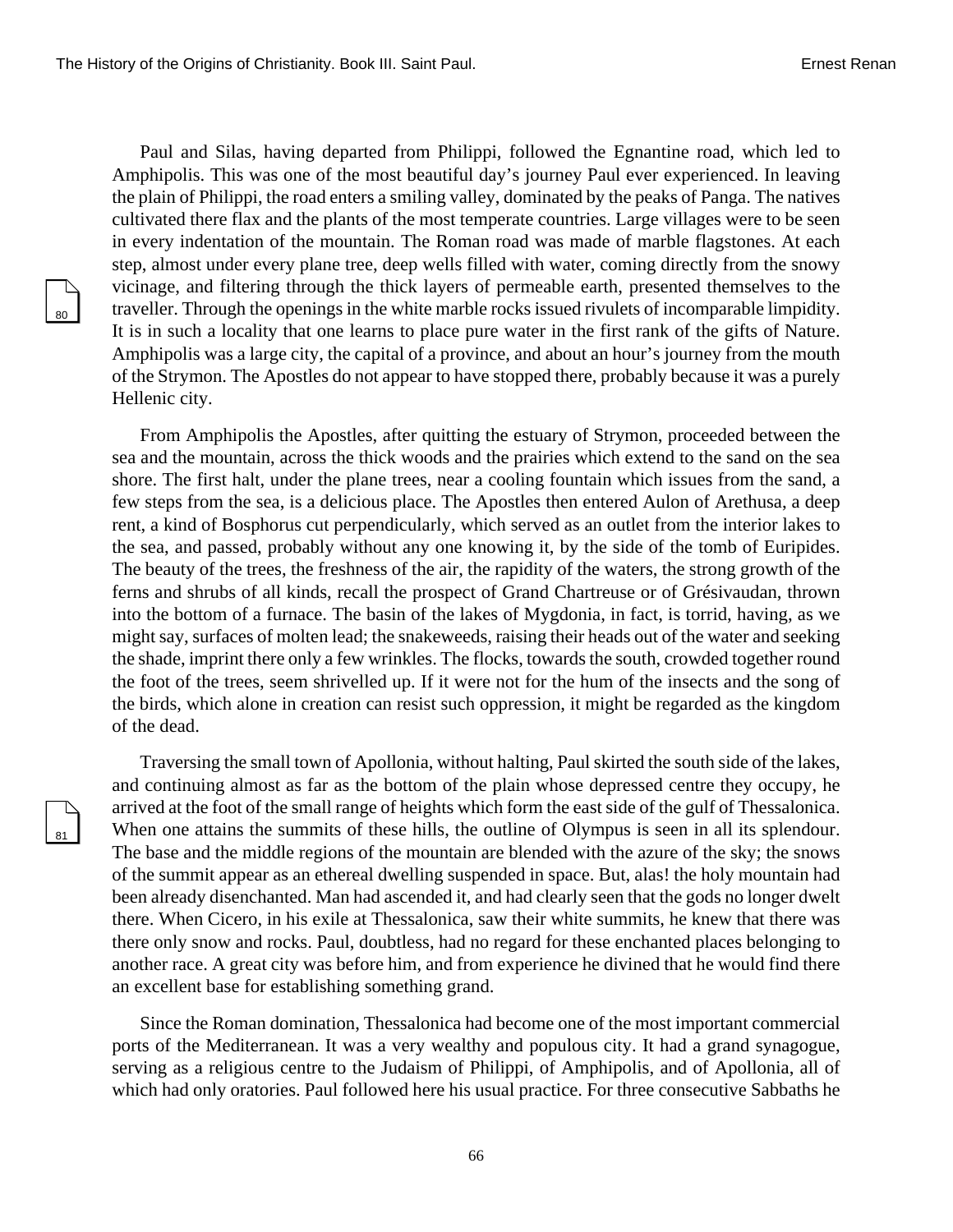spoke in the synagogue, repeating his uniform discourse on Jesus, proving that he was the Messiah, that the Scriptures had found in him their fulfilment, that he had to suffer, and that he had risen again. Some Jews were converted; but the conversions were numerous, especially among the Greeks "fearing God." It was always this class which furnished to the new faith its most zealous adherents.

The women came in crowds. All that was best in the feminine society of Thessalonica had already for a long time observed the Sabbath and the Jewish ceremonies; the *élite* of these pious dames flocked to the new preachers. The ordinary phenomena of thaumaturgy, of glossology, of the gifts of the Holy Spirit, of mystical effusions, and of ecktases were produced. The Church of Thessalonica soon rivalled that of Philippi in piety and in delicate attentions to the Apostle. Paul nowhere expended more ardour, tenderness, and penetrating grace. This man, naturally vivacious and passionate, exhibited in his mission a surprising gentleness and calmness; he was a father, a mother, a nurse, as he himself said; while his austerity and rudeness served but to enhance his charm. Stubborn and stern natures have, when they wish to be unctuous, unequalled powers of seduction. Severe language, never flattery, has much more chance of being made agreeable, with women in particular, than softness, which is often the indication of feeble and interested views.

Paul and Silas lived at the house of one Jesus, an Israelite by race, who, according to the usage of the Jews, had Grecianised his name to that of Jason; but they would accept nothing but lodgings. Paul laboured at his trade night and day, in order to cost the Church nothing. The rich purple merchants of Philippi and the sisterhood would, moreover, have been grieved if others than they had furnished to the Apostle the things requisite for existence. On two occasions, during his sojourn at Thessalonica, Paul received from Philippi an offering which he accepted. That was altogether contrary to his principles; his rule was to maintain himself, without receiving anything from the Churches; yet he would have made a scruple about refusing this present of the heart: the pain that he would have given to pious women prevented him. Perhaps, moreover, as we have already stated, he preferred to contract obligations from the women, who never restrained his action, except in regard to men like Jason, in respect of whom he desired to preserve his authority.

Nowhere, it seems, had Paul so much as at Thessalonica succeeded in realising his ideal. The population to which he addressed himself was chiefly composed of laborious workmen; Paul entered into their spirit: he preached to them order, industry, and to hold fast to the good in sight of the heathen. A complete new series of precepts were added to his lessons; to wit, economy, application to business, industrial honour founded upon ease and independence. By a contrast, which ought not to surprise us, he expounded to them, at the same time, the most fantastic mysteries of the Apocalypse that had ever been described to them. The Church at Thessalonica was a model that Paul afterwards delighted to cite, and whose good odour, like a perfume of edification, spread everywhere. There were nominated, besides Jason, among the notables of the Church, Gaius, Aristarchus, and Secundus; Aristarchus was circumcised.

That which had happened twenty times before happened again at Thessalonica. The discontented Jews fomented trouble. They employed a band of idlers, of vagabonds, and of those poor creatures of every description who in ancient cities passed the day and night under the columns of the basilicas, ready to make a noise for whoever paid them for it. They went in a body to assail the house of Jason. They called loudly for Paul and Silas. As they did not find them, the rioters seized Jason,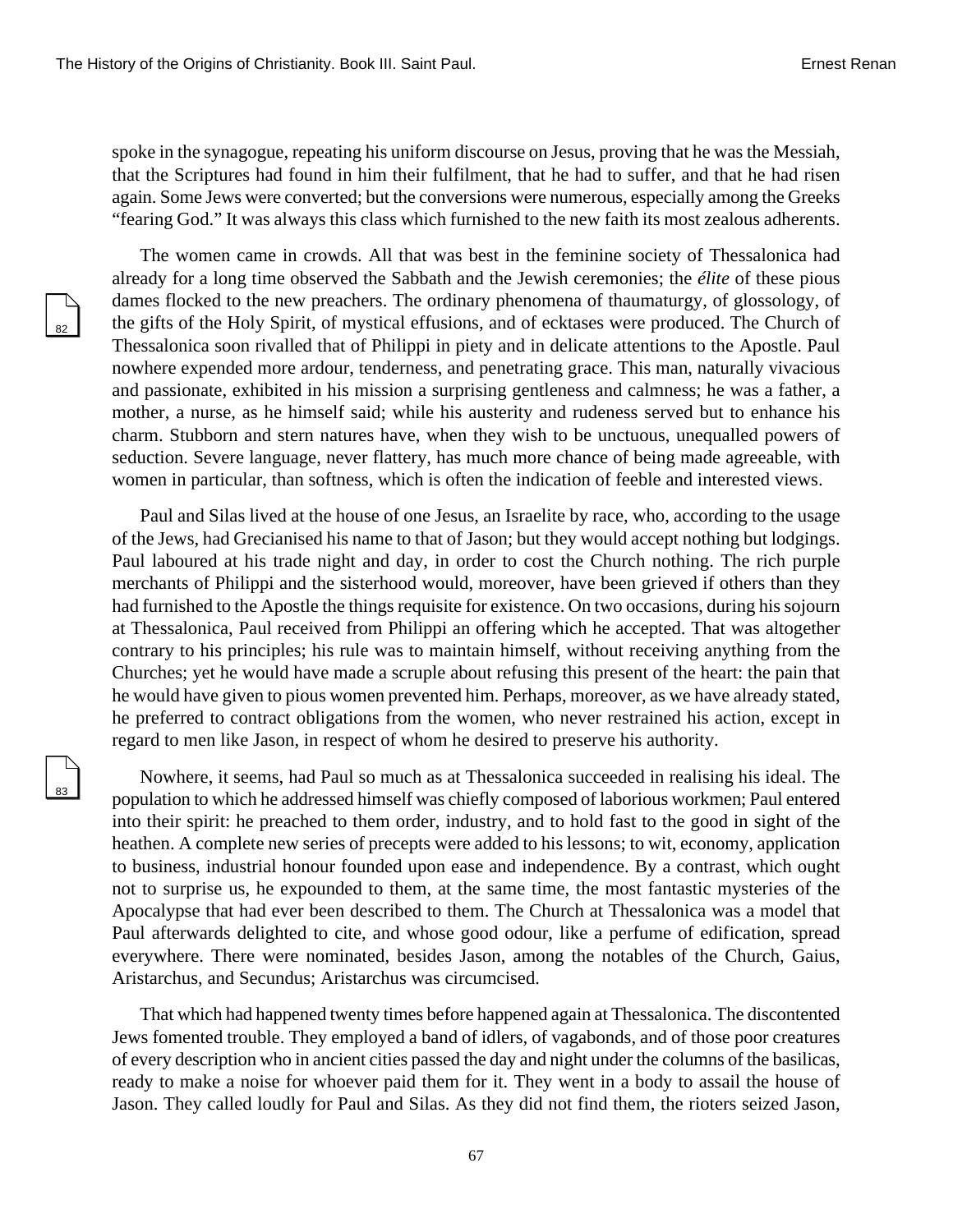together with some of the faithful, and brought them before the politarcs or magistrates. The most confusing cries were raised. "Revolutionaries are in the city," said some, "and Jason has received them." "All these people," said others, "are in revolt against the edicts of the emperor." "They have a king they call Jesus," said a third party, The excitement was great, and the politarcs were somewhat alarmed. They compelled Jason and the faithful who had been arrested with him to give bail, then sent them away. The following night the brethren led Paul and Silas out of the city, and had them conducted to Beræa. The persecutions of the Jews against the little Church continued, but that only served to consolidate it.

The Jews of Beræa were more liberal and better educated than those of Thessalonica. They listened willingly, and allowed Paul, without interruption, to expound his ideas in the synagogue. For several days it was to them a lively source of curiosity. They passed the time in perusing the Scriptures, in order to find there the texts cited by Paul, and to see whether they were correct. Many were converted, among others a certain Jew, named Sopater or Sosipater, son of Pyrrhus. Here, nevertheless, as in all the other Churches of Macedonia, the women were in the majority. The converts belonged all to the Greek race, to that class of devout persons who, without being Jews, practised the Jewish ceremonies. Many Greeks and proselytes were also converted, and the synagogue for once remained peaceable. The storm came from Thessalonica. The Jews of that city, learning that Paul had preached with success at Beræa, came to the latter city, and renewed there their plotting. Paul was again obliged to depart hurriedly, and without taking Silas with him. Many of the brethren of Beræa accompanied him as an escort.

The warning given by the synagogues of Macedonia was such that sojourning in this country seemed to have become impossible to Paul. He saw himself tracked from city to city, and the rioters to spring up, as it were, from under his feet. The Roman police were not very hostile to him; but they acted in the circumstances according to the habitual practice of police. When there was disturbance in the street, they would blame everybody, and without fretting themselves as to that which served as the true pretext for the excitement, they would beg of people to be quiet or to move on. It was in effect an encouragement to disturbance, and to establish in principle that it only needed a few fanatics to deprive a citizen of his liberty. The policeman never piques himself much on philosophy. Paul hence resolved to depart, and to go to some distant country, where the hatred of his adversaries could not follow him. Leaving Silas and Timothy in Macedonia, he, with the Beræans, directed his steps towards the sea.

Thus ended that brilliant Macedonian mission, the most successful of any that Paul had as yet accomplished. Churches composed of entirely new elements had been formed. It was no longer the easy-going Syrian woman, the good-natured Lycaonian woman; it was the subtle, delicate, elegant, spiritual races, who, prepared by Judaism, now embraced the new religion. The coast of Macedonia was completely covered with Greek colonies. The Greek genius had there borne its choicest fruits. These noble Churches of Philippi and of Thessalonica, composed of the most distinguished women of each city, were unquestionably the two greatest conquests that Christianity had yet made. The Jewish woman was outstripped; submissive, retired, and obedient, participating little in religion, the latter was not easily converted. It was the woman "fearing God," the Greek woman, wearied of the goddesses brandishing their spears on the summit of the Acropolis, the virtuous woman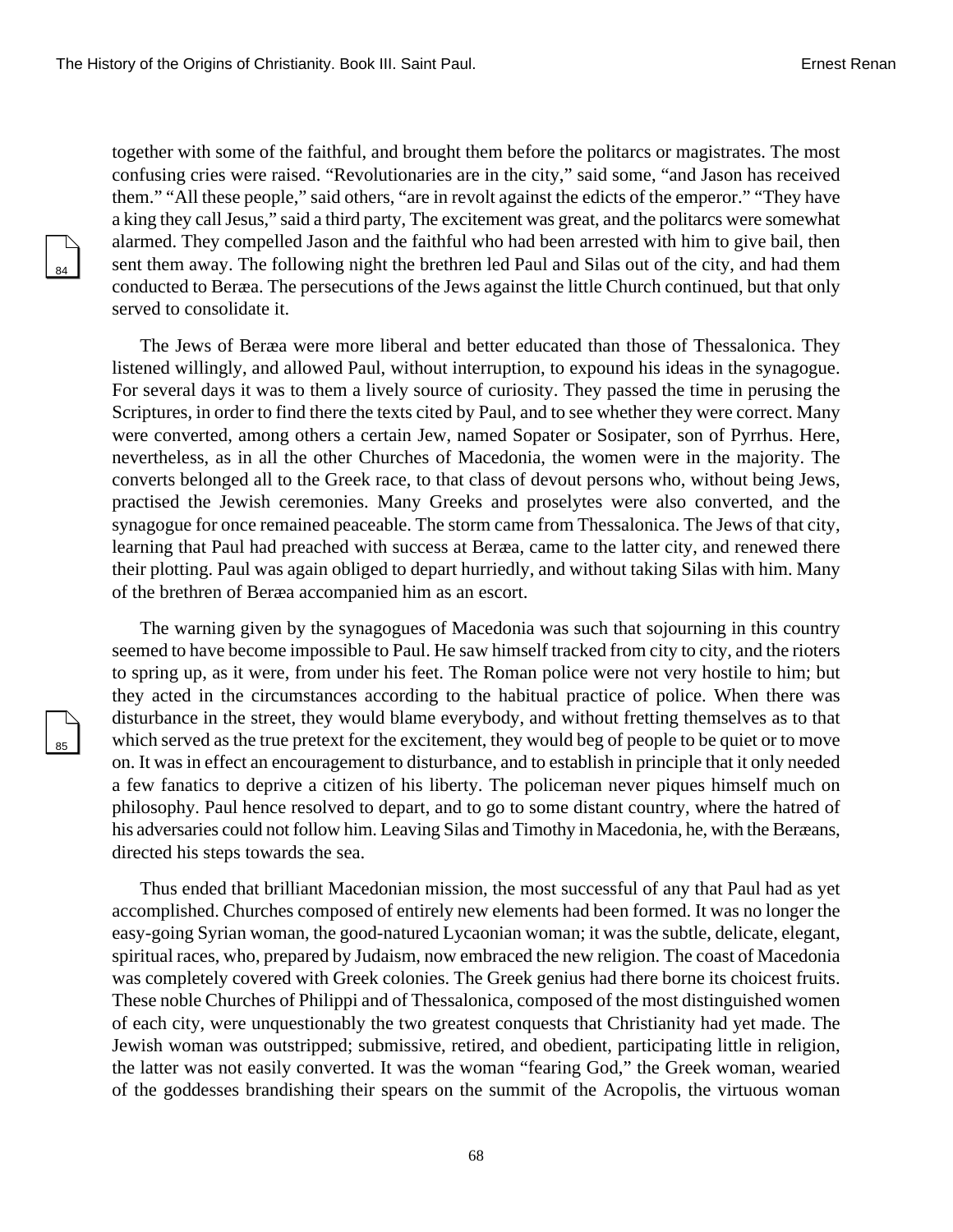turning her back on a worn-out Paganism, and seeking the pure religion, who was attracted heavenwards. These were the second foundresses of our faith. Next to the Galileans who followed Jesus and served him, Lydia, Phœbe, the obscure pious women of Philippi and of Thessalonica are the true saints to whom the new faith owed its most rapid progress.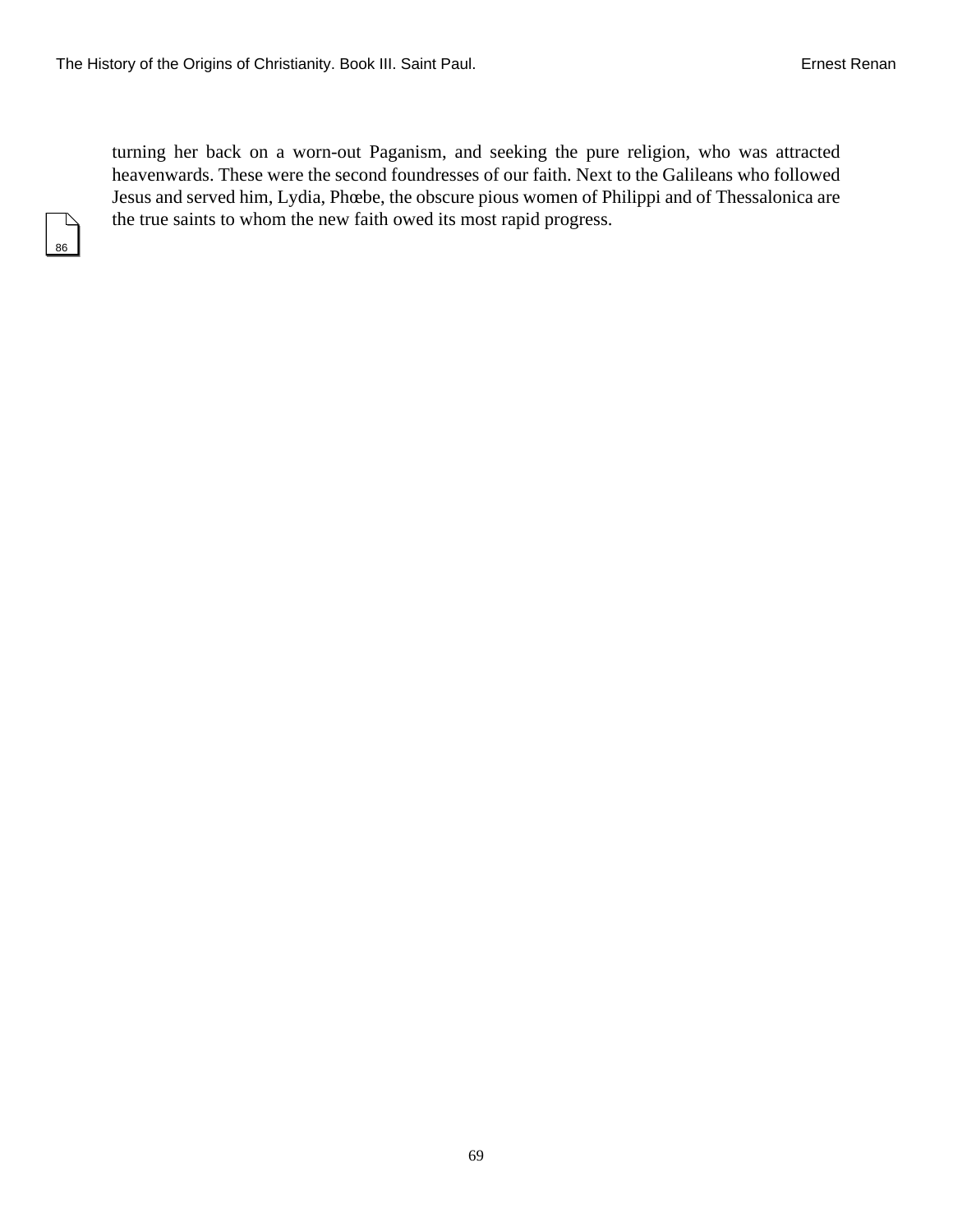## **CHAPTER VII.**

### **CONTINUATION OF THE SECOND JOURNEY OF PAUL—PAUL AT ATHENS.**

PAUL, accompanied still by the faithful Beræans, sailed for Athens. From the end of the Gulf of Thermmus to Phalera, or to Piræus, the voyage in a small craft occupies three or four days. The traveller passes the foot of Olympus, of Ossa, and of Pelion; he follows the sinuosities of the interior sea which Eubœa separates from the rest of the Ægæan Sea, and touches the singularly narrow strait of Euripus. On either bank one skirts that truly holy ground where perfection is at once discovered, where the ideal has really existed,—that soil which has seen the noblest of races found at once art, science, philosophy, and politics. Paul, no doubt, experienced on landing there that species of filial sentiment which cultivated men experience when touching this venerated soil. It was another world: his holy ground was elsewhere.

Greece had not recovered from the terrible blows she had received during the previous centuries. Like the sons of Earth, these aristocratic tribunes had torn one another to pieces; the Romans had completely exterminated them; the old families had nearly disappeared; the ancient cities of Thebes and of Argos had become poor villages; Olympus and Sparta had been humiliated; Athens and Corinth were the sole survivors. The country was almost a desert: the images of desolation which we gather from the descriptions of Polybius, Cicero, Strabo, and Pausanias are heart-rending. The appearances of liberty which the Romans had left in the towns, and which only disappeared under Vespasian, were little else than irony. The wicked administration of the Romans had ruined everything; the temples were no longer maintained; at each step there were pedestals from which the conquerors had stolen the statues, or which adulation had consecrated to the new rulers. Peloponesus, in particular, had been struck dead. Sparta had killed her; consumed by the proximity of this foolish Utopia, that poor country never sprang into life again. At the Roman epoch, moreover, the administration of the large cities had absorbed and superseded the numerous small ruling centres: Corinth attracted to itself all the life.

The race, if we except Corinth, had, however, remained quite pure; the number of Jews outside of Corinth was inconsiderable. Greece had received but a single Roman colony. The invasions of slaves and of Albanians, which have so completely changed the Hellenic blood, did not take place till later. The old religions were still flourishing. Some women, unknown to their husbands, practised much in secret, at the far corner of the gymnasiums, the foreign superstitions, especially those of the Egyptians. The sages, however, protested. "What a God he must be," said they, "who is pleased with the surreptitious homage of married women! A wife ought not to have other friends besides those of her husband. The gods, are they not our best friends?"

It seems that, either during the voyage or at the moment of his arrival in Athens, Paul regretted having left his companions in Macedonia. Perhaps that new world astonished him, and he found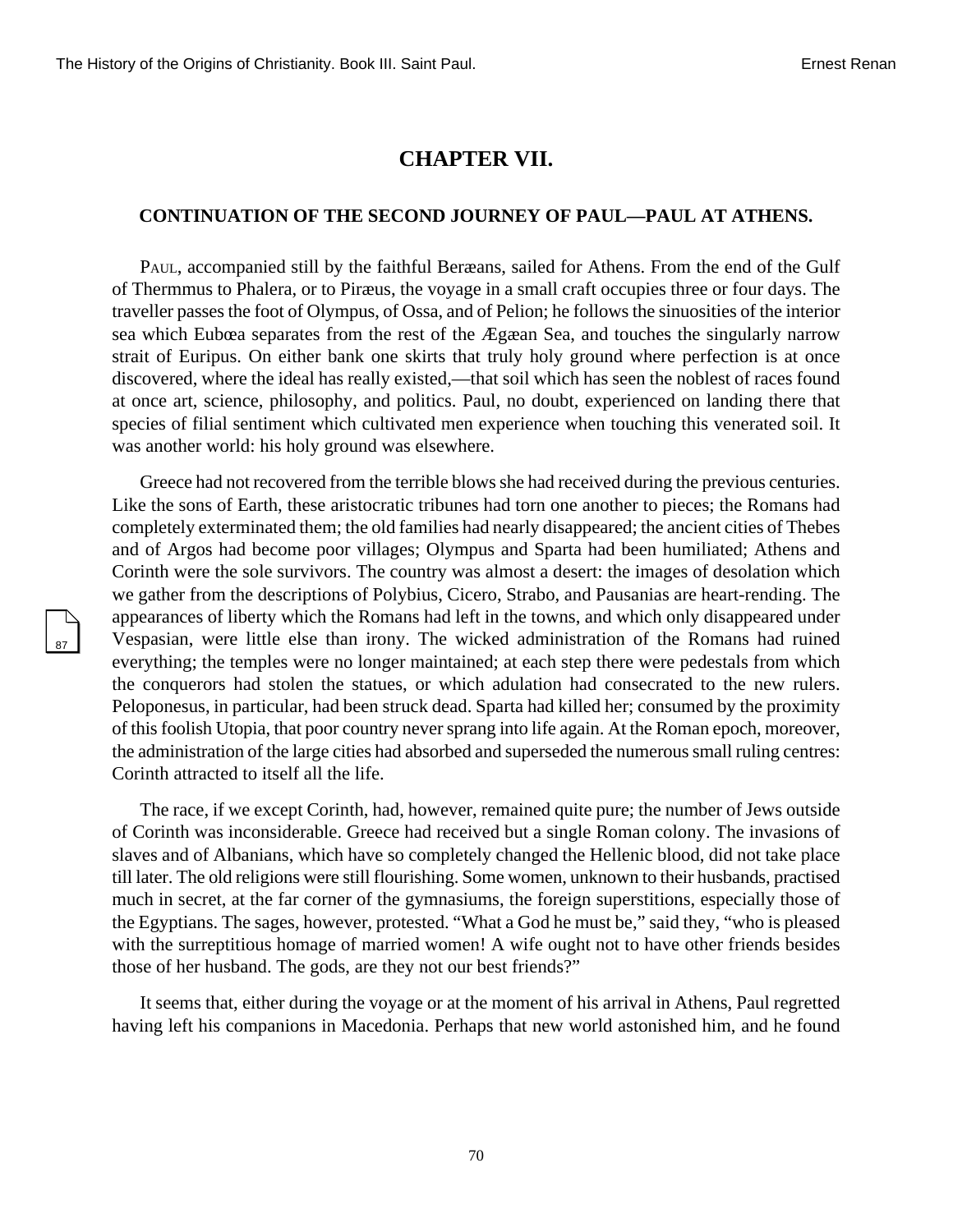him-self there too much isolated. What is certain is, that in dismissing the faithful Beræans he charged them to request Silas and Timothy to come and join him at the earliest possible moment.

Paul therefore found himself for some days alone at Athens. This had not happened to him for a long time. His life had been as a whirlwind, and he had never journeyed without two or three companions. Athens, to the world, was something unique—at all events, something totally different from anything that Paul had seen before; hence, he was extremely embarrassed. In waiting for his companions, he amused himself by roaming, in the widest sense, over the city. The Acropolis, with the innumerable statues which covered it, and which constituted it a museum such as had never before been seen, must, in particular, have been to him a subject of the deepest reflection.

Athens, although she had suffered much from Sylla, although, like Greece, she had been pillaged by the Roman administrators, and was already in part despoiled by the gross avidity of its masters, had yet the appearance of being ornamented with almost all her master-pieces of art. The monuments of the Acropolis were intact. Some clumsy additions of detail, quite a sufficient number of mediocre works which were already glittering in the sanctuary of high art, some silly substitutions, which consisted in placing Romans on the pedestals of ancient Greeks, had not changed the sanctity of that immaculate temple of the beautiful. Pœcile, with its brilliant decoration, was as fresh as it was on the fast day. The exploits of the odious Secundus Carinas, the purveyor of statues for the gilded House, did not commence until some years after, and Athens suffered less from this than did Delphos and Olympus. The false taste of the Romans for colonnaded cities had not penetrated here; the houses were poor and by no means commodious. That exquisite city was moreover an irregular city, with narrow streets which were the conservators of its old monuments, and archaic souvenirs were preferred to streets scientifically laid out. Many of these marvellous things affected Paul but little; he beheld the only perfect objects which had ever existed, which shall ever exist,—the Propylæum, that *chef-d'œuvre* of grandeur; the Parthenon, which absorbed every other grandeur save its own; the Temple of Victory without wings, worthy of the battles which it consecrated; the Erechthæum, a prodigy of elegance and of finish; the Errhephoræ, these divine young women with a bearing so full of grace; he beheld all that, and his faith was not overcome, nor was he disquieted. With the prejudices of the iconoclastic Jew, insensible to the plastic beauties which blinded him, he took these incomparable figures for idols. "His spirit," says his biographer, "was stirred in him when. he saw the city wholly given to idolatry." Ah! thou lovely and chaste images, true gods and goddesses, tremble! Behold him who raised against you the hammer! The fatal words had gone forth: "Ye are idols!" The error of that pitiful little Jew was your death-warrant!

Surrounded by so many things which he did not understand, there were two which greatly struck the Apostle: first, the very religious character of the Athenians, which was manifested by a multitude of temples, altars, and sanctuaries of every description, symbols of a tolerant eclecticism which they carried into religion; in the second place, certain anonymous altars which were erected to the "unknown gods." These altars were somewhat numerous at Athens and in the environs. Other cities of Greece possessed them also. Those at the port of Phalera (Paul must have seen them on landing) were celebrated; they belonged to the legends of the Trojan War. They bore this inscription:—"To the unknown gods." Some of them were even thus inscribed:—

### ΑΓΗΩΣΤΩΙΘΕΩΙ

71

89

90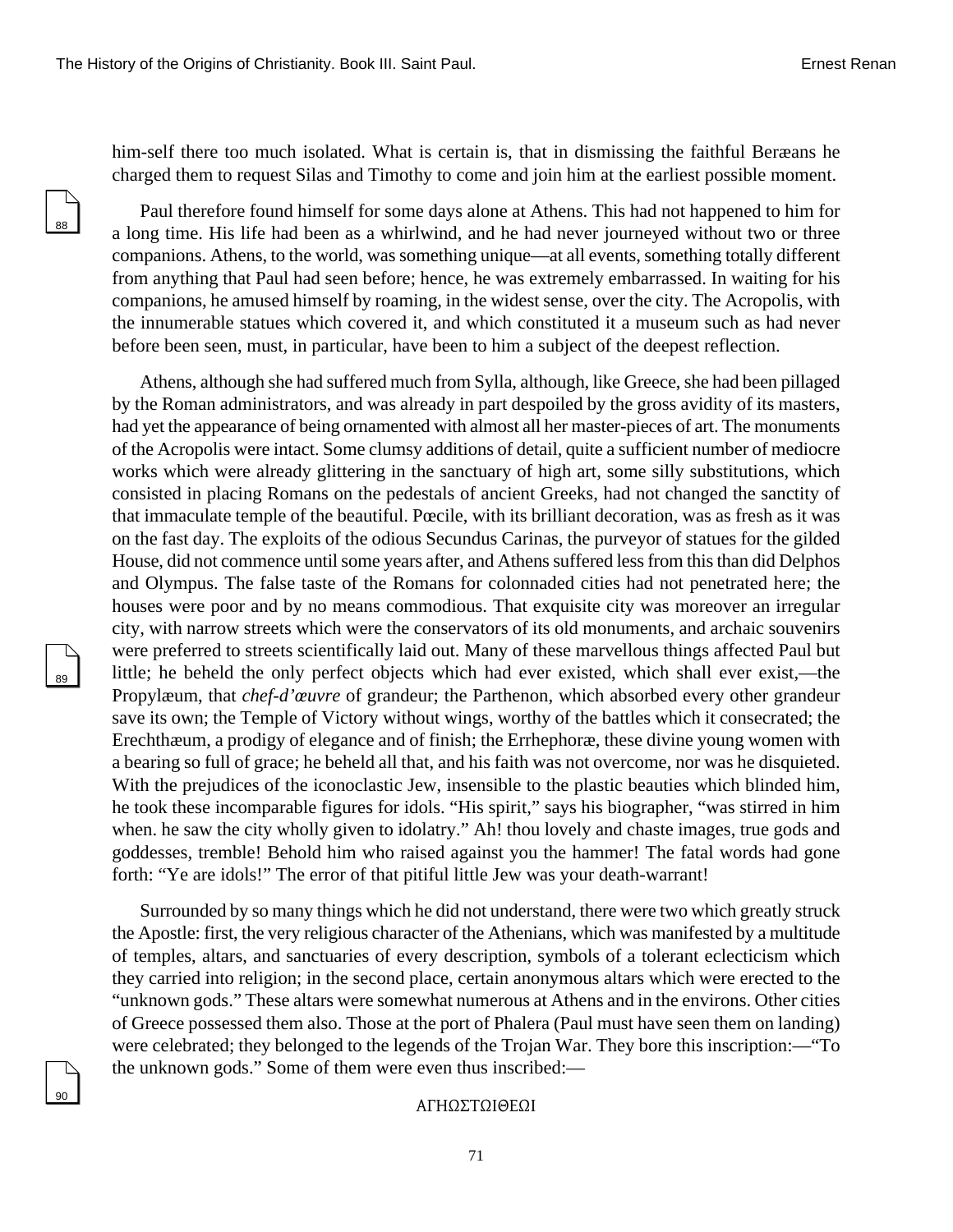"To an unknown God." These altars owed their existence to the extreme scrupulousness of the Athenians for things religious, and to their habit of seeing in everything the manifestation of a mysterious and special power. Fearing, without knowing it, to offend some god of whose name they were ignorant, or of neglecting a powerful god, or even of wishing to obtain a favour which might depend upon a certain divinity with whom they were unacquainted, they either erected anonymous altars, or placed up the afore-mentioned inscriptions. It is possible, too, that these fanciful inscriptions were taken from altars which were originally anonymous, to which, in the work of making a general census, had to be affixed some such an epigraph, for lack of the knowledge of that which properly belonged to them. Paul was greatly surprised at these dedications. Interpreting them with his Jewish mind, he imputed to them a meaning which did not belong to them. He believed that they had reference to a God called par excellence "The Unknown God." He saw in that Unknown God the God of the Jews, the only God, towards whom Paganism itself might have had some mysterious aspirations. This idea was the more natural, because in the eyes of Pagans that which in particular characterised the God of the Jews was, that he was a God without name, a doubtful God. It was further probable that it was in some religious ceremony, or m some philosophical discussion, that Paul heard the hemistiche:—

## Τοῦ γὰρ χαὶ γένος ἐσμέν

borrowed from the hymn of Cleanthes to Jupiter, or from the Phenomena of Aratus, and which was frequently used in the religious hymns. He grouped in his mind those features of local colouring, and sought to compose a discourse on them appropriate to his new auditors: for he felt that here it was necessary for him to modify greatly his preaching.

Certain it is Athens was far from being then what she had been for centuries, the centre of human progress, the capital of the republic of mind. Faithful to her ancient character, this divine mother of art was one of the last asylums of liberalism and of the republican spirit. She was what might be called a city of opposition. Athens was always on the side of the lost cause. She energetically declared for the independence of Greece, and for Mithridates against the Romans, for Pompey against Cæsar, for the republicans against the triumvirs, for Antony against Octavius. She raised statues to Brutus and to Cassius by the side of those of Harmodius and of Aristogiton; she honoured Germanicus to the point of compromising herself; she merited the insults of Piso. Sylla plundered her in an atrocious manner, and dealt the final blow to her democratic constitution. Augustus, although merciful to her, did not show her any favour. Her title as a free city was never taken away, but the privileges of free cities were gradually diminished under the Cæsars and the Flavii. Athens was thus in the condition of a city suspected and disgraced, but justly ennobled through her disgrace. At the advent of Nerva, there began for her a second life. The world, having returned to reason and to virtue, recognised its mother. Nerva, Herod Atticus, Hadrian, Antonine, Marcus Aurelius, restored her, endowing her even with monuments and new institutions. Athens became again for four centuries the city of philosophers, of artists, of genius, the holy city of every liberal soul, the pilgrim city of those who loved the beautiful and the true.



91

But let us not anticipate events. At the sad moment at which we are now arrived, the ancient splendour had disappeared, and the new had not yet dawned. She was no longer "the city of Theseus," and was not yet "the city of Hadrian." In the century before our era, the philosophic school of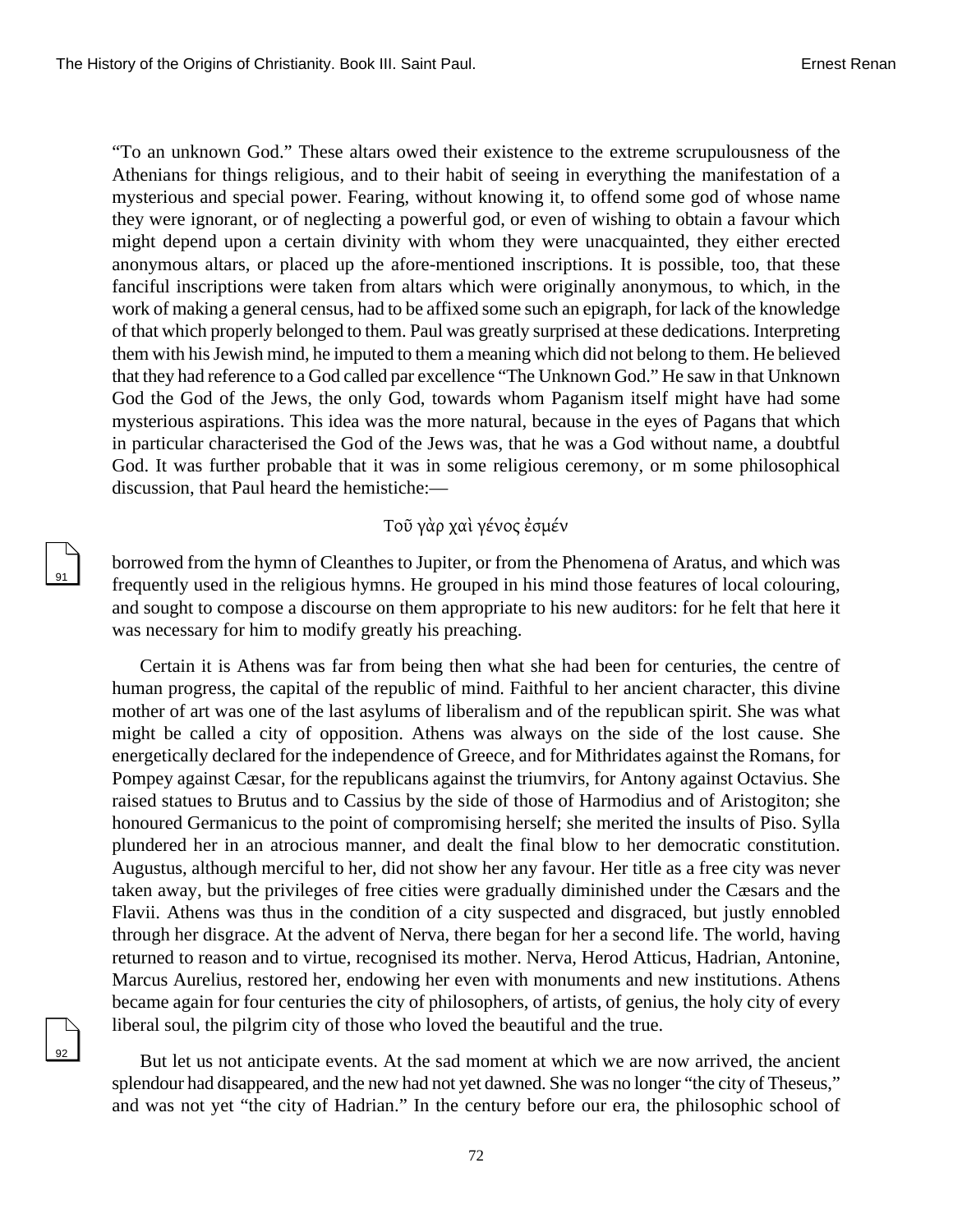94

Athens had been very brilliant; Philo of Larissa, and Antiochus of Ascalon, had continued or modified the academy; Cratippus taught there peripatetics, and understood how to be at once the friend, the master, the consoler, or the *protégé* of Pompey, of Cæsar, of Cicero, and of Brutus. Romans, the most celebrated and most eminent in business, attracted to the Orient by ambition, halted at Athens to listen to the philosophers in vogue. Atticus, Crassus, Cicero, Varro, Ovid, Horace, Agrippa, Virgil, either studied or resided there as amateurs. Brutus passed there his last winter, dividing his time between the peripatetic Cratippus and the academician Theomnestus. Athens was, on the eve of the battle of Philippi, a centre of opinion of the highest importance. The instruction which was given there was entirely philosophic, and much superior to the insipid eloquence of the school of Rhodes. That which was indeed prejudicial to Athens was the advent of Augustus and the universal pacification. The precepts of philosophy were from that time suspected—the schools lost their importance and their activity. Rome, on the other hand, by reason of the brilliant literary evolution which she had achieved, became for some time semi-independent of Greece in regard to matters of thought. Other centres were formed: as a school of varied instruction, Marseilles was preferred. The original philosophy of the four great sects had come to an end. Eclecticism, a sort of flabby, unsystematic style of philosophising, had commenced. If we except Ammonius of Alexandria, the master of Plutarch, who founded about that time at Athens a species of literary philosophy, which was to become the fashion, beginning with the reign of Hadrian, there was no one illustrious, about the middle of the first century, in the one city of the world which had produced or attracted the most celebrated men. The figures which were now consecrated with deplorable prodigality on the Acropolis were those of consuls, of pro-consuls, of Roman magistrates, and of members of the imperial family. The temples which were erected there were dedicated to the goddess Rome, and to Augustus. Nero had even his statues there. Artists of talent having been attracted to Rome, the Athenian works of the first century were, for the most part, of a mediocre quality that is surprising. Still monuments, such as the clock of Andronicus Cyrrhesta, the portico of Athene Archegetes, the temple of Rome and of Augustus, the mausoleum of Philopappus, were either a little anterior or posterior to the time when Paul saw Athens. Never had the city, during its long history, been more mute and peaceful.

She still preserved, however, a great portion of her nobility. She still occupied the first rank in the regards of the world. Despite the harshness of the times, the respect for Athens was profound, and every one bowed to her. Sylla, though so terrible in consequence of her rebellion, had pity on her. Pompey and Cæsar, before the battle of Pharsalia, caused it to be proclaimed by a herald that all the Athenians were to be spared, as priests of the goddesses Thesmophores. Pompey gave a large sum of money to adorn the city: Cæsar refrained from avenging himself on her, and contributed to the erection of one of the monuments. Brutus and Cassius, who comported themselves as private persons, were received and flattered like heroes. Antony loved Athens, and liked to reside there. After the battle of Actium, Augustus pardoned her for the third time, and his name, like that of Cæsar, was inscribed on an important monument. His family and *entourage* were looked upon at Athens as benefactors. The Romans were at great pains to prove that they left Athens free and honoured. Spoiled children of fame, the Athenians lived thenceforward on the recollections of their past history. Germanicus, while be resided at Athens, wished to be preceded by only one lictor. Nero, though not superstitious, did not dare to enter the city for fear of the Furies which lived under the Areopagus,—of those terrible "Semnes," which the parricides dreaded. The recollection of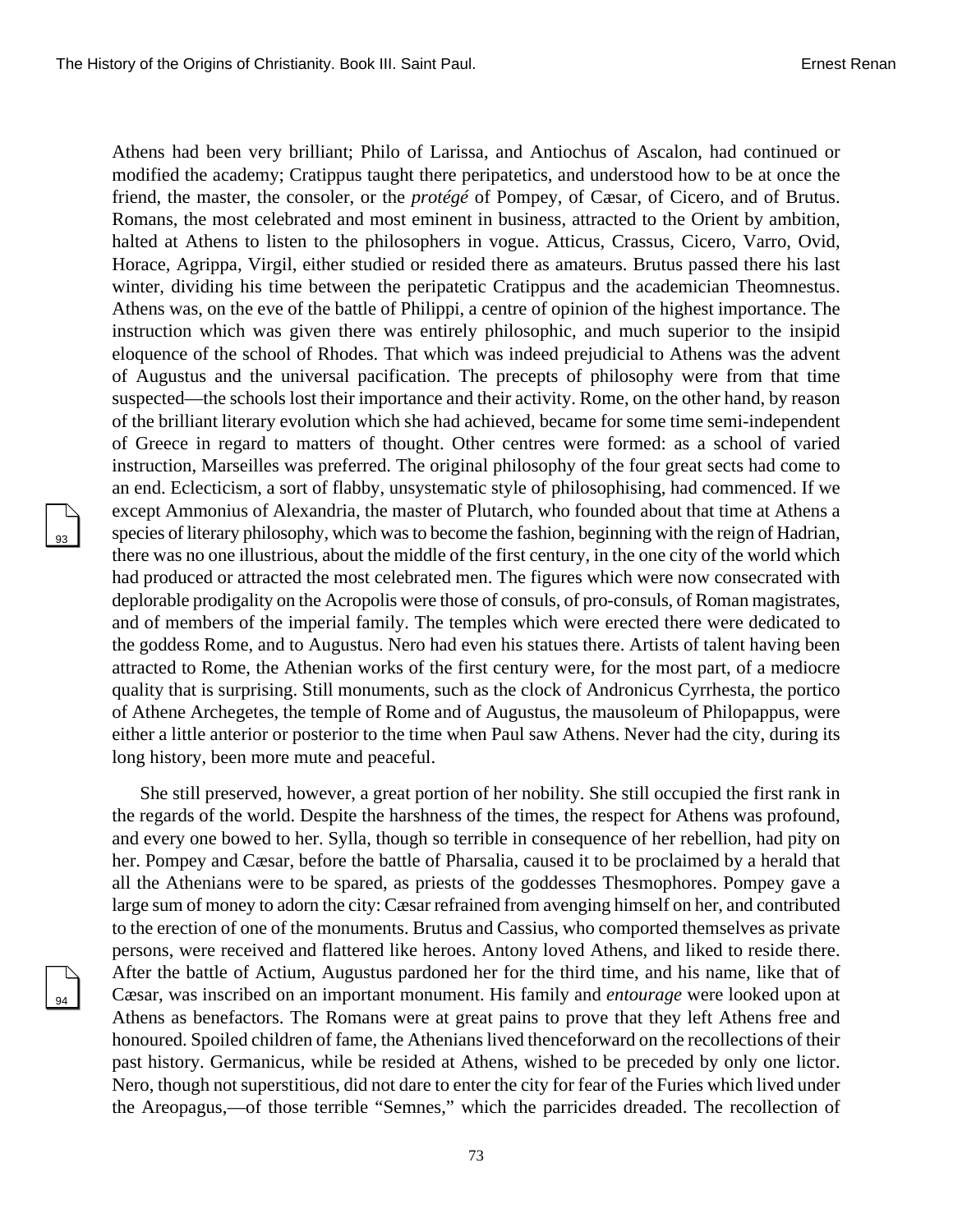96

Orestes made him tremble. He dare no more affront the mysteries of Eleusis, at the threshold of which the herald proclaimed that the profligate and the impious were to be careful not to approach. Noble foreigners, descendants of dethroned kings, came to spend their fortunes at Athens, and were delighted to find themselves decorated with high-sounding and mock titles. All the small barbarian kings emulated one another in rendering service to the Athenians, and in restoring their monuments.

Religion was one of the principal causes of this exceptional favour. Essentially municipal and political in its origin, having for its basis the myths relating to the foundation of the city and to its divine protectors, the religion of Athens was at first only the religious consecration of patriotism and of the institutions of the city. It was the cult of the Acropolis. "Aglaure" and the oath which the young Athenians took upon the altar had no other meaning; just as if religion with us consisted in drawing the conscription, in drilling, and in honouring the colours. It soon became insipid enough; it possessed nothing infinite, nothing that touched man through his destiny, nothing universal. The railleries of Aristophanes against the gods of the Acropolis proved by themselves alone that these gods could not bring every race under subjection. The women were turned early in the direction of petty foreign devotions like those of Adonis. The mysteries, in particular, were successful; philosophy in the hands of Plato was a kind of delicious mythology, whilst art created for the multitude images really admirable. The Athenian gods became the gods of beauty. The old Athene Poliade was but a mannikin, without apparent arms, swathed in a peplos, like the old virgin of Loretta. Toreutic accomplished an unexampled miracle; she made realistic statues after the model of the Italian and Byzantine Madonnas, adorned with appropriate ornaments, which were at the same time marvellous masterpieces. Athens succeeded in possessing, after a sort, one of the most perfect religions of antiquity. This religion underwent at that time a kind of eclipse, on account of the misfortunes of the city. The Athenians were the first to defile their sanctuary. Lachares stole the gold from the statue of Athene. Demetrius Poliorcetes was installed by the inhabitants themselves in the opisthodome of the Parthenon. He harboured his courtesans near himself, and people were amused by the scandals that such surroundings must have caused to the chaste goddess. Aristion the last defender of the independence of Athens, permitted the immortal lamp of Athene Poliade to be extinguished. Such, however, was the glory of that unique city, that the universe seemed to take to heart the adoption of her goddess, at the moment when she deserted her. The Parthenon, through the action of foreigners, regained her honours. The mysteries of Athens were a religious attraction for the whole Pagan world.

But it was principally as a city of schools that Athens exercised a peculiar prestige. That new destiny which, through the assiduity of Hadrian and Marcus Aurelius, came to possess a character so decided, had been begun two centuries before. The city of Miltiades and Pericles had been transformed into a university city, a sort of Oxford, the resort of all the young noblesse, who scattered gold in handfuls. It contained nothing but professors, philosophers, rhetoricians, pedagogues of every description, sophmores, tutors, gymnasts, *pædotribes, hoplomates*, masters of fencing and of riding. From the time of Hadrian the cosmetists or prefects of the students assumed to a certain extent the importance and the dignity of the archons. People fixed the date of the years by them: the old Greek education, destined in principle to form the free citizen, became the pedagogic law of the human species. Alas! she produces henceforth little else than rhetoricians; bodily exercises, formerly a real occupation of the heroes upon the banks of the Illissus, became now a mere matter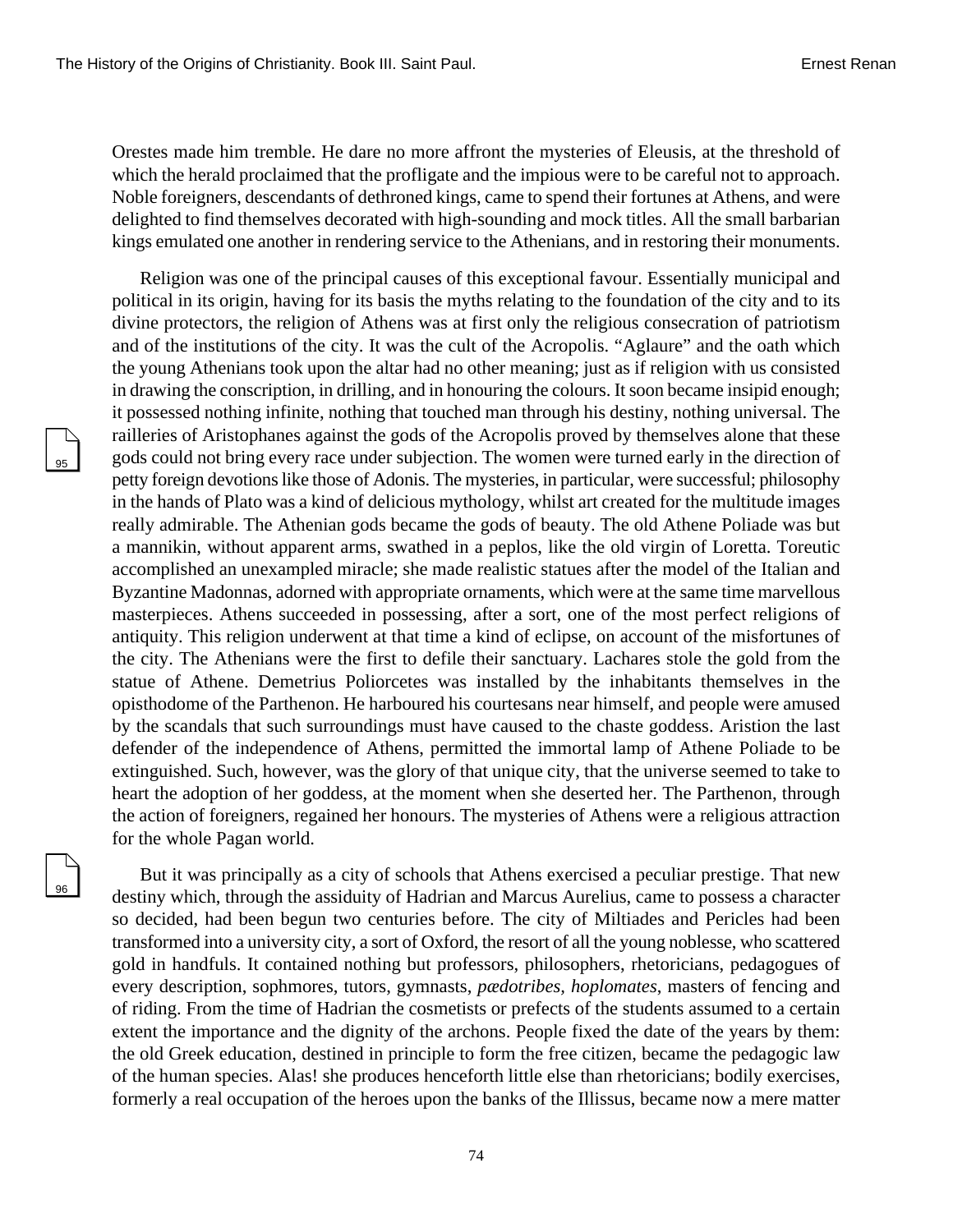98

of pose. A circus grandeur, the gestures of Franconi, have replaced solid grandeur. But it is the peculiar attribute of Greece to have ennobled everything. Even the work of the schoolman became with her a moral ministry. The dignity of the professor, in spite of more than one abuse, was one of her creations. The *jeunesse dorée* could sometimes remember the fine discourses of its masters. She was, like all youths, republican; she flocked to the appeal of Brutus; she was mown down at Philippi. The day was employed in declaiming on tyrannicide and on liberty, in celebrating the noble death of Cato, and in making a eulogy on Brutus.

The population had always been sprightly, *spirituelle*, curious. Every one lived in the open air, in perpetual contact with the rest of the world, breathing, under smiling skies, a serene atmosphere. The strangers, who were numerous and eager after knowledge, evinced great activity of mind. Publicity, the journalism of the ancient world—if one may be permitted to make use of such an expression—had its centre at Athens. The city not being commercial, everybody had but one care, which was to learn the news, to be made *au courant* of what was said and of what was being done in the universe. It is very remarkable that the great development of religion did not destroy rational culture. Athens might have been at once the most religious city of the world, the Parthenon of Greece, and the city of philosophers. When we see in the theatre of Dionysius the marble arm-chairs which surround the orchestra bearing each the name of the priesthood the titulary of which came to sit there, we should say that here was a city of priests; and yet it was pre-eminently the city of free-thinkers. The religions in question had neither dogmas nor holy writ. They had not for physics the horror that Christianity has always evinced, and which has led it to condemn positive researches. The priest and the Epicurean atomist, except for a few broils, lived peaceably enough together. The true Greeks were perfectly contented with such accord, founded not upon logic, but upon mutual tolerance and mutual regard.

This was for Paul a species of existence altogether new. The cities in which he had up till now preached were for the most part commercial cities, resembling Leghorn or Trieste, and having large Jewries rather than brilliant centres, cities of the great world and of great culture. Athens was profoundly Pagan; Paganism was bound up with every pleasure, with every interest, with every glory of the city. Paul hesitated a great deal. Timothy at length arrived from Macedonia; Silas, for reasons which we do not know was not able to come.

There was a synagogue at Athens, and Paul disputed in it with the Jews, and with the "devout persons;" but in such a city any successes in the synagogue counted for little. That brilliant *agora* in which was displayed so much mind, that portico *Pœcile* in which was asked every conceivable question, tempted him. He spoke there not as a preacher addressing himself to the multitude assembled, but as a stranger feeling his way—putting forth his ideas timidly, and seeking to create for himself some *point d'appui*. "Jesus and the resurrection" (*anastasis*) appeared foreign words, and destitute of meaning. Several of them, as it would appear, took *anastasis* for the name of a goddess, and believed that *Jesus* and *Anastasia* were some new divine couple that these Oriental dreamers had come to preach. Some Epicurean and Stoic philosophers, it is said, came near and listened.

This first contact of Christianity with Greek philosophy was not very encouraging. We have never seen a better example of how men of mind ought to distrust themselves and to guard against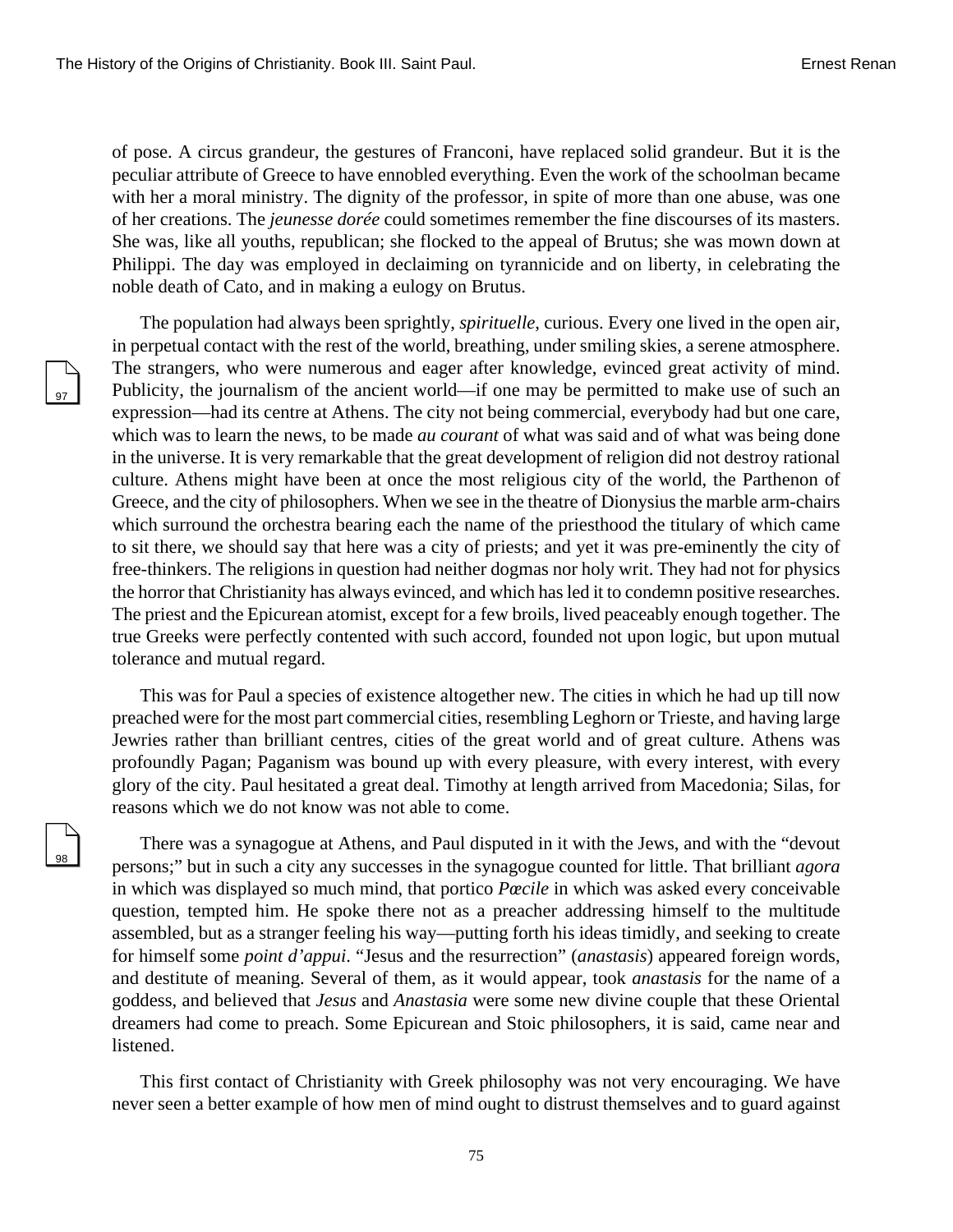100

laughing at an idea, however foolish it may seem to them. The bad Greek spoken by Paul, his incorrect and halting phraseology, were not calculated to make him accredited at Athens. The philosophers turned their backs disdainfully at his barbarous speech. "He is a babbler" (*spermologos*), said some. "He is a preacher of strange gods," said others. No one could have suspected that this babbler would one day supplant them, and that, four hundred and seventy-four years later, their professorships would be suppressed as useless and injurious, in consequence of the preaching of Paul. What a grand lesson! Proud of their superiority, the Athenian philosophers disdained the questions pertaining to popular religion. In their midst superstition flourished. Athens almost equalled in that respect the most religious cities of Asia Minor. The aristocracy of thinkers cared little for the social wants which made themselves felt under the cover of so many unpolished worships. Such a renunciation is always punished. When philosophy declares that she will not occupy herself with religion, religion responds by extinguishing her; and this is just, for philosophy is something only when she shows to humanity the way, when she takes up seriously the infinite problem which is the same for all.

The liberal spirit which reigned at Athens assured Paul of complete security. Neither Jews nor Pagans attempted anything against him; but that tolerance was even worse than hatred. Moreover, the new doctrine produced a lively reaction, at least in the Jewish society; here it could find only curious and *blasé* auditors. It appears that one day the auditors of Paul, wishing to obtain from him a sort of official exposition of his doctrine, conducted him to the Hill of Mars, and there summoned him to declare what religion he preached. It is indeed possible that there is some legend here, and that the celebrity of the Areopagus may have led the narrator of the *Acts*, who had not been an eyewitness, to select this illustrious audience to enable him to deliver on his hero a pompous discourse, a philosophic harangue. This hypothesis, nevertheless, is not necessary. The Areopagus had retained, under the Romans, Its ancient organisation. It had even seen its prerogatives increased, as a result of the policy which led the conquerors to suppress in Greece the ancient democratic institutions, and to replace them by the Council of Notables. The Areopagus had always been the aristocratic corporation of Athens: it gained what the democracy had lost. Let us add that people were living in an epoch of literary dilettanteism, and that that tribunal, by its classic celebrity, enjoyed a great *prestige*. Its moral authority was recognised by the entire world. The Areopagus thus became again, under Roman domination, what it had been at different times in the history of the Athenian Republic, a political body, almost divested of judicial functions, the real senate of Athens, intervening only in certain cases, and constituting a conservative nobility of retired functionaries. Beginning with the first century of our era, the Areopagus figures in the inscriptions as head of the powers of Athens, superior to the Council of Six Hundred, and to the people. The erection of statues, in particular, was made by it, or at least with its authorisation. At the epoch at which we are now arrived, it had just decreed a statue to Queen Berenice, daughter of Agrippa I., with whom we shall soon see Paul *en rapport*. It seems also that the Areopagus exercised a certain superintendence over instruction. It was a chief council of religious and moral censure, before which was brought all that concerned laws, manners, medicine, luxury, ædileship, the religions of the city; and there is no-thing unlikely in the fact that when a novel doctrine was promulgated, that the preacher should be invited to come and make his declarations before such a tribunal, or at least to the place in which it held its sessions. Paul, it is said, stood up in the middle of the assembly and spoke thus: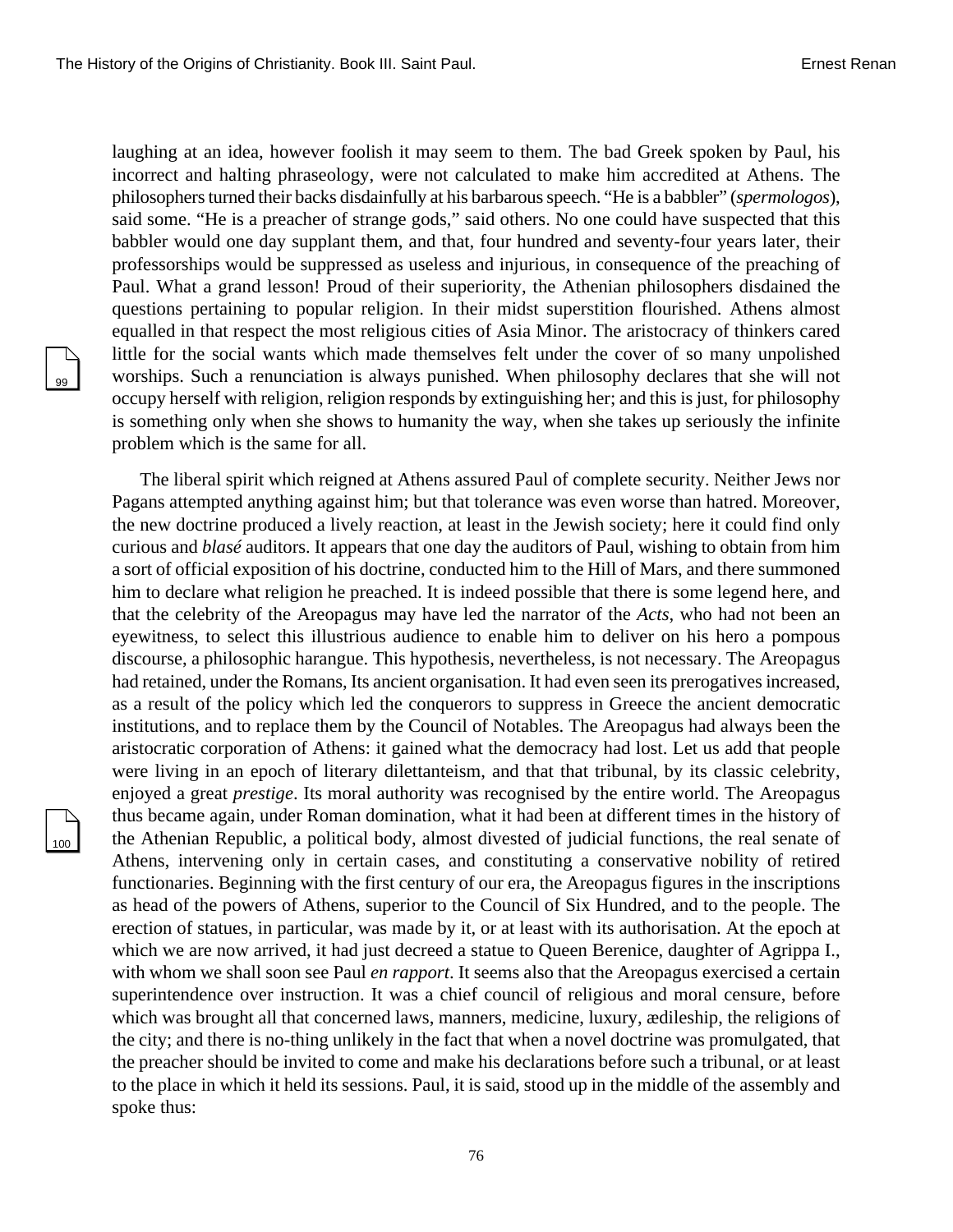102

"Ye men of Athens, I perceive that in all things ye are too superstitious. For as I passed by, and beheld your devotions, I found an altar with this inscription:—'TO THE UNKNOWN GOD.' Whom, therefore, ye ignorantly worship, him declare I unto you. God that made the world, and all things therein, seeing that he is lord of earth, dwelleth not in temples made with hands, neither is worshipped with men's hands, as though he needed anything, seeing he giveth to all life and breath, and all things. And hath made of one blood all nations of men for to dwell on all the face of the earth, and hath determined the times before appointed, and the bounds of their habitation. That they should seek the Lord, if haply they might feel after him, and find him, though he be not far from every one of us. For in him we live and move and have our being; as certain also of your own poets have said, 'For we are all his offspring.' Forasmuch, then, as we are the offspring of God, we ought not to think that the godhead is like unto gold, or silver, or stone, or graven by art of man's device. And the times of this ignorance God winked at; but now commandeth all men everywhere to repent. Because he hath appointed a day in which he will judge the world in righteousness, by that man whom he hath ordained; *whereof* he hath given assurance unto all men, in that he hath raised him from the dead" ([Acts xvii. 22-31\)](http://www.ccel.org/b/bible/asv/xml/asv.Acts.17.xml#Acts.17.22).

At these words, according to the narrator, Paul was interrupted. Hearing him speak of the resurrection of the dead, some mocked, and others said:—"We will hear thee again of this *matter*."

If the discourse which we have just related was really delivered, it must indeed have produced a very singular impression upon the cultivated minds which heard it. That almost barbarous speech, now incorrect and formless, now scrupulously correct; that unequal eloquence, strewn with happy fancies and disagreeable failings; that profound philosophy, embracing beliefs the most singular, and extending, seemingly, to another world. Immensely superior to the popular religion of Greece, such a doctrine was in many things below the level of the current philosophy of the age. If, on the one hand, it extended the hand to that philosophy through the elevated notion of divinity and the beautiful theory which it proclaimed of the moral unity of the human mind, on the other, it embraced in part supernatural beliefs that no informed mind could admit. In any case, it is not surprising that Christianity had no success in Athens. The motives which were to work the success of Christianity, were elsewhere than in the circle of letters. They were lodged in the hearts of pious women, in the secret aspirations of the poor, the slaves, and the afflicted of every description. Before philosophy could approach the new doctrine, it was necessary that philosophy itself should be much debased, and that the new doctrine should be renounced from the grand chimera of the near judgment, that is to say, from the concrete ideas with which from its first formation it had been enveloped.

Whether it was delivered by Paul, or by one of his disciples, this discourse, in any case, shows us an endeavour, almost the only one in the first century, made to reconcile Christianity with philosophy, and even, in one sense, with Paganism. The author, giving proof of a breadth of views most remarkable amongst the Jews, discovers in all races a sort of innate sense of the divine, a sort of secret instinct of monotheism which might lead to the knowledge of the true God. To be believed in, Christianity is nothing more than natural religion, which one arrives at by consulting simply one's own heart, and by interrogating oneself conscientiously—the two-sided idea which was soon to reproach Christianity with deism, and to inspire a pride of which it had been shorn. This is the first example given of the tactics of certain apologists of Christianity, in advance of philosophy,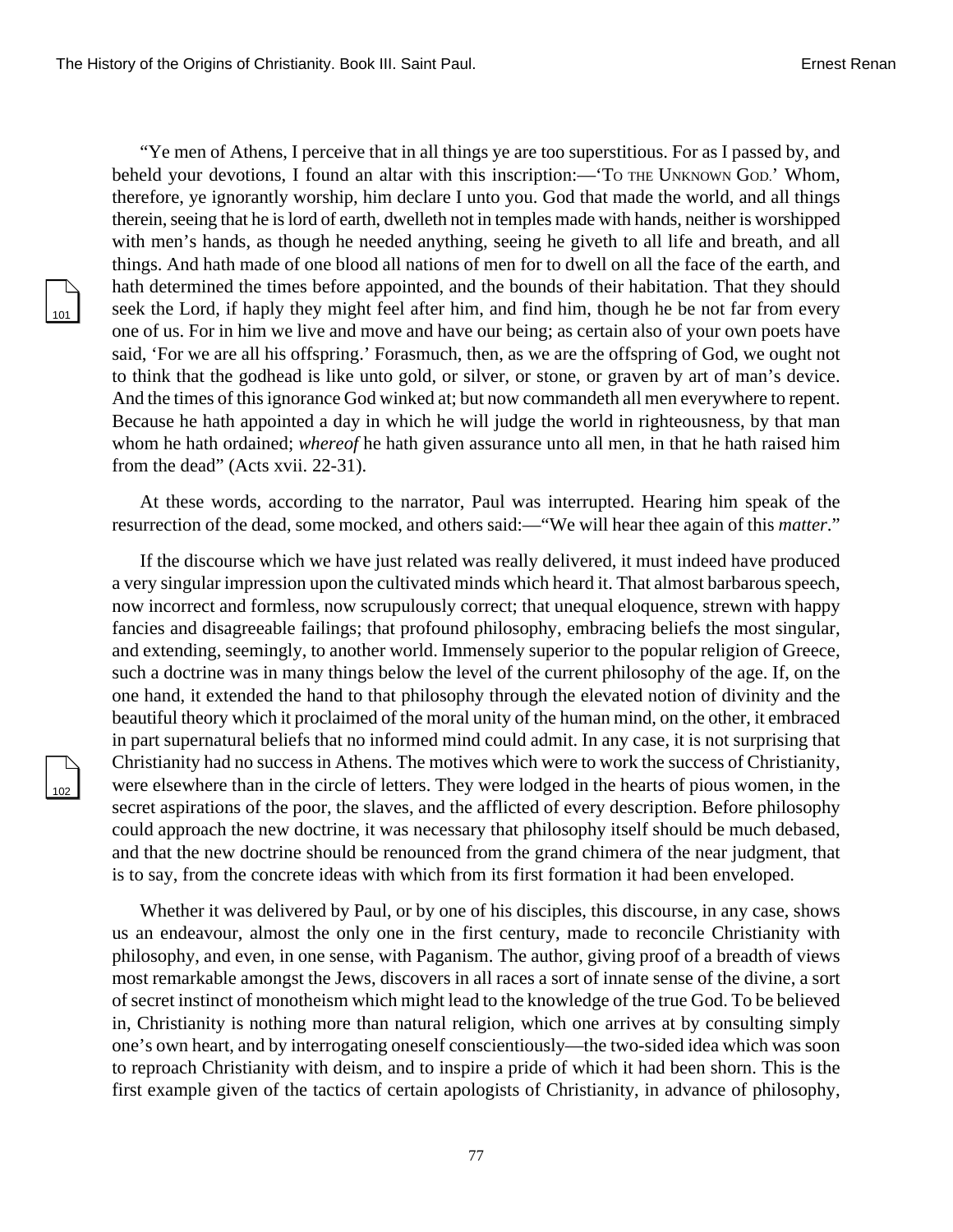using or feigning to use scientific language; speaking with complaisance or politeness of the reason advanced by the other side of wishing to have it believed, by means of skilfully grouped quotations, that in the main it might be understood by lettered people; but which led to misunderstandings that were inevitable, for they plainly declared their opinions, and spoke of their supernatural dogmas. One can already perceive the effort to translate into the language of Greek philosophy Jewish and Christian ideas; one can foresee Clement of Alexandria and Origen. Biblical ideas, and those of Greek philosophy, aspired to embrace one another; but in order to that many concessions had to be made; for that God in which we live and move is far removed from the Jehovah of the prophets, and from the celestial father of Jesus.

Be that as it may, the times were far from being ripe for such an alliance; at any rate, it was not to take place at Athens. Athens, at the point which it had reached in history, that city of grammarians, of gymnasts, and of fencing-masters, was likewise as ill adapted as it was possible to be, for receiving Christianity. The power over vassals, the hardness of heart of the schoolman, were unpardonable sins in the eyes of grace. The pedagogue is the least convertible of men; for he has a religion of his own, which is routine, faith in old authors, and a taste for literary exercises. This satisfies him, and extinguishes in him all other desires. There has been found at Athens a series of *hermes*-portraits of cosmetics of the second century. The latter are splendid men, grave, majestic, with a noble mien, and yet Hellenic. From the inscriptions we learn of the honours and pensions which were conferred on them: the really great men of the ancient democracy never had so many of these. Assuredly if Paul had encountered some of the predecessors of these superb pedants, he could not have achieved much more success than, during the Empire, would have had a romancist imbued with neo-Catholicism, attempting to convert to his views a Universitarian attached to the religion of Horace, or than would in our own days a socialist humanitarian declaiming against English prejudices before the fellows of Oxford or Cambridge.

In a society so different from that in which he had till now lived, in the midst of rhetoricians and professors of dialectics, Paul found himself indeed from home. His thoughts constantly reverted to the dear Churches of Macedonia and Galatia, where he had discovered such an exquisite religious sentiment. He thought many times of departing for Thessalonica. A lively desire carried him thence, the more so as he had received news that the faith of the young Church had been subjected to many severe tests, and he feared that the proselytes might succumb to the temptations. Some obstacles, that he attributed to Satan, prevented him from carrying out that project. When he could no longer forbear, as he himself said, he separated once more from Timothy, whom he sent to Thessalonica to confirm, to exhort, and to console the faithful, and remained alone again at Athens.

He laboured there with renewed vigour, but the soil was unpropitious. The sprightly Athenian mind was diametrically opposed to that tender and profound religious disposition which produced conversions, and which was predestined to Christianity. The truly Hellenic ground was little inclined to the doctrine of Jesus. Plutarch, living in an atmosphere purely Greek, had not the least wind of it in the first half of the second century. Patriotism, attachment to old recollections of country, turned the Greeks against exotic worships. "Hellenism" became an organised, almost rational religion, which admitted a great part of philosophy. The "gods of Greece" appeared to wish to be regarded as the universal gods of humanity.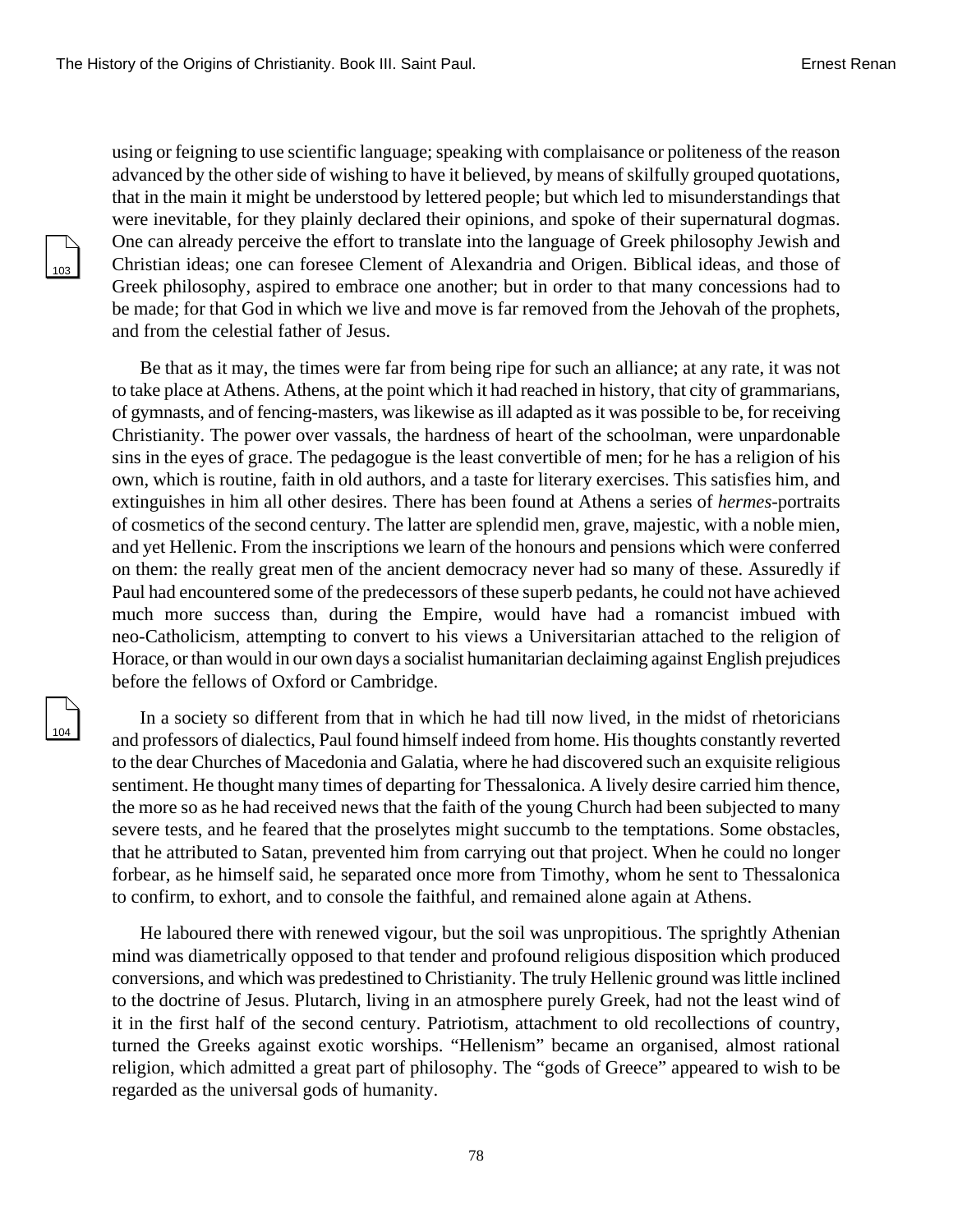106

That which characterised the religion of Greece formerly, that which still characterises it in our day, is the want of infinity, of the unconfined, of compassion, of feminine softness. The profoundness of German and Celtic religious sentiment is lacking in the true Hellenic race. The piety of Greek orthodoxy consists in practices and in exterior signs. The orthodox Churches, sometimes very elegant, have none of the terrors which one feels in a Gothic Church. In that Oriental Christianity there are no tears, prayers, or outward compunctions. The funerals there are almost gay. They take place at night, or at the setting of the sun, when the shadows have become lengthened, and are accompanied by songs set in a medium key, and are a display of bright colours. The fanatical gravity of the Latins is distasteful to those brisk, cheerful, and sprightly races. The infirm one is not cast down; he watches death softly approach; all about him is smiles. Herein lies the secret of that divine gaiety of the Homeric poems and of Plato—the narration of the death of Socrates in Phædon shows hardly a taint of sadness. Life produces its flower, then its fruit; what is wanted more? If, as it can be maintained, the pre-occupation of death is the most important characteristic of Christianity and of modern religious sentiment, then the Greek race is the least religious of races. It is a superficial race, treating life as a thing devoid of the supernatural, and having no future. Such simplicity of conception is owing in great measure to the climate, to the purity of the atmosphere, to the astonishing joy that one breathes, but even more so to the instincts of the Hellenic race, finely idealistic. Anything—a tree, a flower, a lizard, a tortoise, calls up the recollection of a thousand metamorphoses which have been sung by the poets; a jet of water, a small crevice in the rock which is called a cave of the nymphs; a well with a drinking-cup at the brink; an arm of the sea so narrow that the butterflies cross it, and nevertheless navigable for the largest ships, like the Bosphorus; orange groves, cypress trees, whose shades are reflected on the sea; a small pine wood in the midst of rocks—suffice in Greece to produce the contentment which is awakened by beauty. People walk in the gardens during the night to listen to the nightingales; sit down in the clear moonlight to play the flute; go to drink the pure mountain water, carrying with them a piece of bread, and a flask of wine, which is drunk while singing. At family feasts, there is suspended above the doors a crown of branches, to match with the headpieces of flowers; on days of public festivals, thyrsi are carried, adorned with leaves; the days are passed in dancing, playing with tame goats; these are the delights of the Greeks, the pleasures of a race, poor, economical, eternally young, inhabiting a charming country, finding its welfare within itself, and in the gifts that the gods have given it. The shepherd's song or pastoral, after the manner of Theocritus, was in the Hellenic countries a reality. Greece al-ways delighted in that unpretentious species of delicate and amiable poetry, the species the. most characteristic of her literature, the mirror of her own life, though almost always silly and artificial. Good humour and the delights of life are Greek traits *par excellence*. This race is always twenty years old; for she, *indulgere genio* is not the deep drinking of the English, or the gross diversions of the French; it is simply to think that nature is kind, that one can and one ought to unbend to it. For Greece, in fact, nature is a counsellor of elegance, a mistress of justice and of virtue:—"concupiscence." The idea that nature induces us to do evil is to her a *not*-sense. The taste for personal adornment which distinguishes the *palicare*, and which is exhibited with so much innocence in the Greek girl, is not the pompous vanity of the barbarian, the vulgar pretension of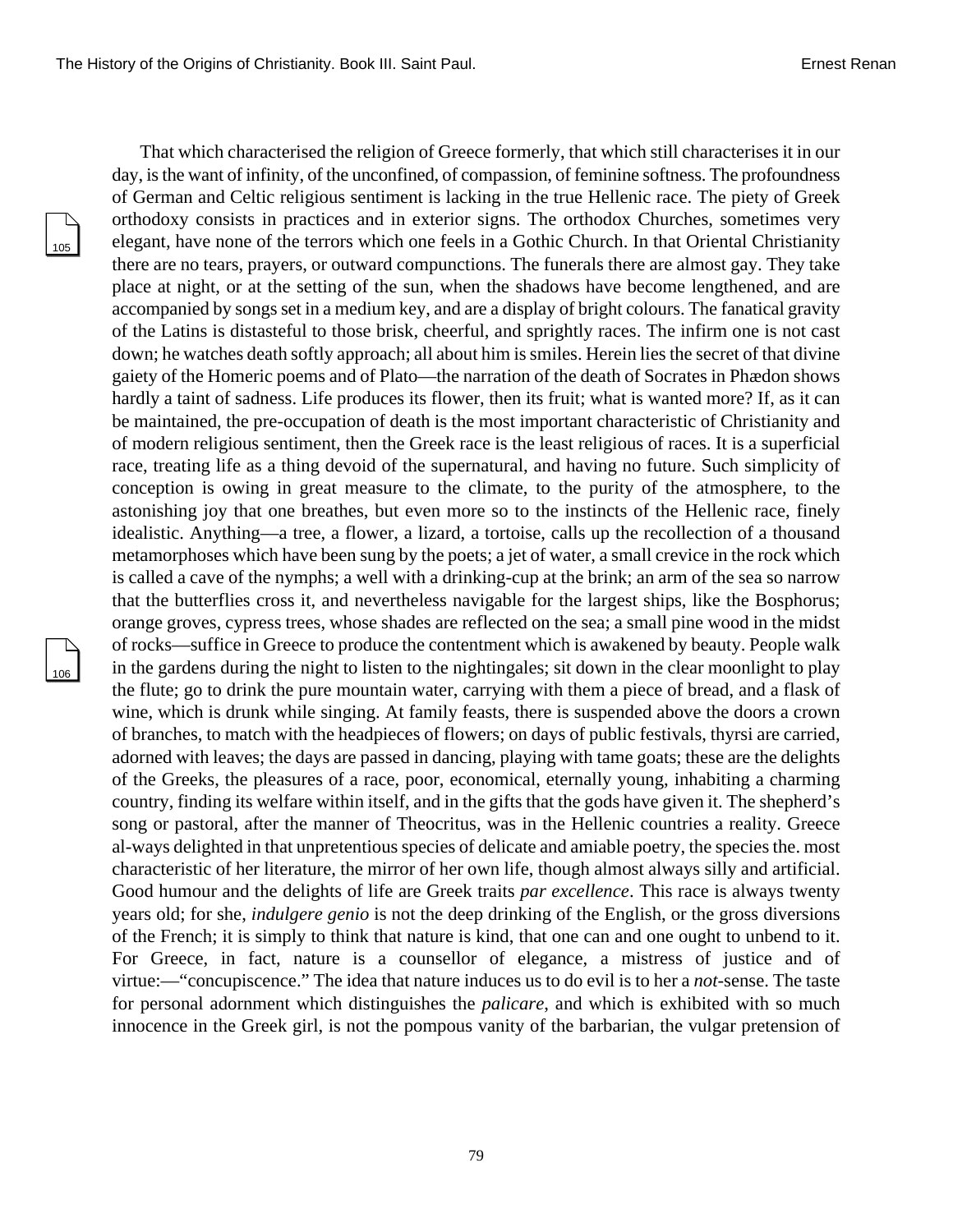108

the *bourgeois*, swollen with the ridiculous pride of an upstart; it is the pure and delicate sentiment of unsophisticated youth, which feels itself to be the legitimate heir of the true inventors of beauty.

Such a race, one can understand, would have received Jesus with a smile. It was a subject these exquisite children were incapable of learning from us—serious, profound, really simple devotion without glory, goodness without parade. Socrates is a moralist of the first order, but he has nothing to do with the history of religion. The Greek always appears to us a little cold and heartless; he has wit, action, subtlety, but has nothing of the pensive or the melancholic. On the other hand, with us Celts and Germans, the source of our genius is our heart. Our deepest recesses (*au fond de nous*) resemble a fairy fountain, a fountain clear, fresh, and deep, in which is reflected the infinite. With the Greek, love of self and vanity is mixed with everything; vague sentiment is unknown to him; reflection upon his own destiny ap-pears to him unprofitable. Pushed to the length of caricature, so incomplete a mode of understanding life as it is conditioned, at the Roman epoch, the *græculus esuriens*, grammarian, artist, charlatan, acrobat, physician, amuser of the whole world, greatly resembling the Italian of the sixteenth and seventeenth centuries; at the Byzantine epoch, the theological sophist making religion degenerate into subtle disputes; in our day, the modern Greek, sometimes foolishly vain and ungrateful; the orthodox fathers, with their egotistical and materialistic religion. Unfortunate he who arrests that decadence! Shame upon him who, in front of the Parthenon, dreams of holding it up to ridicule! Nevertheless, this has to be acknowledged: Greece was never seriously Christian, nor is she to this day. No race in our Middle Ages was less romantic, more destitute of chivalrous sentiment. Plato built all his theory of the beautiful *en se passant* without reference to woman. To think of a woman in order to be incited to do great things! a Greek would have been surprised at such language. For him, he thought of men assembled around the *agora*, he thought of his country. In this respect the Latins were nearer to us. Greek poetry, incomparable in the grander species of it, such as the epic, the tragic, the disinterested lyric poetry, had not, it seems, the sweet elegiac note of Tibullus, of Virgil, of Lucretius, a note so much in harmony with our sentiments, so closely related to that which we love.

The same difference is found between the piety of St Bernard, of St François d'Assisi, and that of the saints of the Greek Church. These splendid schools of Capadocia, of Syria, of Egypt, of the Fathers of the desert, approximate the philosophical schools. The popular holy writings of the Greeks are more mythological than those of the Latins. The majority of the saints represented in the iconostase of a Greek house, before which a lamp burns, are not great authors, great men like saints of the West: they are often fanciful beings, old gods transfigured, or at least a combination of historic and mythological personages, like St George. And that admirable temple of St Sophia! It is an Aryan temple: the whole human species might have made its prayers there. Not having had either people, inquisition, scholasticism, or Middle Age barbarism, having always preserved a leaven of Arianism, Greece rejected with greater facility than any other country a supernatural Christianity, just as those Athenians of former times were at once (thanks to a sort of vivacity which was a thousand times more profound than the seriousness of our dull races) the most superstitious of peoples, and the nearest approach to Rationalism. The popular Greek songs are still to-day charged with Pagan images and ideas. Differing so widely from the West, the East remained during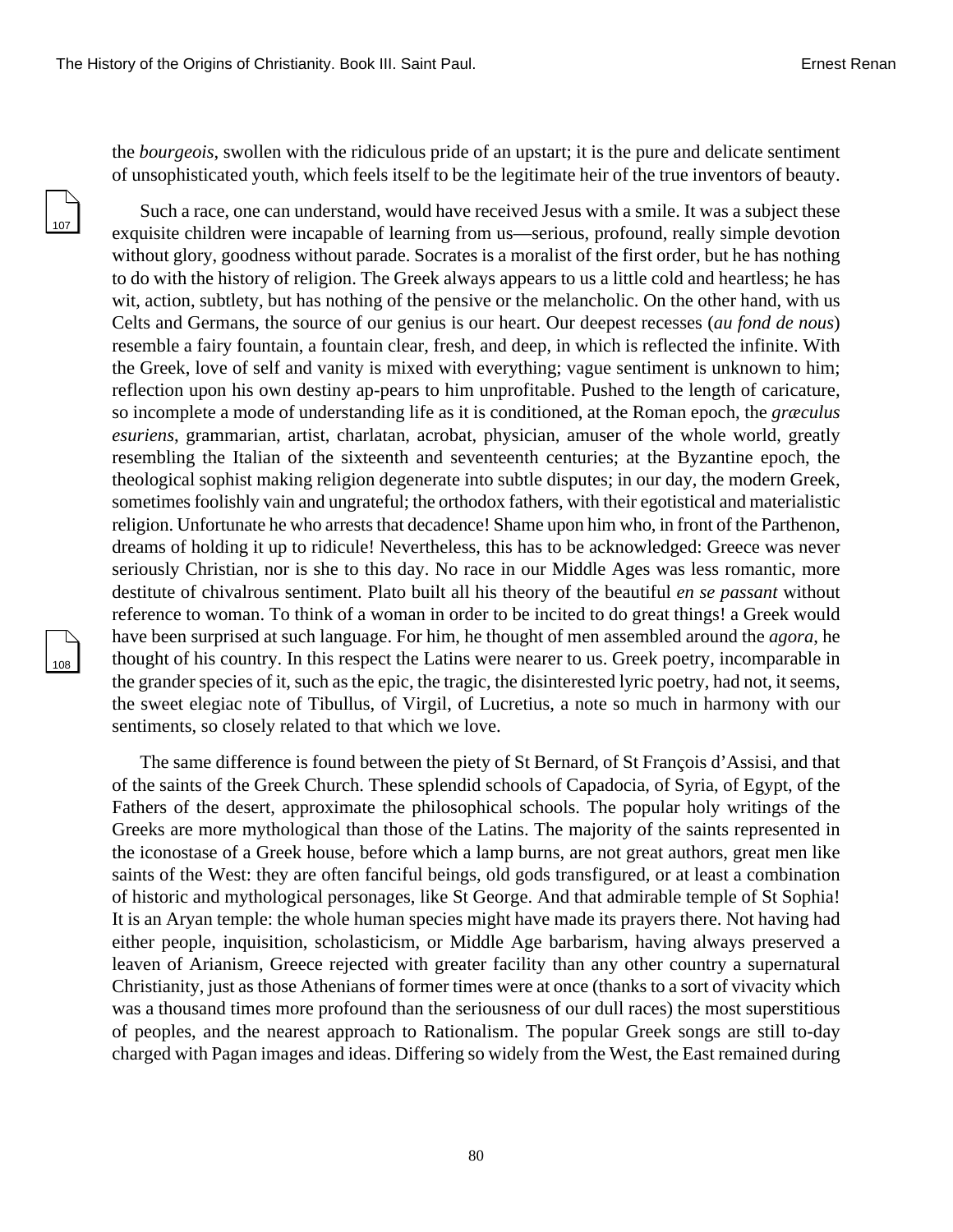the Middle Ages, and down to modern times, true "Hellenists;" at bottom more Pagan than Christian, living on a religion of old Greek patriotism, and of old authors. These Hellenists were, in the fifteenth century, the promoters of the Renaissance in the West, to which they affixed Greek texts, the basis of all civilisation. The same spirit has presided, and will continue to preside, over the destinies of new Greece. When we have fully studied that which made of us bears the caul of a cultivated Hellenist, we see that there is in him very little Christianity: he is Christian in form, as a Persian is a Mussulman, but at bottom he is "Hellenist." His religion is the adoration of the ancient Greek genius. He pardons every heresy to philo-Hellenism, to him who admires its past: he is much less a disciple of Jesus and of St Paul, than of Plutarch and of Julian.

Wearied by his little success at Athens, Paul, without awaiting the return of Timothy, departed for Corinth. He had not formed at Athens any considerable Church. There were only a few isolated persons, among others a certain Dionysius, who belonged, it is said, to the Areopagus, and a woman, named Damaris, who had adhered to his doctrines. This was, then, in his apostolic career, his first and almost only check.

Even in the second century the Church at Athens is of little importance. Athens was one of the cities which was the last to be converted. After Constantine, she is the centre of opposition against Christianity, the bulwark of philosophy. By a rare privilege she preserved the temples intact. These prodigious monuments, protected through the ages, thanks to a sort of instinctive respect, were to come down to us as an eternal lesson of good sense and honesty, given by artists of genius. Even to-day we feel that the Christian covering which is spread over the old Pagan foundation is very superficial. It is hardly necessary to modify the actual names of the churches at Athens to find again the names of the ancient temples.

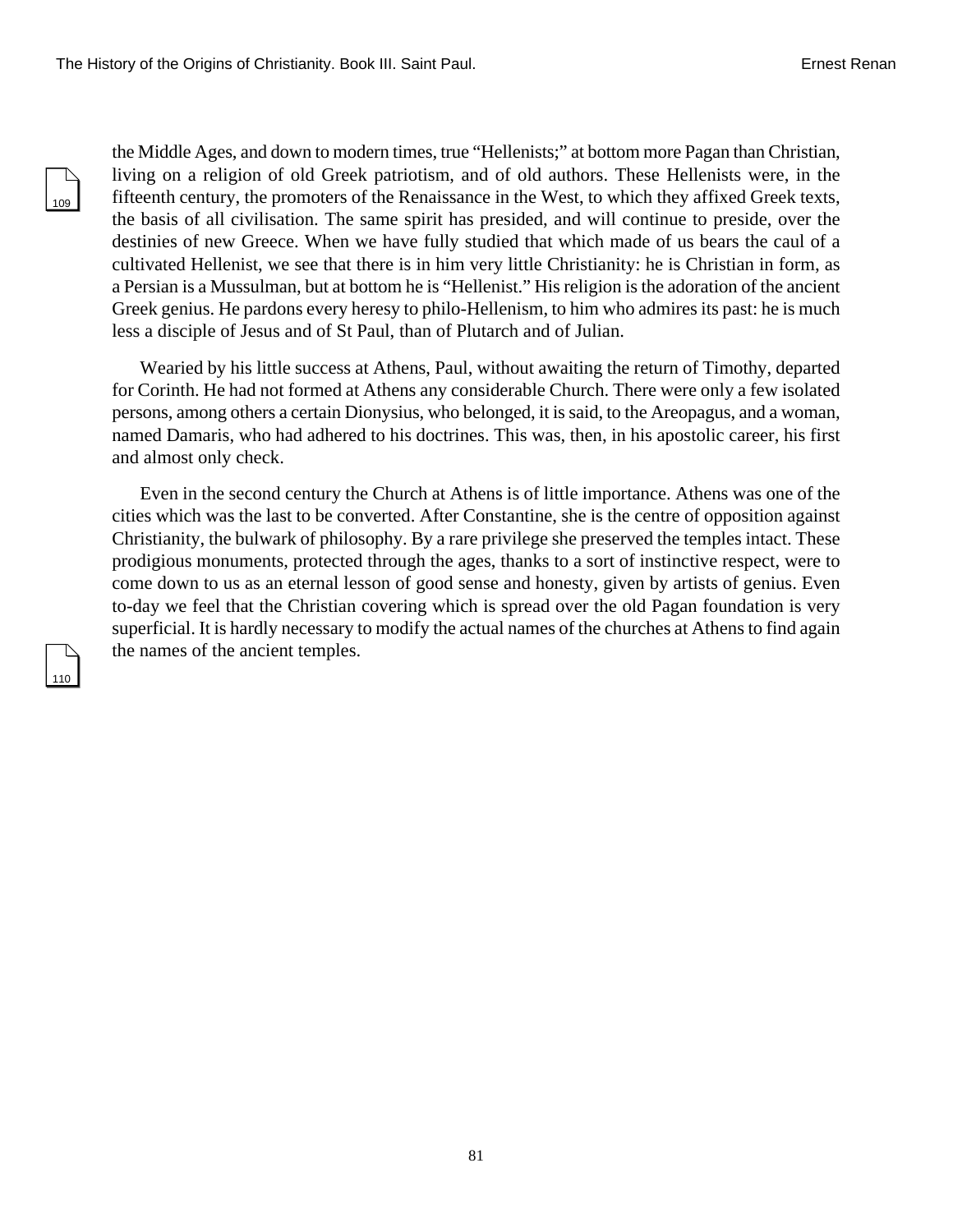# **CHAPTER VIIL**

## **CONTINUATION OF THE SECOND JOURNEY OF PAUL—FIST SOJOURN AT CORINTH.**

DEPARTING from Phalera or Piræus, Paul arrived at Cenchrea, which was the port of Corinth on the Ægæan Sea. It is a pretty enough little harbour. It is surrounded by verdant hills and pine woods, and is situated at the extremity of the Gulf of Saronica. A beautiful open valley, nearly two leagues in extent, reaches from that port to the great city built at the foot of the colossal dome from which can be seen the two seas.

Corinth was a field much better adapted than Athens to receive the new seed. It was not like Athens a sort of sanctuary of thought, a city sacred and unique to the world; it was even hardly a Hellenic city. Ancient Corinth had been razed to. its foundations by Mummius. For a hundred years the soil of the Achaian Confederation was desert. In the year 44 B.C. Julius Cæsar rebuilt the city and made it an important Roman colony, which he peopled principally with freedmen. This is equivalent to saying that the population was very heterogeneous. It was composed of a conglomeration of those peoples of every sort and of every origin which loved Cæsar. The new Corinthians remained for a long time strangers to Greece, where they were regarded as intruders. Their entertainments consisted of the brutal games of the Romans, which were repulsive to true Greeks. Corinth became thus a city like so many others on the shores of the Mediterranean, very populous, wealthy, brilliant, frequented by many strangers, a centre of commercial activity, one of those conglomerate cities, in short, which no longer contained patriots. The dominant trait which rendered its name proverbial was the exceeding corruption of manners which was remarked there. In this again it constituted an exception amongst the Hellenic cities. The purely Greek manners were simple and gay, and could on no account be held to be luxurious and debauched. The affluence of the mariners who were attracted thence by the two ports, had made of Corinth the last sanctuary of the worship of Venus Pandemos, a remnant of the ancient Phœnician establishments. The great temple of Venus had more than a thousand consecrated courtesans; the whole city was like a vast pandemonium, where numerous strangers, sailors particularly, resorted to spend their wealth foolishly.

There was at Corinth a colony of Jews, which was probably established at Cenchrea, one of the ports which was used in trading with the East. A short time before the arrival of Paul, a colony of Jews, which had been expelled from Rome by the edict of Claudius, had disembarked, and among the number were Aquila and Priscilla, who, it seems, at that time already professed the faith of Christ. From all this there resulted a concomitance of circumstances most favourable. The isthmus formed between the two masses of the Greek continent has always been the seat of a world-wide commerce. It had always been one of those emporiums, quite irrespective of race or of nationality, designed to be the headquarters, if I might say so, of infant Christianity. New Corinth, on account of its having few Hellenic nobility, was a city already semi-christianised. With Antioch, Ephesus,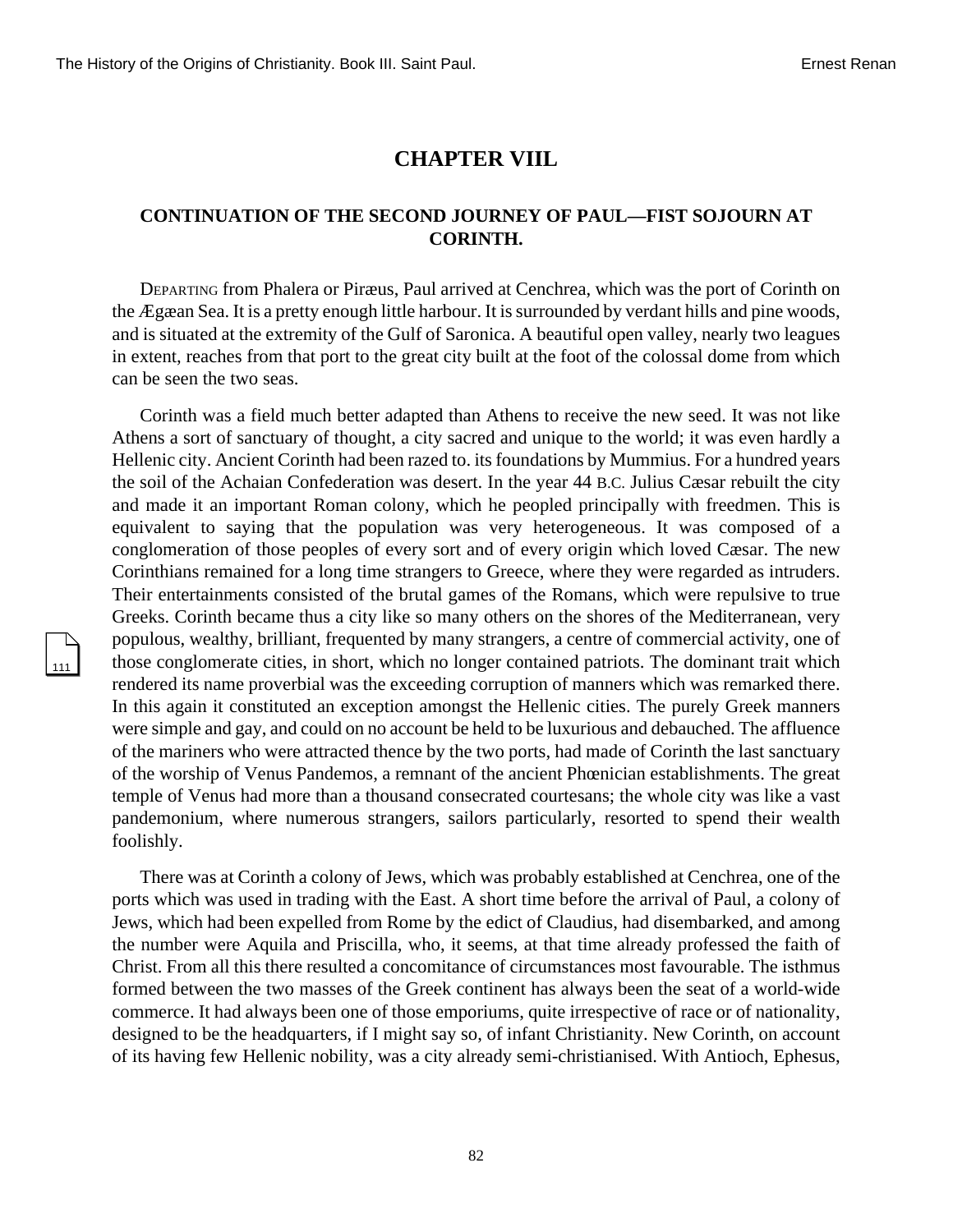Thessalonica, and Rome, she became an ecclesiastical metropolis of the first rank. But the immorality which reigned should at the same time have presaged that the first abuses in the history of the Church would be produced there. In a few years Corinth shall present tows the spectacle of incestuous Christians, and of drunken people sitting down to the table of Christ.

Paul quickly divined that a long sojourn at Corinth would be necessary. He resolved hence to take up there a fixed abode, and to prosecute his trade of upholsterer. Now, strictly speaking, Aquila and Priscilla followed the same trade as Paul. He went there to live with them, and the three set up a small shop, which was stocked by them with ready-made articles.

Timothy, whom Paul had sent from Athens to Thessalonica, soon rejoined him. The news from the Church at Thessalonica was excellent. All the faithful continued in the faith and in charity, and in their attachment to their master. The persecutions of their fellow-citizens had not shaken them; brotherly love prevailed throughout Macedonia. Silas, whom Paul had not seen since his flight from Beræa, had probably been joined by Timothy, and returned with the latter. What is certain is, that the three companions found themselves reunited at Corinth, and that they lived there together for a long time.

The attention of Paul was, as usual, first directed to the Jews. Each Sabbath he spoke in the synagogue. He found there dispositions greatly diverse, One family, that of Stephenephorus or Stephanus, was converted, and were all baptised by Paul. The orthodox resisted energetically, even to the extent of injuring and of anathematising them. One day, finally, there was an open rupture. Paul shook the dust off his raiment upon the incredulous of the assembly, made them responsible for the consequences, and declared to them that, seeing they closed their ears to the truth, he would go unto the Gentiles. Having uttered these words, he left the hall. He taught henceforth in the house of one Titus Justus, a man that feared God, and whose house was contiguous to the synagogue. Crispus, the chief of the Jewish community, belonged to the party of Paul; he was converted with his whole house, and Paul baptised him himself, a thing of rare occurrence.

Many others, both Jews and Pagans, and those "fearing God," were baptised. The number of converted Pagans appeared to be here relatively considerable. Paul displayed prodigious zeal. Several divine visions which came to him during the night fortified him. The fame of the conversions he had made at Thessalonica, nevertheless, preceded him, and had favourably disposed the religious society in his behalf. The supernatural phenomena were not wanting: there were some miracles. Innocence was not the same thing here as at Philippi and Thessalonica. The corrupt manners of Corinth crossed sometimes the threshold of the Church; at any rate, all those who entered it were not equally pure. But, in return, few of the Churches were more numerous; the community of Corinth irradiated the whole province of Achaia, and became the home of Christianity in the Hellenic peninsula. Without speaking of Aquila and of Priscilla—almost received in the rank of apostles—and of Titus Justus, of Crispus, of Stephanus—mentioned above—the Church numbered in its bosom Gaius, who was himself also baptised by Paul, and who extended hospitality to the Apostle during the second sojourn of the latter in Corinth; Quartus, Achaicus, Fortunatus, Erastus, rather an important personage, who was treasurer of the city; a woman named Chloe, who had a numerous household. We have only vague and uncertain notions in regard to one Zenas, a doctor of Jewish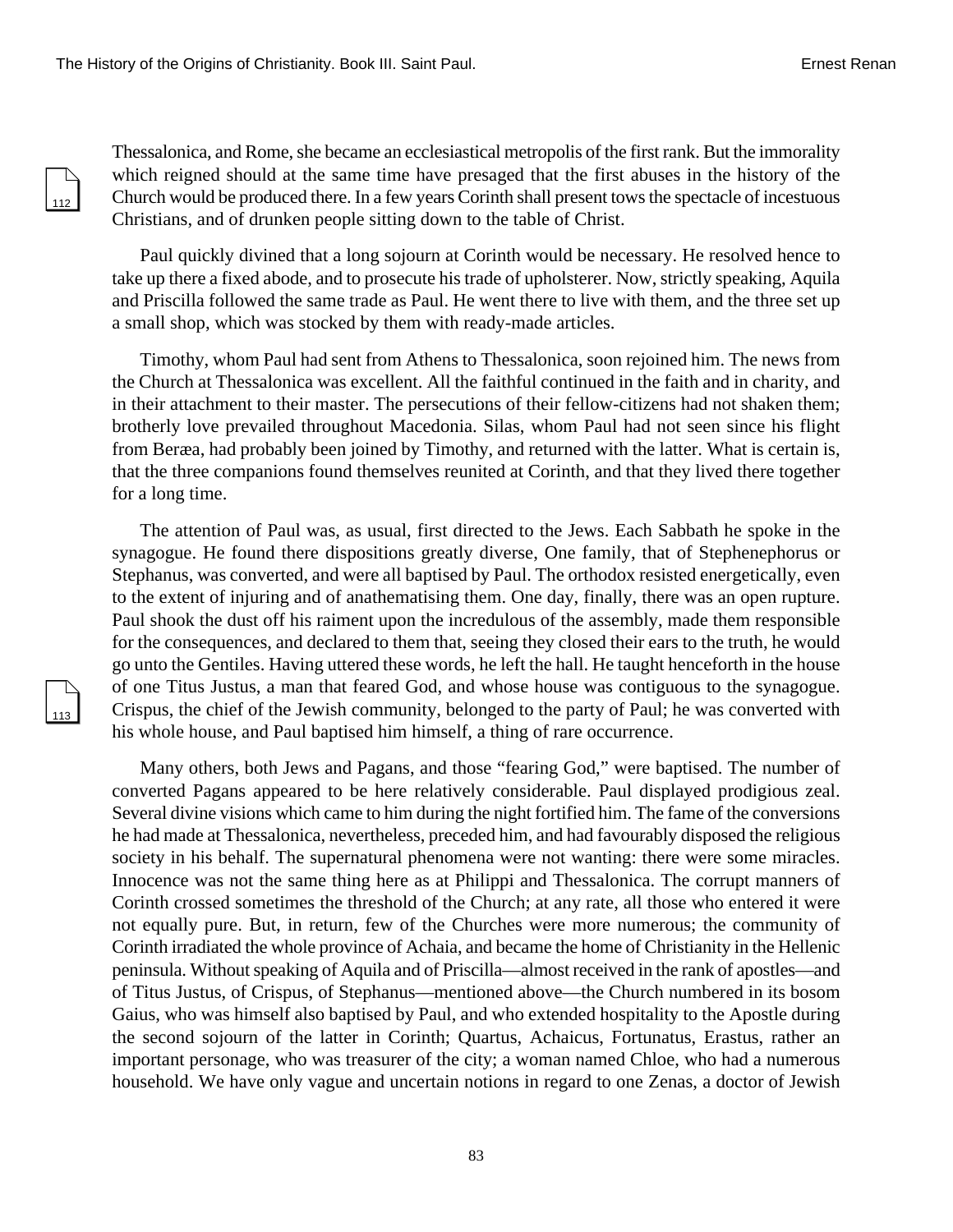115

law. Stephanus and his household constituted the most influential group, the one which had the most authority. All the converts, nevertheless, with the probable exception of Erastus, were simple-minded people, without much instruction, without social distinction, drawn, in a word, from the humblest ranks.

The port of Cenchrea had likewise its Church. Cenchrea was in great part peopled by Orientals. There one could reverence Isis and Eschmoun, while the Phœnician Venus was not neglected. It was like Calamaki in our days, less a city than a mass of shops and inns for seafaring men. In the midst of the corruption of these filthy hovels of seafarers, Christianity produced its miracle. Cenchrea possessed an admirable deaconess, who, one day, as we shall see later on, concealed under the folds of her woman's garments the whole future of Christian theology, the writing which was to regulate the faith of the world. She was named Phœbe. She was an active person, never at rest, always eager to render service, and who was very precious to Paul.

The sojourn of Paul at Corinth lasted for eighteen months. The beautiful rock of Acrocorinth, the snowy summits of Helicon and of Parnassus, remained for a long time in his regards. Paul contracted in that new religious family some deep friendships, although the taste of the Greeks for disputation displeased him; while on more than one occasion his natural timidity may have been increased by the disposition of his auditors to subtlety. He could not detach himself from Thessalonica, from the simplicity he had found there, from the lively affections he had there left behind him. The Church at Thessalonica was the model which he never ceased to proclaim, and to-wards which he always reverted. The Church at Philippi, with its pious women, its rich and good Lydia, was not allowed to be forgotten. That Church, as we have seen, enjoyed a singular privilege; which was, to nourish the Apostle when his labour did not suffice to do so. At Corinth he received from her fresh succour. As if the somewhat sprightly nature of the Corinthians, and of the Greeks in general, had inspired him with distrust, he would not accept anything of this kind from them, although more than once he found himself reduced to want during his sojourn in their midst.

It was with difficulty, nevertheless, that the anger of the orthodox Jews, always so active, was restrained from breaking out. The preachings of the Apostle to the Gentiles, his broad principles in regard to the adoption of all those who believed, and their incorporation into the family of Abraham, irritated to the highest pitch the partisans of the exclusive privilege of the children of Israel. The Apostle, on his part, was not very sparing in hard words. He announced to them that the anger of God was about to break out against them. The Jews had recourse to the Roman authorities. Corinth was the capital of the province of Achaia, comprising the whole of Greece, and which ordinarily was joined to Macedonia. The two provinces had been made senatorials by Claudius, and in virtue of which they had a pro-consul. That position was filled at the time of which we speak by one of the most amiable and best instructed men of the century—Marcus Annæus Novatus, elder brother of Seneca. who had been adopted by the rhetorician L. Junius Gallio, one of the litterateurs of the society of the Senecas: Marcus Annæus Novatus took hence the name of Gallio. He had a great mind and a noble soul, was a friend of the poets and of the celebrated authors. Every one who knew him adored him. Statius called him *dulcis Gallio*, and probably he was the author of some of the tragedies which proceeded from that literary roof. He wrote, it seems, upon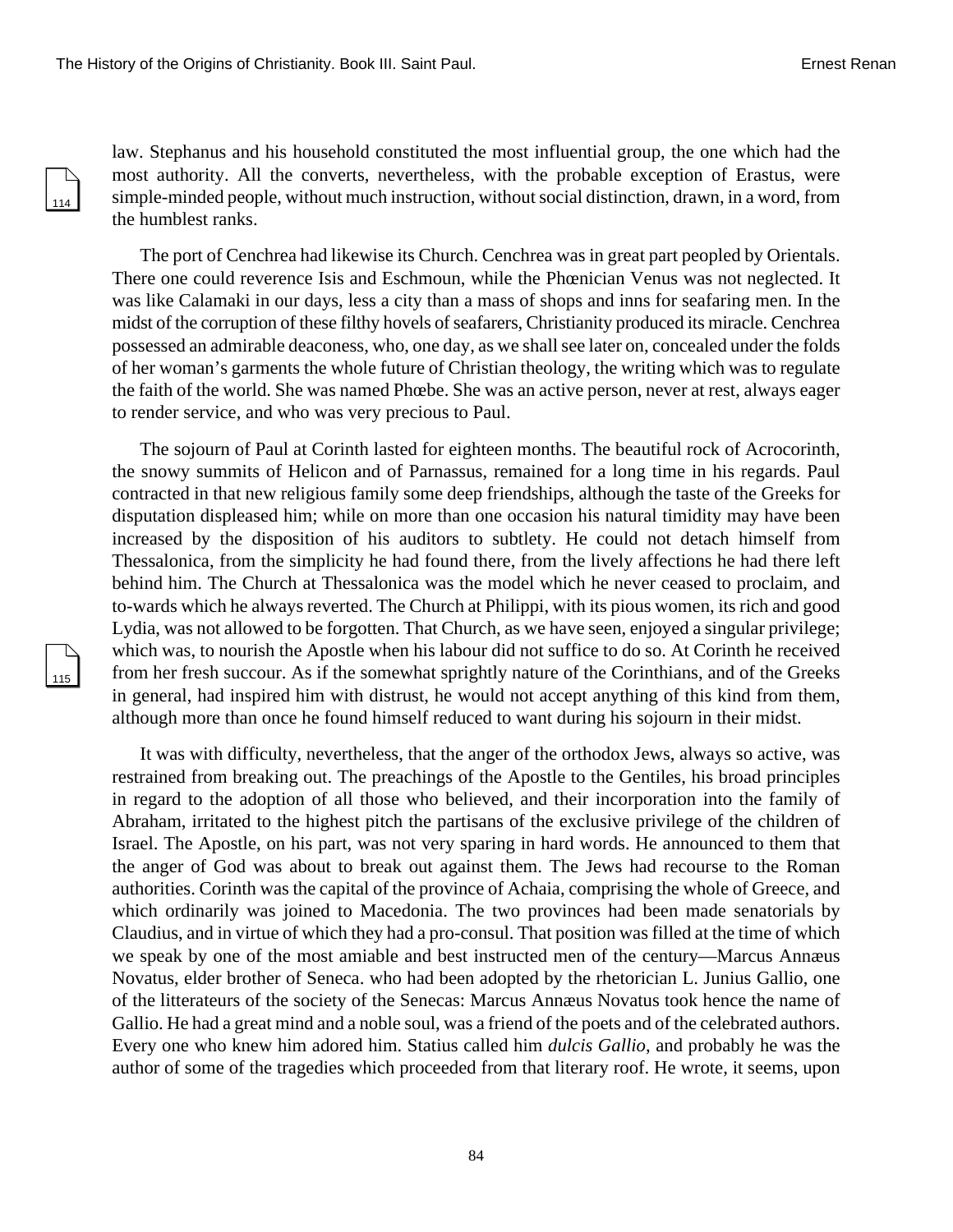117

natural philosophy. His brother dedicated to him his book on Anger and Happy Life; people attributed to him one of the most intellectual works of the period. It appears that it was his high Hellenic culture which, under the learned Claudius, led to his selection for the administration of a province which all governments, somewhat enlightened, surrounded with delicate attentions. His sanctity obliged him to abandon the post. Like his brother, he had, under Nero, the honour of expiating by his death his distinction and his honesty.

Such a man was little disposed to agree to the demands of fanatics coming to ask the civil power, which they protested against in secret, to rid them of their enemies. One day Sosthenes, the new ruler of the synagogue, who had succeeded Crispus, brought Paul before the judgment seat, and accused him of preaching a religion contrary to the law. Judaism, in fact, which had old authorisations, and all sorts of guarantees, pretended that the dissentient sect, as soon as they had made a schism in the synagogue, enjoyed no longer the charters of a synagogue. The situation was one which would have brought before the French law liberal Protestants on the day they separated themselves from recognised Protestantism. Paul was going to answer, but Gallio restrained him, and, addressing the Jews, said: "If it were a matter of wrong or wicked lewdness, O ye Jews, reason were that I should bear with you; but if it be a question of words and of names, and of your law, look ye to it, for I will be no judge of such matters." This was an admirable response, worthy of being set up as a model to civil governments when they are invited to meddle with religious questions. Gallio, after he had pronounced it, gave orders to drive away both parties. A great tumult ensued. Everybody was seized with the desire to fall upon Sosthenes, and he was beaten before the judgment seat, and no one could tell whence the blows proceeded. Gallio paid little heed, and caused the place to be cleared. The sage politician had avoided entering into a dogmatic quarrel; the well-educated man refused to mix himself up with a quarrel of vulgar people; and when he saw violence break out, he sent every one away.

No doubt it would have been wiser not to appear so disdainful. Gallio was well inspired in declaring himself to be incompetent to judge in a question of schism and of heresy; but yet men of mind have sometimes little prescience! It was discovered later that the quarrel of these abject sectaries was the great affair of the century. If, instead of treating a religious and social question with that unceremoniousness, the government had taken the trouble to make an impartial investigation, to make a searching public investigation, and to discontinue giving an official sanction to a religion become completely absurd; if Gallio had been disposed to take into account what it was that constituted a Jew and a Christian, to read Jewish books, to keep himself *au courant* of what was passing in the subterranean world; if the Romans had not been so narrow-minded, so little addicted to the study of science, many misfortunes would have been avoided. How very singular! There was, in the case now under consideration, on the one hand, a man who was one of the most intellectual and the most studious; on the other, a soul which was one of the most robust and the most original of his time, and they passed the one before the other without either perceiving the fact; and, surely, if the first blows had fallen upon Paul instead of upon Sosthenes, Gallio would have been equally indifferent. One of the things which causes the most faults to be committed by people of the world, is the superficial disgust which badly educated and unmannerly people inspire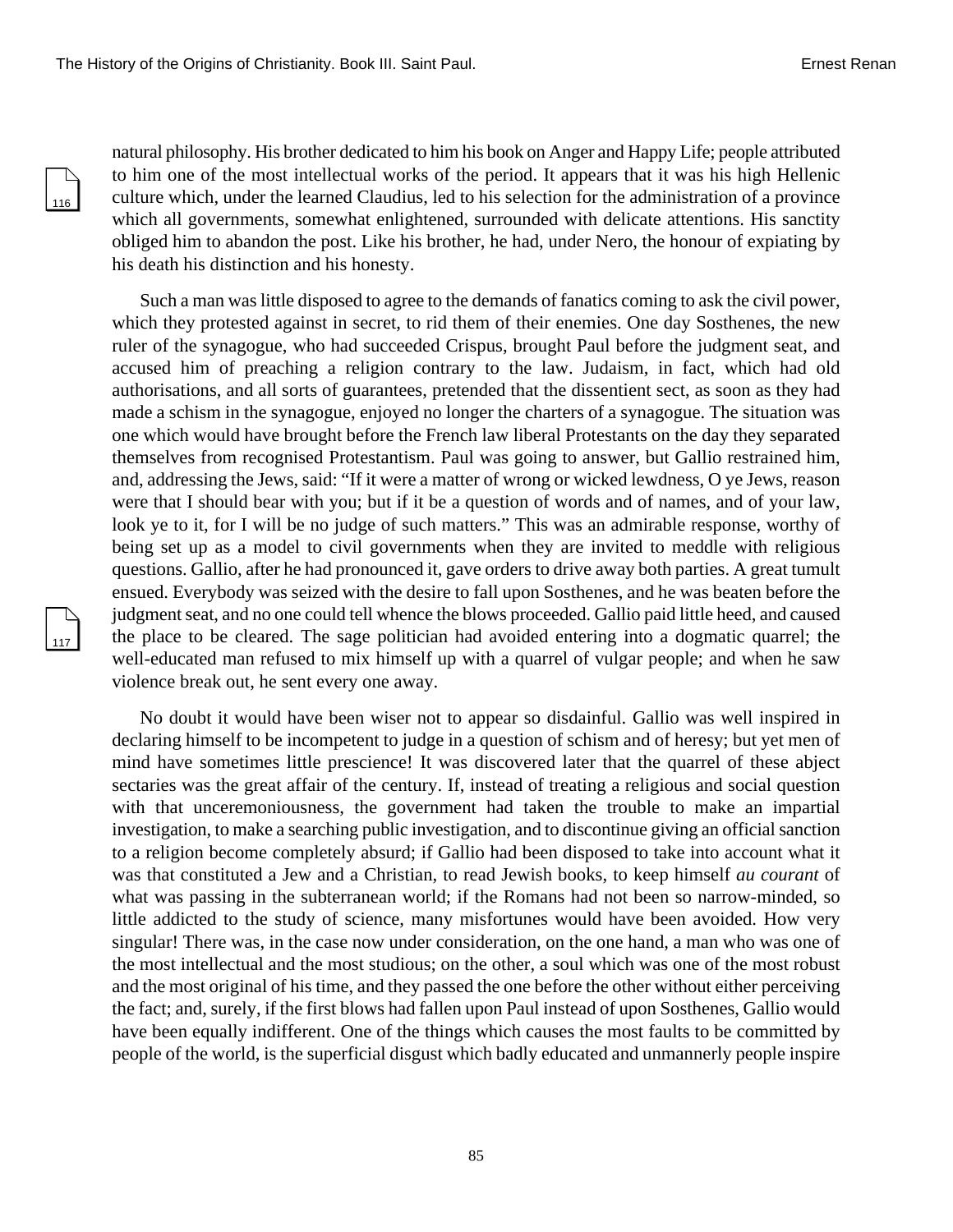119

in them yet manners are only a matter of form, and those who have them not are found sometimes not to be destitute of good sense. The society man, with his frivolous sneers, passes continually, without knowing it, the man who is going to create the future; they do not belong to the same world; yet the common error of society people is to think that the world which they see is the entire world.

These difficulties, however, were not the only ones that the Apostle had to encounter. The Corinthian mission was thwarted by obstacles which, for the first time, he had met with in his Apostolic career,—obstacles proceeding from the bosom of the Church itself, from intractable men who had been introduced to it, and who opposed him, or from many Jews who had been attracted to Jesus, but more attached than Paul to legal observances. The false spirit of the degenerated Greek who, starting from the fourth century, corrupted Christianity so much, was already making itself felt. The Apostle then called to mind his beloved Churches at Macedonia, that unlimited docility, that purity of morals, that frank cordiality, which had procured for him at Philippi and Thessalonica such happy days. He was seized with an ardent desire to go and see once more the faithful of the Lord, and when be received from them an expression of the same desire, he could hardly restrain himself. In order to comfort himself in this embarrassment, and to protect himself from the importunities of those with whom he was surrounded, it pleased him to write to them. The epistles dated from Corinth bear the imprint of a kind of sadness,—praises of the most lofty description for those to whom Paul wrote; but these letters were completely silent, or contained some unfavourable allusions to those from whose midst he wrote.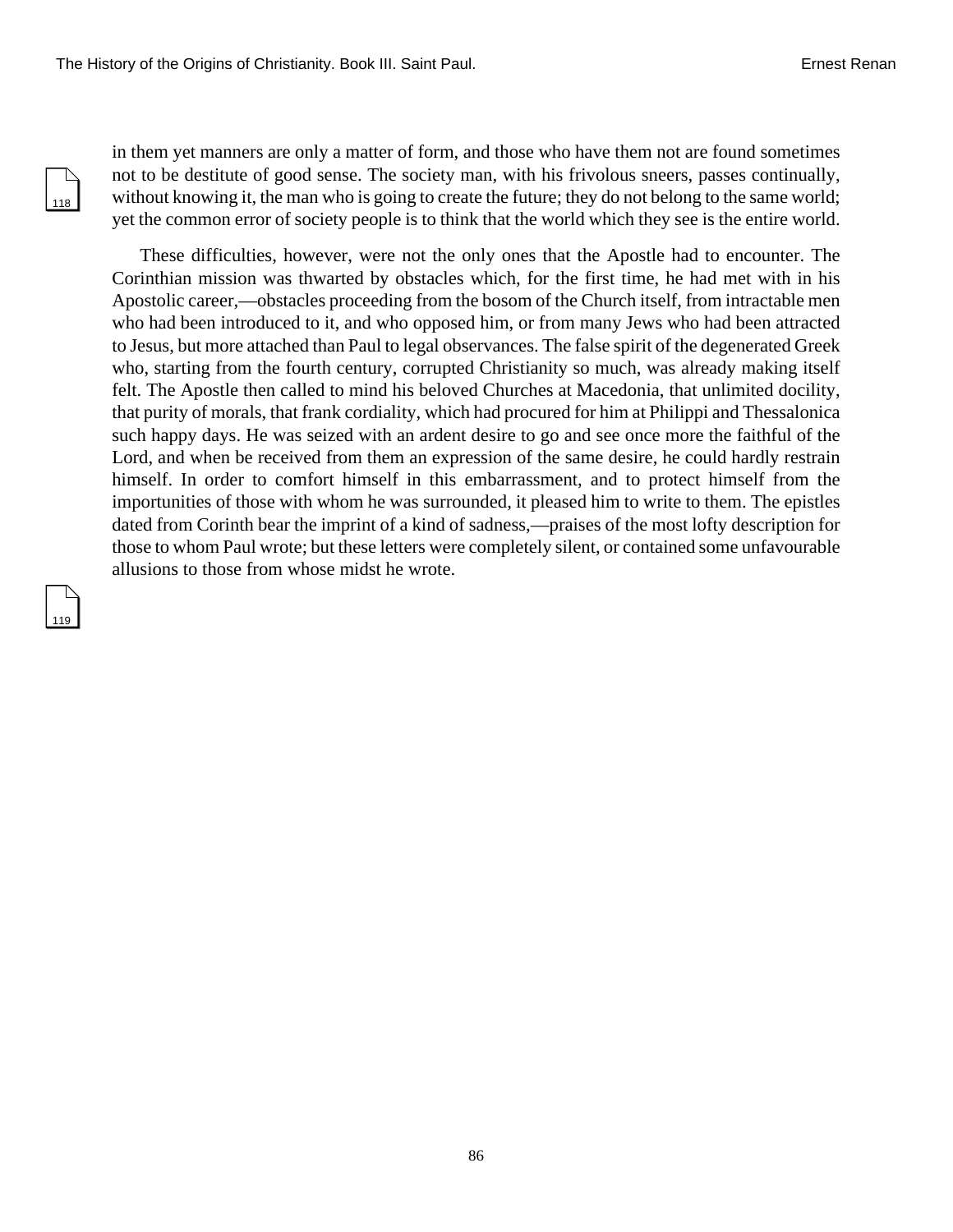# **CHAPTER IX.**

## **CONTINUATION OF THE SECOND JOURNEY OF PAUL—FIRST EPISTLES—INTERIOR CONDITION OF THE NEW CHURCHES.**

IT was at Corinth that the apostolic life of Paul attained its highest degree of activity. To the cares of the grand Christianity which he was engaged in founding, he had just added the prepossessions of the communities that he had left behind him. A sort of jealousy, as he has told us himself, devoured him. He thought less at that moment of founding new Churches than of caring for those which he had created. Each of his Churches was to him as a bride which he had promised to Christ, and which he wished to preserve pure. The power that he claimed over these little corporations was absolute. A certain number of rules, which he regarded as having been laid down by Jesus himself, was the sole canonical law anterior to himself that he recognised. He was thought to have divine inspiration for adding to those rules all those which the new circumstances called for, and which had to be obeyed. But was not his example a supreme rule to which all his spiritual children might conform themselves?

Timothy, whom he employed to visit the Churches that were far away from him, could not, had he been indefatigable, satisfy the immense ardour of his master. It was then that Paul conceived the idea of supplying by correspondence what he was prevented from saying himself or through his principal disciples. There did not exist in the Roman Empire anything which resembled our postal establishment for private letters; all correspondence had to be forwarded incidentally, or by express. St Paul hence made it a point to take everywhere with him persons of a second order, who could be used as messengers. Correspondence between the synagogues already existed in Judaism. The envoy charged with bearing the letters was himself a dignitary drawn from the synagogues. The epistolary style formed amongst the Jews a species of literature which was continued amongst them down to the heart of the Middle Ages, as a consequence of their dispersion. Without doubt, from the period when Christianity was extended to the whole of Syria, Christian epistles existed; but in the hands of Paul these writings, which up till then had not, for the most part, been preserved, were, equally with his speaking, the instruments of progress in the Christian faith. It was held that the authority of the Epistles equalled that of the Apostle himself; they were all to be read before the Church assembled; some of them had even the character of circular letters, and were communicated successively to various Churches. The reading of the correspondence thus became an essential part of the offices of the Sabbath. And it was not merely at the moment of its reception that a letter served thus for the edification of the brethren; deposited in the Church archives, it was taken from there on days of assembling, and read as a sacred document, and as a perpetual source of instruction. The epistle was thus the form of primitive Christian literature. It was an admirable form, perfectly adapted to the conditions of the times, and to the natural aptitude of Paul.

The condition of the new sect, in fact, did not by any means permit of connected discourse. Infant Christianity was wholly disengaged from texts. The hymns even were composed by each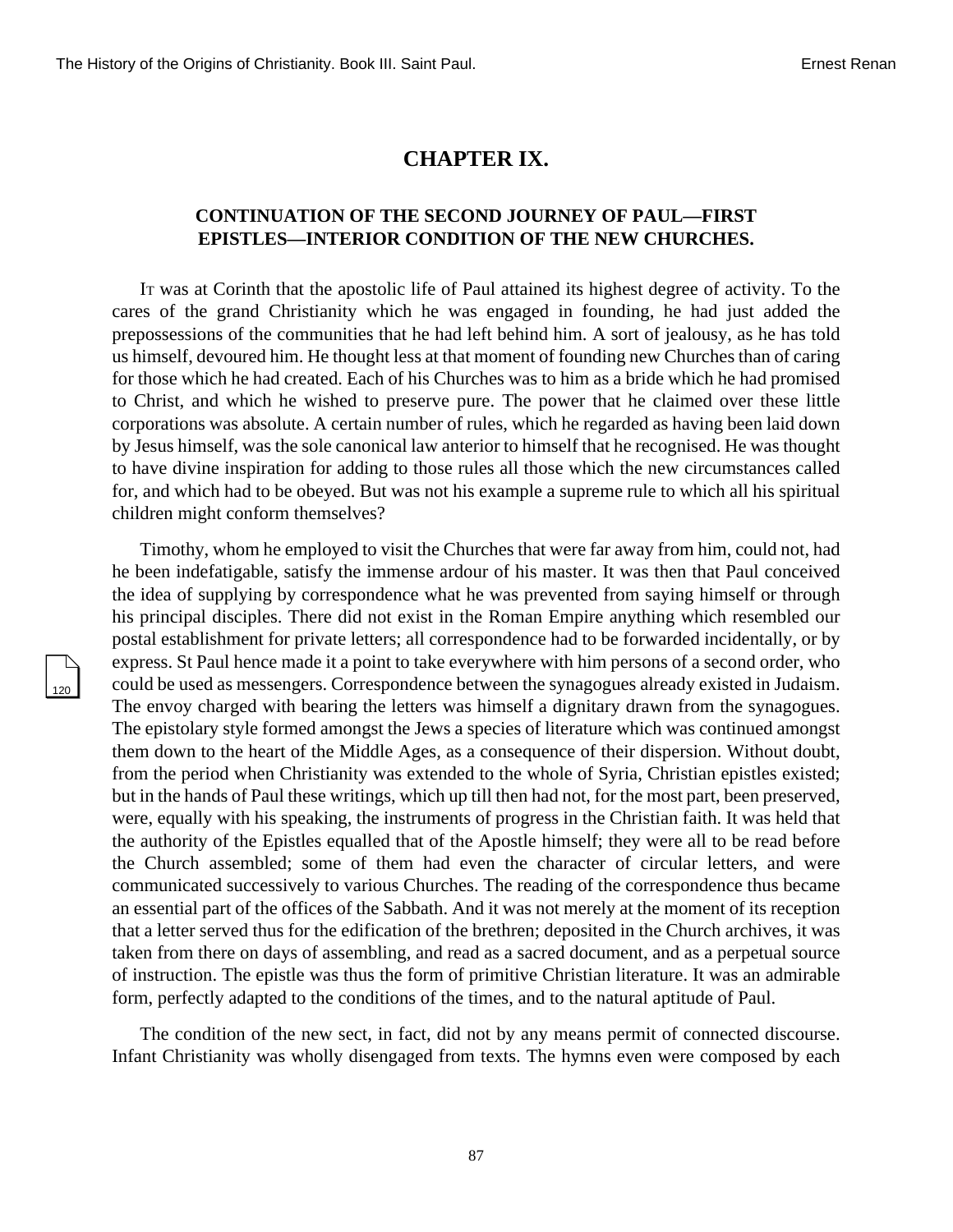122

for him-self, and were not written. People believed in watching for the final catastrophe. The sacred books, which we call the "Scriptures," were the books of the ancient Law. Jesus had added no new book. He must return to fulfil the ancient Scriptures, and to open an age in which he himself would be the living book. Letters of consolation and of encouragement were the only means which could produce a similar state of mind. If already, about the time at which we are arrived, there had been more than a small booklet, designed to assist the memory in regard to "the sayings and doings" of Jesus, these booklets were of an entirely private character. They were not authentic, official writings, universally received in the community; they were notes of which persons au courant of events took little account, and were considered as altogether an inferior authority to tradition.

Paul, as regarded himself, had not a mind adapted to the composition of books. He had not the patience that is required for writing; he was incapable of system; the labour of the pen was disagreeable to him, and he preferred to delegate it to others. Correspondence, on the contrary, so obnoxious to those who are accustomed to employ art in putting forth their ideas, suited well his feverish activity, and the necessity of expressing on the spur of the moment his impressions. Now brisk, crude, polite, snarlish, sarcastic, then suddenly tender, delicate, almost roguish and coaxing; happily expressed and polished to the highest degree; skilful in sprinkling his language with reticences, reserves, infinite precautions, malignant allusions, and ironical dissimulations, he came to excel in a style which required above everything original impulses. The epistolary style of Paul is the most individual that we have ever had. Its language, if I may say so, is ground up (*hoy e*), without a single consecutive phrase. It would be impossible to violate more audaciously, I do not say the genius of the Greek language, but the logic of human language. It might be described as a rapid conversation, stenographed and reproduced without corrections. Timothy was quickly trained to fulfil for his master the functions of secretary, and as his language came to resemble somewhat that of Paul, he replaced him frequently. It is probable that in the Epistles and perhaps in the Acts we have more than one page of Timothy; but such was the modesty of that singular man, that we have no certain marks by which to single them out.

Even when Paul corresponded directly, he did not write with his own hand; he dictated; sometimes when the letter was finished he re-read it. His impetuous soul carried him away at such moments; he made marginal additions to it, at the risk of injuring the context, and of producing suspended and entangled sentences. He transmitted the letter thus effaced, regardless of the numberless repetitions of words and of ideas which it contained. With his marvellous fervour of soul, Paul has yet a singular poverty of expression. A phrase besets him, he recurs to it in a page at every turn. It was not sterility, it was contentiousness of mind and complete indifference to the requirements of a correct style. In order to avoid the numerous frauds to which the passions of the times gave rise, the authority of the Apostle and the material conditions of antique epistolography, Paul was in the habit of sending to the Churches a specimen of his writing, which was easily recognisable; this done, it was sufficient for him, according to a usage then general, to put at the end of his letters some words in his own hand as a guarantee of their authenticity.

There is no doubt that the correspondence of Paul was considerable, and that what is remaining of if to us constitutes only a small portion. The religion of the primitive Churches was so detached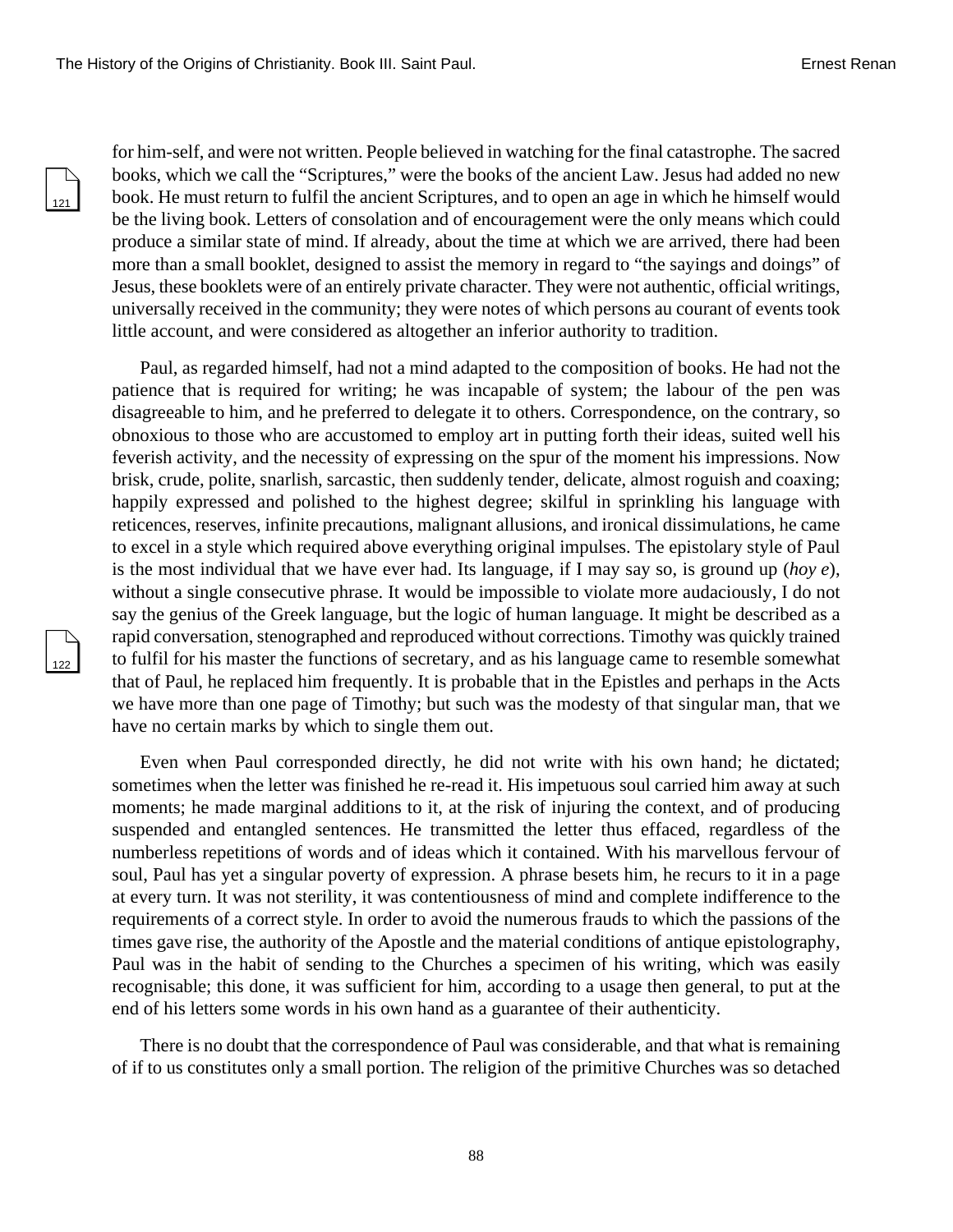in every way, so purely idealistic, that people did not realise the immense value of such writings. Faith was everything: each one carried it in one's heart, and cared little for stray leaves of papyrus, which, besides, were not holograph. These epistles were for the majority mere occasional pieces; nobody suspected that one day they would become sacred books. It was only towards the end of the life of the Apostle that people bethought themselves of retaining his letters because of their intrinsic merit,—of passing them on and of preserving them. Then each Church guarded preciously its own, consulted them often, had regular lectures on them, allowed copies to be taken of them; still, a multitude of letters of the first period were irrecoverably lost. As for the letters in response to those of the Churches, all have disappeared; and it could not be otherwise; Paul in his wandering existence never had any other archives than his memory and his heart.

Two letters only of the second mission remain with us: they are the two epistles to the Church at Thessalonica. Paul wrote them from Corinth, and joined with his own name in the superscription those of Silas and Timothy. They have the appearance of being composed at a short interval from one another. They are two productions full of unction, tenderness, emotion, and charm. In them the Apostle does not conceal his preference for the Churches of Macedonia: He made use of the latter to give utterance to that love for glowing expressions, for images the most endearing; he represents himself as the kind nurse cherishing her children in her bosom, as a father charging his children. This was indeed what Paul was for the Churches he had established. He was an admirable missionary, and, what was more, an admirable director of consciences. Never did he appear to better advantage than in having the charge of souls; never did any one take up the problem of the education of man in a more enthusiastic and thorough manner. But it must not be thought that he acquired that ascendency through fawning and flattery. No; Paul was blunt, disagreeable, and sometimes ill-tempered. In no respect did he resemble Jesus; he had not his charming indulgence, his habit of excusing everybody, his divine incapacity of seeing evil. He was often imperious, and made his authority to be felt with a haughtiness which shocks us. He commanded, he blamed severely, he spoke of himself with assurance, and unhesitatingly held himself up as a model. But what haughtiness! what purity! what disinterestedness! Upon the last point he is painfully minute. Ten times he reverts with pride to the apparently puerile fact that he had cost no man anything, that he had never eaten *gratis* the bread of any one, that he had laboured day and night with his hands, although he might well have done like the other Apostles, and lived by religion. The bent of his zeal was, in a manner infinite, a love of souls.

The kindness, the innocence, the fraternal spirit, the unlimited charity of the primitive Churches, are a spectacle which will never again be seen. It was wholly spontaneous, unconstrained, and yet these little associations were as solid as iron. Not only could they resist the perpetual bickerings of the Jews, but their interior organisation possessed surprising force. In order to understand them, it is necessary to think, not of our grand churches open to all, but of religious orders endowed with a most intense individual life,—of confraternities firmly consolidated, in which the members by turns embraced, animated, quarrelled with, loved, hated one another. These Churches had a kind of hierarchy: the oldest members, the most active, those who were *en rapport* with the Apostle,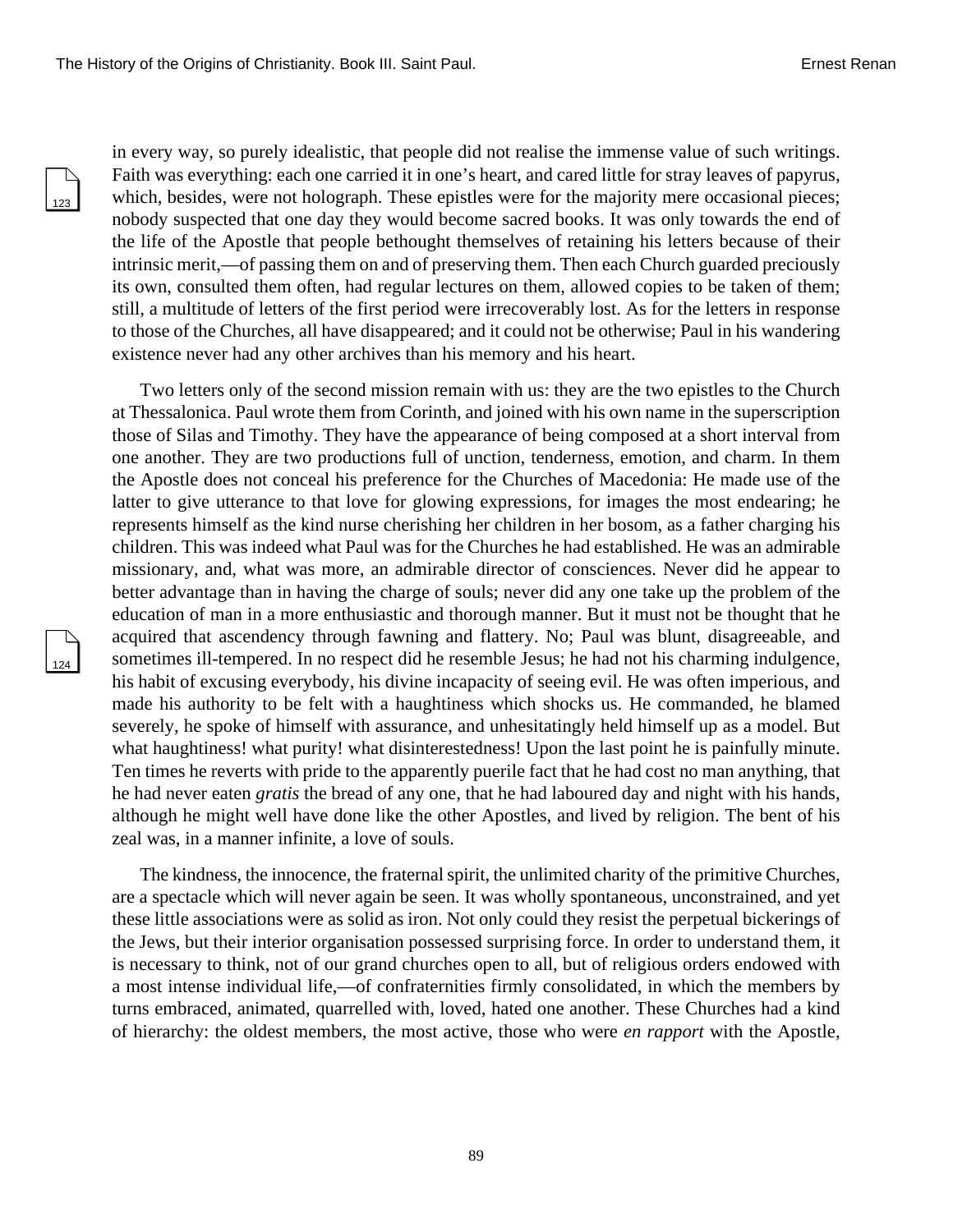enjoyed a precedence! But the Apostle himself was the first to repress everything which had the appearance of domineering; he held himself to be only "the promoter of the common joy."

The "elders" were sometimes elected by the common voice,—that is to say, by a show of hands,—sometimes installed by the Apostle, but always considered as chosen by the Holy Spirit, that is to say, by that superior instinct which directed the Church in all its acts. People began already to call them "deacons" (*episcopi*, a word which in the language of politics had passed into the *eranes*), and to consider them as "pastors" charged with the conduct of the Church. Certain of them, moreover, were regarded as having a sort of speciality for teaching; these were catechists, going from house to house, and imparting the word of God in private admonitions. Paul made it a rule, at least in particular cases, that the catechumen, during his instruction, was to share all that he possessed in common with his catechist.

Full authority belonged to the Church assembled. This authority was extended to the minutest details of private life. All the brethren watched one another, corrected one another. The Church assembled, or at at least those who were called "the devout," reprimanded those who were in fault, consoled the cast-down, and undertook the office of skilled directors, versed in the knowledge of the heart. Public penitences had not yet been instituted; but they no doubt already existed in embryo. As no exterior force restrained the faithful, nor prevented them from splitting or abandoning the Church, we should have thought that such an organisation, which appears to us insupportable, in which is only to be seen a system of espionage and of accusation, would speedily have come to an end. But nothing of the kind. We do not find, at the period at which we have now arrived, a single example of apostacy. Every one submitted humbly to the sentence of the Church. He whose conduct was irregular, or who had strayed from the traditions of the Apostles, or who was not attentive to his duties, was marked; he was avoided; no one would hold communion with him. He was treated as an enemy, though he was at the same time admonished as a brother. This isolation covered him with shame, and he repented. The gaiety in these little companies of good people living together, always sprightly, occupied, eager, loving and hating much, the gaiety, I say, was very great. Verily the words of Jesus had been fulfilled; the reign of the meek and lowly had come, and had been manifested by the extreme felicity which flowed from every heart.

People had a perfect horror of Paganism, but were very tolerant in their treatment of Pagans. Far from fleeing from them, people sought to attract them and to gain them over. Many of the faithful had been idolaters, or had parents who were; they knew with what good faith one might be in error. They recalled their honest ancestors, who had died without having known saving truth. A touching custom, baptism for the dead, was the consequence of that sentiment. People believed that in being baptised for those of their ancestors who had not received holy water, they conferred on them the merits of the sacrament; thus the hope of not being separated from those that they loved was not frustrated. A profound idea of solidarity dominated every one; the son was saved through his parents, the father through the son, the husband through the wife. People could not be brought to condemn a man of good intentions, or who through any side way whatever clung to the saints.

Manners were severe, though not sad. That virtuous gloom which the rigorists of modern times (Janissaries, Methodists, etc.) preach as a Christian virtue, had no existence then. The relations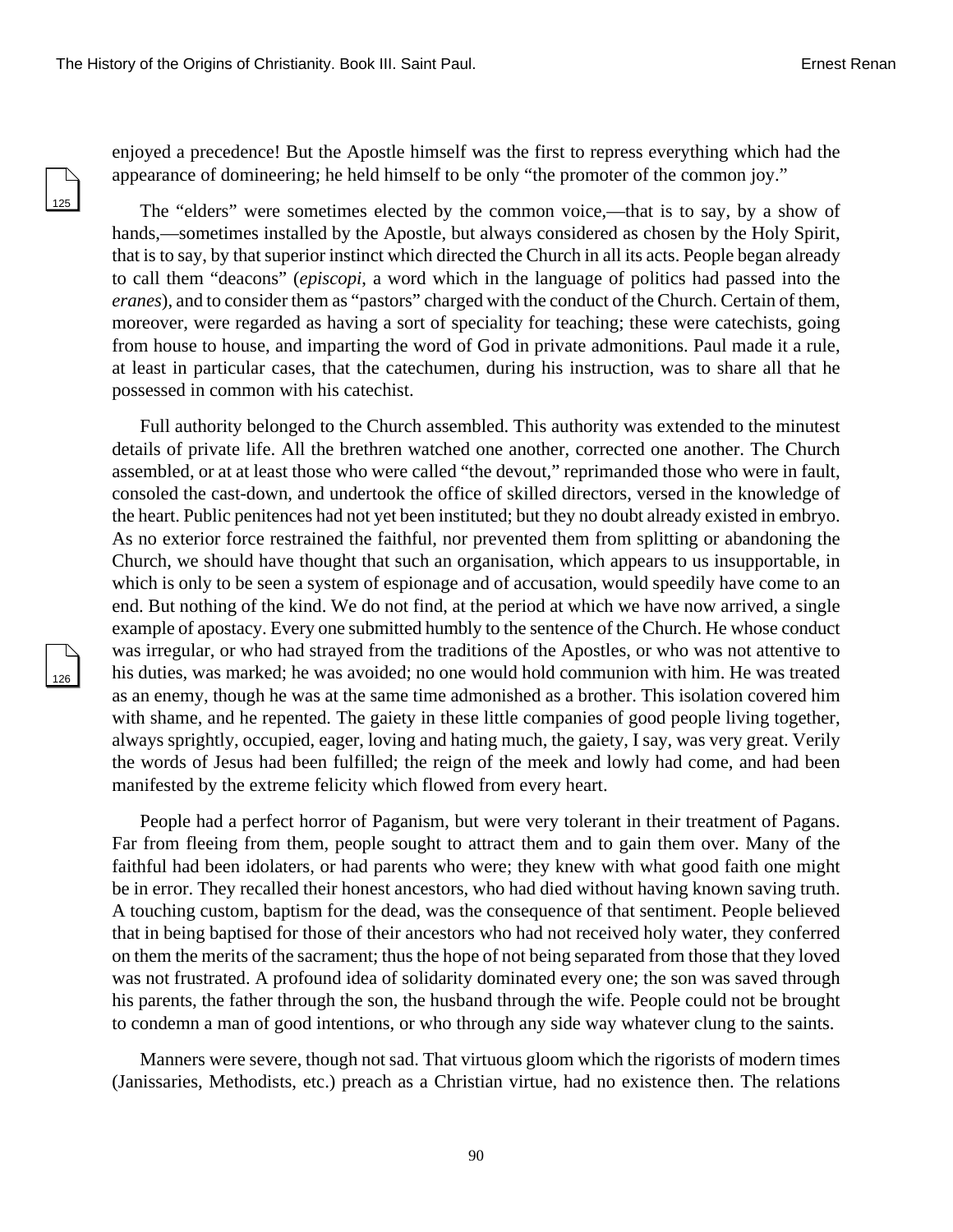128

between men and women, far from being interdicted, were multiplied. One of the scoffs of the Pagans was to represent the Christians as effeminate, deserting common society for the conventicles of young women, old women, and children. Pagan nakednesses were severely condemned. The women, in general, were closely veiled: not a single precaution for protecting timid chastity was omitted; but the bashful woman is also a voluptuous woman, and the ideal dream which is in man is susceptible of a thousand applications. When we read the Acts of St Perpetue, the legend of St Dorothy, we see that they are the heroines of an absolute purity; but how little do they resemble a Port Royal female religionist! Here, one-half of the instincts of humanity is suppressed; there, these instincts, which later on came to be regarded as Satanic suggestions, had received only a new direction. It may be said that primitive Christianity was a sort of moral romanticism, a powerful revulsion of the faculty of loving. Christianity did not diminish that faculty; it took no precautions against it; it did not place it under suspicion—it nourished it with air and with light. The danger of these liberties was not yet manifest. In the Church, the bad was, in some sort, impossible, for the root of evil, which is wicked desire, was taken away.

The position of catechist was often filled by women. Virginity was regarded as a state of sanctity. This preference accorded to the celibate was not a negation of love and of beauty, like that which found place in the barren and unintelligible asceticism of later centuries. It was, in a woman, that just and true sentiment which virtue and beauty prize so much the more the more it is concealed; so that she who has not found that rare peril of strong love, guards, by a sort of pride and of reserve, its beauty and moral perfection for God alone, for God conceived as jealous, as the co-partner of close secrets. Second marriages, though not forbidden, were regarded as a mark against one. The popular sentiment of the century ran in that groove. The beautiful and touching expression of σύμβιος became the ordinary word for "spouse." The words Virginius, Virginia, Παρθενιχός, indicating the husbands who had not formed other alliances, became terms of eulogy and of tenderness. The spirit of the family, the union of husband and wife, their reciprocal esteem, the recognition by the husband of the cares and the foresight of his wife, permeated in a touching manner the Jewish inscriptions, which in this only reflected the sentiment of the humble classes amongst which the Christian propaganda recruited converts. It is a singular thing that the most elevated ideas on the sanctity of marriage have been spread in the world by a people amongst whom polygamy had never been universally interdicted. But it required, in the fraction of Jewish society in which Christianity was formed, that polygamy should actually be abolished, since the Church did not seem to think that such an enormity needed to be condemned.

Charity, brotherly love, was the supreme law, and common to all the churches and all the schools. Charity and chastity were *par excellence* Christian virtues,—virtues which made a success of the new gospel, and converted the entire world. One was commanded to do good to all: nevertheless, co-religionists were regarded as being worthy of preference. A taste for work was held to be a virtue. Paul, a good workman, vigorously reproved indolence and idleness, and repeated often that naïf proverb of a man of the people: "He that would not work, neither should he eat." The model that he conceived was a punctual artisan, peaceable, applying himself to his work, eating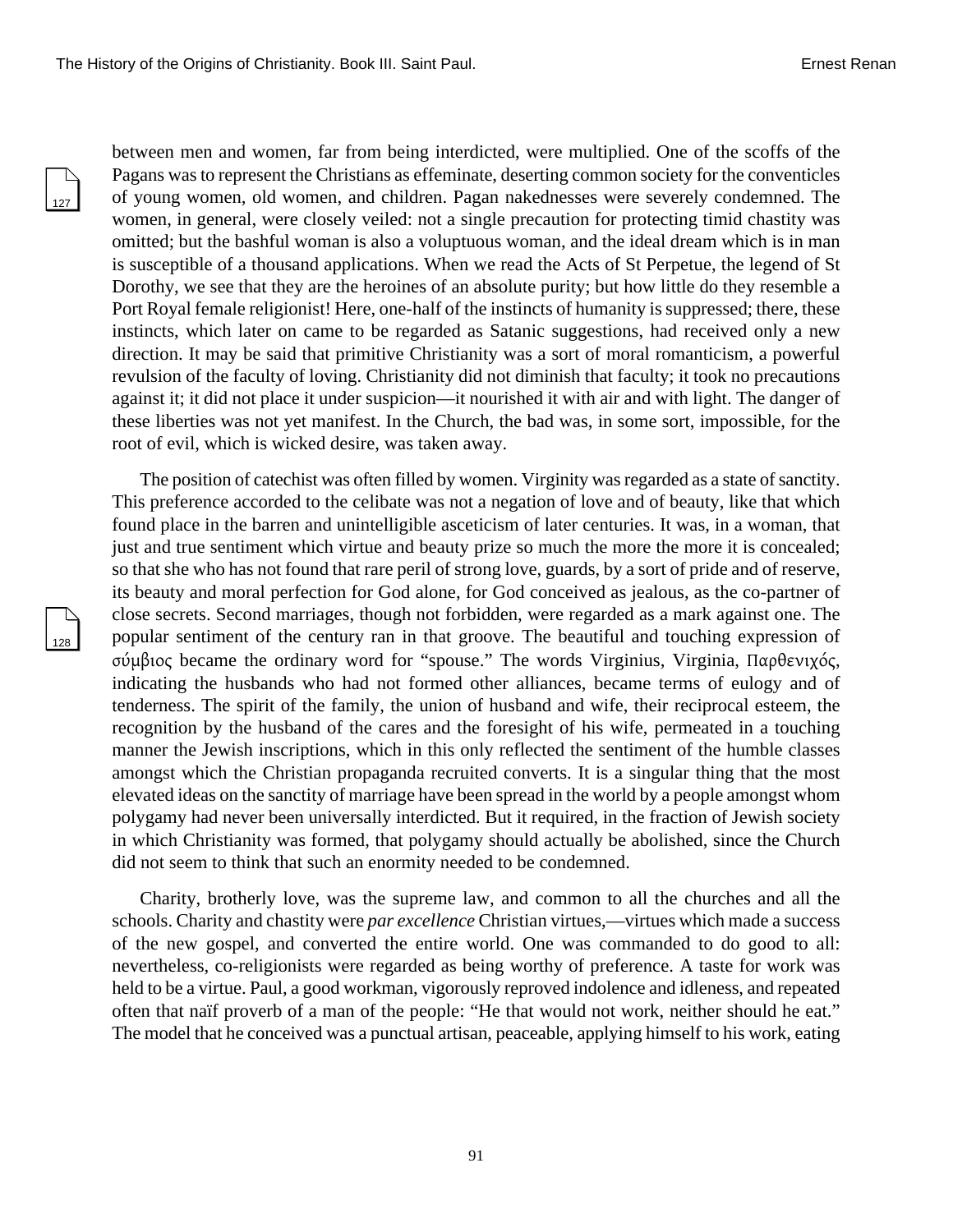130

tranquilly—his mind at ease—the bread that he earned. But how far are we from the primitive ideal of the Church at Jerusalem, wholly communistic and monastical, or even from that of Antioch, wholly preoccupied with prophecies, with supernatural gifts, with apostleship! Here the Church is an association of honest workmen, cheerful, content, not jealous of the rich, for they are more happy than the latter, for they know that God does not judge like the worldly, and prefers the honest soiled hand to the white and intriguing hand. One of his principal virtues was to conduct his affairs orderly; "that ye may walk honestly toward them that are without, and that ye may have lack of nothing." There were some members of the Church, of whom St Paul had heard tell, who worked not at all, but were busy-bodies, and who are severely reprimanded. That combination of practical good sense and of delusion ought not to surprise. Does not the English race in Europe and in America present to us the same contrast, so full of good sense as regards things of this world, so absurd as regards things pertaining to heaven? Quakerism, even, commenced with a tissue of absurdities, and retained them until the day, thanks to the influence of William Penn, it became something practical, great, and fruitful.

The supernatural gifts of the Holy Spirit, such as prophecy, were not neglected. But we can well see that in the Churches of Greece, composed of Jews, these fantastic exercises possessed no longer much meaning, and we can believe that they soon fell into desuetude. Christian discipline turned on a kind of deistic piety, which consisted in serving the true God, in praying and in doing good. A powerful hope gave to these precepts of pure religion the efficacy that they of themselves never could possess. The dream that had been the soul of the movement inaugurated by Jesus, continued still to be the fundamental dogma of Christianity; everybody believed in the near future of the kingdom of God, in the unseen manifestation of a great glory, from the midst of which the Son of Man would appear. The idea that people had of that marvellous phenomena was the same as in the times of Jesus. A great storm—that is to say, a terrible catastrophe—was near at hand: that catastrophe would strike all those whom Jesus would not have saved. Jesus was to show himself in the heavens as "king of glory, surrounded by angels." Then the judgment was to take place. The saints, the persecuted, were to go and range themselves about Jesus, in order to enjoy with him eternal rest. The unbelievers who had persecuted them (the Jews especially) were to be the prey of fire; their punishment was to be eternal death. Chased from before the face of Jesus, they were to be hurried away to the abyss of destruction. A destroying fire, in short, was to be lighted and was to consume the world and all those who had rejected the gospel of Jesus. That final catastrophe was to be a kind of great and glorious manifestation of Jesus and his saints, an act of supreme justice, a tardy reparation for the iniquities which had been up to that time the rule of the world.

Objections were naturally raised against this strange doctrine. One of the principal of them arose from the difficulty of conceiving what should be the portion of the dead at the moment of the advent of Jesus. Since the visit of Paul, there had been several deaths in the Church at Thessalonica, and these first deaths had made, on all sides, a very deep impression. Was it necessary to compassionate, and to regard as excluded from the kingdom of God, those who had thus disappeared before the solemn hour? The ideas upon individual immortality and a special judgment were yet too little developed to enable people to sustain auy such objection. Paul responded with remarkable clearness:—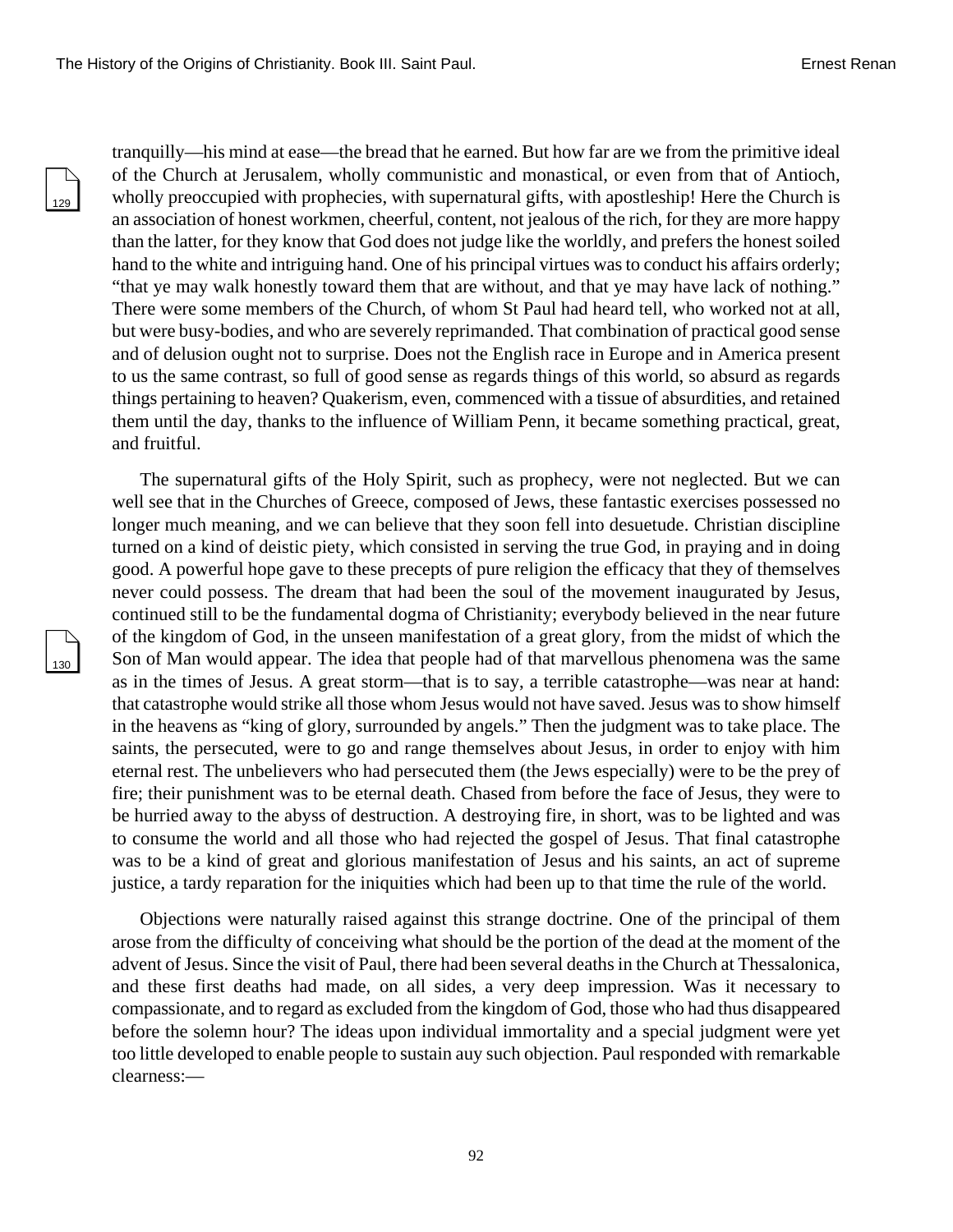"That ye may walk honestly toward them that are without, and that ye may have lack of nothing. But I would not have you to be ignorant, brethren, concerning them which are asleep, that ye sorrow not, even as others which have no hope. For if we believe that Jesus died and rose again, even so them also which sleep in Jesus will God bring with him. For this we say unto you by the word of the Lord, that we which are alive and remain unto the coming of the Lord shall not prevent them which are asleep. For the Lord himself shall descend from heaven with a shout, with the voice of the archangel, and with the trump of God: and the dead in Christ shall rise first; then we which are alive and remain shall be caught up together with them in the clouds, to meet the Lord in the air: and so shall we ever be with the Lord."

People sought to discover the day of that grand appearance. St Paul condemned these inquisitive speculations, and made use of them in order to show the almost worthlessness of the words themselves which people had attributed to Jesus.

"But of the times and the season, brethren, ye have no need that I write unto you. For yourselves know perfectly that the day of the Lord so cometh as a thief in the night. For when they shall say, Peace and safety; then sudden destruction cometh upon them, as travail upon a woman child; and they shall not escape. But ye, brethren, are not in darkness, that that day should overtake you as a thief. Ye are all the children of light, and the children of the day; we are not of the night, nor of darkness. Therefore let us not sleep, as do others; but let us watch and be sober."

The preoccupation of that near catastrophe was extreme. The enthusiasts believed that they had discovered the date by means of special revelations. There existed already several apocalypses; people went even the length of causing forged letters of the Apostle to be circulated, in which this end of things was announced,—

"Now we beseech you, brethren, by the coming of our Lord Jesus Christ, and by our gathering together unto him, That ye be not soon shaken in mind, or be troubled, neither by spirit, nor by word, nor by letter as from us, as that the day of Christ is at hand. Let no man deceive you by any means; for that day shall not come, except there come a falling away first, and that man of sin be revealed, the son of perdition. Who opposeth and exalteth himself above all that is called God or that is worshipped; so that he as God sitteth in the temple of God, shewing himself that he is God. Remember ye not, that, when I was yet with you, I told you these things! And now ye know what withholdeth that he might be revealed in his time. For the mystery of iniquity doth already work; only he who now letteth will let, until he be taken out of the way. And then shall the Wicked be revealed, whom that Lord shall consume with the spirit of his mouth, and shall destroy with the brightness of his coming; even him, whose coming is after the working of Satan with all power and signs and lying wonders, and with all deceivableness of unrighteousness in them that perish; because they received not the love of the truth that they might be saved. And for this cause God shall send them strong delusion, that they should believe a lie."

We see that in these texts, written twenty years after the death of Jesus, only a single essential element has been added to the description of the day of the Lord such as Jesus had conceived it, namely, the character of an *Anti-Christ*, or false Christ, which was to spring up before the grand appearance of Jesus himself—a sort of Satanic Messiah, who was to work miracles, and desire to be worshipped. *Apropos* of Simon the Magician, we have already met with the singular idea that the false prophets worked miracles exactly like the true prophets. The opinion that the judgment of God would be preceded by a terrible catastrophe, by the spread of impiety and abominations, by the passing triumph of idolatry, by the advent of a sacrilegious king, was, however, very ancient, going back as far as the first origins of the apocalyptic doctrines. Gradually that ephemeral reign of evil, the precursor of the final victory of the good, which would happen to the Christians, would be personified in a man who was conceived to be the exact converse of Jesus, a sort of Christ of the infernal regions.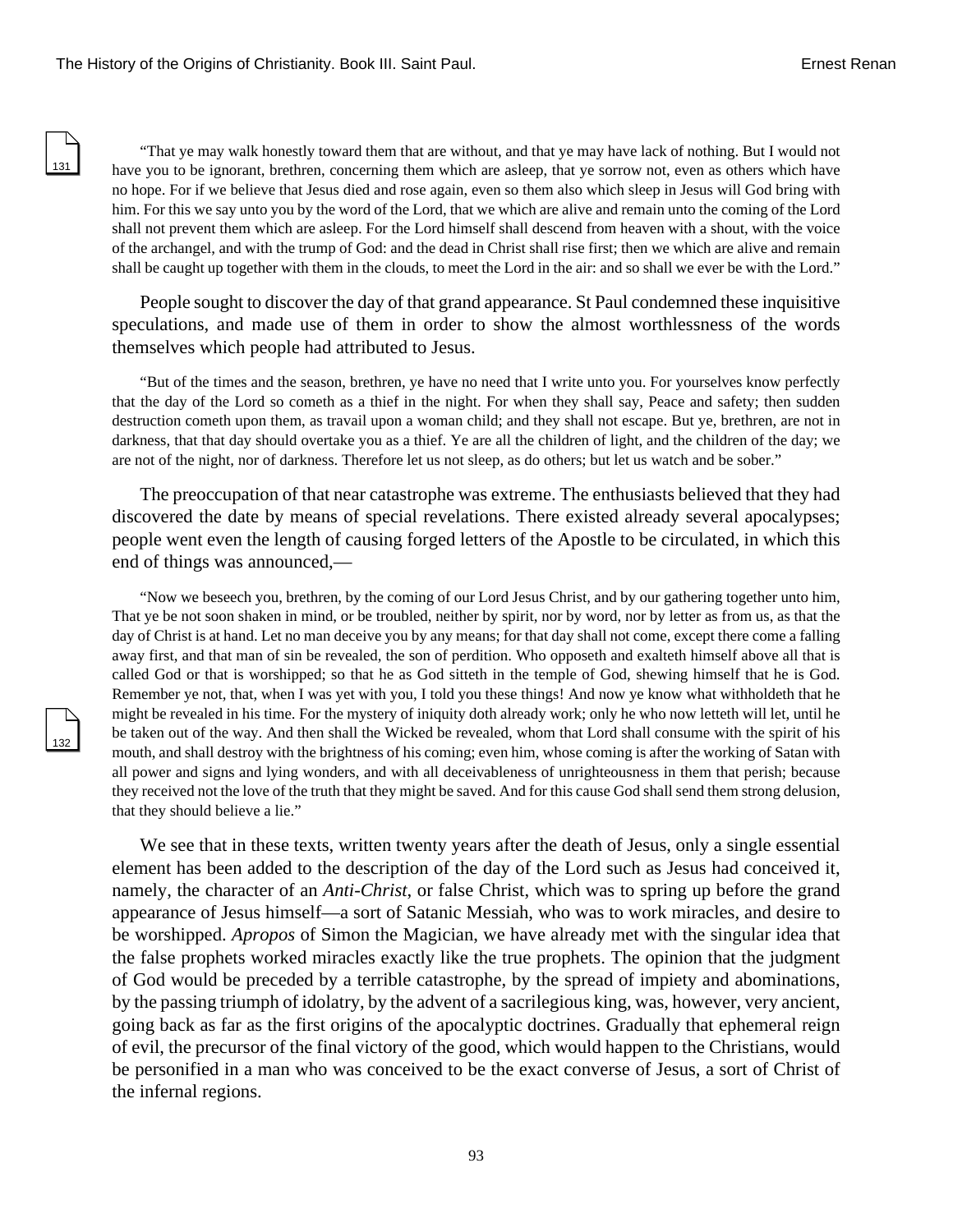134

The type of that future *mis*leader was composed in part out of recollections of Antiochus Epiphanes, such as he is presented in the book of Daniel, combined with the reminiscences of Balaam, of Gog and Magog, of Nebuchadnezzar, and partly from ideas borrowed from the circumstances of the times. The ghastly tragedy that was being enacted at Rome at that moment, in face of the world, could not fail but excite greatly the imaginations of men. Caligula, the anti-deity, the first emperor who sought to be worshipped during his life, suggested in all probability the circumstance to Paul, when the aforesaid person exalted himself above all the pretended gods, all the idols, and took his seat in the temple of Jerusalem, desirous of being regarded as God himself. The Anti-Christ was thus conceived in the year 54 as a continuer of the foolish sacrilege of Caligula. Reality affords but too many opportunities to explain away such presages. A few months after Paul wrote that strange passage, Nero came to the throne. It was in him that the Christian conscience should see later on the hideous precursor of the coming of Christ. What was the cause, or rather who was the personage, that alone, in the year 54, still prevented, according to Saint Paul, the appearance of Anti-Christ? This has been left in obscurity. The question's here asked may perhaps have been a mysterious secret, no strange thing in politics, which the faithful discussed among themselves, but which they did not commit to paper, for fear of compromising one another. The mere seizure of a letter would have sufficed to bring about the most atrocious persecutions. Here, as in other points, the habit which the early Christians had of not writing down certain things, has created for us irremediable obscurities. It has been supposed that the personage in question was the Emperor Claudius, and we have seen in the language of Paul a play of words on his name,—Claudius  $=$  qui claudit  $=$   $\delta$  χατέχωυ. At the date when that letter was written, in fact, the death of poor Claudius—circumvented by fatal snares laid by the villainous Agrippa—seemed only to be a question of time; everybody expected it; the Emperor himself spoke of it; dark presentiments showed themselves at every turn; natural prodigies like those which, fourteen years later, struck so forcibly the author of the Apocalypse, tormented the popular imagination. People spoke in terror of the monstrous fœtus,—of a son which had the long claws of a sparrow-hawk; all this made people tremble for the future. The Christians, like ordinary people, participated in these terrors; the prognostications, and the superstitious fears of natural calamities, were the essential cause of the Apocalyptic fears.

That which is clear; that which still is revealed for us in these inestimable documents; that which explains the wonderful success of the Christian propaganda, is the spirit of devotion, the high morality which reigned in those little Churches. They might be compared to the reunions of the Moravian brothers, or to pious Protestants addicted to the extremest devotion, or, again, to a sort of third order of a Catholic congregation. Prayer and the name of Jesus were constantly on the lips of the faithful. Before each act, before partaking of food, for example, they pronounced a short benediction or short act of grace. It was looked upon as an injury done to the Church, to bring an action before the civil judges. The belief in the near destruction of the world raised a revolutionary ferment which carried into every mind a great portion of its sourness. The invariable rule of the Apostle was, that it was necessary for one to abide in the state to which one had been called. "Is any person called (being) circumcised, let him not dissimulate circumcision; is any person called uncircumcised, let him not be circumcised; is any one a virgin, let her remain a virgin; is any one married, let such remain married; is any one a slave, seek not to be made free; and even if one can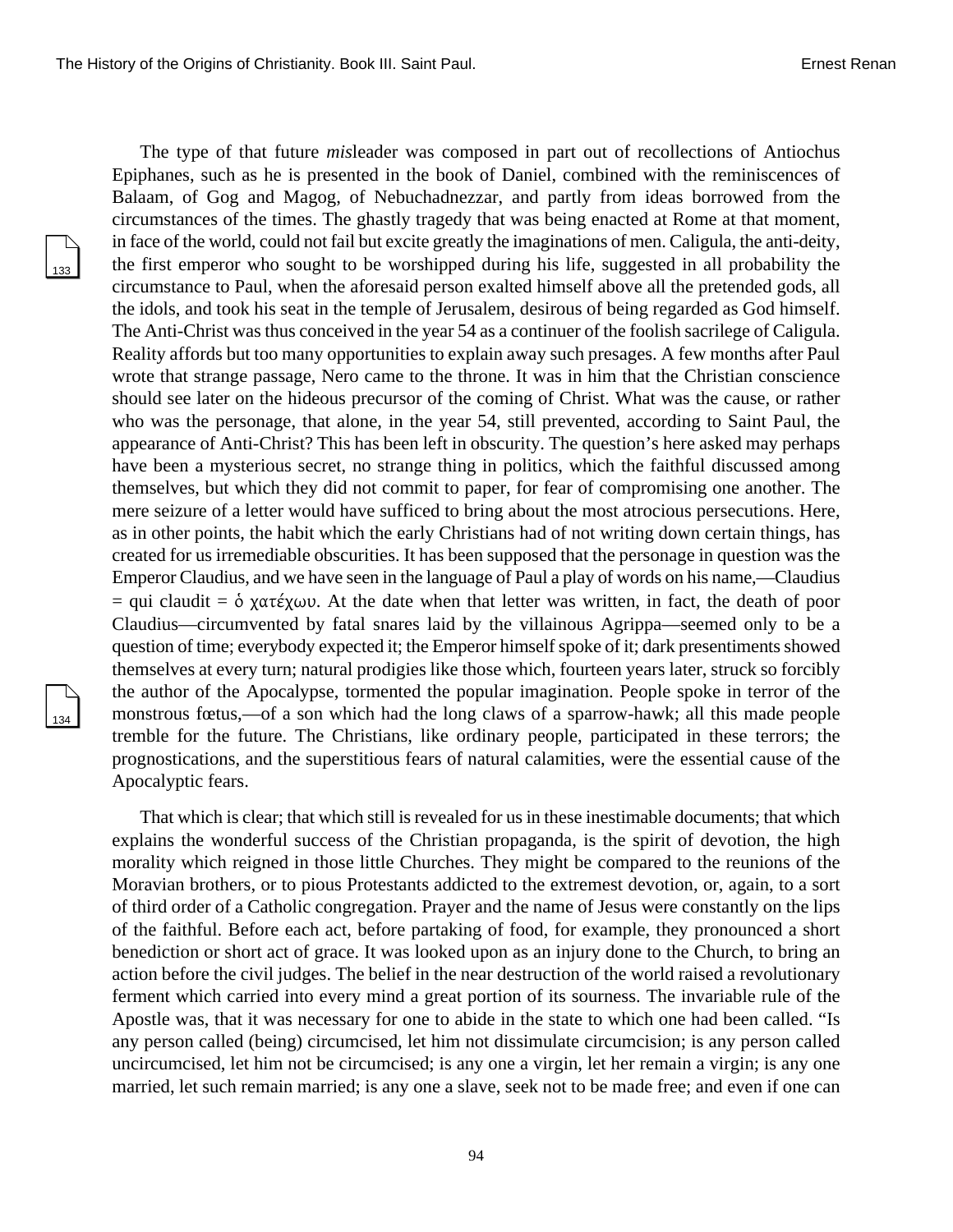136

obtain one's freedom, let such a one remain in slavery. The slave who is called, is the free servant of Christ; the free man who is called, is the slave of Christ." A marvellous resignation had taken possession of souls, which rendered everything indifferent, and shed over all the weariness of that world, extinct and forgotten.

The Church was a permanent source of edification and of consolation. It must not be imagined that the Christian gatherings of those times were modelled after the cold assemblies of our days, in which the unforeseen, the individual initiative, had no part. It is rather of the English Quakers, the American Shakers, and the French Spiritualists, that one must think. During the meeting all were seated, and each spoke when he felt inspired. The inspired one would then rise up, and deliver, through the impulse of the Spirit, discourses of various forms, which it is difficult for us to distinguish to-day—psalms, canticles of acts of grace, eulogies, prophecies, revelations, lessons, exhortations, consolations, and treatises on language. These improvisations, considered as divine oracles, were sometimes chanted, sometimes delivered in a speaking tone of voice. Each invited his neighbour to do this; each excited the enthusiasm of others: it was what was called singing to God. The women remained silent. As every one believed oneself to be constantly visited by the Spirit, every image, every throb which crossed the brain of the believers, seemed to contain a deep meaning, and, with the most perfect good faith in the world, they drew a real nourishment of soul from pure illusions. After each eulogy, each prayer thus improvised, the multitude had a collective inspiration through the word *Amen*. In order to mark the diverse acts of the mystic seance, the president interposed, either by the invitation *Oremus*; or by a sigh directed towards heaven—*Sursum Corda!* or in recalling that Jesus, according to his promise, was in the midst of the assembled—*Dominus Vobiscum.* The cry *Kyrie Eleison* was also repeated frequently in a suppliant and plaintive tone.

Prophecy was esteemed a high gift: some women were endowed with it. In many cases, especially when the matter in hand had reference to philology, people hesitated; people sometimes even believed themselves to be dupes of a cunning device of the evil spirits. A particular class of the inspired, or, as was said, of the "spiritual," was charged with the interpretation of these fantastic outbursts,—to find sense in them, to discern the minds from which they proceeded. These phenomena had great efficacy in the conversion of Pagans, and were regarded as the most demonstrative miracles. The Pagans, in fact—at least those of them who were supposed benevolent—were drawn into the assemblies. Then there would often follow strange spectacles. One or several of the inspired would address the intruder, address him alternately with rudeness or with gentleness, reveal to him inner secrets which he believed he himself only knew, and unfold to him the sins of his past life. The wicked were astonished, confounded. The shame of that public manifestation, which in that assembly had been exposed in a state of spiritual nudity, created between him and the brethren a strong bond, which was not again to be broken. A sort of confession was sometimes the first act which was done in entering the sect. The intimacy, the affection which such exercises established between the brothers and the sisters, was without reserve: all became indeed as one person. It required nothing less than a perfect spirituality to hinder such relations from springing up, and to check abuse.

We can conceive the immense attraction that a soul-movement so active would exercise amongst a society freed from moral bonds, especially amongst the common classes, who were neglected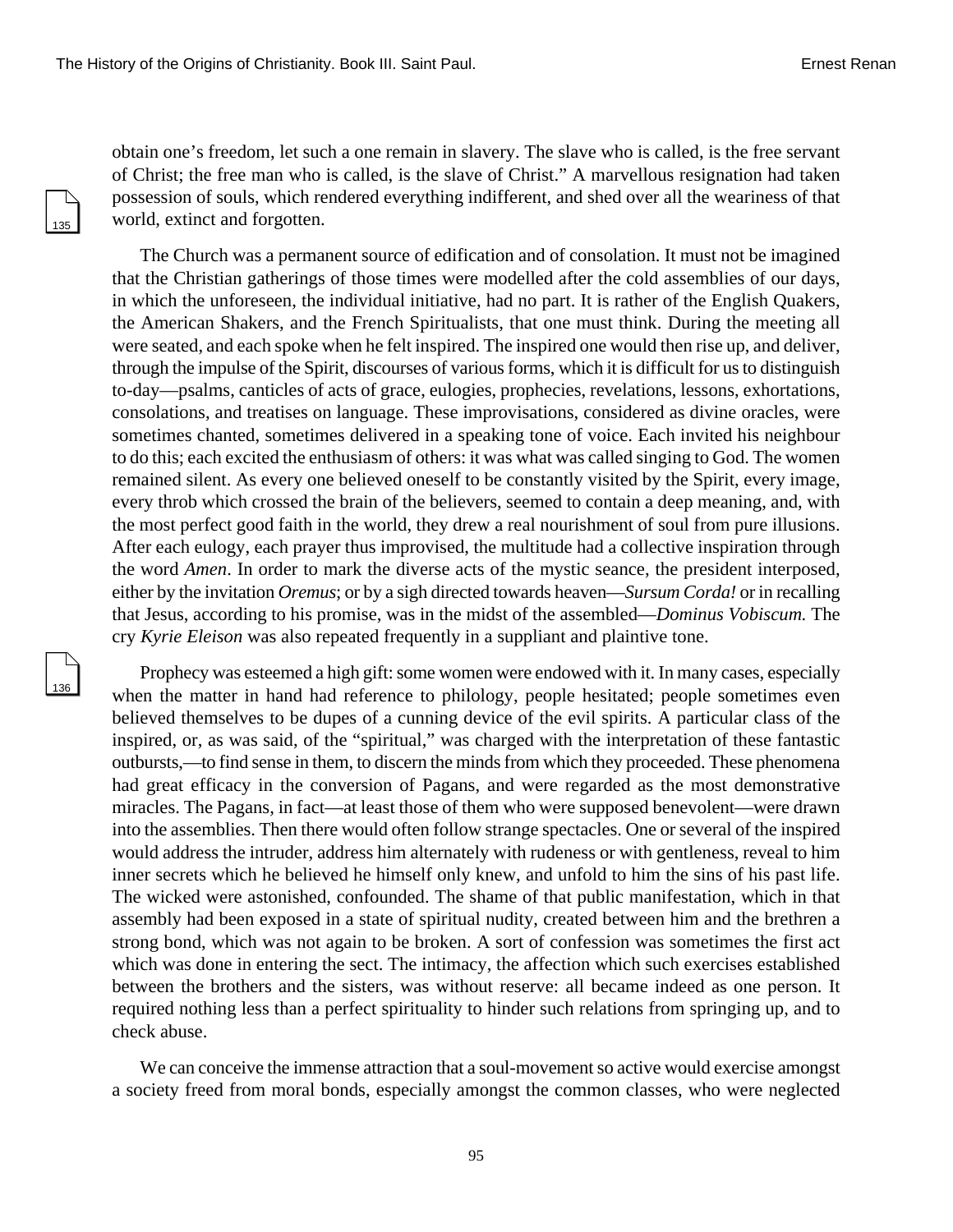138

equally by the state and by religion. Hence the grand lesson which is to be derived from that history for our century; the times resemble each other; the future belonged to the party who took up the masses and educated them. But, in our days, the difficulty is indeed greater than it has ever been. In antiquity, upon the coasts of the Mediterranean, material life could be simple: the wants of the body were secondary, and easily satisfied. With us, these wants are numerous and imperative; popular associations are weighed to the earth as with a weight of lead. It was the sacred feast, "the Lord's Supper" especially, that had an immense moral efficacy; it was considered as a mystic act by which all were incorporated with Christ, and as a consequence united in the same body. There was hence a perpetual lesson of equality, of fraternity. The sacramental words which were connected with the last supper of Jesus were present to all. It was believed that that bread, that wine, that water, were the body and blood of Jesus himself. Those who partook of it were accounted to eat Jesus, were united to him, and bound to him by an ineffable mystery. The prelude to it was the giving of "the holy kiss," or "kiss of love," without any of the scruples which came to trouble the innocence of another golden age. Ordinarily the men gave it to one another, and the women gave it amongst themselves. Some Churches, however, pressed the holy liberty to the point of not making any distinction of sexes in the kiss of love. Profane society, little capable of comprehending such purity, made this the occasion of divers calumnies. The chaste Christian kiss awakened the suspicions of the libertines, and soon the Church was constrained to the point of taking severe precautions; but in the beginning it was an essential rite inseparable from the Eucharist, and completing the high signification of the symbol of peace and love. Some abstained from it in youth, and in the time of mourning and of fasting.

The first monastic Church at Jerusalem broke bread every day. Twenty or thirty years after, people had come to celebrate the holy feast only once a week. This celebration took place in the evening, and, according to the Jewish usage, by the light of numerous lamps. The day chosen for this was the day following the Sabbath, the first day of the week. This day was called "the day of the Lord," in rememberance of the "resurrection," and also because it was believed that on the same day God had created the world. Alms were done, and collections made on this day. The Sabbath, which all Christians probably celebrate still in a manner not equally scrupulous, was distinct from the day of the Lord. But without doubt the day of rest tended more and more to be confounded with the day of the Lord, and it is permissible to suppose that in the Churches of the Gentiles, who had no reason to prefer the Saturday, that change was already made. The *ébonim* of the East, on the contrary, rested on Saturday.

Little by little the supper tended to become purely symbolical in form. At the first it was a real supper, at which one ate as much as one wanted, only with an elevated mystic intention. The supper was prefaced by a prayer. As at the dinners of the Pagan fraternities, each brought his basket and consumed what he brought: the Church, no doubt, furnishing the accessories, such as hot water, pilchards, that which was called the *ministerium*. People loved to think of two invisible servants, *Irene* (Peace) and *Agapa* (Love), the one pouring out the wine, the other mixing it with hot water; and, perhaps, at certain moments during the repast, one would be heard to say, with a sweet smile, to the deaconesses (*ministræ*), that from which they derived their names: Irene, *da calda* (hot water)—*Agape*, misce me (pour me out). A spirit of delicate reserve and of discreet sobriety presided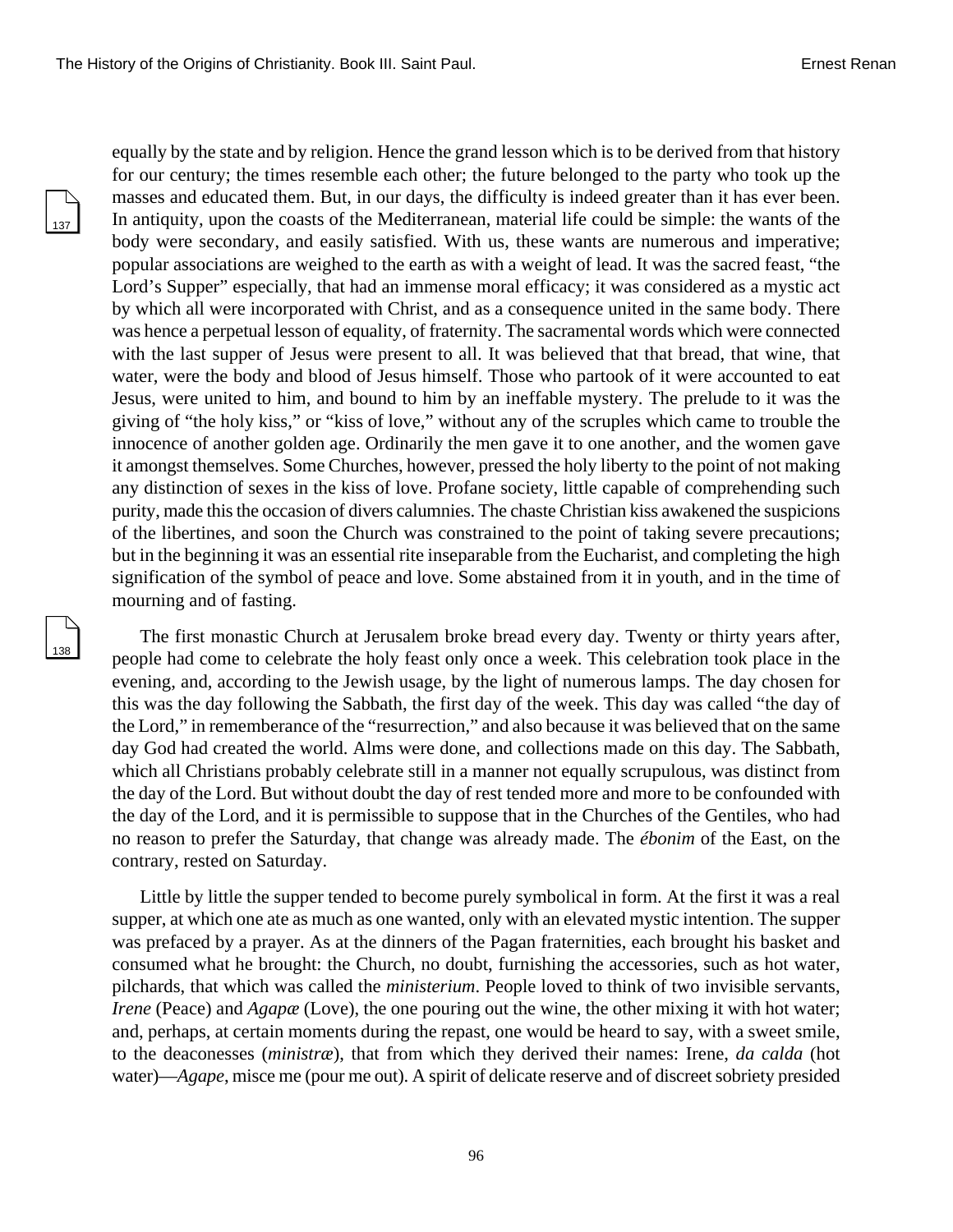140

at the feast. The table at which people sat was in the form of a hollow semi-circle, or of a crescent, *sigma* (a symbol); the elder was placed in the centre; the cups or saucers which were used for drinking out of were the objects of particular care. The bread and the wine, which were blessed, were carried to the absent by the minister of the diocese.

In time the supper came to be no more than a ceremony. People ate at home to appease hunger; at the assembly people eat only a few mouthfuls; drank only a few sups, in view of the symbol. People were led by a kind of logic to distinguish the common fraternal repast from the mystical act which consisted solely of a fraction of bread. The fraction of bread became each day more sacramental; the supper, on the contrary, in proportion as the Church increased, became more profane. Sometimes the supper was reduced almost to nothing, and in being thus reduced, lost all the importance of a sacramental act. Sometimes the two things subsisted, but separately; the supper was a prelude or a sequel to the Eucharist; people dined together before or after the communion. Then the two ceremonies were separated entirely; the pious repasts were acts of charity towards the poor, sometimes the remnants of Pagan usages, and had no longer any connection with the Eucharist. As such, they were in general suppressed in the fifth century. The "eulogia" or "consecrated bread" remained, then, the sole souvenir of a golden age in which the Eucharist was invested with the more complex and less purely analytic forms. For a long time, still, however, the custom was preserved of invoking the name of Jesus in drinking, and people continued to consider as a eulogy the act of breaking bread and of drinking together, which were the last traces, and the traces well-nigh effaced, of the admirable institutions of Jesus.

The name which, at the first, the eucharistic feast bore, expressed admirably all that there was in that excellent rite of divine efficacy and of salutary morality. They were called *agapæ*, that is to say, "loves" or "charities." The Jews—the Essenians especially—had already attached a moral sense to the religious feasts; but in passing into the hands of another race, these Oriental usages took an almost mythological significance. The Mythriatic mysteries which began soon to be developed in the Roman world had as their principal rite the offering of bread and of the cup, over which were pronounced certain words. The resemblance was such, that the Christians explained it as a ruse of the devil, who wished by this means to have the infernal pleasure of counterfeiting their most holy ceremonies. The secret bonds between all these things are very obscure. It was easy to foresee that grave abuses would so quickly be mixed up with such practices, that one day the feast (the *agapæ*, properly speaking) would fall into desuetude, and that there would only remain the eucharistic wafer, the sign and memorial of the primitive institution. One could no longer be surprised to learn that strange mysteries should be made the pretext for calumnies, and that the sect which pretended to eat, under the form of bread and wine, the body and the blood of its founder, should be accused of renewing the feasts of Thyestes, of eating infants covered with pastry, and of anthropophagistic practices.

The annual feasts were always the Jewish feasts, especially Easter and Pentecost. The Christian Easter was generally celebrated on the same day as the Jewish Passover. Nevertheless, the cause which had transferred the holy-day of each week from the Saturday to the Sunday regulated also Easter, not from usage and Jewish souvenirs, but from the souvenirs of the passion and of the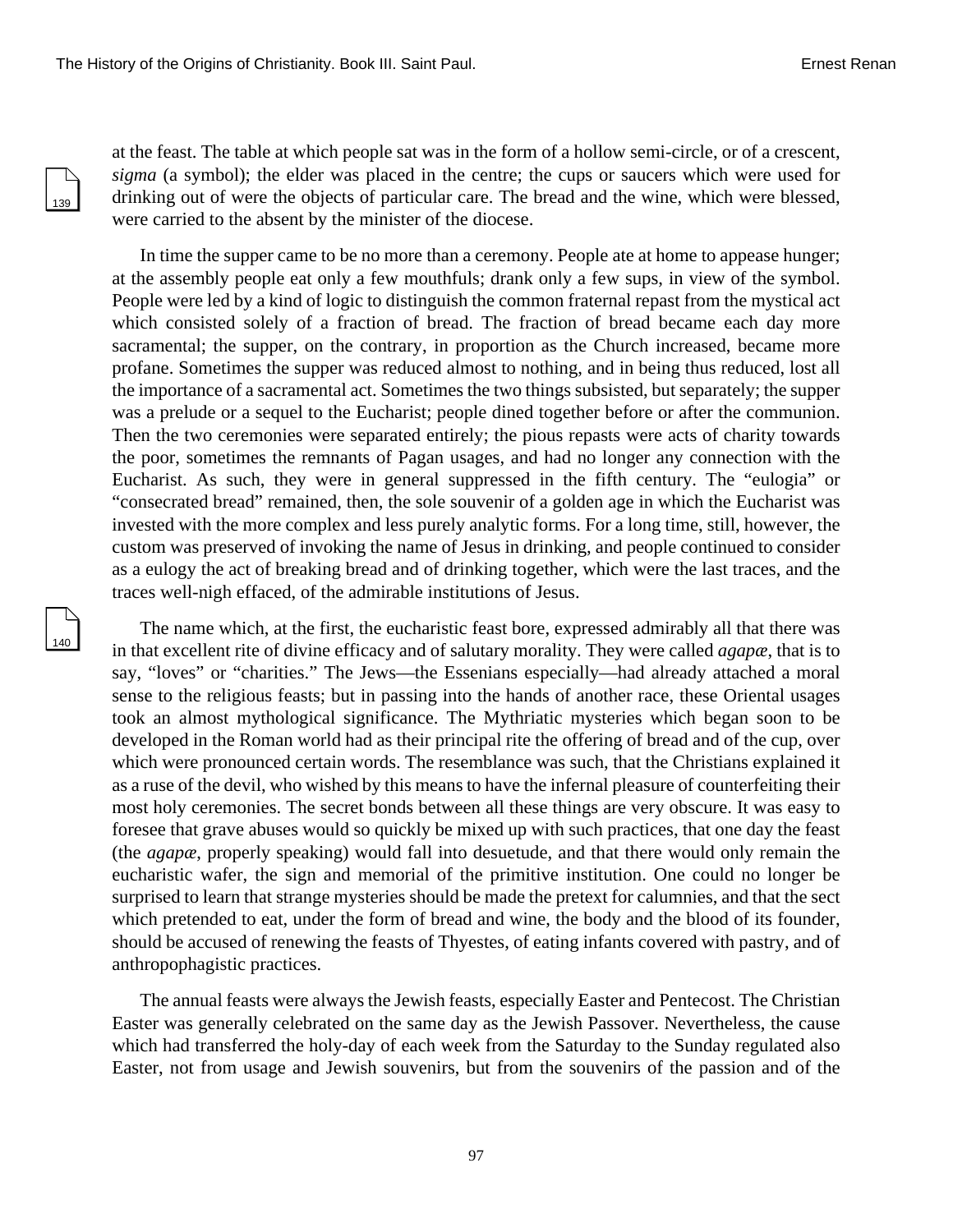resurrection of Jesus. It is not impossible that, from the time of Paul, in the Churches of Greece and Macedonia, that change had already been effected. In any case, the thought of that fundamental feast was profoundly modified. The passage of the Red Sea became a thing of little account after the resurrection of Jesus; people no longer thought of it, except to find in it a figure of the triumph of Jesus over death. The true Paschal Lamb was henceforth Jesus, who had been offered up for all; the true unleavened breads were truth, justice; the old leaven had lost its power, and ought therefore to be rejected. For the rest, the feast of the Passover had indeed more anciently undergone with the Hebrews an analogous change of signification. It was certainly in its origin a feast of spring time, which was connected by an artificial etymology with the remembrance of the flight from Egypt.

Pentecost was also celebrated on the same day as with the Jews. Like Easter, that feast took a signification altogether new, which put into the shade the old Jewish idea. Right or wrong, people believed that the principal incident of the Holy Spirit upon the assembled Apostles had taken place on the day of Pentecost which followed the resurrection of Jesus; the ancient harvest festival of the Semites became thus in the new religion the feast of the Holy Ghost. About the same time that feast underwent an analogous transformation amongst the Jews; it became with them the anniversary of the promulgation of the law upon Mount Sinai.

No edifice had been built or any building rented expressly for the meetings;—no art, consequently no images. The assemblies took place in the houses of the brethren the best known, or who had a room well adapted for the purpose. People preferred for this the apartments which, in Oriental houses, formed the first floor, and corresponding to our drawing-room floor. These apartments are high, containing numerous windows, very fresh, very airy; it was here that one received one's friends, where one held feasts, where one prayed, where one laid out the dead. The groups thus formed constituted "domestic churches," or pious coteries full of moral activity, and resembling greatly those "domestic colleges," examples of which were to be found about that time in the bosom of Pagan society. All great things are thus founded in inconsiderable centres, where one is tightly squeezed the one against the other, and where souls are warmed by a powerful love.

Up to this time Buddhism alone had elevated man to this degree of heroism and of purity. The triumph of Christianity is inexplicable, if it is studied only in the fourth century. It happened with Christianity as happens almost always in human things: it succeeded when it began to decline morally; it became official when it no longer had anything to rest upon except itself; it came into vogue when its true period of originality and of youth had passed away. But it did none the less merit its high recompense: it had merited this by its three centuries of virtue, or by the incomparable predilection for the good which it had inspired. When we think of that miracle, no hyperbole about the excellence of Jesus appears illegitimate. It was he, always he, who was the inspirer, the master, the principle of life in his Church. His divine mission grew each year, and this was but just. He was no longer only a man of God, a great prophet, a man approved and authorised of God, a man powerful in works and in speech; these expressions which suffice, which were sufficient for the faith and the love of the disciples of early times, passed now for silly fables. Jesus is the Lord, the Christ, a personage entirely superhuman, not yet God, but very near being it. One lives in him, one

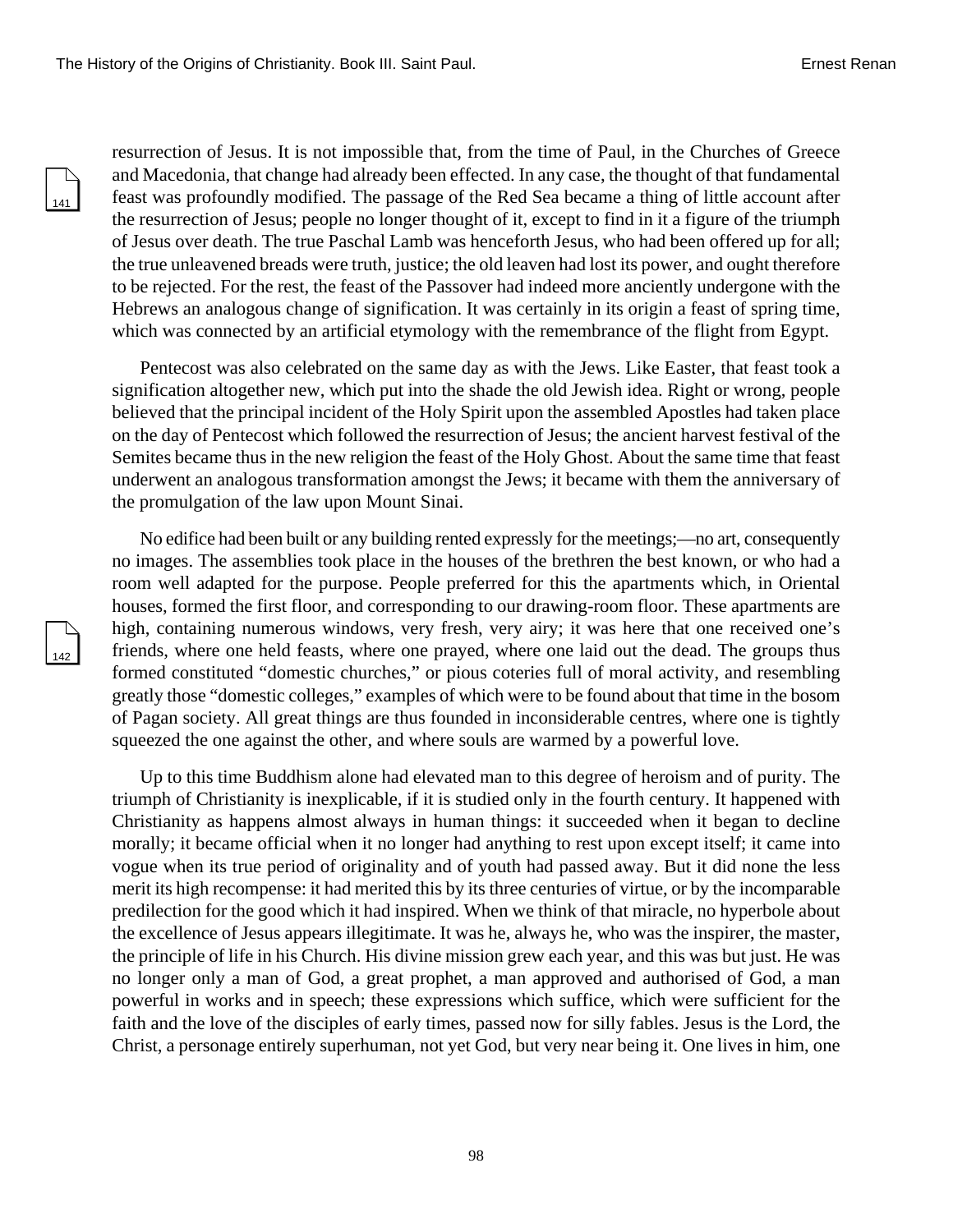144

dies in him, one rises in him; almost everything that one says of God, one says of him. He was in truth already a divine personality, and when it is wished to identify him with God, it is only a question of words, a mere "communication of idioms" as the theologians say. We shall see that Paul himself attained to this: the most advanced formulas that are to be found in the Epistle to the Colossians existed already in germ in the older epistles. "For to us there is but one God, the Father, of whom are all things, and we in him, and one Lord Jesus Christ, by whom are all things, and we by him" ([1 Cor. viii. 6](http://www.ccel.org/b/bible/asv/xml/asv.iCor.8.xml#iCor.8.6)). Again, and Jesus shall be the *logos*, creator; the most exaggerated of the consubstantialists of the ninth century could already be foreshadowed.

The idea of the Christian redemption in the Churches of Paul underwent a similar transformation. People knew little of the parables or the moral teachings of Jesus: the Gospels did not yet exist. Christ, having lived, is not to the Churches something approaching a real personage: he is the image of God, a heavenly minister, having taken upon himself the sins of the world, charged with reconciling the world to God; he is a divine reformer, creating all things new, and abolishing the past. It is death for all; all are dead through him to the world, and ought no longer to live, except for him. He was rich in all the richness of divinity, and he became poor for us. All Christian life ought hence to be a contradiction of the human sense: weakness is the true strength, death is the true life; cardinal wisdom is folly. Happy he who carries in his body the dying of Jesus, he who is continually exposed to death for Jesus' sake. He shall live again with Jesus; he shall see his glory face to face, and shall be transformed unto him, rising uninterruptedly from glory to glory. The Christian thus lives in the hope of death, and in a state of perpetual groaning. In proportion as the exterior man (the body) falls into ruin, the interior man (the soul) is renewed. One moment of tribulation is worth more to him than an eternity of glory. What matters it that his terrestrial house is dissolved? He has in Heaven an eternal house, not made with hands. Terrestrial life is exile; death is return to God, and equivalent to the absorption of all that is mortal in life, only the treasure of hope which the Christian carries in earthen vessels, and until the great day when all shall be made manifest before the judgment seat of Christ, he must tremble.

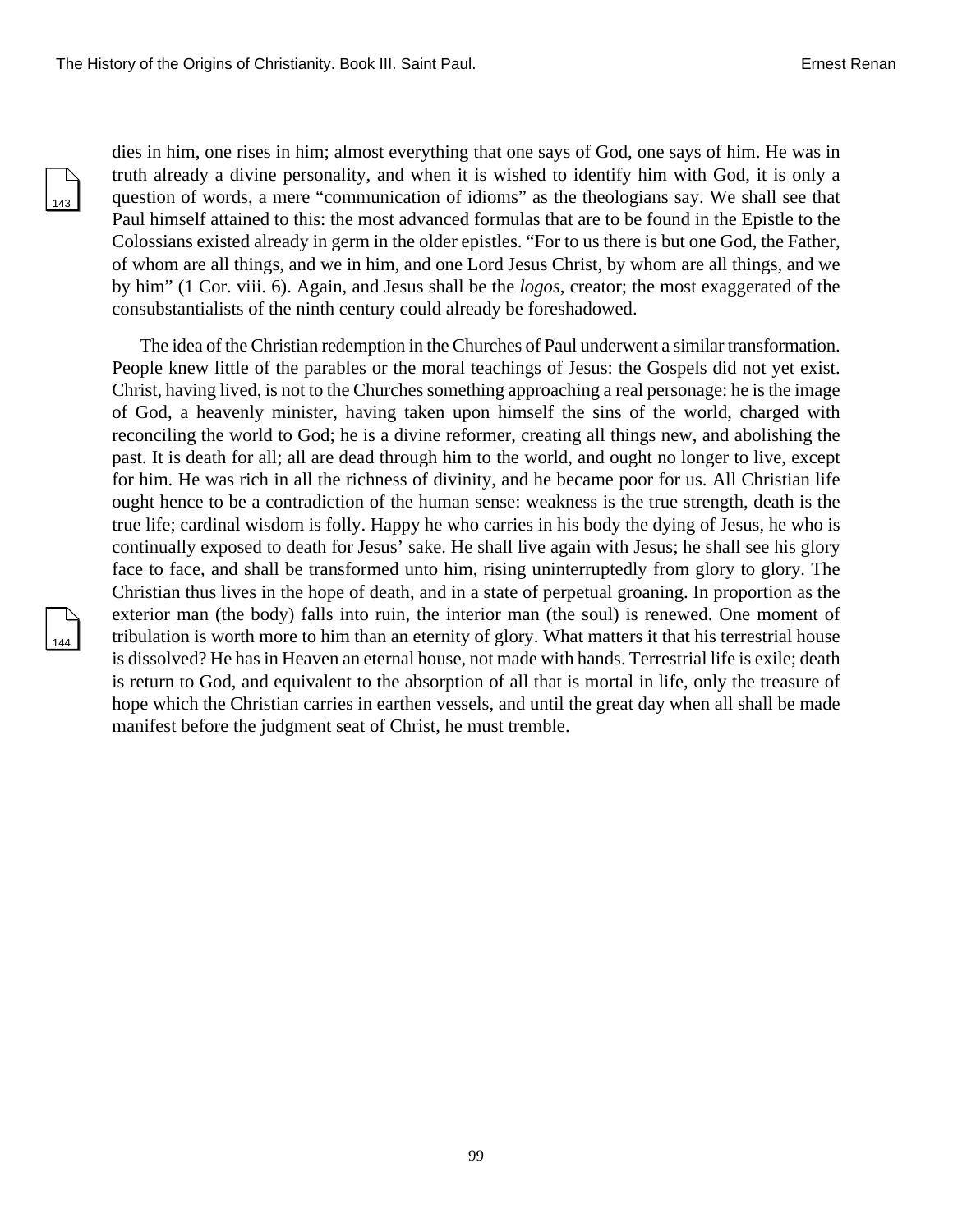# **CHAPTER X.**

### **RETURN OF PAUL TO ANTIOCH—QUARREL BETWEEN PETER AND PAUL—COUNTER-MISSION ORGANISED BY JAMES, BROTHER OF THE LORD.**

PAUL, however, felt the necessity of revisiting the Churches of Syria. It was three years since he had left Antioch; notwithstanding that his stay there had been shorter than formerly, this new mission had become much more important. The new Churches, recruited from lively, energetic populations, brought to the feet of Jesus homage of an infinite value. Paul had just recounted all this to the Apostles, and bid them attach themselves to the Mother Church, the model of all others. In spite of his taste for independence, he felt sure that, outside of the communion of Jerusalem, there was only schism and dissension. The admirable mixture of opposite qualities which could be discerned in him, allowed him to ally, in the most unexpected fashion, docility with pride, revolt with submission, severity with gentleness. Paul chose as a pretext for his departure the celebration of the Passover of the year 54. To give the utmost solemnity to his resolution, and to avoid the possibility of changing his decision, he made a vow to celebrate that Easter at Jerusalem. The mode of performing vows of this kind was to shave the head, and to undertake to say certain prayers, and to abstain from wine during thirty days before the festival. Paul said good-bye to his Church, had his head shaved at Cenchrea, and embarked for Syria. He was accompanied by Aquila and Priscilla, who intended to stop at Ephesus, and perhaps also by Silas. As for Timothy, it is probable that he did not go away from Corinth or from the shores of the Ægæan Sea. We find him again at Ephesus within a year.

The ship stayed for some days at Ephesus. Paul had time to go to the synagogue and to dispute with the Jews. They begged him to stay; but he put forward his vow, and declared that at any cost he would celebrate the festival in Jerusalem; all they could get from him was a promise to return. He took leave then of Aquila and Priscilla, and of those with whom he had already entered into relationships, and took ship again for Cæsarea of Palestine, whence he speedily made his way to Jerusalem.

There he celebrated the festival in the way in which he had vowed to do. Perhaps this Hebrew scruple was a concession, like so many others, that he made to the spirit of the Church at Jerusalem. He hoped by an act of great devotion to obtain pardon for his daring, and to conciliate the Judaisers. The discussions were scarcely pacified, and peace was only kept for the sake of business. It is probable that he profited by the opportunity to remit to the poor people in Jerusalem a considerable amount of money as alms. Paul, as usual, stayed for a very short time in the metropolis: here there were susceptibilities which could not have failed to bring about divisions if he had prolonged his stay. He, accustomed to live in the exquisite atmosphere of his truly Christian Churches, found here, under the name of Brethren of Jesus, only Jews. He thought that they did not give a sufficiently exalted place to Jesus; he grew indignant that, after Jesus, people should be found to attribute any value whatever to those things which had existed before him.

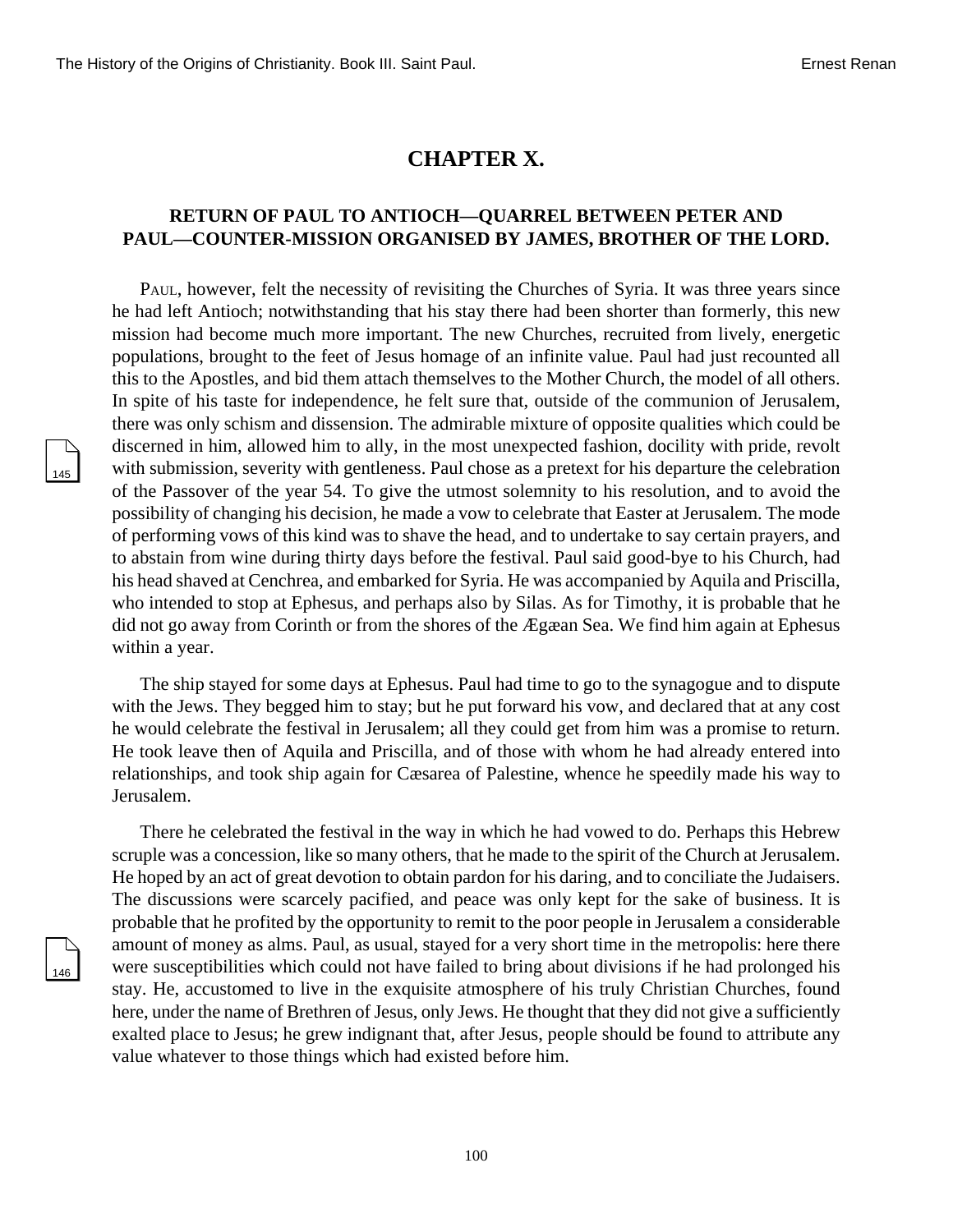148

The head of the Church of Jerusalem was now James, the brother of the Lord. It was not that the authority of Peter had diminished, but he was no longer resident in the city. Partly in imitation of Paul, he had embraced the active apostolic life. The idea that Paul was the Apostle of the Gentiles, and Peter the Apostle of the Circumcision, had more and more gained ground. In accordance with this idea, Peter went about preaching the Gospel to the Jews all over Syria. He carried about with him a sister, as spouse and deaconess, thus giving the first example of a married Apostle—an example which the Protestant missionaries more lately followed. John, surnamed Mark, appeared always also as his disciple, his companion, and his interpreter, a circumstance which causes it to be generally believed that the Prince of the Apostles knew no Greek. Peter had in some sort adopted John-Mark, and treated him as a son.

The details of the pilgrimage of Peter are unknown to us. What was told about him in later days is mainly fabulous. We only know that the life of the Apostle of the Circumcision was, like that of the Apostle of the Gentiles, a series of trials. It may be believed also that the itinerary which serves as foundation for the fabulous acts of Peter—a journey which conducts the Apostle from Jerusalem to Cæsarea, from Cæsarea along the coast by Tyre, Sidon, Beyrout, Byblos, Tripoli, Antaradus to Laodicea-upon-the-sea, and from Laodicea to Antioch—is but imaginary. The Apostle certainly visited Antioch; we think even that he used it as his headquarters after a certain date. The lakes and the ponds formed by the Orontes and the Arkeuthas about the town, which furnished to the lower classes of the people fresh water fish of inferior quality, perhaps afforded him the opportunity of again taking up his old trade of fisherman.

Many of the brothers of the Lord, and some members of the Apostolic College, travelled even from the bordering parts of Judæa. As Peter, and in a different manner to that of the missionaries of the school of Paul, they travelled with their wives, and lived at the cost of the Churches. The trade which they had exercised in Galilee was not, like that of Paul, of a nature to enable them to subsist upon it, and they had abandoned it a long time ago. The wives who accompanied them, who were called "sisters," were the origin of those novices, a kind of deaconesses and of nuns, living under the direction of a clergyman, who played an important part in the history of ecclesiastical celibacy.

Peter having thus ceased to be the resident chief of the Church of Jerusalem, several members of the Apostolic Council having in the same way taken up with an itinerant life, the first place in the Mother Church was given up to James. He was thus "the bishop of the Hebrews," that is to say, of that part of the disciples who spoke the Semitic languages. That did not compromise the chief part of the universal Church: no one had been exigent enough to claim the right to such a title, people being divided between Peter and Paul; but his presidency of the Church at Jerusalem, joined to his quality of brother of the Lord, gave James an immense power, since the Church at Jerusalem always remained the centre of concord. James was, moreover, very old; some ambitious movements, too much prejudice, were the consequences of such a position. All the faults which must later make the Court of Rome the flail of the Church, and the principal agent of its corruption, were already germinating in this primitive community of Jerusalem.

James was a worthy man in many respects, but with a narrow mind, that Jesus would have assuredly pierced with his keenest railleries, if he knew him, or even if be knew him as he has been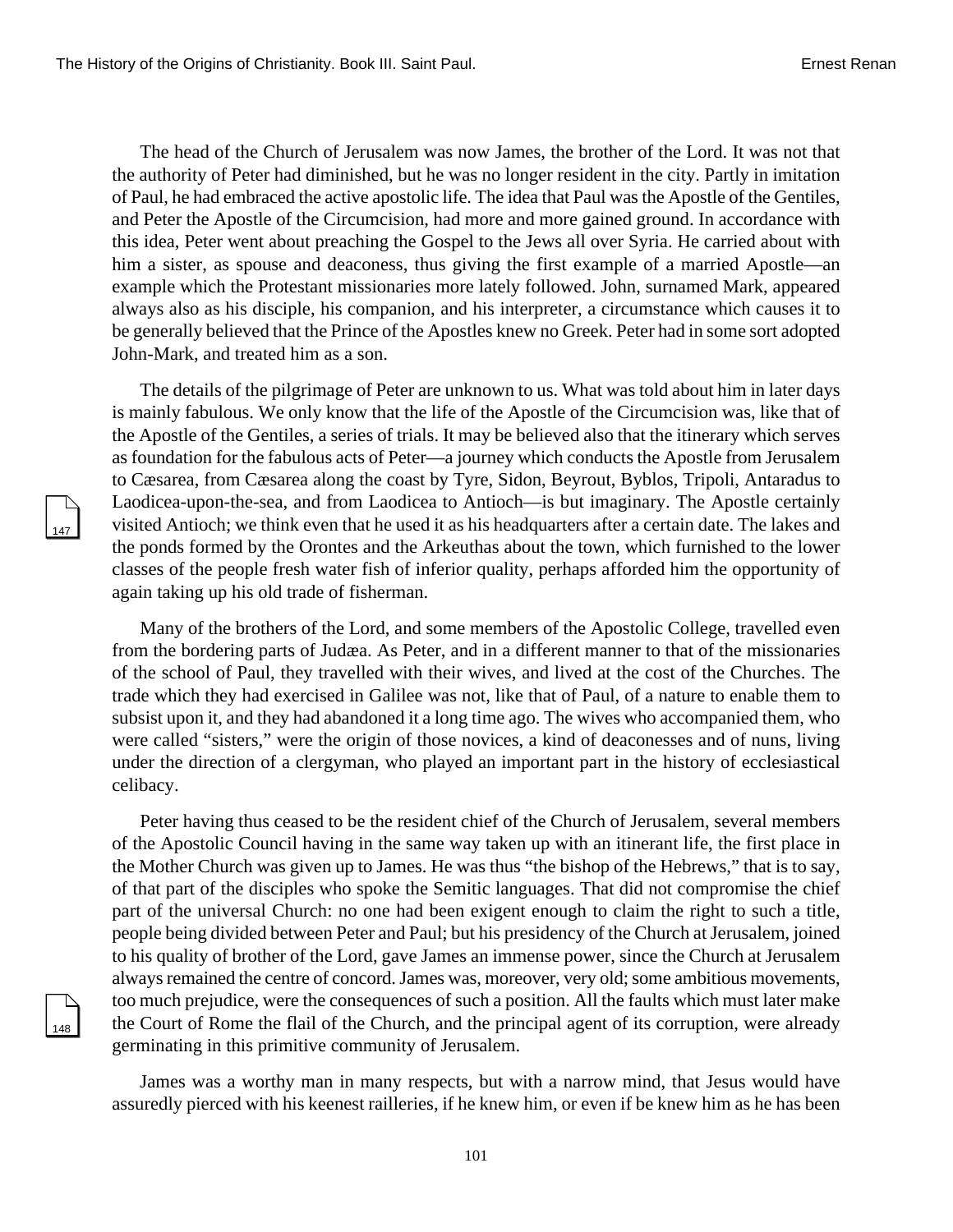150

represented to us. Was he really the brother, or only a cousin-german, of Jesus? All the witnesses in this respect agree so well together, that one is forced to believe the latter hypothesis. But, in that case, Nature must have played one of her most fantastic tricks. Perhaps this brother, being converted only after the death of Jesus, possessed less of the true tradition of the Master than those who, without being his relations, had accompanied him in his lifetime. It is less surprising that two children born of the same mother, or of the same family, should have been at first enemies, then reconciled; should remain so profoundly diverse, that the only known brother of Jesus would have been a kind of Pharisee, an ascetic exterior, a devotee tainted with all the absurdities that Jesus attacked without mercy. One thing is certain, namely, that the person who has been called up to this time "James, brother of the Lord," or "James the Just," or the "Rampart of the People," was in the Church of Jerusalem the representative of the most intolerant Jewish party. Whilst the active Apostles travelled all over the world, in order to conquer it for Jesus, the brother of Jesus at Jerusalem did all that was possible to destroy their work, and to contradict Jesus after his death, in a more profound fashion perhaps than he had done in his life-time.

This society of half-converted Pharisees, this world which was in reality more Jewish than Christian, living around the temple, preserving the old practices of the Jewish religion, as if Jesus had not declared them vain, formed unbearable company for Paul. That which particularly annoyed him was the opposition of all this class to his missionary work. Like the Jews of the strict observance, the partisans of James did not wish to make proselytes. The ancient religious parties often had such contradictions. On the one hand, they proclaimed that they alone had possession of the truth; on the other, they only wished to enlarge their sphere: they pretended to preserve the truth for themselves. French Protestantism presents in our days a similar phenomenon. Two opposite parties, the one desiring, before everything else, the preservation of old customs; the other capable of gaining to Protestantism a world of new adherents, being produced in the bosom of the reformed Church. The conservative party has waged, in a second ground, a war to the knife. It has repulsed with scandal all that has resembled an abandonment of the family traditions, and it has preferred to the brilliant destinies that are offered to them, the pleasure of remaining a little club, without importance, shut up, composed of well-thinking men,—that is to say, of men partaking of the same prejudices, and regarding the same things as aristocratic. The feeling of defiance that the members of the old party of Jerusalem experienced before the stern missionary who introduced to them multitudes of new brethren without titles of Jewish nobility, must be something analogous. They looked upon themselves as overruled, and instead of falling at the feet of Paul, and thanking him, they found in him a disturber, an intruder who forced his way with men recruited from every place. More than one hard word, it seems, had been exchanged. It is probable that at this moment James, the brother of the Lord, conceived the unsuccessful project of overthrowing the work of Jesus,—I mean the project of a counter mission charged to follow the Apostle of the Gentiles, to contradict his dogmas, to persuade converts that they must be circumcised, and practise all the Law. Sectarian movements are not produced without schisms of this kind; when one recalls the heads of Saint-Simonianism quarrelling amongst themselves, but yet remaining ardent Saint-Simonians, and as such voluntarily reconciled by the survivors after his death.

Paul avoided these scandals by setting out as soon as possible for Antioch. It was probably then that Silas left him. The latter was the founder of the Church at Jerusalem. He remained there, and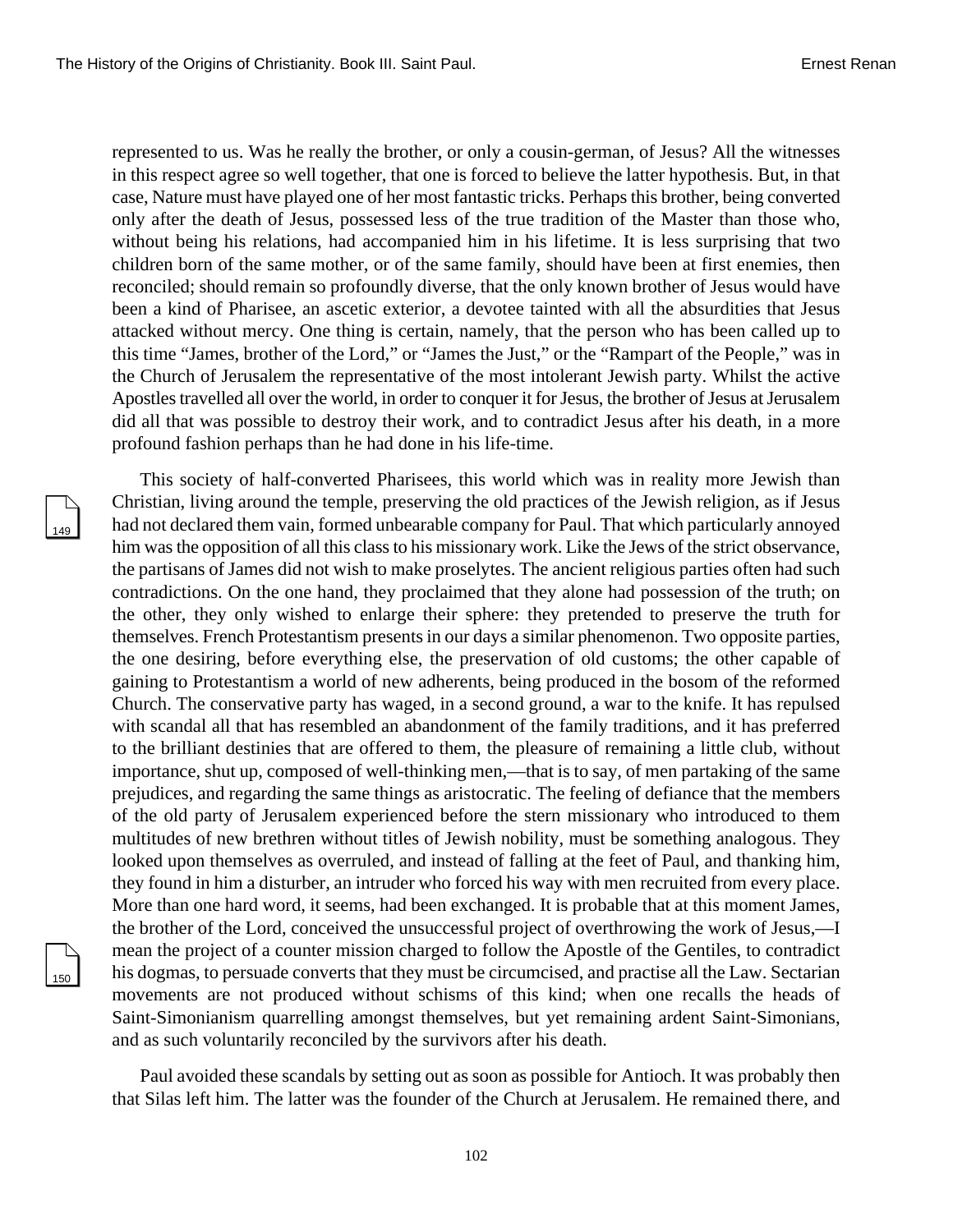henceforth attached himself to Peter. Silas, as the compiler of the "Acts," appears to have been a conciliatory man, oscillating between the two parties, and in turn attached to each of the two chiefs; a thoroughly good Christian, and of the opinion which in triumphing saved the Church. Never, in fact, did the Christian Church bear in its bosom a cause of schism so deep as that which agitated it at this moment. Luther and the most fossilised scholar differed less than Paul and James. Thanks to some gentle and generous spirits—Silas, Luke, Timothy—all the attacks were softened, all the heartburnings concealed. A beautiful tale, calm and dignified, has not allowed it to be seen that the fraternal understanding in these years was traversed by such terrible rents.

At Antioch Paul breathed freely. He there met with his old companion Barnabas, and without doubt they felt great joy at seeing each other; for the motive which had separated them for a short time was not a question of principle. Perhaps Paul also found at Antioch his disciple Titus, who had not shared the second journey, but who henceforth attached himself to him. The recital of miraculous conversions wrought by Paul astonished the young and active Church. Paul, for his part, felt a lively joy at revisiting the town which had been the cradle of his apostleship—the places where, ten years before, he had conceived the Church which had conferred on him the title of Missionary of the Gentiles. An incident of the greatest gravity was soon to interrupt these sweet effusions, and to revive with a degree of gravity those divisions which up to then had been lulled for a moment.

Whilst Paul was at Antioch, Peter arrived there. This at first only redoubled the joy and cordiality. The Apostle of the Jews and the Apostle of the Gentiles loved each other as very good and very ardent natures always love each other, when they found themselves in relation to each other. Peter communicated without reserve with the converted Pagans, and even, in open violation of the Jewish Law, he did not object to eating with them; but soon this good understanding was disturbed. James had executed his fatal project. Some brethren, provided with letters of recommendation signed by him as the chief of the Twelve, and as the only one who had the right to authorise a mission, set out from Jerusalem. Their pretext was that one could not preach the doctrine of Christ if he had not been to Jerusalem to compare his doctrine with that of James, the brother of the Lord, and if he did not carry an attestation from the latter. Jerusalem was, according to them, the source of all faith,—of every apostolic commission: the true Apostles lived there. Whoever preached without a letter of authority from the chief of the Mother Church, and without having sworn obedience to him, ought to be repelled as a false prophet and a false apostle, as an emissary of the devil. Paul, who had no such letters, was an intruder, boasting of personal relations with them without reality, and of a mission the title to which he could not produce. He alleged his visions, contending even that the fact of having seen Jesus in a supernatural fashion was worth much more than the fact of having known him personally. "What can be more chimerical?" said the Jerusalemites. No vision was so valuable as the evidence of the senses: visions are not actualities. The spectre that he saw was perhaps an evil spirit: idolaters had visions as well as saints. When the apparition was questioned, it answered all that was wanted: the spectre shone for an instant, and then disappeared quickly; there was no time to talk to it at leisure. The mind of the dreamer was not his own: in that state volition ceases. To see the Son out of the flesh! but that is impossible: one would die of it. The superhuman brightness of that light would kill. Even an angel, to make himself visible, is obliged to assume a body!"

103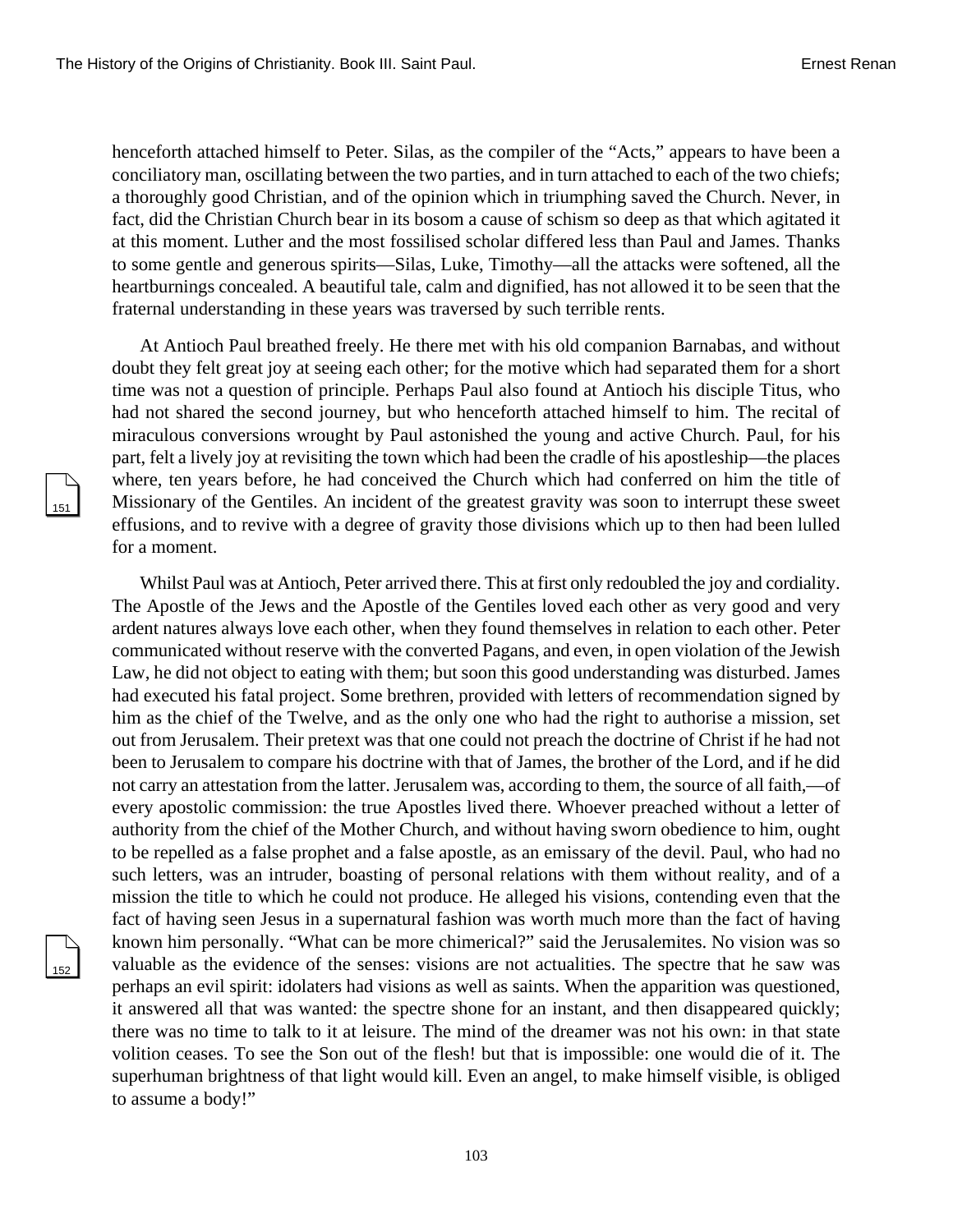154

The emissaries cited on this head a number of visions which had been seen by infidels and heretics, and concluded from them that the chief Apostles, those who had seen Jesus, had an immense superiority. They even declared that they could show texts of Scripture proving that visions came from an offended God, whilst to converse face to face was the privilege of his friends. "How can Paul assert that by an interview of an hour Jesus had rendered him capable of teaching? It needed a whole year of lessons for Jesus to form his Apostles. And if Jesus really appeared to him, how did he know that he did not teach the reverse of the doctrine of Jesus? Let him prove the reality of the interview which he had had with Jesus, by conforming himself to His precepts, by loving His Apostles, by not declaring war with those whom Jesus had chosen. If he wished to serve the truth, let him make himself the disciple of Jesus' disciples, and then he could be a useful auxiliary."

The question of ecclesiastical authority and of individual revelation, of Catholicism and of Protestantism, showed itself with a real grandeur. Jesus had settled nothing clearly in this matter. So long as he lived, and throughout the first years following his death, Jesus was so essentially the soul and body of His little Church, that no idea of government or of constitution offers itself. Now, on the contrary, it was necessary to know if there was a power representing Jesus, or if the Christian conscience remained free; if to preach Jesus, subscription to articles of faith were necessary, or if he had the command received from Jesus sufficed. As Paul did not offer any other proof of his immediate mission than his affirmation, his position was weak in many ways. We shall see with what prodigies of eloquence and of activity the great innovator, attacked in every quarter, will face all assaults and maintain his position without absolutely breaking with the Apostolic College, whose authority he recognised each time that his liberty was not straitened. But the struggle rendered him less amiable to us. A man who disputes, resists, speaks of himself; a man who maintains his opinion and his prerogative, who gives pain to others, who denounces them to their face, such a man is antipathetic to us. Jesus, in such a case, yielded everything, escaped from his difficulty by some charming word.

The emissaries of James arrived at Antioch. James, while admitting that converted Gentiles could be saved without observing the Law of Moses, in no way admitted that a true Jew, a circumcised Jew, could, without sin, violate the law. The scandal of the disciples of James was at its height when they saw the chief of the Churches of the circumcision act like a true Pagan, and destroy those exterior compacts that a respectable Jew looked upon as titles of nobility and marks of his superiority. They spoke keenly to Peter, who was much frightened. This man, profoundly good and just, wanted peace above everything: he scarcely knew how to contradict anybody. This made him changeable: at least he was so to all appearance; he was easily disconcerted, and did not know how to find a quick reply. Already, from the life of Jesus, this kind of timidity, coming from awkwardness rather than from want of heart, had led him into a fault which cost him many tears. Knowing little about argument, incapable of holding up his head against contradiction, in difficult cases he was silent and hesitated. Such a kind of temper made him again commit a great act of feebleness. Placed between two classes of people, one of whom he could not content without annoying the other, he isolated himself completely, and lived apart, refusing all communications with the uncircumcised. This manner of acting keenly wounded the converted Gentiles. What was graver still, was that all the circumcised imitated him; even Barnabas allowed himself to follow this example, and avoided uncircumcised Christians.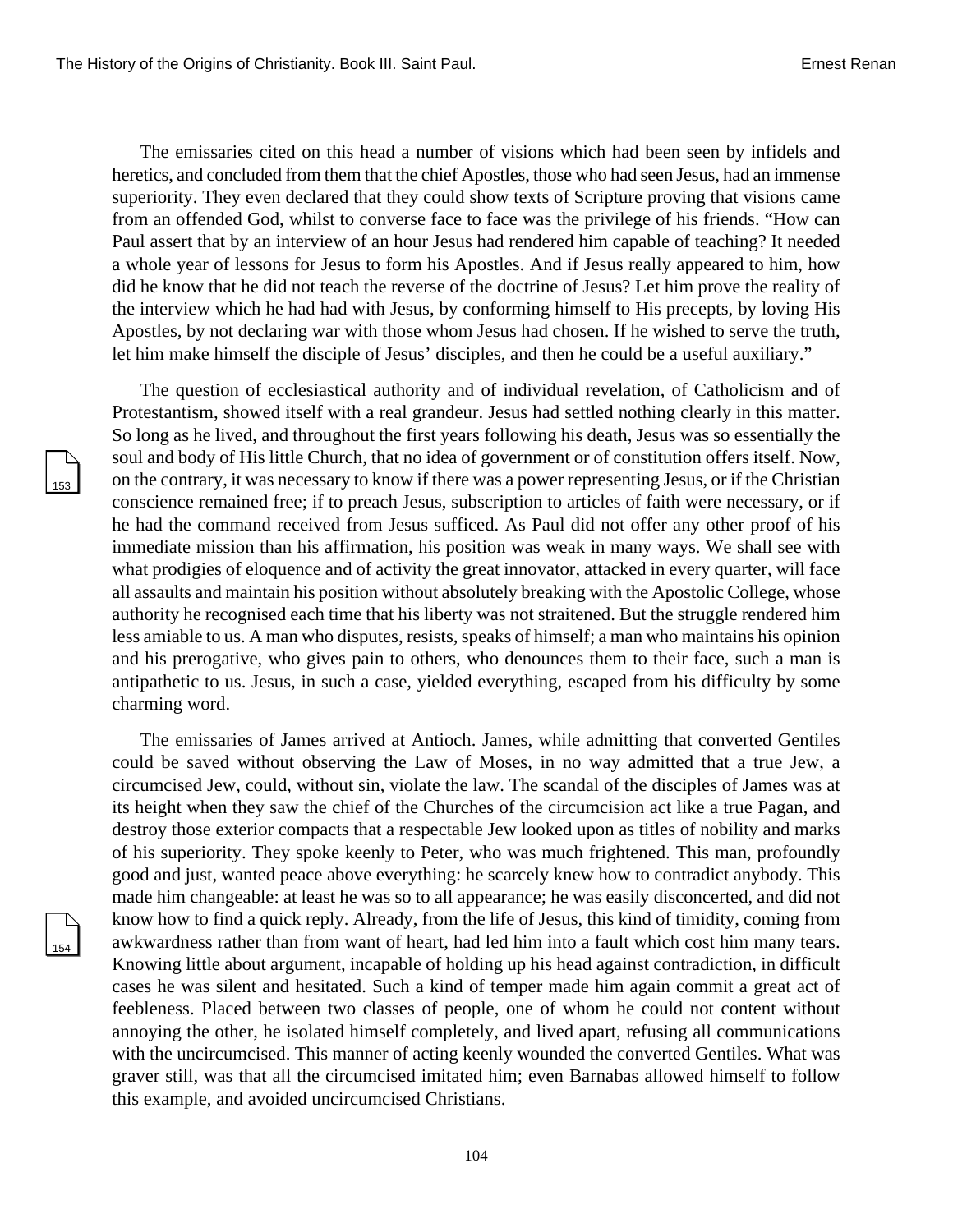156

Paul's anger was extreme. When we recall the ritual meaning of the meal in common, refusing to eat with a part of the community meant excommunication. Paul broke out into reproaches, treated this kind of thing as hypocrisy, accused Peter and his imitators of falsifying the meaning of the gospel. The Church must soon assemble: the two Apostles would meet there. To his face, and before all the assembly, Paul violently apostrophised Peter, and reproached him for his inconsequence. "If thou," said he to him, "being a Jew, livest after the manner of Gentiles, and not as do the Jews, why compellest thou the Gentiles to live as do the Jews?"

Then he developed his favourite theory of the salvation coming by Jesus, and not by the Law,—of the abrogation of the Law by Jesus. It is probable that Peter did not answer him. Exactly, it was Paul's advice; as all men who seek by innocent artifices to get out of a difficulty, he did not pretend to be right; he only wanted to satisfy one side, and not to alienate others. In this manner one only succeeds, as a general rule, in being in opposition to everybody.

Only the removal of the envoys of James made an end to the disagreement. After their departure, good Peter began again without doubt to eat with the Gentiles as before. These singular alternatives of violence and of fraternity are one of the features of a Jewish character. Modern critics conclude from certain passages in the Epistle to the Galatians that the quarrel between Peter and Paul absolutely made them contradict each other, not only in the "Acts" but in other passages from the Epistle to the Galatians. Ardent men pass their life in disputing with each other, without ever actually quarrelling. It is not necessary to judge these tempers after the manner of things whose actions happen in our time between men well educated and susceptible upon the point of honour. This last word, in particular, has scarcely ever had any meaning to the Jews.

It seems certain, nevertheless, the quarrel of Antioch left deep traces. The great Church on the borders of the Orontes was split in two, if we are permitted to explain thus, that in two parishes there was on the one hand the parish of the circumcised, on the other, that of the uncircumcised. The separation of these two portions of the Church continued for a long time. Antioch, as they tell us later, had two bishops, one appointed by Peter and the other by Paul. Evhode and Ignatius are named as having filled up after the Apostles that office.

As for the animosity of the emissaries of James, it only increased. The quarrel of Antioch left them a feeling, the indignant expression of which, a century after, one still finds in the writings of the Judæo-Christian section. The eloquent adversary who had almost destroyed the Church of Antioch, without any real reason became their enemy. They vowed vengeance, which even in his lifetime raised up for him troubles without number, and after his death bloody anathemas and atrocious calumnies. Passion and religious enthusiasm are far from overcoming human weaknesses. On leaving Antioch, the agents of the Jerusalemite party vowed to overthrow the foundations of Paul, to destroy his Churches, and to throw down what he had built up with so much labour. It seems that on this occasion new letters were sent from Jerusalem in the name of the Apostles. It is possible that a specimen of those hateful letters may have been preserved for us in the Epistle of Jude, brother of James, and like him "brother of the Lord," which forms part of the canon. It is a manifesto of the most violent description against nameless adversaries, who are presented as rebels and impure men. The style of this piece, which comes much nearer to classic Greek than that of the greater portion of the writings of the New Testament, has much analogy with the style of the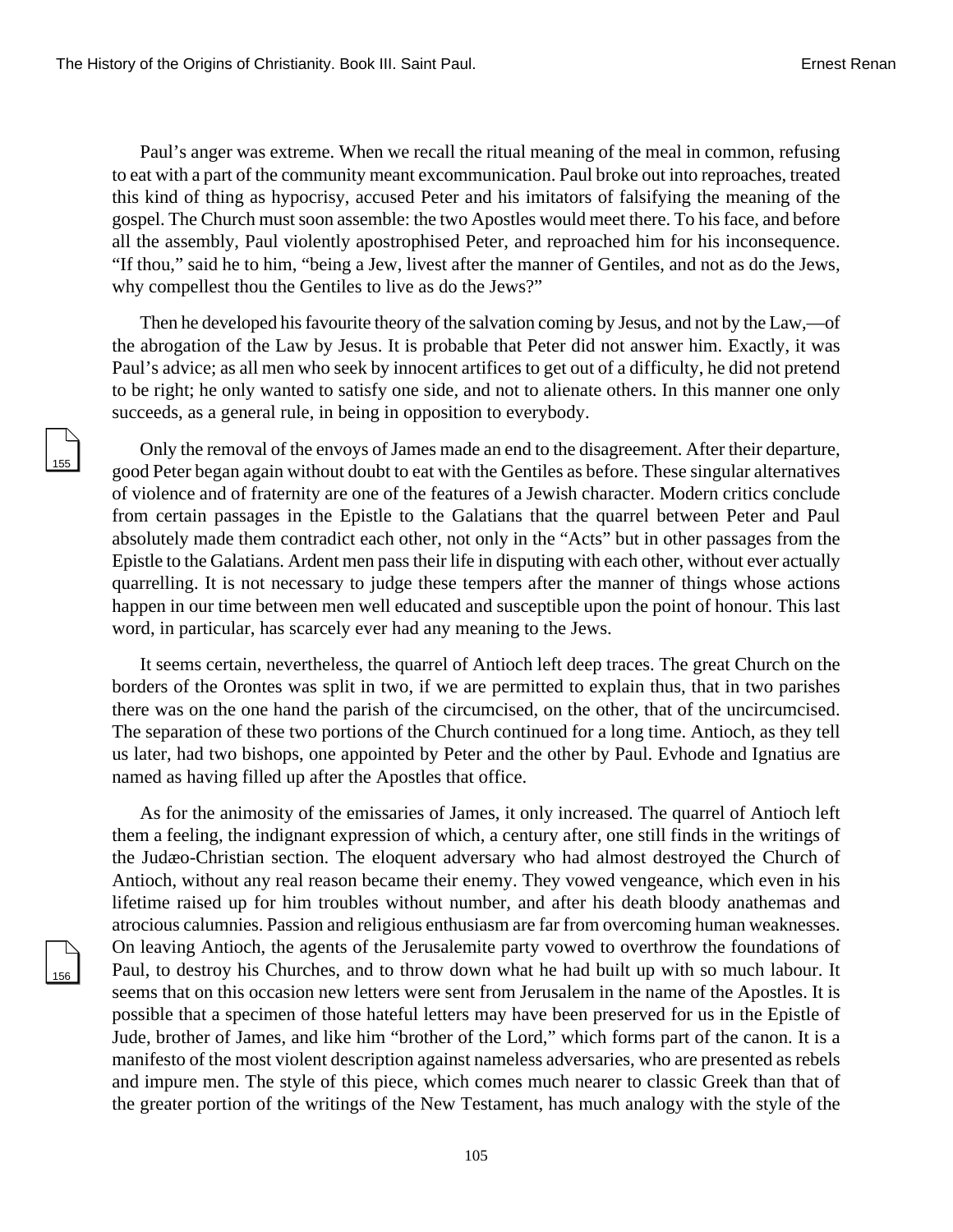158

Epistle of James. James and Jude did not probably know any Greek: the Church of Jerusalem had perhaps Hellenic secretaries for communications of this kind. "Beloved, when I gave all diligence to, write unto you of the common salvation, it was needful for me to write unto you and exhort you, that ye should earnestly contend for the faith which was once delivered unto the saints. For there are certain men crept in unawares, who were before of old ordained to this condemnation, ungodly men, turning the grace of our God into lasciviousness, and denying the only Lord God, and our Lord Jesus Christ. I will therefore put you in remembrance, though ye once knew this, how that the Lord, having saved the people out of the land of Egypt, afterwards destroyed them that believed not. And the angels which kept not their first estate, but left their own habitation, he hath reserved in everlasting chains under darkness unto the judgment of the great day. Even as Sodom and Gomorrah, and the cities about them in like manner, giving themselves over to fornication, are set forth for an example, suffering the vengeance of eternal fire. Likewise also these filthy dreamers defile the flesh, despise dominion, and speak evil of dignities. Yet Michael the archangel, when, contending with the devil, disputed about the body of Moses, durst not bring against him a railing accusation, but said, the Lord rebuke thee. But these speak evil of things which they know not, but what they know naturally, as brute beasts, in those things they corrupt themselves. Woe unto them! for they have gone in the way of Cain, and ran greedily after the error of Balaam for reward, and perished in the gainsaying of Core. These are spots in your feasts of charity, when they feast with you, feeding themselves without fear: clouds they are without water, carried about of winds; trees whose fruit withereth, without fruit, twice dead, plucked up by the roots. Raging waves of the sea, foaming out their own shame; wandering stars, to whom is reserved the blackness of darkness for ever. And Enoch, also, the seventh from Adam, prophesied of these, saying, Behold, the Lord cometh with ten thousand of his saints, to execute judgment upon all, and to convince all that are ungodly among them of all their ungodly deeds which they have committed, and of all their hard speeches which ungodly sinners have spoken against him. These are murmurers, complainers, walking after their own lusts; and their mouth speaketh great swelling words, having men's persons in admiration because of advantage. But, beloved, remember ye the words which were spoken before of the apostles of our Lord Jesus Christ: how that they told you there should be mockers in the last time who should walk after their own ungodly lusts."

Paul from this moment was for a section of the Church one of the most dangerous of heretics, a false Jew, a false Apostle, a false prophet, a new Balaam, a Jezebel, a villain who prophesied (lit. preluded.) the destruction of the temple—in two words, a Simon Magus. Peter was angrier than all, and was always busy in fighting him. They were accustomed to designate the Apostle of the Gentiles by the sobriquet of *Nicholas* (Conquerer of the People), a name akin to *Balaam*. This seemed a happy nickname; a Pagan seducer, who had visions although an infidel, a man who persuaded people to sin with Pagan women, appeared the true type of Paul, this false missionary, this partisan of mixed marriages. His disciples for the same reason were called *Nicolaitans*. Far from forgetting his character of persecutor, they insisted on it in a most odious fashion. His gospel was a false gospel. It was of Paul that the question was raised, when the fanatics of the party talked between themselves in innuendoes of a person whom they called "the apostate," or "the enemy," or "the impostor," the forerunner of Anti-Christ, that the chief of the Apostles follows in his footsteps to repair the evil which he does. Paul was "the frivolous man" of whom the Gentiles, having seen their ignorance, have received the doctrine which is opposed to the Law; his visions, which he calls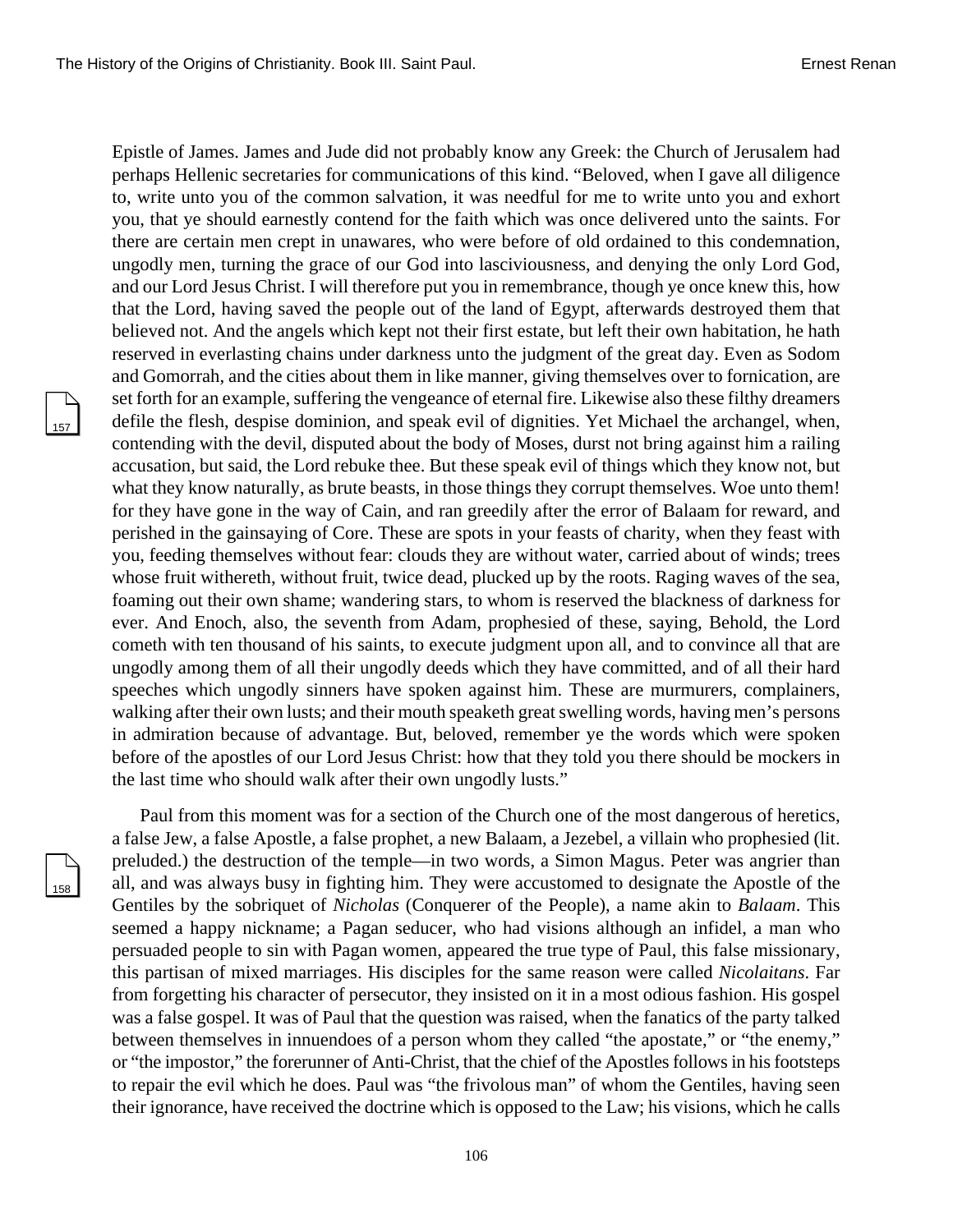"depths of God," they qualified as "the depths of Satan," his Churches, they named "the synagogues of Satan;" in spite of Paul, they proclaim boldly that the Twelve only are the foundation of the Church of Christ. A whole legend begins from this time to be formed against Paul. They refuse to believe that a true Jew could have been capable of committing such an atrocity as that of which he had been guilty. They pretended that he had been born a Pagan, and that he had been made a proselyte. And why? Calumny is never without plenty of reasons for it. Paul was circumcised because he wished to marry the daughter of the High Priest. The High Priest, being a wise man, having refused her to him, Paul, out of spite, began to declaim against circumcision, the Sabbath, and the Law. . . . That is the reward which one obtains from fanatics for having served their cause, otherwise than they understand it; let us say rather, for having served the cause which they lost by their narrow spirit and their foolish exclusiveness.

James, on the contrary, became for the Judæo-Christian party the head of all Christianity, the bishop of bishops, the president of all the good Churches, of those that God had truly founded. It was probably after his death that they created for him this apocryphal character; but there is no doubt that legend in this case may be based in several respects upon the real character of the hero. The grave and rather emphatic delivery of James; his manners, which recalled a sage of the old world, a solemn Brahmin or an antique *mobed*; his pompous and ostentatious sanctity made him conspicuous in the popular eye, an official, holy man, even already a species of Pope. The Judæo-Christians accustomed themselves to believe that he had been clothed with the Jewish priesthood; and as a sign of the High Priest was the *pétalon* or breastplate of gold, they decorated him with it. "The Rampart of the people," with his golden breastplate, thus became a sort of Jewish bonze, an imitation High Priest, for the use of the Judæo-Christians. They supposed that, as the High Priest, he entered, by virtue of a special permission, once a year into the sanctuary; they even pretended that he belonged to the sacerdotal race. They asserted that he had been ordained by Jesus the bishop of the Holy City; that Jesus had entrusted him with his own episcopal throne. The Judæo-Christians made a good many of the people of Jerusalem believe that it was the merits of this servant of God which held off the thunderbolt which was ready to burst on the people. They nearly went as far as creating for him as for Jesus, a legend founded upon biblical passages, where they pretended that the prophets had spoken of him in parables.

The image of Jesus in this Christian family became smaller year by year, whilst in the Churches of Paul it took more and more colossal proportions. The Christians of James were simple, pious Jews—*hasidim*—believing in a Jewish mission of Jesus; the Christians of Paul were good Christians in the sense which has prevailed ever since. The Law, the temple, sacrifices, high priests, all became indifferent to them. Jesus has replaced everything else, abolished everything else; to attach a meaning of sanctity to what has been before, is to do injury to the merits of Jesus. It was natural that to Paul, who had not seen Jesus, the wholly human figure of the Galilæan Master should transform itself into a metaphysical type much more easily than for Peter and the others who had talked with Jesus. To Paul, Jesus is not a man who has lived and taught; he is Christ who has died for our sins, who saves us, who justifies us; He is an altogether Divine being: we partake of him; we communicate with Him in a wonderful manner; He is for man Wisdom and Righteousness, Santification and Redemption; He is the King of Glory, All Powerful in Heaven and Earth, which is soon to be delivered to Him; He is only inferior to God the Father. If this school only had written the Scriptures,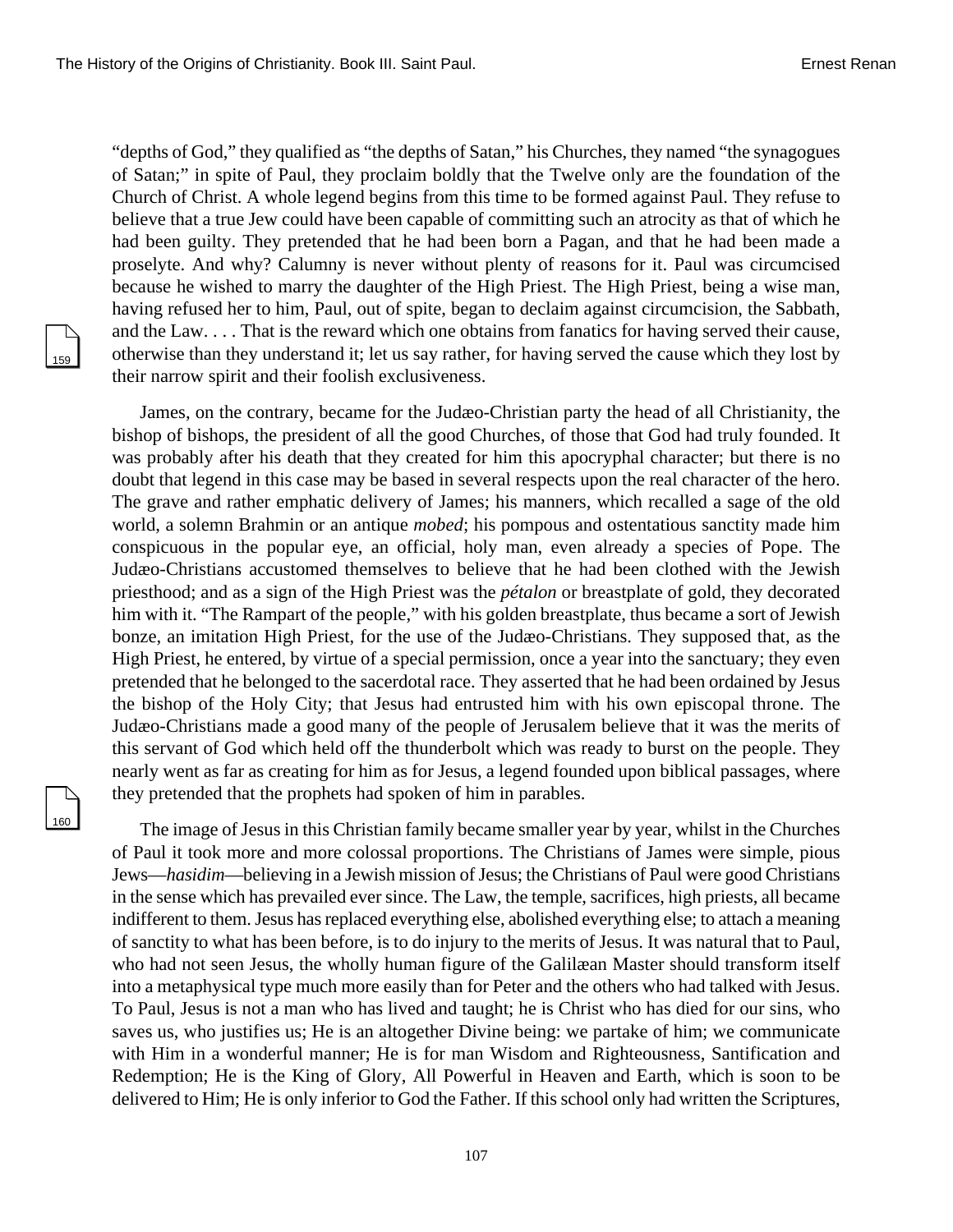we should not touch upon the person of Jesus, and we might doubt its existence. But those who know Him, and who guarded His memory, possibly wrote about this time the first notes upon which these Divine writings (I speak of the Gospels) which have made the fortune of Christianity, and which have transmitted to us the essential features of the most important character which has ever been known.

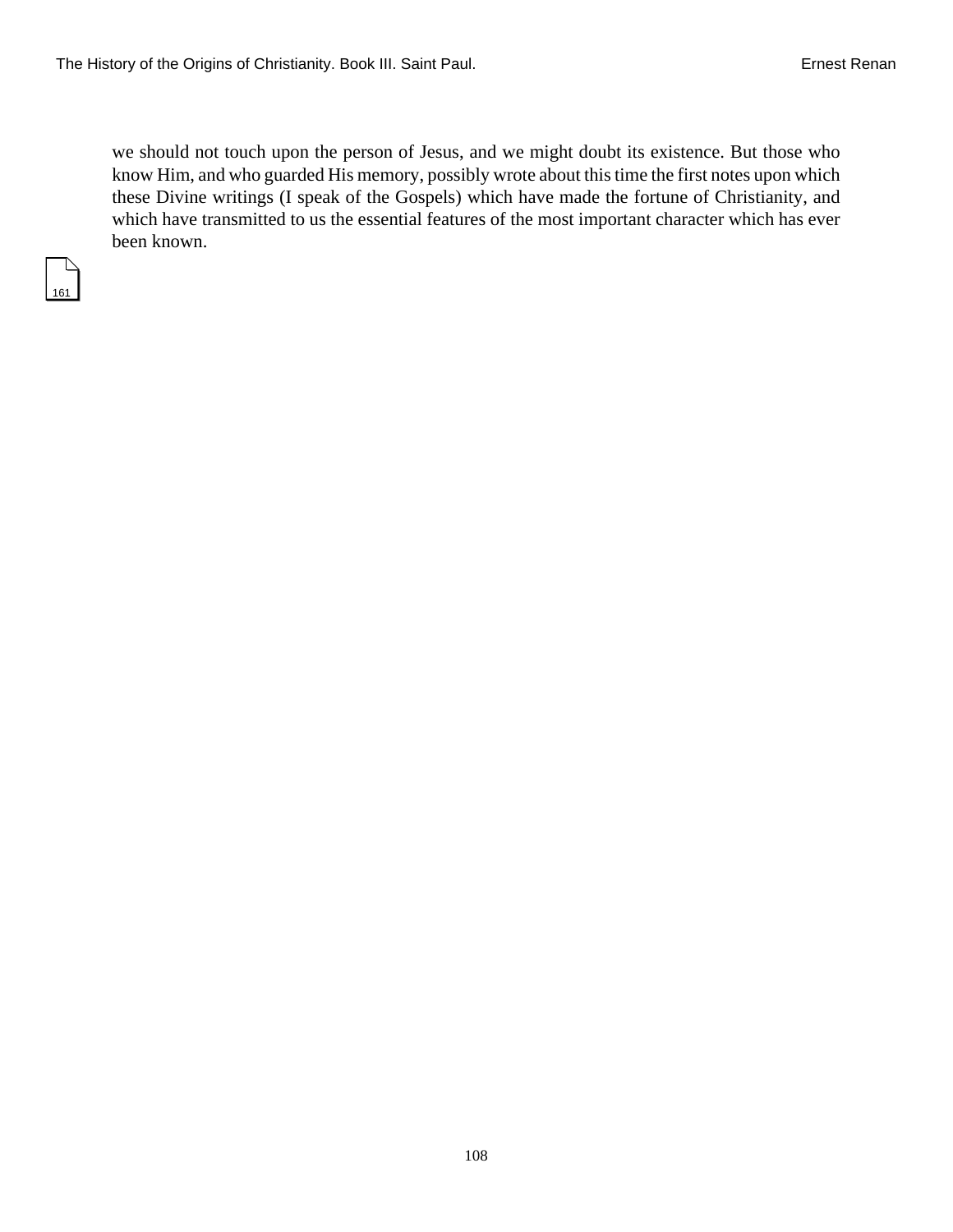# **TROUBLES IN THE CHURCHES OF GALATIA.**

THE emissaries of James, having left Antioch, bent their steps towards the Churches of Galatia. The Jerusalemites had for a long time known of the existence of these Churches; it was even with regard to them that the question of the circumcision was first raised, and that what was called the Council of Jerusalem was held. James had probably recommended his confidential agents to attack this important point, it being one of the centres of Paul's power.

Success was easy for them. These Galatians were men readily seduced; the last one who had come to speak to them in the name of Jesus was almost certain to be right. The Jerusalemites had soon persuaded a great number of them that they were not good Christians. They incessantly repeated to them that they ought to be circumcised, and to observe all the Law. With the puerile vanity of fanatical Jews, the deputies represented circumcision as a corporal advantage; they were proud of it, and did not admit that one could be as much a man without this privilege as he ought to be. The habit of ridiculing the Pagans, representing them as inferior beings and badly brought up, introduced these grotesque ideas. The Jerusalemites poured out at the same time against Paul a flood of invective and disparagement. They accused him of posing as an independent Apostle, although he had received his mission from Jerusalem, or else they had seen him at different times betake himself to the school of the Twelve, as a disciple. Was not his coming to Jerusalem a recognition of the superiority of the Apostolic College? What he knew he had learned from the Apostles; he had accepted the rules which they had drawn up. This missionary who pretended to dispense with circumcision, knew very well the need of preaching and of practising it. Turning his concessions against him, they alleged cases when they had seen him recognise the necessity of Jewish practices; perhaps they did not recall in particular the facts relative to the circumcision of Titus and Timothy. How could he, who had never seen Jesus, dare to speak in the name of Jesus? It was Peter, it was James, who ought to be held to be the true Apostles—the depositaries of revelation.

The consciences of these good Galatians were troubled. One party abandoned the doctrine of Paul, yielded to the new doctors, and were circumcised; the other party remained faithful to their first master. The trouble, in all these cases, was profound: they said the harshest things to each other.

This news on reaching Paul filled him with anger. Jealousy, which formed the basis of his character, and susceptibility, often already put to the test, were excited in the highest degree. It was the third time that the Pharisaical party of Jerusalem attempted to demolish his work as he accomplished it. The kind of cowardice which there is in attacking weak, docile men without defence, and who only lived in confidence on their master, revolted him. He could restrain himself no longer. At the same time, the daring and vehement Apostle dictated that admirable epistle, that may well be compared, except for the art of writing, with the most beautiful classical works, and in which his impetuous nature is painted in letters of fire. The title of "Apostle" that he had at first taken timidly, he now took as assumed in defiance, to reply to his adversaries, and in the maintenance of what he believed to be the truth.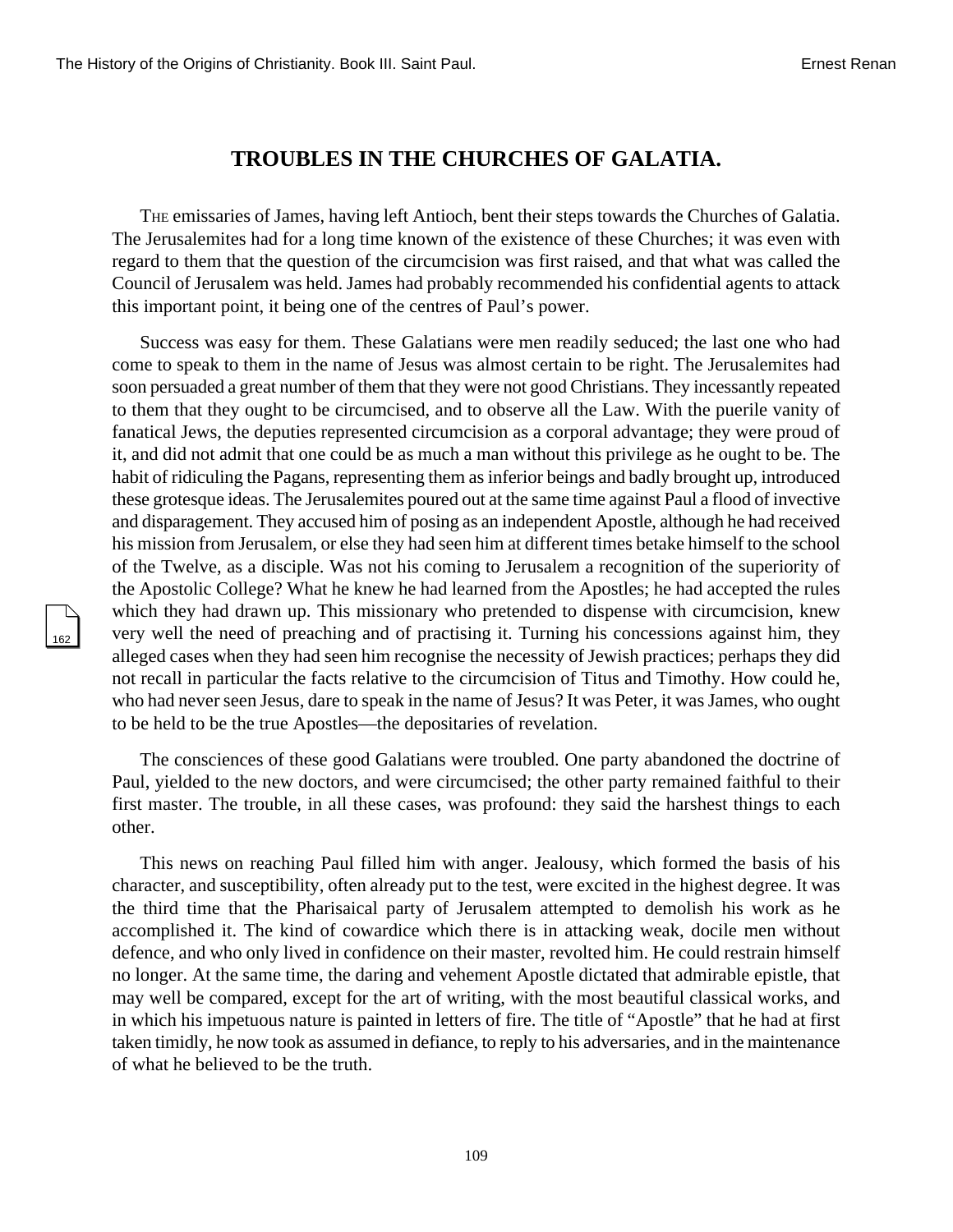"PAUL AN APOSTLE (NOT OF MEN, NEITHER BY MAN, BUT BY JESUS CHRIST, AND GOD THE FATHER, WHO RAISED HIM FROM THE DEAD); AND ALL THE BRETHREN WHICH ARE WITH ME, UNTO THE CHURCHES OF GALATIA:

"Grace be to you and peace from God the Father, and from our Lord Jesus Christ, who gave himself for our sins, that he might deliver us from this present evil world, according to the will of God and our Father: to whom be glory for ever and ever. Amen.

"I marvel that ye are so soon removed from him that called you into the grace of Christ unto another gospel: which is not another; but there be some that trouble you, and would pervert the gospel of Christ. But though we, or an angel from heaven, preach any other gospel unto you than that which we have preached unto you, let him be accursed. As we said before, so say I now again, if any man preach any other gospel unto you than that ye have received, let him be accursed. For do I now persuade men, or God? or do I seek to please men? for if I yet pleased men, I should not be the servant of Christ.

"But I certify you, brethren, that the gospel which was preached of me is not after man. For I neither received it of man, neither was I taught it, but by the revelation of Jesus Christ. For ye have heard of my conversation in time past in the Jews' religion, how that beyond measure I persecuted the Church of God, and wasted it: and profited in the Jews' religion above many my equals in mine own nation, being more exceedingly zealous of the traditions of my fathers. But when it pleased God, who separated me from my mother's womb, and called me by his grace, to reveal his Son in me, that I might preach him among the heathen; immediately I conferred not with flesh and blood: neither went I up to Jerusalem to them which were Apostles before me; but I went into Arabia, and returned again unto Damascus. Then after three years I went up to Jerusalem to see Peter, and abode with him fifteen days. But other of the Apostles saw I none, save James, the Lord's brother. Now the things which I write unto you, behold, before God, I lie not.

"Afterwards I came into the regions of Syria and Cilicia; and was unknown by face unto the Churches of Judæa which were in Christ; but they had heard only, that he which persecuted us in times past, now preacheth the faith which once he destroyed And they glorified God in me.

"Then, fourteen years after, I went up again to Jerusalem with Barnabas, and took Titus with me also. And I went up by revelation, and communicated unto them that gospel which I preach among the Gentiles, but privately to them which were of reputation, lest by any means I should run, or had run in vain. But neither Titus, who was with me, being a Greek, was compelled to be circumcised: and that because of false brethren unawares brought in, who came in privily to spy out our liberty which we have in Christ Jesus, that they might bring us into bondage, to whom we gave place by subjection, no, not for an hour: that the truth of the gospel might continue with you. But of these who seemed to be somewhat (whatsoever they were, it maketh no matter to me. God accepteth no man's person), for they who seemed to be somewhat in conference added nothing to me; but contrariwise, when they saw that the gospel of the uncircumcision was committed onto me, as the gospel of the circumcision was unto Peter (for he that wrought effectually in Peter to the apostleship of the circumcision, the same was mighty in me toward the Gentiles), and when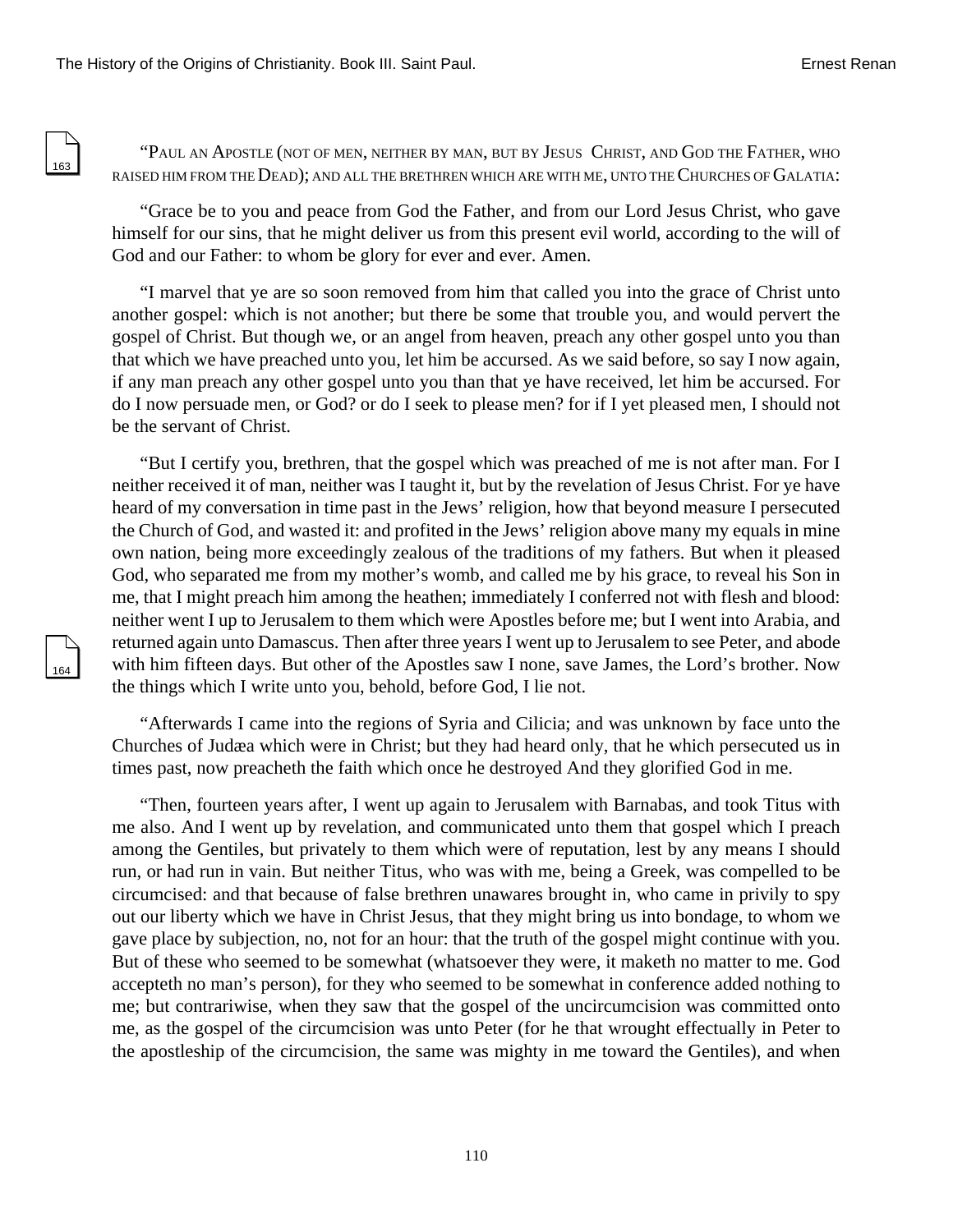166

James, Cephas and John, who seemed to be pillars, perceived the grace that was given unto me, they gave to me and Barnabas the right hands of fellowship; that we should go unto the heathen, and they unto the circumcision. Only they would that we should remember the poor; the same which I also was forward to do.

"But when Peter was come to Antioch, I withstood him to the face, because he was to be blamed. For before that certain came from James, he did eat with the Gentiles; but when they were come, he withdrew and separated himself, fearing them which were of the circumcision. And the other Jews dissembled likewise with him; insomuch that Barnabas also was carried away with their dissimulation. But when I saw that they walked not uprightly according to the truth of the gospel, I said unto Peter, before them all, If thou, being a Jew, livest after the manner of the Gentiles, and not as do the Jews, why compellest thou the Gentiles to live as do the Jews? We, who are Jews by nature, and not sinners of the Gentiles, knowing that a man is not justified by the works of the law, but by the faith of Jesus Christ, even we have believed in Jesus Christ, that we might be justified by the faith of Christ, and not by the works of the law; for by the works of the law shall no flesh be justified. But if, while we seek to be justified by Christ, we ourselves also are found sinners, is therefore Christ the minister of sin? God forbid. For, if I build again the things which I destroy, I make myself a transgressor. For I through the law am dead to the law, that I might live unto God. I am crucified with Christ; nevertheless I live; yet not I, but Christ Liveth in me; and the life which I now live in the flesh I live by the faith of the Son of God, who loved me and gave himself for me. I do not frustrate the grace of God, for if righteousness come by the law, then Christ is dead in vain.

"O foolish Galatians, who hath bewitched you, that ye should not obey the truth, before whose eyes Jesus Christ hath been evidently set forth, crucified among you? This only would I learn of you, Received ye the Spirit by the works of the law, or by the hearing of faith? Are ye so foolish? Having begun in the Spirit are ye now made perfect by the flesh? Have ye suffered so many things in vain? if it be yet in vain. He therefore that ministereth to you the Spirit, and worketh miracles among you, doeth he it by the works of the law, or by the hearing of faith? Even as Abraham believed God, and it was accounted to him for righteousness. Know ye therefore that they which are of faith, the same are the children of Abraham. And the scripture, foreseeing that God would justify the heathen through faith, preached before the gospel unto Abraham, saying, In thee shall all nations be blessed. So then they which be of faith are blessed with faithful Abraham. . . . . . But before faith came, we were kept under the law, shut up unto the faith which should afterwards be revealed. Wherefore the law was our schoolmaster, to bring us unto Christ, that we might be justified by faith, but after that faith has come we are no longer under a school-master. For ye are all the children of God by faith in Christ Jesus. For as many of you as have been baptised into Christ have put on Christ. There is neither Jew nor Greek, there is neither bond nor free, there is neither male nor female; for ye are all one in Christ Jesus. And if ye are Christ's, then are ye Abraham's seed, and heirs according to the promise. Now I say that the heir, as long as he is a child, differeth nothing from a servant, though he be lord of all; but is under tutors and governors until the time appointed of the father. Even so we, when we were children, were in bondage under the elements of the world: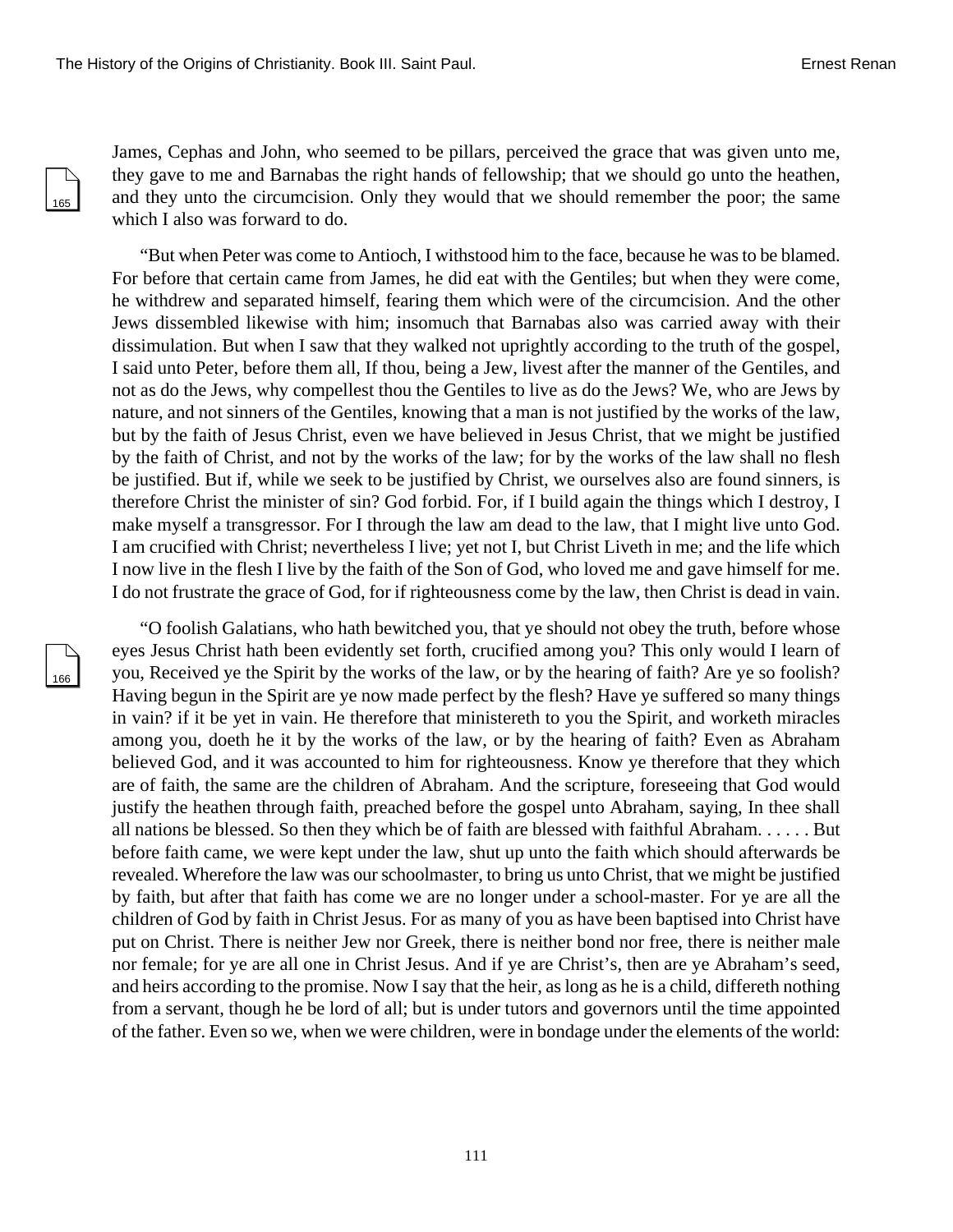but when the fulness of the time was come God sent forth his Son made of a woman, made under the law, to redeem them that were under the law, that we might receive the adoption of sons. And because ye are sons, God hath sent forth the Spirit of his Son into your hearts, crying, Abba, Father, Wherefore thou art no more a servant but a son, and if a son then an heir of God through Christ.

"Howbeit then when ye knew not God, ye did service unto them which by nature are no gods. But now, after that ye have known God, or rather are known of God, how turn ye again to the weak and beggarly elements, whereunto ye desire again to be in bondage? Ye observe days, and months, and times, and years. I am afraid of you, lest I have bestowed upon you labour in vain.

"Brethren, I beseech you, be as I am; for I am as ye are; ye have not injured me at all. Ye know how through infirmity of the flesh I preached the gospel unto you at the first. And my temptation, which was in my flesh ye despised not, nor rejected; but received me as an angel of God, even as Christ Jesus. Where is then the blessedness ye spake of? for I bear you record, that, if it had been possible, ye would have plucked out your own eyes, and have given them to me. Am I therefore become your enemy, because I tell you the truth? They zealously affect you, but not well; yea, they would exclude you, that ye might affect them. But it is good to be zealously affected always in a good thing, and not only when I am present with you. My little children, of whom I travail in birth again until Christ be formed in you, I desire to be, present with you now, and to change my voice; for I stand in doubt of you. . . . . .

"Stand fast therefore in the liberty wherewith Christ hath made us free, and be not entangled again with the yoke of bondage. Behold, I, Paul, say unto you that, if ye be circumcised, Christ shall profit you nothing. For I testify again to every man that is circumcised, that he is a debtor to do the whole law. Christ is become of no effect unto you, whosoever of you are justified by the law: ye are fallen from grace. For we, through the Spirit, wait for the hope of righteousness by faith. For in Jesus Christ neither circumcision availeth anything, nor uncircumcision, but faith, which worketh by love.

"Ye did run well; who did hinder you that ye should not obey the truth? This persuasion cometh not of him that calleth you. A little leaven leaveneth the whole lump. I have confidence in you through the Lord, that ye will be none otherwise minded; but he that troubleth you shall bear his judgment, whosoever he be. And I, brethren, if I yet preach circumcision, why do I yet suffer persecution? Then is the offence of the cross ceased? I would they were even cut off which trouble you.

"For, brethren, ye have been called unto liberty: only use not liberty for an occasion to the flesh, but by love serve one another. For all the law is fulfilled in one word, even in this: Thou shalt love thy neighbour as thyself. But if ye bite and devour one another, take heed that ye be not consumed one of another. This I say then, Walk in the Spirit, and ye shall not fulfil the lust of the flesh. For the flesh lusteth against the Spirit, and the Spirit against the flesh: and these are contrary the one to the other, so that ye cannot do the things that ye would. But if ye be led of the Spirit, ye are not under the law. Now, the works of the flesh are manifest, which are these: Adultery, fornication, uncleanness, lasciviousness, idolatry, witchcraft, hatred, variance, emulations, wrath, strife, seditions, heresies, envyings, murders, drunkenness, revellings, and such like; of the which I tell you before,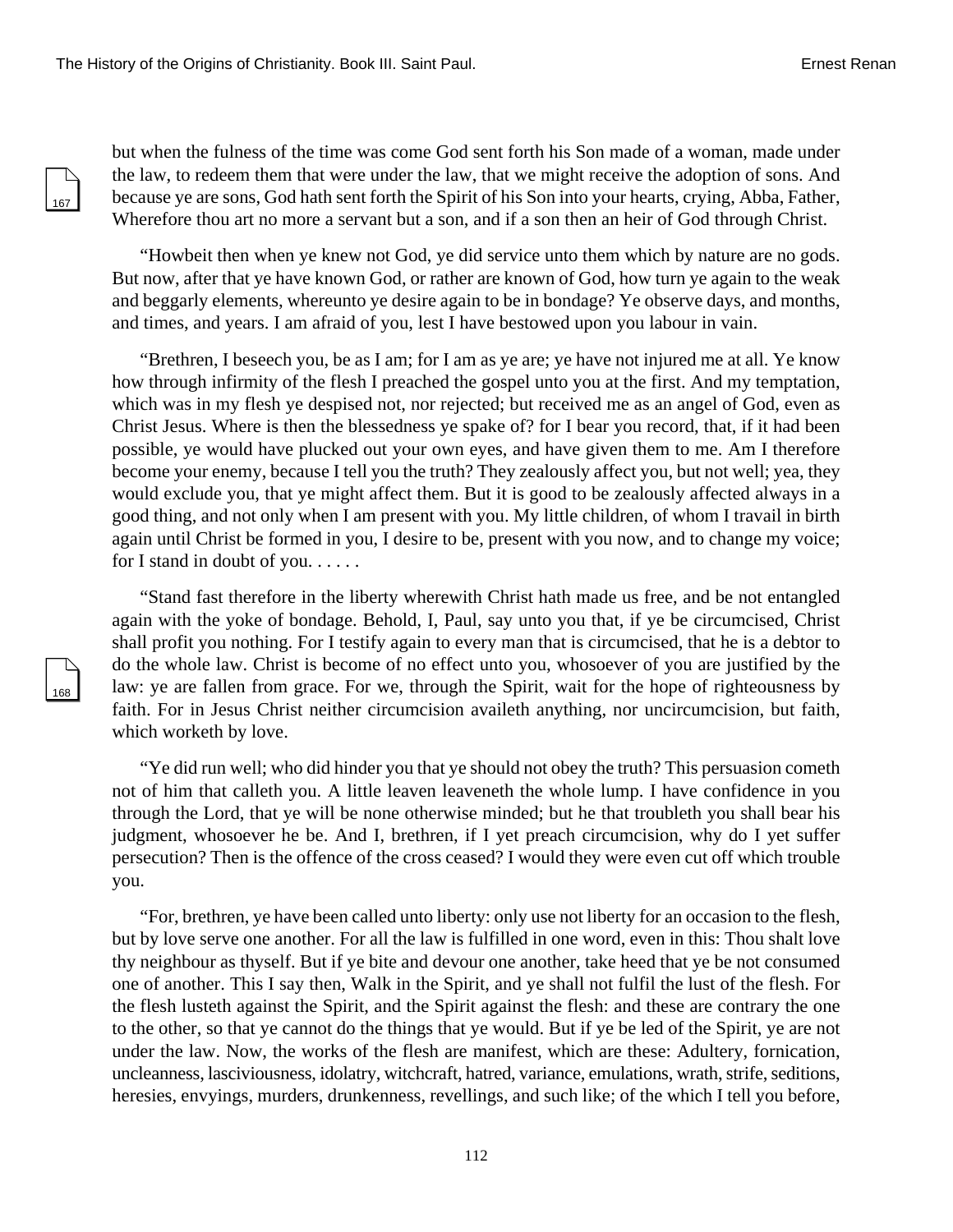as I have also told you in times past, that they which do such things shall not inherit the kingdom of God. But the fruit of the Spirit is love, joy, peace, long-suffering, gentleness, goodness, faith, meekness, temperance: against such there is no law. And they which are Christ's have crucified the flesh with the affections and lusts.  $\dots$ ."

Paul wrote this epistle at a single sitting, as if filled with an interior fire. According to his habit, he wrote with his own hand, in postscript, "*Ye see how large a letter I have written unto you with mine own hand*."

It seems natural that he should finish with the usual salutation; but he was too much animated: his fixed idea possessed him. The subject being exhausted, he again returns to it with some keen remarks:—

"*As many as desire to make a fair shew in the flesh, they constrain you to be circumcised; only lest they should suffer persecution for the cross of Christ. For neither they themselves who are circumcised keep the law, but desire to have you circumcised that they may glory in your flesh. But God forbid that I should glory, save in the cross of our Lord Jesus Christ, by whom the world is crucified unto me, and I unto the world. For in Christ Jesus neither circumcision availeth anything, nor uncircumcision, but a new creature. And as many as walk according to this rule, peace be upon them, and mercy, and upon the Israel of God. From henceforth let no man trouble me, for I bear in my body the marks of the Lord Jesus. Brethren, the grace of our Lord Jesus Christ be with your spirit. Amen.*"

Paul despatched this letter at once. If he had taken an hour's reflection, it is doubtful whether he would have let it be sent. We do not know to whom it was entrusted; Paul doubtless had it carried by one of his disciples, whom he charged with a journey into Galatia. The epistle, in fact, is not addressed to a particular community; each of those little Churches of Derbe, of Lystra, of Iconium, of Antioch in Pisidia, was not considerable enough to serve as a metropolis to the others; the Apostle, on the other hand, gives no instruction to the receivers as to the manner of circulating his letter. The effect that the letter produced upon the Galatians is also unknown. Without doubt it confirmed the party of Paul; it probably, however, did not entirely extinguish the opposite party. Almost all the Churches henceforward will be divided into two camps. The Church of Judæa will maintain its pretensions until the fall of Jerusalem (A.D. 70). It is only at the end of the first century that a true reconciliation will come about, partly at the expense of Paul's glory, which will during nearly a hundred years be cast into the shade, but for the full triumph of its fundamental ideas. The Judæo-Christians from this moment will only be a sect of old fanatics, dying out slowly and obscurely, and only ending towards the close of the fifth century in the remoter districts of Syria. Paul, in revenge, will be nearly disavowed. His title of Apostle, refused him by his enemies, will be feebly defended by his friends. The Churches which notoriously owe their foundation to him, will wish it to be thought that they were founded by him and by Peter. The Church of Corinth, for example, will do the most flagrant violence to history to show that she owes her origin to Peter as well as to Paul. The conversion of the Gentiles will pass for the collective work of the Twelve; Papias, Polycrates, Justin, Hegesippus, seem to labour to suppress the share of Paul in the work, and nearly ignore his existence. It is only when the idea of a canon of new sacred writings will be established that Paul will regain his importance. His epistles will then emerge in some way from

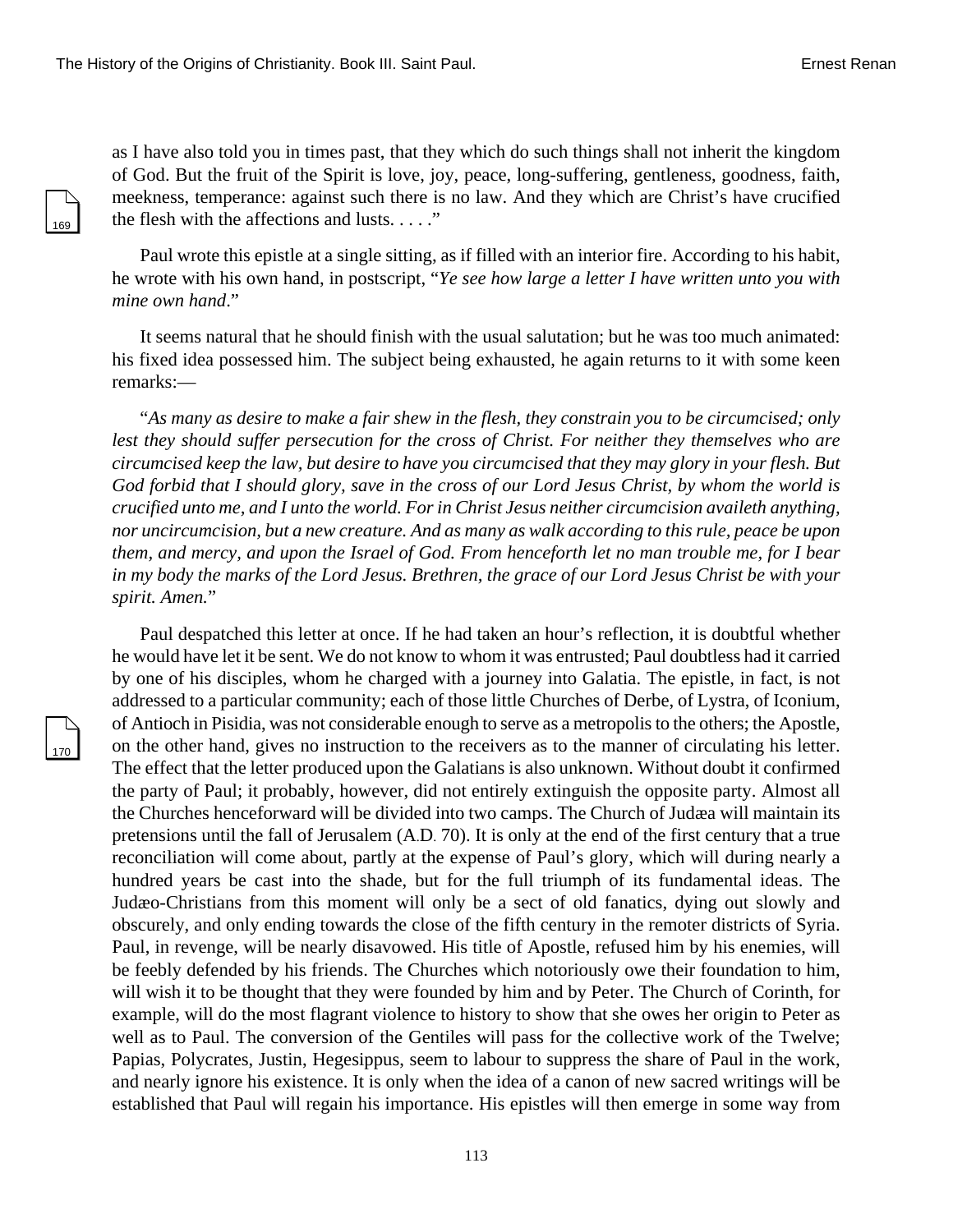the archives of the Churches to become the base of Christian theology, which they will renew from age to age.

171

At the distance at which we now stand, the victory of Paul appears complete. Paul recounts to us, and perhaps exaggerates, the injuries that have been done to him. Who will tell us the injuries of Paul? The mean intention which he attributes to his adversaries of following in his footsteps to carry away for themselves the affection of his disciples and to glorify themselves afterwards over the circumcision of these simple men, is not this a travesty? May not the recital of his relations with the Church of Jerusalem, different as it is from that of the Acts, be a little arranged for the needs of the moment? The pretence of having been an Apostle by divine right from the very day of his conversion, is it not historically inaccurate! in this sense, that the conviction of his own apostleship slowly took possession of him, and arrived at its completion only after his first great mission. Was Peter really so much to be blamed as Paul asserted? The conduct of the Galilean Apostle, on the contrary, was not it that of a conciliatory man, preferring brotherliness to principle, wishing to content everybody, yielding to avoid scandal, and blamed by all, precisely because he was right. We have no means of answering these questions. Paul was very egotistical; it is not impossible that he more than once attributed to a private revelation what he had learnt from his elders. The Epistle to the Galatians is so extraordinary a work, the Apostle there paints himself with so much artlessness and truth, that it would be absolutely unjust to turn against him a document which does so much honour to his talent and his eloquence. The cares of a narrow orthodoxy are not ours; to others belong the right of explaining how one can be a saint, whilst abusing the ancient Cephas. Paul is not degraded from the companionship of great men when he is proved to be sometimes hasty, passionate, pre-occupied with his own defence, and fighting his enemies. In everything that is truly Protestant, Paul has the faults of a Protestant. It requires time and much experience to enable him to see that each dogma is not worth the trouble of violent resistance and of wounding charity. Paul is not Jesus. How far we are from thee, dear Master. Where is thy tenderness, thy poesy? Thou who didst consider the lilies, dost thou recognise as thy disciples these disputants, these men who are so bitter about precedence, who wish that every body should originate with them alone. They are men, thou wast a God. Where should we be, if thou wert known to us only by the simple letters of him who calls himself thy Apostle. Happily, the perfumes of Galilee still live in some faithful memories. Perhaps already the Sermon on the Mount is written on some secret sheet. The unknown disciple who bears this treasure truly bears the future.

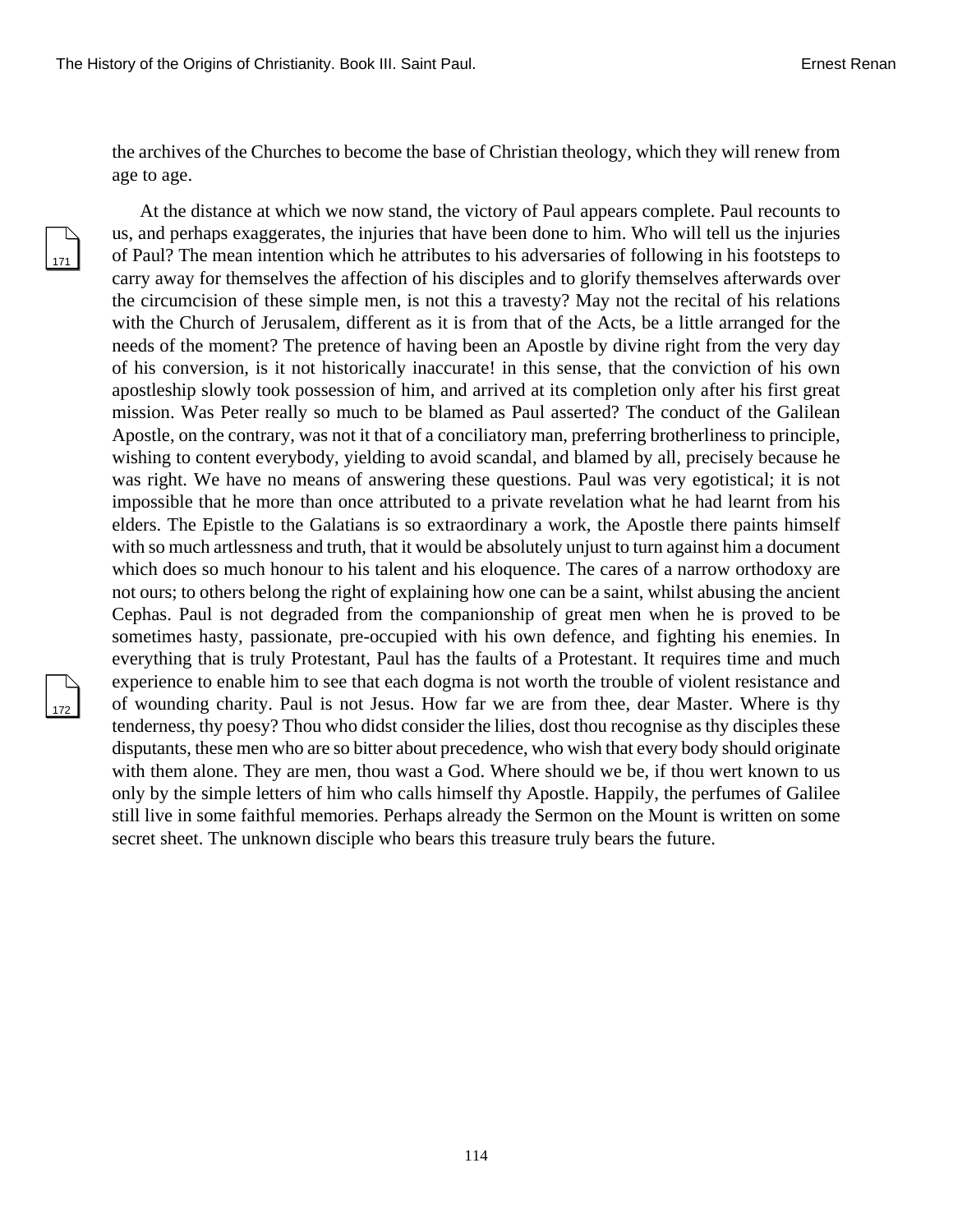## **CHAPTER XII**

#### **THIRD JOURNEY OF PAUL—FOUNDATION OF THE CHURCH AT EPHESUS.**

LESS great, less possessed by the sacred genius whicn had seized upon him, Paul was made use of in these barren disputes. To reply to little minds, he was obliged to make himself as mean as they were: these miserable quarrels had absorbed him. Paul scorned them as a man of superior genius should. He went straight forward, and left time to decide between him and his enemies. The first rule for a man devoted to great things, is to refuse mediocre men the power of turning him aside from his way. Without discussing with the delegates of James as to whether it were right or wrong to preach to the Gentiles and to convert them, Paul only thought of beginning again, even at the risk of encountering new anathemas. After some months passed at Antioch he departed on a third mission, on this occasion to his dear Galatian Churches. At times he was in great perplexity with regard to these Churches; he regretted having grieved them by using harsh language to them; he wished to change his tone, to correct by the gentleness of his words the asperity of his letter. Paul wished above all things to dwell at Ephesus, which he had only touched at first in order to constitute a preaching centre such as there was at Thessalonica and Corinth. The field of that third mission was thus very nearly that of the second. Asia Minor, Macedonia, and Greece were the provinces that Paul in some sort assigned to himself.

He set out from Antioch, accompanied probably by Titus. He followed the same track as on his second journey, and visited for the third time the Churches of the centre of Asia Minor—Derbe, Lystra, Iconium, Antioch in Pisidia. He speedily regained his authority, and soon effaced such false impressions as still remained, and which his enemies had sought to raise against him. At Derbe he took as assistant a new disciple, named Gaius, who followed him. These good Galatians were full of docility, but weak in the faith. Paul, accustomed to express himself with firmness, treated them with a severity that sometimes even he himself was afraid they would take for harshness. He had scruples; he was afraid that he had spoken to his children in a manner that perhaps did not express clearly enough the affection there was for them in his heart.

The motives that had made him in his second journey abstain from preaching the gospel to pro-consular Asia existing no longer, Paul, after having finished his tour in Galatia, set out for Ephesus. This was in the middle of the summer. From Antioch in Pisidia, the most natural route to follow should have led him to Apamea-Cibotus, and thence into the basin of the Lycus, to the three neighbouring towns of Colosse, of Laodicæa, of Hierapolis. These three towns for some years will form an active centre of Christian work, and Paul will be in close communication with them. But for the moment he did not stop here, and made acquaintance with no one. Going round the rock of Cadmas, he passed into the valley of Meander, towards the inns of Carura, a great highway of the roads of Asia. Thereçe, a beautiful and easy route, leads, in three days, by Nysa, Tralles, and Magnesia, to the summits of the chain which separates the waters of the Meander from those of the Caystrus. A ravine, where the ancient road and the torrent dispute the narrow space, descends into "the prairie of Asia," sung of by the Homerides, that is to say, into the plain where the Caystrus forms a lagoon before reaching the sea. It is a beautiful Greek site, with a clear horizon, formed

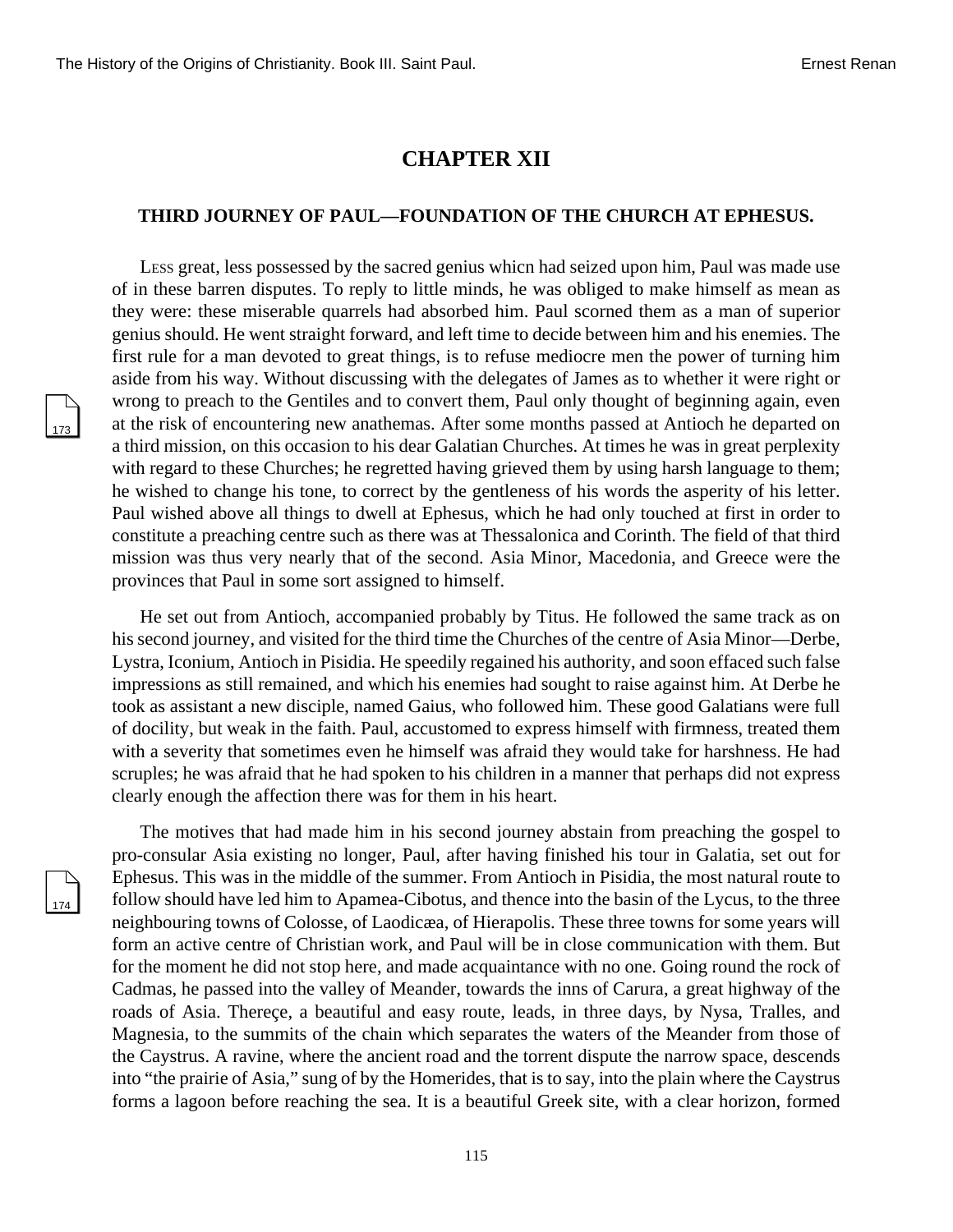176

sometimes of from five to six mountain heights, or bounded by low hills. The swans and the beautiful birds which met there at that time even as now gave all the charm of antiquity. There, partly in the marshes, partly hanging to the declivities of Mount Coressus, supported, besides, by Mount Prion and its surroundings on another little isolated hill, rose the immense town destined to be the third capital of Christianity after Jerusalem and Antioch.

We have already had occasion several times to remark that Christianity was most readily accepted in the smaller towns of the Roman Empire. The policy of that Empire had been to multiply isolated municipalities; isolated as regards race, religion, and patriotism. Ephesus was like Alexandria, Antioch, and Corinth, a typical town of this kind. It is easy thus to imagine what are still, in our days, the great towns of the Levant. What strikes the traveller when he goes through these labyrinths of infectious bazaars, of narrow and filthy courtyards, of temporary structures, which do not seem expected to last long?—it is the litter of a noble, of a political, and even of a municipal spirit. In these swarms of men, vulgarity and good instincts, idleness and activity, impertinence and amiability, meet each other: everything is found there excepting what constitutes an old local aristocracy; I would say glorious remembrances cultivated in common. With all that, there is much gossiping, prattling, levity; nearly everybody knows everybody else, and the people for ever occupy themselves with each other's business; there is something active, passionate, unsteady,—a vain curiosity of frivolous folk, greedy after the smallest novelty, ever ready to follow the fashion, never capable of setting it. Christianity was a fruit of that species of fermentation which usually arises in societies of this kind, where men, freed from the prejudices of birth and race, take up more readily the philosophical attitude which calls itself cosmopolitan and humanitarian, than the peasant, the burgess, the noble, or feudal citizen can do. Like the Socialism of our days, like all new ideas, Christianity germinates in what may be called the corruption of great towns. This corruption, in fact, is often only a plainer and freer life, a greater indication of the hidden forces of humanity.

Formerly, as now, the Jews in such mixed towns held a very conspicuous position. That place was, to a small extent, what Smyrna and Salonica are at the present day. Ephesus especially possessed a very populous Jews' quarter. The Pagan inhabitants were fanatical enough, as happens in all towns which are centres of pilgrimages and famous rites. The devotion to Artemis of Ephesus, spreading over the entire world, supported several considerable industries. But the importance of the town as the capital of Asia, the movement of business, the wealth of the people, of every race, made Ephesus a very useful centre for the diffusion of Christian ideas. These ideas found nowhere a better reception than in the populous commercial cities, full of strangers, visited by Syrians, Jews, and that population of uncertain origin who from time to time have commanded all the ports of the Mediterranean.

For centuries Ephesus had been nothing more than a purely Hellenic town. Formerly Ephesus had shone in the first rank, the least artistic among the Greek cities; but now and then she had allowed herself to be seduced by the manners of Asia. The town always had a bad reputation among the Greeks. Corruption, the introduction of luxury, was, according to the Greeks, a result of the effeminate manners of Ionia; at this time, and in this way, Ephesus was the centre and the abridgment of Ionia. The domination of the Lydians and of the Persians had destroyed energy and patriotism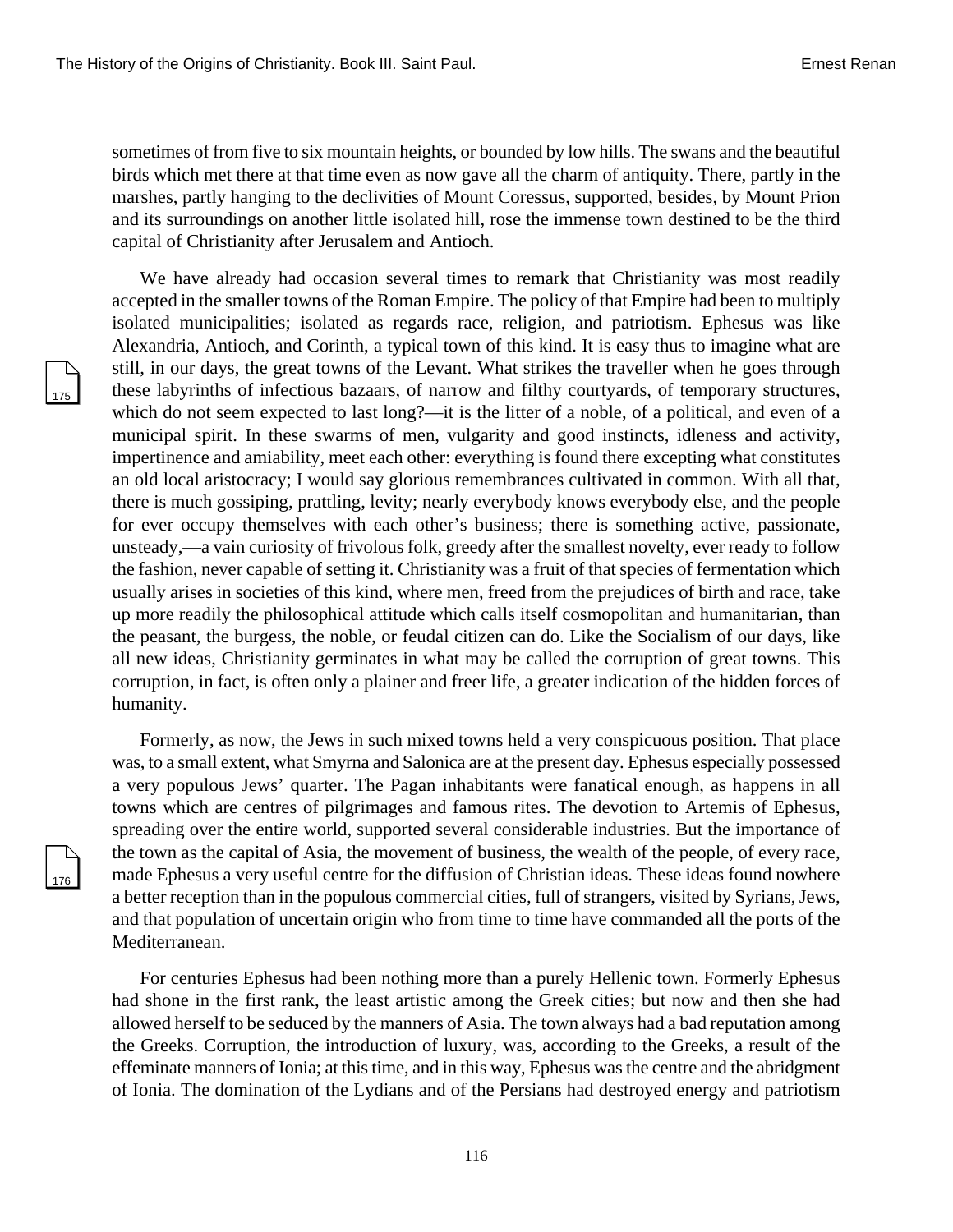alike. Ephesus, like Sardis, was the most advanced point of Asiatic influence upon Europe. The excessive importance which the worship of Artemis took there, extinguished the scientific spirit, and favoured the over-flowing of all superstitions. It was an almost theocratic town; the *fêtes* there were numerous and splendid; the right wing of the temple peopled the town with courtesans. The scandalous sacerdotal institutions maintained there appeared each day more devoid of all sense of shame. That brilliant country of Heraclites, of Parhasius, perhaps of Apella, was only a town of porticoes, of stadia, of gymnasia, of theatres, a town of common-place sumptuosity, in spite of the masterpieces of painting and of sculpture that she still guards.

Although the gate had been spoilt by the engineers of Attains Philadelphus, the town increased rapidly, and became the principal emporium of the region on this side of the Taurus. It was the port of landing for what came from Italy and Greece, a sort of hostelry or mart on the threshold of Asia. Produce of every kind was heaped together there, and the town became a cosmopolitan one, where the socialistic ideas gained ground among the men who had lost all idea of patriotism. The country was extremely rich; the commerce immense; but nowhere was public spirit at a lower ebb. The inscriptions breathed the most shameful servility, the most absolute submission to the Romana.

It has been called the meeting-place of harlots and their prey. The town swarmed with magicians, diviners, mummers, and flute players; eunuchs, jewellers, sellers of amulets and medals, and romancers. The title of "Ephesian novels" designated, like that of "Milesian fables," a species of literature, Ephesus being one of the towns which was especially chosen as the scene of love romances. The softness of the climate, in fact, put aside serious things: dancing and music remained the sole occupation. Public life degenerated into bacchanalian festivities: there was no such thing as study. The most extravagant miracles of Apollonius are reputed to have happened at Ephesus. The most celebrated Ephesian of the time at which we have now arrived was an astrologer named Balbilas, who possessed the confidence of Nero and Vespasian, and who appears to have been a scoundrel. A beautiful Corinthian temple, whose ruins can be seen at the present day, was raised about the same period. It was perhaps a temple dedicated to poor Claudius, whom Nero and Agrippa had just "drawn to heaven with a hook," according to the happy word of Gallio.

Ephesus had already been reached by Christianity when Paul went to sojourn there. We have seen that Aquila and Priscilla had remained there, after having set out from Corinth. This pious couple, to whom, by a singular destiny, it was reserved to figure in the origin of the Churches of Rome, of Corinth, of Ephesus, formed a little nucleus of disciples. Of this number, doubtless, was that Epasnetus whom St Paul calls "the first-fruits of Achaia unto Christ," and whom he loved so much. Another much more important conversion was that of a Jew named Apollonius or Apollos, originally of Alexandria, who had settled at Ephesus a little after the first journey of Paul. He had acquired in the Jewish schools of Egypt a profound knowledge of the Scriptures, an ingenious manner of interpreting them, a sublime eloquence. He was a kind of Philo, in quest of new ideas which then dawned on all parts of Judaism. In his journeys, he found him-self of the same belief with the disciples of John the Baptist, and had received their baptism. He had also heard them speak of Jesus, and it seems certain that from that time he accorded to the latter the title of Christ; but his idea of Christianity was incomplete. On his arrival at Ephesus he betook himself to the synagogue, where he had much success by his lively and inspired delivery. Aquila and Priscilla heard him, and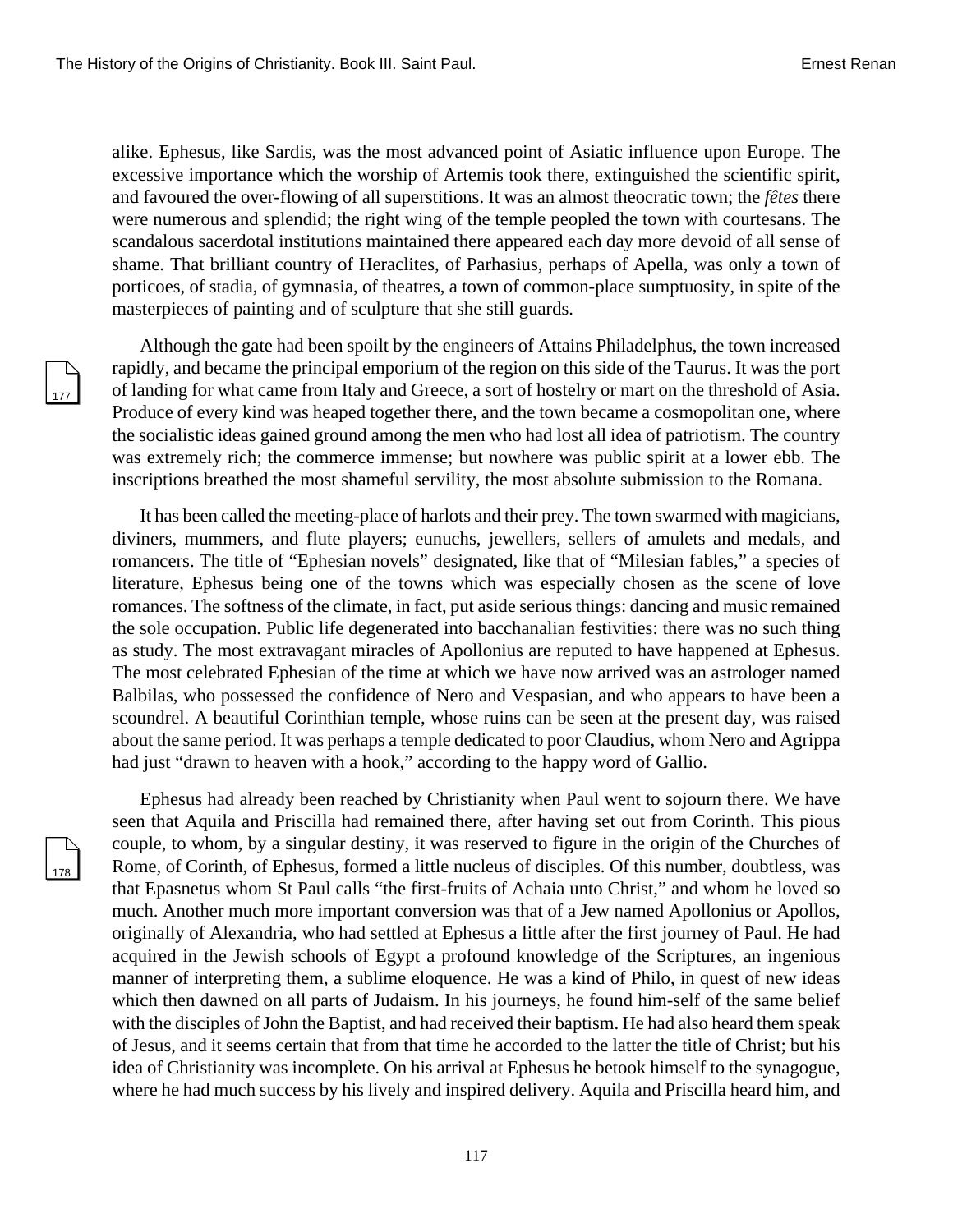were enraptured to receive such an auxiliary. They took him aside, instructed him more fully, and gave him more precise ideas upon certain points. As they were not very clever theologians themselves, they did not dream, it seems, of re-baptising him in the name of Jesus. Apollos formed around him a little group, whom he taught his doctrine, corrected by Aquila and Priscilla, but on whom he merely bestowed the baptism of John, the only one he knew. After some time he wished to pass into Achaia, and the brethren of Ephesus gave him a very warm letter of recommendation to those of Corinth.

It is under these circumstances that Paul arrived at Ephesus. He lodged with Aquila and Priscilla, as he had already done at Corinth; associated himself anew with them, and worked in their shop. Ephesus was justly celebrated for its tents. The artisans of this trade probably inhabited the poor suburbs which extended from Mount Prion to the steep hill of *Ai -Solouk*. There doubtless was the first Christian household; the apostolic basilicas were there, the venerated graves of all Christianity. After the destruction of the temple of Artemis, Ephesus having exchanged its Pagan celebrity for an equally celebrated Christianity, and having become a town of the first order in the memories and legends of the new worship. Byzantine Ephesus was wholly grouped round a hill which had the advantage of possessing the most precious monuments of Christianity. The old site being exchanged from an infectious marsh, where an active civilisation had ceased to regulate the course of the waters, the old town had been abandoned little by little; its gigantic monuments, in consequence of their nearness to navigable canals and the sea, had been made use of as quarries, and thus the town had been displaced for nearly a league. Perhaps the choice of a domicile which some poor Jews in the reign of Claudius or Nero had made was the first cause of this removal. The most ancient Turkish conquest continued the Byzantine tradition; a great Mussulman town succeeded

Paul was not here, as he was in his first missions, in the midst of a synagogue, ignorant of the new mystery, which he must endeavour to gain over. He had before him a Church which had been formed in the most original and spontaneous fashion, with the aid of two good Jewish merchants, and of a strange doctor, who was still only half a Christian. The company of Apollos was composed of about twelve members. Paul questioned them, and perceived that their faith was still incomplete: in particular, they had never heard of the Holy Ghost. Paul completed their instruction, re-baptised them in the name of Jesus, and "laid his hands on them." The Spirit immediately descended on them; they spake with tongues, and prophesied like perfect Christians.

to the Christian town, which still exists in the midst of so many memories of ruin, fever, and oblivion.

The Apostle sought to enlarge this little circle of believers. He was not afraid of finding himself here in the presence of the intellectual and scientific spirit which had stopped him short at Athens. Ephesus was not a great intellectual centre. Superstition reigned there without any control; everybody lived in foolish preoccupations of demonology and theology. The magic formulas of Ephesus (*Ephesia Grammata*) were celebrated, books of sorcery abounded, and a number of men employed their time in these foolish puerilities. Apollonius of Tyana was at Ephesus about this time.

Paul, according to his habit, preached in the synagogue. During the space of three months, he did not cease each Sabbath to teach the Kingdom of God. He had little success. They did not come against him with riotings or severities, but they received his doctrine with insulting and scornful words. He then resolved to renounce the synagogue, and re-united himself to part of his disciples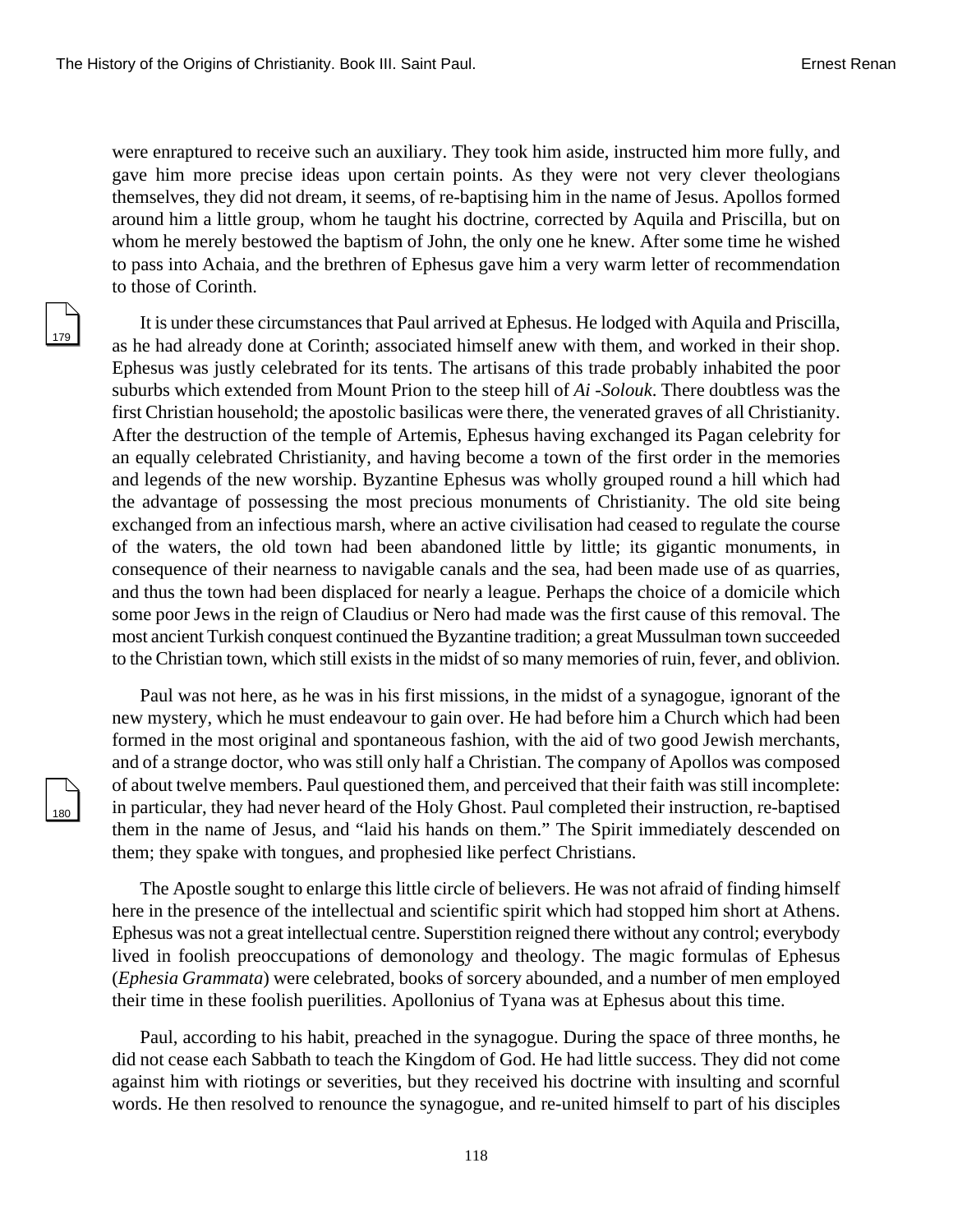in a place which they called Σχολὴ Τυράννου, "The school of one Tyrannus." Perhaps it was a public spot there, one of those *scholæ* or semicircular vaults (or apses) which were so numerous in ancient towns, and which served as *xystes* for conversation and free instruction. Perhaps, on the other hand, it served as a private hall of a personage—of a grammarian, for example—named Tyrannus. In general, Christianity profited very little by these *scholæ*, which nearly always formed parts of the hot baths and gymnasia. The favourite place of the Christian propaganda, after the synagogue, was the private house, the chimney corner, In this vast metropolis of Ephesus. preaching might, however, be done openly. During two years, Paul did not cease to speak in the *Schola Tyranni*. This prolonged teaching in a public place, after a little time, made noise enough. The Apostles supplemented it by frequent visits to the houses of those who had been converted or touched. All pro-consular Asia heard the name of Jesus, and several Churches, subordinate to Ephesus, were established around. They also spoke of certain miracles effected by Paul. His reputation as a worker of miracles had reached such a point that people eagerly sought for the "hand-kerchiefs and aprons" which had touched his garment, to apply them to the sick. They believed that a medical virtue was exhaled from his body, and was so transmitted.

The taste of the Ephesians for magic introduced episodes still more shocking. Paul was believed to have a great power over devils. It appears that the Jewish exorcists sought to steal his charms and to exorcise "in the name of Jesus whom Paul preacheth." There is a legend of the misadventure of these quacks, who pretended to be sons or disciples of a certain High Priest named Scæva. Having wished to drive out an evil spirit by means of the aforesaid formula, they were grossly insulted by the possessed man, who not content with that, threw himself upon them, tore their clothes in pieces, and beat them soundly. The degradation of the popular mind was such, that many Jews and many Pagans believed in Jesus for such a poor motive. These conversions took place above all among the men who occupied themselves with magic. Struck by the superiority of Paul's formula, the lovers of occult sciences came to him to exchange confidences concerning their practices. Many even brought their books of magic and burnt them; they valued at fifty thousand pieces of silver (drachmæ) the price of the *Ephesia Grammata* burnt in this manner.

Let us turn our eyes away from these sad shadows. All that is done by the popular ignorant masses is spotted with unpleasantness. Illusion, chimera, are the conditions of the great things created by the people. It is only the work of wise men which can be pure; but wise men are usually powerless. We have a physiology and a medicine very superior to that of Paul; we are disengaged from a crowd of errors of which he partook, alas! and it is to be feared that we may never do a thousandth part of what he did. It is only when humanity as a whole shall be instructed, and reach a certain point of positive philosophy, that human affairs will be led by reason. One would never understand the history of the past if one did not refuse to treat as good and great movements in which many mean and equivocal features are mixed up.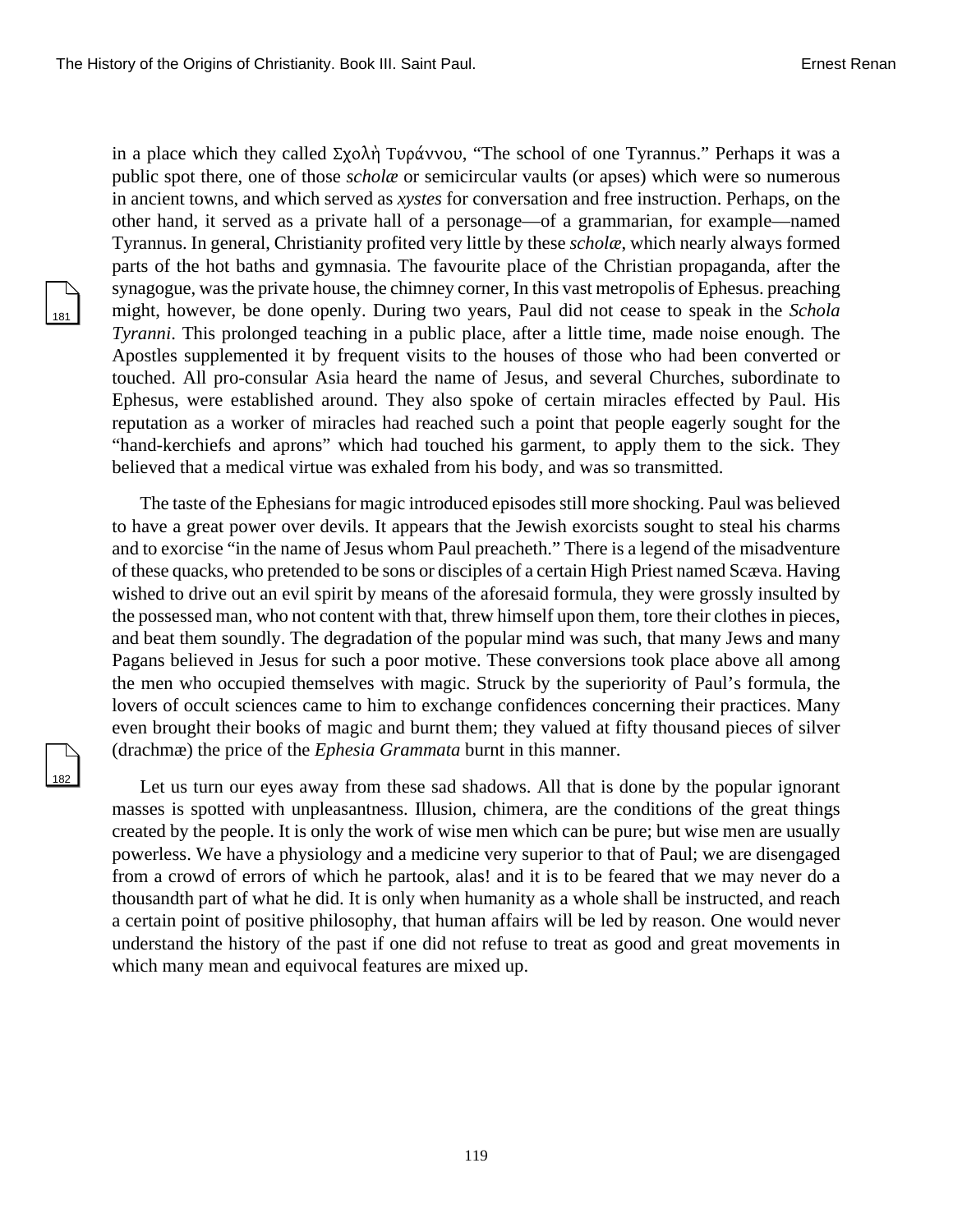## **CHAPTER XIII.**

#### **PROGRESS OF CHRISTIANITY IN ASIA AND PHRYGIA.**

THE ardour of Paul during his stay at Ephesus was extreme. There were difficulties every day, numerous and animated adversaries. As the Church of Ephesus was not purely a foundation of Paul, it counted in its bosom the Judæo-Christians, who, upon important points, resisted energetically the Apostle of the Gentiles. They were like two flocks accusing each other, and denying to each other the right of speaking in the name of Jesus. The Pagans, for their part, were discontented with the progress of the new faith, and already manifested themselves as dangerous. On one occasion, in particular, Paul ran so grave a danger that he compares the position in which he was on that day to that of a man exposed to wild beasts. Perhaps the incident happened at the theatre, which would render the expression altogether just. Aquila and Priscilla saved him, and risked their heads for him.

The Apostle forgot all, however, for the word of God had become fruitful. All the western part of Asia Minor, especially the basins of the Meander and the Hermus, was covered with Churches at this time, of which, without doubt, Paul was in a manner more or less directly the founder. Smyrna, Pergamos, Thyatira, Sardis, Philadelphia, probably Tralles, thus received the germs of the faith. These towns had already important Jewish colonies. The gentleness of manners, and the great tediousness of provincial life, in the heart of a rich and beautiful country, dead for centuries to all political life, and pacified nearly to a level, had prepared many souls for the joys of a pure life. The softness of the Ionian manners, so inimical to national independence, was favourable to the development of moral and social questions. These good populations, without military spirit, effeminate, if I dare say it, were naturally Christian. The family life appears to have been very strong among them; the habit of living in the open air, and, for the women, upon the threshold of their doors, in a delicious climate, had developed great sociability. Asia, with its Asiarchs, presidents of the games and spectacles, seemed a pleasure company, an association of diversions and *fêtes*. The Christian population even to-day has the charm of gaiety; the women have the clear complexion, the vague and sweet eyes, beautiful blonde hair, a retiring and modest disposition, involving the sentient life of their beauty.

Asia became thus, in some sort, the second province of the kingdom of God. The towns of this country, apart from its monuments, did not perhaps differ essentially then from what they are to-day clusters of wooden houses without order, with open balconies covered with an inclined roof; quarters often placed in tiers one upon the other, and always intermingled with beautiful trees. The public buildings necessary in a hot country to a life of pleasure and repose were of a surprising grandeur. There were not here, as in Syria, artificial constructions, very little adapted to comfort, walled towns, rendered necessary by the predatory habits of the Bedouin. Nowhere does the fulness of a sure and satisfied civilisation show itself in more imposing forms than in the ruins of these "magnificent cities of Asia." Every time that the beautiful countries of which we speak are crushed into pieces by fanaticism, war, or barbarity, they will become mistresses of the world by richness; they hold nearly all the sources of it, and thus force the great number of the more noble people to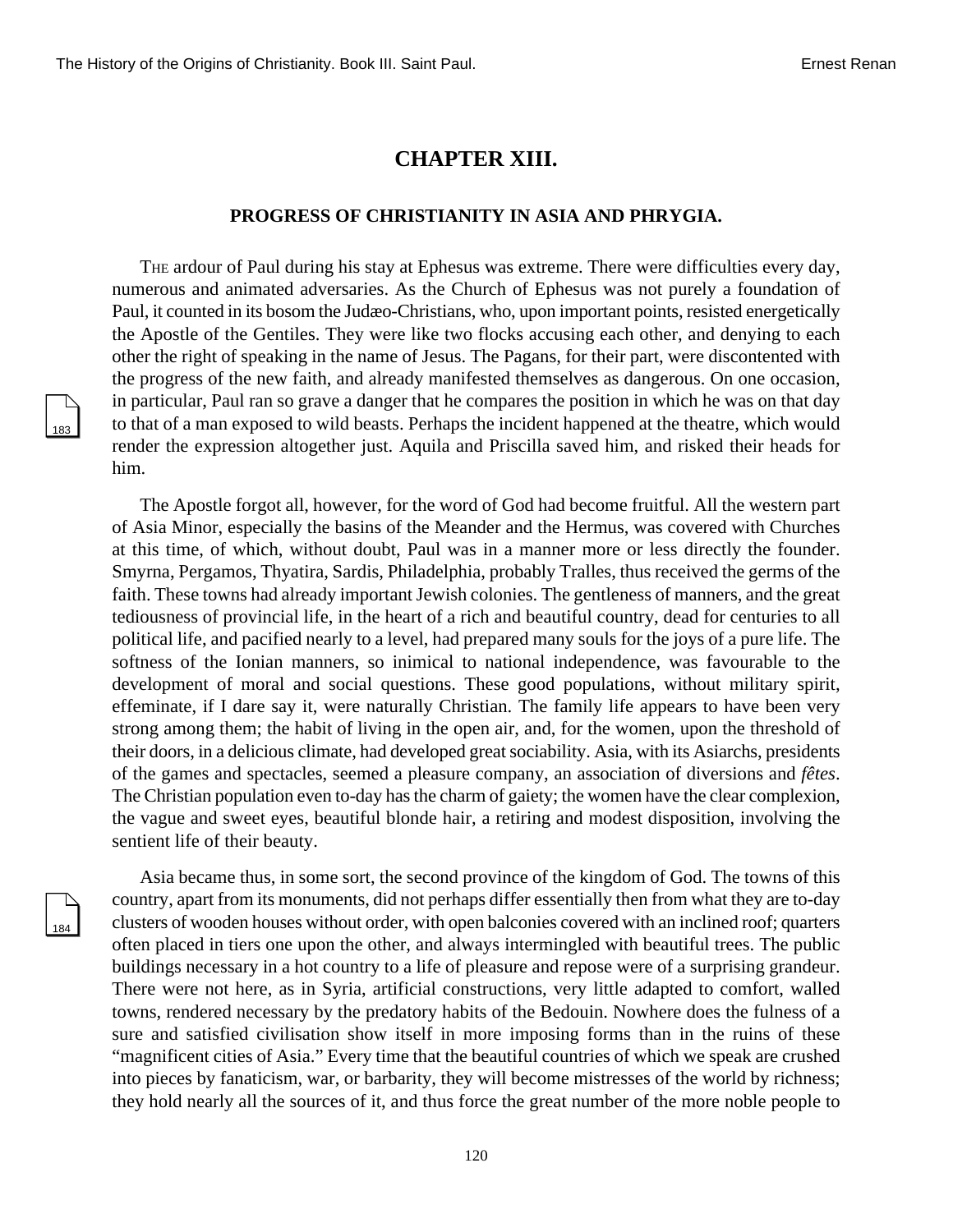mass themselves up among them. Ionia, in the first century, was very populous, and covered with towns and villages. At this period, the misfortunes of the civil wars were forgotten. With powerful associations of workmen (ἐργασίαι, συνεργασαι, συμβιώσεις), analogous to those of Italy and Flanders in the Middle Ages, they name their dignitaries, raise public monuments, erect statues, construct works of public utility, found charitable institutions, give every kind of sign of prosperity, of welfare, of moral activity. Side by side with the manufacturing towns, such as Thyatira, Philadelphia, Hieropolis—principally engaged in the great industries of Asia, carpets, the dyeing of cloth, the wool, leather—was developed a prosperous agriculture. The varied products of the districts of the Hermus and the Meander, the mineral riches of Imolus and of Messogio sources of the treasures of the old Assyrian town Lydia, had produced at Tralles above all an opulent middle-class, which contracted alliances with the kings of Asia, almost even became itself royal. These upstarts ennobled themselves in a more honourable manner by their literary labours and their generosity. It is true that we must not look in their works for either delicacy or Hellenic perfection. We feel, in contemplating such parvenu monuments, that all nobleness was lost when these people were raised. The municipal spirit, however, was still very energetic. The citizen who had become king, or reached Cæsar's favour, contended for an official position in the city, and expended his fortune in embellishing it. This movement of construction was in full force in the time of St Paul, partly on account of the earthquakes which, notably in the reign of Tiberius, had desolated the country, and which necessitated much repairing.

A rich province of Southern Phrygia, in particular the little basin of the Lycus, a tributary of the Meander, was soon formed into active Christian centres. Three towns close to each other—Colossus or Colosse, Laodicæa upon the Lycus, and Hieropolis—there diffused the Word of Life. Colosse, which had formerly been of most importance, seemed to decline; it was an old city which remained faithful to the ancient manners, and which would not change them. Laodicæa and Hieropolis, on the contrary, became, under the Roman rule, very considerable towns. The summit of this beautiful country is Mount Cadmas, the father of all the mountains of Eastern Asia, massive and gigantic, full of dark precipices, and crowned with snow throughout the year. The waters which flow from it nourish upon the slopes of the valleys orchards full of fruit trees, which are traversed by rivers abounding in fish, and brightened by tame storks. The other side exhibits the strangest freaks of nature. The petrifying quality of the water of one of the tributaries of the Lycus, and the enormous mineral stream which falls in a cascade from the mountains of Hieropolis, have sterilised the plain and formed crevasses, grotesque caverns, beds of subterranean rivers, of fantastic basins, like petrified snow, serving as a reservoir to the waters, which glisten with all the colours of the rainbow; deep trenches through which roll a series of resounding cataracts. On this side the heat is extreme, the soil being simply a vast plain paved with limestone; but upon the heights of Hieropolis the purity of the air, the splendid light, the view of the Cadmas, floating like an Olympus in a dazzling atmosphere, the burning summits of Phrygia vanishing in the blue of heaven in a rosy hue, the opening of the Meander, the oblique sections of Messogio, the distant snowy summits of the Imolus, are absolutely dazzling. Saint Philip lived there; Paphas also; there Epictetus was born. All the valley of the Lycus offers the same character of dreamy mysticism. The population was not originally Greek; it was partly Phrygian. There was also, it would appear, around the Cadmas an ancient Semitic establishment, probably an annexe of Lydia. This peaceful

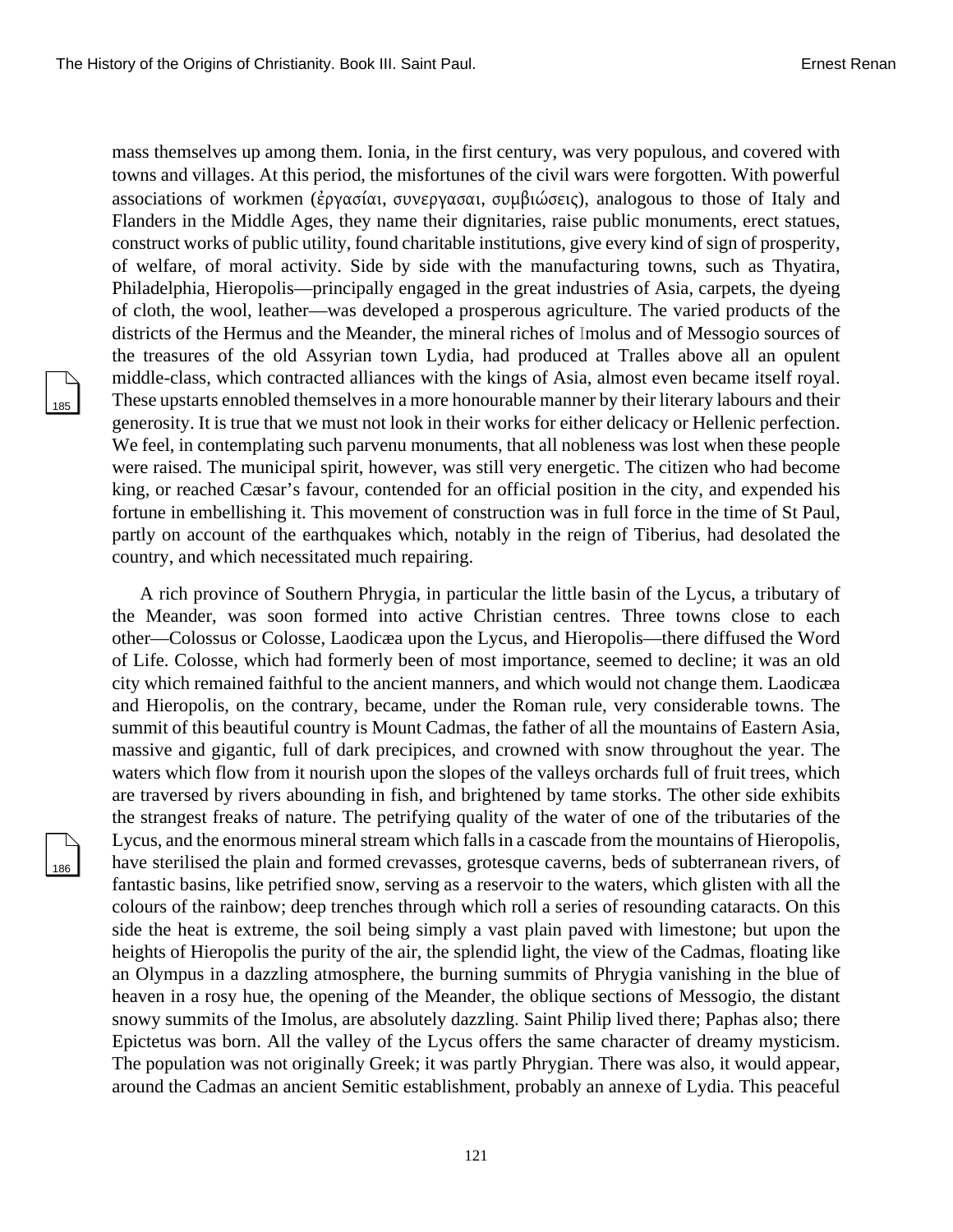valley, separated from the rest of the world, became for Christianity a place of refuge. Christianity underwent, as we shall see, grave trials.

The evangelist of these regions was Epaphroditus or Epaphras of Colosse, a very zealous man, a friend and fellow-worker with Paul. The Apostle had only passed through the valley of the Lycus; he had never remained there; but these Churches, composed chiefly of converted Pagans, were not less completely dependent on him. Epaphras exercised upon the three villages a sort of episcopacy. Nymphadore, or Nymphas, who gathered a Church in his house at Laodicæa; the rich and benevolent Philemon, who, at Colosse, presided over a similar conventicle; Appia, deaconess of this town, perhaps the wife of Philemon; Archippus, who also filled an important function there, recognised Paul as chief. The last appears even to have worked directly with Paul. The Apostle called him his "companion in arms." Philemon, Appia, and Archippus must have been relatives or in intimate connection with each other.

Paul's disciples travelled constantly, and reported to their master. Each one, though hardly converted, was a zealous catechist, spreading around him the faith with which he was filled. The delicate moral aspirations which prevailed in the country propapagated the movement like a train of gunpowder. The catechists went everywhere; as soon as they were received, they were jealously guarded; all and each tried to supply their wants. A cordiality, a joy, an infinite benevolence, prevailed by degrees, and touched the hearts of all. Judaism, besides, had preceded Christianity in these regions. Jewish colonies had been founded there by exiles from Babylon two centuries and a half before, and had perhaps carried there some of those industries (carpet-making, for example) which under the Roman emperors produced in the country so much wealth and so many strong associations.

Did the preaching of Paul and his disciples reach Great Phrygia, the region of Azanes, of Synnades, of Colia, of Docimius? We have seen that in his two first journeys, Paul preached in Phrygia Parorea; that in his second journey he traversed Phrygia, Epicteta, without preaching; that in his third journey he traversed Apamea, Cibotos, and Phrygia, called at a later date Pacatiana. It is extremely probable that the remainder of Phrygia, as well as Bithynia, owed to Paul's disciples the seeds of Christianity. About the year 112, Christianity appears in Bithynia as a worship which had taken root, which had penetrated all the ranks of society, which had invaded the villages and the rural districts, as well as the towns and cities, and had brought about a long cessation of the official worship, so that the Roman authority was reduced by it to command the restoration of Pagan sacrifices. Some of the proselytes returned to the temples, and the victims, now made slaves, found buyers here and there. About the year 112, some men, on being asked if they were Christians, replied that they had been, but they had ceased to be "more than twenty years ago"—a clear proof that the first Christian preaching took place during the lifetime of Paul.

Phrygia was thenceforward, and remained for three hundred years, an essentially Christian country. There first begins the public profession of Christianity; there, from the third century, are to be found upon monuments exposed to every one's eyes, the word ΧΡΗΣΤΙΑΝΟΣ or ΧΡΙΣΤΙΑΝΟΣ: these epitaphs, without openly avowing Christianity, exhibit Christian dogmas in a veiled form; there, from the time of Severus the Second, great towns adopted upon their coins biblical symbols, or, rather, assimilated their old traditions to biblical story. A large number of the Ephesian and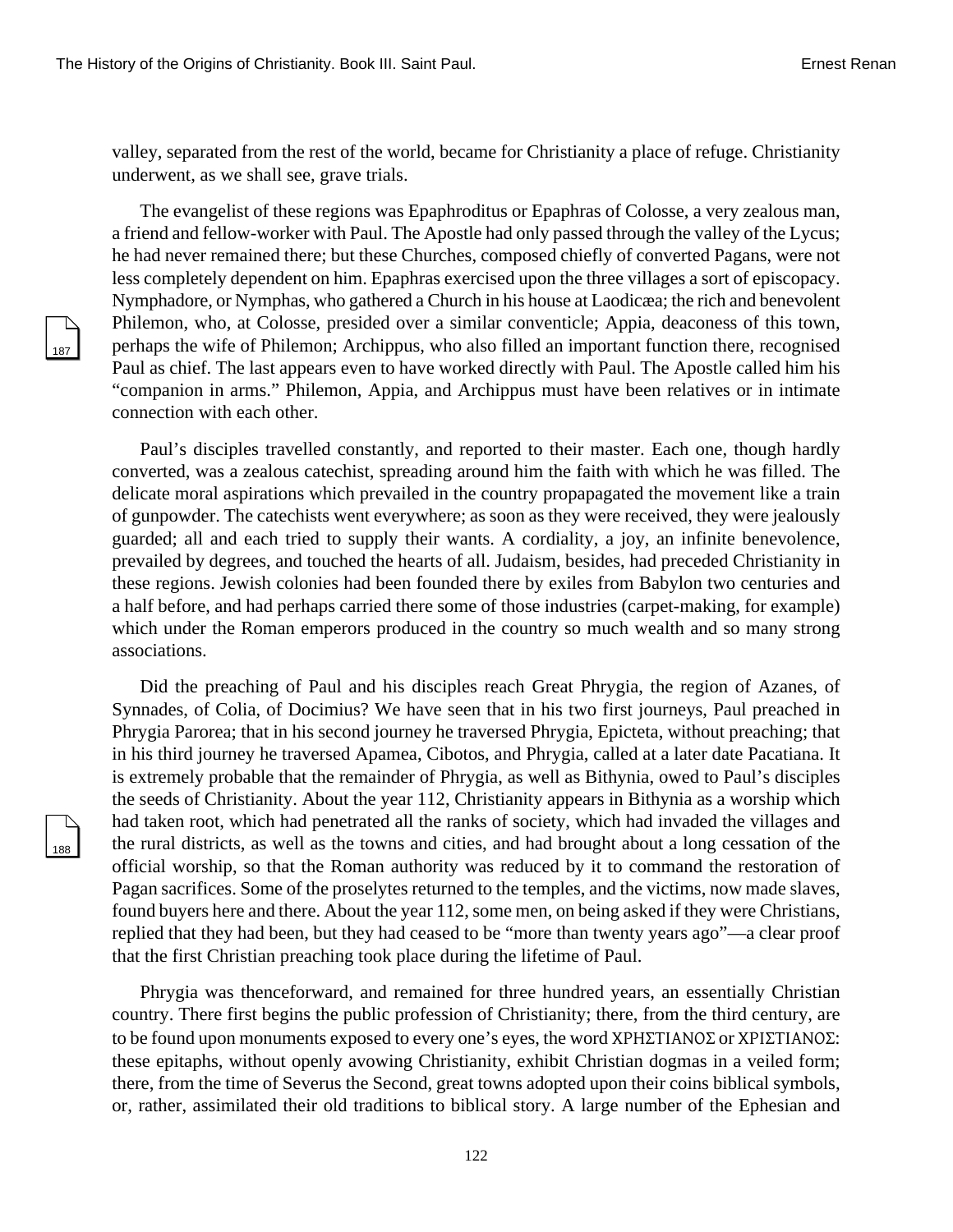Roman Christians came from Phrygia. The names which are shown oftenest upon the Phrygian monuments are old Christian names—names belonging specially to the Apostolic age, those which fill the martyrology. It is very probable that this prompt adoption of the doctrine of Jesus was natural to the race and to the former religious institutions derived from the Phrygian people. Apollonius of Tyana had, it is said, temples among these simple populations: the idea of gods clothed in human form appeared very natural to them. What remains of ancient Phrygia often breathes something of religion, of morality, of depth, of something analogous to Christianity. Some good workers, near to Cotia, made a vow "to the saintly and just God;" not far from there, another vow is addressed to "the holy and just God." Such an epitaph in verses of this province, not very classical in style, incorrect and bad in form, seems imprinted with a very modern sentiment of a touching kind of romance. The country itself differs much from the rest of Asia. It is sad, austere, sombre, bearing the profound imprint of old geological catastrophes, burnt, or rather incinerated, and agitated by frequent earthquakes.

Pontus and Cappadocia heard the name of Jesus at about the same time. Christianity illuminated all Asia Minor like a sudden fire. It is probable that the Judæo-Christians laboured on their part to spread the Gospel there. John, who belonged to this party, was received in Asia as an Apostle with authority superior to that of Paul. The Apocalypse, addressed in the year 68 to the Churches of Ephesus, of Smyrna, of Pergamos, of Thyatira, of Sardis, of Philadelphia, and of Laodicæa-upon-the-Lycus, is obviously written for Judæo-Christians. Without doubt, between the death of Paul and the composition of the Apocalypse, there was in Ephesus and in Asia a second Judæo-Christian mission. Otherwise, if Paul had been during ten years the sole chief of the Churches of Asia, we should find it difficult to understand why he had been so quickly forgotten there. St Philip and Paphias, the glories of the Church of Hieropolis; Miletum, the glory of that of Sardis, were Judæo-Christians. Neither Paphias nor Polycrates of Ephesus quote Paul; the authority of John has absorbed everything, and John is for these Churches a great Jewish priest. The Churches of Asia in the second century, the Church of Laodicæa especially, are the scene of a controversy which attacks the vital question of Christianity, and the traditional party of which shows itself very distant from the ideas of Paul. Montanism is a kind of return towards Judaism in the heart of Phrygian Christianity. In other words, in Asia, as in Corinth, the memory of Paul, after his death, appears to have suffered during one hundred years a kind of eclipse. The very Churches which he had founded abandoned him, as one who had gone too far, so that in the second century Paul appears to have been discarded.

This reaction must have set in shortly after the Apostle's death, perhaps even before. The second and third chapters of the Apocalypse are a cry of hate against Paul and his friends. This Church of Ephesus, which owes so much to Paul, is praised be-cause "it cannot bear with them which are evil," for having known how to "try them which say they are apostles and are not, and have found them liars," for hating "the deeds of the Nicolaitans, which 1 also hate," adds the celestial voice. The Church of Smyrna is congratulated on being the object of the insults of men "which say they are Jews, and are not, but are the synagogue of Satan." "But I have a few things against thee," says the Divine voice to the Church of Pergamos, "because thou hast there them that hold the doctrine of Balaam, who taught Balak to cast a stumbling-block before the children of Israel,—to eat things sacrificed unto idols, and to commit fornication. So hast thou also them that hold the doctrine of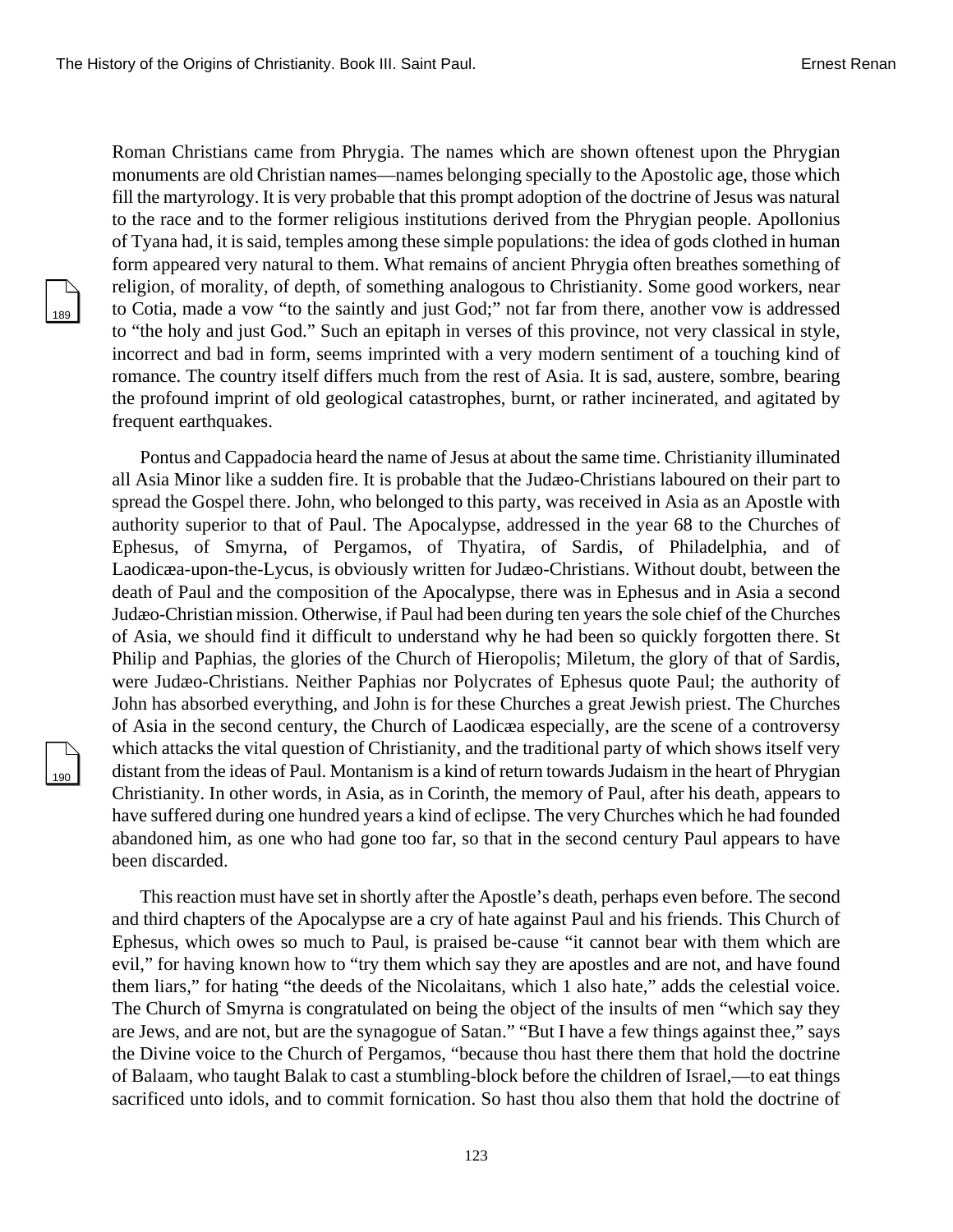the Nicolaitans." "Notwithstanding I have a few things against thee," says the same voice to the Church of Thyatira, "because thou sufferest that woman Jezebel, which calleth herself a prophetess, to teach and to seduce my servants to commit fornication, and to eat things sacrificed unto idols. And I gave her space to repent of her fornication; and she repented not . . . But unto you I say, and unto the rest in Thyatira, as many as have not this doctrine, and which have not known the depths of Satan, as they speak; I will put upon you none other burden." And to the Church of Philadelphia, "Behold, I will make them of the synagogue of Satan, which say they are Jews, and are not, but do lie; behold, I will make them to come and worship before thy feet, and to know that I have loved thee." Perhaps the vague reproaches addressed by the All-Seeing to the Churches of Sardis and Laodicæa included also some allusions to the great debate which broke up the Church of Jesus.

Let us say, then, if Paul had been the only missionary of Asia, one could not conceive that, so soon after his death (even supposing that he was dead when the Apocalypse appeared), his adherents could be represented as in a minority in the Churches of this country; one could not conceive that the Church of Ephesus, of which above all he was the principal founder, would have bestowed upon him an insulting nickname. Paul, as a rule, refused to trespass on the ground of others, to preach to, and to work in, the Churches which he had not established. But his enemies did not observe the same discretion. They followed him step by step, and applied themselves to destroy his works by insults and calumny.

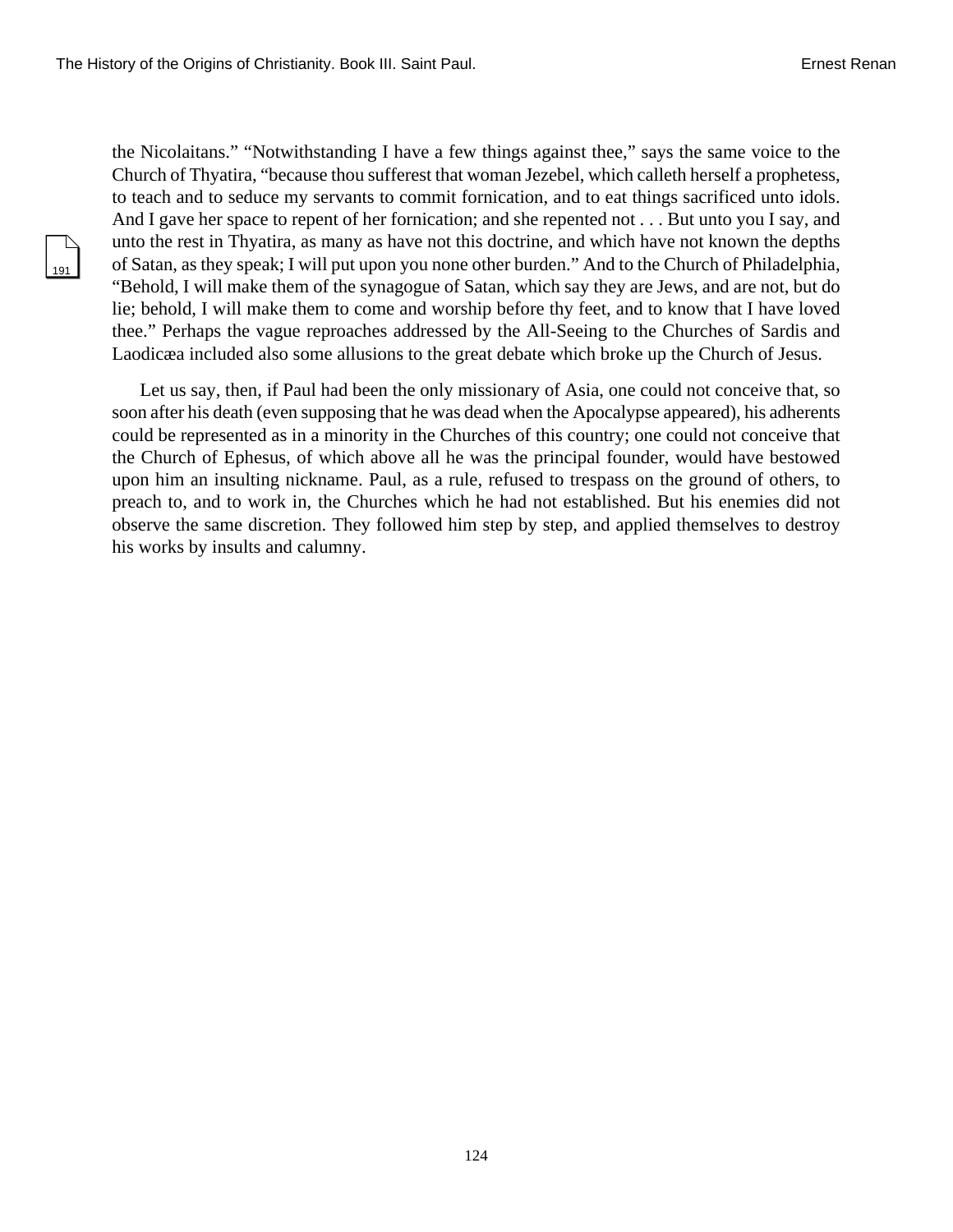## **CHAPTER XIV.**

#### **SCHISMS IN THE CHURCH OF CORINTH—APOLLOS—FIRST SCANDALS.**

AT the same time that he took his share in the vast propaganda which gained Asia to the worship of Jesus, Paul was absorbed by the gravest pre-occupations. The care of all the Churches that he had founded, weighed upon him. The Church of Corinth especially inspired him with the gravest disquiet. During the three or four years which had elapsed since the departure of the Apostle from the port of Cenchrea, trouble of every kind had incessantly agitated this Church. Greek levity had indeed produced certain phenomena which had nothing to do with the points that Christianity had touched.

We have seen that Apollos, after a short stay at Ephesus, where Aquila and Priscilla had worked at his Christian education, had set out for Corinth, with urgent letters from the brethren in Asia to those of Achaia, The knowledge and the eloquence of this new doctor were much admired by the Corinthians. Apollos equalled Paul in his knowledge of the Scriptures, and he greatly surpassed him in his literary culture. The Greek which he spoke was excellent, whilst that of the Apostle was extremely defective. He had also, it seems, the exterior gifts of the orator, which failed in Paul, the imposing attitude, the easy eloquence. What is quite certain is, that at Corinth he had remarkable success. His arguments with the Jews upon the question of knowing if Jesus was the Messiah, were regarded as very strong, and he made many conversions.

Apollos and St Paul appeared, among the new sect, in different aspects. They were the only well-instructed Jews in the Jewish manner who had embraced the doctrine of Jesus. But they came from different schools. Paul came from the Pharisaism of Jerusalem, corrected by the liberal tendencies of Gamaliel. Apollos came from the Judæo-Hellenic school of Alexandria: such things we know by Philo; perhaps he was already instructed in the theories of the *logos*, and was the introducer of these theories into Christian theology. Paul had the kind of feverish ardour, the intense fanaticism, which characterises the Jew of Palestine. Natures like that of Paul only change once in their life; the direction of their fanaticism once found, they press on without ever deviating or examining anything. Apollos, more curious and more critical, was ready to inquire into everything. He was a man of talent rather than an Apostle. But everything makes one believe that he joined to this talent great sincerity, and that he was a very affectionate man. At the time of his arrival at Corinth he had not seen St Paul. It was only by Aquila and Priscilla that he knew the Apostle of whom soon, without wishing it, he was going to be the rival.

Among the light-hearted and brilliant populations of the shores of the Mediterranean, factions, parties, divisions are a social necessity. Life without that appears tedious. These people are bent on procuring for themselves the satisfaction of hating and of loving, of excitement, of jealousy, of triumphing over an opponent, even in the most trivial matters. The object of the division is insignificant; it is the division that is wanted, and that is sought for its own sake. Personal questions become, in societies of this kind, all important. When two teachers or two doctors meet in a little town of the south, the town divides into two parties on the merits of each of them. The two preachers,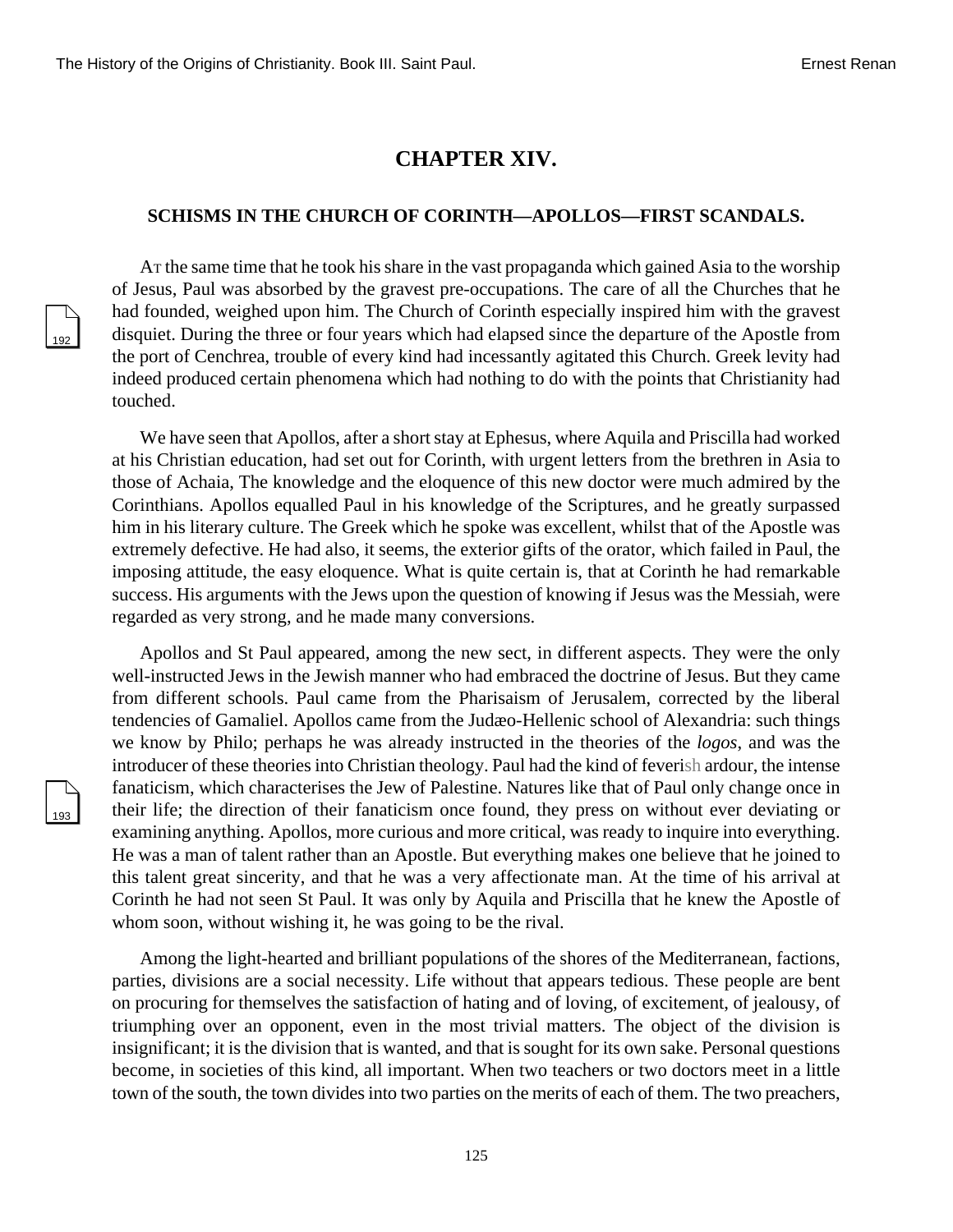the two doctors, may be warm friends; they will not prevent their names from becoming the signal of keen contests, the banners of two opposing camps.

It was thus at Corinth. The talent of Apollos turned all heads. His manner was absolutely different from that of Paul. The latter charmed by his boldness, his passion, the keen impression of his ardent soul; Apollos by his speech, which was elegant, correct, and assured. Some people, who did not greatly love Paul. and who perhaps did not owe their conversion to him, highly preferred Apollos. They treated Paul as an unpolished man, without education, a stranger to philosophy and polite learning. Apollos was their doctor; they swore only by Apollos. The disciples of Paul, doubtless, replied eagerly, and under-valued the new doctor. Although Paul and Apollos were in no wise enemies, although they regarded themselves as fellow-labourers, and although there was no difference of opinion between them, their names became thus the ensigns of two parties, who quarrelled, in spite of the two doctors, with quite sufficient vivacity. The bitterness continued, even after the departure of Apollos. He, in fact, fatigued perhaps by the zeal displayed for him, and showing himself above all these petty rivalries, left Corinth, and returned to Ephesus. He there found Paul, with whom he had long conversations, and consolidated a friendship which, without being that of the disciple or of the intimate friend, was one of two great souls, worthy of understanding and of loving each other.

That was not the only cause of trouble. Corinth was a place much frequented by strangers. The port of Cenchrea saw great numbers of Jews and Syrians disembark every day, many of whom were already Christians, but of another school than that of Paul, and by no means well disposed to the Apostle. The emissaries of the Church of Jerusalem, whom we have already met at Antioch and in Galatia, upon the footsteps of Paul, had reached Corinth. These new-comers, great orators, full of boasting, fortified with letters of recommendation from the Apostles of Jerusalem, rose against Paul, scattered suspicions upon his honesty, questioned or denied his title of Apostle, and pushed their indelicacy so far as to maintain that Paul himself did not believe that he was really an Apostle, since he did not profit by the ordinary privileges of an Apostle. His disinterestedness was made use of against him. They represented him as a vain, frivolous, inconstant man, speaking and menacing without much effect; they reproached him with glorifying himself whenever opportunity offered, and of appealing to pretended favours from Heaven. They scoffed at his visions. They dwelt upon the fact that Paul had not known Jesus,—that he had not, in consequence, any right to speak of him.

At the same time, they represented the Apostles of Jerusalem, especially James and Peter, as the true Apostles, the *arch-apostles*, in some way. The new-comers, simply because they were of Jerusalem, claimed a relationship with Christ after the flesh, considering the bond that they had with James and with those whom Christ had chosen in his lifetime. They held that God had established a single Doctor, who is Christ, who had instituted the Twelve. Proud of their circumcision and of their Jewish descent, they sought to impose as much as possible the yoke of legal observances. There was thus at Corinth, as there was nearly everywhere else, a "party of Peter." The division was profound. "I am of Paul," said some; "I am of Apollos," said others; "I am of Cephas," said others still. Some people, finally wishing to pose as superior spirits to these quarrellers, created a very spiritual title for themselves. They invented as the name by which they would designate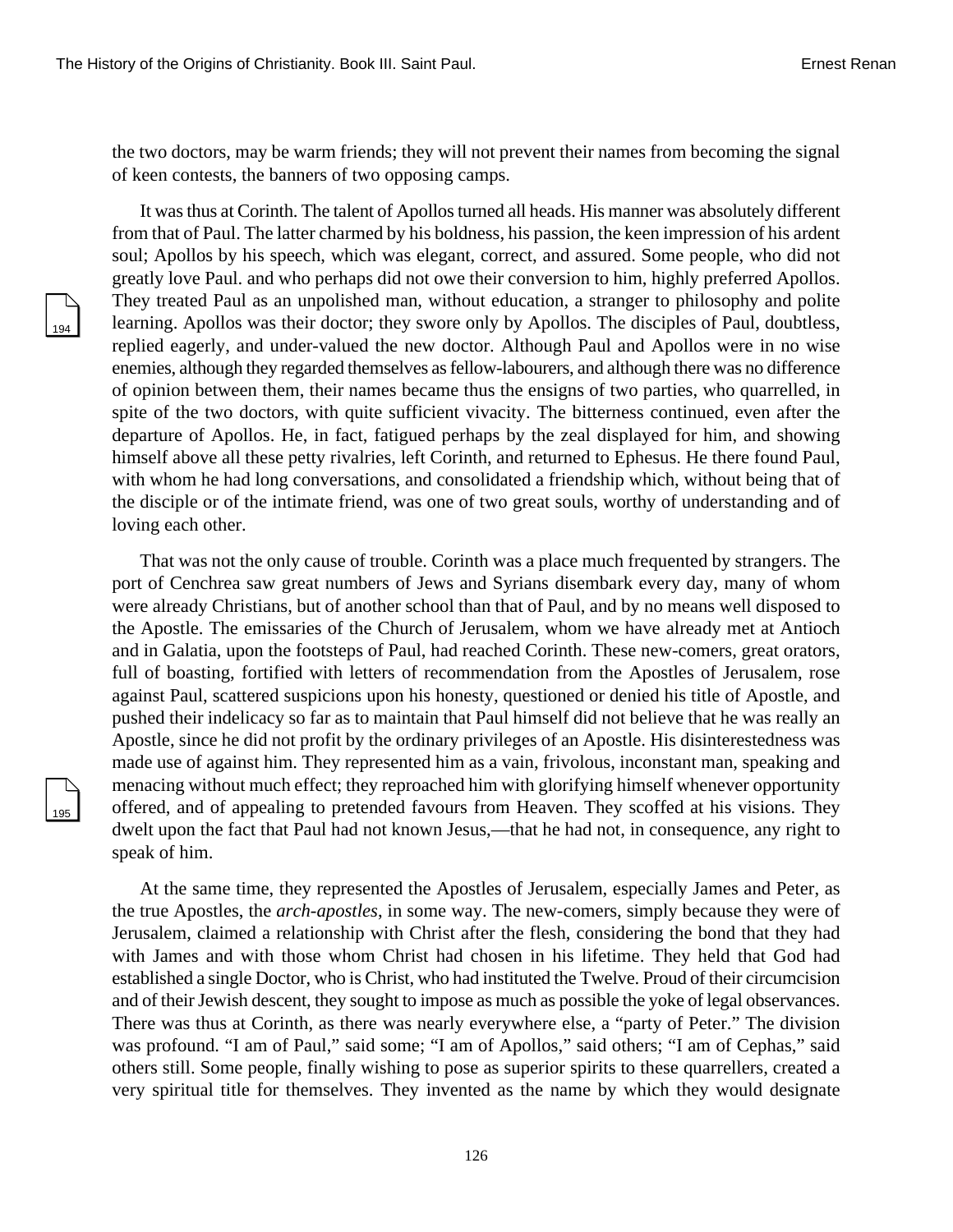197

themselves, that of the "party of Christ." When the discussion got warm, and when the names of Paul, Apollos, Peter (Cephas) crossed them in the battle, they intervened with the name of that One whom they forgot. "I am of Christ," said they, and, as these juvenilities did not exclude at the bottom a truly Christian spirit, the remembrance of Jesus had a powerful effect in restoring concord. The name of this "party of Christ" involved nevertheless something of hostility against the Apostle, and a certain ingratitude, since those who were opposed to the "party of Paul" seemed to wish to efface the trace of an apostleship to which it owed its knowledge of Christ.

Contact with the Pagans caused to the young Church no small dangers. These dangers came from Greek philosophy, and from bad morals, which everywhere assailing the Church in some degree, here penetrated it and undermined it. We have already seen that at Athens philosophy had stopped the progress of the preaching of Paul. Corinth was far from being a town of as high culture as Athens; there were, however, many well-instructed men there, who received the new doctrines very ill. The cross, the resurrection, the approaching restoration of all things, appeared to them follies and absurdities. The faith of many was shaken, and the attempt to bring about an impossible reconciliation altered the gospel. The irreconcilable struggle between positive science and the supernatural elements of the Christian faith began. This contest will only finish by the complete extinction of positive science in the Christian world in the sixth century; the same contest will be revived with positive science on the threshold of modern times.

The general immorality of Corinth produced upon the Church the most disastrous effects. Many Christians had not been able to break themselves away from loose habits, which, from being common, had almost ceased to be thought culpable. They talked of strange and almost unheard of scandals even in the assembly of the saints. The bad habits of the town crossed the threshold of the Church, and corrupted it. The Jewish rules about marriage, which all parts of the Christian Church proclaimed imperative and absolute, were violated: Christians even lived publicly with their mothers-in-law. A spirit of vanity, of frivolity, of disputation, of foolish pride, reigned among many. It seemed as if there was not another Church in the world, so much did this community walk in its own ways without caring for others. The gifts of the Spirit, speaking with tongues, prophesying, the gift of miracles, formerly subjects of so much edification, degenerated into shocking scenes. Hence arose strange disorders in the Church. The women, formerly so submissive, were here very bold, almost claiming equality with the men. They wished to pray aloud, to prophesy in the Church, and that without a veil, their long hair disordered, making the assembly witness of their ecstasies, of their drunken effeminacy, of their pious lubricities.

But it was the *agapes* (love feasts) or mystic feasts above all which gave an opportunity for the most crying abuses. The scenes of rioting which followed the Pagan sacrifices were there reproduced. Instead of all things being common, each ate the part that he had brought; some went nearly drunk, others very hungry. The poor were covered with shame; the rich seemed by their abundance to insult those who had nothing. The remembrance of Jesus, and of the high significance which he had given to this repast, appeared forgotten. The corporal state of the Church was for the rest bad enough; there were many sick, and several had died. Death, in the state in which the mind of the faithful then was, caused much surprise and hesitation; sickness was held as a trial of faith or as a chastisement.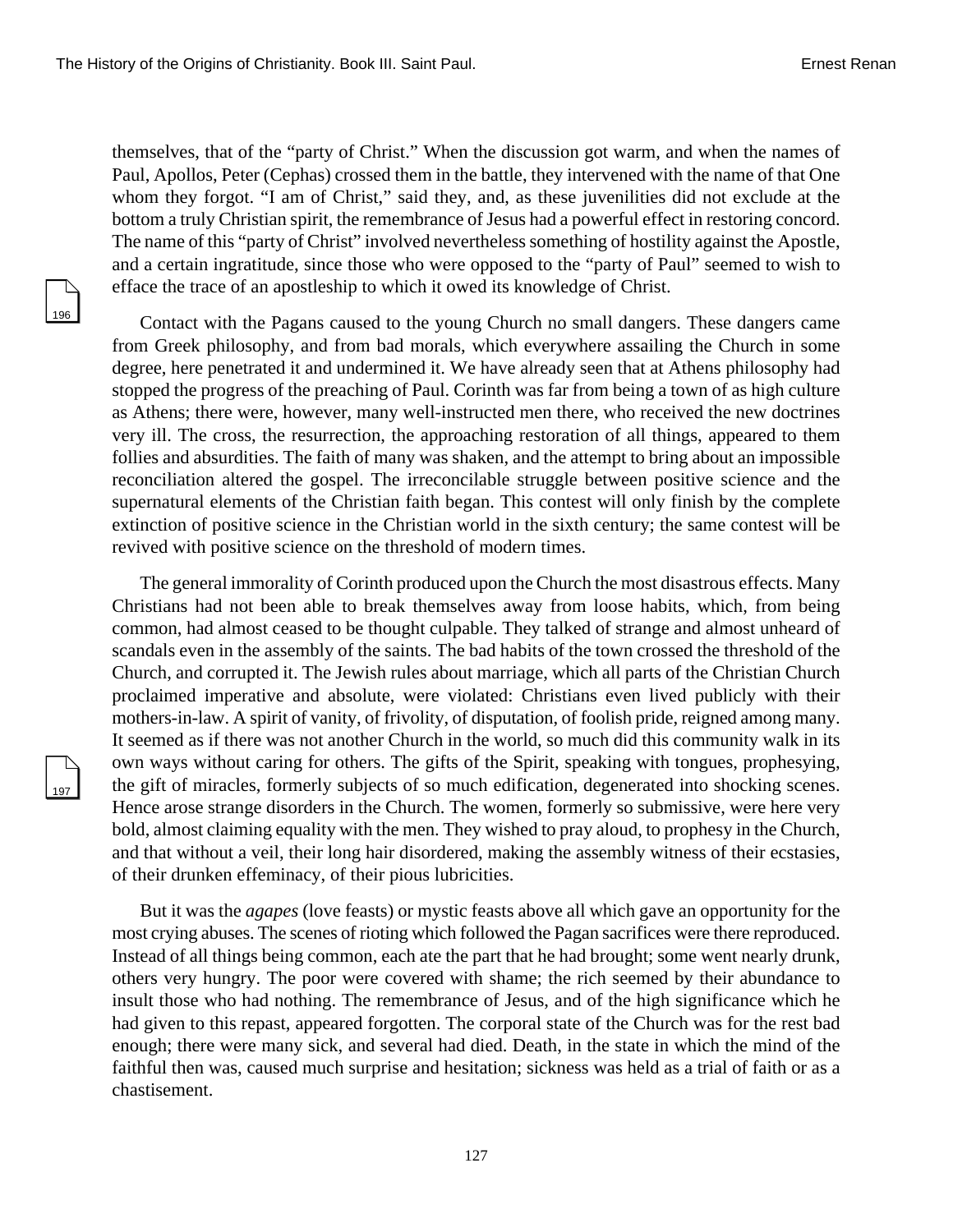199

Had four years then sufficed to take all the virtue out of the work of Jesus? Certainly not. There were still edifying families, in particular that of Stephanas, who was entirely devoted to the service of the Church, and was a model of evangelical activity. But the conditions of Christian society were already much changed. The little Church of saints of the latter day was thrown into a corrupted, frivolous world very little given to mysticism. There were already bad Christians. The time was gone by when Ananias and Sapphira were struck dead for having kept back some little property. The sacred feast of Jesus had become a debauch, and the earth did not open to devour him who went out drunk from the table of the Lord.

These evil tidings reached Paul one upon another, and filled him with sadness. The first rumours only mentioned some faults against good morals. Paul wrote on this subject an epistle that we no longer have. He therein forbade to the faithful all communication with persons whose life was not pure. Some ill-intentioned men affected to give to this order a meaning which rendered it impossible to be executed. "Are we at Corinth then," said they, "to have communications with irreproachable people only? . . . . But what is he thinking of? It is not only from Corinth, it is from the world that we must depart." Paul was obliged to revert to this order, and explain it.

He knew the divisions which agitated the Church a little later, probably in April, by the brothers whom he called "them which are of the house of Chloe." Just at this moment he thought of leaving Ephesus. Some motives which we do not know detained him there for some time. He sent into Greece before him, with powers equal to his own, his disciple Timothy, accompanied by several brothers, amongst others a certain Erastus, probably another than the treasurer of the town of Corinth, who bore the same name. Although the principal object of their journey was Corinth, they passed through Macedonia. Paul intended to take this journey himself, and, according to his custom, he caused his disciples to precede him to announce his arrival.

Shortly after the message of Chloe, and before Timothy and his companion had arrived at Corinth, new envoys from this town came to find Paul. These were the deacon Stephanas, Fortunatus, and Achaicus, three men very dear to the Apostle. Stephanas was according to the Apostle's expression, "the first fruits of Achaia," and since the departure of Aquila and Priscilla he had held the first rank in the community, or at least in the party of Paul. The envoys brought a letter asking for explanations with regard to the former epistle of Paul, and for solutions of divers cases of conscience, in particular touching marriage, the meats sacrificed to idols, spiritual exercises, and the gifts of the Holy Ghost. The three envoys added by word of mouth details of the abuses which had been introduced. The annoyance of the Apostle was extreme, and, regardless of consolation that the pious messengers gave him, he lost his temper in the presence of such feebleness and levity. He had fixed his departure for after Easter, which was probably two months later on; but he wished to pass through Macedonia. He could not even now be at Corinth in less than three months. He immediately resolved to write to the sick Church, and to reply to the questions they had addressed to him. As Timothy was not with him, he took as a secretary a disciple unknown to the others, named Sosthenes, and, by a delicate attention, he wished that the name of this disciple should figure in the subscription of the letter along with his own.

He began by an appeal to concord, and, under the appearance of humility, by an apology for his preaching,—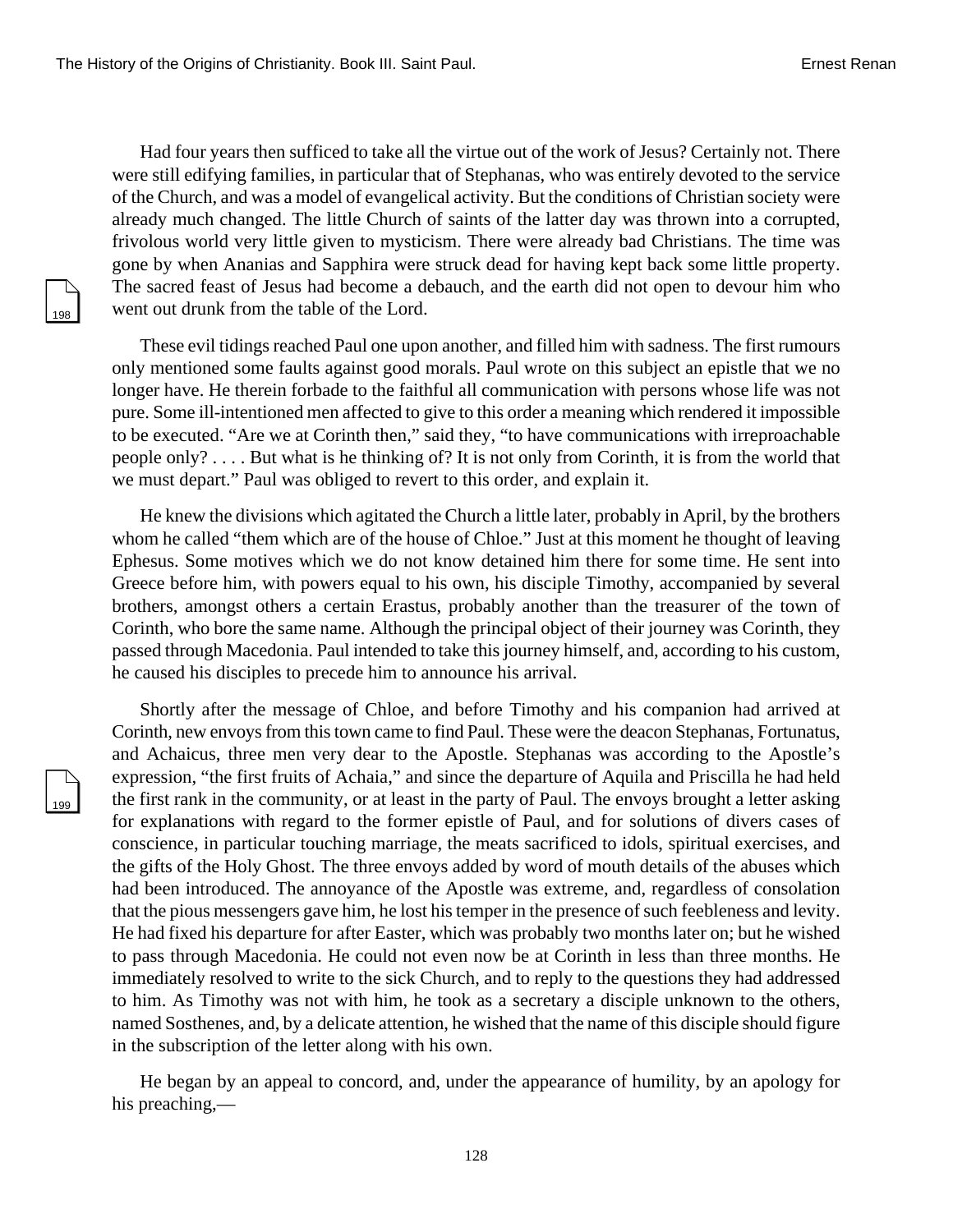201

"Now this I say, that every one of you saith, I am of Paul; and I of Apollos; and I of Cephas; and I of Christ. Is Christ divided? was Paul crucified for you? or were ye baptised in the name of Paul? I thank God that I baptised none of you but Crispus and Gaius; lest any should say that I baptised in mine own name. And I baptised also the household of Stephanas: besides I know not whether I baptised any other. For Christ sent me not to baptise, but to preach the gospel: not with wisdom of words, lest the cross of Christ should be made of none effect. For the preaching of the cross is to them that perish, foolishness; but unto us which are saved it is the power of God. For it is written, I will destroy the wisdom of the wise, I will bring to nothing the understanding of the prudent. Where is the wise? where is the scribe? where is the disputer of this world? hath not God made foolish the wisdom of this world? For after that in the wisdom of God the world by wisdom knew not God, it pleased God by the foolishness of preaching to save them that believe. For the Jews require a sign, and the Greeks seek after wisdom. But we preach Christ crucified, unto the Jews a stumbling-block, and unto the Greeks foolishness; but unto them which are called, both Jews and Greeks, Christ the power of God and the wisdom of God. Because the foolishness of God is wiser than men; and the weakness of God is stronger than men. For ye see your calling, brethren, how that many wise men after the flesh, not many mighty, not many noble, are called: but God hath chosen the foolish things of the world to confound the wise; and God hath chosen the weak things of the world to confound them which are mighty; and base things of the world, and things which are despised, hath God chosen, yea, and things which are not, to bring to nought things that are: that no flesh should glory in his presence. . . .

"And I, brethren, when I came to you, came not with excellency of speech or of wisdom, declaring unto you the testimony of God. For I determined not to know anything among you, save Jesus Christ and him crucified. And I was with you in weakness, and in fear, and in much trembling. And my speech and my preaching was not with enticing words of man's wisdom, but in demonstration of the Spirit and of power; that your faith should not stand in the wisdom of men, but in the power of God. Howbeit we speak wisdom among them that are perfect; yet not the wisdom of this world, nor of the princes of this world, that come to nought, but we speak the wisdom of God in a mystery, even the hidden wisdom, which God ordained before the world unto our glory; which none of the princes of this world knew; for had they known it they would not have crucified the Lord of glory. But as it is written, Eye hath not seen, nor ear heard, neither have entered into the heart of man, the things which God hath prepared for them that love him. But God hath revealed them unto us by his Spirit; for the Spirit searcheth all things, yea, the deep things of God. For what man knoweth the things of a man, save the spirit of man which is in him? even so the things of God knoweth no man, but the Spirit of God. Now we have received, not the spirit of the world, but the spirit which is of God; that we might know the things that are freely given to us of God. Which things also we speak, not in the words which man's wisdom teacheth, but which the Holy Ghost teacheth; comparing spiritual things with spiritual. But the natural man receiveth not the things of the Spirit of God: for they are foolishness unto him: neither can he know them, be-cause they are spiritually discerned. But he that is spiritual judgeth all things, yet he himself is judged of no man. . . .

"And I, brethren, could not speak unto you as unto spiritual, but as unto carnal, even as unto babes in Christ. I have fed you with milk, and not with meat; for hitherto ye were not able to bear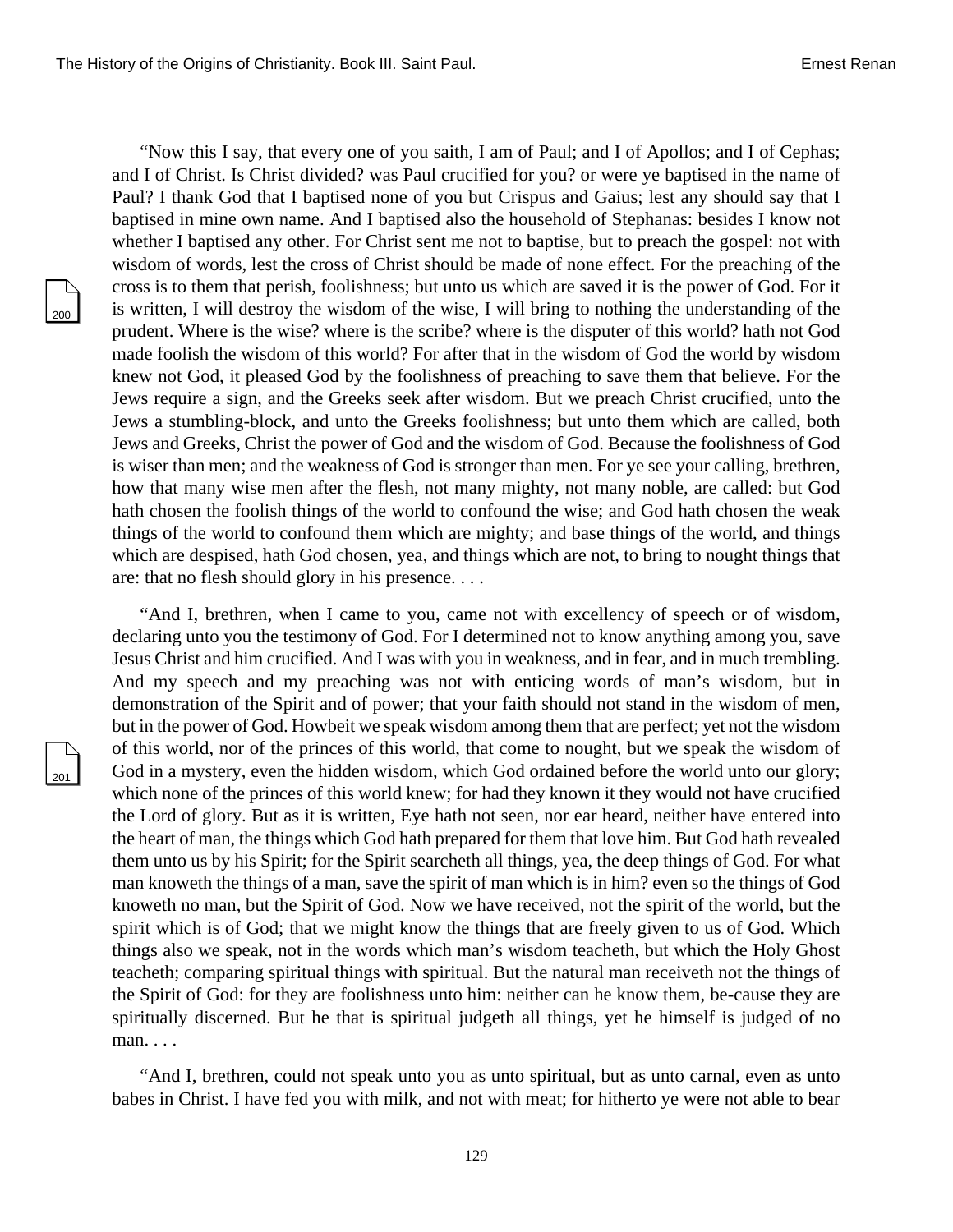it, neither yet now are ye able. For ye are yet carnal: for whereas there is among you envying, and strife, and divisions, are ye not carnal, and walk as men? For when one saith, I am of Paul, and another, I am of Apollos, are ye not carnal? Who then is Paul, and who is Apollos, but ministers by whom ye believed, even as the Lord gave to every man? I have planted, Apollos watered; but God gave the increase. So then neither is he that planteth anything, neither he that watereth, but God, that giveth the increase . . . For we are labourers together with God; ye are God's husbandry, ye are God's building. According to the grace of God which is given unto me, as a wise master-builder, I have laid the foundation, and another buildeth thereon. But let every man take heed how he buildeth thereupon. For other foundation can no man lay than that is laid, which is Jesus Christ. . . . Know ye not that ye are the temple of God, and that the Spirit of God dwelleth in you? . . . Let no man deceive himself. If any among you seemeth to be wise in this world, let him become a fool, that he may be wise. For the wisdom of this world is foolishness with God. For it is written, He taketh the wise in their own craftiness. And again, The Lord knoweth the thoughts of the wise, that they are vain. Therefore let no man glory in men. For all things are yours; whether Paul, or Apollos, or Cephas, or the world, or life, or death, or things present, or things to come, all are yours; and ye are Christ's; and Christ is God's.

"Let a man so account of us, as of the ministers of Christ, and stewards of the mysteries of God. . . . But with me it is a very small thing that I should be judged of you, or of man's judgment; yea, I judge not mine own self . . . but he that judgeth me is the Lord. . . . Therefore judge nothing before the time, until the Lord come, who both will bring to light the hidden things of darkness, and will make manifest the counsels of the hearts: and then shall every man have praise of God.

"And these things, brethren, I have in a figure transferred to myself and to Apollos for your sakes that no one of you be puffed up for one against another . . . Now ye are full, now ye are rich, ye have reigned as kings without us: and I would to God ye did reign, that we also might reign with you. For I think that God hath set forth us, the Apostles, last, as it were, appointed to death: for we are made a spectacle unto the world, and to angels, and to men. We are fools for Christ's sake, but ye are wise in Christ; we are weak, but ye are strong; ye are honourable, but we are despised. Even unto this present hour we both hunger, and thirst, and are naked, and are buffeted, and have no certain dwelling-place; and labour, working with our own hands; being reviled, we bless; being persecuted, we suffer it; being defamed, we entreat; we are made as the filth of the world, and are the offscourings of all things unto this day!

"I write not these things to shame you, but as my beloved sons I warn you. For though ye have ten thousand instructors in Christ, yet have ye not many fathers; for in Christ Jesus I have begotten you through the gospel. Wherefore I beseech you, be ye followers of me. For this cause have I sent unto you Timotheus, who is my beloved son, and faithful in the Lord, who shall bring you into remembrance of my ways, which be in Christ, as I teach everywhere in every Church. Now some are puffed up, as though I would not come to you. But I will come to you shortly, if the Lord will, and will know, not the speech of them which are puffed up, but the power. For the Kingdom of God is not in word, but in power. What will ye? Shall I come unto you with a rod, or in love, and in the spirit of meekness?"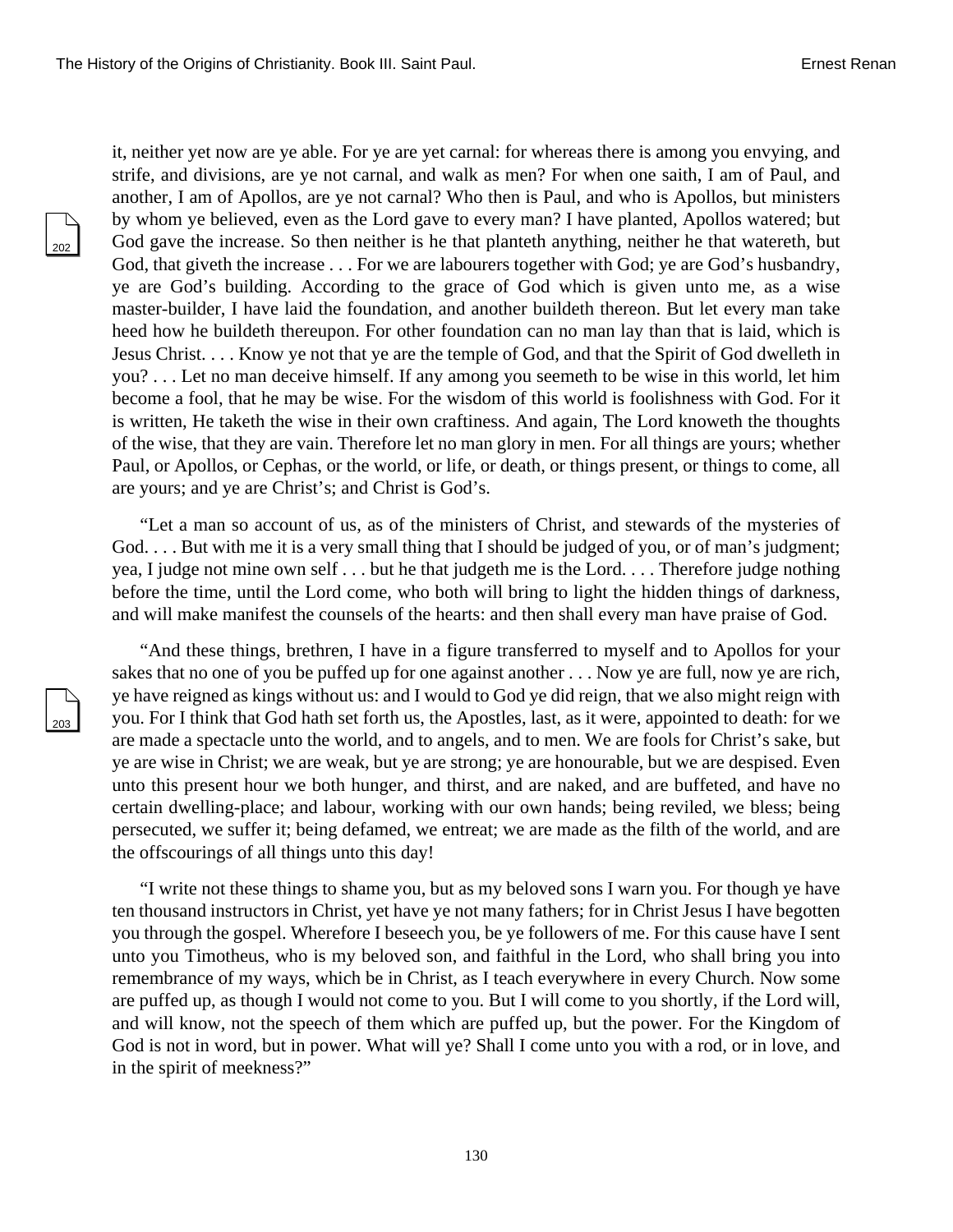205

After this general apology, the Apostle approaches each of the abuses which had been pointed out to him, and the questions which had been put to him. It is for the incestuous an extreme severity.

"It is reported commonly among you that there is fornication among you, and such fornication as is not so much as named among the Gentiles, that one should have his father's wife. And ye are puffed up, and have not rather mourned, that he hath done this deed might be taken away from you. For I verily, as absent in body, but present in spirit, have judged already, as though I were present, concerning him that hath so done this deed. In the name of our Lord Jesus Christ, when ye are gathered together, and my spirit, with the power of our Lord Jesus Christ, to deliver such an one unto Satan for the destruction of the flesh, that the spirit may be saved in the name of the Lord Jesus."

There can be no doubt: it is a sentence of death that Paul pronounces. Terrible legends were circulated as to the effect of the excommunications. It is to be remembered, besides, that Paul seriously believed in the working of miracles. By only delivering to Satan the body of the blameable, he doubtless believed himself to be indulgent.

The order that Paul had given in a preceding letter (lost) to the Corinthians, to avoid the shameless, had brought about mistakes. Paul developed his idea. The Christian has not to judge the world without, but to be severe only upon those who are within. A single spot on the purity of life ought to be sufficient to exclude one from the Christian society; it is forbidden so much as to eat with a delinquent. Thus it may seem in a convent, a congregation of pious persons, occupied in watching and judging each other, much more than in a church, in the modern sense of the word. The whole Church, in the eyes of the Apostle, is responsible for the faults committed within its bosom. This exaggeration of severity had its reason for its existence in ancient society, which sinned in so many other ways. But we feel that such an idea of sanctity is narrow-minded, illiberal, contrary to the morality of him whom we formerly called "a good fellow;" a morality whose fundamental principle is to busy oneself as little as possible with other people's conduct. The question is only to know if society can exist without censuring bad manners, and if the future will not bring back something analogous to the ecclesiastical discipline that modern liberalism has so jealously suppressed.

The ideal type of moral perfection, according to Paul, is a man, gentle, honest, chaste, sober, charitable, unfettered by riches. Humility of condition and poverty are almost necessary for one who would be a Christian. The words "miser, greedy one, thief," are nearly synonymous; at least the vices which they designate are liable to the same reproach. The antipathy of this little world for the great profane society was strange. Paul, following in that the Jewish tradition, reproves as an act unworthy of the faithful any reference to the courts of law.

"Dare any of you, having a matter against another, go to law before the unjust, and not before the saints? Do ye not know that the saints shall judge the world? and if the world be judged by you, are ye unworthy to judge the smallest matters? . . . Know ye not that we shall judge angels? How much more things that pertain to this life? If then ye have judgments of things pertaining to the life, set them to judge who are least esteemed in this church. I speak to your shame. Is it so, that there is not a wise man among you? No, not one that shall be able to judge between his brethren?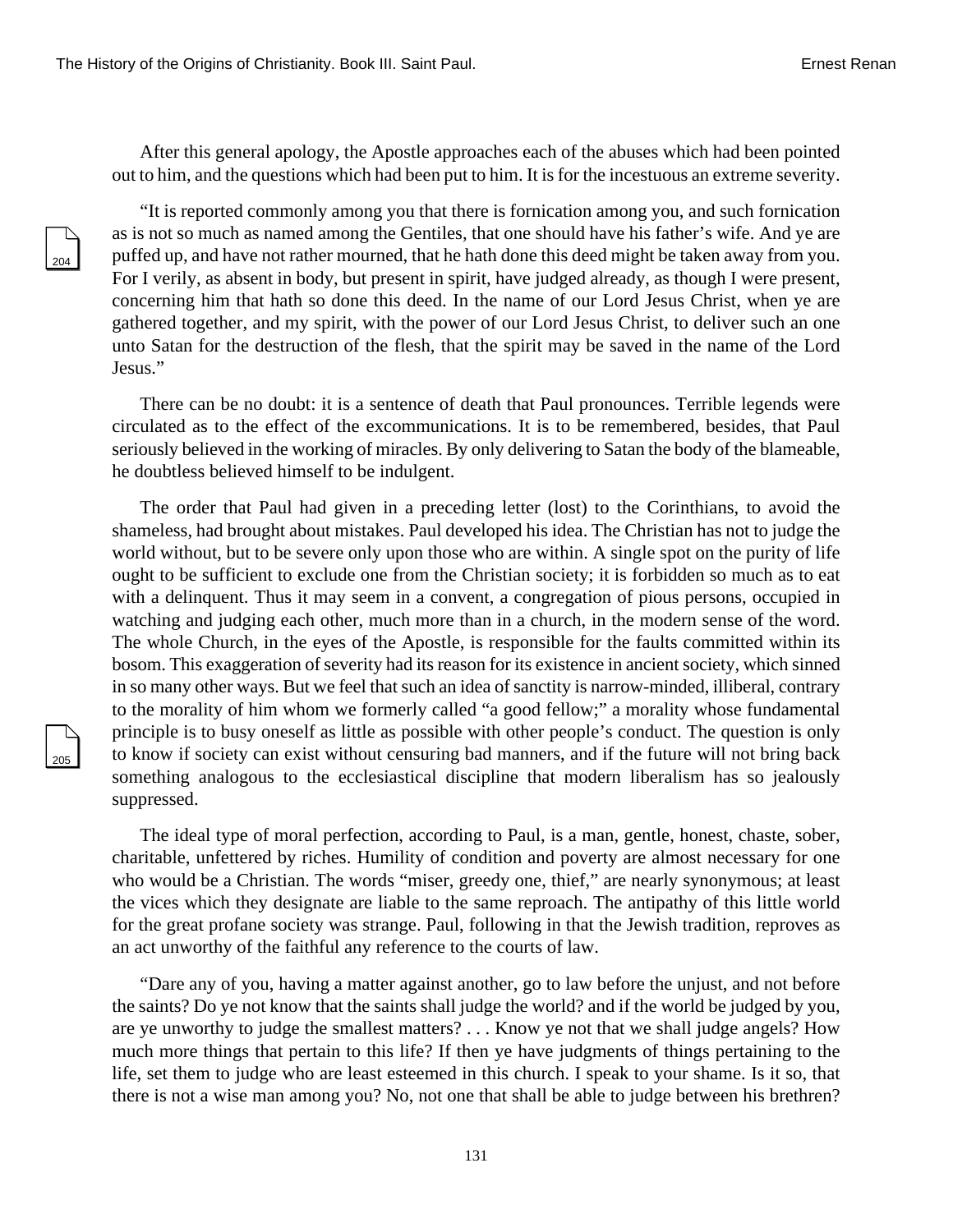207

But brother goeth to law with brother, and that before the unbelievers. Now therefore there is utterly a fault among you, because ye go to law one with another. Why do ye not rather take wrong? Why do ye not rather suffer yourselves to be defrauded? Nay, ye do wrong, and defraud, and that your brethren!"

The relations of the sexes were a matter of the gravest difficulty. The Apostle was occupied with them constantly when he wrote to the Corinthians. The coldness of Paul gives to his morality something sensible, but at the same time monastic and narrow. The sexual attraction is in his eyes an evil, a shame. Since it cannot be suppressed, it must be regulated. Nature, for Saint Paul, is evil, and grace consists in contradicting and mastering it. He has, nevertheless, beautiful expressions as to the respect that man owes to his body: God will raise it, the bodies of the faithful are the temples of the Holy Ghost, the members of Christ. What a crime then it is to take the members of Christ to make them the members of a harlot! Absolute chastity is most valuable, virginity is the perfect state; marriage has been established as a lesser evil. But, from the time when it is contracted, the two parties have equal rights over each other. The interruption of conjugal relations ought only to be admitted for a time and in view of religious duties. Divorce is forbidden, save in the case of mixed marriages, where the unbeliever first retires.

Marriages contracted between Christians and unbelievers may be continued. "For the unbelieving husband is sanctified by the wife, and the unbelieving wife is sanctified by the husband," in the same manner that the children are sanctified by the parents. One can, moreover, hope that the faithful spouse will convert the unfaithful. But new marriages can only be between Christians. All these questions will present themselves under the most singular light, since the end of the world was believed to be at hand. In the state of crisis which existed, pregnancy and the begetting of children appeared anomalies. There is little marrying in the sect, and one of the most untoward consequences for those who had associated these was the impossibility of establishing their daughters. Many murmured, finding that thing unbecoming and contrary to custom. To prevent greater evils, and out of regard for the fathers of families, who had on their hands marriageable daughters, Paul permitted marriage, but he did not conceal the contempt and disgust which he had for that estate, which he found disagreeable, full of trouble, and humiliating.

"The time is short; it remaineth, that both they that have wives be as though they had none; and they that weep, as though they wept not; and they that rejoice, as though they rejoiced not; and they that buy, as though they possessed not; and they that use this world, as not abusing it, for the fashion of this world passeth away. But I would have you without carefulness. He that is unmarried careth for the things that belong to the Lord, how he may please the Lord: but he that is married careth for the things of the world, how he may please his wife. There is a difference also between a wife and a virgin. The unmarried woman careth for the things of the Lord, that she may be holy both in body and in spirit: but she that is married careth for the things of the world, how she may please her husband. And this I speak for your own profit; not that I may cast a snare upon you, but for that which is comely, and that ye may attend upon the Lord without distraction."

Religious exaltation always produces such sentiments. Orthodox Judaism, which, however, showed itself opposed to celibacy, and which treated marriage as a duty, had doctors who reasoned like Paul. "Why should I marry?" said Rabbi ben Azai. "I am in love with the Law; the human race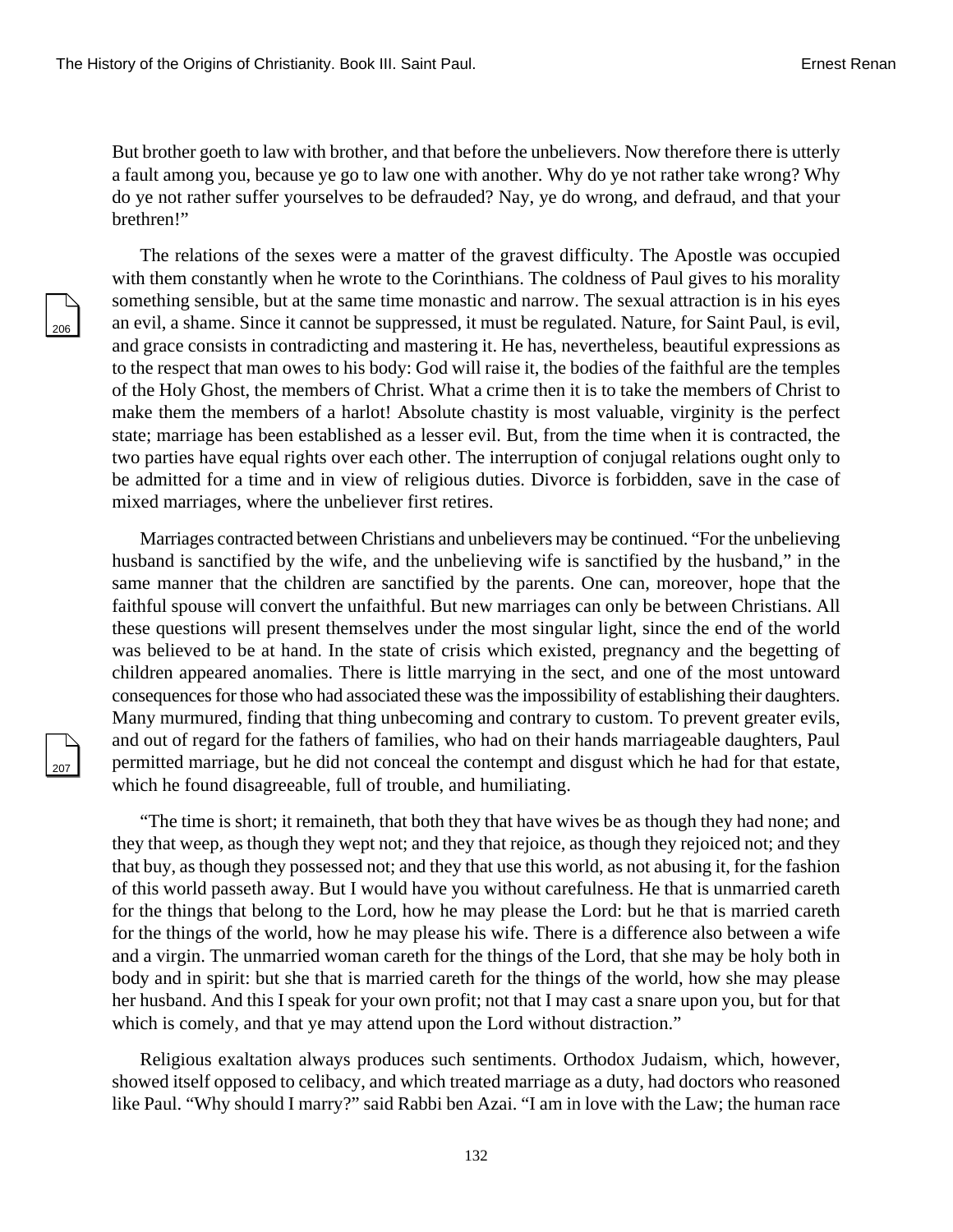can be perpetuated by others." Later on, as will appear, Paul expressed upon this subject much juster thoughts, and saw in the union of man and wife a symbol of the love of Christ for his Church; he placed as the supreme law of marriage the love of the man on the one hand, and the submission of the woman on the other; he recalled the admirable chapter of Genesis in which the mysterious attraction of the two sexes is explained by a philosophical fable of a divine beauty.

The question of the meats offered to idols is resolved by St Paul with great good sense. The Judæo-Christians held that total abstinence from such meats was a duty, and it appears that it had been agreed at the Council of Jerusalem that they should be generally forbidden. Paul has broader views. According to him, the circumstance of a piece of meat having been part of a sacrificed beast is insignificant. The false gods being nothing, the meat which is offered to them is not defiled. Any meat exposed in the market may be bought freely, without there being any need for asking questions as to the origin of each morsel. A reserve, however, ought to be made: there are scrupulous consciences which take that for idolatry; and the enlightened man ought to be guided not only by principle, but also by charity. He ought to forbid himself the things which are permitted, if weak brethren are scandalised by it. Knowledge exalts, but charity edifies. "All things are lawful unto you, but all things are not expedient; but all this edify not. Let no man seek his own, but every man another's wealth." It is one of the favourite ideas of Paul, and the explanation of several episodes of his life, in which one sees him subdue himself out of regard for timorous persons, to observances which he did not consider of the least value. "If the meat that I eat," says he, "innocent as it is, scandalises my brother, I will renounce eating it for ever."

Some faithful people, however, went a little further. Constrained by family relationships, they took part in the festivities which followed the sacrifices, and which took place in the temples. Paul blames this custom, and, according to a method of reasoning familiar to him, starts on a different principle from that which he had just before admitted. The gods of the nations are devils; to participate in their sacrifices, is to have commerce with devils. One cannot at the same time participate at the table of the Lord and at the table of devils, or drink the cup of the Lord and the cup of devils. The feasts which are held in the houses are not of the same importance: it is not necessary to go there, nor to disquiet oneself about the providing of meats; if you are told that any meat has been sacrificed to the gods, from a scandal which must result, abstain from it. In general, avoid that which can be a stumbling-block for the Jew, the Pagan, the Christian; subordinate in practice one's own liberty to that of others, all the while maintaining one's rights; in everything seek to please all.

"Follow my example," he continues. "Am I not an apostle? am I not free? have I not seen Jesus Christ our Lord? are not ye my work in the Lord? If I be not an apostle unto others, yet, doubtless, I am to you: for the seal of mine apostleship are ye in the Lord. Mine answer to them that do examine me is this, Have we not power to eat and to drink? Have we not power to lead about a sister, a wife, as well as other apostles, and as the brethren of the Lord, and Cephas? Or I only and Barnabas, have not we power to forbear working? Who goeth a warfare anytime at his own charges? who planteth a vineyard, and eateth not of the fruit thereof? or who feedeth a flock, and eateth not of the milk of the flock? . . . If we have sown unto you spiritual things, is it a great thing that ye shall reap your carnal things? If others be partakers of this power over you, are not we rather?

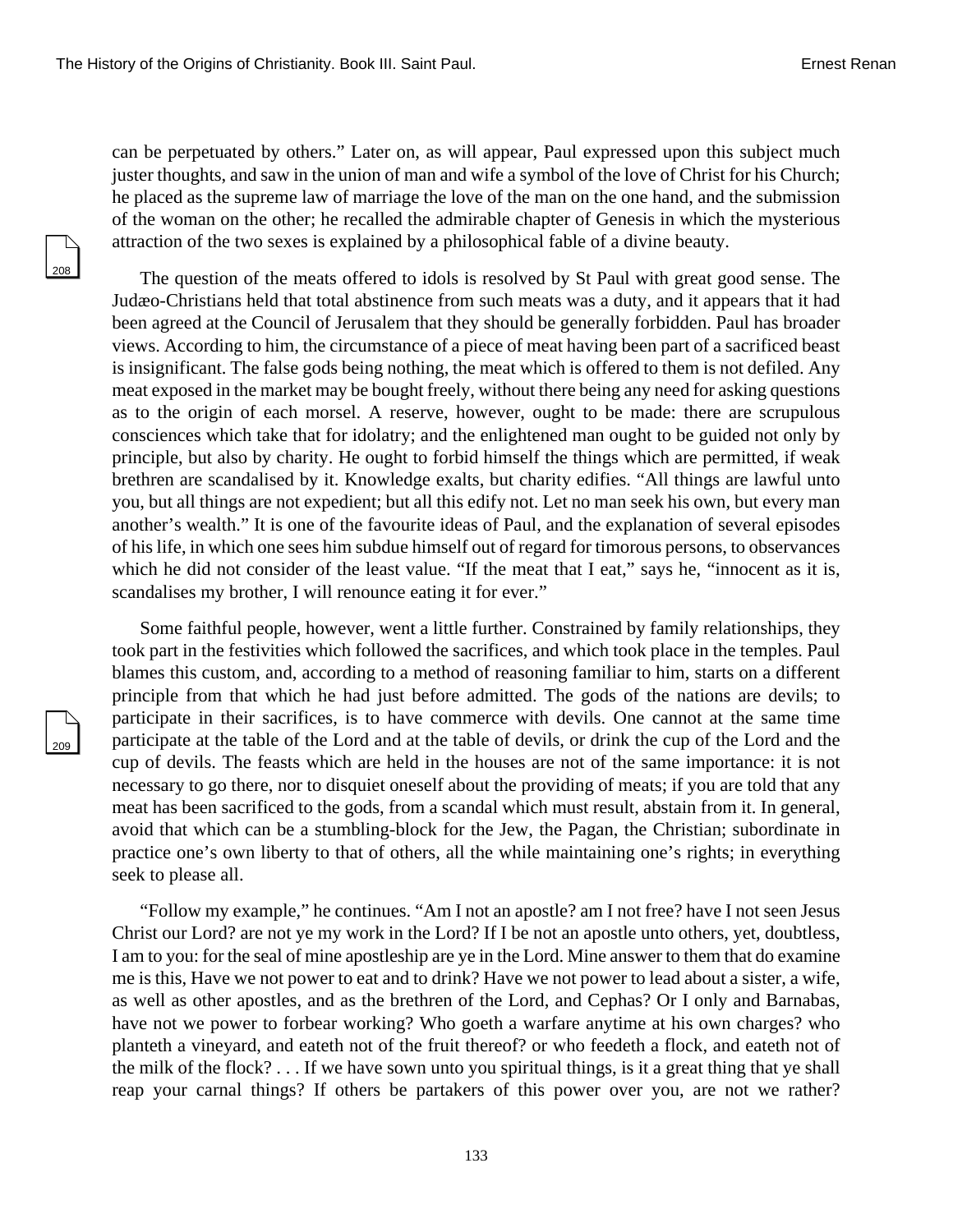Nevertheless, we have not used this power; but suffer all things, lest we should hinder the gospel of Christ. . . . What is my reward then? Verily, that, when I preach the gospel, I may make the gospel of Christ without charge, that I abuse not my power in the gospel. And unto the Jews I became as a Jew, that I might gain the Jews; to them that are under the law, as under the law; to them that are without law, as without law (being not without law to God, but under the law to Christ), that I might gain them that are without law. To the weak became I as weak, that I might gain the weak: I am made all things to all men, that I might by all means save some. . . . Know ye not that they which run in a race run all, but one receiveth the prize. So run, that ye may obtain. And every man that striveth for the mastery is temperate in all things. Now they do it to obtain a corruptible crown; but we an incorruptible. I therefore so run, not as uncertainly; so fight I; not as one that beateth the air: but I keep under my body, and bring it into subjection: lest that by any means, when I have preached to others, I myself should be a castaway."

As for the question of the place of women in the church, we can easily see that the Apostle will decide it with his unyielding harshness. He blames the bold efforts of the Corinthian women, and recalls them to the practice of other communities. Women ought not to speak or even ask questions in church. The gift of tongues is not for them. They ought to be submissive to their husbands. If they wish to know anything, let them ask their husbands at home. It is also shameful for a woman to appear without a veil in church, unless she be shorn or shaven. The veil is, moreover, necessary "because of the angels." It was supposed that the angels present at divine service are capable of being tempted by the sight of the hair of women, or at least of being distracted by this sight from their duty, which is to bear to God the prayers of the saints. "The head of every man is Christ; and the head of the woman is the man; and the head of Christ is God. . . . For a man indeed ought not to cover his head, forasmuch as he is the image and glory of God; but the woman is the glory of the man. For the man is not of the woman; but the woman of the man . . . but all things of God."

The related observations on the "Supper of the Lord" have an immense historical interest. This feast became more and more the essential part of Christian worship. More and more also is spread abroad the idea that Jesus himself was eating there. That, without doubt, was metaphorical; but the metaphor in the Christian language of this time was not openly distinct from the reality. In every case this sacrament was in a great degree a sacrament of union and of love.

"The cup of blessing which we bless, is it not the communion of the blood of Christ? The bread which we break, is it not the communion of the body of Christ? For we being many are one bread, and one body: for we are all partakers of that one bread. Behold Israel after the flesh; are not they which eat of the sacrifices partakers of the altar? . . . For I have received of the Lord that which also I delivered unto you, That the Lord Jesus the same night in which he was betrayed took bread: And when he had given thanks, he brake it, and said, 'Take, eat: this is my body, which is broken for you: this do in remembrance of me.' After the same manner also he took the cup, when he had supped, saying, 'This cup is the new testament in my blood: this do ye, as oft as ye drink it, in remembrance of me.' For as often as ye eat this bread, and drink this cup, ye do shew the Lord's death till he come. Wherefore whosoever shall eat this bread, and drink this cup of the Lord, unworthily, shall be guilty of the body and blood of the Lord. But let a man examine himself, and

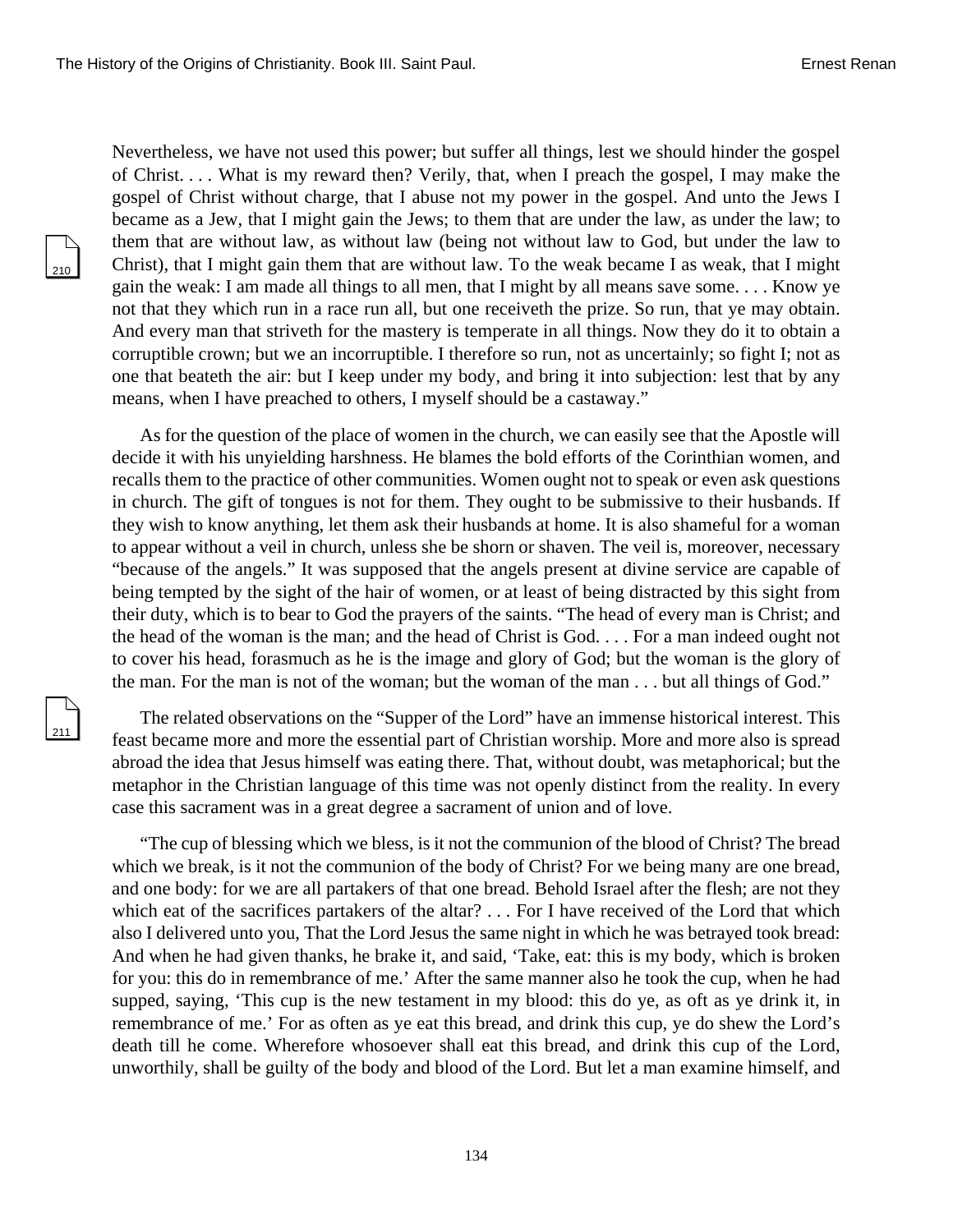so let him eat of that bread, and drink of that cup. For he that eateth and drinketh unworthily, eateth and drinketh damnation to himself, not discerning the Lord's body."

The penalty incurred by not acknowledging the high sanctity of the Supper of the Lord is not eternal damnation—there are temporal trials, or even death—death being often an expiation which saves the soul. "There are perhaps," adds the Apostle, "among you many feeble men, sick, and numerous deaths. If we judge ourselves, we shall not be judged. But the judgments of the Lord are corrections which preserve us from being judged with the world," that is to say, condemned in eternity. For the moment the Apostle limits himself to ordaining that those who come to the agapes shall wait for each other, that they must eat at home to satisfy their appetite, and that they must guard the mystical significance of the Lord's Supper. He will "set the rest in order" when he comes to them.

The Apostle then traces the theory of the manifestations of the Spirit. Under the badly-defining names of "gifts," "services" (offices), and "powers," he arranges thirteen functions, constituting all the hierarchy and all the forms of supernatural activity. Three functions are openly designated and subordinated to each other. They are, 1st, the function of an apostle; 2d, that of a prophet; 3d, that of a teacher. Then come gifts, services, or powers which, without conferring so elevated a permanent character, serve for perpetual manifestations of the Spirit. These are, 1st, the word of wisdom; 2d, the word of knowledge; 3d, faith; 4th, the gifts of healing; 5th, the power of working miracles; 6th, the discerning of spirits; 7th, the gift of speaking in divers kinds of tongues; 8th, the interpretations of tongues thus spoken; 9th, the works of charity; 10th, the cares of administration. All these functions are good, useful, necessary; they ought neither to undervalue nor to envy each other. All have the same source. All the "gifts" come from the Holy Ghost, all the "services" come out from Christ, all the "powers" come from God. The body has several members, and yet is one; the division of functions is necessary in the Church as in the body. These functions can no more be divided from each other than the eye can be divided from the hand, or the head from the feet. All jealousy between them is therefore misplaced. Without doubt they are not equal in dignity, but they are justly the most feeble members which are the most necessary; they are the feeblest members which are the most honoured, the most carefully surrounded, God having wished to establish in this way a compensation, so that there might be neither schism nor jealousy in the body. The members ought to be careful of each other; if one suffers, all suffer. The advantages and the glory of one are the advantages and the glory of the other. To what good besides are these rivalries? There is a way open to all, the gift which has an immense superiority over all others.

Borne along by a truly prophetical inspiration beyond the confused ideas and blundering which he had just exposed, Paul then wrote this admirable passage, the only one in all Christian literature which can be compared to the discourses of Jesus.

"Though I speak with the tongues of men and of angels, and have not charity, I am become as sounding brass, or a tinkling cymbal. And though I have the gift of prophecy, and understand all mysteries and all knowledge; and though I have all faith, so that I could remove mountains, and have not charity, I am nothing. And though I bestow all my goods to feed the poor, and though I give my body to be burned, and have not charity, it profiteth me nothing. Charity suffereth long, and is kind; charity envieth not; charity vaunteth not itself, is not puffed up, doth not behave itself

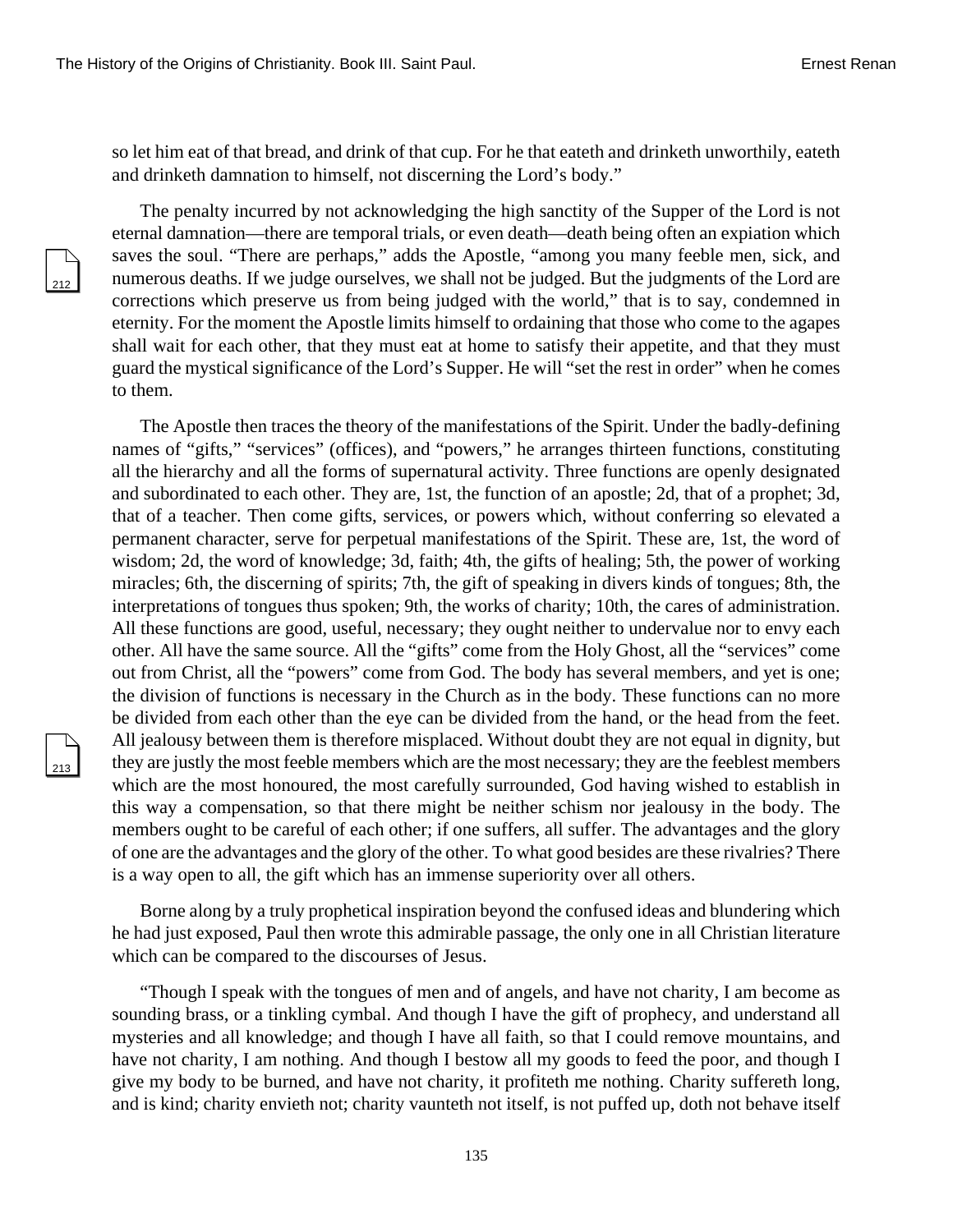215

unseemly, seeketh not her own, is not easily provoked, thinketh no evil; rejoiceth not in iniquity, but rejoiceth in the truth; beareth all things, believeth all things, hopeth all things, endureth all things. Charity never faileth; but whether there be prophecies, they shall fail; whether there be tongues, they shall cease; whether there be knowledge, it shall vanish away. For we know in part, and we prophesy in part. But when that which is perfect is come, then that which is in part shall be done away. When I was a child, I spake as a child, I understood as a child, I thought as a child; but when I became a man, I put away childish things. For now we see through a glass darkly, but then face to face; now I know in part, but then shall I know even as also I am known. And now abideth faith, hope, and charity, these three; but the greatest of these is charity."

Versed in experimental psychology, Paul went a little further. He had said,—"Brethren, leave illusions. These inarticulate stammerings, these ecstasies, these miracles, are the dreams of your infancy. That which is not visionary—that which is eternal—is what I have just preached to you." But then if he had not been of his time, he would not have done what he did. Is it not already a great deal to have indicated this capital distinction of eternal religious truths, which are infallible, and of those which, like the dreams of the first age, come to nought? Has he not done enough for immortality by having written this sentence, "The letter killeth, but the Spirit giveth life?" Woe to him who would stop on the surface, and who, for the sake of two or three visionary gifts, would forget that in this strange enumeration—among the *diaconies* and the *charismata* of the primitive Church, are the care of those who suffer, the administration of charitable funds, reciprocal assistance! Paul enumerates these duties in the last place, and as humble things. But his piercing glance can still read the truth here. "Take care," says he, "that our humblest members are justly the most honoured." Prophets, speakers with tongues, doctors, you will pass. Deacons, devoted widows, administrators of the good of the Church, you will remain: you build for eternity."

In the laying down of rules relative to spiritual exercises, Paul shows his practical spirit. He puts preaching highly above the gift of tongues. Without absolutely denying the reality of the gift of tongues, he makes on this subject reflections which are equivalent to blaming it. The gift of tongues does not speak to men; it speaks to God. No one can understand it; it only edifies him who is speaking. Preaching, on the contrary, serves for the edification and consolation of all. The gift of tongues is only good if it be interpreted—that is to say, if other faithful people specially endowed for that intervene, and know that they hold the sense of it. By itself, it is like indistinct music; we hear the sound of the flute or cithara, but know not the piece that these instruments are playing. It is like a badly-blown trumpet: it makes a great noise, but as it says nothing clear, nobody obeys the uncertain signal or prepares for the combat. If the tongue does not give clearly articulated sounds, it does but beat the air; a discourse in a tongue that no one understands has no meaning. Thus much of the gift of tongues is without interpretation. Moreover, the gift of tongues in itself is barren; the meaning of it remains without fruit.

"Else when thou shalt bless with the Spirit, how shall he that occupieth the room of the unlearned say Amen at thy giving of thanks, seeing he understandest not what thou sayest? For thou verily givest thanks well, but the other is not edified. I thank my God I speak with tongues more than ye all; yet in the Church I had rather speak five words with my understanding, that by my voice I might teach others also, than ten thousand words in an unknown tongue. Brethren, be not children in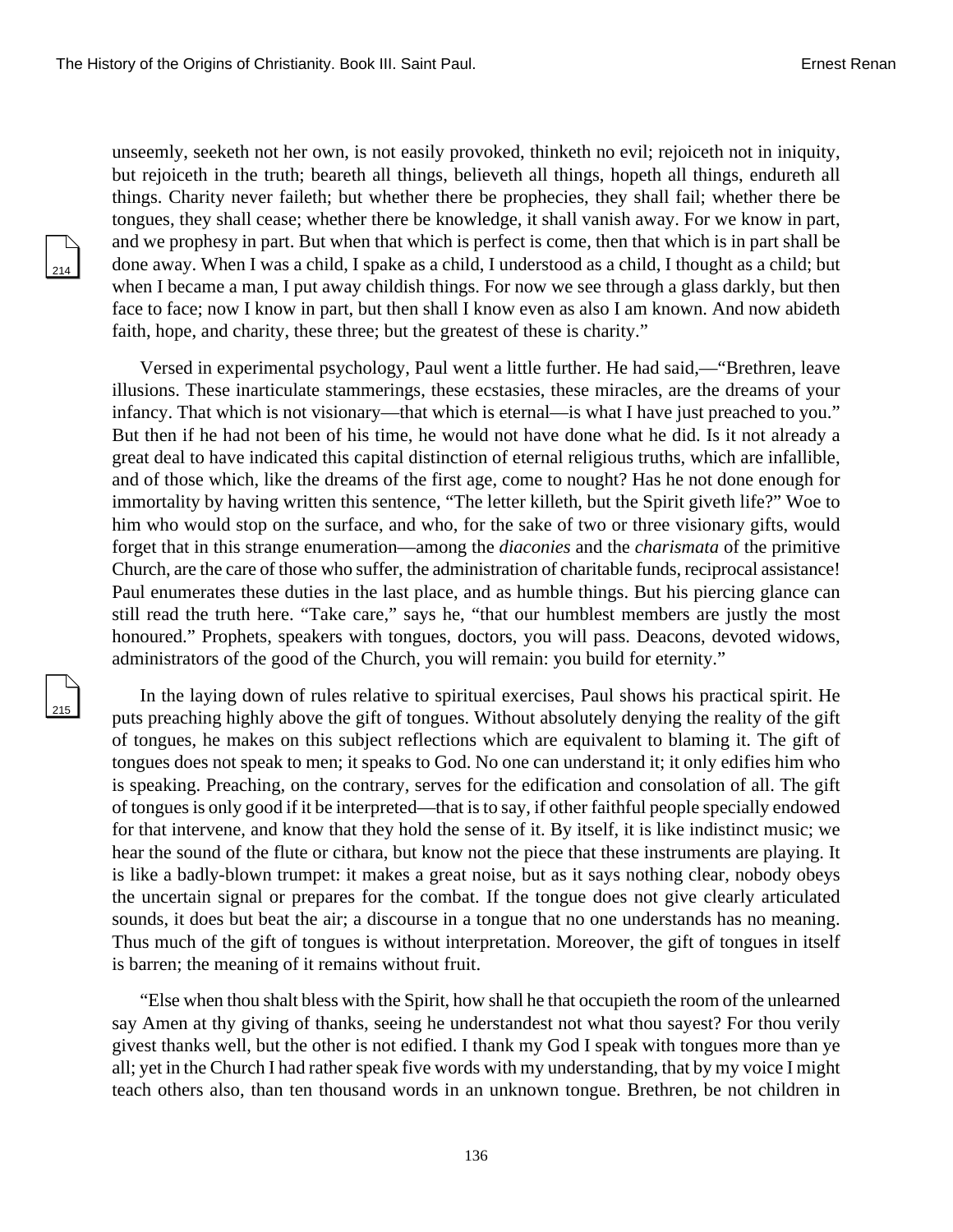understanding; howbeit in malice be ye children, but in understanding be men. . . . If therefore the whole Church be come together into one place, and all speak with tongues, and there come in those that are unlearned, or unbelievers, will they not say that ye are mad? But if all prophesy, and there come in one that believeth not, or one unlearned, he is convinced of all, he is judged of all; and thus are the secrets of the heart made manifest; and so falling down on his face he will worship God, and report that God is in you of a truth. How is it then, brethren? When ye come together, every one of you hath a psalm, hath a doctrine, hath a tongue, hath a revelation, hath an interpretation. Let all things be done unto edifying. If any man speak in an unknown tongue, let it be by two, or at the most by three, and that by course; and let one interpret. But if there be no interpreter, let him keep silence in the Church, and let him speak to himself and to God. Let the prophets speak two or three, and let the other judge. If anything be revealed to another that sitteth by, let the first hold his peace. For ye may all prophesy one by one, that all may learn and all may be comforted. And the spirits of the prophets are subject to the prophets. For God is not the author of confusion, but of peace, as in all churches of the saints. . . . Wherefore, brethren, covet to prophesy, and forbid not to speak with tongues. Let all things be done decently and in order."

Some strange noises, which were called the gift of tongues, and in which were mixed Greek, Syriac, the words *anathema maran atha*, the names of "*Jesus*, of Lord," greatly embarrassed simple men. Paul, when consulted on this subject, practised what was called "the discerning of spirits," and to distinguish in this confused jargon what might come from the spirit and what might not.

The fundamental dogma of the primitive Church, the resurrection, and the approaching end of the world, hold a considerable place in this epistle. The Apostle returns to it eight or nine different times. The renewal will be by fire. The saints will be the judges of the world, even of the angels. The resurrection, which of all Christian dogmas was the most repugnant to the Greek spirit, is the object of particular attention. Many, whilst admitting the resurrection of Jesus, his approaching appearance, and the restoration that he was about to accomplish, did not believe in the resurrection of the dead. When there was a death in the community, it was to them a scandal and an embarrassment. Paul had no difficulty in showing them their illogical position: "If the dead be not raised, neither is Christ raised any the more—all hope is vain." Christians have much more cause to complain than other men; the truly wise are those who say, "Let us eat and drink, for to-morrow we die." The resurrection of Jesus is the guarantee of the resurrection of all. Jesus has made the first step, his disciples will follow him in the day of his glorious manifestation. Then will begin the reign of Christ: all other power but his will be destroyed. Death will be the last enemy that he will vanquish: all will be submitted to him, God alone excepted, who has submitted all things to him. The Son, in fact, will be eager to render homage to God, and to submit himself to him, that God may be all in all.

"But some man will say, How are the dead raised up? and with what body do they come? Thou fool, that which thou sowest is not quickened except it die: And that which thou sowest, thou sowest not that body that shall be, but bare grain, it may chance of wheat, or of some other grain: but God giveth it a body as it hath pleased him, and to every seed his own body. All flesh is not the same flesh: but there is one kind of flesh of man, another flesh of beasts, another of fishes, and another of birds. There are also celestial bodies, and bodies terrestrial: but the glory of the celestial is one,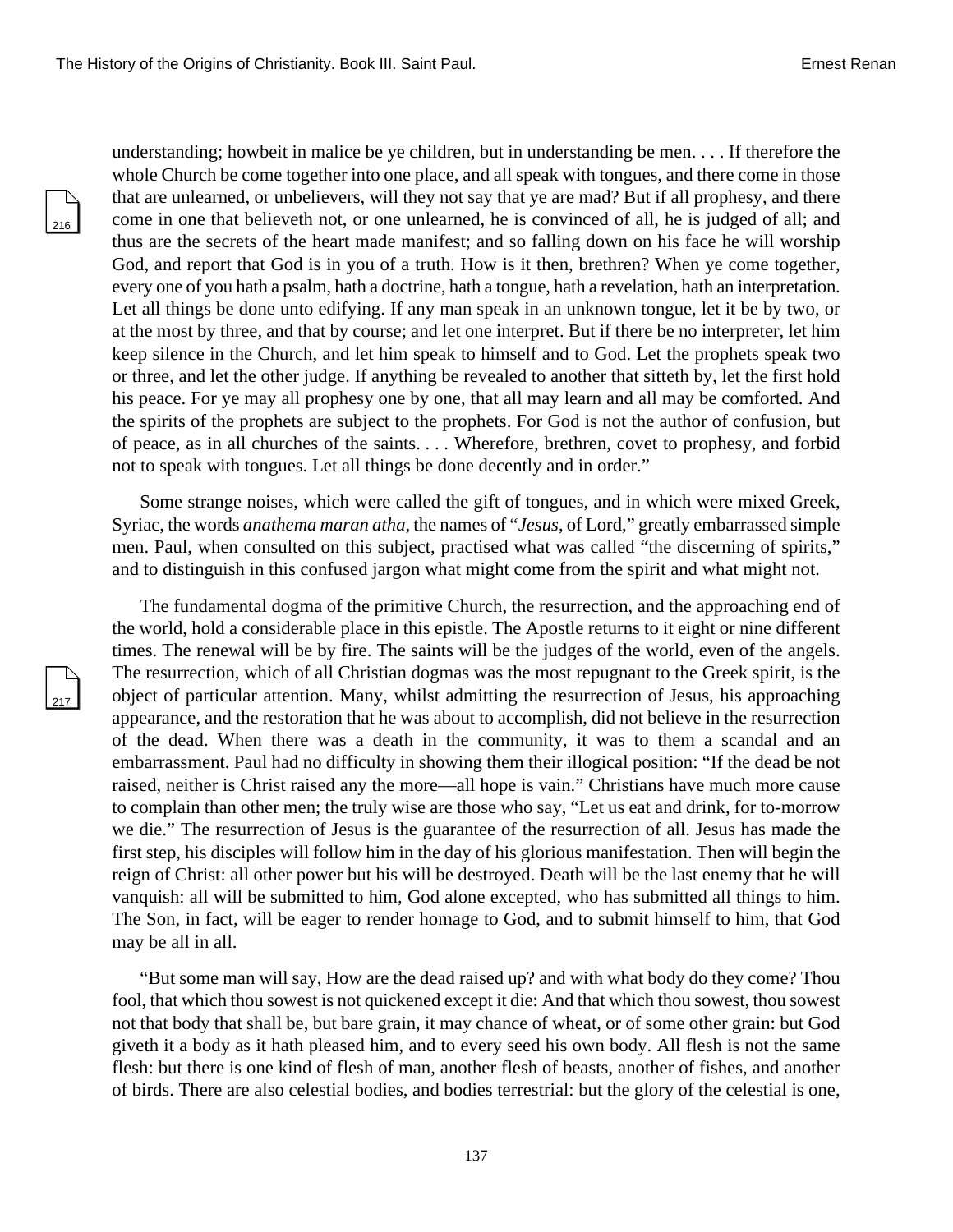and the glory of the terrestrial is another. There is one glory of the sun, and another gory of the moon, and another glory of the stars: for one star differeth from another in glory. So also is the resurrection of the dead. It is sown in corruption, it is raised in incorruption; it is sown in dishonour, it is raised in glory; it is sown in weakness, it is raised in power: It is sown a natural body, it is raised a spiritual body. . . . Behold, I shew you a mystery; we shall not all sleep, but we shall be changed, in a moment, in the twinkling of an eye, at the last trump: for the trumpet shall sound, and the dead shall be raised incorruptible, and we shall be changed. For this corruptible must put on incorruption, and this mortal must put on immortality. So when this corruptible shall have put on incorruption, and this mortal shall have put on immortality, then shall be brought to pass the saying that is written, Death is swallowed up in victory. death, where is thy sting? O grave, where is thy victory? . . . But thanks be to God, which giveth us the victory through our Lord Jesus Christ."

Alas, the Christ came not. All died one after another. Paul, who was believed to be one of those who would live till near the great appearance, died in his turn. We shall see how neither faith nor hope stopped for that. No experience, however desolating it may be, appears decisive to humanity, when it is concerned with these sacred dogmas in which it finds, not without reason, its consolation and joy. It is easy for us to find that after a time that these hopes were exaggerated; it were well, nevertheless, that those who have partaken of them had not been so clear sighted. Paul tells us candidly that, if he had not counted upon the resurrection, he would have led the life of a peaceable citizen, wholly occupied with his vulgar pleasures. Some sages of the first order—Marcus Aurelius, Spinoza, for example—have gone further, and have practised the highest virtue without hope of reward. But the crowd is never heroic. It has needed a generation of men persuaded that they would not die, it has needed the attraction of an immense immediate reward, to draw from man that enormous sum of devotion and of sacrifice which has founded Christianity. The great chimera of the approaching kingdom of God has been thus the maternal and creative idea of the new religion. We shall soon assist at the transformation that the necessity of things will bring about in this belief. About the years 54-58 it had attained its highest degree of intensity. All the letters of Paul written about this time are, so to speak, impregnated with it. The two Syriac words *Maran atha*—"The Lord is at hand," were the passwords amongst Christians,—the lively and short expression that they used to each other to encourage one another in their hopes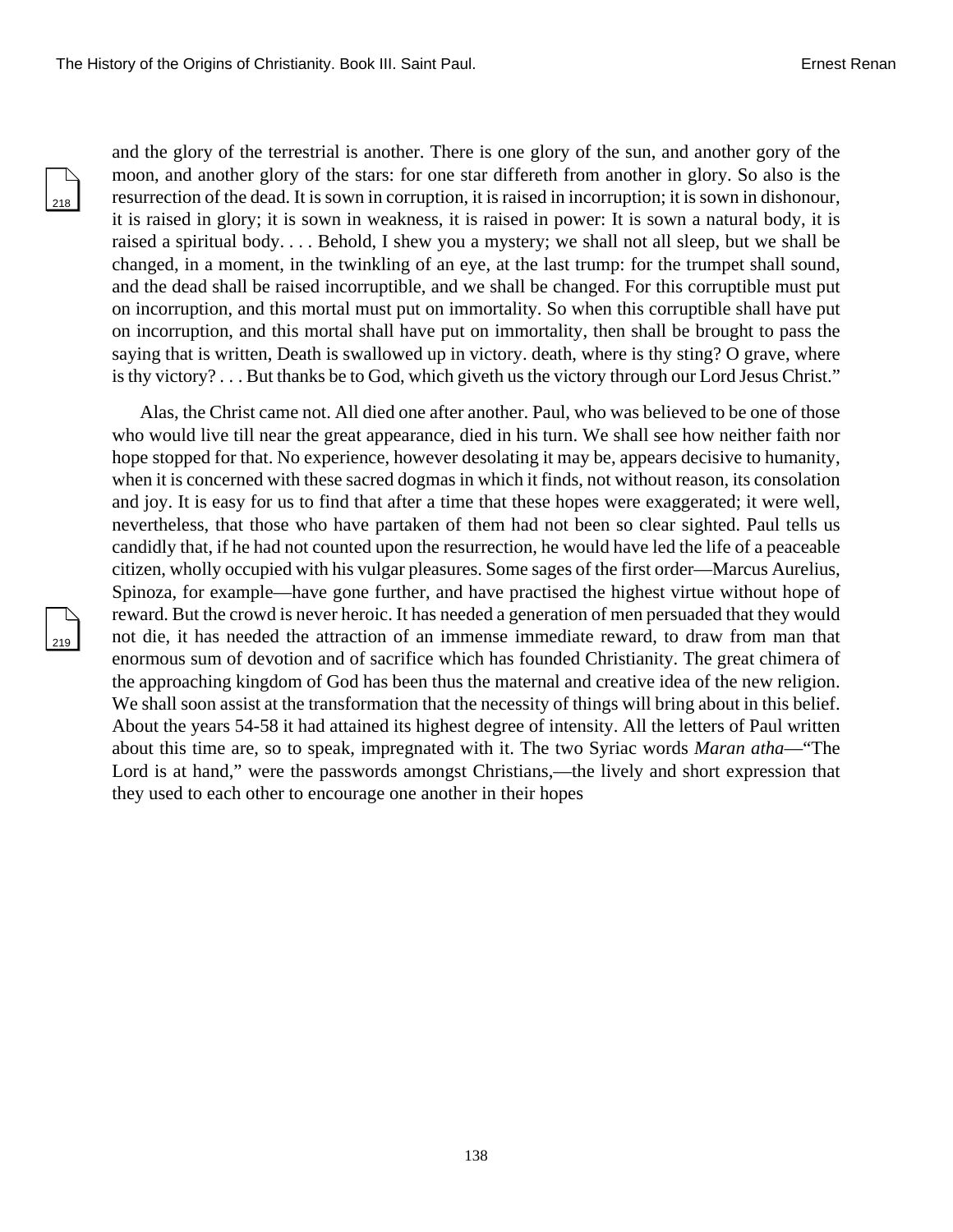# **CHAPTER XV.**

### **CONTINUATION OF THE THIRD JOURNEY OF PAUL—THE GREAT CONTRIBUTION—DEPARTURE FROM EPHESUS.**

PAUL, according to his habit, added to the end of the letter,—

"The salutation of me, Paul, with mine own hand. If any man love not the Lord Jesus Christ, let him be anathema. MARAN ATHA."

He confided his letter to Stephanas, Fortunatus, and Achaicus, who had brought that of the Corinthians to him. Paul thought the three deputies would reach Corinth in nearly the same time as Timothy. He feared that the youth and timidity of his disciple were badly received in the mocking society of Corinth, and that they did not accord him enough authority. The Apostle recommended them in the most pressing way to treat Timothy as himself, and expressed a desire to see him again as soon as possible. He did not wish to leave Ephesus without his valuable companion, whose presence had become a sort of necessity to him.

Paul strongly urged Apollos to join Stephanas, and to return to Corinth, but Apollos wished rather to postpone his departure. From this moment we lose sight of him. Tradition, however, continues to regard him as a disciple of Paul. It is probable, in truth, that he continued his apostolic career, putting to the service of the Christian doctrine his Jewish erudition and his elegant style.

Paul, however, revolved in his mind boundless projects, in which he believed, according to his constant habit, that he saw the dictates of the Spirit. There happened to Paul, what often happens to persons accustomed to a species of activity. He could not leave what had been the occupation of his life. Travelling had become necessary to him: he sought occasions for it. He wished to revisit Macedonia, Achaia, then to visit Jerusalem anew, then to set out to try new missions in countries farther off, and not yet reached by the faith, such as Italy and Spain. The idea of going to Rome tormented him. "I must see Rome," he often said. He foresaw that the centre of Christianity would one day be there, or at least that decisive events would happen there. The journey to Jerusalem was another project which greatly pre-occupied him far more than a year.

To calm the jealous feelings of the Church of Jerusalem, and to fulfil one of the conditions of the peace which was signed at the time of the interview of the year 51, Paul had prepared a great contribution in the Churches of Asia Minor and of Greece. We have already seen that one of the bonds which marked the dependence of the provincial Churches on those of Judlea, was the obligation of alms. The Church of Jerusalem, partly through the fault of those who composed it, was always in distress. Mendicants abounded there. In the earliest ages, the leading characteristic of Jewish society was that there was neither poverty nor riches. For two or three centuries, there had been at Jerusalem rich, and consequently poor, people. The true Jew, turning his back on Gentile civilisation, became day by day more destitute of resources. The public works of Agrippa II. had filled the town with starving masons; buildings were demolished merely for the sake of not leaving thousands of workmen without work. The Apostles and their companions suffered like every one

220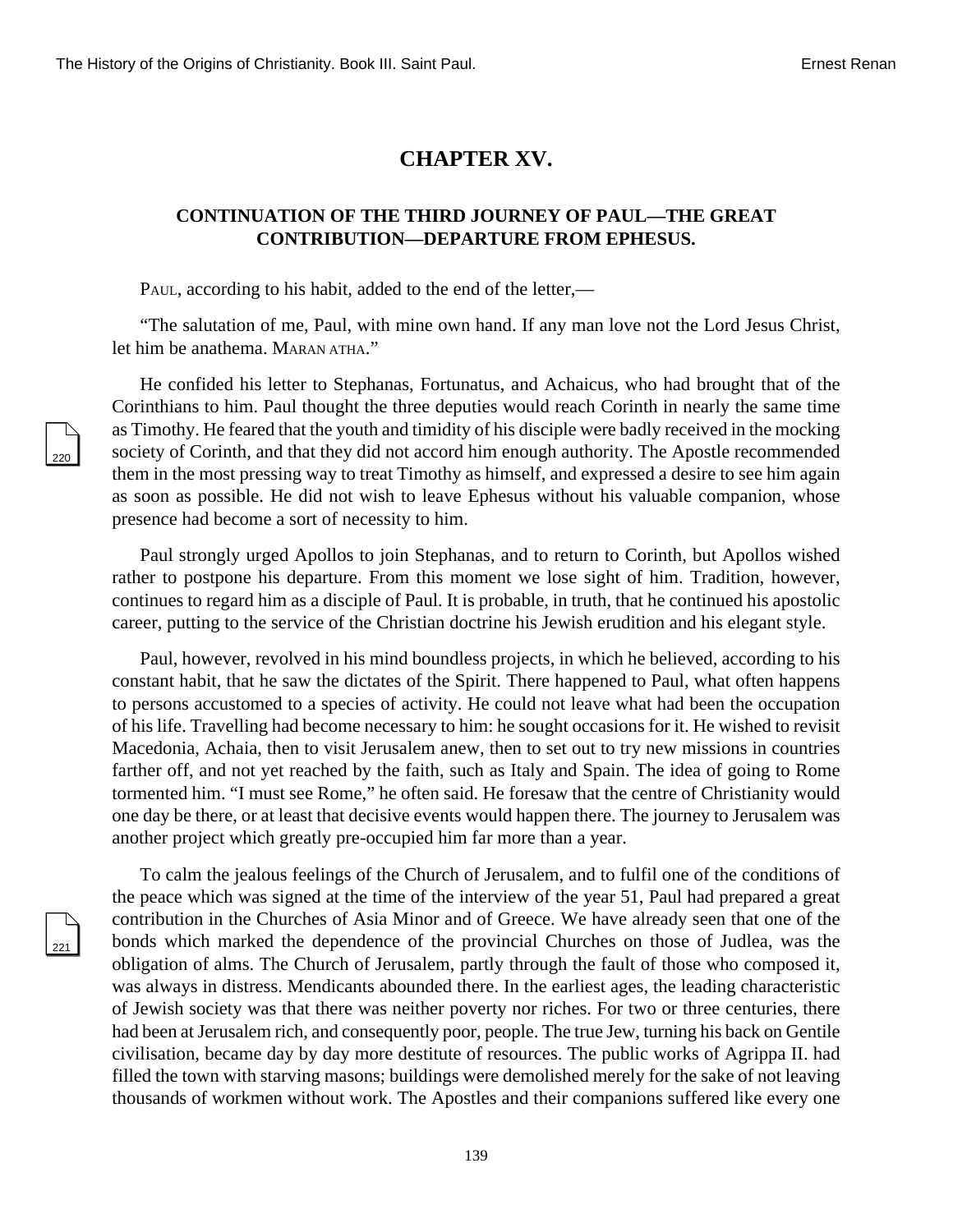223

else by this state of things. It was necessary that the suffering Churches, active, laborious, should save these holy men from dying of hunger. Whilst supporting impatiently the pretensions of the brethren of Judæa, their supremacy and their titles of nobility were not doubted in the provinces. Paul had for them the greatest regard. "You are their debtors," said he to his faithful ones; "for if the Gentiles have been made partakers of spiritual things with the saints of Judæa, their duty is all the more to minister to them in carnal things." It was, moreover, an imitation of the custom which had for a long time obtained among the Jews of all parts of the world, to send contributions to Jerusalem. Paul thought a large alms, which he would himself carry to the Apostles, would cause him to be much better received by the old college who pardoned him with so much reluctance for doing great things without their assistance, and would be, in the eyes of these hungry nobles, the best mark of submission. How could they treat as schismatics and rebels those who gave such substantial proofs of generosity, and of fraternal and respectful sentiment?

Paul began the gathering about the year 56. He wrote of it first to the Corinthians, then to the Galatians, and without doubt to other Churches. He returned to it in his new letter to the Corinthians. There were in the Churches of Asia Minor and Greece people in easy circumstances, but none with large for-tunes. Paul knew the economical habits of the world in which he had lived. The insistence with which he presents his maintenance as a heavy charge with which he was not desirous of burdening the Churches, proves that he himself suffered from the petty embarrassments of poor men, obliged to be careful about trifles. He thought that if, in the Churches of Greece, they waited his arrival before collecting the alms, the business would be a failure. He still wished each one on Sunday to put aside an amount, proportioned to his means, for this pious end. This little treasure of charity thus constantly added to, must wait his arrival. Then, the Churches would elect deputies, whom Paul would send with letters of recommendation to bear the offering to Jerusalem. Perhaps even, if the result was worth the trouble, Paul would go in person, and in that case the deputies would accompany him. So much honour, and so much happiness, to go to Jerusalem, to travel in company with Paul, greatly agitated the believers. An emulation in well-doing, skilfully encouraged by the great master in the art of the direction of souls, kept everybody on the alert. This contribution was, during some months, the thought which sustained life, and made all hearts to beat.

Timothy soon returned to Ephesus, as Paul had desired him. He brought the news later than that of the departure of Stephanas; but there is reason to believe that he had left the town before Stephanas went there on his return; for it is by Titus that Paul learnt later the effect that his new letter had produced. The situation at Corinth was always very strained. Paul modified his projects, resolved to touch first at Corinth, to remain there a little time, afterwards to accomplish his journey from Macedonia, to make a second and longer sojourn at Corinth, and afterwards, resuming his first plan, to set out for Jerusalem, accompanied by Corinthian deputies. He believed that he ought to inform the Church of Corinth immediately of his change of resolution. He charged Titus with a message and the most delicate communications for the rebellious Church. The disciple was at the same time to press for the realisation of the contribution that Paul had ordered. Titus, it would seem, at first declined; he feared, like Timothy, the giddy and inconsiderate temper of the men of Corinth. Paul reassured him,—told him what he thought of the qualities of the Corinthians, extenuated their faults, dared to promise him a warm reception. He gave him for a companion a "brother" whose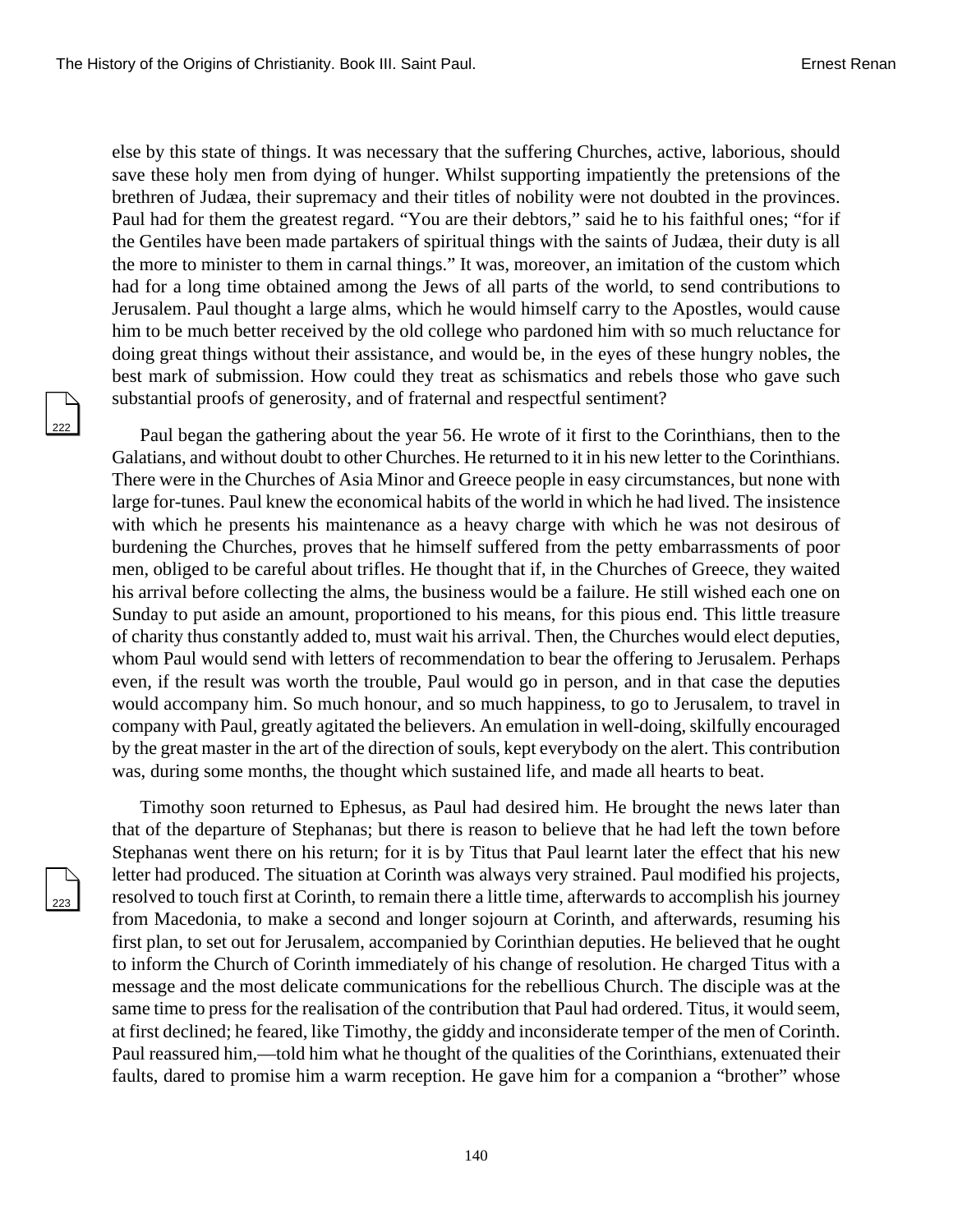name is not known to us. Paul was near the last days of his stay at Ephesus; nevertheless it was agreed that he should wait in this town for the return of Titus.

But new trials had just compelled him anew to modify his designs. Few periods in the life of Paul were so troubled as this. For the first time he found the limit overrun, and avowed that all his strength had departed. Jews, Pagans, Christians, hostile to his supremacy, appeared to be sworn together against him. The situation of the Church of Corinth gave him a kind of fever; he sent messenger after messenger to it; he daily changed his resolution with regard to it. Sickness, probably, befell him there: he believed he was about to die. A riot which had taken place at Ephesus still further complicated the situation, and obliged him to set out without awaiting the return of Titus.

The temple of Diana offered a terrible obstacle to the preaching of the new cult. This gigantic establishment, one of the wonders of the world, was the life and reason for existence of the entire town, by its colossal riches, by the number of strangers whom it attracted, by the privileges and celebrity which it conferred upon the city, by the splendid festivals of which it was the occasion, by the trades which it maintained. Superstition had here the most sure of guarantees, that of material interest, never so happy as when it can disguise itself under the pretext of religion.

One of the industries of the town of Ephesus was that of the silversmiths, who made little shrines of Diana. Strangers carried away with them these objects, which, placed afterwards upon their tables or in the interior of their houses, represented to them the celebrated sanctuary. A great number of craftsmen were employed in this work. Like all manufacturers living by the piety of pilgrims, these workmen were very fanatical. To preach a religion opposed to that which had enriched them, appeared to them a piece of frightful sacrilege; it was as if in our days one were to declaim against the worship of the Virgin at Fourvières or La Salette. One of the formulas in which were summed up the new doctrine was: "The gods made with hands are not gods." This doctrine had become sufficiently public to cause anxiety to the silversmiths. Their chief, named Demetrius, excited them to a violent manifestation, maintaining that he himself acted before all for the honour of the temple that Asia and the whole world worshipped. The workmen rushed into the streets, crying, "Great is Diana of the Ephesians!" and in a short time all the town was filled with confusion.

The crowd was borne along to the theatre, the ordinary place of assembly. The theatre of Ephesus, whose immense outline, despoiled of nearly all its completeness—still to be seen on the flanks of Mount Prion—was perhaps the greatest in the world. It is estimated that it must have held at least 56,000 people. As the immense seats were formed in the side of the hill, an enormous crowd could in an instant spread itself over from the top and completely inundate it. The lower part of the theatre, moreover, was surrounded by colonnades and open porticoes; and being in the neighbourhood of the forum, of the market, of several gymnasia, the whole place was always open. The tumult was at its height in an instant. Two Christians of Thessalonica, Caius and Aristarchus, who had joined Paul at Ephesus, and were attached to him as companions, were in the hands of the rioters. Great was the trouble among the Christians. Paul wished to enter into the theatre and harangue the people; his disciples begged him to do nothing of the kind. Some of the rulers who knew him also persuaded him not to commit such an imprudence. The most diverse cries were heard in the theatre; the majority did not know why they had come. There were many Jews, who put forward a certain Alexander, who made a sign with his hand demanding silence; but when they recognised him as a

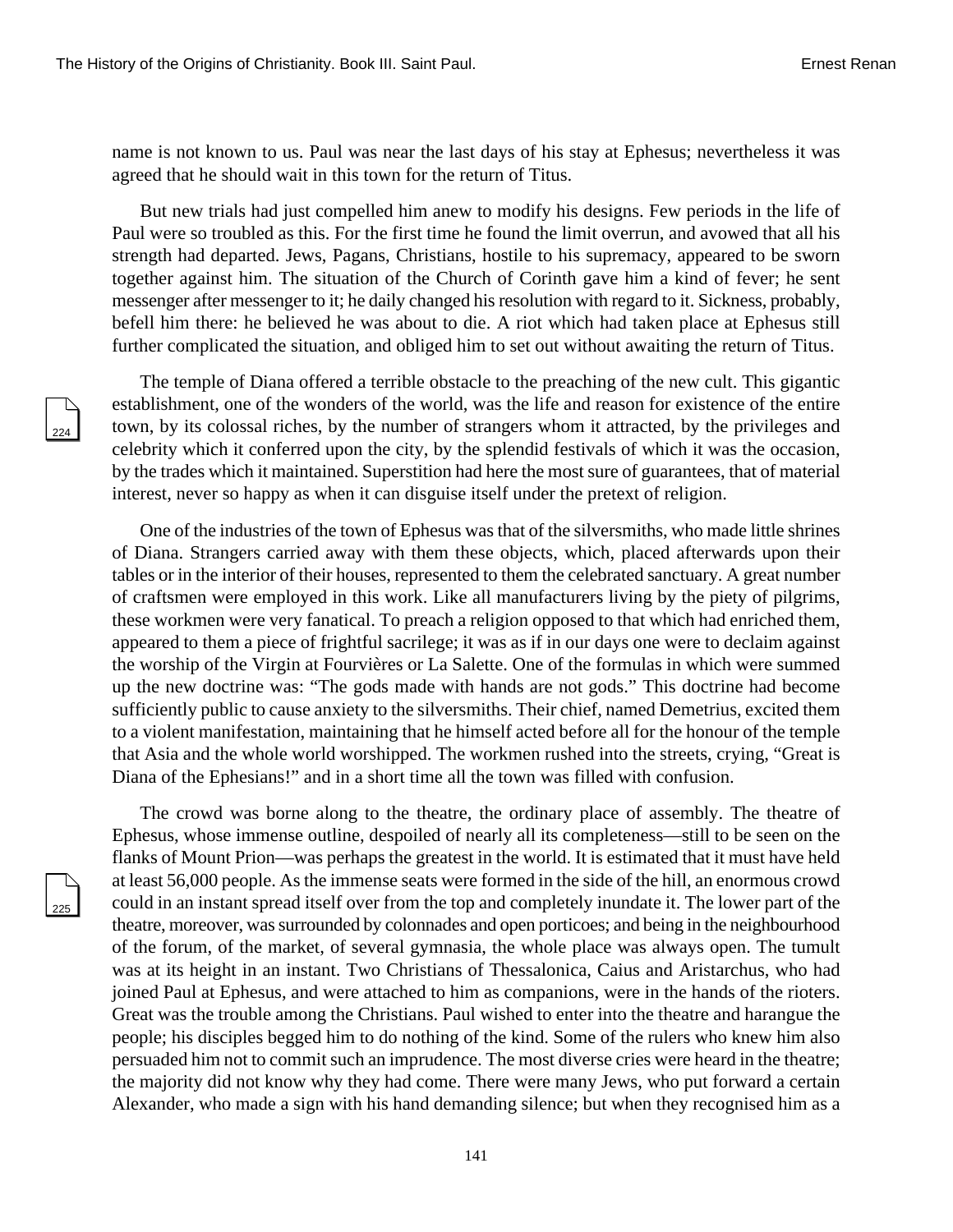227

Jew, the noise was redoubled; during two hours, no other cry was heard but "Great is Diana of the Ephesians!" It was with difficulty that the chancellor of the town could make them listen to him. He represented the honour of the great Diana as beyond all reproach; besought Demetrius and his workmen to have a trial of those who he believed had displeased them, begged everybody to return to the legal ways, and showed the consequences that such seditious movements might bring upon the town, if they could not justify themselves in the eyes of the Roman authority. The crowd dispersed. Paul, who had fixed his departure some days from that time, did not wish to prolong this perilous situation. tie resolved to take his departure as soon as possible.

In terms of the letter which he had sent by Titus to the Christians of Corinth, Paul would first of all embark for that town. But he was cruelly perplexed: the anxieties that he had because of Achaia rendered him undecided. At the last moment, he again changed his route. The time did not appear to him opportune for a visit to Corinth; there was much discontent, and a disposition to proceed with vigour. Perhaps his presence might provoke revolt and schism. He did not know what effect his letter had produced, and he was very anxious about it. He believed himself, moreover, to be stronger at a distance than near at hand: his presence impressed people very little; his letters, on the contrary, were his triumph. In general, men who have a certain timidity prefer to write rather than speak. He preferred then not to go to Corinth until he had seen Titus again, but rather to write anew to the indocile Church. Thinking that severity is exercised better at a distance, he hoped that his new letter would bring his adversaries to a better state of mind. The Apostle resumed, therefore, his former plan of travelling. He summoned the faithful, addressed his farewells to them, gave orders that, when Titus should arrive, he should be sent to Troas, and set out for Macedonia, accompanied by Timothy. Perhaps he took, as assistants from thence, the two deputies of Ephesus, Tychicus and Trophimus, charged to bear to Jerusalem the offerings of Asia. This must have been in the month of June in the year 57. Paul's sojourn at Ephesus had lasted three years.

During so long an apostleship, he had had time to give to this Church a strength proof against all trials. Ephesus will be henceforth one of the metropolitan cities of Christianity, and the place in which its most important transformations will occur. It was necessary, moreover, that this Church should be exclusively Pauline, like the Churches of Macedonia, and the Church of Corinth. There were those who worked against him at Ephesus, enemies there were for certain, and in ten years we shall see the Church of Ephesus cited as a model for having known how to do justice to "those who call themselves apostles without being so," for having unmasked their imposture, and for the vigorous hate that it bore to the "Nicolaitans," that is to say, to the disciples of Paul. The Judæo-Christian party existed without doubt at Ephesus from the first year.

Aquila and Priscilla, the assistants of Paul, continued after his departure to be the centre of the Church. Their house, in which the Apostle had dwelt, was the place of meeting of all that was most pious and zealous. Paul was pleased to celebrate every-where the merits of this respectable couple, to whom he recognised that he owed his life. All the Churches of Paul had for them a great veneration. Epænetus, the first Ephesian whom they converted, came after them; then a certain Mary, who appears to have been a deaconess, an active and devoted woman; then Urbane, whom Paul names his co-operator; then Apelles, to whom Paul gives the title "approved in Christ;" then Rufus, "chosen in the Lord," who had an aged mother, whom the Apostle, out of respect, called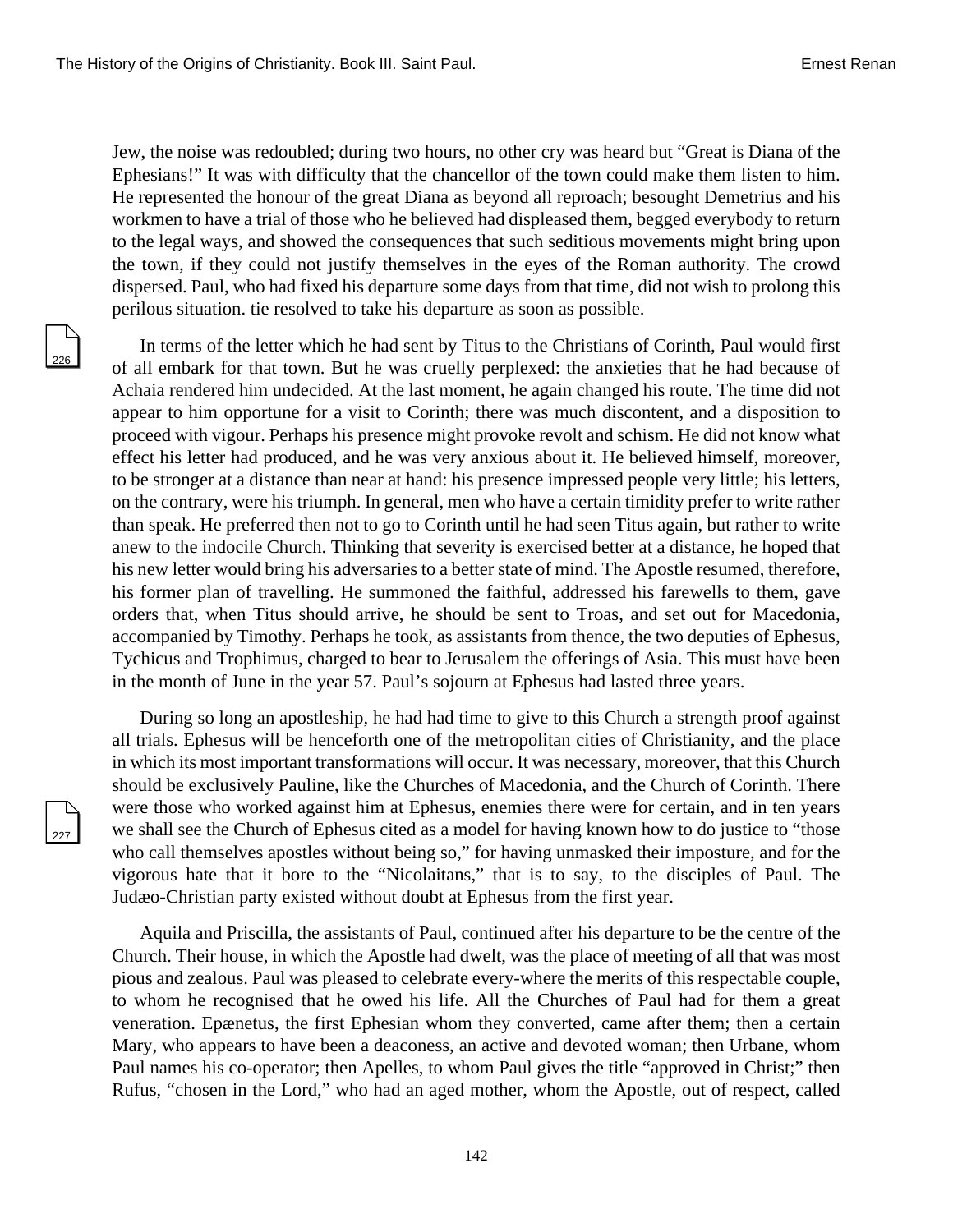"My mother." Besides Mary, other women, true sisters of charity, were vowed to the service of the faithful. These were Tryphena and Tryphosa, "who labour in the Lord;" then Persis, particularly dear to Paul, and who had valiantly worked with him. There were still Ampliatus or Amplias, the Jew Herodion, Stachys, beloved by Paul; a Church or conventicle composed of Asyncritus, Phlegon, Hermas, Patrobas, Hermes, and many others; another Church or a little society composed of Philologus and Julia, of Nereus and "his sister" (that is to say, probably his wife), of Olympas, and of several others. Two great houses of Ephesus, those of Aristobulus and of Narcissus, counted among their slaves several of the faithful. Finally, two Ephesians, Tychicus and Trophimus, were attached to the Apostle, and were henceforth in the number of his companions. Andronicus and Junia were also at this time at Ephesus. These were members of the primitive Church of Jerusalem; St Paul had the greatest respect for them "because they had been in Christ before him." He calls them "of note among the Apostles." It is a new detail that in the trial that Paul calls "his battle against the beasts," they probably had shared of his prison.

At a much more perilous time appeared Artemas, who is said to have been a companion of Paul; Alexander the coppersmith, Phygellus Hermogenus, who seems to have left an evil reputation behind him,—provoked schisms or excommunications, and to have been considered as traitors in the school of Paul; Onesiphorus and his house, who, on the contrary, would have shown themselves more than once full of love and devotion towards the Apostle.

Several of the names which have just been enumerated are the names of slaves; thus much we see in their peculiar designations, in which is the ironical emphasis which make them so like to the grotesque names that are given to negroes in the colonies. It is not improbable that there were already among the Christians many persons of servile condition. Slavery, in many cases, did not induce so complete an attachment to the master's house as our modern domesticity. The slaves of certain categories were free to mix together, to associate to a certain extent, to form brotherhoods, a kind of *tontine* or club, in view of their funerals. It is not impossible that several of the pious men and women who had given themselves up to the service of the Church were slaves, and that the hours that they gave to the diaconate were those that their masters allowed them. At the time in which these events happened, the servile class comprised many polished, resigned, virtuous, well-instructed persons. The highest lessons on morality came from slaves; Epictetus passed a great part of his life in servitude. The Stoics, the sages, spoke as did St Paul to the slave: "Remain as thou art; do not think of setting thyself free." It is not necessary to judge of the lower classes in the Greek towns by our populace of the same age, dull, brutal, sensual, incapable of distinction. This refined, delicate, polished something that one feels in the relations of the first Christians is a tradition of Greek elegance. The humble workmen of Ephesus, whom St Paul salutes with so much cordiality, were without doubt persons of a gentle nature, with a touching honesty, relieved by excellent manners, and by the peculiar charm that there is in the civility of the poorer classes. Their serenity of soul, their content, were perpetual sermons. "See how these Christians love one another!" was the exclamation of the Pagans, surprised at this innocent and tranquil air, at this profound and attractive gaiety. After the preaching of Jesus, it is the divine work of Christianity; it is his second miracle,—a miracle drawn truly from the living forces of humanity, and of that in it which is best and most holy.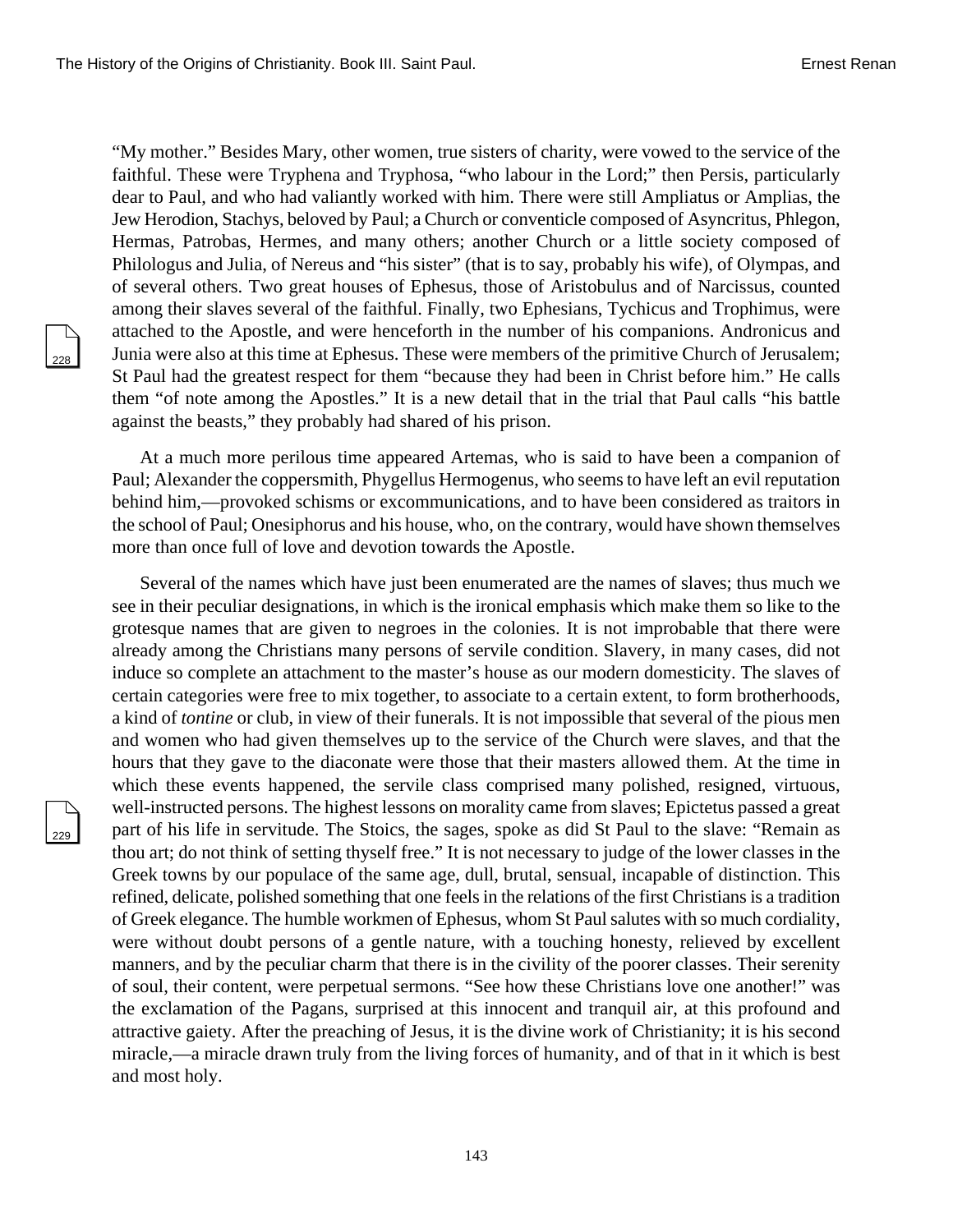# **CHAPTER XVL**

### **CONTINUATION OF THE THIRD JOURNEY OF PAUL—SECOND STAY OF PAUL IN MACEDONIA.**

PAUL, on leaving Ephesus, probably went by land, for at least part of the way. He had calculated, in fact, that Titus, going by sea from Ephesus to Troas would have reached this latter point before him. This calculation was not verified. Arrived at Troas, he did not meet Titus there, which caused him a lively concern. Paul had already passed by Troas; but it does not appear that he had preached there. This time he found very favourable dispositions. "A door was opened unto me of the Lord." Troas was a Latin town in the style of Antioch in Pisidia and of Philippi. A certain Carpus welcomed the Apostle, and lodged him at his house; Paul employed the days during which he was waiting for Titus in founding a Church. He succeeded admirably, for, some days afterwards, a company of the faithful accompanied him to the shore, when he set out for Macedonia. It was about five years since he had embarked from the same port, at the demand of a Macedonian man whom he had seen in a vision. Never assuredly had a dream counselled greater things or brought about more beautiful results.

This second stay of Paul in Macedonia must have occupied six months, from June to November 57. Paul employed himself all this time in confirming his beloved Churches. His principal residence was at Thessalonica; he was constrained, however, to dwell also for some time at Philippi and at Beræa. Troubles which had filled the last months of his stay at Ephesus seemed to pursue him. During the first days after his arrival he had no rest. His life was a continual struggle: the gravest apprehensions stood in his way. These cares and afflictions did not assuredly come from the Churches of Macedonia. There could not be more perfect Churches, more generous, more devoted to the Apostle; nowhere had he met with so much heart, nobleness, and simplicity. He found a good many bad Christians—sensual, earthly—on whose account the Apostle expressed himself with much vivacity, calling them "enemies of the Cross of Christ whose end is destruction, whose God is their belly, and whose glory is in their shame, who mind earthly things," and upon whom he denounces eternal ruin; but it is doubtful if they belonged to the actual flock of the Apostle. It is from the side of the Church of Corinth that these great anxieties come. He fears more and more lest his letter may not have stirred up the indifferent, and may have armed his enemies.

Titus at last rejoined him, and consoled him for all his griefs. He brought, in a word, good news, although the clouds were far from being wholly dissipated. The letter had produced the most profound effect. At its reading, Paul's disciples had listened in tears. Nearly all had testified to Titus, whilst shedding tears, the profound affection that they bore for the Apostle, sorrow for having grieved him, the desire of seeing him again, and of obtaining pardon from him. These Greek natures, unsteady and inconstant, came back to the right path as quickly as they had left it. His expressions frightened them. They supposed that the Apostle was armed with the most terrible powers; before his threats, all those who owed their faith to him, trembled and sought to exculpate themselves. They had not indignation enough against the guilty; each sought by his zeal against others to justify himself, and to turn aside the severity of the Apostle. Titus was overwhelmed by Paul's disciples

 $230$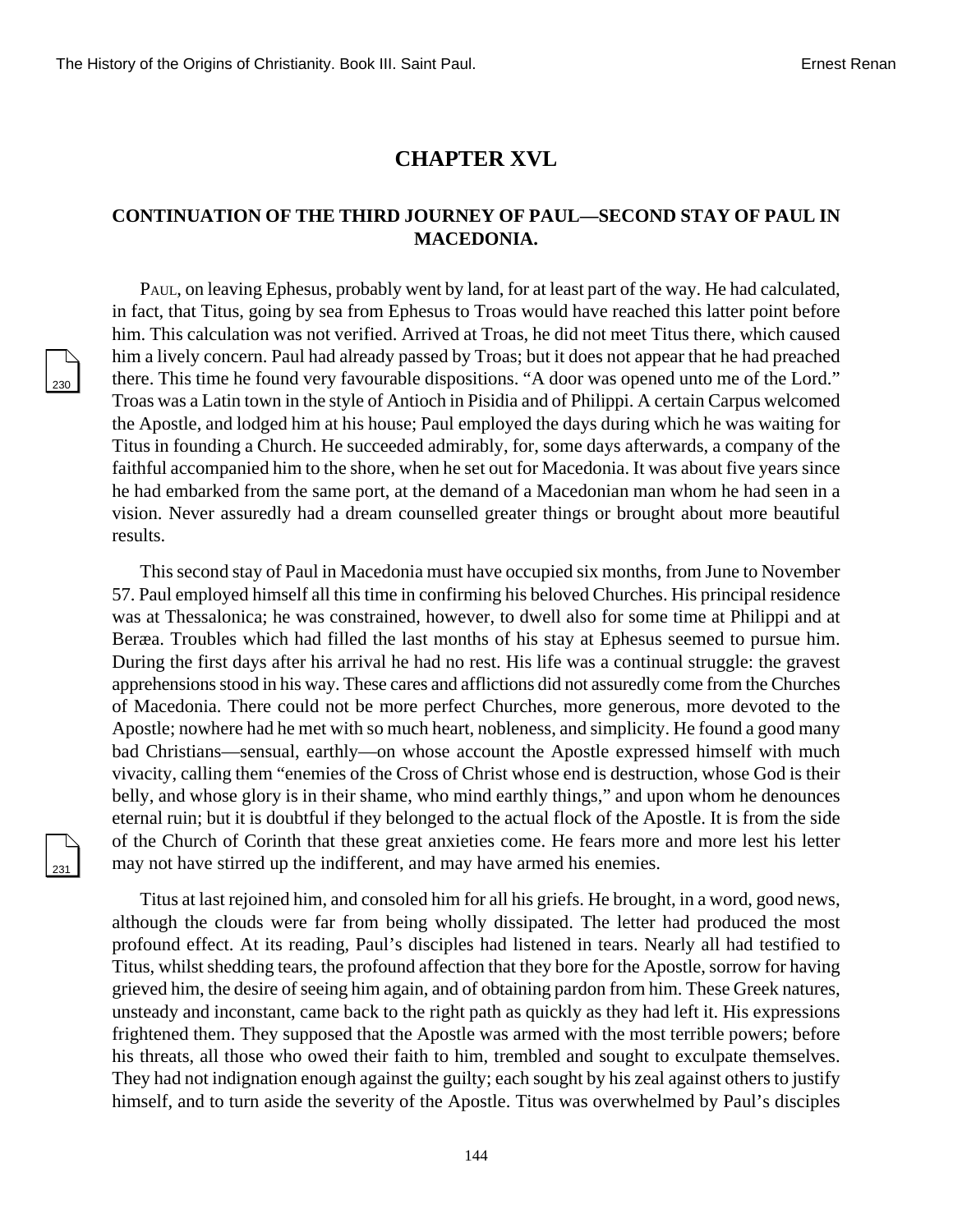233

with the most delicate attentions. He came back enchanted by the reception that they had given him, by the fervour, by the docility, by the goodwill that he had found in the spiritual family of his master. The subscription was not much advanced, but there was a hope that it would be fruitful. The sentence pronounced against the incestuous had been softened, or rather Satan, to whom Paul had given them up, did not execute the decree. The sinner was allowed to live on; the Apostle had the credit of giving an indulgent consent to what was after all a mere following of the course of nature. They did not even chase him absolutely from the Church, but they avoided having relations with him. Titus had conducted all this business with consummate prudence, and as skilfully as Paul would have done it himself. The Apostle never experienced keener joy than at the reception of this news. During some days, he altogether lost his self-command. He repented of having grieved such good souls; then, on seeing the admirable effect that his severity had produced, he became full of joy.

This joy was not unmixed. His enemies were far from yielding; the epistle had exasperated them, and they made the keenest criticisms upon it. They noted that it was hard and insulting to the Church; they accused the Apostle of pride and vanity; "His letters," said they, "are severe and energetic; but his figure is mean, and his speech without authority." They attributed to personal hate his rigour towards the incestuous. They treated him as a foolish, extravagant, conceited, and indiscreet man. The changes in his plans of journey were presented as proofs of instability. Agitated by this double news, the Apostle set about dictating to Timothy a new letter, destined, on the one hand, to lessen the effect of the first, and to bear to his beloved Church, which he believed himself to have wounded, the expression of his paternal sentiments; on the other, to reply to the adversaries who had failed for the moment to carry away the hearts of his children from him.

As for his enemies, Paul knew that he had not disarmed them. At each instant there are lively and smart allusions to these people "which corrupt the word of God," above all, to those letters of recommendation which they have turned to his detriment. His enemies are false apostles, deceitful workers, who disguise themselves as the apostles of Christ. Satan sometimes changes himself into an angel of light; therefore is it astonishing if his ministers transform themselves into ministers of righteousness? Their end shall be according to their works. They pretend that he has not known the Christ. He does not agree with them; because for him his vision on the road to Damascus has been a true personal relationship with Jesus. But, after all, what does it matter? Since Christ is dead, all are dead with Christ, to carnal considerations. For himself, he no longer knows any one according to the flesh. If he has known Christ after the flesh, he knows him no more. Let them not force him to be other than he is. When he is amongst them, he is humble, timid, embarrassed; but he hopes they will not oblige him to use the arms which have been given to him to destroy every fortress opposed to Christ, to destroy all scorners who raise themselves against the knowledge of God, and to submit every thought to the yoke of Jesus; it is easy to see that he knows how to punish disobedience. Those who describe themselves as of the party of Christ ought to remember, that he, Paul, is also of the school of Christ. The power that the Lord has given him to edify, do they wish to oblige him to use it to destroy? They try to make the Corinthians believe that he seeks to frighten them by his letters. Let those who use this language take care lest he be forced to write to them in even severer terms. It is not of the number of men who vaunt themselves and who have just hawked about right and left their letters of recommendation. His letter of recommendation is the Church of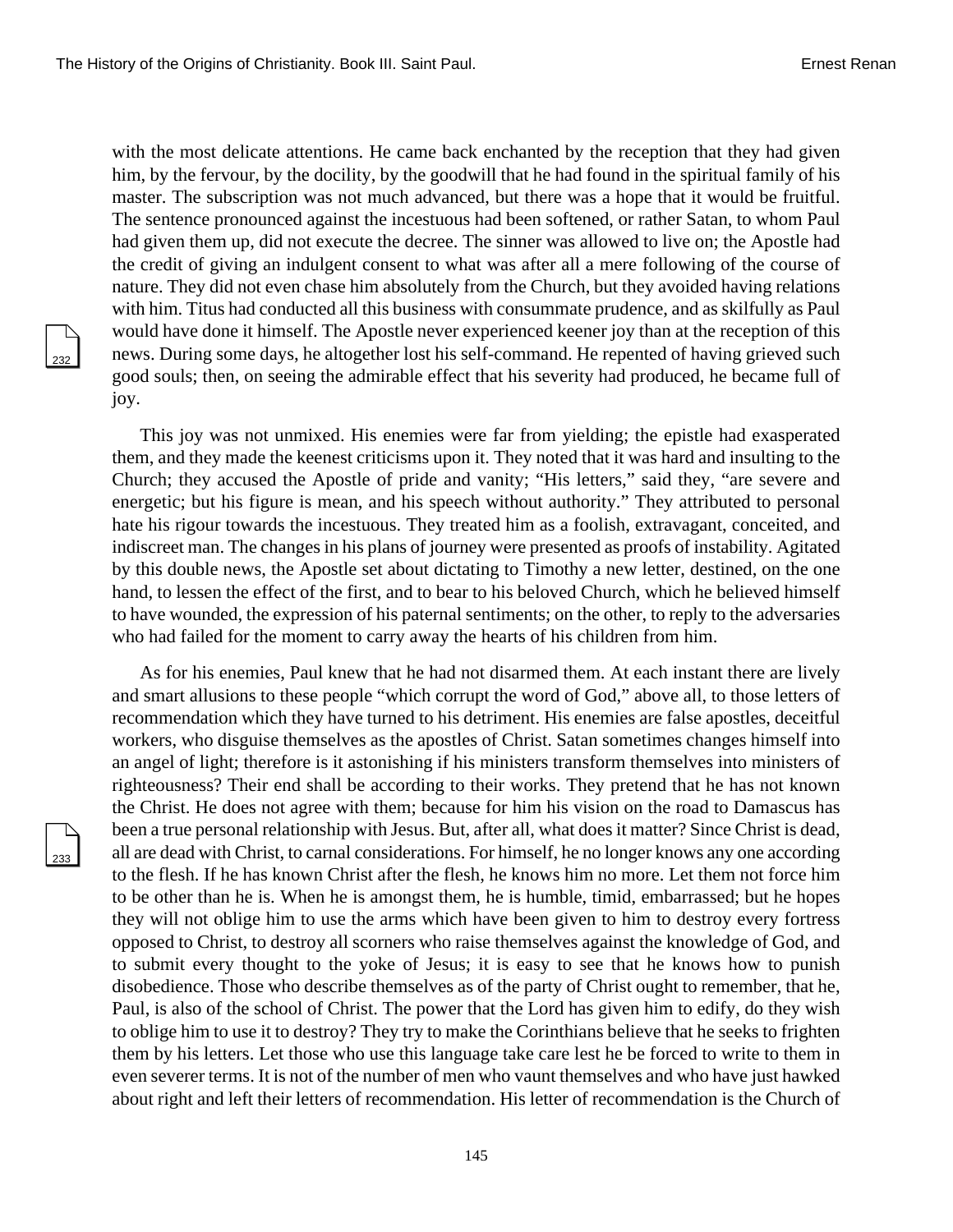Corinth. This letter, he bears in his heart; it is legible for all; it is not written in ink, but by the Spirit of the living God, not upon tables of stone, but upon the tables of the heart. He only measures it in its proper proportion, he only compares it himself. He only arrogates to himself authority over the Churches which he has founded; he is not like men who wish to extend their power over countries in which they have not shown themselves in their own person, and who, after having yielded to him, Paul, the Gospel of the Circumcision, have just now gathered the fruit of a work which they had at first opposed. Each to his own ground. He need not boast of the works of others, nor vaunt him-self verbosely and without measure; the portion that God apportioned to him is beautiful enough, since it has been his lot to bear the Gospel to Corinth; and still he hopes to go farther away. But it is in God alone that he finds his glory.

This modesty was not feigned. But it is difficult for a man of action to be modest; he runs the risk of being taken literally. The least egotistical of the Apostles is incessantly compelled to speak of himself. He calls himself an abortion, the least of the saints, the least of the Apostles, unworthy of that name, since he has persecuted the Church of God; but do not believe that for all that he resigns his prerogative.

"But by the grace of God I am what I am: and His grace which was bestowed upon me was not in vain; but I laboured more abundantly than they all: yet not I, but the grace of God which was with me. . . .

"For I suppose I was not a whit behind the very chiefest Apostles. But though I be rude in speech, yet not in knowledge; but we have been thoroughly made manifest among you in all things. Have I committed an offence in abasing myself that ye might be exalted, because I have preached to you the gospel of God freely? I robbed other Churches, taking wages of them to do you service. And when I was present with you, and wanted, I was chargeable to no man: for that which was lacking to me, the brethren which came from Macedonia supplied: and in all things I have kept myself from being burdensome unto you, and so will I keep myself. As the truth of Christ is in me, no man shall stop me of this boasting in the regions of Achaia. Wherefore? because I love you not? God knoweth. But what I do, that I will do, that I may cut off occasion from them which desire occasion; that wherein they glory, they may be found even as we. . . ."

235

234

Arming himself with the accusation of madness, that his adversaries raised against him, he accepts for a moment this position which they have lent him, and, under the mask of oratorical irony, he makes the madman throw in the face of his adversaries the harshest truths.

<sup>2"</sup>I am a fool, it is agreed; very well, bear with my folly for a moment. You that are wise, ought to be indulgent to fools. And then, you shew so much tolerance for men who put you into servitude, who devour you, who extort your money, and who, after that, are puffed up with pride, and strike you in the face. Let us go on, since it is the fashion to sing one's own glory, let us sing ours. All that can be said in this kind of folly, I can say like them. They are Hebrews; so am I. They are Israelites; so am I They are of the race of Abraham; so am I. They are ministers of Christ (ah I speak as a fool), I am more. In labours more abundant, in stripes above measure, in prisons more

<sup>2</sup> This is the latter part of the 2d Epistle to the Corinthians, freely rendered. No literal translation gives the sense.—TRANS.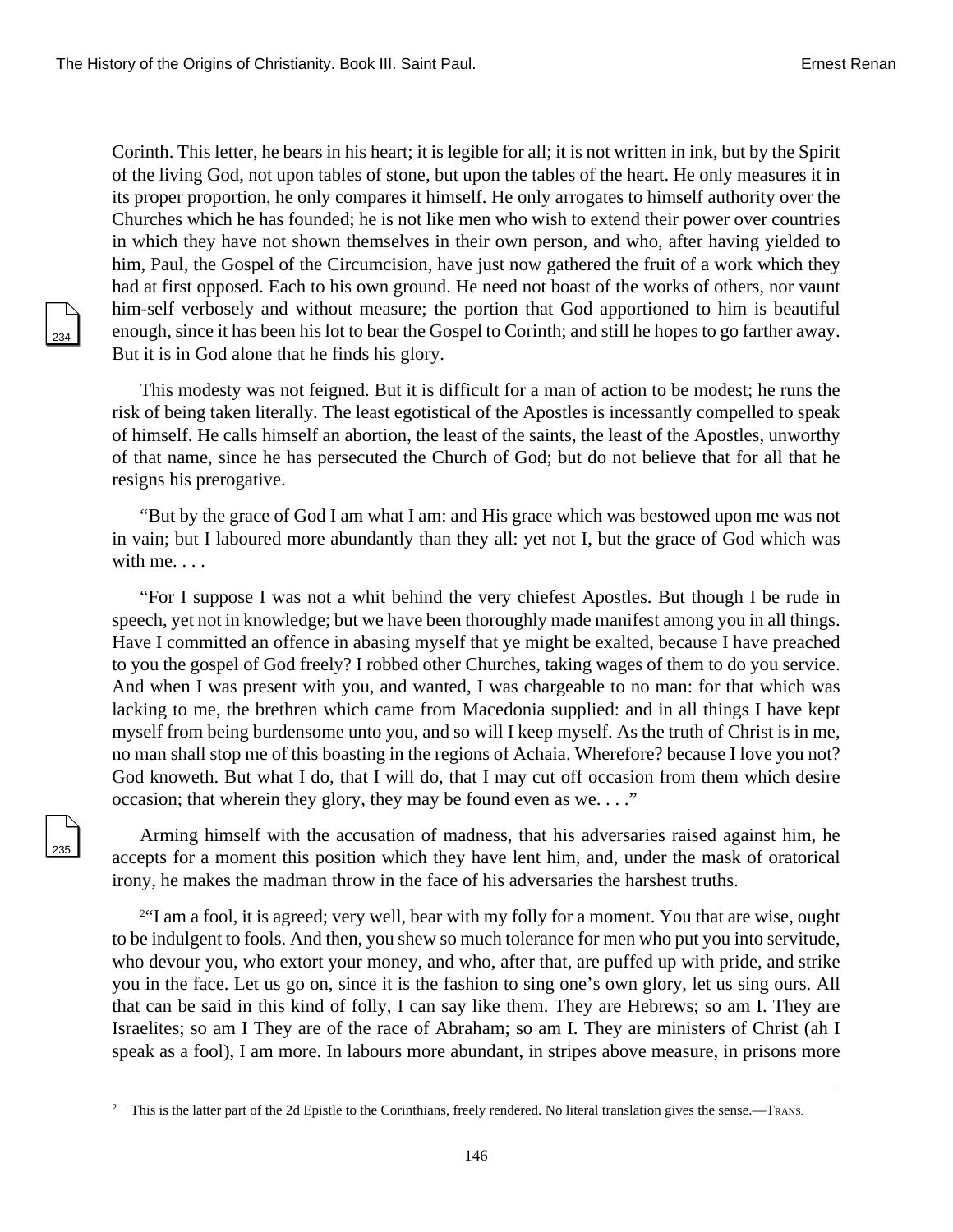237

frequent, in deaths oft. Of the Jews five times received I forty stripes save one. Thrice was I beaten with rods, once was I stoned, thrice I suffered shipwreck, a night and a day I have been in the deep; in journeyings often, in perils of waters, in perils of robbers, in perils by mine own countrymen, in perils by the heathen, in perils in the city, in perils in the wilderness, in perils in the sea, in perils among false brethren; in weariness and painfulness, in watchings often, in hunger and thirst, in fastings often, in cold and nakedness. And outside of these accidents, snail I recall my daily anxieties, the care of all the Churches? Who is weak, and I am not weak? Who is offended, and I burn not? . . . . But I only wish to glory in my infirmities . . . . it is in our infirmities that the strength of Christ is more manifest. That is why I glory in my infirmities, in my injuries, in my necessities, in my persecutions, in my sufferings for Christ, for when I am weak in the flesh I am strong in Christ.

"Truly I am become a fool in glorying; you have compelled me. I should have been exempt from it, if you had wished to charge yourselves with my apology to those who attack me. I am nothing; but I yield in nothing to the very chiefest Apostles. Truly I have wrought the signs of an Apostle among you in all patience, in signs, and wonders, and mighty deeds. For what is it wherein ye were inferior to other Churches, except it be that I myself was not burdensome to you? Forgive me this injustice. It is the third time that I have announced my approaching arrival to you. This time I will not be burdensome to you; for I seek not yours, but you. For the children ought not to lay up for the parents, but the parents for the children. And, I will very gladly spend and be spent for you; though the more abundantly I love you the less I be loved.

"But if it be so, it may be said I have not been directly in your charge, but, crafty rogue that I am, I have skilfully swindled you of the silver that I refused to accept. Did I gain anything by any of those whom I have sent to you? I sent Titus to you, and with him a brother whom you know. Did Titus make a profit out of you? Walked we not in the same spirit and in the same steps? . . . For I fear lest, when I come, I shall not find you such as I would, and that I shall be found unto you such as ye would not: lest there be debates, envyings, wraths, strifes, backbitings, whisperings, swellings, tumults. And lest when I come again, my God will humble me among you, and that I shall bewail many which have sinned already, and have not repented of the uncleanness and fornication and lasciviousness which they have committed. This is the third time I am coming unto you . . . I told you before, and warn you, absent as present, the second time; and being absent now I write to them which heretofore have sinned, and to all other, that, if I come again, I will not spare: since ye seek a proof of Christ speaking in me . . . Therefore I write these things being absent, lest being present I should use sharpness, according to the power which the Lord hath given me."

Paul, we see, had reached that great state of exaltation in which the religious founders of the first order lived. His thoughts lifted him out of himself. The manner in which to execute the contribution for the poor of Jerusalem was at this time his consolation. Macedonia showed an exemplary zeal in it. Those excellent souls gave with a joy, with an eagerness, which ravished the Apostle. Nearly all the members of the sect had suffered in their little way through having adhered to the new doctrine; but in their poverty they still knew how to find something for a work which the Apostle designated as excellent. The hopes of Paul were more than fulfilled; the faithful nearly went down on their knees, to beg the Apostle to accept the necessarily small donations which they were able to offer. They would have given themselves, if the Apostle would have accepted them.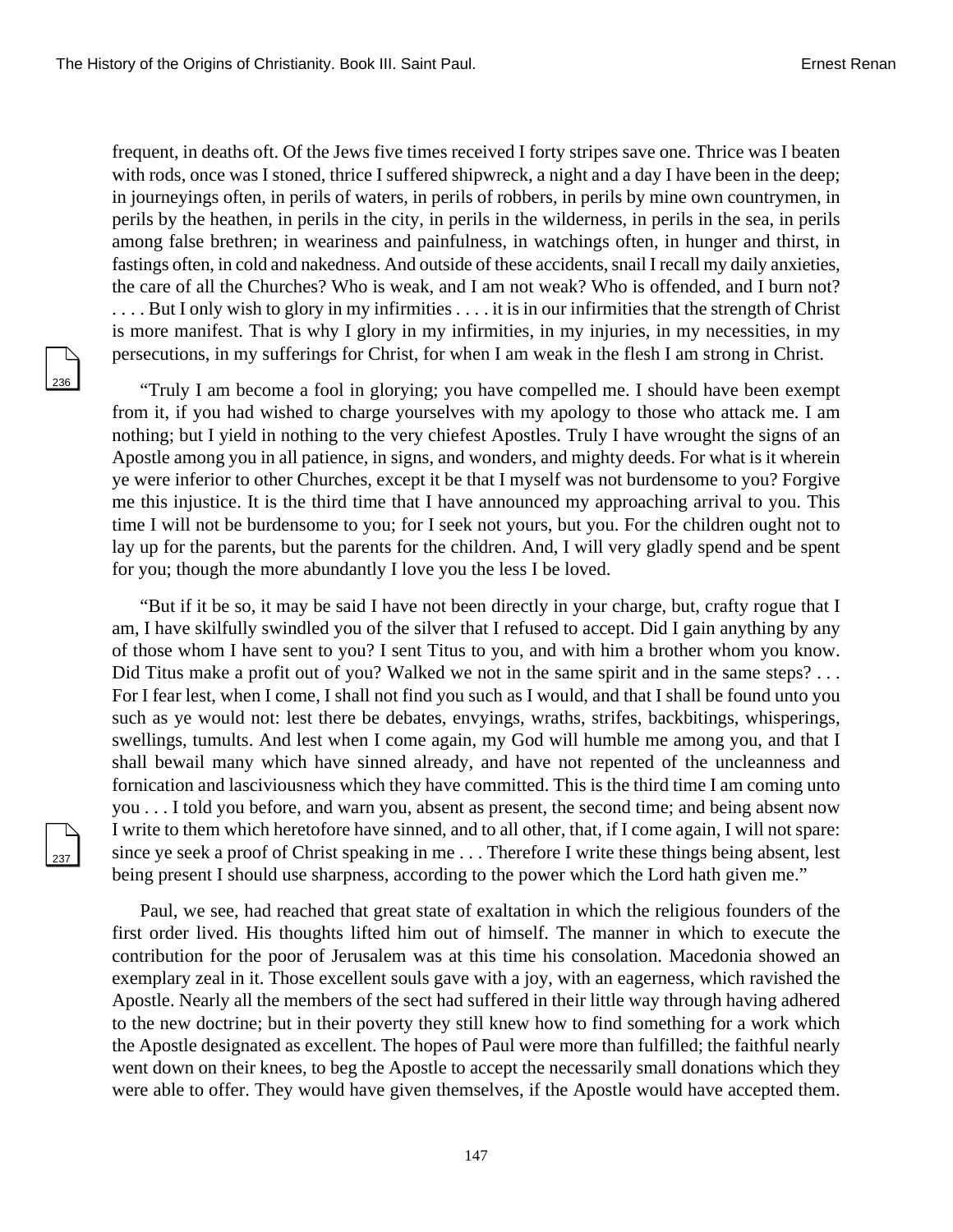Paul, pushing his delicacy almost to exaggerated refinement, and wishing, as he said, to be irreproachable not only before God but before men, requiring that they should choose at the election deputies charged to carry the offering of each Church, carefully sealed, so as to disperse the suspicions that malevolence would certainly cast upon him concerning his management of considerable funds. These deputies followed him already everywhere, and formed around him a kind of escort always ready to execute his missions. They were those whom he calls "the envoys of the Churches, the glory of Christ"

Cleverness, suppleness of language, the epistolary dexterity of Paul, were employed entirely in this work. He employed to recommend it to the Corinthians the most moving and tenderest phrases; he commanded nothing; but, knowing their charity, he allowed himself to give them advice. It was a year since they had begun; he was now anxious himself to finish; goodwill did not suffice. It is not a question of worrying oneself to put others at ease. The rule in such affairs is equality, or rather reciprocity. For the moment, the Corinthians are rich and the saints of Jerusalem are poor, it is for the former to help the latter, the latter will help the former in turn. Thus he himself will verify the saying: "He that gathered much had nothing over, and he that gathered little had no lack."

Paul prayed the faithful Titus to return to Corinth and to continue the work of charity there which he had so well begun. Titus had desired this mission, and received it with eagerness. The Apostle gave him two companions, whose names we do not know. One was of the number of the deputies who had been elected to bear the offering from Macedonia to Jerusalem; "his praise," says Paul, "is in the Gospel throughout all the Churches." The other was a brother "whom Paul had oftentimes proved diligent in many things, but now much more diligent, upon the great confidence which he had in the Church of Corinth." Neither of those indications suffices to settle who is meant. Paul prayed the Corinthians to keep up the good opinion which he had tried to give of them to these three persons, and employs to excite their generosity a little charitable manœuvre which raises a smile.

"For I know the forwardness of your mind, for which I boast of you to them of Macedonia, that Achaia was ready a year ago; and your zeal hath provoked very many. Yet have I sent the brethren, lest our boasting of you should be vain in this behalf; that, as I said, ye may be ready: lest haply if they of Macedonia come with me, and find you unprepared, we (that we say not, ye) should be ashamed in this confident boasting. Therefore I thought it necessary to exhort the brethren, that they would go before unto you and make up beforehand your bounty, whereof ye had notice before, that the same might be ready as  $\&$  matter of bounty, not as of covetousness. But this I say, he which soweth sparingly, shall reap also sparingly; and he which soweth bountifully, shall reap also bountifully. Every man according as he purposeth in his heart, so let him give; not grudgingly, or of necessity: for God loveth a cheerful giver. . . . Now he that ministereth seed to the sower both minister bread for your food, and multiply your. seed sown, and increase the fruits of righteousness. . . . For the administration of this service not only supplieth the want of the saints, but is abundant also by many thanksgivings unto God; whilst by the experiment of this ministration they glorify God for your professed subjection unto the Gospel of Christ, and for your liberal distribution unto them, and unto all men; and by their prayer for you, which long after you for the exceeding grace of God in you. Thanks be unto God for His unspeakable gift!"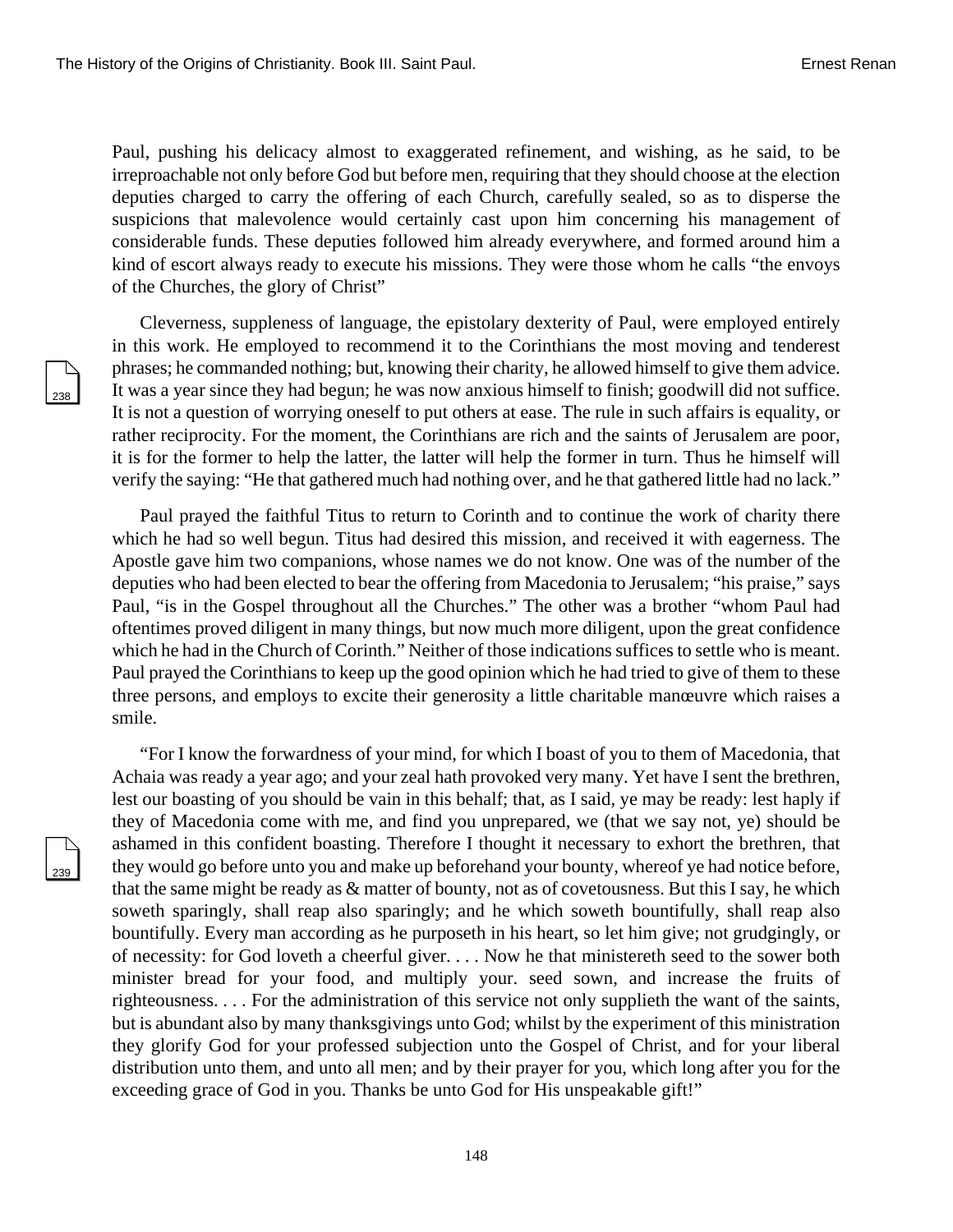This letter was carried to Corinth by Titus and by the two brethren who accompanied him. Paul remained still for some months in Macedonia. The times were still very hard. Scarcely ever has there been a Church which has not had to contend with ever-recurring difficulties. Patience is the recommendation that the Apostle addresses the oftenest. "Tribulations, distresses, pangs, cudgellings, prisons, bad treatment, vigils, fastings,—purity, long-suffering, honesty, sincere charity, such is our life; sometimes honoured, sometimes despised, sometimes slandered, sometimes respected; held as impostors, as well as truthful ones; as unknown, yet well known (of God); as dying, whilst we live; as men whom God chastises and yet we do not die; as sorrowful, yet always rejoicing; for poor, yet making many rich; as having nothing, and yet possessing all things." Joy, concord, hope without limit, made suffering light, and inaugurated that delicious reign of "the God of love and peace" that Jesus had announced. Above a thousand meannesses, the spirit of Jesus shines in these groups of saints with infinite brightness and sweetness.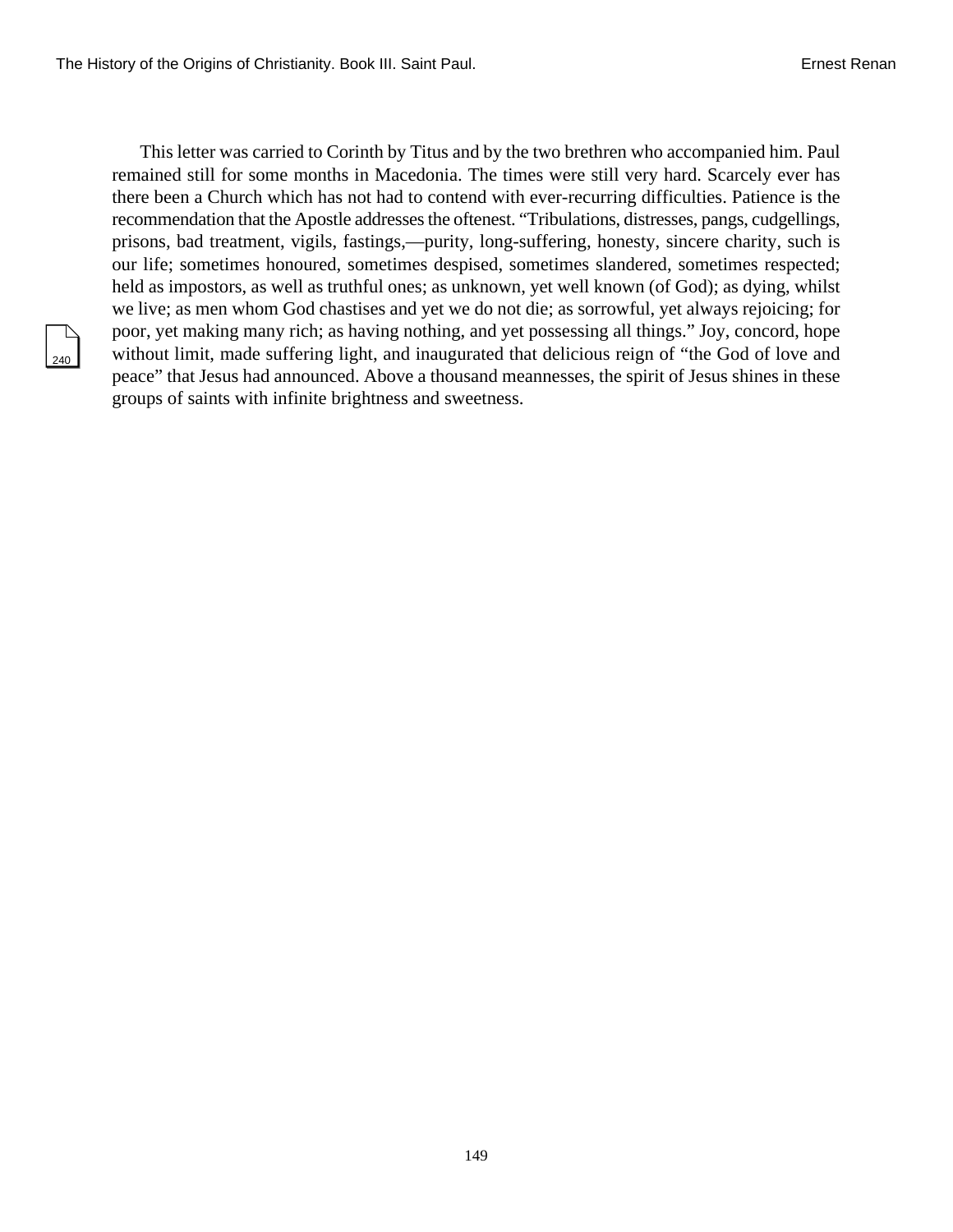# **CHAPTER XVII.**

### **CONTINUATION OF THE THIRD MISSION—SECOND STAY OF PAUL AT CORINTH—THE EPISTLE TO THE ROMANS.**

PAUL, according to our calculation, set out from Macedonia, and came to Greece at the end of November or the beginning of December 57. He had with him the delegates chosen by the Churches of Macedonia to accompany him to Jerusalem, and to carry himself and the alms of the faithful, amongst others Sopater or Sosipater, son of Pyrrhus of Beræa, a certain Lucius, a certain Tertius, Aristarchus, and Secundus of Thessalonica. Jason of Thessalonica, his host since his first voyage, accompanied him also, it seems. Perhaps, finally, the deputies of Asia—Tychicus, and Trophimus of Ephesus, Gaius from Derbe, were already with him. Timothy about this time did not leave him. All these made a kind of apostolic caravan of a very imposing aspect. When they had rejoined Titus and the two brothers who had accompanied him, Corinth really possessed all the leaders of the new movement. Paul, conformably to his former plan, which he had several times modified, but which he finished by carrying out in its essential lines, passed in this town three months of the winter 57-58 (December 57, January and February 58). The Church of Athens was so small that Paul, according to all appearance, did not visit it, or at least hardly stopped there.

The Apostle, not having any longer at his disposal the kindly hospitality of Aquila and Priscilla, lodged this time at the house of Caius, whose house served for the meetings of the whale Church, and to whom he was attached by a bond then held very sacred. Stephanas was perhaps dead or absent. Paul always observed at Corinth much reserve, for he did not feel himself to be on very firm ground. Seeing the danger that association with the world offered in a town so corrupted, he reverted always to broad principles, and advised avoiding all relations with the Pagans. The welfare of the souls at such a time was his only rule, the only end which he proposed to himself.

It is probable that the presence of Paul at Corinth calmed altogether the dissentients, who, for several months, gave him much anxiety. A bitter allusion which he made about this time to "those who vaunt themselves of works that Christ has not done by them," and of others, "who build upon another man's foundations," shows, however, that a vivid impression of the evil works of his adversaries remained with him. The business of the subscription had gone forward as he desired—Macedonia and Achaia had contributed a large sum. The Apostle had at last an interval of repose; he utilised it by writing, always under the form of an epistle, a kind of summing up of his theological doctrine.

As this great document interested all Christianity equally, Paul addressed it chiefly to the Churches which he had founded, and with which he could communicate at this time. The Churches favoured with such an address were four in number at the least. One was the Church of Ephesus; a copy was also sent into Macedonia; Paul even had an idea of addressing this piece to the Church of Rome. In all his copies the body of the epistle was nearly the same; the moral recommendations and the salutations varied. In the copy destined for the Romans, in particular, Paul introduced some varied readings suited to the taste of this Church, which he knew was very much attached to Judaism.

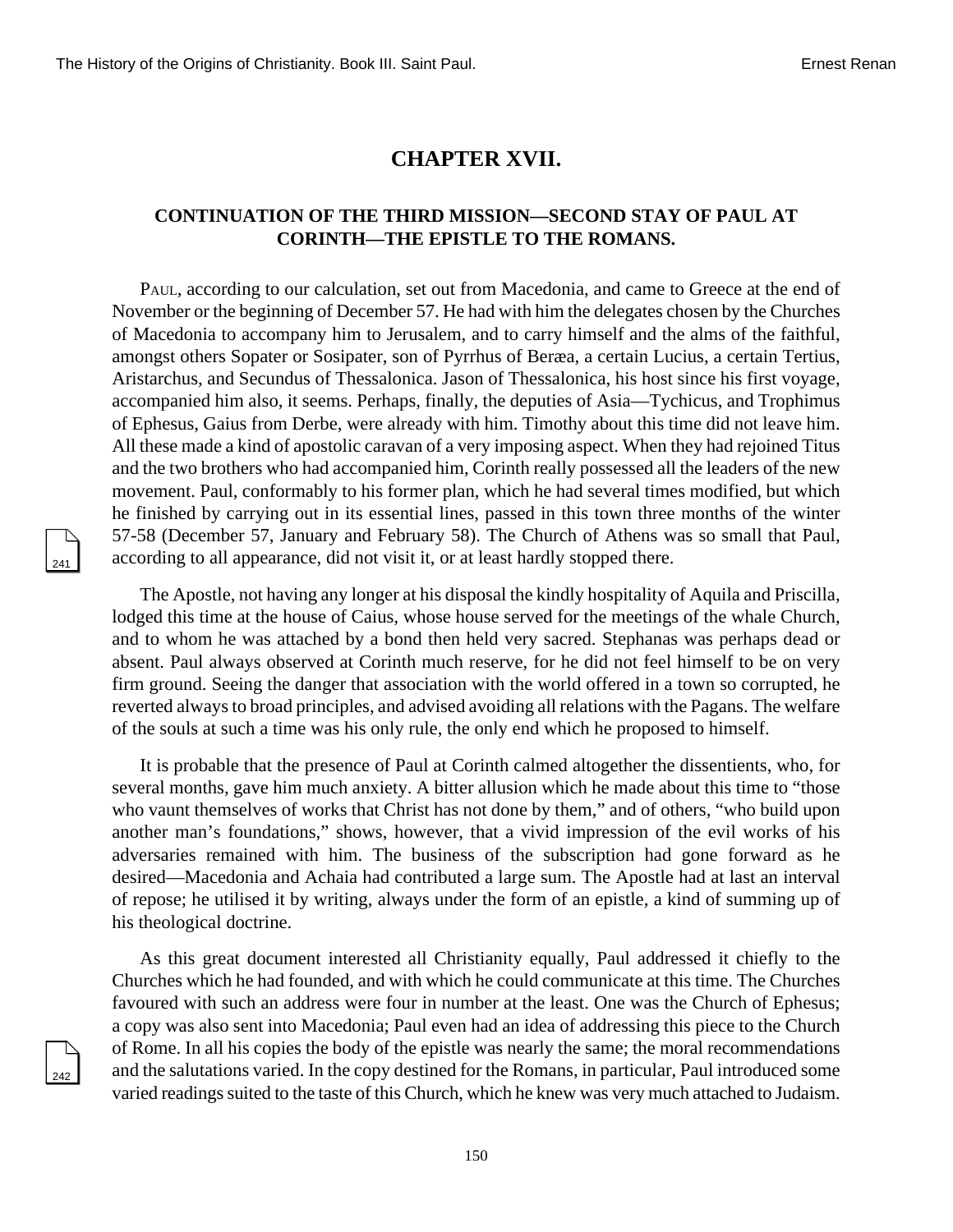It is the copy addressed to the Church of Rome which served as the basis of the constitution of the text when the collection of the epistles of St Paul was made. Hence the name that the epistle in question bears to-day. The publishers (if we may be permitted so to call them) only copied at one time the parts common to all; however, as they would themselves be scrupulous not to lose anything which came from the pen of the Apostle, they gathered together at the end of the copy *princeps*, the parts which varied in the different copies, or which they themselves found in more than one of them.

This precious writing, the foundation of all Christian theology, is mainly that in which the ideas of Paul are exposed in better order. There appears in full daylight the great idea of the Apostle: there the law is put on one side; works are of no value; salvation comes only from Jesus, Son of God, raised from the dead. Jesus, who, in the eyes of the Judæo-Christian school, is a great prophet, come to fulfil the law, is, in the eyes of Paul, a divine apparition, rendering useless all that has preceded him, even the Law. Jesus and the Law are for Paul two opposite things. He who accords to the Law excellence and efficacy is a traitor to Jesus. To overthrow the Law, is to exalt Jesus. Greeks, Jews, Barbarians, all are equal; the Jews are first called, then the Greeks: all are saved only by faith in Jesus.

What can man do, indeed, if he be left to himself? One thing only—he can sin. And at first, in that which concerns Pagans, the spectacle of the visible world and the natural law written in their hearts would suffice to reveal to them the true God and their duties. By a voluntary and inexcusable blindness, they have not worshipped the God whom they knew well; they have lost themselves in their vain thoughts; their pretended philosophy has only been idle speculation. To punish them, God has abandoned them to the most shameful vices, to sins against nature. The Jews are no more innocent; they have received the Law, but they have not observed it. Circumcision does not make the true Jew; the Pagan who observes the natural law well is worth much more than the Jew who does not observe the Law of God. Have not the Jews then some prerogative? Without doubt, they have one: it is to them that the promises have been made; the unbelief of many among them does not prevent these promises from being fulfilled. But the Law by itself cannot bring about the reign of justice; it has served merely to create the offence and to put it in evidence. In other words, the Jews, like the Gentiles, have lived under the dominion of sin.

Whence then does justification come? From faith in Jesus, without distinction of race. All men were sinners; Jesus has been the propitiatory victim; His death has been the redemption that God has accepted for the sins of the world, the works of the law not having been able to justify the world. God is not only the God of the Jews, He is also the God of the Gentiles. It was by faith that Abraham was justified, since it is written, "He believed, and it was accounted to him for righteousness." Justification is free; one has no right to it by merit; it is an imputed grace and an all-merciful act of the Divinity.

The fruit of justification is peace with God, hope, and consequently patience, which enables us to show our glory and our happiness in tribulation, according to the example of Christ, who has died for sinners, and by whose blood we have been justified. If God has so loved men that He has given His son to die for them when we were sinners, what will He not do now that they are reconciled?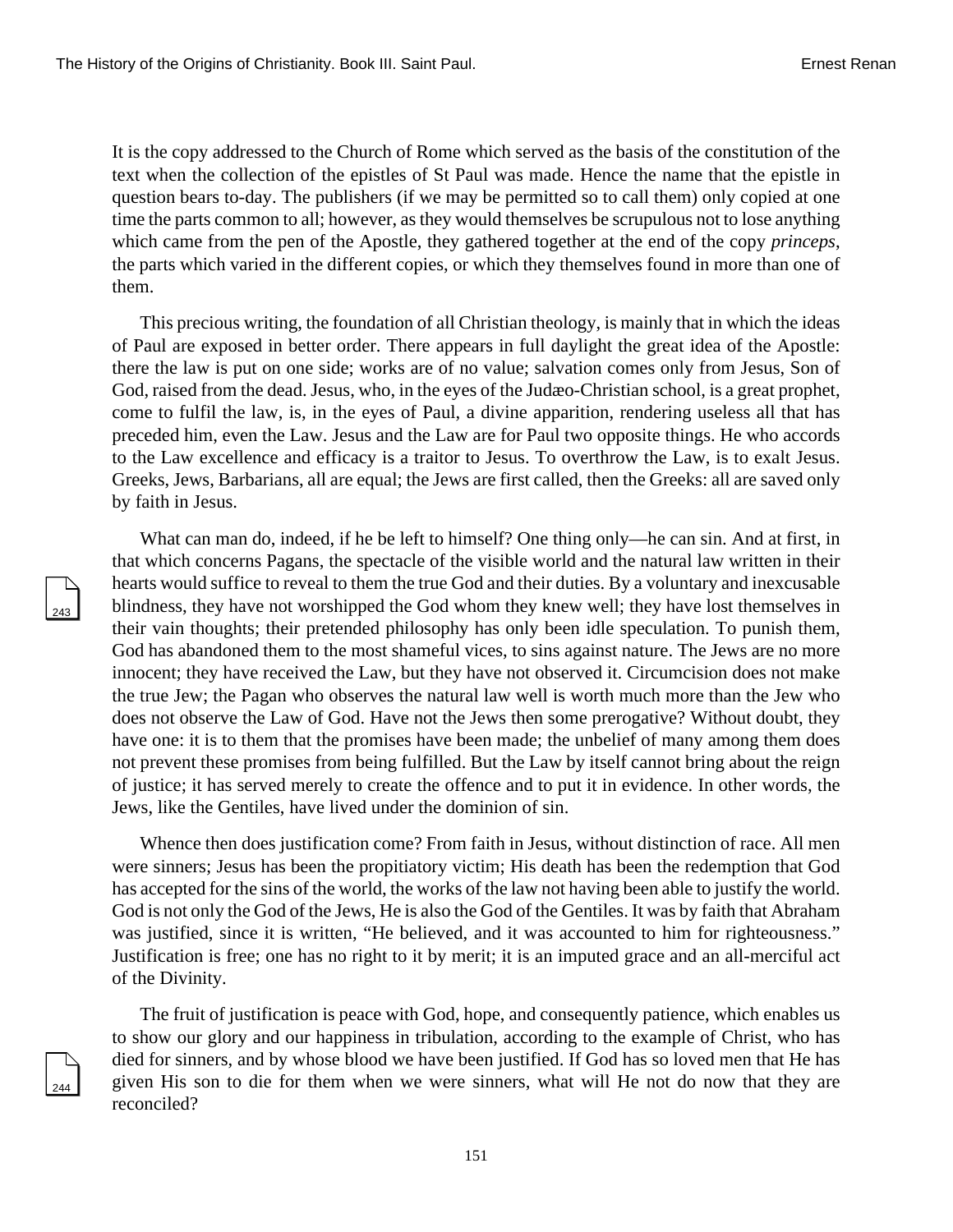246

Sin and death were brought into the world by one man, Adam, in whom all have sinned. Grace and salvation were brought into the world by one Man, Christ, in whom all are justified. Two typical men have existed, "the first Adam," or the earthly Adam, the origin of all disobedience; "the second Adam," or the heavenly Adam, the origin of all justice. Humanity divides itself between these two leaders of the human race, some following the earthly Adam, others the spiritual Adam. The Law has served only to multiply offences, and to make sinners conscious of them. It is grace which, superabounding where offence has abounded, has effaced all, so that one may almost say that, thanks to Jesus, sin has been happiness, and has only served to bring to light the mercy of God.

But, it will be said, let us sin then that grace may abound; let us do evil, that good may come. That, says Paul, is what they assert of me, thus falsifying my doctrine. Nothing is further from my thoughts. Those who have been baptised in Christ are dead to sin, buried with Christ, to rise again and live with Him—that is to say, lead a new life. Our "old man," that is to say, the man that we were before baptism, has been crucified with Christ. Because the Christian is not under the Law, it does not follow that he may sin. From the slavery of sin, he has passed to the service of righteousness; from the way of sin unto death, to the way of life. The Christian, moreover, is dead to the Law; for the Law created sin. In itself, it was good and holy, but it made sin known; it aggravated it, so that the commandment which should have created life, created death. A woman is an adultress if, whilst living with her husband, she fails to keep her marriage vow; but after the death of her husband, adultery is no longer possible. Christ, in breaking down the letter of the Law, has taken us from under the Law, and won us to himself. Dead to the flesh, which was in sin, being dead to the Law, he who cast off sin, the Christian has only to serve God "in newness of spirit, and not in the oldness of the letter." The Law was spiritual, but man is carnal. There are two parts in man—one which loves and wishes to do well, the other which does evil, without that other man wishing to do it. Does it not often happen that we do not that we would, while the evil that we would not, that we do? Is it that sin, innate in man, acts in him without his wishing it. "The inner man," that is to say, reason, would obey the law of God; but concupiscence is ever at war with reason and the law of God. "O wretched man that I am! Who shall deliver me from the body of this death? I thank God through Jesus Christ our Lord."

The true Christian, being delivered from the Law and from concupiscence, is then safe from damnation, by the mercy of God, who has sent His only Son to take upon Him a body of sinful flesh like our own, to destroy sin. But this deliverance does not take place if he destroy not his life according to the flesh, and live according to the Spirit. The wisdom of the flesh is the great enemy of God; it is even death. The Spirit, on the contrary, is life. By Him we have been made the adopted sons of God, whereby we cry *Abba*, that is to say, "Father." But, if we are the sons of God, we are also His heirs, and joint heirs with Christ. After having partaken of His sufferings, we shall also partake of His glory. What are all the sufferings of this present time compared with the glory that shall be revealed in us? The whole creation waits for this great revelation of the sons of God. It hopes, I say, to be delivered from the bondage under which it groans, subject as it is to infirmity and corruption, and to pass into the glorious liberty of the sons of God. We also, who have received the first-fruits of the Spirit, even we ourselves groan within ourselves, waiting for the moment in which our elevation to the position of the sons of God shall be complete, and when our body shall be delivered from its frailty. It is hope which saves us; but we do not hope for that which we see.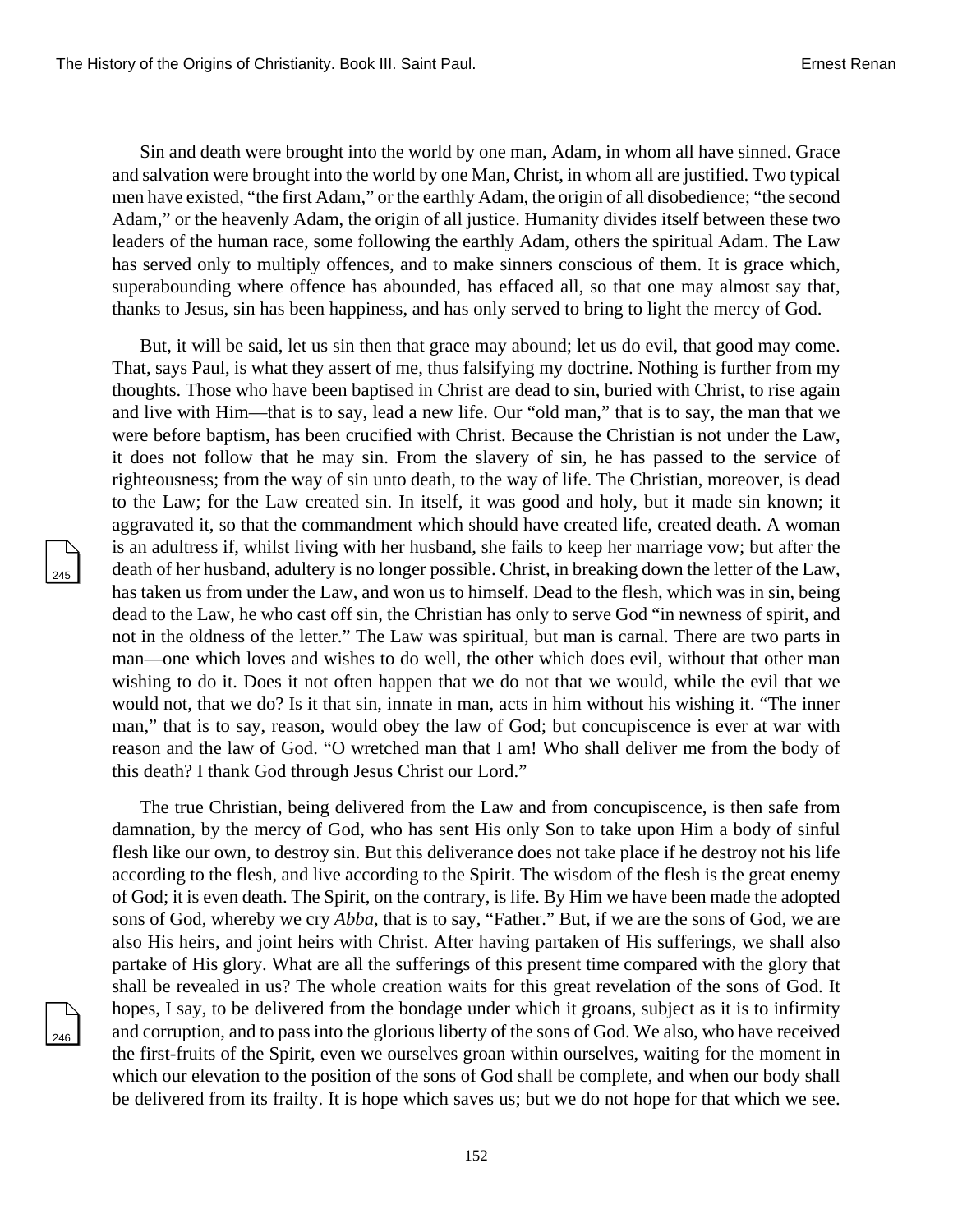248

Let us persevere patiently in this hope for the invisible, with the help of the Spirit. We know not what we should pray for; but the Spirit makes up for our weakness, and makes intercession for us with God with groanings which cannot be uttered. God, who seeth the heart, knoweth how to divine the desires of the Spirit, and to separate its indistinct and inarticulate sighs.

What a motive of assurance, moreover! It is by a direct act of God that we are destined for the metamorphosis which will make us like His Son, and who will make of all living a body of brethren of whom Jesus will be the first born. By His foreknowledge, God knows His elect beforehand; those whom He knows, He predestinates; those whom He predestinates, He calls; those whom He calls, He justifies; those whom He justifies, He glorifies. Let us be tranquil: if for us God has not spared His only Son, but has delivered Him to death, what can He refuse us? Who will be in the day of judgment the accuser of the elect? God, who has justified them? Who will condemn them? Christ, who has died and risen again, who is seated at the right hand of God, who intercedes for us? Impossible! "Who shall separate us from the love of Christ? shall tribulation, or distress, or persecution, or famine, or nakedness, or peril, or sword? For I," adds Paul, "am persuaded that neither death, nor life, nor angels, nor principalities, nor powers, nor things present, nor things to come, nor height, nor depth, nor any other creature, shall be able to separate us from the love of God, which is in Christ Jesus our Lord."

We see to what a complete rupture with Judaism Christianity has reached in the hands of Paul. Jesus has not been so far off assuredly. Jesus has boldly proclaimed that the reign of the Law is ended, that the worship in spirit and in truth of God the Father only remains. But, with Jesus, poetry, sentiment, imagery, and style are essentially Jewish. He continues in a direct line Isaiah, the psalmists, the prophets of the time of the captivity, the author of the Song of Songs, and sometimes the author of Ecclesiastes. Paul only continues Jesus, not as he was by the side of the lake of Gennesareth, but Jesus such as he conceives him, such as he has seen him in his inner vision. For his old co-religionists he has only pity. The "perfect" Christian, the "enlightened" Christian, is in his eyes the one who knows the vanity of the Law, its uselessness, the frivolity of its pious practices. Paul would wish to be anathema for his brothers in Israel; it is for him a great sadness, a continual heartache to dream of this noble race, raised so high in glory, which had the privilege of adoption, of alliance, of the Law, of the true worship, of the promises,—which has had patriarchs out of whom Christ has come in the flesh. But God will not fail in His promises. Even though one is of the seed of Israel, he is not necessarily a true Israelite; he is heir to the promises by the choice and calling of God, not by the accident of birth. There is no injustice in that. Salvation is the result, not of human efforts, but of the mercy of God. God is free to have mercy on whom He will, and to deal hardly with whom he will. Who will dare to ask of God the reason for His choice? Can the vessel of clay say to the potter: Why hast thou made me thus? Hath not the potter the power, with the same lump, to make two vessels, one for honourable uses, the other for dishonourable? If it please God to prepare man to show His power by crushing him, as He did Pharaoh, He is the master, the rather that thereby He shows forth His mercy towards those whom He has prepared and called to glory. But He makes this choice, without stopping for any consideration of race or of blood.

If the Jewish people, moreover, see themselves supplanted, it is their own fault. They have too much confidence in the works of the Law; they believe that they will by these works be justified.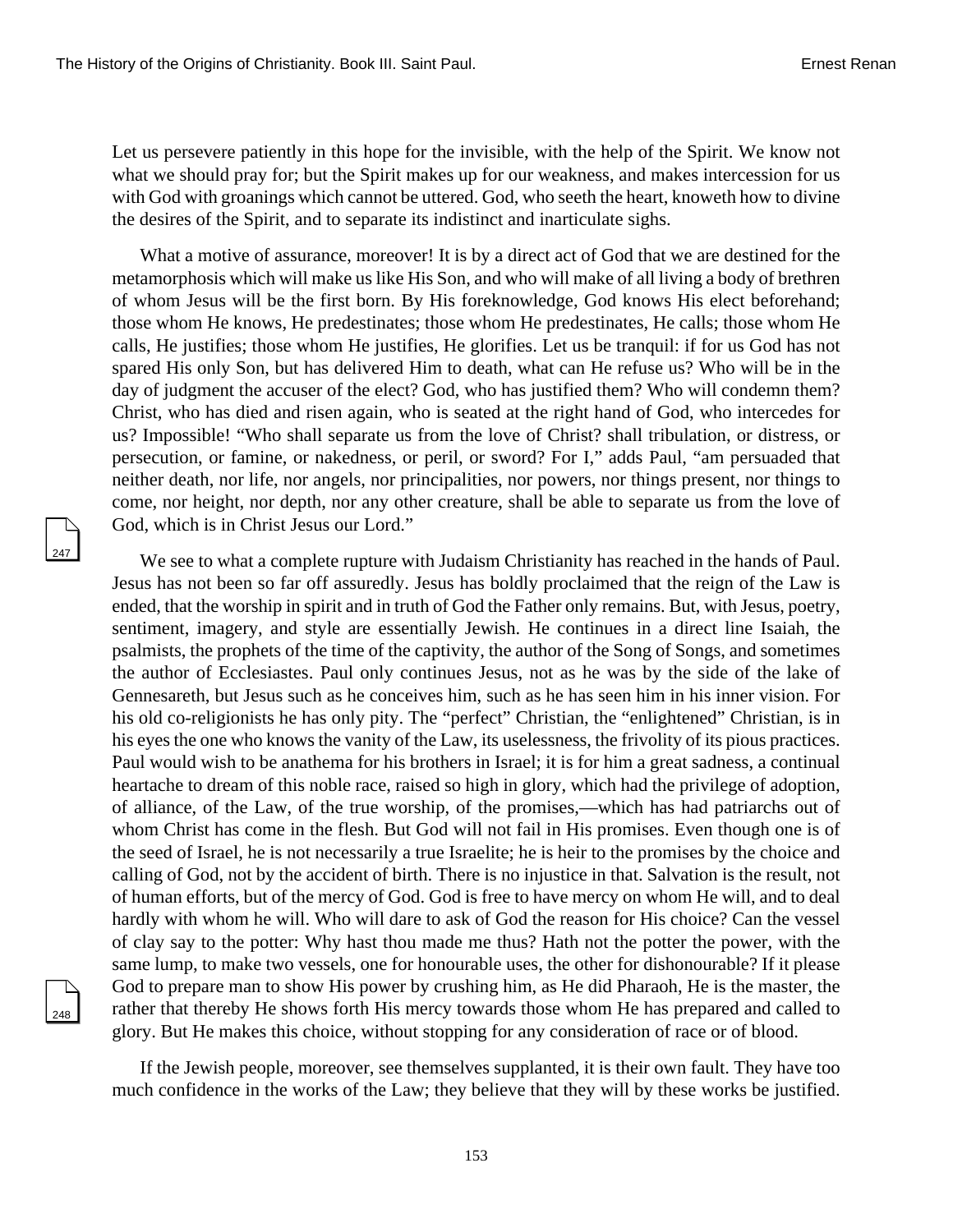The Gentiles, disembarrassed of this stone of stumbling, have entered more easily into the true doctrine of salvation by faith. Israel has sinned by too much zeal for the Law, and by having placed too much reliance upon the personal justification which it acquires by works. Thus it has been made to forget that justification is from God only,—that it is the fruit of grace and not of works; which has made it misunderstand the instrument of that justification which is Jesus.

Has God then cast off his people? No. God, it is true, has found it good to blind and to harden the greater part of the Jews. But the corner-stone of the elect has been taken out of the breasts of Israel. Besides, the perdition of the Hebrew people is not definitive. This perdition has had for its only object the salvation of the Gentiles and the creation of a salutary emulation between the two branches of the elect. It is a happiness for the Gentiles that the Jews had for a time failed in their vocation, since it is through their fault, and thanks to their weakness, that the Gentiles have been substituted for them. But if the falling away of the Jewish people, if a moment of delay on its part has been the salvation of the world, what will be its introduction in a mass into the Church? This will truly be the resurrection. If the first-fruits be holy, the whole mass is holy also; if the root be holy, the branches are holy also. Some branches have been cut off, and in their place have been grafted branches of the wild olive, which have thus become partakers of the root and of the sap of the olive tree. Take care, O wild olive! lest thou grow proud at the expense of the branches which have been cut off! It is not thou that bearest the root; it is the root that bears thee! Yes, thou wilt say, but the branches have been cut off so that I may be grafted. Doubtless; they have been cut off for want of faith; it is to faith that thou owest all; beware lest thou grow proud; tremble. If thou dost not persevere, thou also wilt be cut off. If they come to the faith, God is perfectly well able to regraft them on their own trunk. Israel has been blinded till the crowd of the Gentiles can be received into the Church; but after that, Israel will be saved in turn. The gifts of God are without repentance. The friendship of Israel and of God has suffered an eclipse, so that the Gentiles may in the interval receive the Gospel; but the calling of Israel, the promises made to the patriarchs, will have their effect none the less. God will use the incredulity of some for the salvation of others; then those whom He has rendered faithless, He will save in their turn; all which goes to prove that salvation on His part is purely an act of mercy, and not a result at which one will arrive by right of birth, or by works, or by the free choice of his reason. God will not take counsel of any one; He has not any account to render to any one. "O the depth of the riches, both of the wisdom and knowledge of God! How unsearchable are His judgments, and His ways past finding out! For who hath known the mind of the Lord? or who hath been His counsellor? . . . For of Him, and through Him, and to Him are all things: to whom be glory for ever. Amen."

249

The Apostle, according to his habit, ends by moral applications. The worship of the Christian is the worship of reason, without other sacrifice than that of himself. Each must present to God a pure sacrifice, and worthy of being favourably accepted. The spirit of the Church must be modesty, concord, mutual responsibility; all the gifts, all the duties are intimately associated with it. The body has many members; all the members have not the same office, but all have need of each other. Prophets, deacons, doctors, preachers, benefactors, superiors, delegates, for works of mercy are equally necessary, provided that they exhibit in the discharge of their functions the simplicity, zeal, and cheerfulness that these functions require. Charity without hypocrisy, brotherly kindness, politeness and kind attentions, activity, fervour, joy, hope, patience, amiability, concord, humility,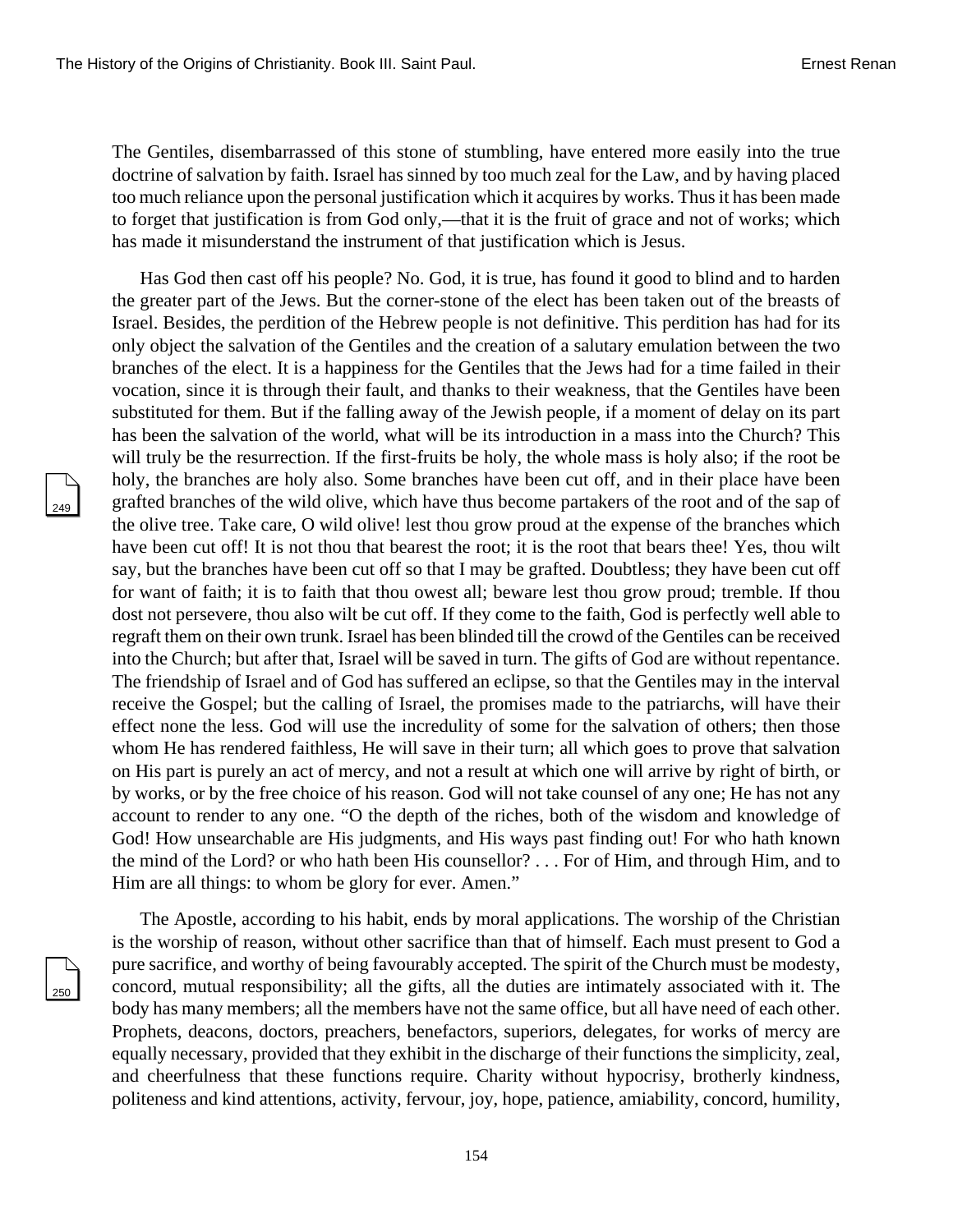pardon for injuries, love of our neighbours, eagerness to assist the needs of the saints; to bless those who persecute you, to rejoice with those who rejoice, to weep with those who weep, to conquer evil, not by evil, but by good: such is the moral, in part inculcated in the ancient Hebrew books, that Paul preached after Jesus. It would seem that at the period in which Paul wrote this epistle, various Churches, above all the Church of Rome, reckoned amongst their number certain disciples of Judah the Gaulonite, who denied the legitimacy of the Roman tribute, and who preached revolt against the Roman authority; possibly also the Ebionites, who absolutely opposed the reign of Satan and the reign of the Messiah to each other, and who identified the present world with the empire of the devil. Paul replied to them, as a true disciple of Jesus:

"Let every soul be subject unto the higher powers. For there is no power but of God: the powers that be are ordained of God. Whosoever therefore resisteth the power, resisteth the ordinance of God: and they that resist shall receive to themselves damnation. For rulers are not a terror to good works, but to the evil. Wilt thou then not be afraid of the power? do that which is good, and thou shalt have praise of the same: for he is the minister of God to thee for good. But if thou do that which is evil, be afraid: for he beareth not the sword in vain: for he is the minister of God, a revenger to execute wrath upon him that doeth evil. Wherefore ye must needs be subject, not only for wrath, but also for conscience' sake. For, for this cause pay ye tribute also: for they are God's ministers, attending continually upon this very thing. Render therefore to all their dues; tribute to whom tribute is due; custom to whom custom; fear to whom fear; honour to whom honour."

This was written in the fourth year of Nero. This prince had not yet afforded a reason for every subject to curse him. His government had been the best since the death of Augustus. At the moment when Paul, with much good sense, took up the defence of the tax against the Jewish theocracy, Nero softened its rigour, and even sought to apply to it the most radical reforms. The Christians at this date had not themselves complained of him, and it may readily be believed that at a time when the Roman authority served his plan rather than made an obstacle to it, Paul had sought to prevent tumultuous movements which might lose all, but to which the Jews of Rome were much inclined. These seditions, the arrests, and the punishments which were its consequences, threw the new sect into the greatest disfavour, and made the adepts confound them with thieves and the disturbers of public order. Paul had too much tact to be a rioter: he wished that credit should be given to the name of Christian, that a Christian should be a man of order, in good odour with the police, of good reputation in the eyes of Pagans. This was what made him write that page, equally singular in the eyes of a Jew and of a Christian. Yet in it may be seen, however, with a rare simplicity, that there was in the very essence of this nascent Christianity some-thing politically dangerous. The theory of the divine right of all the powers that be is candidly laid down. Nero has been proclaimed by St Paul a minister, an officer of God, a representative of Divine authority. The Christian, whilst he is allowed to practise his religion openly, will be a subject, by no means a citizen. I do not intend to utter any censure here; but no one can do two things at once; policy is not everything, and the true glory of Christianity is to have created a whole world out of itself. But see to what we expose ourselves with these absolute theories! "The minister of God," of whom all honest men must seek approbation, whose sword is only terrible to the wicked, will become in a few years the Beast of the Apocalypse, the Anti-Christ, the persecutor of the saints.

155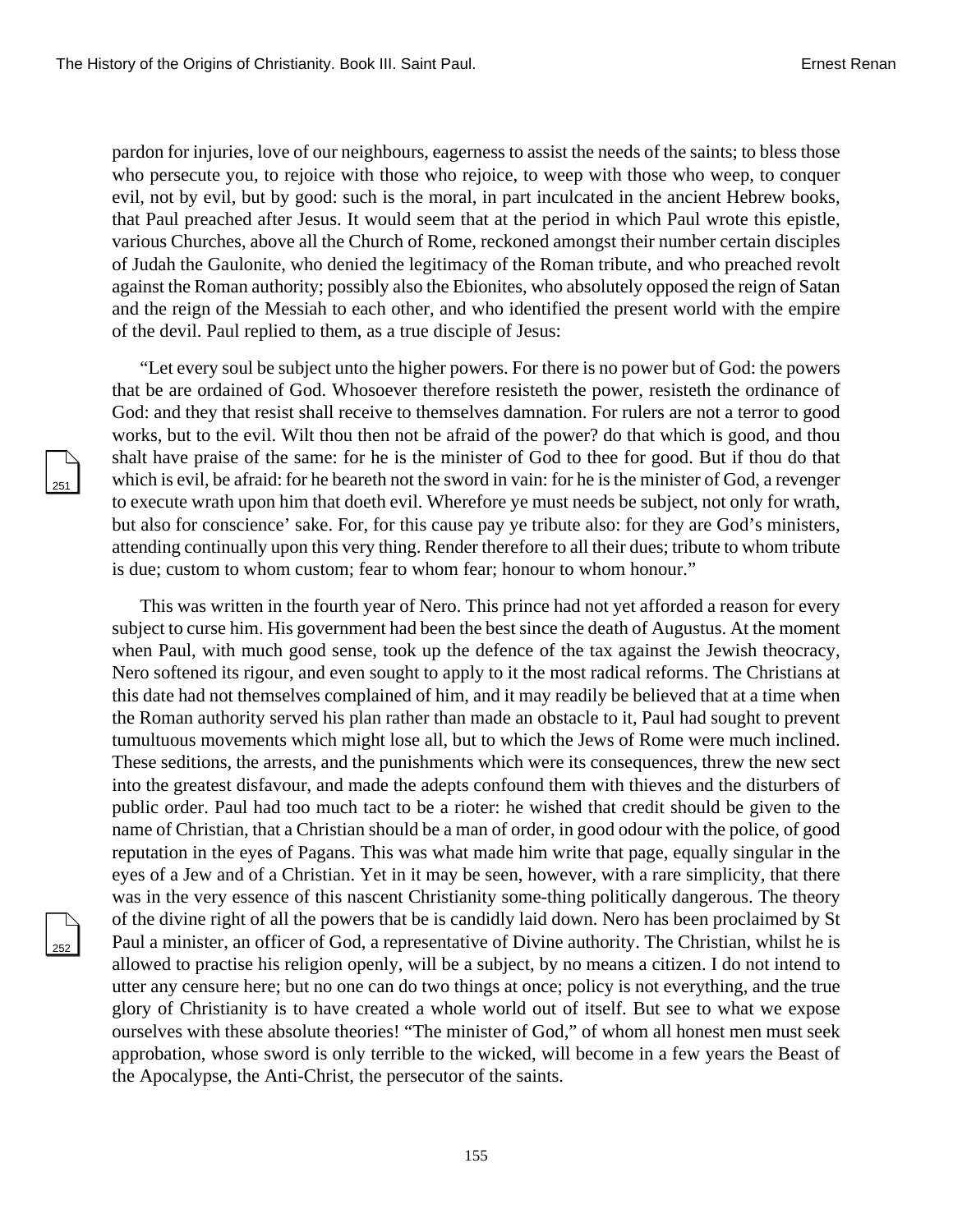The strange situation of the spirits, the persuasion which they held that the end of the world was close at hand, explain for the remainder this haughty indifference.

"And that, knowing the time, that now it is high time to awake out of sleep: for now is our salvation nearer than when we believed. The night is far spent, the day is at hand: let us therefore cast off the works of darkness, and let us put on the armour of light. Let us walk honestly, as in the day; not in rioting and drunkenness, not in clambering and wantonness, not in strife and envying. But put ye on the Lord Jesus Christ, and make not provision for the flesh, to fulfil the lusts thereof."

The contest of Paul against his adversaries, who were more or less Ebionites, can be traced in part in his letter relating to the abstinence from meats, and to the observance of new moons, of Sabbaths, and of days. Ebionism, which at this period had its principal centre at Rome, held greatly to these external practices, which were in truth only a continuation of the practices of the Essenes. They were scrupulous, ascetic persons, who not only practised the legal ordinances with regard to meats, but who obliged themselves to eat only vegetables and to drink no wine. It is necessary to remember that Christianity recruited itself among very pious persons, and, as such, much given to devotional practices. In becoming Christians, these persons remained faithful to their ancient habits; or rather, the adoption of Christianity was for them only an act of devotion (*religio*) the more. Paul, in this new epistle, remained faithful to the excellent rules of conduct which he had already traced among the Corinthians. In themselves, these practices are perfectly vain. But what is of the greatest importance, is not to offend these feeble consciences, not to trouble them, not to argue with them. He whose conscience is enlightened must not despise him whose conscience is feeble. The timorous conscience must not be permitted to judge the large conscience. Let each follow his own judgment, the right thing is what one believes to be right before God. How shall one dare to judge his brother? It is Christ who will judge us all; each will only have to answer for him-self. The distinction of meats rests upon nothing; all things are pure. But what is of importance is that no one should cause scandal to his brother. If, in eating the permitted meats, you aggrieve your brother, take care; for the sake of the question of meats, do not lose a soul for whom Christ died. The kingdom of heaven has nothing to do with eating and drinking; it sums itself up in justice, peace, joy, edification.

The disciples of Paul were occupied for several days in copying this manifesto, addressed to different Churches. The epistle to the Churches of Macedonia was written by Tertius. The Macedonians who accompanied Paul, and the Corinthians who had relations with the Churches of the north of Greece, profited by the occasion to salute their brethren. The Epistle to the Ephesians contained the nominal salutation of Paul to nearly all the Christians of this great Church. As there was little communication between Corinth and Macedonia on the one hand, and Ephesus on the other, the Apostle does not speak to the Ephesians of the world which surrounds him; but he vigorously recommends to them Phœbe, who probably carried the letter to them. This poor woman set out on a painful voyage in winter across the archipelago, without any other resource than the recommendation of Paul. The Church of Ephesus was begged to receive her in a manner worthy of the saints, and to provide for all her needs. Paul had probably some anxieties about the intrigues of the Judæo-Christian party at Ephesus; for, at the end of the letter, he added in his own handwriting:—

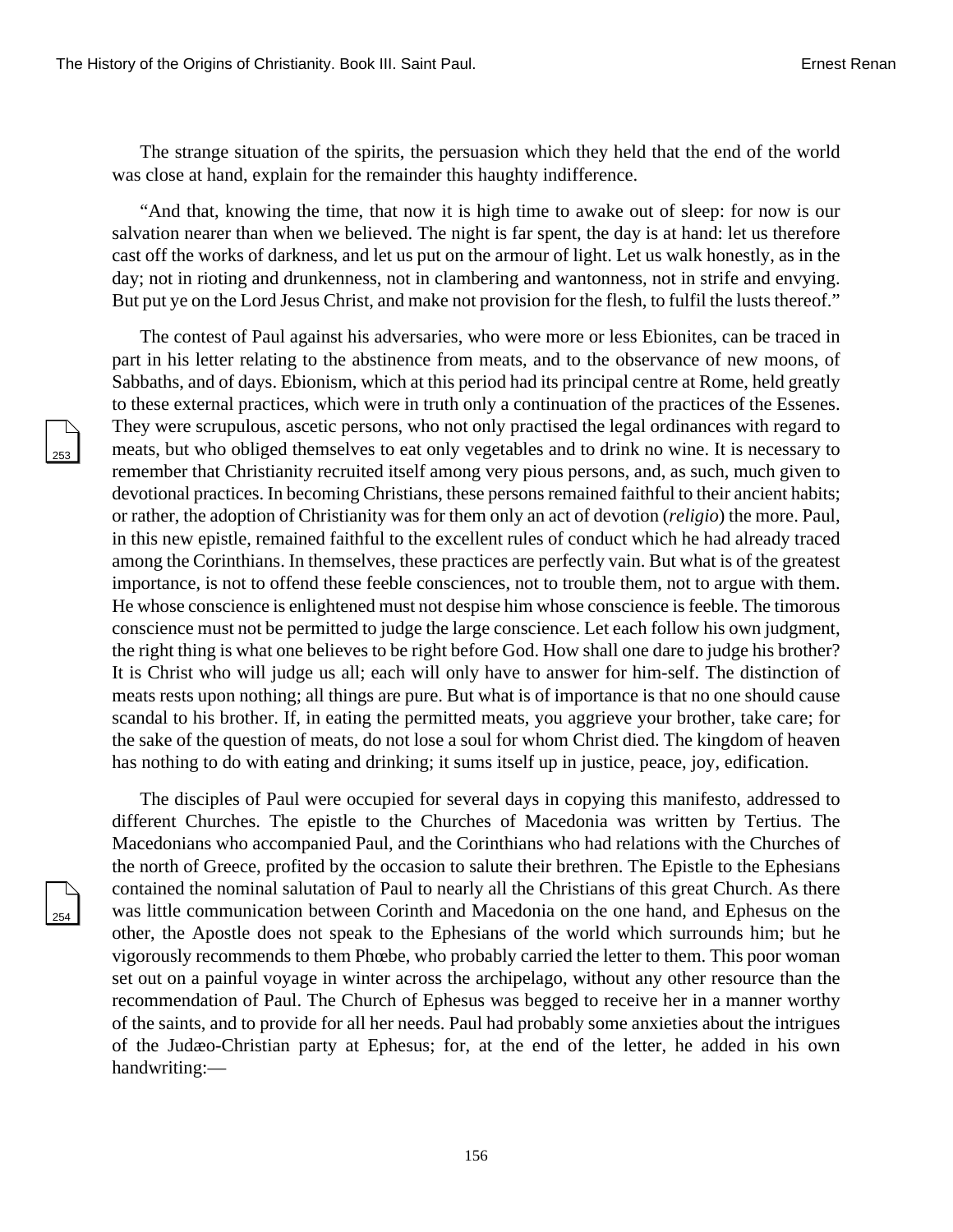256

"*Now I beseech you, brethren, mark them which cause divisions and offences contrary to the doctrine which ye have learned; and avoid them. For they that are such serve not our Lord Jesus Christ, but their own belly; and by good words and fair speeches deceive the hearts of the simple. For your obedience is come abroad unto all men. I am glad, therefore, on your behalf: but yet I would have you wise unto that which is good and simple concerning evil. And the God of peace shall bruise Satan under your feet shortly. The grace of our Lord Jesus Christ be with you. Amen.*"

We have seen that St Paul in writing this most important epistle had intended to send it to the Church of Rome. This Church had reformed itself since the Edict of Claudius, and much that was good had been said of it. It was not very numerous, and was chiefly composed of Ebionites and Judæo-Christians; it also contained in its ranks Proselytes and converted Pagans. The idea of addressing a dogmatic writing to a Church which he had not founded, was bold, and altogether contrary to the habit of Paul. He much feared lest they should see in his attempt something indiscreet; he forbade himself all that might recall the tone of a master speaking with authority; he made no personal salutations. With these precautions, he thought that his title, henceforth recognised as the Apostle of the Gentiles, gave him the right to address a Church which he had never seen. The importance of Rome as capital of the Empire pre-occupied him: for several years he nourished the project of betaking himself thither. Not being able to execute his design as yet, he wished to give a mark of sympathy to this illustrious Church, which contained a class of the faithful of whom he considered himself the pastor, and announced to it the good news of his future arrival.

The composition and despatch of the epistle written "to the Romans" occupied the greatest part of the three months of the winter, which Paul passed this year at Corinth. They were, in a sense, the best employed weeks of his life. This epistle became, later on, the summing up of dogmatic Christianity, the declaration of war by theology against philosophy, the chief inducement to a class of eager spirits to embrace Christianity as a means of setting reason at defiance, whilst proclaiming the sublimity and credibility of the absurd. It is the application of the merits of Christ which justifies; it is God who works in us to will and to do of His good pleasure. Here is the overthrow of reason, which, essentially Pelagian, has for its fundamental dogma, liberty, and the personality of merit. Very well, then, the doctrine of Paul, opposed to all merely human sense, has been really liberty and salvation. It has separated Christianity from Judaism; it has separated Protestantism from Catholicism. Pious observances, persuading the devotee that by them he is justified, have a double disadvantage: in the first place, they kill morality by making the devotee believe that there is a sure and easy way of entering Paradise in despite of God. The hardest-hearted Jew—a selfish and malicious usurer, let us say—imagined that by observing the Law he would force God to save him. The Catholic of the time of Louis XI. imagined that with masses he took proceedings against God as by a bailiff's summons, so that, rogue though he might be, he had the game in his own hands, he could compel Almighty God to admit him into His company. To this impiety, in which Judaism was upset by Talmudism, in which Christianity was upset by the Catholicism of the Middle Ages, Saint Paul has adminstered the most efficient antidote. According to him, we are justified, not by works, but by faith; it is faith in Jesus which saves. That is why this doctrine, apparently so paltry, has been that of all the reformers—the lever by means of which Wycliff, John Huss, Luther, Calvin, St Cyran, have overthrown the ancient tradition of blind confidence in the priest, and in a kind of exterior justice, which has nothing to do with a change of heart.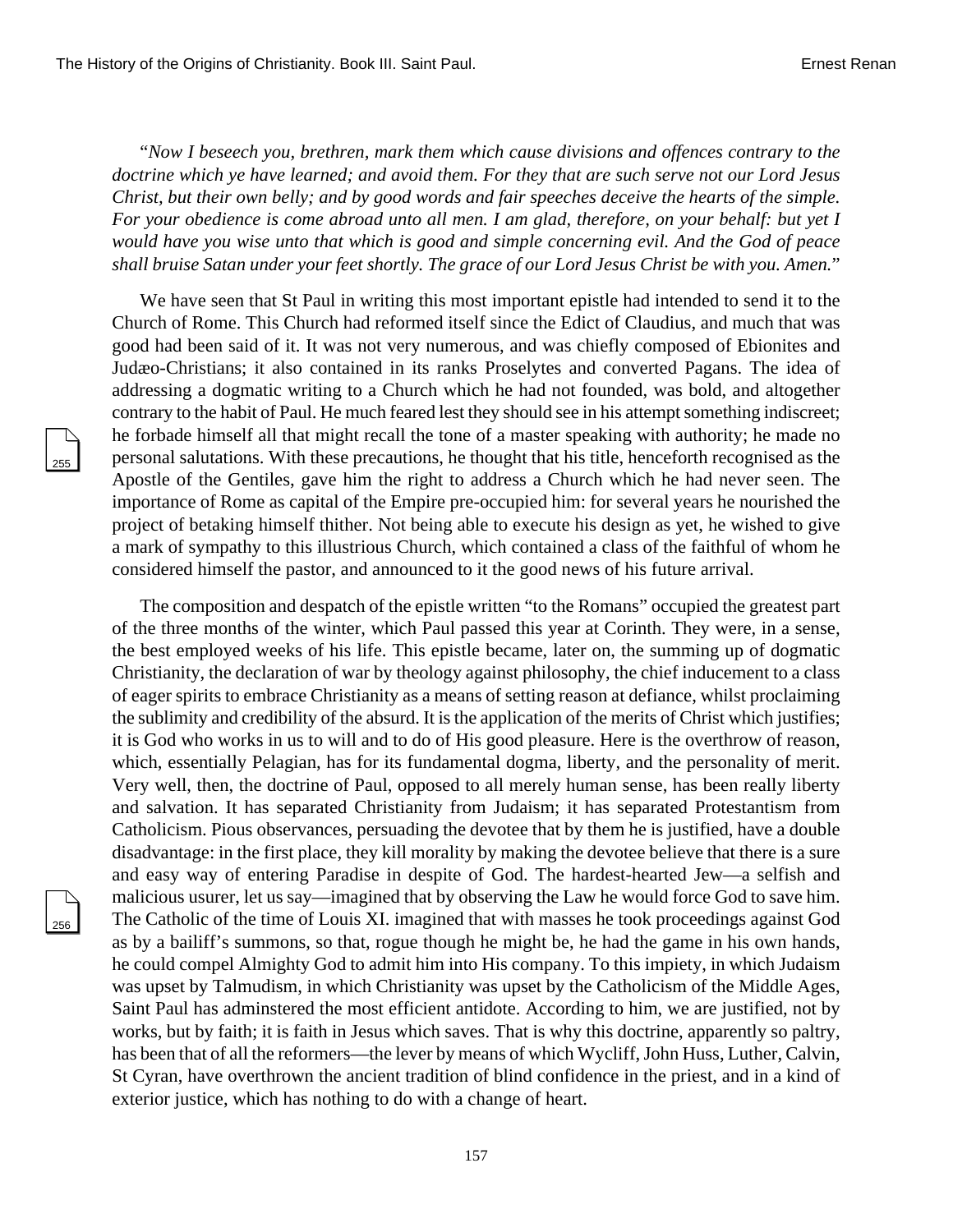258

The other practical inconvenience is the multiplication of scruples. Practices, supposed to have a value by themselves, *ex opere operato*, independently of the state of the soul, open the door to all the subtleties of a meticulous casuist. Legal work becomes a prescription, the success of which depends upon its punctual execution. Here again Talmudism and Catholicism are agreed. The despair of the Jewish devotees of the time of Jesus and of St Paul was the fear of not observing the whole Law—the apprehension of not being in order. It was believed that the holiest man sins,—that it is impossible not to prevaricate. They almost regretted that God had given the Law, since it only served to bring about transgressions; they confessed to the singular idea, that God had laid down all these laws with the sole purpose of creating sin, and making all the world sinful. Jesus, in the opinion of his disciples, had made easy the entrance to this kingdom of God which the Pharisees had made so difficult, to enlarge the door of that Judaism which they had narrowed so much. Paul, at least, does not imagine any other way of sup-pressing sin than by suppressing the Law. His reasoning has something of that of the Probabilists: to multiply obligations is to multiply offences; to relax rules, to render them as broad as possible, is to prevent offences, since we do not violate precepts by which we do not consider ourselves bound.

The great torment of delicate souls is scrupulousness: he who eases them of it is all-powerful over them. One of the most common customs of devotion amongst the pious sects in England, is to think of Jesus as of him who disemburdens the conscience, reassures the guilty, calms the sinning soul, delivers it from the thought of evil. Overwhelmed by the consciousness of sin and of condemnation, Paul in the same way finds peace in Jesus only. All are sinners, even to the last, by reason of their descent from Adam. Judaism, by its sacrifices for sin, had established the idea of accounts as it were opened between man and God,—of remission and of debts; a false enough idea, for sin does not remit itself,—it carries its punishment with it; a crime committed will last until the end of time, only the conscience which has committed it can atone for it and produce altogether contrary acts. The power of remitting sins was one of those that they believed to have been conferred by Jesus on his disciples. The Church had nothing more precious than it. To have committed a crime, to have a tormented conscience, was a motive to make oneself a Christian. "Here is a law which delivers you from sin, from which you could not be delivered by the Law of Moses." What could be more tempting to the Jews? One of the reasons which confirmed Constantine in Christianity was, it is said, the belief that Christians alone could absolve the soul of a father who had killed his son. The merciful Jesus, pardoning all, according even a kind of preference for those who have sinned, appeared in this troubled world as the great comforter of souls. They took it upon themselves to say that it was well to have sinned, that all remission was gratuitous, that faith alone justified.

One peculiarity of the Semitic tongues explains such a misunderstanding, and excuses this morally incomplete psychology. The form *hiphil* signifies at the same time the effective and the declarative, so that *hasdik* can say equally "to render justice," and "to declare justice," to remit a sin which has been committed, and to declare that he has not committed it. "Justice" is, according to this idiom, not only that he who is absolved from a sin, but that he who is calmed in his own eyes, need no more trouble himself with the sins which he may have committed, or with precepts which he may have violated unknown to himself.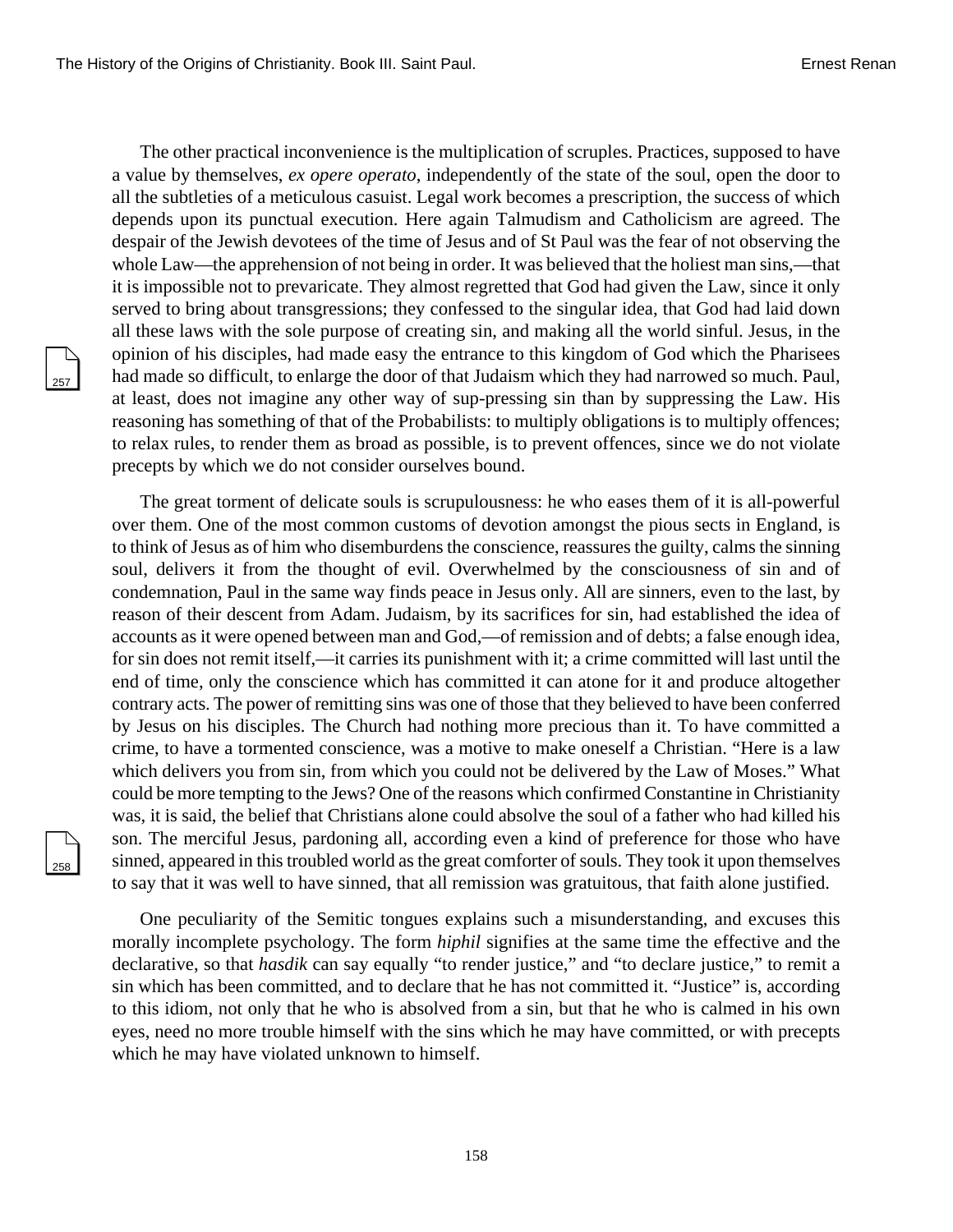When Paul despatched this terrible epistle, he had early fixed the day of his departure. The gravest anxieties assailed him: he had a presentiment of grave accidents, and he applied to himself often the verse of the psalm, "Yea, for thy sake are we killed all the day long; we are counted as sheep for the slaughter." Some very precise accounts, which were only too certain, represented to him the dangers he was likely to meet with from the Jews of Judæa. He was not even confident as to the disposition of the Church of Jerusalem. He had found this Church so many times ruled by mean prejudices, that he feared a cold reception, which, seeing the number of half-confirmed believers who accompanied him, would produce a disastrous effect. He constantly asked for the prayers of the faithful, that God would cause his offering to be favourably received by the saints. To place timid provincial neophytes thus in immediate contact with the aristocracy of the capital, was an idea of supreme temerity. Guided by his admirable integrity, Paul none the less persisted in his project. He believed himself bound by an order of the Spirit. He said with emphasis that he was going to Jerusalem to serve the saints; he represented himself as the deacon of the poor of Jerusalem. His principal disciples and the deputies, each bearing the offering of his Church, were around him, ready to set out. They were, we shall remember, Sopater of Beræa, Aristarchus and Secundus of Thessalonica, Gaius of Derbe, Tychicus and Trophimus of Ephesus, and finally Timothy.

At the moment when Paul was going to embark for Syria, the reasonableness of his fears became visible. A plot formed by the Jews was discovered to carry him off or kill him during the journey. In order to disconcert this project, Paul privately changed his route, and decided to return by Macedonia. The departure took place about the month of April of the year 58.

Thus ended this third mission, which, in the opinion of Paul, finished the first part of his apostolic projects. All the oriental provinces of the Roman Empire, from its extreme limit towards the east near to Illyria, Egypt always excepted, had heard the Gospel. Not once had the Apostle departed from his rule of preaching only in the countries where Christ had not yet been named, that is to say, where other Apostles had not passed; all his work had been original and belonged to him alone. The third mission had had for its field the same countries as the second; Paul turned a little in the same circle, and began to find himself in the right. He now delayed the accomplishment of the second part of his projects, that is to say, of proclaiming the name of Jesus in the western world, for we may say that the mystery hidden from eternity was known to all nations.

At Rome he had been anticipated, and, moreover, those of the circumcision formed the majority in the Church. It was as universal pastor of the Churches of the Gentiles, and to confirm the converted Pagans, and not as founder, that he wished to appear in the capital of the empire. He only wished to go thither that he might enjoy for a time the company of the faithful, and rest and edify himself among them, after which he would take, according to custom, new companions who should follow him in the latter part of his journey. Beyond, it was to Spain that he carried his eyes. Spain had not yet received Israelitish emigrants; the Apostle wished, this time, to abandon the rule which he had observed, until now, of following the track of the synagogues and of the earlier Jewish establishments. But Spain was considered as the western boundary of the world; so that as Paul believed himself authorised to conclude that since he had been in Achaia and in Macedonia, and that he had reached Illyria in the same way, when he will have been into Spain he would be able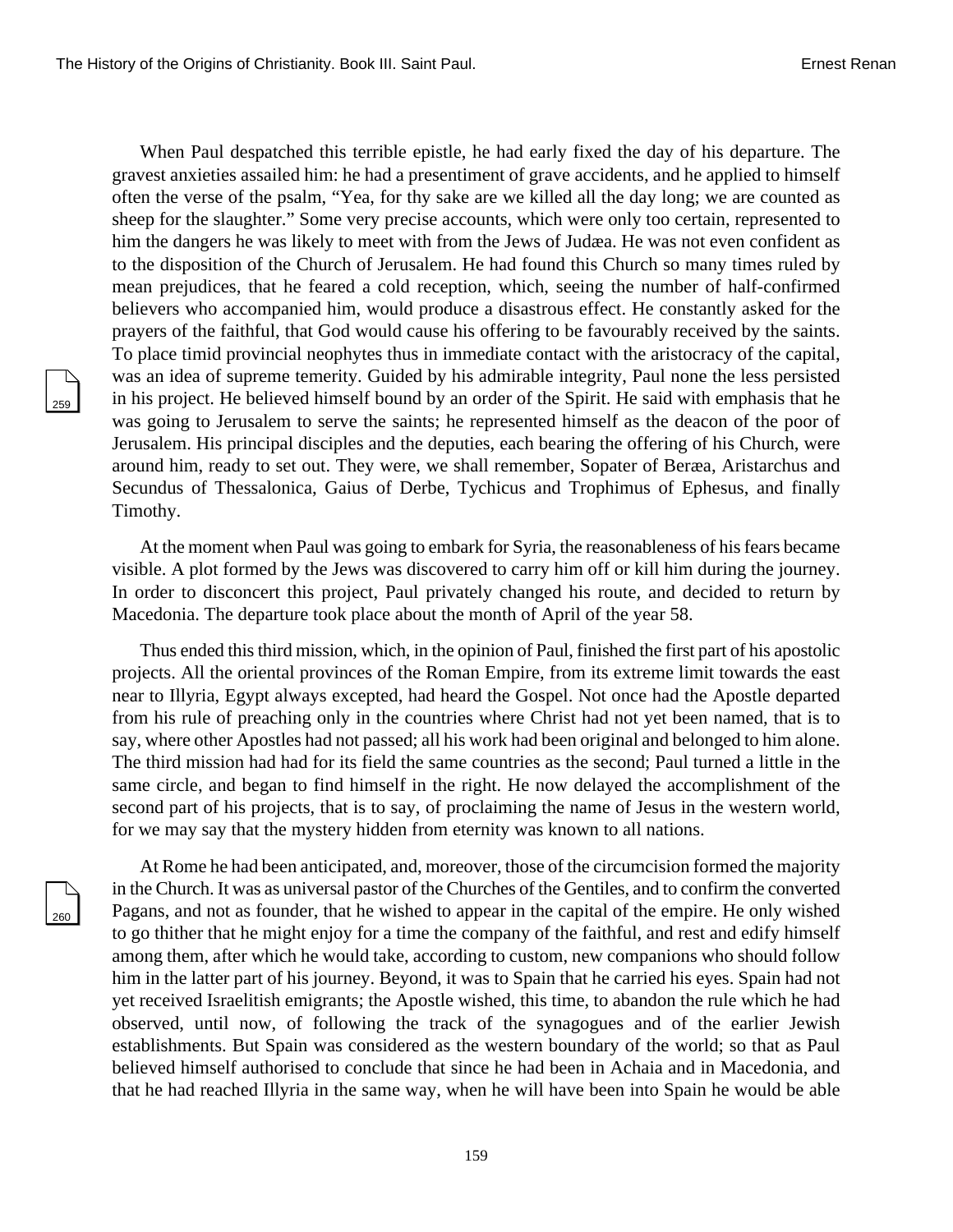to say with truth that the name of Jesus has been preached in all the ends of the earth, and that the preaching of the Gospel was fully accomplished.

We shall see that circumstances independent of his will prevented Paul from realising the second part of the grand plan that he had proposed to himself. He was from forty-five to forty-eight years of age; he had certainly still found time and strength to found in this Latin world one or two of those missions that he had conducted in the Greek world with so much success; but the fatal journey to Jerusalem upset all his designs. Paul felt the perils of this journey: everybody around him felt them. He could not, nevertheless, renounce a project to which he attached much . importance. Jerusalem must lose Paul. It was one of the most unfavourable of conditions for nascent Christianity to have its capital in a home of such exalted fanaticism. The incident which, ten years later, completely destroyed the Church of Jerusalem, rendered to Christianity the greatest services that it has ever received in the course of its long history. The life-or-death question was to know if the growing sect would or would not disengage itself from Judaism. Now if the saints of Jerusalem, grouped around the temple, might always remain the aristocracy, and, so to speak, "the Court of Rome" of Christianity, this great rupture would not have occurred; the sect of Jesus, like that of John, would have died out obscurely, and Christians would have been lost amongst the sectarian Jews of the first and second century.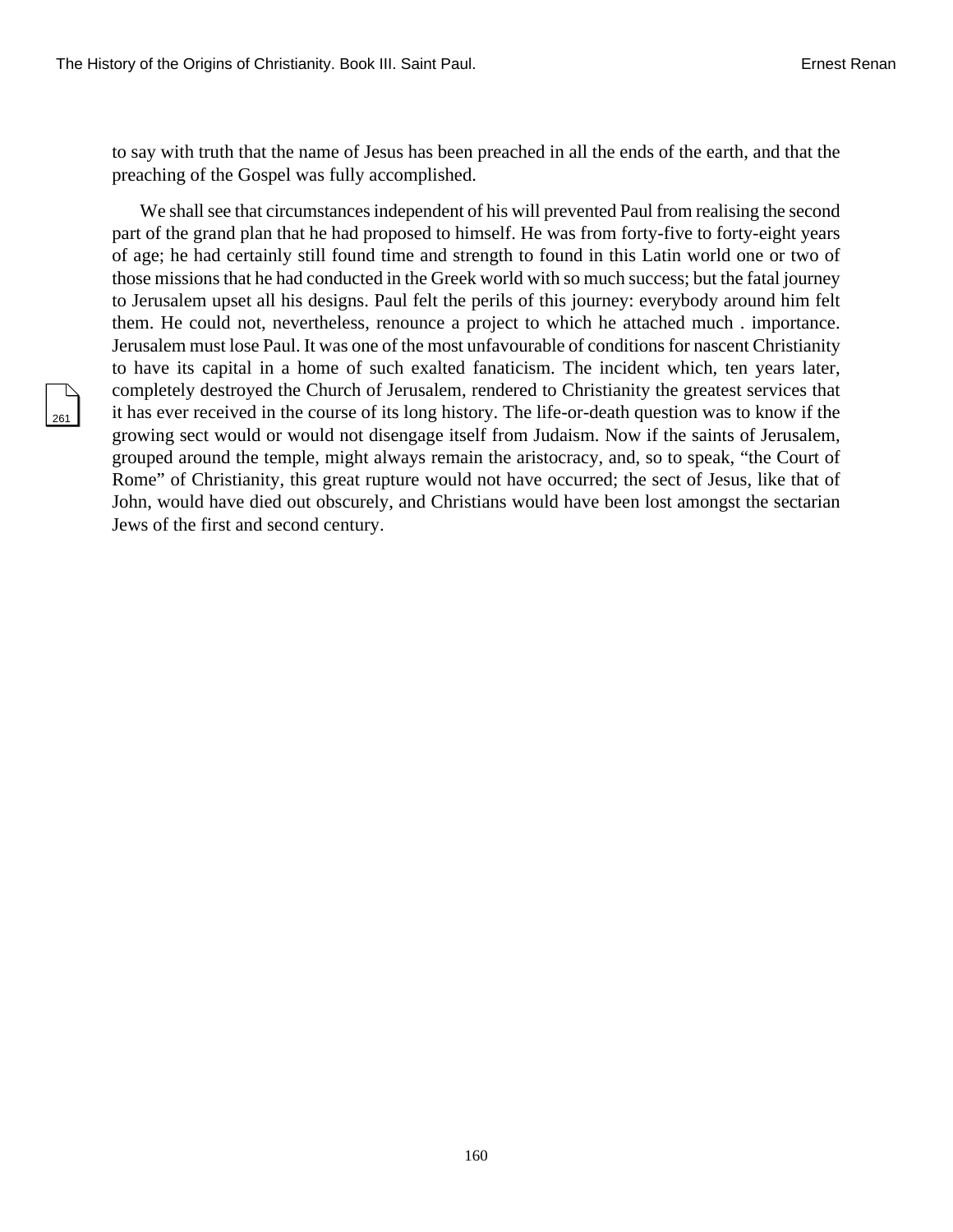263

## **CHAPTER XVIII.**

### **RETURN OF PAUL TO JERUSALEM.**

PAUL and the deputies of the Churches set out then from Cenchrea, having with them the contributions of the faithful for the poor of Jerusalem, and took their way towards Macedonia This was in some sort the first pilgrimage to the Holy Land, the first journey of a troop of converted pious people to the cradle of their faith. It seems that the ship, during a part of the voyage, was chartered at their expense, and that it obeyed their orders; but it must have been a simple decked boat. They made fifteen or twenty leagues a day; each evening they stopped to pass the night amongst the islands or the ports which bestrew the coast, and slept in the taverns near the shore. There were often many people there, and amongst the number good men who were not far from the kingdom of God. The barque, meanwhile, with its elevated poop and prow, was drawn upon the sand or anchored under some shelter.

We do not know if the Apostle touched at Thessalonica this time; but it is not probable that he did, since it would have been far out of his way. At Neapolis Paul wished to visit the Church of Philippi, which was a very short distance from it. He went forward with his companions, and asked them to wait for him at Troas. As for himself, he went to Philippi, celebrated Easter there, and rested with the persons whom he loved the most in the world, during the seven days in which they ate unleavened bread. At Philippi Paul again found the disciple who, at the time of his second mission, had directed his first steps in Macedonia, and who, most probably, was none other than St Luke. He took him with him again, and thus added to the journey a chronicler who has transmitted to us impressions of it with infinity of charm and of truth.

When the days of unleavened bread were finished, Paul and Luke re-embarked at Neapolis. They had evidently contrary winds, for they took five days to go from Neapolis to Troas. In this last town, all the apostolic company was complete. There was, as we have already said, a Church at Troas; the Apostle passed seven days with it, and consoled it much. An incident added to the general emotion. The morning of departure was a Sunday; in the evening the disciples met together according to custom, to break bread. The room in which they were was one of those lofty chambers which are so agreeable in the East, especially in the seaports. The meeting was numerous and solemn. Paul saw everywhere signs of his future trials. In his sermon he spoke much of his approaching end, and declared to those present that he bade them an eternal farewell. This was in the month of May; the window was open, and numerous lamps lighted the room. Paul spoke all the evening with an indefatigable enthusiasm; at midnight he was still speaking, and they had not broken bread, when suddenly a cry of horror was raised. A young man named Eutychus, seated upon the ledge of the window, had allowed himself to fall into a profound sleep, and dropped from the third floor upon the ground. They raised him, and they believed him to be dead. Paul, convinced of his miraculous powers, did not hesitate to do what Elisha is said to have done: he stretched himself upon the fainting man, he put his chest upon his chest, his arms upon his arms, and soon announced in an assured tone that he for whom they wept was still alive. The young man, in truth, had only been bruised by the fall; he did not take long to come to himself again. The joy was great,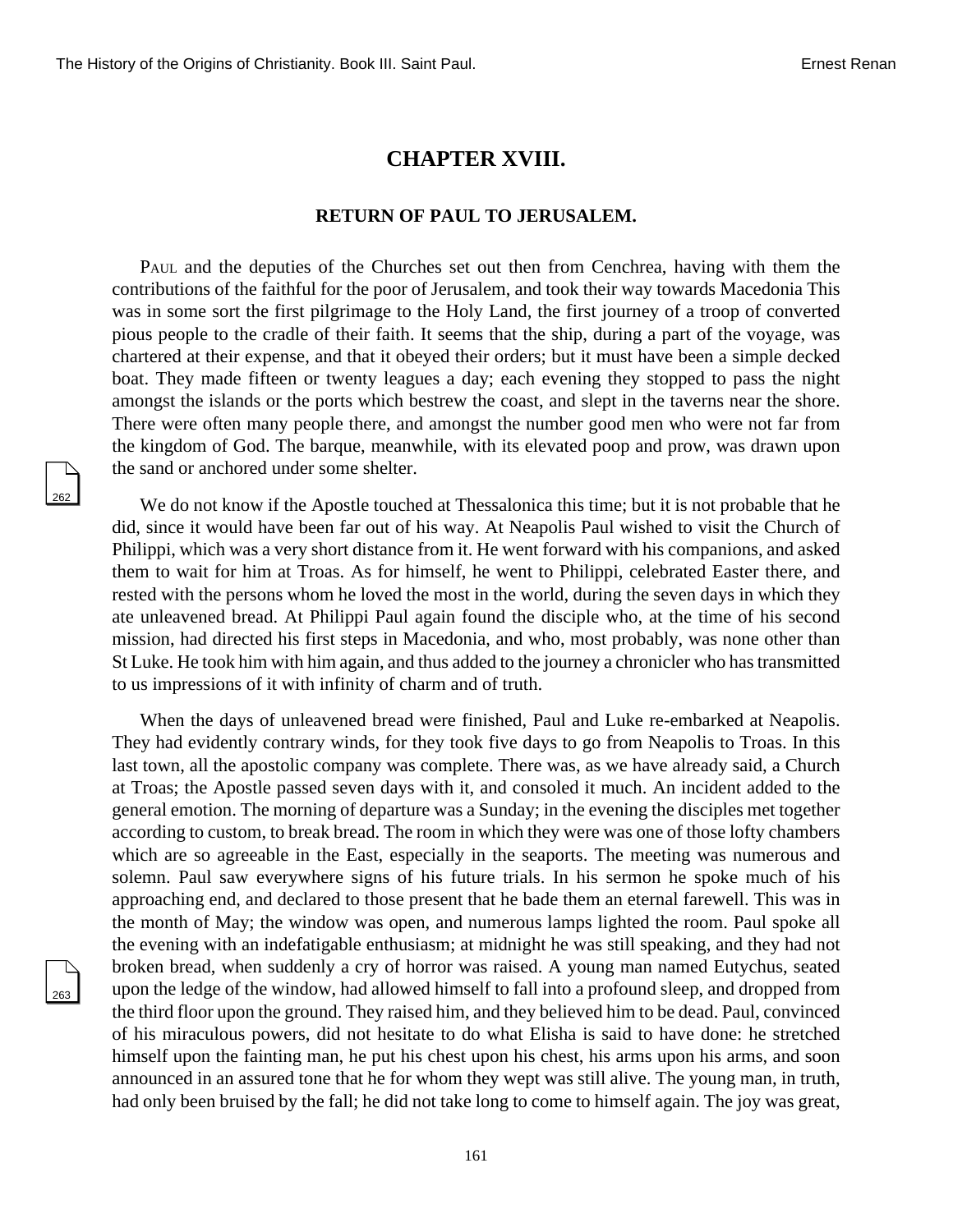265

and all believed it a miracle. They remounted into the upper room, broke bread, and Paul continued their conversation until sunrise.

Some hours afterwards the ship set sail. The deputies and the disciples only were on board, Paul preferring to travel on foot, or at least by land, from Troas to Assos (about eight leagues). Assos was to be their meeting-place. From this time forth, Paul and his companions never separated. On the first day, they went from Assos to Mitylene, where they put in; on the second, they followed the Straits between Chios and the Peninsula of Clazomenes; on the third they touched at Samos; but, for a reason which we do not know, Paul and his companions preferred to pass the night at the anchorage of Trogyle, under the promontory of the neighbouring Cape, at the foot of Mount Mycala. They had thus passed before Ephesus without landing there. It was the Apostle who had wished it: he feared lest the friendship of the faithful of Ephesus might hinder him, and that he could not tear himself away from a town which was very dear to him; but he much wished to celebrate Pentecost at Jerusalem, and twenty-three or twenty-four days having elapsed since Easter, there was no time to be lost. On the morrow, a short sail brought the faithful company from Trogyle to one of the ports of Miletus. There Paul felt deep misgiving as to the propriety of having passed without giving any sign of his existence to his beloved community of Ephesus. He sent one of his companions to inform it that he was some leagues from it, and to invite the elders or wardens to come to him. They came with eagerness, and when they were re-united, Paul addressed to them a touching discourse, which was a summary, and the last words of his apostolic life.

"Since the day when I first came into Asia, you know what I have been for you. You have seen me serve God in humility, in tears, in temptations, and using all my strength to preach unto the Jews and Gentiles the return to God and faith in our Lord Jesus Christ. And now, behold I go bound in the spirit unto Jerusalem. I know not what awaits me; I only know that, from town to town, the spirit announces to me that bonds and afflictions wait upon me. But it matters little to me; I am going to sacrifice my life voluntarily, provided that I finish my course, and that I accomplish the mission that I have received of the Lord Jesus, to testify the Gospel of the grace of God. Oh, you to all of whom I have preached the Kingdom of God, I know that you will no more see my face; I protest then from this day, that I am innocent of the loss of those who will perish; for I have never neglected to make known to you the will of God. Take heed therefore unto yourselves, and to all the flock over which the Holy Ghost hath made you overseers; be true pastors of the Church that the Lord has purchased with his own blood; for I know that after my departure shall grievous wolves enter in, not sparing the flock. And from the midst of you shall men arise, speaking perverse things, to draw away disciples after them. Therefore watch, and remember that by the space of three years I ceased not to warn everyone night and day with tears. And now, I recommend you to the grace of God, who is able to give you a place among the heavenly bodies. I have coveted no man's silver, or gold, or apparel. You know that these hands have ministered unto my necessities, and unto those of my companions. I have shown you how by work one can still support the weak, and to justify the words of the Lord Jesus: 'It is more blessed to give than to receive.'"

All then fell on their knees and prayed. Only stifled sobs were heard. The words of Paul, "You will see my face no more," had pierced them to the heart. The elders of Ephesus in turn approached the Apostle, bent their heads on his neck, and embraced him. They then conducted him to the port,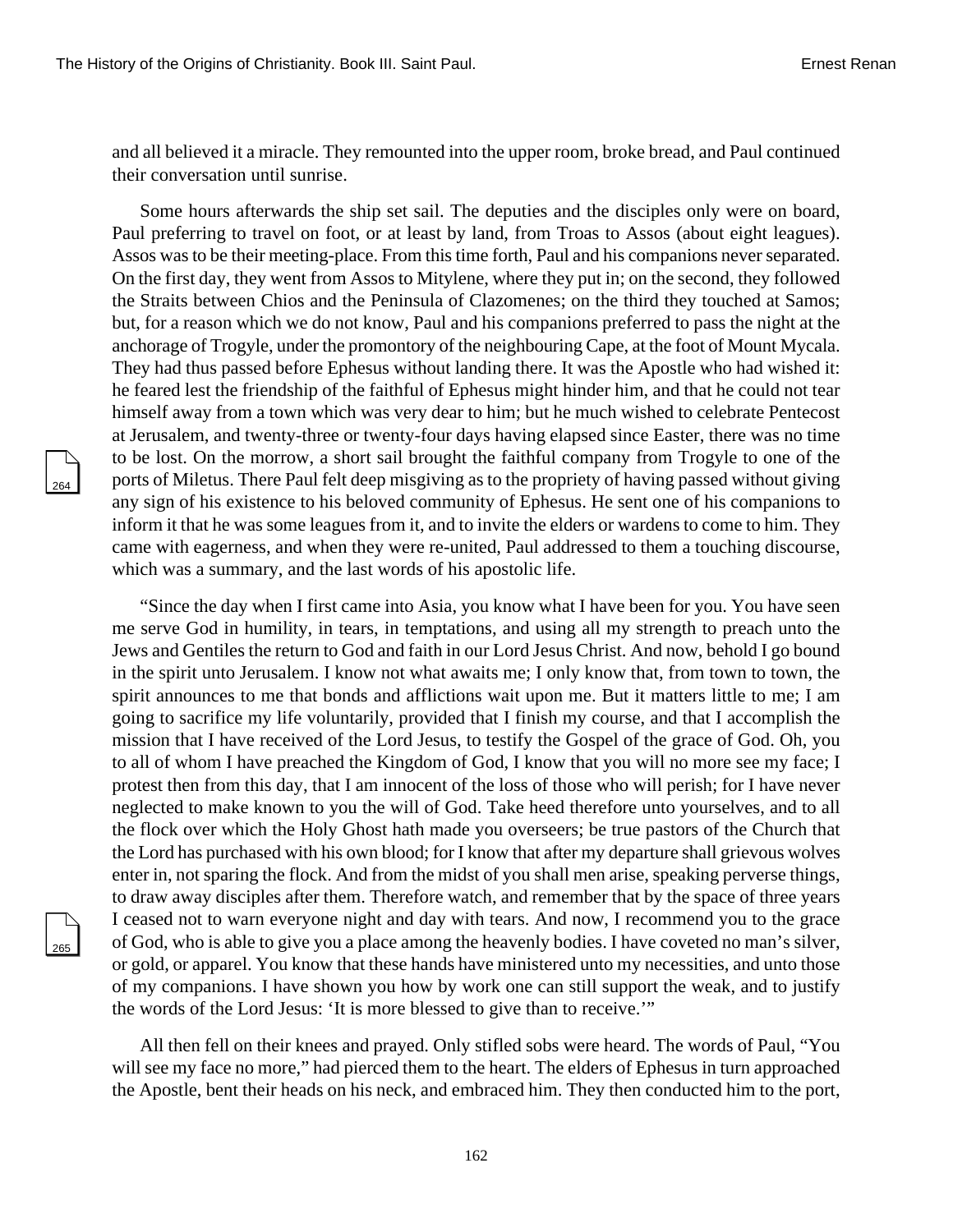267

and only left the shore when the ship set sail, taking the Apostle far from that Ægean sea which had been the scene of his contests, and the theatre of his prodigious activity.

A good wind abaft carried the apostolic company from the port of Miletus to Cos. On the morrow they reached Rhodes, and on the third day Patara, upon the coast of Lycia. There they found a ship loading for Tyre. The little coasting that they had done along the coast of Asia had much delayed them, and their journey would have been indefinitely protracted if they were to continue along the coasts of Pamphylia, Cilicia, Syria, and Phœnicia. They therefore preferred to take the shorter route, and, leaving their first ship there, they embarked on that which was about to sail for Phœnicia. The western coast of Cyprus was directly in their way. Paul could see from afar that Neo-Paphos, which he had visited thirteen years before, at the beginning of his apostolic career. He left it upon his left, and after a voyage of probably six or seven days, he arrived at Tyre.

Tyre had a church, dating from the first missions which followed the death of Stephen. Although Paul had had nothing to do with its foundation, he was known and loved there. In the quarrel which divided the rising sect, in that great rent between Judaism and the strange child to which Judaism had given birth, the Church of Tyre was decidedly of the party of the future. Paul was very well received, and passed seven days there. All the faithful of the place dissuaded him strongly from going to Jerusalem, and asserted that they had manifestations of the Spirit absolutely contrary to the plan. But Paul persisted, and chartered a ship for Ptolemais. On the day of his departure, all the faithful, with their wives and children, conducted him out of the town to the shore. The pious company knelt down on the sand and prayed. Paul bade them farewell; the Apostle and his companions re-embarked, and the people of Tyre returned sadly to their homes.

They reached Ptolemais the same day. There also were some brethren; he saluted them and stayed for a day with them. Then the Apostle left the sea. Going round Carmel, he reached in one day Cæsarea in Palestine. They stayed at the house of Philip, one of the seven primitive deacons, who for many years had been settled at Cæsarea. Philip had not taken, like Paul, the title of Apostle, although in reality he had exercised the functions of one. He contented himself with the name of "Evangelist," which designated apostles of the second rank, with the much more coveted title of "one of the seven."

Paul found here much sympathy, and remained several days at Philip's house. Whilst there, the prophet Agabus arrived from Judæa. Paul and he had known each other at Antioch fourteen years before. Agabus imitated the manners of the ancient prophets, and affected to act in a symbolical fashion. He entered in a mysterious manner, approached Paul, and took from him his girdle. They followed his movements with curiosity and terror. With the girdle of the Apostle that he had taken, Agabus bound his own legs and hands. Then suddenly breaking the silence, he said, in an inspired tone,—"Thus saith the Holy Ghost, so shall the Jews at Jerusalem bind the man that owneth this girdle, and shall deliver him into the hands of the Gentiles." The emotion was of the liveliest kind. The companions of Paul and the faithful of Cæsarea with one voice begged the Apostle to give up his journey. Paul was inflexible, and declared that chains could not frighten him, since he was ready to die at Jerusalem for the name of Jesus. His disciples saw plainly that he would not yield, and finished by saying,—"The will of the Lord be done." Then they began their preparations for departing. Many of the faithful of Cæsarea joined themselves to the caravans. Mnason, of Cyprus,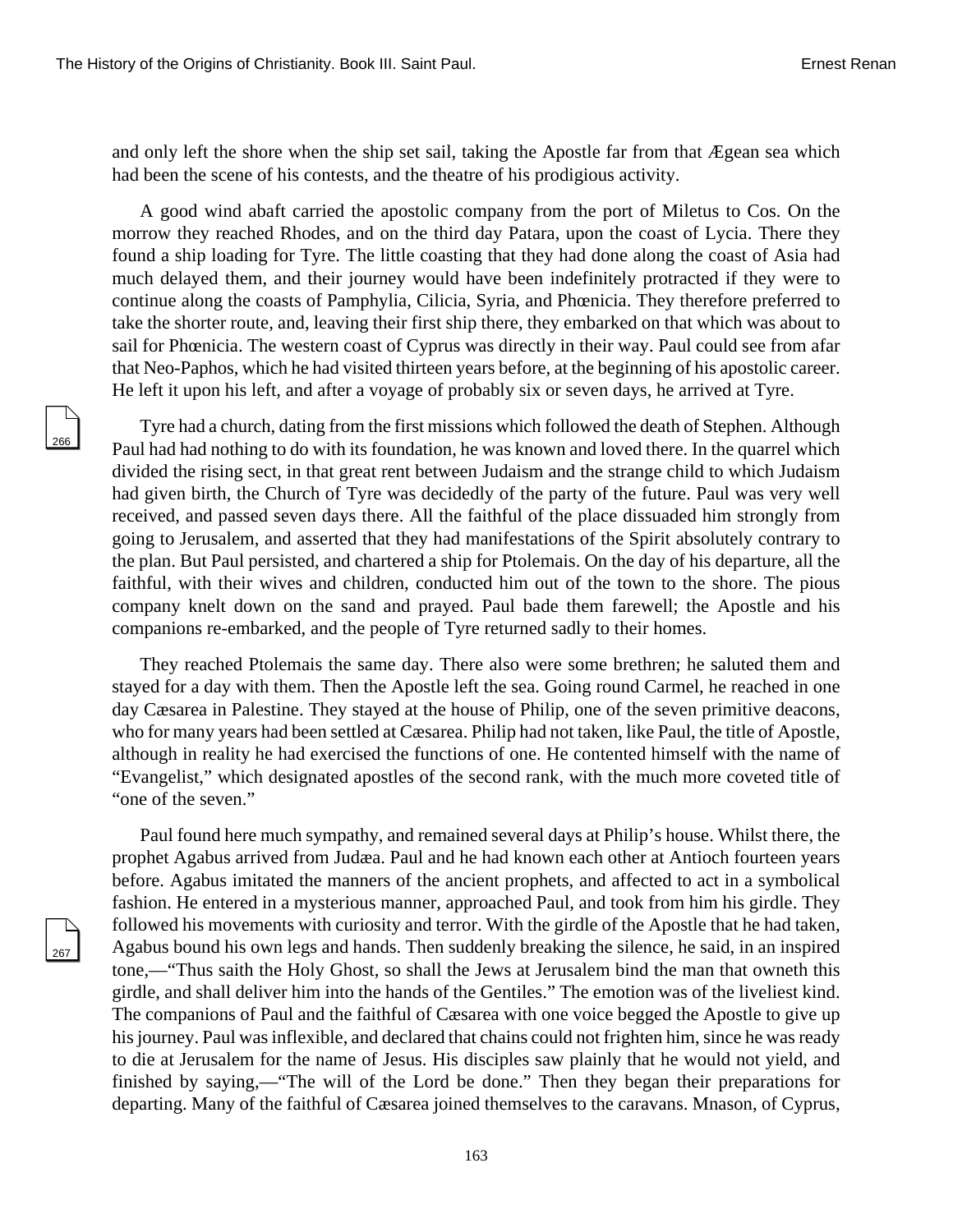a very old disciple, who had a house at Jerusalem, but who at this moment was at Cæsarea, was of the number. The Apostle and his following should lodge at his house. They mistrusted the welcome they would receive from the Church: there was much trouble and apprehension in all the company.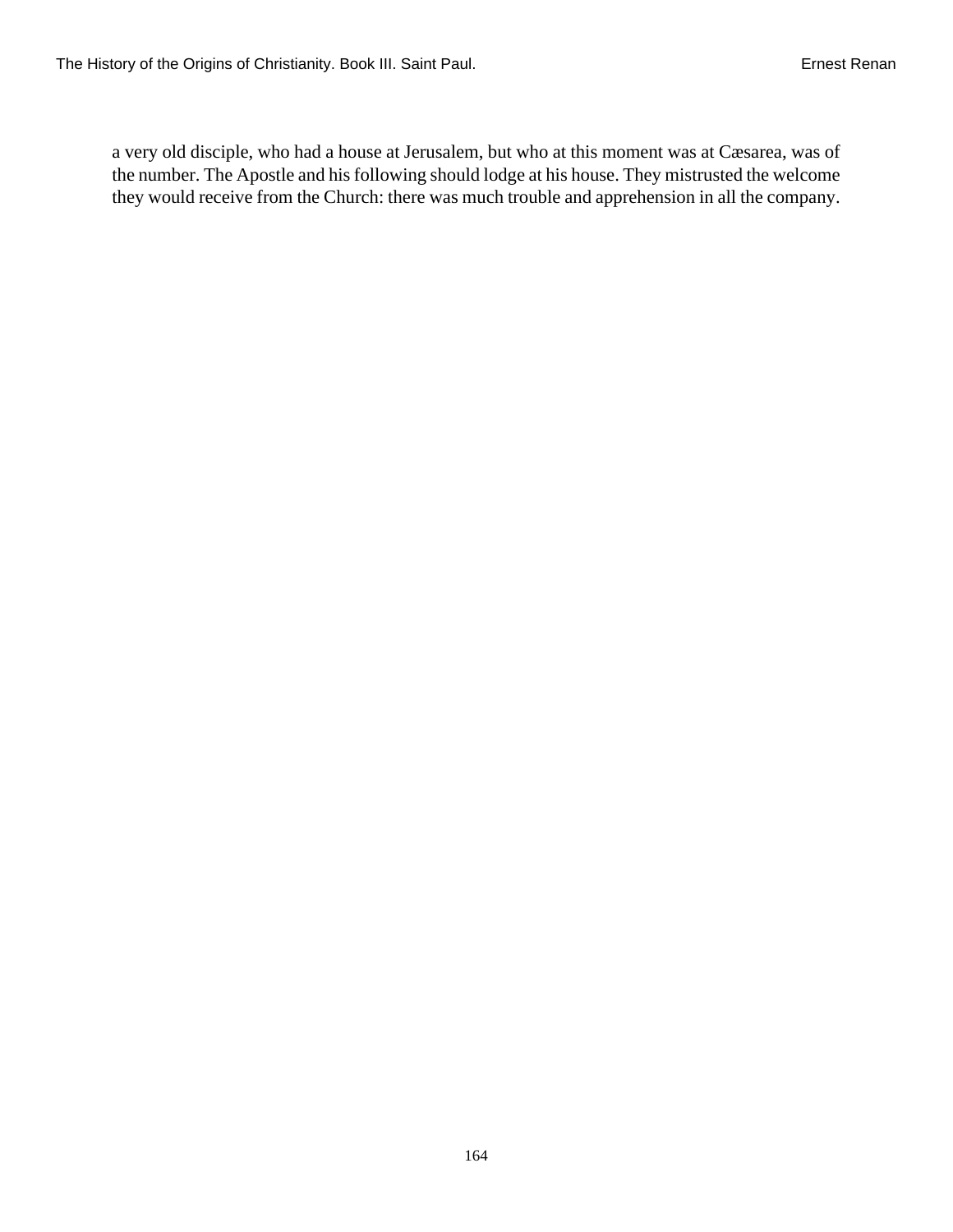### **CHAPTER XIX.**

#### **LAST STAY OF PAUL AT JERUSALEM—HIS APPREHENSION.**

PAUL entered into that fatal town of Jerusalem for the last time, some days, it seems, after the feast of Pentecost (July 58). His company, formed of delegates from the Churches of Greece, of Macedonia, and of Asia, of his disciples, and of the faithful of Ceesarea who had wished to accompany him, were sufficient to give a warning to the Jews. Paul began to be well known. His arrival had been waited for by the fanatics, some had probably received from Corinth and Ephesus notice of his return. Jews and Judæo-Christians appeared to have agreed to slander him. They everywhere represented him as an apostate, as the desperate enemy of Judaism, as a man who ran all over the world to destroy the law of Moses and the biblical traditions. His doctrine upon meats sacrificed to idols everywhere excited angry passions. They maintained that he disobeyed the decrees of the Council of Jerusalem as to the observances connected with meats and marriage. They represented him as a second Balaam, sowing scandal before the sons of Israel, teaching them to practise idolatry, and to cohabit with Pagans. His doctrine of justification by faith and not by works was energetically repudiated. Whilst they admitted that converted Pagans were not obliged under the Law in its entirety, they maintained that nothing could exempt a Jew from the duties inherited by him. But Paul thought nothing of this view; he gave himself the same liberties as his converts; he was no longer a Jew in any degree.

The first brethren that the new arrivals met on the day of their arrival had welcomed them cordially. But it is already very remarkable that neither the apostles nor the elders came to meet the one man, who, accomplishing the boldest oracles of the prophets, had brought the nations and the far-off isles tributaries to Jerusalem. They waited for his visit with a coldness more politic than Christian, and Paul had to pass alone, with some humble brethren, the first evening of his last stay at Jerusalem.

St James the Great was, as we have already seen, the sole and absolute head of the Church of Jerusalem. Peter was certainly absent, and very probably established at Antioch; it is probable that John, according to his custom, had accompanied him. The Judæo-Christian party reigned thus without any counterbalances at Jerusalem. James, blinded by the respect of every one who surrounded him, proud, moreover, of the bond of relationship which united him to Jesus, represented a conservative principle of weighty solemnity, a kind of obstinate papacy in his narrow mind. Around him, a numerous party, more Pharisaical than Christian, carried the taste for the observances of the Law to nearly the same degree as the zealots, and imagined that the new movement had for its essence a redoubling of devotion. These exalted ones gave themselves the name of "the poor," *Ebionim,* πτωχδι, and gloried in it. There were many rich people in this community, but they were unpopular; they were considered to be as proud and tyrannical as the Sadducees. Fortunes, in the East, scarcely ever have an honest origin; of every rich man it may be said, without much chance of mistake, that he or one of his ancestors has been a conqueror, or a thief, a usurer, or a rogue. The association of ideas which, especially amongst the English everywhere collocates honesty with richness, has never been found in the East. Judæa, at least, thought of things in the opposite sense.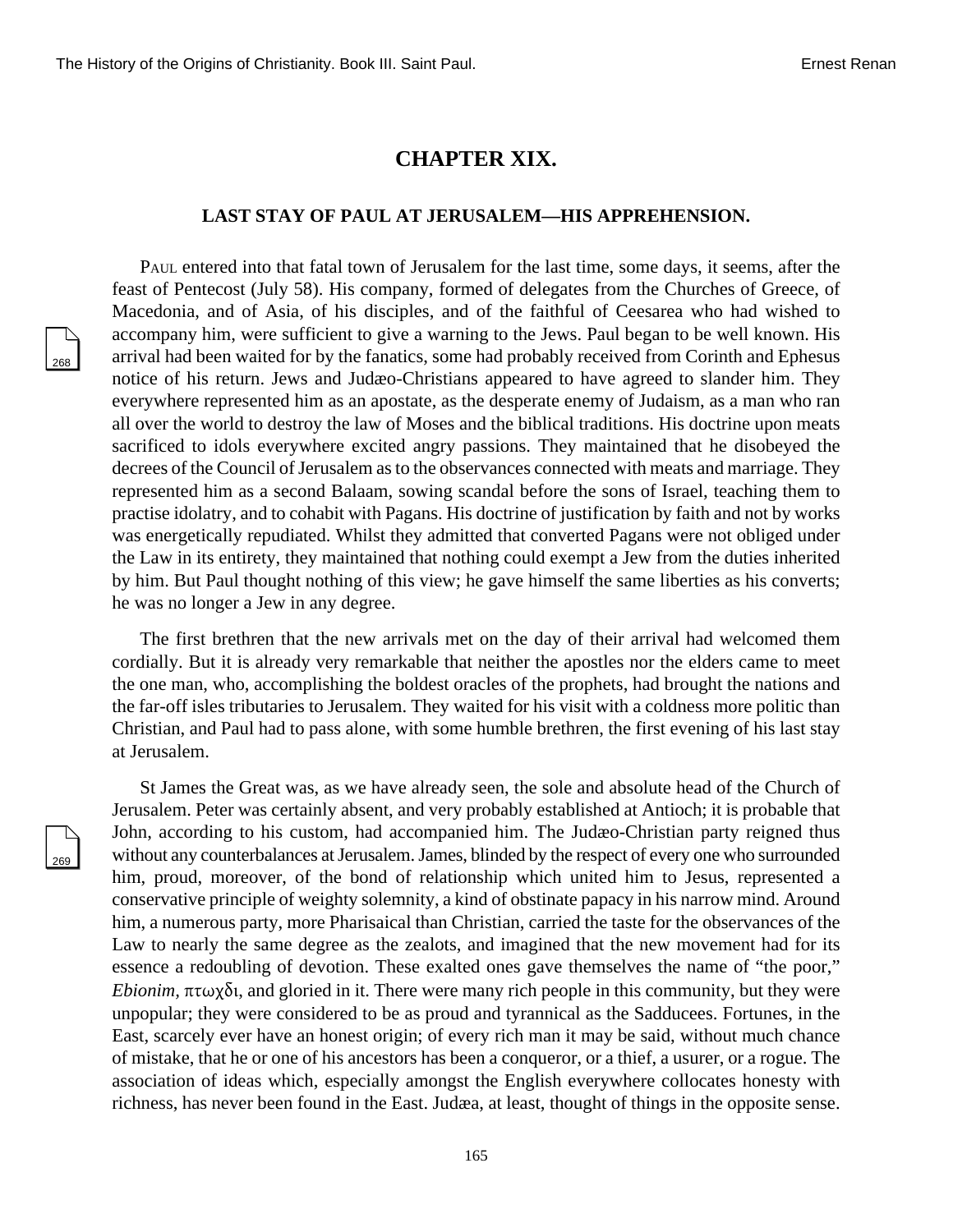271

For the saints of Jerusalem "rich" was synonymous with "enemy" and "evil-doer." The ideal of impiety was in their eyes the opulent Sadducee, who persecuted them, dragged them before the tribunals. Passing their life around the temple, they were like good little brotherhoods, occupied in praying for the people. They were, in every case, pronounced Jews and certainly Jesus would have been surprised if he could have seen what his doctrine had become in the hands of those who boasted kinship with him both in the Spirit and in the Flesh.

Paul, accompanied by the deputies of the Churches, went to see James on the morning after his arrival, All the elders were assembled in the house of St James. They gave each other the kiss of peace. Paul presented the deputies to James: they gave the money which they had brought. Then he recounted the great things that God had done in the Pagan world by his ministry; the elders gave thanks to God for them. Was the reception, however what they had a right to expect? We may doubt if it were. The author of the *Acts* has so completely modified, in view of his system of conciliation, the recital of the assembly of Jerusalem in 51, that one must believe that he has in like manner greatly modified in his recital the events which he himself took part in. In the first place, his inaccuracy is shown by comparing his accounts with the Epistle to the Galatians. In the second, there are grave reasons for supposing that he has in like manner sacrificed truth to the necessities of policy. At first, the apprehensions that Paul showed beforehand as to the temper with which the saints of Jerusalem would receive his offering could not have been without some foundation. In the second place, the account of the author of the *Acts* contains more than one suspicious feature. The Judæo-Christians are there represented as the enemies of Paul, almost as much so as the pure Jews. These Judæo-Christians have the worst opinion of him; the elders did not conceal the fact that the report of his arrival was annoying to them, and might provoke a manifestation on their part. The elders do not say that they share in these prejudices; but they excuse them, and in every case it is easy to see from their words that a great proportion of the Christians of Jerusalem, so far from being ready to welcome the Apostle, needed to be calmed and reconciled to him. It is remarkable, also, that the author of the *Acts* speaks only of the collection after a time and in the most indirect fashion. If the offering had been welcomed as it should have been, why does he not say so, when Paul in three of his epistles devotes entire pages to this object? It is hardly to be denied that Simon Magus, in the majority of the cases in which Christian tradition refers to him, may be the pseudonym of the Apostle Paul. The story according to which this impostor wished to buy apostolic powers with money, may very possibly be a translation of the ungracions reception accorded by the Apostles of Jerusalem to the collection of Paul. It would perhaps be dangerous to affirm so much, but it is quite conceivable that an assembly of ill-disposed elders may have represented the generous act of one who was not of their opinion as an attempt at corruption.

If the elders of Jerusalem had not been narrow-minded in the extreme, how is the strange discourse which the author of the *Acts* attributes to them, and which betrays all their embarrassment, to be explained? The presentation, in fact, was scarcely complete, when they said to Paul,—"Thou seest, brother, how many thousands of Jews there are which believe; and they are all zealous of the Law: and they are informed of thee that thou teachest all the Jews which are among the Gentiles to forsake Moses, saying that they ought not to circumcise their children, neither to walk after the customs. What is it therefore? From all sides they come to learn of thy arrival. Do therefore this that we say to thee: We have four men which have a vow on them; them take, and purify thyself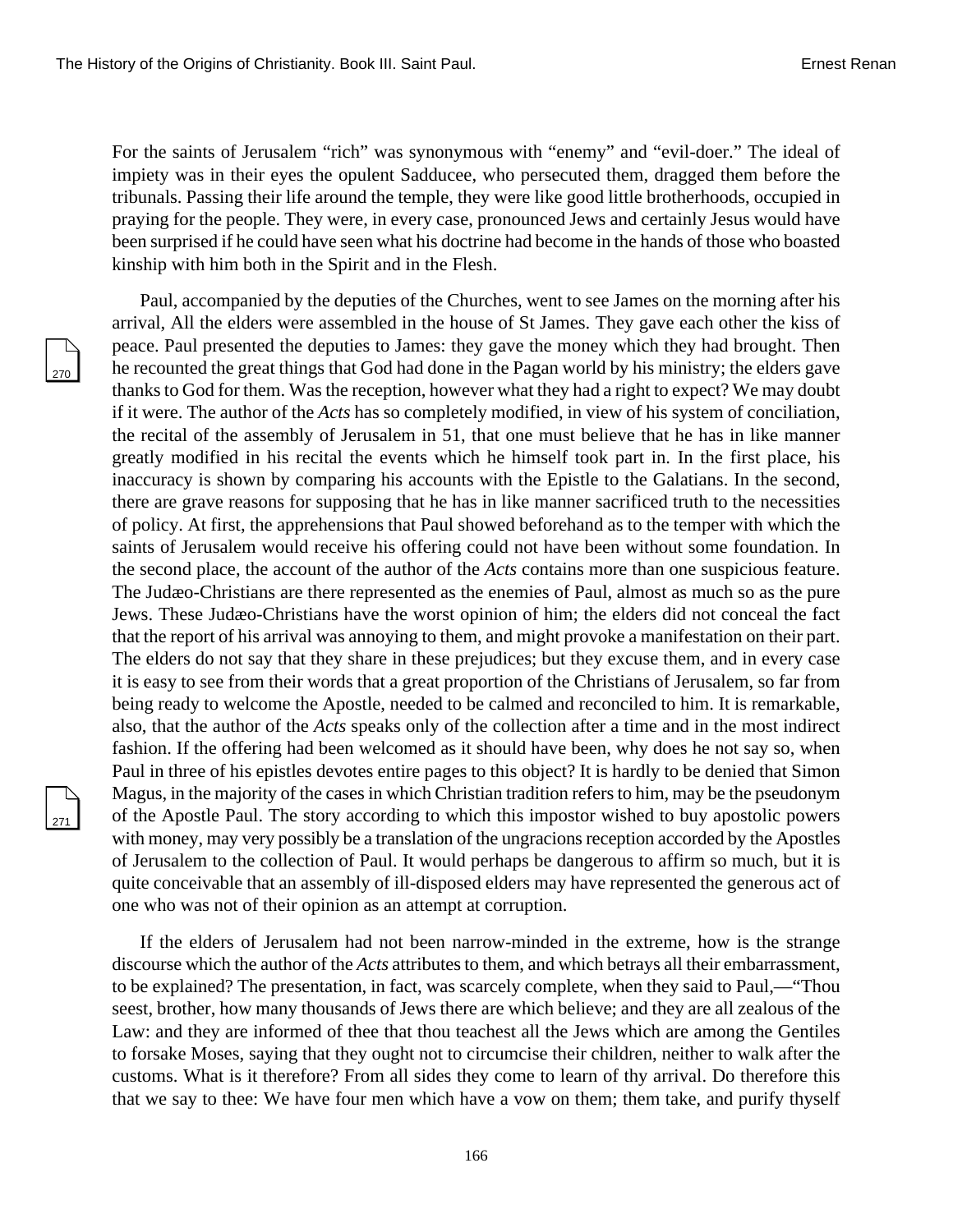with them, and be at charges with them, that they may shave their heads: and all may know that those things whereof they were informed concerning thee are nothing, but that thou thyself also walkest orderly, and keepest the Law."

Thus to him who brought to them the homage of a world, these narrow souls replied only by a mark of defiance. Paul ought to expiate by a mummery his prodigious conquests. It was necessary that he should give some satisfaction to this littleness of mind. He must do this in company with four mendicants, too poor to afford to have their heads shaven at their own expense. They were under a vow, and, according to the superstition, he must recognise them as his companions. Such is the strange condition of humanity, that no one need be astonished at such a spectacle. Men are too numerous for it to be possible to establish anything in this world, without making concessions to mediocrity. To conquer the scruples of the weak, one must be either utterly disinterested, or very powerful. Those whose position obliges them to reckon with the crowd are led to demand of great men independent of singular inconsequences. Every thought vigorously avowed is in the government of the world an embarrassment. Apology, proselytism themselves, when they imply a little genius, are, for conservative folk, suspected things. See those eloquent laymen who in our days have attempted to enlarge Catholicism and to reconcile it with the sympathies of a part of society which was until then closed to Christian feeling; what have they obtained from the Church to which they have brought crowds of new adherents? A disavowal. The successors of St James the Great have found it prudent to condemn them, even whilst profiting by their success. They have accepted their offering without thanks; they have said to them as to Paul, "Brethren, ye see these thousands of old believers who hold to things that you pass by in silence: when you speak to men of the world, take care, leave the novelties which scandalise them, and sanctify yourselves with us."

What was Paul to do, placed thus between his great principle of the inutility of works, and the immense interest he had in not breaking with the Church of Jerusalem? His position was cruel. To submit himself to customs that he held to be useless and almost an insult to Jesus—since if he had allowed it to be believed that salvation is obtainable by anything other than the merits of Christ, he would have to put himself in flagrant contradiction with the doctrine which he had everywhere preached, and which in his great general epistle especially he had developed with an unparalleled force. Why, besides, did they ask him to put in force a disused rite, one devoid of all efficacy, and nearly an absolute negation of the new dogma? To show that he is really a Jew,—to refute in a peremptory fashion the rumour spread abroad that he has ceased to be a Jew, that he no more holds by the Law and traditions? Now, assuredly, he admits them no more. Was not connivance at this misunderstanding unfaithfulness to Christ? All that must have caused Paul to hesitate, and agitated him profoundly. But a higher principle, which dominated his life, made him conquer his repugnance. Above his opinions and private sentiments, Paul placed charity. Christ has delivered us from the Law; but if in profiting by the liberty that Christ has given us, we offend our brother, it is much better to renounce this liberty and to return to slavery. It is in virtue of this principle that Paul, as he says, makes himself all things to all men,—a Jew with the Jews, a Gentile with the Gentiles. In accepting the proposition of James and of the elders, he applies his favourite principle; he submits himself then. Never, perhaps, in the life of the Apostle, did he make a more considerable sacrifice to his work. The heroes of practical life have other duties than those of contemplative life. The first duty of the latter is to sacrifice action to ideas, to say what they think, or do not think, in the exact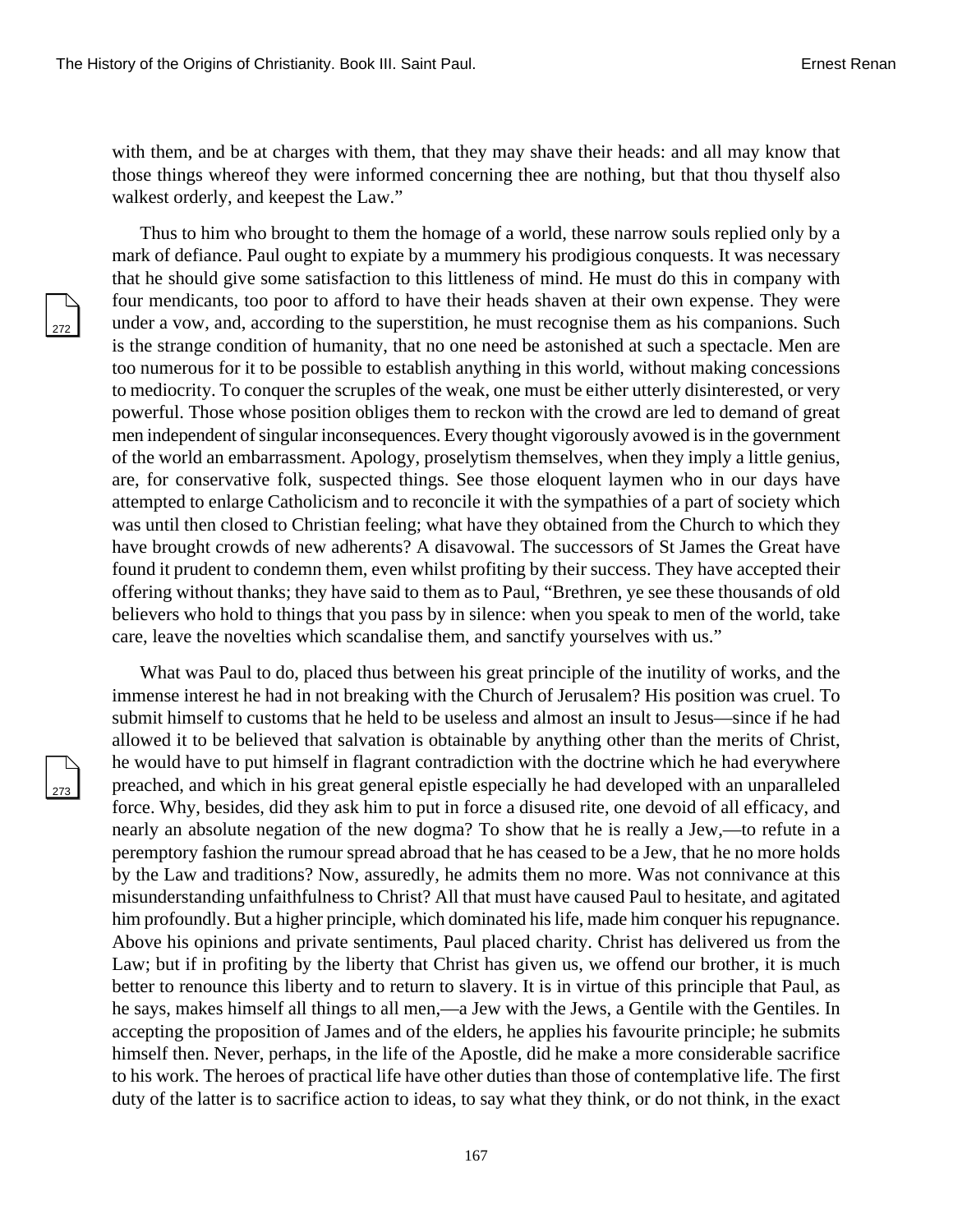275

measure in which they think it; the first duty of the others is frequently to sacrifice their ideas, sometimes even their most definite principles, for the good of the cause the triumph of which they have at heart.

What they asked Paul, besides, was less to shave his head and become a Nazarite himself, than to pay the expenses of four Nazarites, who had nothing wherewith to pay for the sacrifices offered on occasions of this kind. This was a work much esteemed among the Jews. There were around the temple troops of poor men who had made vows, and who expected some rich man to pay for them. "To shave a Nazarite" was an act of piety, and occasions are cited in which powerful personages, as an expressing of thankfulness for a blessing from heaven, made thousands of them shave; much the same as in the Middle Ages it was meritorious to pay men to make pilgrimages and to enter into monastic life. Paul, in the midst of the poverty which reigned in the Church of Jerusalem, passed for a rich man. He was asked as a rich devotee, and to prove publicly that he remained faithful to the practices of his country. James, much inclined towards exterior observances, was probably the inspirer of this grotesque idea. They urged, furthermore, that such observances had nothing to do with converted Pagans. His only motive in complying was that they should not allow it to be believed that the frightful scandal of a Jew not practising the Law of Moses was possible. So great was the fanaticism inspired by the Law, that such a phenomenon appeared more extraordinary than the overturning of the world and the total overthrow of creation.

Paul then placed himself in the company of the four poor men. Those who accomplished such vows began by purifying themselves, afterwards they entered into the temple, remained shut up there for a certain number of days, according to the vow that they had made—a period of from seven to thirty days—abstained from wine, and cut off their hair. When the term of days was reached, they offered sacrifices that were paid for at a sufficiently high price. Paul submitted himself to all. On the morrow of his visit to James's house, he betook himself to the temple, and got his name inscribed for seven days; and then fulfilled all the customary rites, greater during these days of humiliation, in which, by a voluntary weakness, he accomplished with men in rags an obsolete action of devotion, which when at Corinth or at Thessalonica he had denounced with all the force and independence of his genius.

Paul was already at the fifth day of his vow, when an incident which was only too easy to foresee decided the remainder of his career, and engaged him in a series of troubles, which he ended only with his death.

During the seven days which had elapsed since his arrival at Jerusalem, the hate of the Jews against him was terribly exasperated; they had seen him walk in the town with Trophimus of Ephesus, who was one of the uncircumcised. Some Jews of Asia, who recognised Trophimus, spread the rumour that Paul had introduced him into the temple. That was assuredly false, besides to have done so would have exposed him to certain death. Paul had undoubtedly not for a moment thought of making his Christians share in the religious practices of the temple. These practices were for him absolutely barren: their continuation was almost an insult to the merits of Christ. But religious hate needs little stimulus when a pretext is wanted for acts of violence. The populace of Jerusalem were soon persuaded that Paul had committed a crime which could only be washed out in blood. Like all the great revolutionists, Paul discerned the impossibility of living. The enmities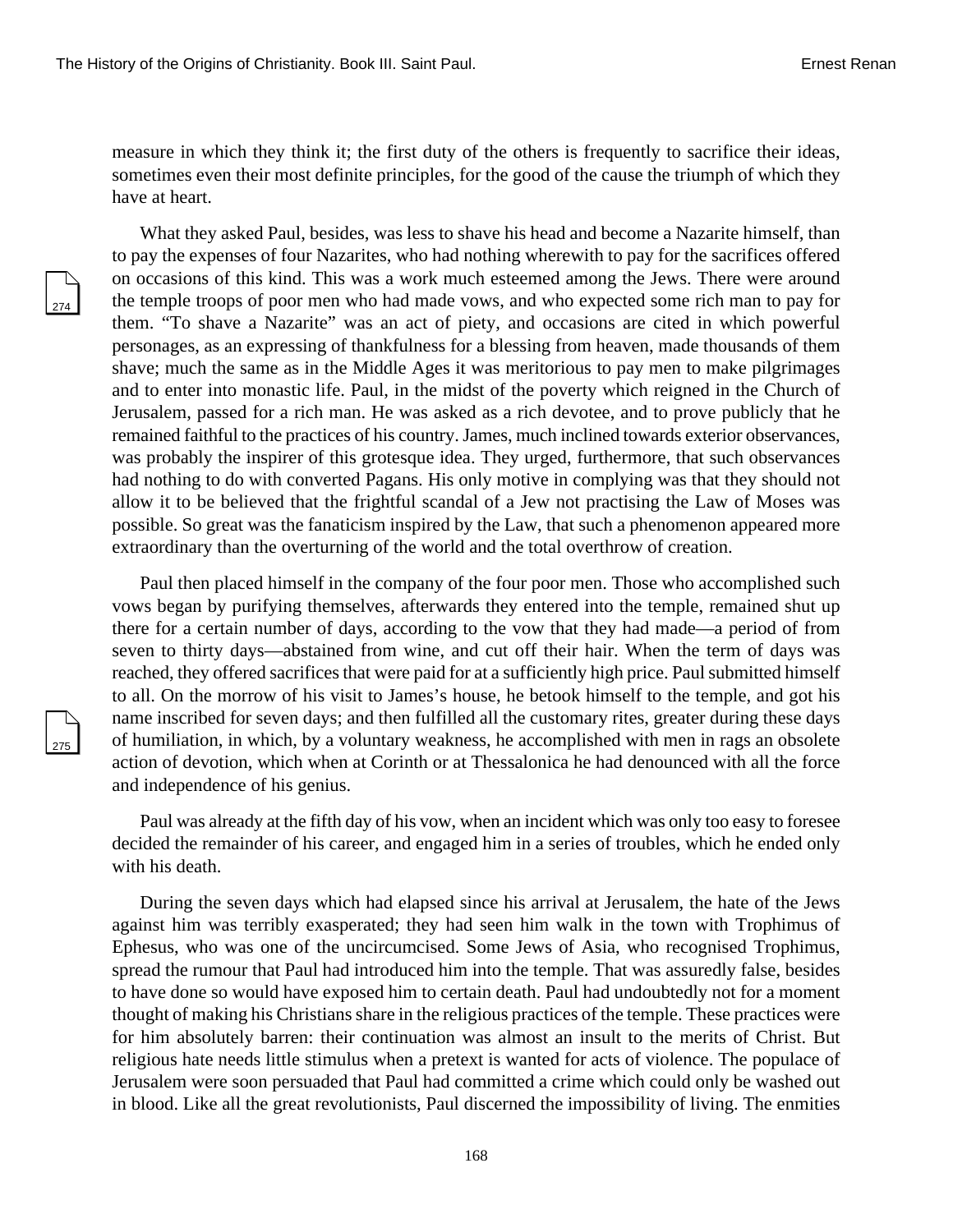that he had raised began to league themselves: the chasm was deepening around him. His companions were strangers at Jerusalem; the Christians of that city held him for an enemy, and opposed themselves to him nearly as bitterly as did the fanatical Jews. In analysing carefully certain features of the account as given in the *Acts*, in taking notice of the reiterated warnings which, during all his return voyage, exposed to Paul the snares prepared against him at Jerusalem, we ask ourselves if these Judæo-Christians, whose malevolent temper was asserted by the elders, and from whom they feared a hostile demonstration, did not contribute to increase the storm which was about to burst upon the Apostle. Clemens Romanus attributes the loss of the Apostle "to envy." It is frightful to think so, but it agrees well with the iron law which will rule human affairs until the day of the final triumph of God. I perhaps deceive myself, but when I read the twenty-first chapter of the *Acts*, an invincible suspicion rises within me; something, I do not know what, tells me that Paul was lost by these "false brethren" who overran the world in his footsteps, to oppose his work, and to represent him as another Balaam.

Be that as it may, the signal of the riot came from the Jews of Asia who had seen him with Trophimus. They recognised him in the temple whilst he accomplished the proscribed rite with the Nazarites. "Help, help! children of Israel!" cried they. "Here is the man who preaches everywhere against the Jewish people, against the Law, against this holy place. Here is the profaner of the temple—he who has introduced Pagans into the sanctuary." The whole town was soon in an uproar. A great crowd assembled. The fanatics seized Paul; their resolute intention was to kill him. But to shed blood in the interior of the temple would have been a pollution of the holy place. They dragged Paul then outside the temple, and had scarcely got there when the Levites closed the doors behind him. They took it to be their duty to beat him. Such indeed would have been his fate if the Roman authority, who alone maintained any shadow of order in this chaos, had not intervened to tear him from the hands of the madmen.

The procurator of Judæa, ever since the death of Agrippa the First, resided habitually at Cæsarea, a Roman town, ornamented with statues, an enemy of the Jews, and opposed in all ways to Jerusalem. The Roman power at Jerusalem was, in the absence of the procurator, represented by the tribune of the cohort, who resided with all his armed force in the tower of Antonia, at the north-west angle of the temple. The tribune, at this time, was a certain Lysias, Greek or Syrian by birth, who, by protections bought with money, had obtained from Claudius the title of Roman citizen, and had since then added to his name that of Claudius. At the news of the tumult, he ran with some centurions and a detachment, by one of the staircases which placed the tower in communication with the outer courts. The fanatics then ceased to strike Paul. The tribune seized and bound him with two chains, asked him who he was, and what he had done; but the tumult prevented a word being heard. The Jewish riot was something frightful. Those strong irritated figures, those large eyes starting from their sockets, those gnashings of teeth, those vociferations, those men flinging dust into the air, tearing their clothes, or throwing themselves about convulsively, gave the looker-on the idea of demons. Although the crowd was unarmed, the Romans were not altogether free from a certain fear of such madmen. Claudius Lysias gave the order to lead Paul to the tower. The excited crowd followed them, uttering cries of death. At the foot of the staircase, the press was such that the soldiers were obliged to take Paul in their arms and to carry him. Claudius Lysias tried in vain to calm the tumult. He somewhat hastily concluded, or it was perhaps suggested by ill-informed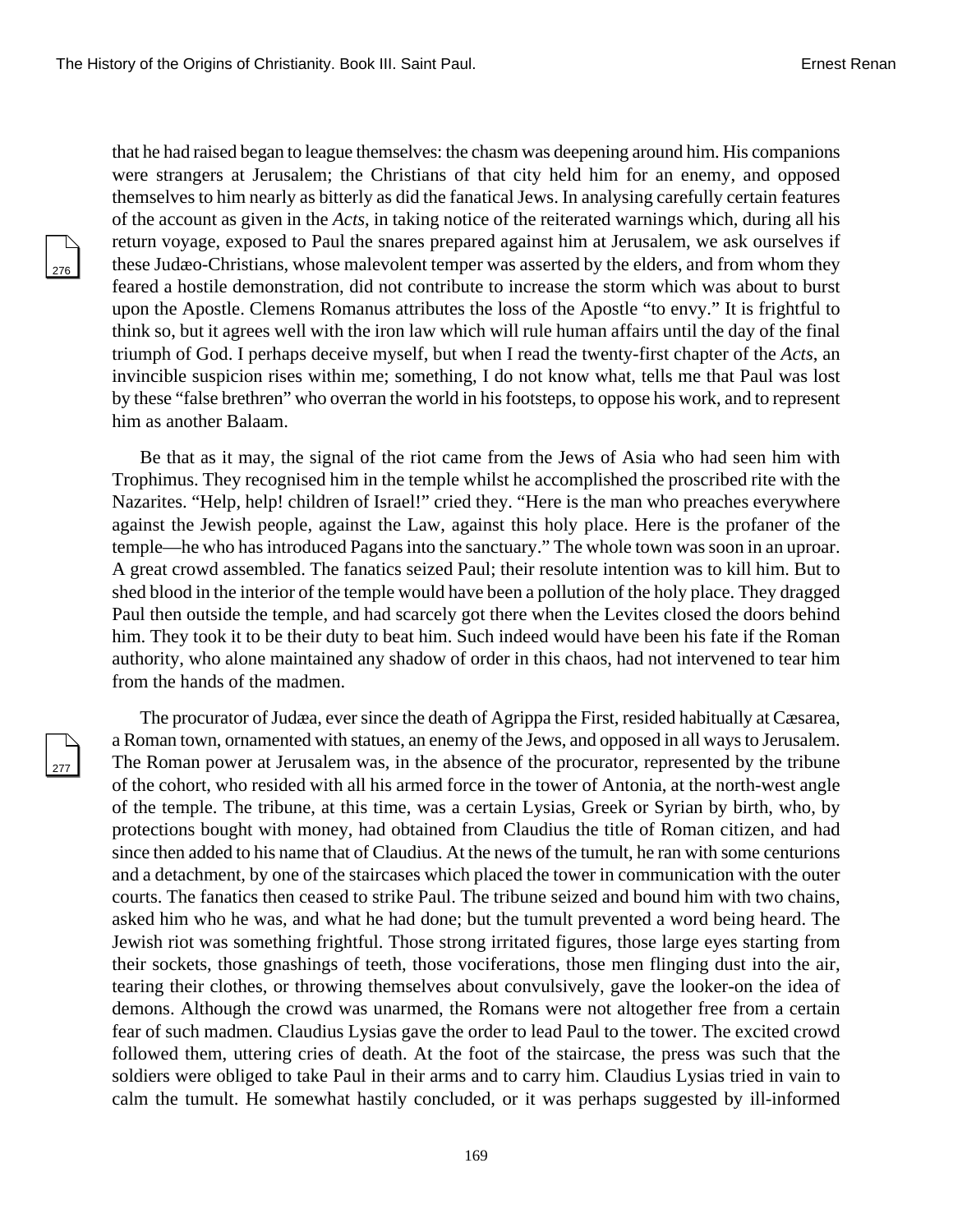persons, that the man whom he had arrested was the Jew of Egypt who, a short time before, had led out with him into the desert some thousands of zealots, announcing to them that he would immediately realise the kingdom of God. They did not know what had become of this impostor, and at any riot they fancied they might see him re-appear among the agitators.

When they had reached the door of the tower, Paul spoke in Greek to the tribune, and begged him to let him speak to the people. The latter, surprised that the prisoner knew Greek, and recognising at least that he was not the Egyptian false prophet, granted his request. Paul then, standing upon the staircase, made a sign with his hand that he wished to speak. Silence was obtained, and, when they heard him speak Hebrew (that is to say, Syro-Chaldean), they redoubled their attention. Paul recounted, in the form which was habitual to him, the history of his conversion and of his calling. They soon interrupted him; the cries, "Kill him! kill him!" began again; the anger was at its height.

The tribune commanded the prisoner to enter the citadel. He understood nothing of this affair; though a brutal and mean soldier, he thought to explain it by torturing him as being the cause of all the trouble. They seized Paul, and had already tied him upon the post to receive the blows of the scourge, when he declared to the centurion who presided at the torture that he was a Roman citizen. The effect of this word was always very great. The executioners receded; the centurion referred to the tribune; the tribune was very much surprised. Paul had the appearance of a poor Jew. "Is it true that thou art a Roman citizen?" Claudius asked him. "Yes." "But I paid a large sum to obtain that title." "But I was free born," replied Paul. The stupid Claudius began to be afraid; his poor brain tortured itself to find any meaning in this business. Outrages against the rights of Roman citizens were punished very severely. The very fact of having tied Paul to the post with the view of flagellation was an offence,—an act of violence which would have remained unknown if it had been done by an obscure man, might now become a very grievous matter. Finally Claudius hit upon the idea of convoking for the morrow the high priest and the Sanhedrim, in order to know what complaint they made against Paul, because he himself could find none.

The high priest was Ananias, son of Nébédés, who by a rare exception had filled this high office for ten years. He was a man very much respected, in spite of his gluttonous habits, which were proverbial among the Jews. Independently of his office, he was one of the first men of the nation; he belonged to that family of Hanan, which one is sure to find upon the judicial bench whenever it is a case of condemning the Christians, the popular saints, the innovators of all kinds. Ananias presided over the assembly. Claudius Lysias ordered Paul to be released from his chains, and caused him to be brought in: he himself looking on. The discussion was extremely tumultuous. Ananias flew into a passion, and, for a word which appeared to him blasphemous, ordered his assessors to smite Paul upon the mouth. "God shall smite thee, thou whited wall," replied Paul, "for sittest thou to judge me after the law, and commandest me to be smitten contrary to the law?" "What! revilest thou God's high priest?" said the assistants. Paul, changing his mind, said, "I wist not, brethren, that he was the high priest, for if I had known I should not have spoken thus; for it is written, 'Thou shalt not speak evil of the ruler of thy people.'" This moderation was skilfully calculated. Paul had remarked, indeed, that the assembly was divided into two parties, animated by very diverse sentiments towards him: the high Sadducee clergy were absolutely hostile to him; but he could make himself understood to a certain point by the Pharisee middle-class. "Brethren," cried he, "I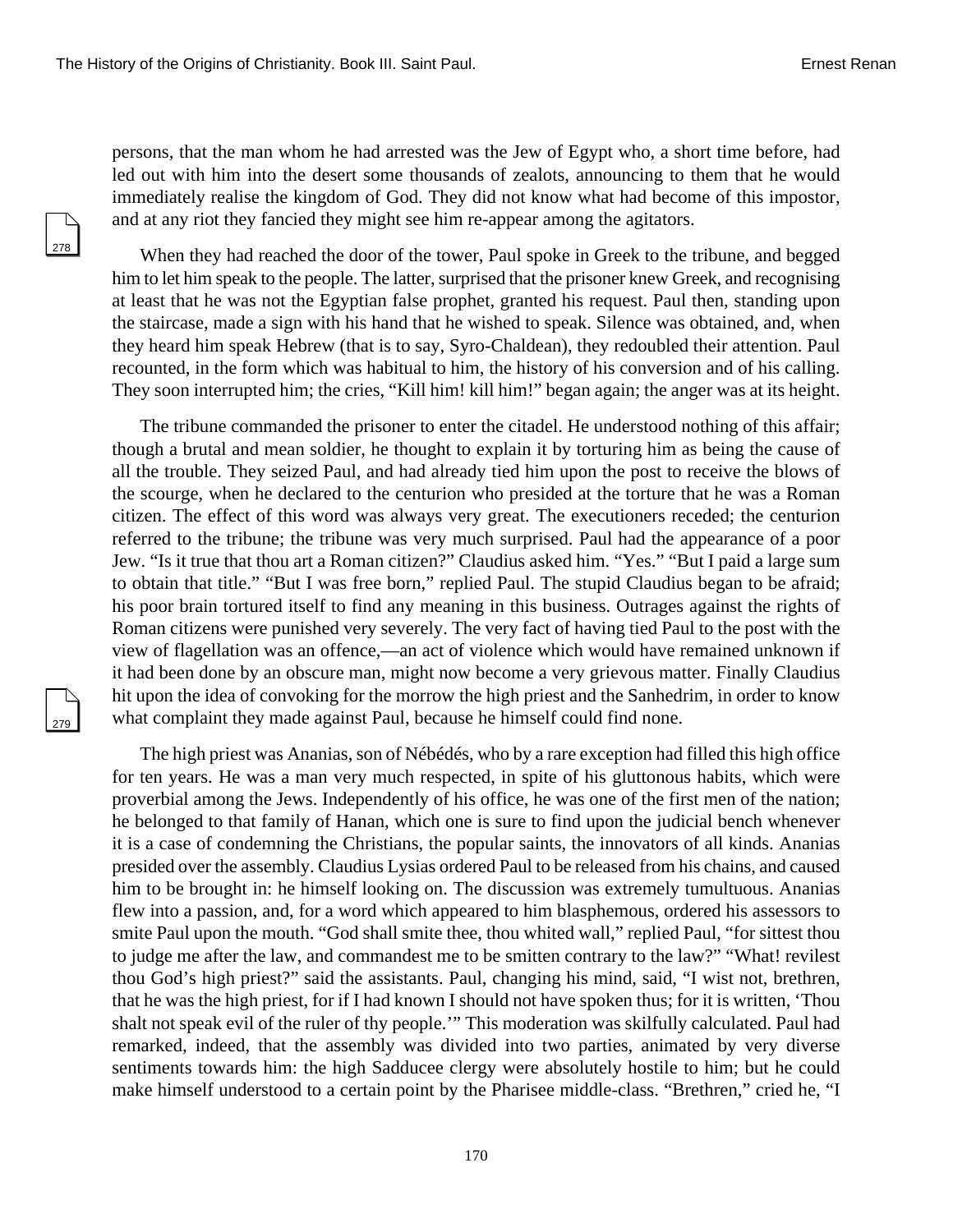am a Pharisee, the son of a Pharisee. Do you know why they accuse me? For my hope in the resurrection of the dead." It was putting the finger upon an open sore. The Sadducees denied the resurrection, the existence of angels and of spirits; the Pharisees admitted all. The stratagem of Paul succeeded marvellously; war was soon in the assembly. Pharisees and Sadducees were more eager to fight amongst themselves than to destroy their common enemy. Many Pharisees even took up the defence of Paul, and affected to find the recital of his vision probable. "Finally," said they, "what complaint have you against this man? Who knows if a spirit or an angel has not spoken to him?"

Claudius Lysias assisted open-mouthed at this debate, utterly unmeaning as it was for him. He saw the moment when, as on the night before, Paul was about to be torn to pieces. He therefore gave orders to a squadron of soldiers to descend into the hall, to rescue Paul from the hands of those present, and to reconduct him to the tower. Lysias was much embarrassed. Paul, however, rejoiced in the glorious witness that he had just borne to Christ. The following night he had a vision. Jesus appeared to him and said, "Be of good cheer: for as thou hast testified of me in Jerusalem, so must thou bear witness to me also at Rome."

The hate of the fanatics, during this time, did not remain inactive. A certain number of these zealots or hired murderers, always ready to draw the dagger in defence of the Law, conspired to kill Paul. They bound themselves by a vow, under the most terrible anathemas, neither to eat nor to drink whilst Paul remained alive. The conspirators were more than forty in number; they took their oath on the morning of the day which followed the assembly of the Sanhedrim. To gain their ends, they went to the priests, explained to them the plan which they had formed, agreed with them to intervene with the Sanhedrim to ask the tribune for a new appearance of Paul on the morrow. The conspirators proposed to seize their opportunity and kill Paul on the way. But the secret of the plot was ill kept; it came to the knowledge of a nephew of Paul, who lived in Jerusalem. He ran to the barrack and revealed all to Paul; Paul had him led to Claudius Lysias by a centurion. The tribune took the young messenger by the hand, led him aside, obtained from him all the details of the plot, and sent him away, commanding him to keep silence.

From this time Claudius Lysias no longer hesitated. He resolved to send Paul to Cæsarea; on the one hand, to do away with all pretext for disturbances in Jerusalem, and, on the other, to extricate himself by transferring this difficult affair to the procurator. Two centurions received orders to form an escort capable of resisting any attempts at carrying Paul off. It was composed of two hundred soldiers, of seventy cavalry, and of two hundred of those policemen who served at what were called the *custodia militaris*, that is to say, men who guarded prisoners, fastened to them by means of a chain going from the right hand of the captive to the left hand of his guardian. Horses were also ordered for Paul, and the whole were to be ready by the third hour of the night (nine o' clock in the evening). Claudius Lysias wrote at the same time to the procurator Felix an *elogium*, that is to say, a letter, to explain the affair to him, declaring that, for his part, he only saw in all that some trifling questions of religion, without anything that deserved death or imprisonment; that, moreover, he had announced to the accusers that they were also to present themselves before the procurator.

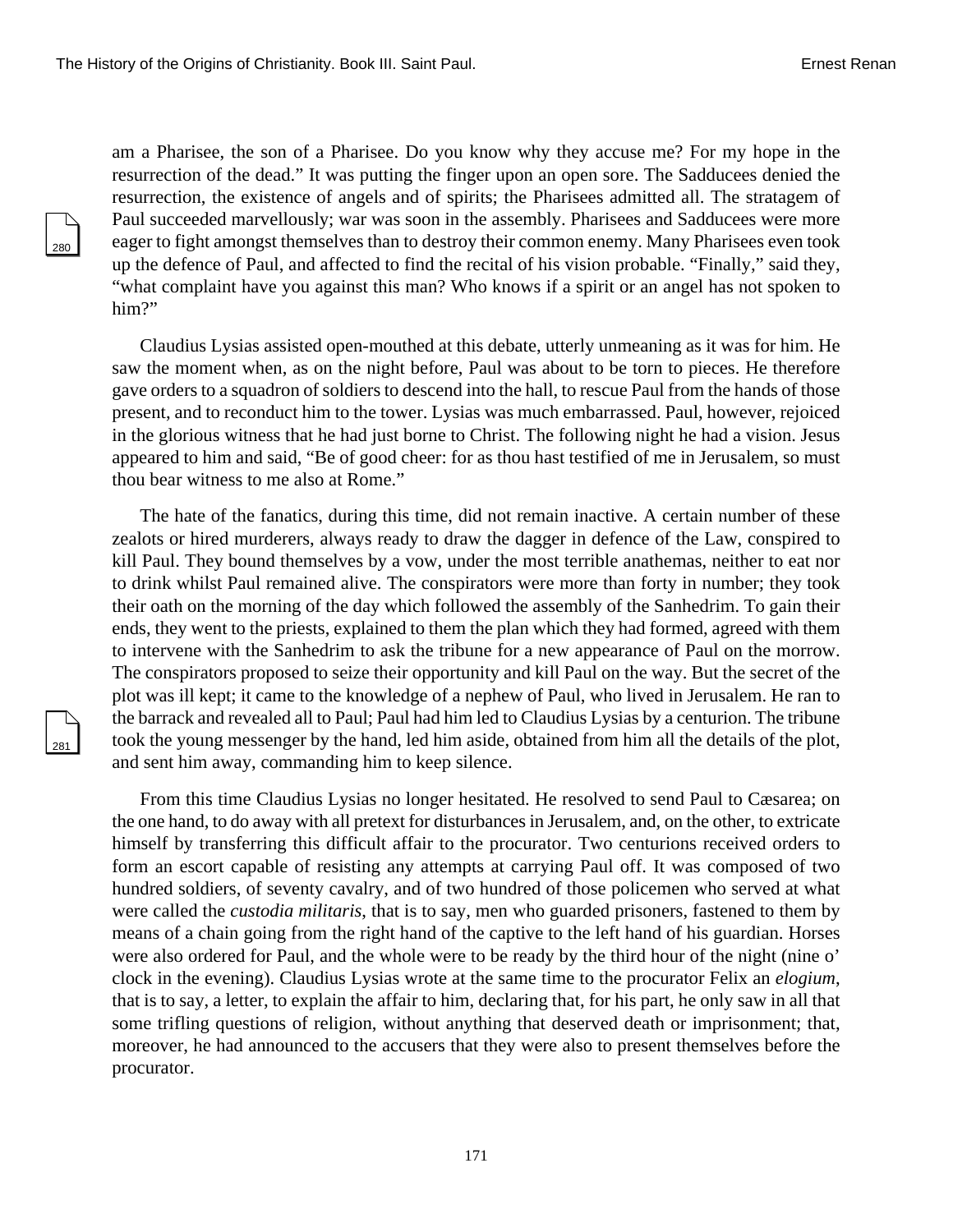These orders were promptly executed. A forced march was made in the night, and in the morning the troop reached Antipatris, which is more than half-way from Jerusalem to Cæsarea. There, all danger of surprise having disappeared, the escort divided itself: the four hundred infantry, after a halt, returned to Jerusalem; the detachment of cavalry alone accompanied Paul to Cæsarea. The Apostle thus re-entered as a prisoner (beginning of August 58) the town which he had left twelve years before, in spite of sinister forebodings that his habitual courage prevented him from listening to. His disciples rejoined him after a little time.

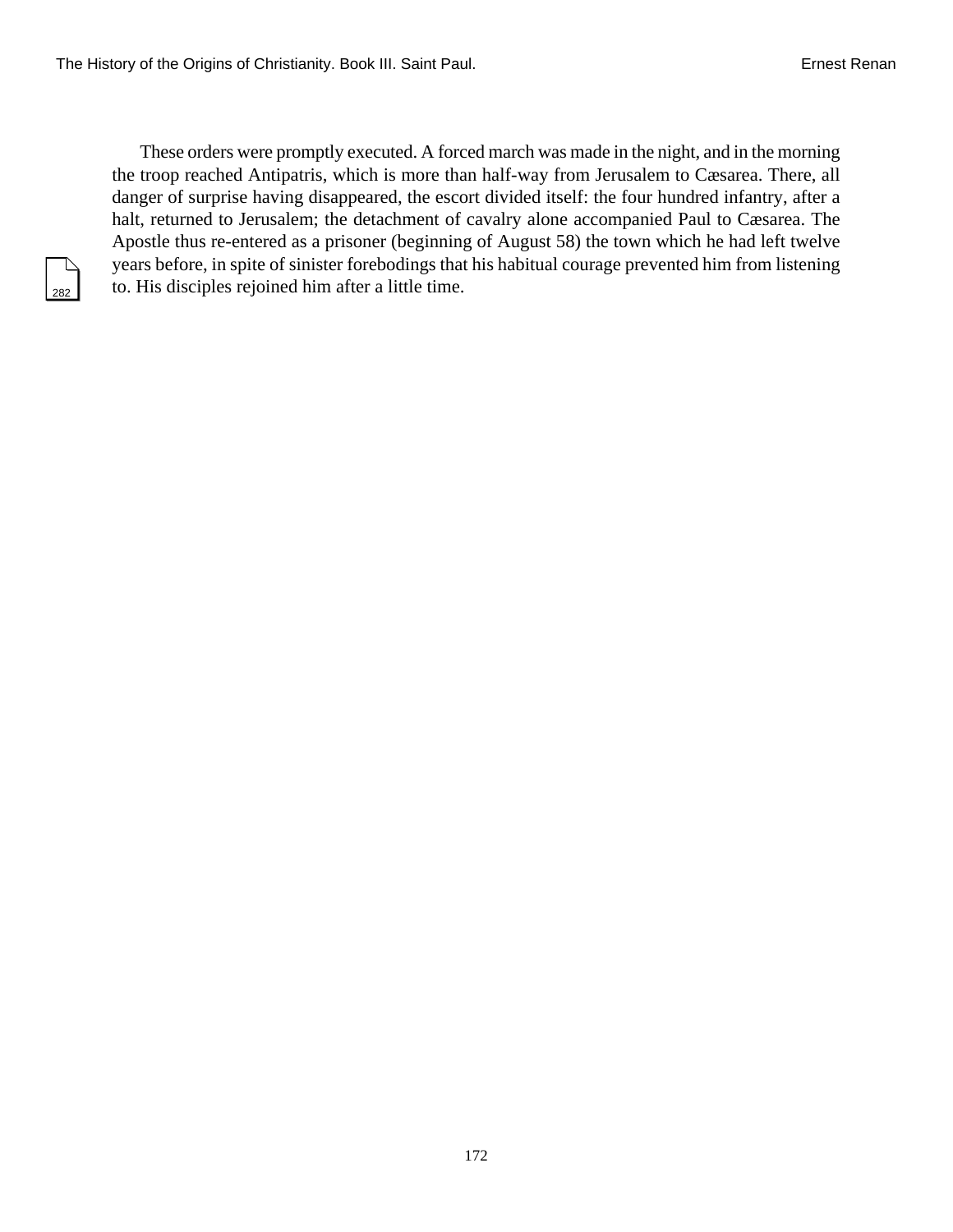## **CHAPTER XX.**

### **CAPTIVITY OF PAUL AT CÆSAREA OF PALESTINE.**

FELIX then governed Judæa with the powers of a king and the soul of a slave. He was the freedman of Claudius, and brother of that Pallas who had made the fortune of Agrippina, and of Nero. He had all the immorality of his brother, but not his administrative talents. Named, by the influence of Pallas, procurator of Judæa, in 52, he there showed himself cruel, debauched, greedy. Nothing was above his ambition. He was successively married to three queens, and kinsman by marriage of the Emperor Claudius. At the period at which we are, his wife was Drusilla, sister of Herod Agrippa II., whom he had carried off by infamous practices from her first husband, Aziz, King of Emesus. There was no crime of which he was not considered capable; people even went as far as accusing him of practising brigandage on his own account, and of using the dagger of the assassin to gratify his hatreds. Such were the men upon whom the highest functions had devolved since Claudius gave up everything to the freedmen. They were no longer Roman knights, grave functionaries like Pilate, or Coponius; they were covetous lackeys, proud, dissolute, profiting by the political abasement of that poor old Oriental world to gorge themselves at their ease, and to wallow in the mud. Never since has anything so horrible and so shameful been seen.

The chief of the squadron who had led Paul away, delivered up to Felix, on his arrival, the *elogium* and the prisoner. Paul appeared for an instant before the procurator, who asked him of what country he was. The *elogium*, assigned to the accused a privileged situation. Felix said that he would hear the cause when the accusers should have arrived. Whilst waiting, he commanded that Paul should be guarded, not in the prison, but in the ancient palace of Herod the Great, which had now become the residence of the procurators. At this moment, doubtless, Paul was trusted to a soldier (*frumentarius*), who was placed over him to guard him and to present him whenever required.

At the end of three days, the Jewish accusers arrived. The high priest Ananias had come in person, accompanied by some elders. Hardly knowing how to speak Greek and Latin, and full of confidence in the official rhetoric of the time, they had taken as an assistant a certain Tertullus, an advocate. The hearing took place immediately. Tertullus, according to the rules of his profession, began by the *captatio benevolentiæ*. He impudently praised the government of Felix, spoke of the happiness that they enjoyed under his administration, of the public gratitude, and he begged him to listen with his habitual kindness. Then he approached his subject, treated of Paul as a pest, as a disturber of Judaism, as the chief of the heresy of the Nazarenes, as a busybody, ever occupied in exciting sedition amongst his co-religionists throughout the world. He insisted upon the alleged violation of the temple, which constituted a capital crime, and maintained that in seeking to take possession of Paul, they had only wished to judge him according to the Law.

Upon a sign from Felix, Paul then began to speak. He argued that his conduct in the temple had been that of the most peaceful Jew,—that he had not disputed there or brought the mob together,—that he had not preached once at Jerusalem,—that he was, indeed, heretical if it be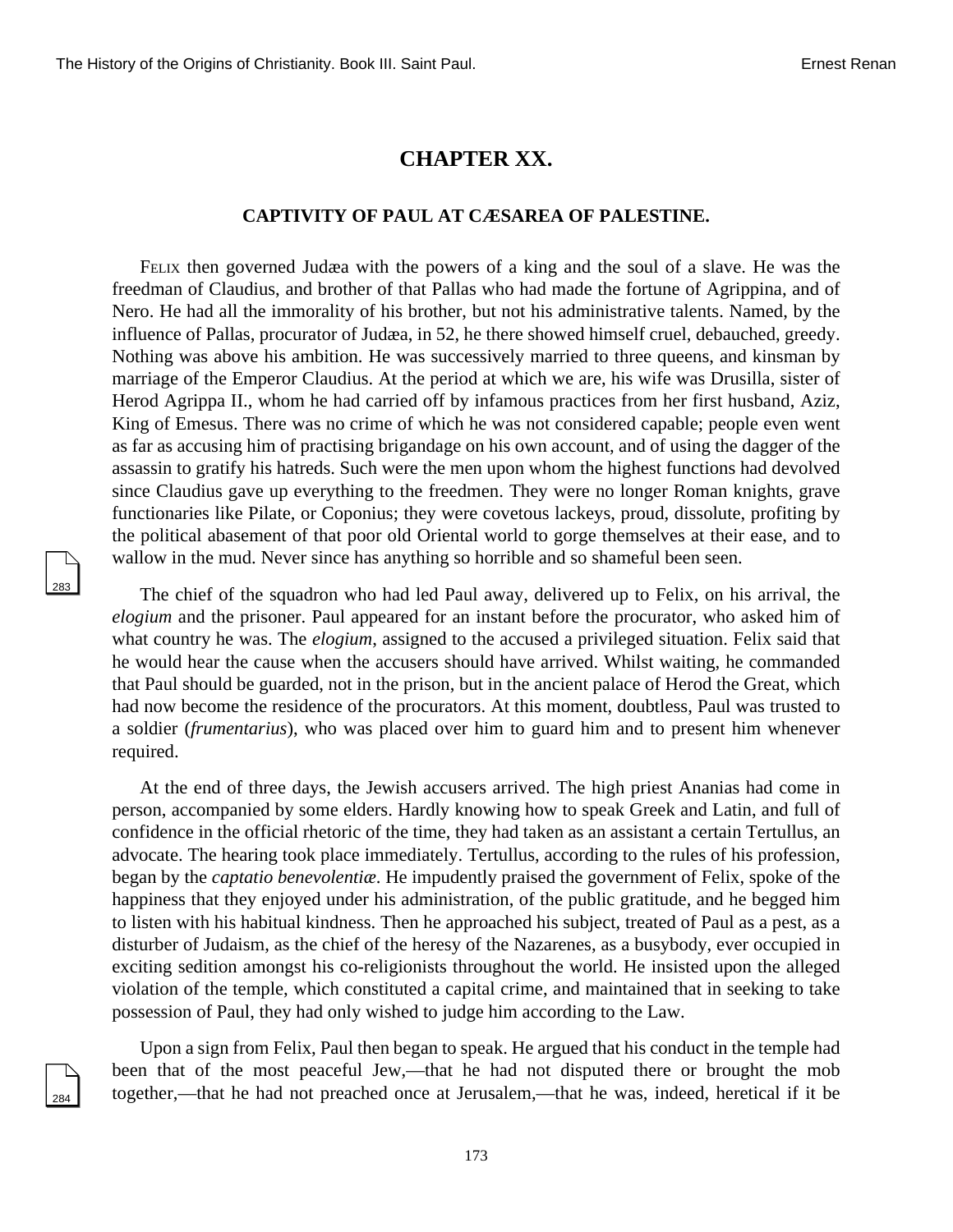286

heretical to believe all that is written in the Law and the Prophets, and to hope for the resurrection of the dead; at bottom, the only crime of which they accused him was believing in the resurrection; "but," added he, "the Jews themselves believe in that. . . ." With regard to the Jews, it was a skilful apology, clever rather than sincere, since, avoiding the real difficulty, it sought to make out that there was an understanding when there was nothing of the kind, thus evading the question at issue in a fashion which has since been often imitated by Christian apologists. Felix, who interested himself very little about the dogma of the resurrection, remained indifferent. He abruptly broke up the sitting, declaring that he would not decide anything until he had been better informed, and had seen Claudius Lysias. In the meantime, he ordered the centurion to treat Paul with gentleness, that is to say, to leave him unchained, in the state of *custodia libera*, and to permit his disciples as well as his friends to approach him and to serve him.

Some days after, Felix and Paul again met. Drusilla, who was a Jewess, desired, it is said, to hear the Apostle expound the Christian faith. Paul spoke of justice, of temperance, of judgment to come. The subjects were not altogether agreeable to these new catechumens. Felix, himself, appears to have been afraid: "That is enough for the moment," said he to Paul; "I will make you come to me at the proper time." Having learned that Paul had brought with him a considerable sum of money, he hoped to obtain from him or his friends a heavy bribe for his release. It appears that he saw him several times, and he sought to suggest this idea to him. But the Apostle not lending himself to it, Felix wished at least to gather some profit, for his popularity was much shaken. The greatest pleasure that one could do for the Jews was to persecute those whom they regarded as their enemies. He therefore kept Paul in prison, and even put him in chains. Paul passed two years in this way.

The prison, even with the augmentation of the chain and of the soldier (*frumentarius*), was far from being then what it is to-day, a total privation of liberty. Every one who had pecuniary resources could arrange with his gaoler, and might attend to his business. In any case, he saw his friends, he was not rigorously confined; in short, he might do pretty much as he pleased. There is no doubt, consequently, that Paul, although a prisoner, continued his apostleship at Cæsarea. Never had he had with him such disciples. Timothy, Luke, Aristarchus of Thessalonica, Tychicus, and Trophimus, carried his orders in all directions, and helped with the correspondence that he kept up with his Churches. In particular, he charged Tychicus and Trophimus with a mission for Ephesus. Trophimus, it appears, fell ill at Miletus.

As a consequence of the stay that they thus made in Palestine, the most intelligent members of the Churches of Macedonia and of Asia found themselves in prolonged relations with the Churches of Judæa. Luke, in particular, who until then had not left Macedonia, was initiated into the traditions of Jerusalem. He was without doubt vividly impressed by the majesty of Jerusalem, and he imagined the possibility of a reconciliation between the principles maintained on the one side by Paul, on the other by the elders of Jerusalem. He thought that the best thing was to forget reciprocal injuries, to prudently veil these wrongs, and to speak no more of them. The fundamental ideas which must preside at the editing of his great manuscript probably then developed themselves in his mind. By these various contacts, a uniform tradition was established. The Gospels were elaborated by the intimate communication of all the parties which constituted the Church. Jesus had created the Church; the Church created him in its turn. That grand ideal which was to dominate humanity for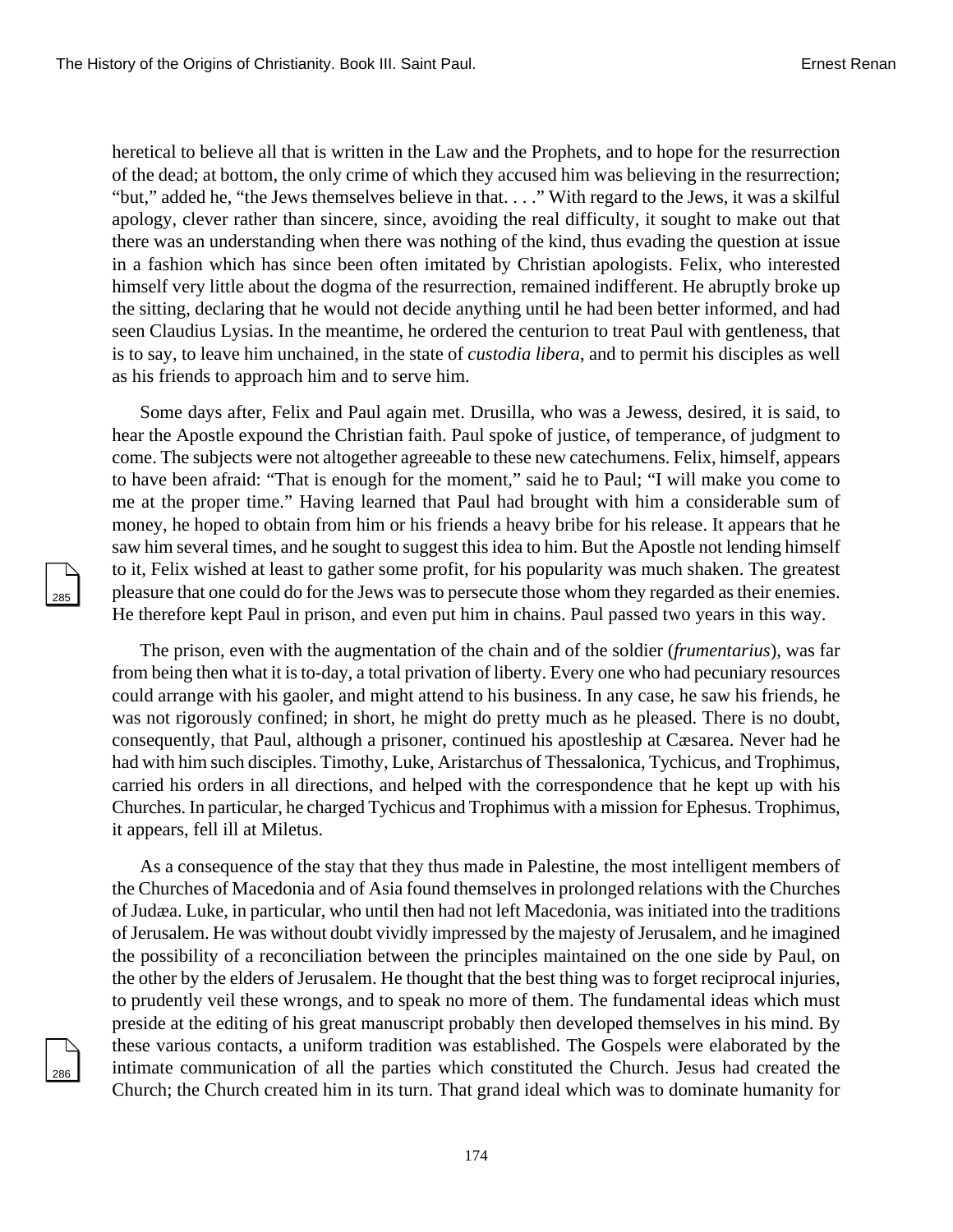centuries, truly went out from the bowels of humanity by a kind of secret agreement amongst all those to whom Jesus had bequeathed His Spirit.

Felix finally succumbed, not under the indignation that his crimes must have produced, but before the difficulties of a situation against which not even a procurator could make head. The life of a Roman governor at Cæsarea had become insupportable; the Jews and the Syrians or Greeks fought incessantly; the most honest man could hardly hold the balance between such ferocious hatreds. The Jews, according to their custom, complained at Rome. They there exercised a sufficiently strong influence, especially with Poppæa, and, thanks to the intrigues which Herod Agrippa II. directed, Pallas had lost much of his credit, above all since the year 55. He could not prevent the disgrace of his brother: he only succeeded in saving him from death. They gave as a successor to Felix a firm and just man, Porcius Festus, who arrived in the month of August of the year 60 at Cæsarea.

Three days after his disembarkation, he betook himself to Jerusalem. The high priest Ismael, son of Phabi, and all the party of the Sadducees (that is to say, the high priesthood), surrounded him, and one of the first demands that they addressed to him was relative to Paul. They wished him to be brought back to Jerusalem, and they had arranged for an ambuscade to kill him on the way. Festus replied that he was about shortly to set out for Cæsarea, that it was consequently better that Paul should remain there, but that, as the Romans never pronounced a sentence without the accused being confronted with his accusers, it would be necessary that those of the notables who wished to charge Paul should come with him. At the end of eight or ten days he returned to Cæsarea, and, on. the morrow, he caused Paul and his adversaries to appear before his court. After a confused debate, Paul maintaining that he had done nothing against the Law, or against the temple, or against the Emperor, Festus proposed to him that he should re-conduct him to Jerusalem, where he could, under his surveillance and his high jurisdiction, defend himself before a Jewish court. Festus undoubtedly did not know of the project of the conspirators; he hoped, by this dismissal, to disembarrass himself of a tedious cause, and to do an agreeable thing for the Jews, who asked from him so urgently for the transfer of the prisoner.

But Paul carefully guarded himself from accepting. He was possessed by the desire of seeing Rome. The capital of the world had for him a powerful and mysterious charm. He maintained his right to be judged by a Roman tribunal, protested that no one had any right to deliver him to the Jews, and pronounced the solemn words:—"I appeal unto Cæsar." These words pronounced by a Roman citizen, did away with all provincial jurisdictions. The citizen, in whatever part of the world he was, had the right of being taken to Rome to be judged. The governors of provinces, moreover, often referred to the Emperor and his council the causes of religious law. Festus, surprised at first by this appeal, conversed for a moment with his assessors, then replied by the formula:—"Hast thou appealed unto Cæsar? unto Cæsar shalt thou go."

The sending of Paul to Rome was from this time decided, and they only waited for an opportunity for him to set out. A singular incident occurred in the interval. Some days after the return of Festus to Cæsarea, Herod Agrippa II. and his sister Bernice, who lived with him, not without a suspicion of infamy, came to salute the new procurator. They remained for several days at Cæsarea. In the course of the conversations that they had with the Roman functionary, the latter spoke to him of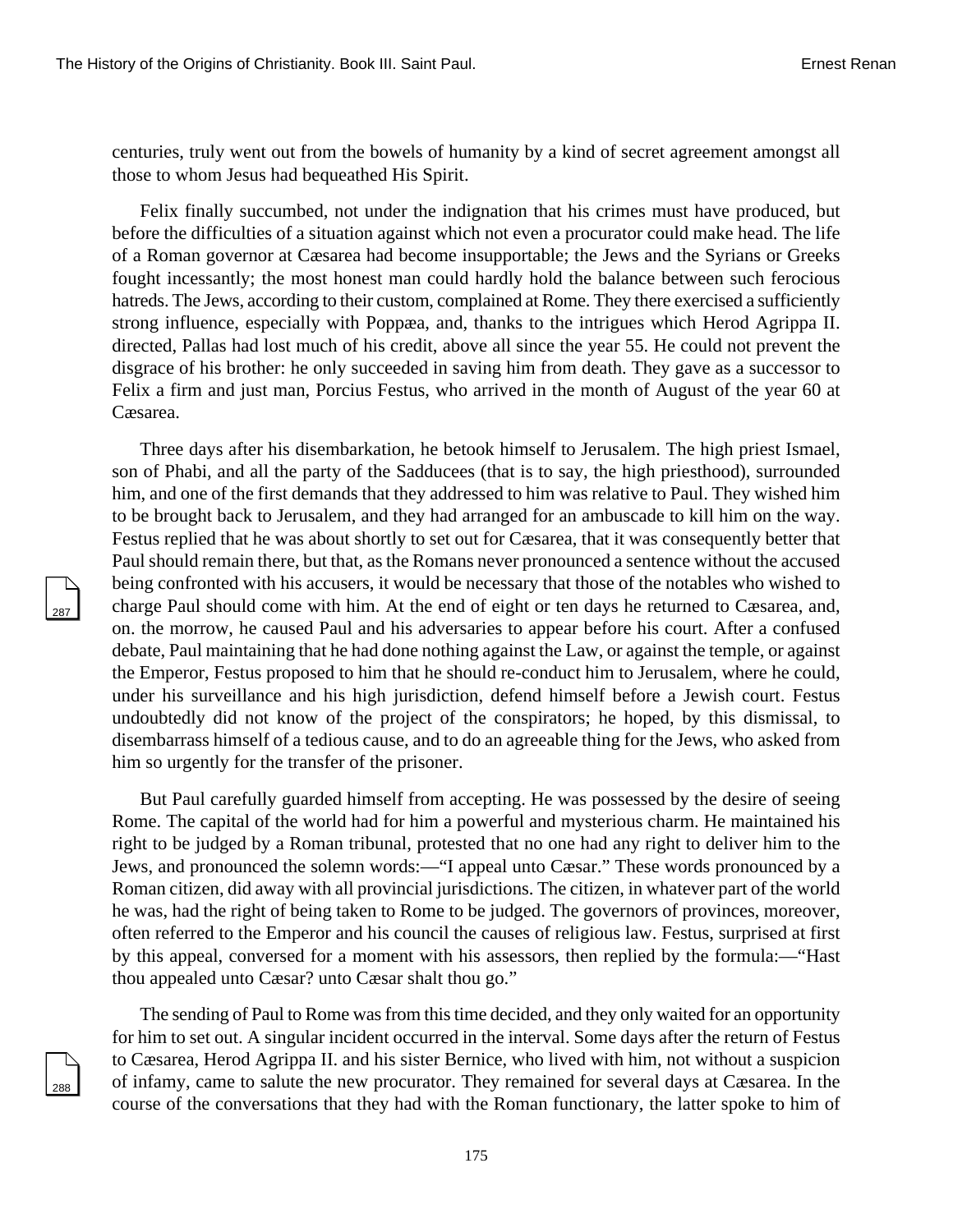the prisoner whom Felix had left him. "His accusers," said he, "have not charged against him any of the crimes that I was waiting to see established. There is nothing in all this business but subtleties relative to their superstitions, and of a certain Jesus who is dead, and whom Paul affirms to be living." "Truly," said Agrippa, "I have for a long time wished to hear this man speak." "Thou shalt hear him to-morrow," replied Festus.

On the morrow, then, Agrippa and Bernice came to the tribunal with a brilliant suite. All the officers of the army, and the chief people of the town, were present. No official procedure could take place after the appeal to the Emperor, but Festus declared that, according to his principles, the sending of a prisoner to Rome must be accompanied by a report. He pretended to wish for fuller information for the report that he had to make in this case; he alleged his ignorance of Jewish affairs, and declared that he wished to follow in this matter the advice of King Agrippa, Agrippa invited Paul to speak. Paul then made, with a certain oratorical complacency, one of those discourses that he had repeated a hundred times. He esteemed himself happy in having to plead his cause before a judge as well instructed in Jewish questions as was Agrippa. He intrenched himself more strongly than ever in his ordinary system of defence, asserted that he said nothing that was not in the Law and the Prophets,—maintained that he was persecuted only because of his belief in the resurrection, the faith which is that of all the Israelites, which gives a moving motive for their piety, a foundation for their hopes. He explained, by quotations from the Scriptures, his favourite propositions—the knowledge that Christ must suffer, that he must be the first to rise from the dead. Festus, a stranger to all these speculations, took Paul for a dreamer, a clever man in his way, but wandering and chimerical. "Paul, thou art beside thyself; much learning doth make thee mad." Paul invoked the witness of Agrippa, who was more versed in Jewish theology, knowing the prophets, and whom he supposed instructed in the facts relative to Jesus. Agrippa replied evasively. A grain of pleasantry mixed itself, it seems, in the conversation. "Almost thou persuadest me to be a Christian," said Agrippa. Paul, with his usual wit, took the tone of the court, and finished by wishing that they all resembled him. "Except these bonds," replied he, with a gentle irony.

The effect of this courteous sitting, so different from the audiences in which the Jews figured as prosecutors, was finally favourable to Paul. Festus, with his Roman good sense, declared that this man had done nothing wrong. Agrippa was of opinion that, if he had not appealed to the Emperor about it, they might have released him. Paul, who wished to go to Rome conducted by the Romans themselves, did not withdraw his appeal. They then put him, with some other prisoners, in the guard of a centurion of the cohort *prima Augusta Italica*, named Julius, who must have been an Italian. Timothy, Luke, and Aristarchus of Thessalonica were the only disciples who travelled with Paul.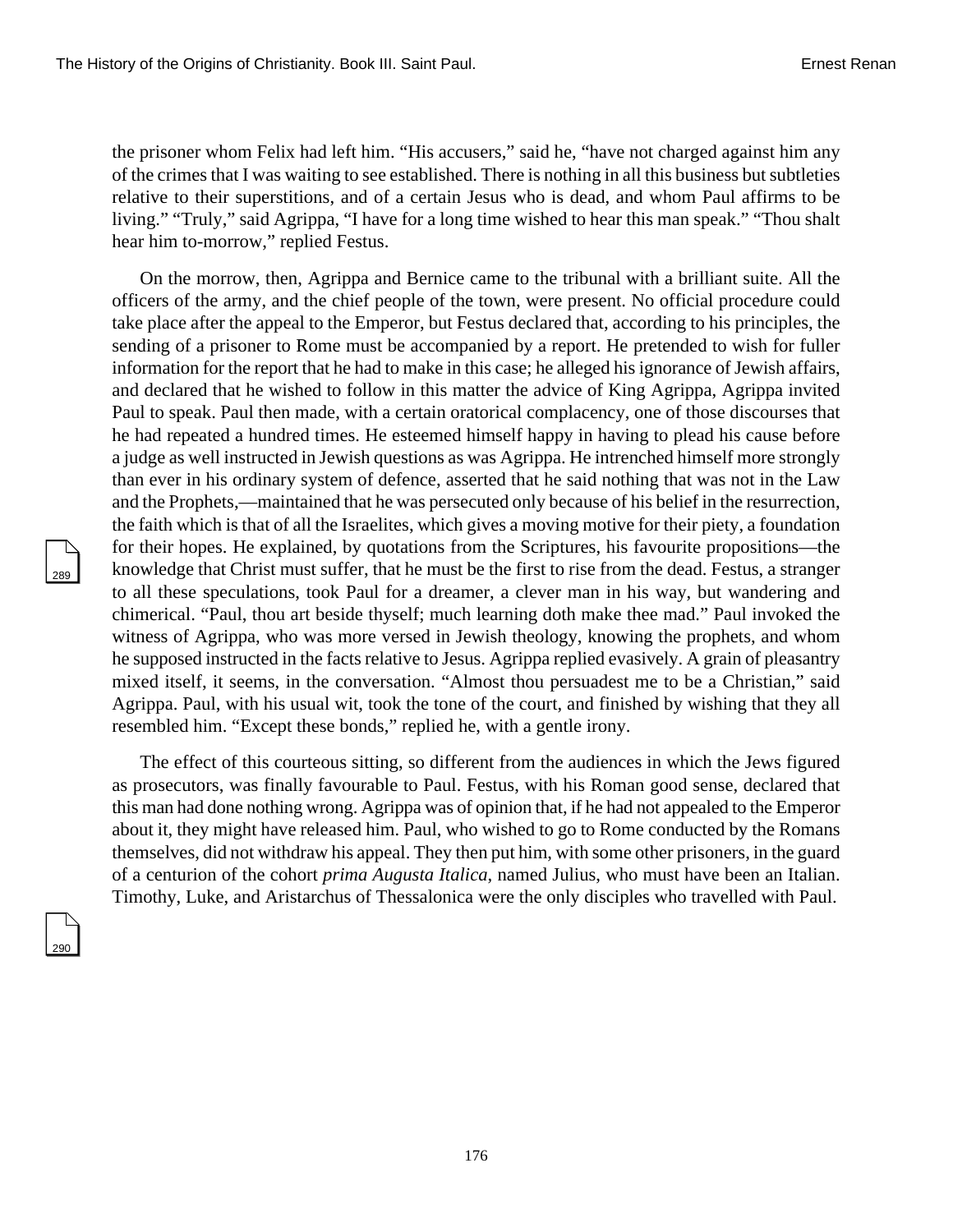291

## **CHAPTER XXI.**

#### **PAUL' S VOYAGE AS A PRISONER.**

THE party embarked upon a ship of Adramyttium in Mysia, which was returning thither. At one of the intermediate ports, Julius counted on finding a ship about to sail for Italy, and on taking passage in it. It was about the time of the autumnal equinox, so that they had a rough voyage in prospect.

On the second day they arrived at Sidon. Julius, who treated Paul very kindly, allowed him to go down into the town, to visit his friends and to receive their attentions. The route had been to take the open sea and to gain the south-west point of Asia Minor; but the winds were contrary. It was necessary to run to the north, sailing close to Phœnicia, then to go to the coast of Cyprus, leaving it on the port hand. They followed the channel between Cyprus and Cilicia, traversed the gulf of Pamphylia, and arrived at the port of Myra in Lycia. There they left the Adramyttium ship. Julius having found one of Alexandria which was about to sail for Italy, made a bargain with the captain, and transported his prisoners thither. The ship was very full: there were on board 276 persons.

<span id="page-180-0"></span>Navigation from this time was most difficult. After several days they had only reached Cnidus. The captain wished to enter the port, but the north-east wind did not allow him, and it was necessary to allow himself to be carried under the isle of Crete. They soon recognised Cape Salmone, which is the eastern point of the island. The island of Crete forms an immense barrier, making of the portion of the Mediterranean that it covers at the south a kind of large port, sheltered from the tempest coming from the archipelago. The captain had the very natural idea of profiting by this advantage. He still followed the eastern side of the island, not without great perils; then, getting the island on the windward side, he entered the calm waters of the south. There was a little port there very deep, shut in by an islet, and bordered by two sandy beaches between which a point of rocks juts out, so that it seems divided into two parts. It is what is called *Kali-Limenes* (the Fair Havens); near to it was a town named Lasæa or Alassa They took shelter here; the crew and passengers were excessively fatigued, so that they made a rather pro-longed stay in this little port.

When it was a question of setting out again, the season was far advanced. The great fast of the Atonement (*Kippour*), in the month of Pisri (October), had passed; this fast marked for the Jews the limit after which maritime journeys were not safe. Paul, who had acquired much authority upon the ship, and who, moreover, had had long experience of the sea, gave his opinion. He predicted great dangers and disasters if they re-embarked.

"Nevertheless the centurion" (we cannot be as much surprised by the fact as the narrator of the *Acts*) "believed the master and the owner of the ship, more than those things which were spoken by Paul." The port of *Kali-Limenes* was not a good one to winter in. The general opinion was that they must try, in order to pass the winter months there, to gain the port of Phœnice, situated upon the southern coast of the island, where the men who knew those regions promised good anchorage. A day when there was a breeze from the south they believed to be the favourable one; they weighed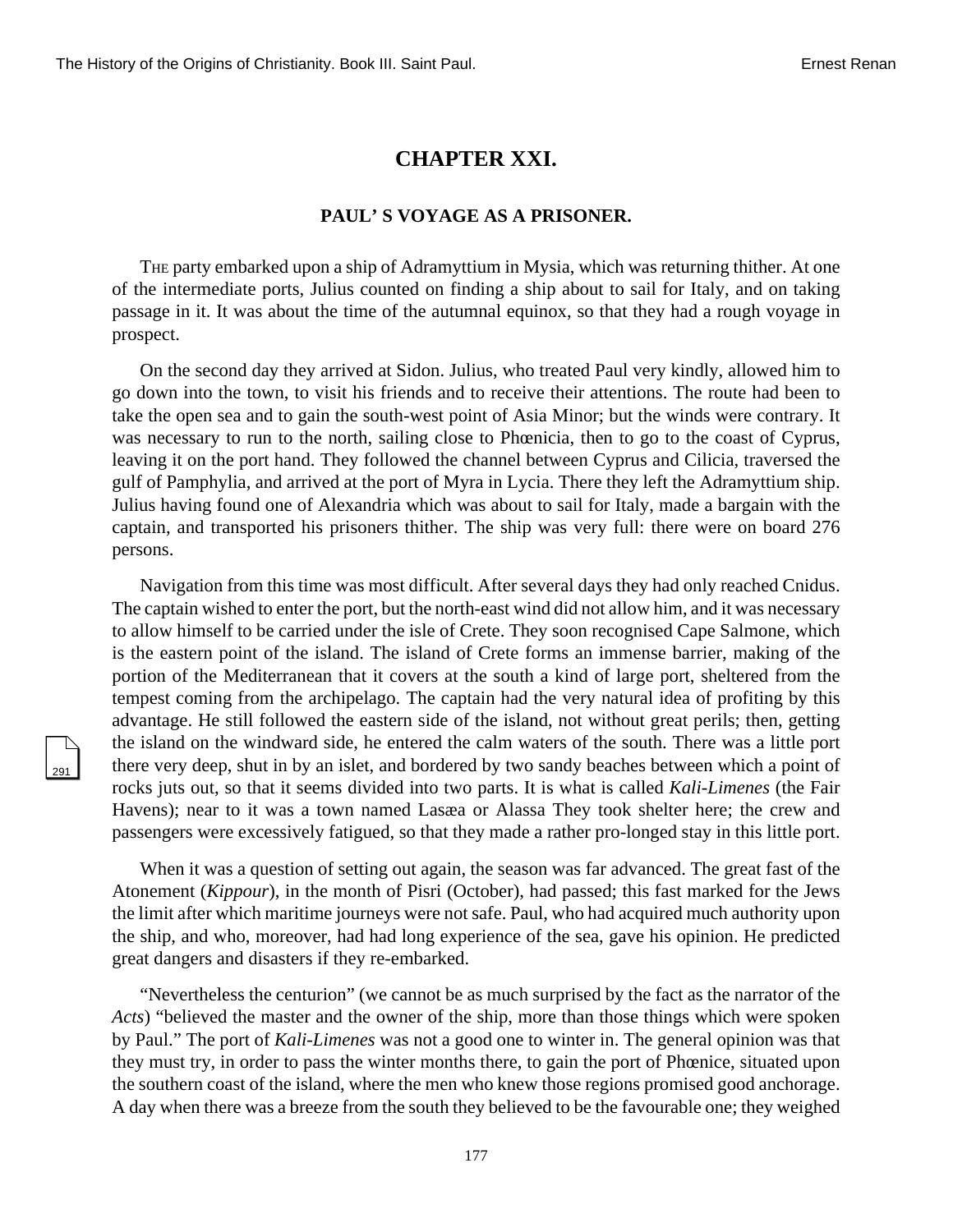anchor, and tacked along the side of the island, as far as Cape Littinos; then they sailed with a fair wind towards Phœnice.

<span id="page-181-0"></span>The crew and the passengers believed themselves at the end of their troubles, when suddenly one of those sudden hurricanes from the east, that the sailors of the Mediterranean call Euroclydon, smote the island. The ship was soon unable to keep her head to the wind: the seamen had to run before it. They passed near a little isle named Clauda; they put themselves for a moment under the shelter of this isle, and profited by the short respite to hoist up with great difficulty the boat, which every moment ran the risk of breaking up. They then took precautions, in view of that shipwreck which all held to be inevitable. They bound the hull of the ship with cables, they struck the yards, and abandoned themselves to the wind. The second day, the tempest was quite as great; wishing to lighten the ship, they threw the cargo overboard. On the third day, they disencumbered themselves of the furniture and utensils that were not necessary for working the ship. The following days were frightful, they did not see the sun for a moment, or a single star; they did not know where they were going. Besides being strewn with islands, the Mediterranean presents between Sicily and Malta, to the west, Pelponnesus and Crete; to the east, southern Italy and Epiræus; to the north, the coast of Africa; to the south, a large square of open sea, where the wind meets with no obstacle, and rolls the sea into enormous waves. It was that place that the ancients often called the Adriatic. The general opinion of the men on board was that the ship was running upon the Syrtes of Africa, where loss of life and goods was certain. All hope seemed gone; no one dreamt of taking any food; it was, moreover, impossible to prepare it. Paul alone remained confident. He was convinced that he should see Rome, and that he would appear before the tribunal of the Emperor. He encouraged the crew and passengers; he even said, it appears, that a vision had revealed to him that not a person should perish, God having granted to him the life of all, in spite of the mistake that they had made in leaving the Fair Havens against his advice.

293

292

<span id="page-181-1"></span>On the fourteenth night, indeed, after leaving this port, towards the middle of the night, the sailors believed that they recognised the land. They cast the lead, and found twenty fathoms; a short time after it was fifteen fathoms. They believed that they were about to run upon the rocks; at once four anchors were thrown from the poop; they lashed the rudders, that is to say, the two large paddles which projected from the two sides of the quarter-deck; the ship stopped; they waited anxiously for the day. The sailors then, profiting by their skill in the work, wished to save themselves at the expense of the passengers. Under the pretext of throwing the anchors from the bow, they launched the boat, and tried to get on shore. But the centurion and the soldiers, warned, it is said by Paul, of this disloyal conduct, opposed themselves. The soldiers cut the cables which held the sloop, and let it go adrift. Paul, however, spoke consolingly to all, and assured them that no one would suffer in his body. During these crises of maritime life, existence is as it were suspended; when they are ended, we perceive that we are dirty and hungry. For fourteen days scarcely any one had taken any nourishment; it might have been from emotion; it might have been from sea-sickness. Paul, in waiting for the day, advised all to eat, in order to give them-selves strength, in view of the work which remained to be done. He set the example himself, and, like a pious Jew, broke bread, according to custom, after a prayer of thanksgiving, which he offered in the presence of all. The passengers imitated him, and took heart again. They still lightened the ship, throwing into the sea all the corn which remained.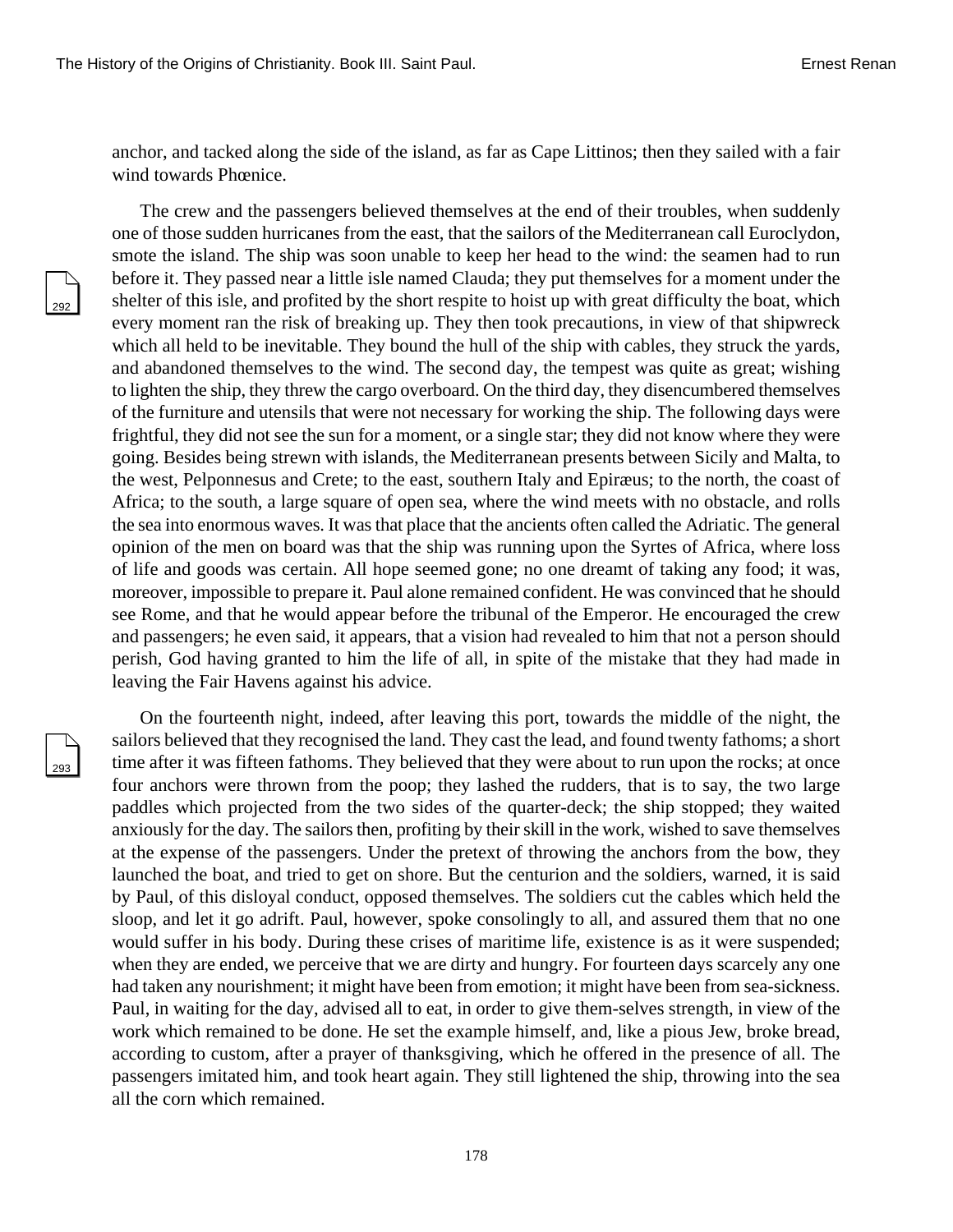<span id="page-182-1"></span>Day at last appeared, and they saw the land. It was deserted: no one could make out where he was. They had before them a bay, having at its extremity a sandy beach. They resolved to run aground upon the sand. The wind was in their favour. They then cut the cables of the anchors, and allowed them to get lost in the sea; they loosed the ropes which bound the rudders. hoisted the foresail, and steered towards the shore. The ship fell upon a neck of land beaten on two sides by the sea, and there remained. The prow sank into the sand and remained immovable; the poop, on the contrary, beaten by the waves, bumped and dislocated itself at each blow from the sea. Safety under these conditions is easy enough upon the shores of the Mediterranean, the ebb and flow of the tide being inconsiderable. The grounded ship made a shelter, and it was easy to establish communication with the land. But the presence of prisoners where there were so many passengers aggravated the situation. They might save themselves by swimming, and escape their guardians; the soldiers, therefore, proposed to kill them. The honest Julius rejected this barbarous notion. He ordered those who knew how to swim to cast themselves into the sea and to gain the land, in order to aid the escape of the others. Those who did not know how to swim escaped upon planks and wreckage of every kind; nobody was lost.

They soon learnt that they were at Malta. The island, having submitted to the Romans for a long time, and already much Latinised, was rich and prosperous. The inhabitants showed themselves humane, and lighted a large fire for the unfortunate castaways. The latter, indeed, were shivering with cold, and the rain continued to fall in torrents. A very simple incident, exaggerated by the disciples of Paul, then took place. In taking a bundle of sticks to throw into the fire, Paul at the same time took up a viper. They believed that it had bitten his hand. The idea got into their heads that this man was a murderer, followed by Nemesis, who not having been able to overtake him by means of the tempest, had pursued him on land. The men of the country, as it appears, waited to see him any moment swell and fall dead. As nothing happened, they decided, it is said, to look upon him as a god.

<span id="page-182-0"></span>Near the bay in which the ship had got wrecked were the lands of a certain Publius, *princeps* of the municipality that the island formed with Gaul. This man came to find that the castaways, or at least a party of them, of whom were Paul and his companions, had gathered in his homestead, and he treated them during three days with much hospitality. Here soon happened one of those miracles that the disciples of Paul believed they saw at every instant. The Apostle cured, they say, the father of Publius by the imposition of hands, he suffering from fever and dysentery. His reputation of wonder-worker spread in the island, and they brought to him sick people from all sides. It is not said, however, that he founded a Church there. These low African populations could not raise themselves above their sensuality and gross superstition.

The ancient coasting trade of the Mediterranean came to a standstill during the winter. The frightful voyage that they had just made offered no encouragement to take to the sea again. They remained for three months at Malta, from the 15th of November 60 to the 15th of February 61 or thereabouts. Then Julius negotiated for the passage of his prisoners and of his soldiers upon another Alexandrian ship, the *Castor and Pollux*, which had wintered in the port of the island. They reached Syracuse, where they remained for three days; then sailed with a fair wind towards the straits, and

<span id="page-182-2"></span>295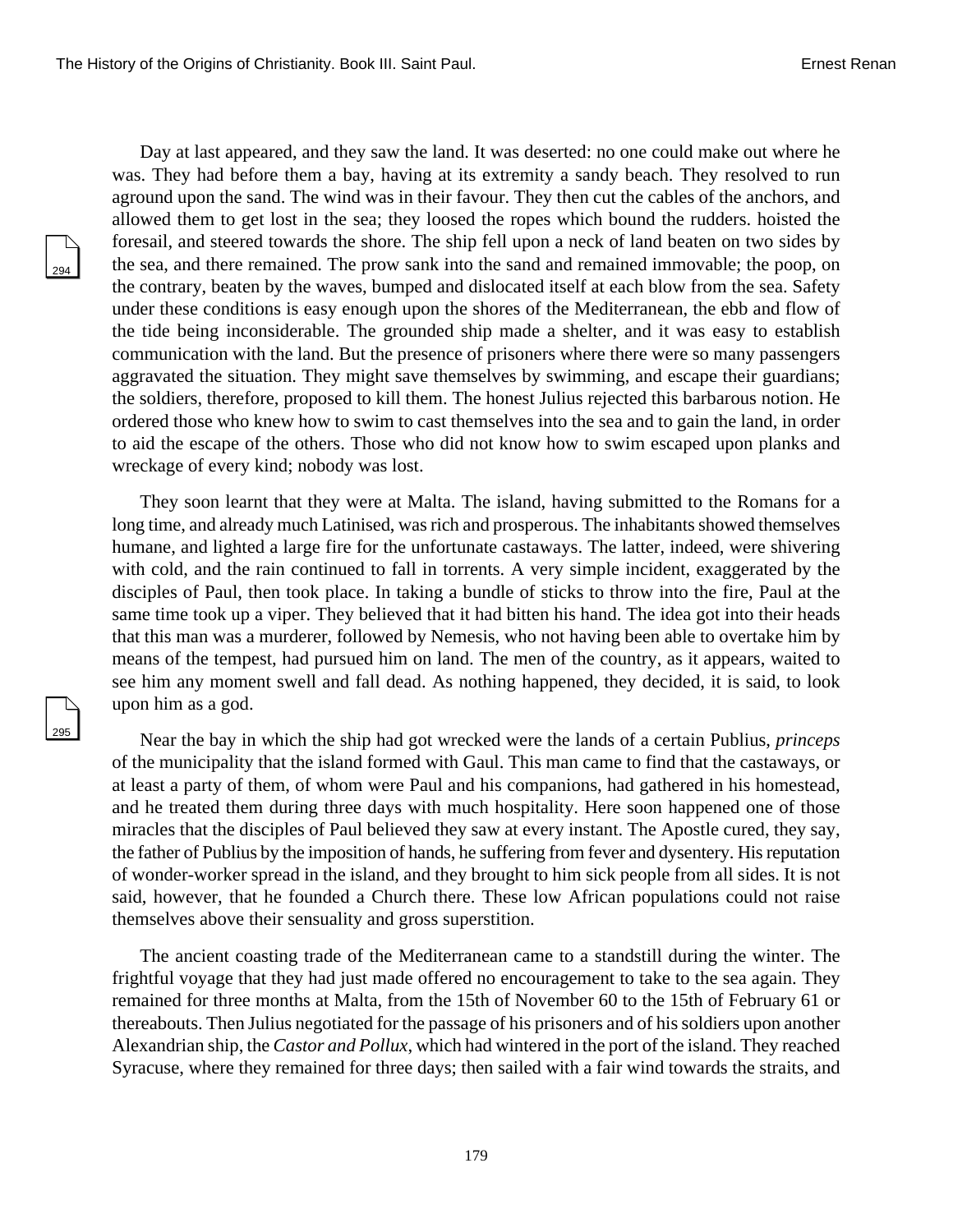touched at Rhegium. On the morrow, a good wind blew from the south, and bore the ship in two days to Puteoli.

296

<span id="page-183-0"></span>Puteoli, as we have already said, was the port of Italy most frequented by the Jews. It was there also that ships from Alexandria discharged their cargoes. There had been formed there, at the same time as at Rome, a little Christian society. The Apostle was very warmly welcomed by it, and entreated him to stay for seven days, which, thanks to the kindness of the good centurion Julius, who was much attached to him, was possible. They subsequently set out for Rome. The rumour of Paul's arrival was spread amongst the faithful of that city, to some of whom he was already, since the sending of his epistle, a known and respected master. At the relay, at the stage called Appii Forum, forty-three miles from Rome, upon the Appian Way, the first deputation reached him. Ten miles further on, to set out from the Pontine Marshes, near a spot called "The Three Taverns," on account of the hostelries which were established there, a new group came to join. The joy of the Apostle declared itself by lively expressions of thanks. The holy flock traversed not without emotion the eleven or twelve leagues which separated "The Three Taverns" from Port Capena, and always following the Appian Way, by Aricia and Albania, the prisoner Paul entered Rome in the month of March in the year 64, in the seventh year of the reign of Nero, under the consulship of Cæsennius Pætus and Petronius Tarpilien.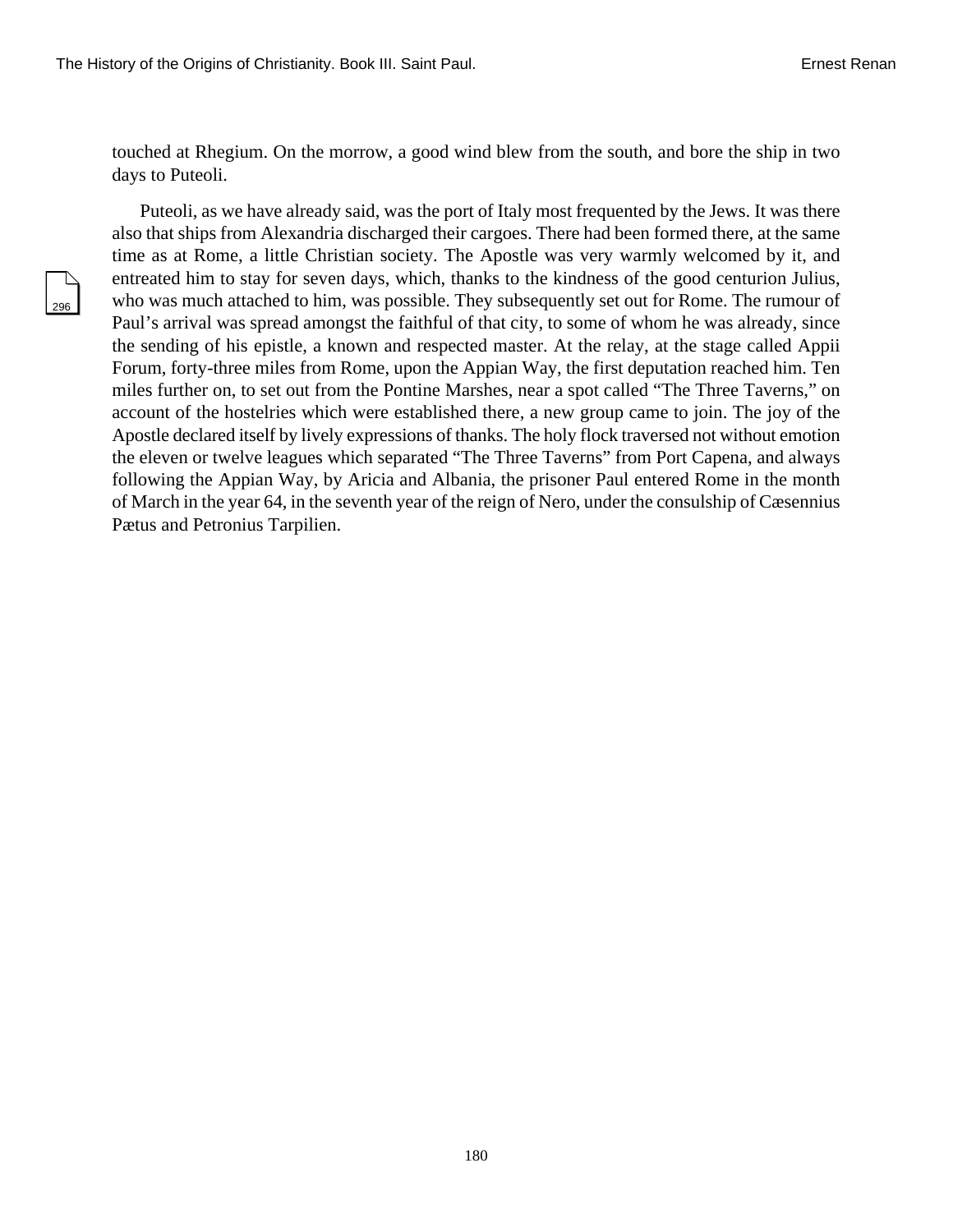207

<span id="page-184-1"></span>298

### **CHAPTER XXII.**

#### **A GLANCE OVER THE WORK OF PAUL.**

<span id="page-184-0"></span>PAUL had still three years to live, and those three years were not the least busy of his laborious existence. We shall even see that his apostolic career had in all probability an extension. But these new journeys he made in the west, not in the countries which he had already visited. These journeys, if they really took place, were, besides, without appreciable results for the propagation of Christianity. At this point we can therefore estimate the work of Paul. Thanks to him, a part of Asia Minor had received the seed of Christianity. In Europe, Macedonia has been very deeply penetrated, Greece breaks upon its borders. If we add to that Italy, from Puteoli to Rome, already furrowed by Christians, we shall have the picture of the conquests effected by Christianity in the sixteen years that this book embraces. Syria, we have seen, had previously received the word of Jesus, and possessed organised Churches. The progress of the new faith had been really marvellous, and although the world at large occupied itself very little with it, the followers of Jesus were already important to those without. We shall see them, towards the middle of the year 64, occupy the attention of the world, and play a very important part in its history.

In all this history, nevertheless, it is important to avoid a mistake which the reading of the Epistles of Paul, and the Acts of the Apostles, almost necessarily produces. One would be tempted from such a reading to imagine conversions en masse of numerous Churches of entire countries adopting the new religion. Paul, who often speaks to us of rebellious Jews, never speaks of the immense majority of Pagans who had no knowledge of the faith. In reading the journeys of Benjamin of Tudela, one would also believe that the world of his time was peopled only with Jews. Sects are subject to these optical illusions; for them, nothing exists besides themselves; the events which happen amongst them appear to them to be the only events interesting to the universe. Persons who have had relations with ancient St Simonians are struck with the facility with which they consider themselves the centre of humanity. The first Christians lived so shut up in their own (little) circle, that they knew scarcely anything of the profane world. A country was accounted evangelised when the name of Jesus had been pronounced there, and when a tenth of the people were converted. A Church often did not number more than twelve or fifteen persons. Perhaps all the converts of St Paul in Asia Minor, in Macedonia, and Greece, did not much exceed a thousand. That small number, that spirit of secret companionship, of a little spiritual family, was truly what constituted the indestructible strength of those Churches, and made of them so many fertile germs for the future.

One man contributed more than any other to the rapid extension of Christianity. That man has torn up the swaddling clothes so narrow and so prodigiously dangerous by which he was surrounded from his birth; he has proclaimed that Christianity was not a simple reform of Judaism, but that it was a complete religion, existing by itself. To say that he deserves to be placed in a very elevated rank in history, is to say what is self-evident; but it is not necessary to call him a founder. Paul well said that he was the least of the Apostles. He had not seen Jesus, he had not heard His voice. The divine logic, the parables, he scarcely knew. The Christ who personally revealed himself to him is his own ghost; he listens to himself, thinking that he hears Jesus.

181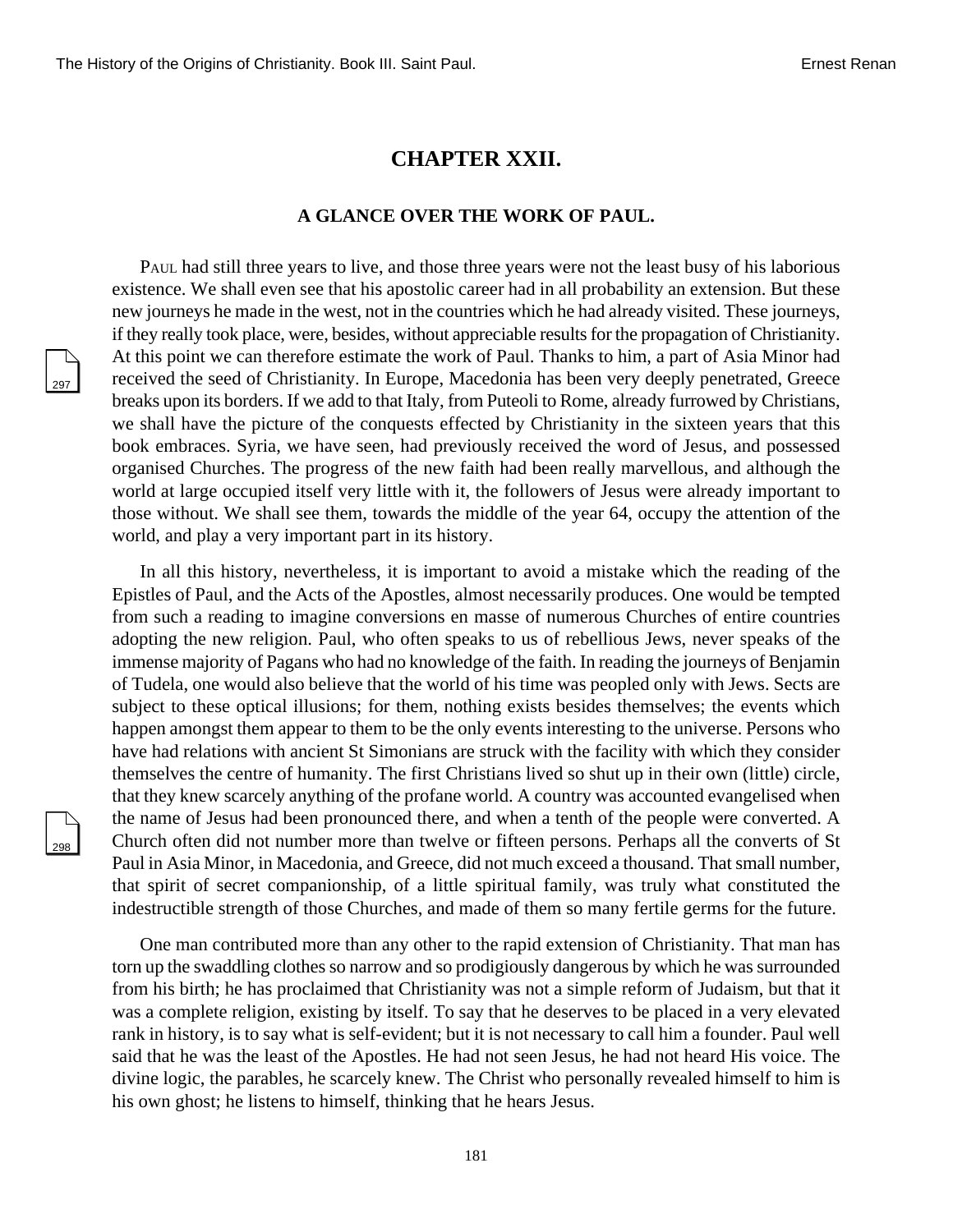<span id="page-185-0"></span>299

300

Even to speak only of his exterior character, Paul must have been in his lifetime less important than we think him. His Churches were either not very solid, or else they denied him altogether. The Churches of Macedonia and of Galatia, which are truly his own work, were not very important in the second and third century. The Churches of Corinth and of Ephesus, which were not so exclusively his, went over to his enemies, or are not founded canonically enough if they have been founded only by him. After his disappearance from the scene of his Apostolic contests, we shall see him almost forgotten. His death was probably held by his enemies as the death of a firebrand. The second century hardly speaks of him, and seems systematically to seek to efface his memory. His epistles are read little, and are only considered authoritative by a much reduced group of Churches. His partisans themselves greatly weaken his pretensions. He left no celebrated disciples; Titus, Timothy, and those others who made for him a kind of court, disappear without any noise. To tell the truth, Paul had too energetic a personality to form an original school. He always crushed his disciples; they only played around him the part of secretaries, of servants, of couriers. Their respect for their master was such that they never dared to teach freely. When Paul was with his flock, he existed alone; all others were crushed or seen only through him.

In the third, fourth, and fifth centuries Paul will grow singularly: He will become the doctor in an eminent degree, the founder of Christian theology The true president of those great Greek Councils, which made of Jesus the keystone of metaphysics, was the Apostle Paul.

<span id="page-185-1"></span>But in the Middle Ages, everywhere in the west, his fortune will undergo a strange eclipse. Paul will scarcely say anything to the heart of the barbarians; out of Rome, he will not be remembered. Latin Christianity will scarcely pronounce his name, except as coupled with that of his rival. St Paul, in the Middle Ages, is in some sort lost in the glory of St Peter. Whilst St Peter moved the world and made it tremble and obey, the obscure *St Pou* plays a secondary part in the grand Christian poesy which fills cathedrals and inspires popular chants. Scarcely anybody before the sixteenth century utters his name; he scarcely appears in monumental inscriptions; he has no devotees, they build hardly any churches to him, they burn no wax-tapers to him. His associates Titus, Timothy, Pheebe, Lydia, have little place in public worship, especially in that of the Latins. They have no legend which is worth anything. To have a legend, it is necessary to have spoken to the heart of the people—to have struck their imagination. Now, what does salvation by faith say, or justification by the blood of Christ? Paul was too little sympathetic with the popular conscience, and also perhaps too well known in history for a halo of fables to form around his head. Talk to me of Peter, who bends the necks of kings, breaks empires, walks upon the asp and the basilisk, treads under foot the lion and the dragon, holds the keys of heaven!

The Reformation opens for St Paul a new era of glory and authority. Catholicism itself returns, by studies more extended than those of the Middle Ages, to juster views upon the Apostle of the Gentiles. From the sixteenth century, the name of Paul is everywhere. But the Reformation, which has rendered so many services to science and reason, has not been known to create a legend. Rome, throwing an obliging veil upon the rudenesses of the Epistle to the Galatians, elevates Paul upon a pedestal nearly equal to that of Peter. Paul nevertheless does not become the saint of the people. What place will criticism give to him? What rank will be assigned to him in the hierarchy of those who serve the ideal.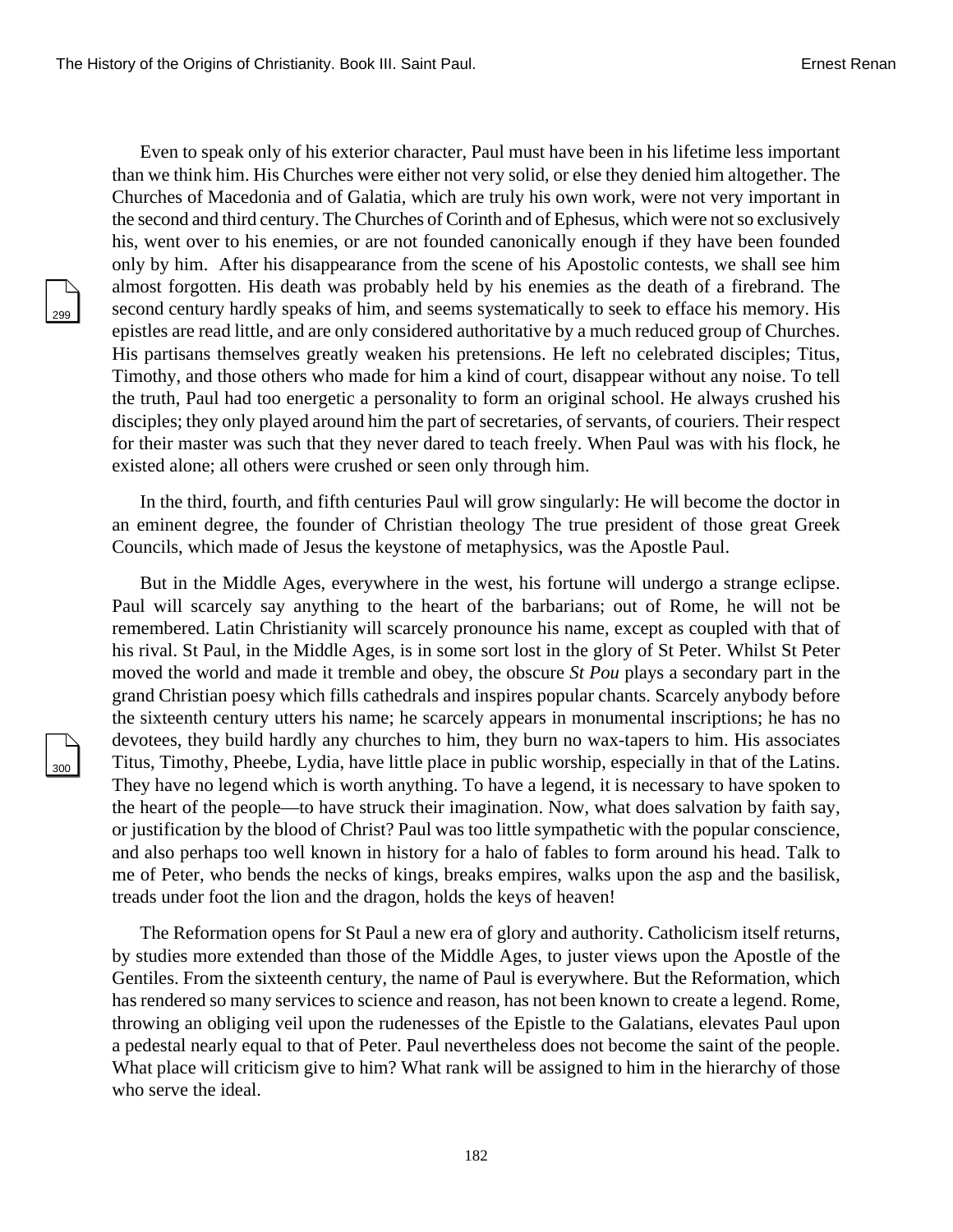<span id="page-186-0"></span>The ideal is served by doing good, by discovering the true, by realising the beautiful. At the head of the sacred procession of humanity walks the good man, the virtuous man; the second rank belongs to the man of truth, knowledge, philosophy; then comes the man of beauty, the artist, the poet. Jesus appears to us, under his celestial halo, as an ideal of goodness and beauty. Peter loved Jesus, understood him, and was, it seems, in spite of some failings, an excellent man. What was Paul? He was not a saint. The dominating feature of his character is not goodness. He was proud, unbending, unsociable; he defends himself; self-assertive (as we say to-day); he uses harsh words; he believes himself right; he holds to his opinions; he quarrels with various people. He was not a scholar; one can even say that he has injured science by his paradoxical contempt of reason, by his eulogy of apparent folly, by his apotheosis of transcendental absurdity. Neither was he a poet. His writings; works of the highest originality, are without charm: the form is harsh and almost devoid of grace. What was he then?

He was eminently a man of action, a strong soul—invading, enthusiastic, conquering—a missionary, a propagator, all the more ardent because he had at first displayed his fanaticism on the opposite side. Now, the man of action, noble as he is when he acts for a noble aim, is less near to God than one who has lived for the pure love of truth, of the good and the beautiful. The Apostle is naturally rather narrow-minded; he wished to succeed, he made sacrifices for that end. Contact with reality always soils one a little. The first places in the kingdom of heaven are reserved to those whom a ray of grace has touched, to those who have only adored the ideal. The man of action is always- a feeble artist, for he has not for his only aim that of reflecting the splendour of the universe. He could not be a scholar, for he regulates his opinions on grounds of political utility; he is not even a very virtuous man, for he is never irreproachable, the folly and wickedness of men forcing him to make a compact with them. Above all things, he is not amiable; the most charming of virtues, reserve, is forbidden to him. The world favours the daring, those who help themselves Paul, so great, so honest, is obliged to bestow on himself the title of Apostle. He is strong in action through his faults; he is weak through his virtues. In short, the historical personage who has most analogy with St Paul is Luther. Both alike were violent in language, both displayed the same passion, the same energy, the same noble independence, the same frantic attachment to a proposition once embraced, as infallible truth.

I still persist in maintaining, that in the creation of Christianity the part of Paul ought to be treated as much inferior to that of Jesus. It is necessary even, according to my idea, to put Paul on a lower plane than Francis of Assisi, and the author of the "Imitation," who both saw Jesus very nearly. The Son of God is unique. To appear for a moment to make a sweet and profound impression, to die very young, that is the life of a god. To wrestle, to dispute, to conquer, that is the life of a man. After having been for three hundred years the Christian doctor in an eminent degree, thanks to orthodox Protestantism, Paul seems in our days near the end of his reign: Jesus, on the contrary, is more living than ever. It is no more the Epistle to the Romans which is the recapitulation of Christianity, it is the Sermon on the Mount. True Christianity which will last eternally comes from the Gospels, not from the Epistles of Paul. The writings of Paul have been a danger and a stumbling-block, the cause of the chief faults of Christian theology. Paul is the father of the subtle Augustine, of the arid Thomas Aquinas, of the sombre Calvinist, of the bitter Jansenist, of the ferocious theology which condemns and predestinates to damnation. Jesus is the father of all those

<span id="page-186-1"></span>302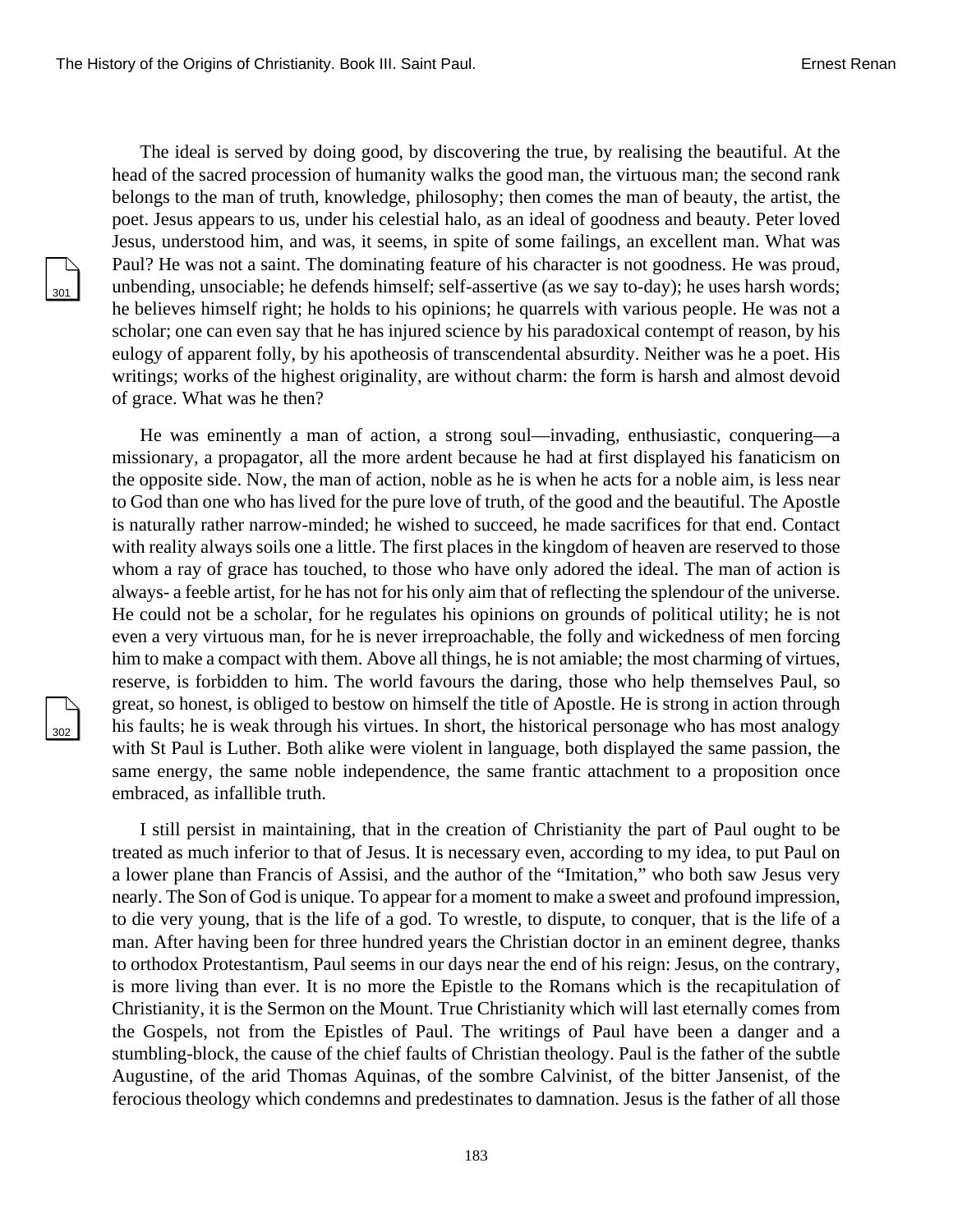

<span id="page-187-0"></span>who seek in dreams of the ideal the repose of their souls. That which gives life to Christianity, is the little that we know of the word and of the person of Jesus. The man devoted to the ideal, the divine poet, the great artist, defies alone time and revolution. Alone he is seated at the right hand of God the Father for eternity.

Humanity, thou art sometimes just, and certain of thy judgments are good!

#### **THE END.**

COLSTON AND COMPANY, PRINTERS, EDINBURGH.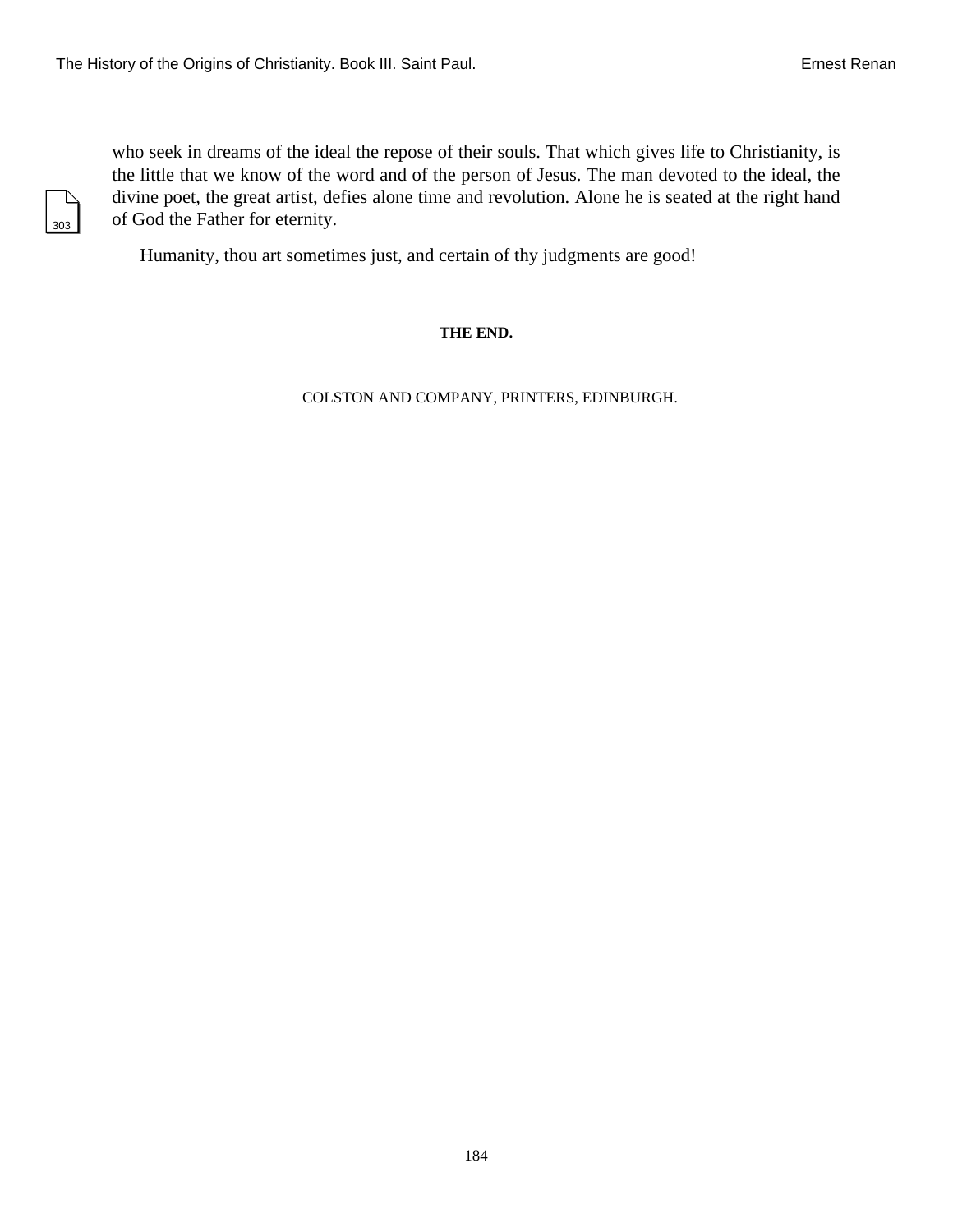## **Indexes**

#### **Index of Scripture References**

**Acts**

[13:46](#page-38-0)  [14:27](#page-43-0)  [14:28](#page-43-0) [17:22-31](#page-80-0)  [19:8](#page-18-0)  [19:10](#page-18-0) [19:21](#page-14-0)  [19:22](#page-14-1) [20:1](#page-14-2) [20:1](#page-14-0)  [20:3](#page-14-0) [20:4](#page-16-0) [20:16](#page-14-0)  [20:25](#page-19-0) [20:29](#page-16-1)  [20:31](#page-18-0)  [24:27](#page-16-2)

**Romans**

[1:7](#page-27-0) [1:15](#page-27-0) [12:1-21](#page-24-0)  [14:1](#page-26-0) [14:1-23](#page-24-1) [14:2](#page-26-0)  [14:3-16](#page-25-0) [14:3-16](#page-26-1) [14:3-20](#page-26-0)  [14:17-20](#page-25-1) [14:21-24](#page-26-2) [14:24](#page-26-3)  [15:1-3](#page-27-1) [15:1-3](#page-24-2)  [15:1-13](#page-27-2)  [15:1-13](#page-24-3) [15:8](#page-24-4) [15:14-33](#page-24-5)  [15:19](#page-18-1) [15:33](#page-24-6)  [15:33](#page-26-4)  [15:33](#page-26-5) [16:1](#page-24-7) [16:2](#page-24-7)  [16:2](#page-26-6) [16:3](#page-24-8) [16:3-20](#page-26-1)  [16:5](#page-25-2) [16:20](#page-26-4)  [16:21-24](#page-26-7)  [16:24](#page-26-5) [16:24](#page-26-8) [16:25-27](#page-24-9)  [16:25-27](#page-26-9) [16:27](#page-26-5) 

[16:40](#page-26-5)

**1 Corinthians**

[2:1](#page-14-0)  [2:16](#page-14-0) [8:6](#page-102-0)  [16:4](#page-14-0) [16:7](#page-18-2)

**2 Corinthians**

[1:1](#page-14-3)  [2:1](#page-18-2)  [6:14](#page-24-10) [8:1](#page-18-2) [8:1](#page-24-10)  [11:23-27](#page-30-0) [12:14](#page-18-2)  [12:21](#page-18-2)

**Galatians**

[2:6](#page-49-0)

**Ephesians**

[6:21](#page-11-0)

**Colossians**

[4:16](#page-12-0) [5:10](#page-16-3)  [5:14](#page-16-3)

**2 Thessalonians**

[3:10-12](#page-30-1)

**1 Timothy**

[1:3](#page-14-4)  [1:3](#page-14-5)  [1:3](#page-14-6) [1:3](#page-14-7) [1:3](#page-15-0)  [1:3](#page-18-3) [1:3](#page-18-4)  [1:3](#page-18-5)  [1:20](#page-14-8) [3:14](#page-14-9) [3:14](#page-14-10)  [3:16](#page-14-9) [4:13](#page-14-10)  [6:13](#page-14-9)

**2 Timothy**

[1:8](#page-15-1)  [1:12](#page-15-1) [1:15](#page-15-2) [1:15-18](#page-20-0)  [1:16](#page-15-1) [1:16-18](#page-15-1) [1:16-18](#page-15-3)  [1:17](#page-15-1) [2:9-10](#page-15-1) [2:17](#page-15-1)  [2:17](#page-15-4) [3:10-11](#page-16-4) [4:6-8](#page-15-5)  [4:9](#page-15-6)  [4:9-22](#page-19-1)  [4:10](#page-15-7)  [4:10](#page-15-7)  [4:10](#page-15-7)  [4:10](#page-16-1)  [4:11](#page-15-8)  [4:11](#page-15-9)  [4:11](#page-16-1)  [4:12](#page-15-8)  [4:12](#page-16-5)  [4:13](#page-15-10)  [4:13](#page-15-11)  [4:14-15](#page-15-1)  [4:14-15](#page-15-12) [4:16](#page-15-13)  [4:17](#page-15-13) [4:17-18](#page-19-2)  [4:19](#page-15-1)  [4:19-21](#page-20-0) [4:19-21](#page-20-1)  [4:20](#page-15-10)  [4:20](#page-15-14) [4:20](#page-19-3)  [4:21](#page-15-6) [4:21](#page-15-15) [17](#page-20-0) [18](#page-20-0)

**Titus**

[1:5](#page-16-6)  [1:5](#page-17-0) [1:5](#page-17-1)  [1:6](#page-16-7)  [1:6](#page-17-0) [1:10](#page-17-2) [1:12](#page-16-8)  [1:12](#page-17-3) [1:13](#page-16-8)  [1:13](#page-17-3)  [3:12](#page-16-9) [3:13](#page-16-10)

**Philemon**

[1:24](#page-16-3)

**Hebrews**

[2:3](#page-23-0)  [5:12](#page-23-1)  [10:32](#page-23-2) [13:7](#page-23-1)  [13:7](#page-23-2) [13:7](#page-23-3) [13:13](#page-23-4)

#### **Index of Greek Words and Phrases**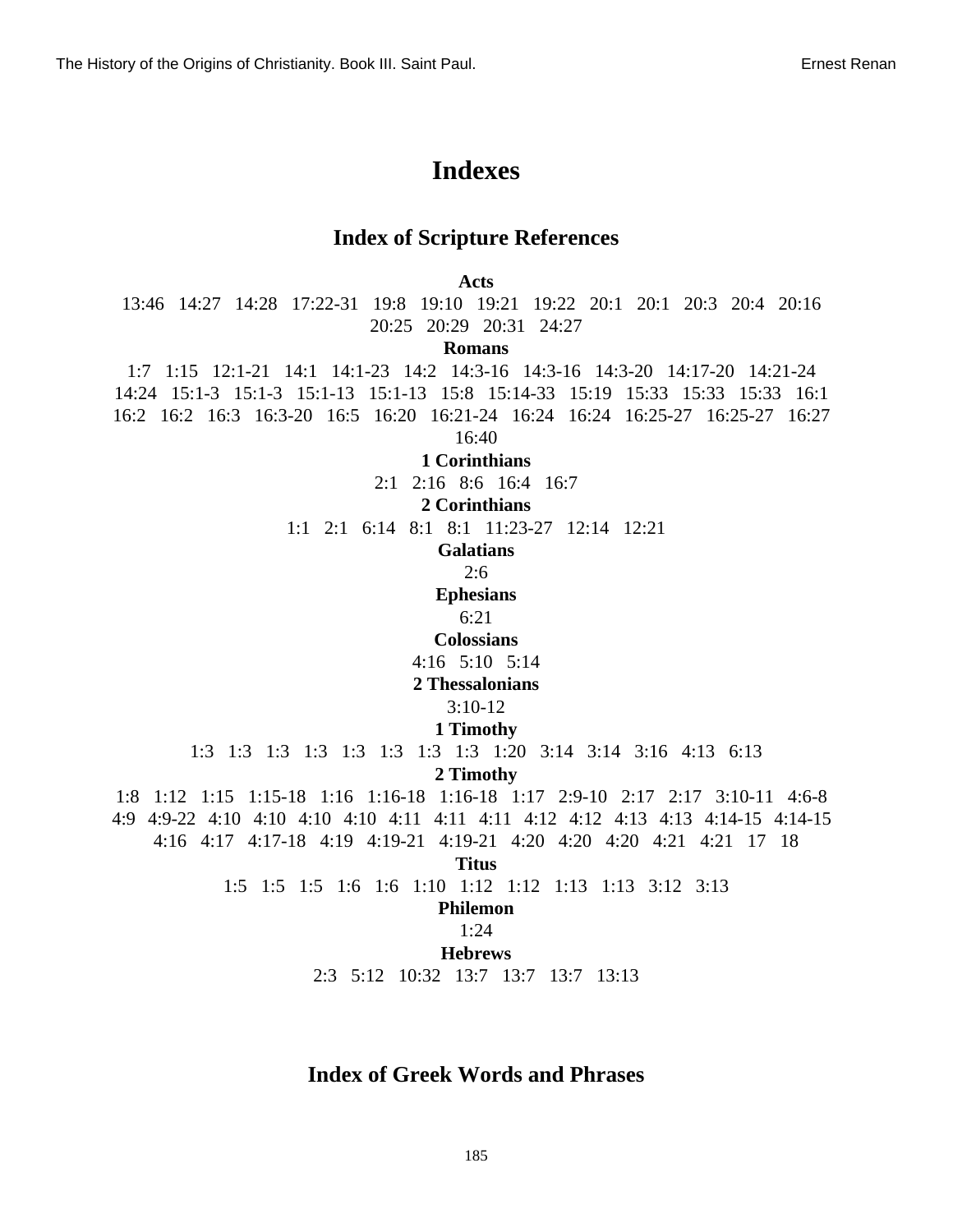- •[ἀρχιερεῖς](#page-36-0)
- •έν Ἐφέσω
- •[ἐργασίαι, συνεργασαι, συμβιώσεις](#page-124-0)
- •[ἐφ᾽υμῖν καὶρω](#page-25-3)
- •[ὁ χατέχωυ](#page-97-0)
- •[ΑΓΗΩΣΤΩΙΘΕΩΙ](#page-74-0)
- •[Παραχαλῶ](#page-24-11)
- •[Παρθενιχός](#page-94-0)
- •[Πρὸς Ἐφεσίους](#page-11-2)
- •[Πρὸς Εβραίους](#page-21-0)
- •[Σχολὴ Τυράννου](#page-122-0)
- •[Τοῦ γὰρ χαὶ γένος ἐσμέν](#page-75-0)
- •[ΧΡΗΣΤΙΑΝΟΣ](#page-125-0)
- •[ΧΡΙΣΤΙΑΝΟΣ](#page-125-0)
- •[δάχουος Περιτογης](#page-24-4)
- •[οὖσιν](#page-11-3)
- •[παραχαλῶ](#page-25-4)
- •[πτωχδι](#page-168-0)
- •[σύμβιος](#page-94-0)
- •[τοῖς αγίοις τοῖς οὖσιν, χαὶ πιστοῖς](#page-11-4)
- •[τοῖς οὖσιν](#page-10-0)

# **Index of Latin Words and Phrases**

- •[Christus vincit, Christus regit, Christus imperat](#page-58-0)
- •[Dominus Vobiscum.](#page-98-0)
- •[Emporium](#page-56-0)
- •[Oremus](#page-98-1)
- •[Schola Tyranni](#page-122-1)
- •[Sursum Corda!](#page-98-1)
- •[Taberna](#page-56-1)
- •[captatio benevolentiæ](#page-176-0)
- •[convictum atque confessum id se amore Pauli fecisse.](#page-20-2)
- •[custodia libera](#page-177-0)
- •[custodia militaris](#page-174-0)
- •[dulcis Gallio](#page-87-0)
- •[ecclesia](#page-32-0)
- •[editio princeps](#page-22-0)
- •[elogium](#page-176-1)
- •[episcopi](#page-16-7)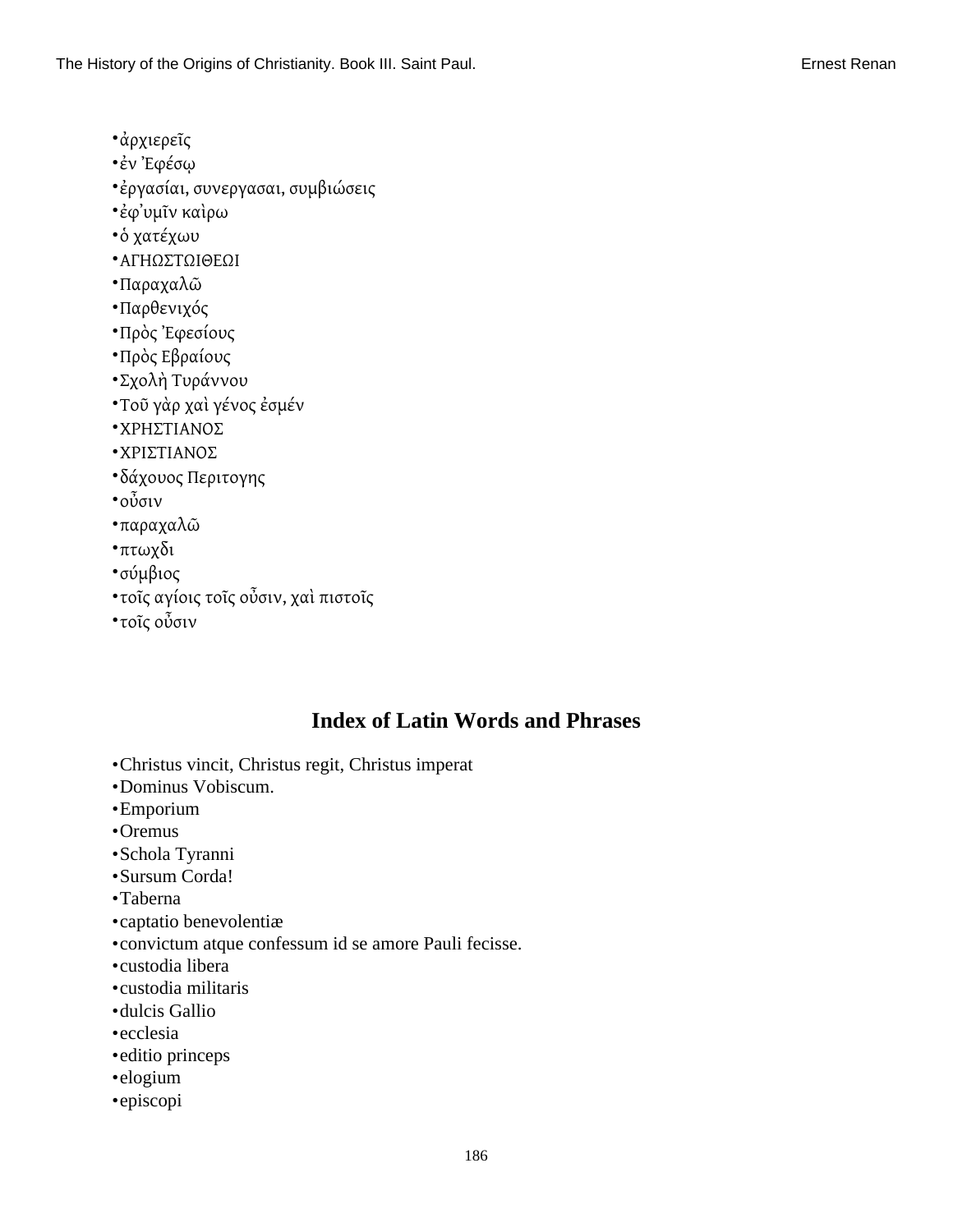- •[ex opere operato](#page-161-0)
- •[frumentarius](#page-177-1)
- •[græculus esuriens](#page-83-0)
- •[in Asia Minori, Aquilæ et Priscillæ uxoris ejus.](#page-25-5)
- •[in medias res](#page-7-0)
- •[indulgere genio](#page-82-0)
- •[jus italicum](#page-65-0)
- •[ministerium](#page-99-0)
- •[paganus](#page-32-1)
- •[presbyteri](#page-16-7)
- •[prima Augusta Italica](#page-179-0)
- •[princeps](#page-182-0)
- •[propter styli sermonis que distantiam](#page-23-5)
- •[proseuchæ](#page-66-0)
- •[qui claudit](#page-97-0)
- •[religio](#page-159-0)
- •[scholæ](#page-122-2)
- •[seriatim](#page-7-1)
- •[unus multorum](#page-56-2)
- •[vicus](#page-31-0)

# **Index of French Words and Phrases**

- •[amour propre](#page-59-0)
- •[au courant](#page-88-0)
- •[au fond de nous](#page-83-1)
- •[blasé](#page-79-0)
- •[chef-d'œuvre](#page-74-1)
- •[compagnon de voyage](#page-32-2)
- •[en fête](#page-43-1)
- •[en famille](#page-25-6)
- •[en rapport](#page-92-0)
- •[en se passant](#page-83-2)
- •[esprit de famille](#page-59-1)
- •[et suivi](#page-17-2)
- •[fêtes](#page-123-0)
- •[jeunesse dorée](#page-78-0)
- •[le moine hibernais](#page-63-0)
- •[personnel](#page-20-3)
- •[point d'appui](#page-78-1)
- •[protégé](#page-76-0)